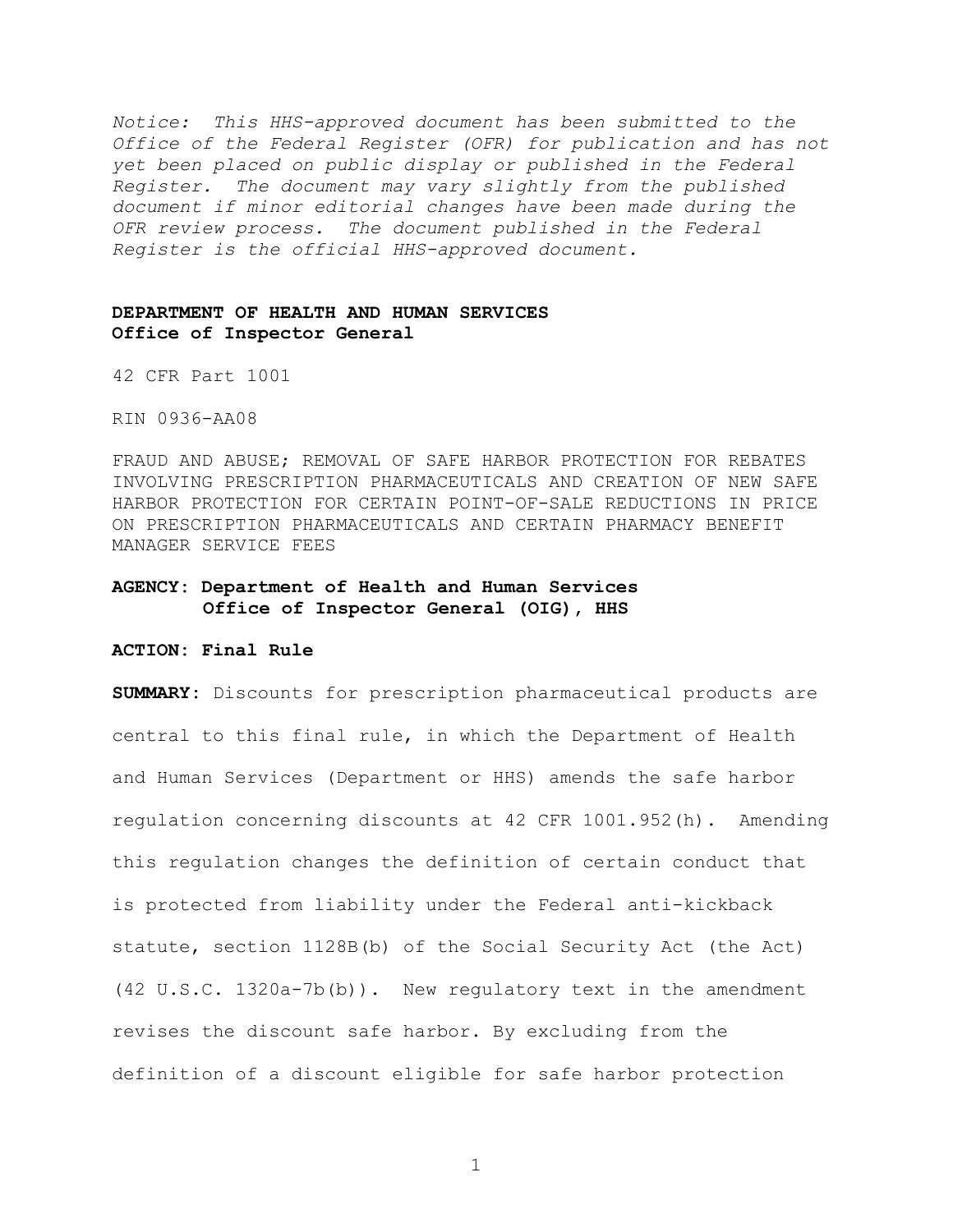certain reductions in price or other remuneration from a manufacturer of prescription pharmaceutical products to plan sponsors under Medicare Part D or pharmacy benefit managers (PBMs) under contract with them, the Department modifies the existing discount safe harbor in particular contexts. Existing safe harbors otherwise remain unchanged. Safe harbors are also created for two additional types of arrangements. The first protects certain point-of-sale reductions in price on prescription pharmaceutical products, and the second protects certain PBM service fees.

**DATES:** With the exception of the amendments to 42 C.F.R. § 1001.952(h)(5), this final rule is effective on [insert date 60 days after the date of publication in the FEDERAL REGISTER]. The amendments to 42 C.F.R. § 1001.952(h)(5) are effective on January 1, 2022.

**FOR FURTHER INFORMATION CONTACT:** Aaron Zajic, (202) 619-0335. **SUPPLEMENTARY INFORMATION:** 

| Social Security Act Citation | United States Code Citation |
|------------------------------|-----------------------------|
| 1128B                        | 42 U.S.C. 1320a-7b          |
| 1128D                        | 42 U.S.C. 1320a-7d          |
| 1102                         | 42 U.S.C. 1302              |

Table of Contents

- I. Executive Summary
	- A. Purpose and Need for Regulatory Action as Determined by the Secretary
	- B. Summary of the Major Provisions i. Discount Safe Harbor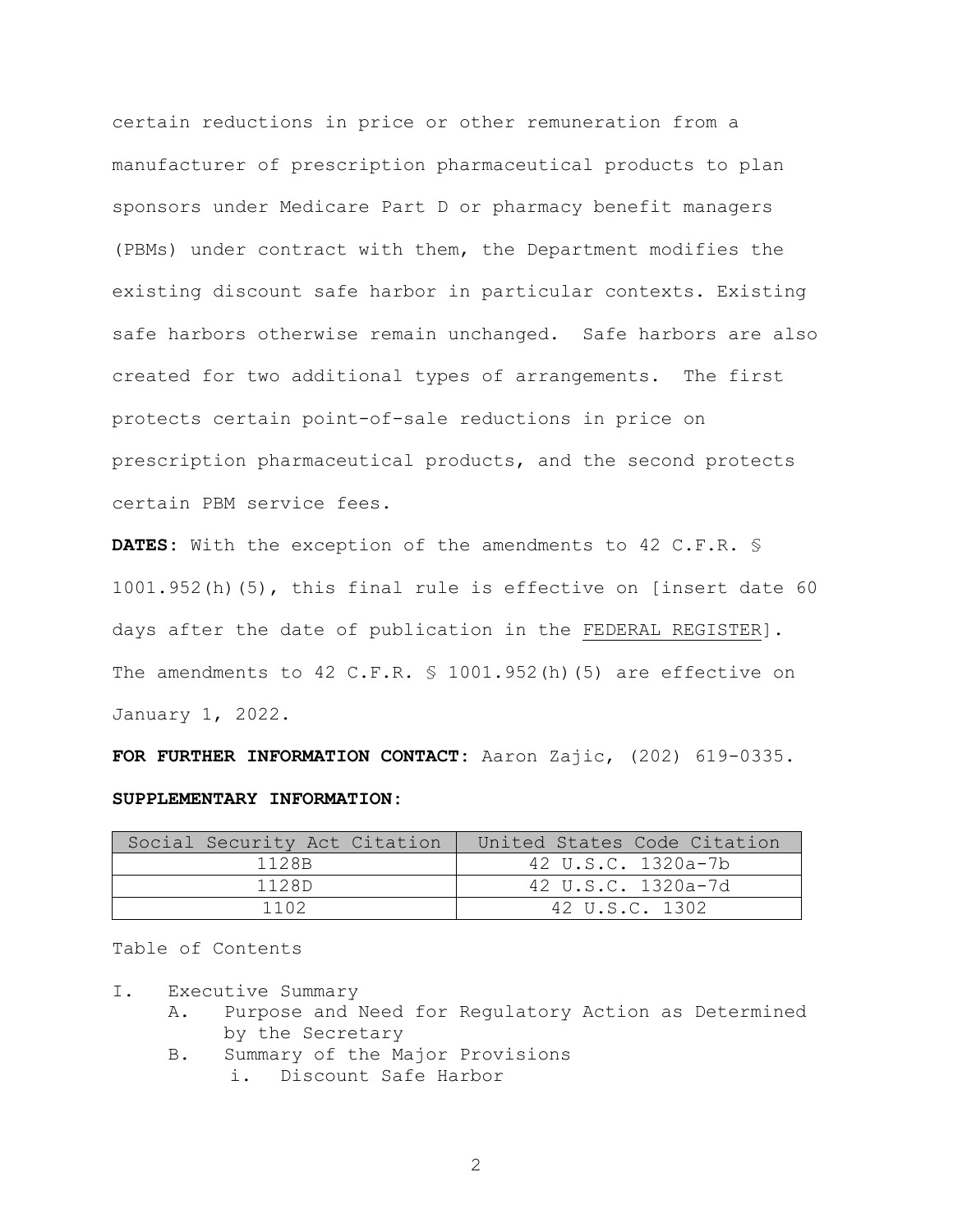Prescription Pharmaceutical Products Safe Harbor iii. PBM Service Fees Safe Harbor II. Background<br>A. The Ar The Anti-Kickback Statute and Safe Harbors B. Summary of the Notice of Proposed Rulemaking III. Summary of Public Comments and Responses A. General i. Antitrust ii. Transparency iii. Relationship to Part D a) Non-interference<br>b) Impact on Part D Impact on Part D Program iv. Medicaid v. Commercial Market vi. Value-based Arrangements vii. Enforcement Issues viii. State Law Issues ix. Other Legal Issues x. Formularies a) Formulary Placement b) Impact on Formulary xi. Impact on List Price xii. Definitions xiii. Comments Outside the Scope of Rulemaking B. Discount Safe Harbor Amendment i. Statutory Exception ii. Effective Dates iii. Expand to other Federal Health Care Programs iv. Scope of Amendment v. Impact on Volume or Prompt Pay Discounts vi. Impact on Beneficiary Access vii. Additional Safeguards viii. Alternative Recommendations C. Safe Harbor for Certain Price Reductions on Prescription Pharmaceutical Products i. Point-of-Sale Chargebacks ii. Reverse Engineering iii. Common Ownership iv. Incentives for Point-of-Sale Reduction in Price v. During 100 Percent Cost Sharing vi. Additional Safeguards D. Safe Harbor for Certain PBM Service Fees i. Scope of Protected Fees ii. Fair Market Value iii. Take into Account Volume or Value iv. Fixed Fees

ii. Point-of-Sale Reductions in Price for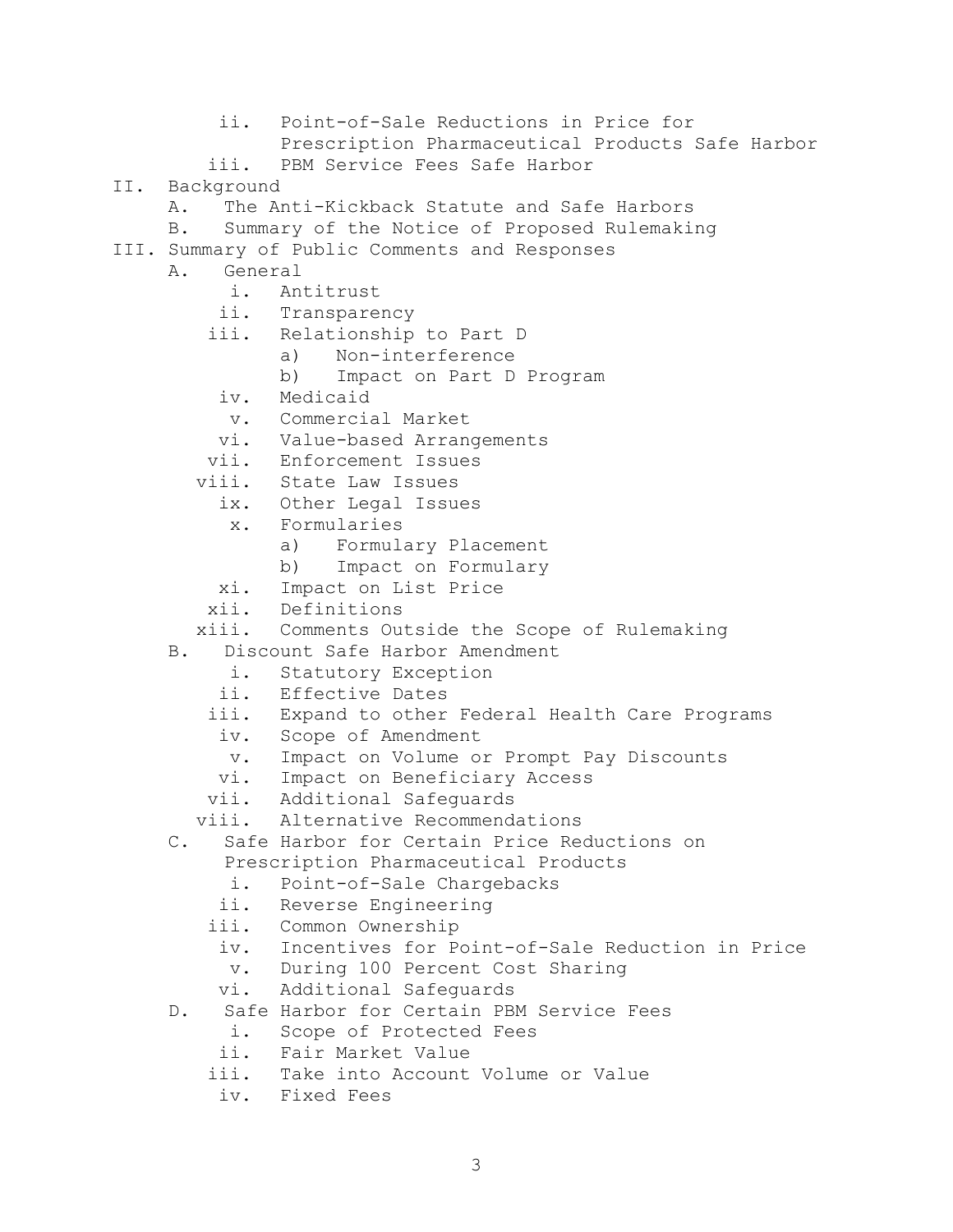- v. Disclosure Requirement
- vi. Scope of Agreement<br>vii. Statutory Exception
- Statutory Exception and Safe Harbor for Group Purchasing Organizations
- viii. Additional Recommendations
- E. Technical Comments
- IV. Provisions of the Final Regulation
	- A. Revision to the Discount Safe Harbor<br>B. New Safe Harbors
		- New Safe Harbors
		- C. Technical Corrections
- V. Regulatory Impact Statement
	- A. Need for Regulation<br>B. Background on Costs.
	- B. Background on Costs, Benefits, and Transfers<br>C. Affected Entities
	- C. Affected Entities<br>D. Costs
	- Costs
	- E. Benefits
	- F. Transfers<br>G. Accountine
	- G. Accounting Statement<br>H. Regulatory Alternati
	- H. Regulatory Alternatives<br>I. Regulatory Flexibilitie
	- Regulatory Flexibilities Analysis
- VI. Paperwork Reduction Act

## **I. Executive Summary**

*A. Purpose and Need for Regulatory Action as Determined by the Secretary*

On February 6, 2019, the Department published a Notice of Proposed Rulemaking in the *Federal Register* (84 FR 2340) (Proposed Rule). In that Proposed Rule, the Secretary set forth his concerns with the modern prescription drug distribution model and, in particular, how the current rebate-based system may be increasing financial burdens for beneficiaries. We refer readers to and incorporate by reference Section I of the Proposed Rule, which sets forth in detail the Secretary's determination of the purpose and need for this rulemaking.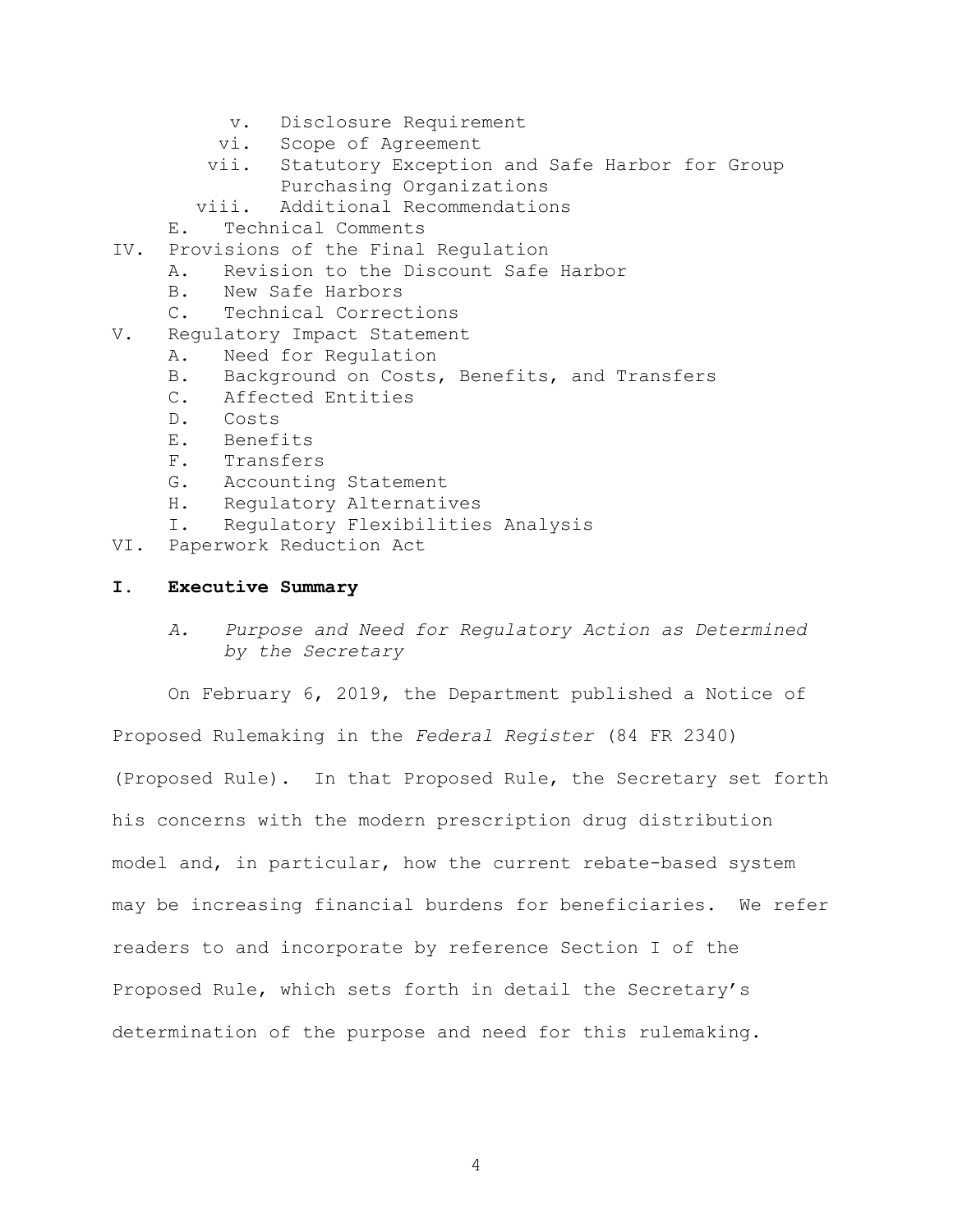The Trump Administration's *American Patients First* blueprint described a new, more transparent drug pricing system that would lower high prescription drug prices and bring down out-of-pocket  $costs.1$  $costs.1$  The blueprint described four strategies: boosting competition, enhancing negotiation, creating incentives for lower list prices, and reducing out-of-pocket spending.

On July [2](#page-4-1)4, 2020 the President signed an Executive Order<sup>2</sup> directing the Secretary of Health and Human Services to complete the rulemaking process that was commenced with the Proposed Rule. Section 4 of this Executive Order directs the Secretary of the Department of Health and Human Services to confirm — and make public such confirmation — that the action is not projected to increase Federal spending, Medicare beneficiary premiums, or patients' total out-of-pocket costs. The Secretary's

confirmation is available at:

 $\overline{a}$ 

[https://www.hhs.gov/about/leadership/secretary/priorities/drug](https://gcc02.safelinks.protection.outlook.com/?url=https%3A%2F%2Fwww.hhs.gov%2Fabout%2Fleadership%2Fsecretary%2Fpriorities%2Fdrug-prices%2Findex.html&data=04%7C01%7CVicki.Robinson%40oig.hhs.gov%7C9de8e85c9afa4883158108d889c7ebd9%7Cdad5f89453094df69e48232fdf1502ab%7C0%7C1%7C637410839044222295%7CUnknown%7CTWFpbGZsb3d8eyJWIjoiMC4wLjAwMDAiLCJQIjoiV2luMzIiLCJBTiI6Ik1haWwiLCJXVCI6Mn0%3D%7C1000&sdata=fHhOP8SyADtEcXkkOmN8dmiVmJoSzw8D8ffIgYub7%2Bs%3D&reserved=0)[prices/index.html.](https://gcc02.safelinks.protection.outlook.com/?url=https%3A%2F%2Fwww.hhs.gov%2Fabout%2Fleadership%2Fsecretary%2Fpriorities%2Fdrug-prices%2Findex.html&data=04%7C01%7CVicki.Robinson%40oig.hhs.gov%7C9de8e85c9afa4883158108d889c7ebd9%7Cdad5f89453094df69e48232fdf1502ab%7C0%7C1%7C637410839044222295%7CUnknown%7CTWFpbGZsb3d8eyJWIjoiMC4wLjAwMDAiLCJQIjoiV2luMzIiLCJBTiI6Ik1haWwiLCJXVCI6Mn0%3D%7C1000&sdata=fHhOP8SyADtEcXkkOmN8dmiVmJoSzw8D8ffIgYub7%2Bs%3D&reserved=0)

This final rule is an important element to achieving the goals of the blueprint and the Executive Order and also works in

<span id="page-4-0"></span> $1$  American Patients First: The Trump Administration Blueprint to Lower Drug Prices and Reduce Out-of-Pocket Costs, Dep't Health & Human Servs. (May 2018), *available at* 

https://www.hhs.gov/sites/default/files/AmericanPatientsFirst.pdf.

<span id="page-4-1"></span><sup>2</sup> Executive Order on Lowering Prices for Patients by Eliminating Kickbacks to Middlemen, Whitehouse.gov (Jul. 24, 2020), *available at*

https://www.whitehouse.gov/presidential-actions/executive-order-loweringprices-patients-eliminating-kickbacks-middlemen/. *See* 85 FR 45,759 (July 29, 2020).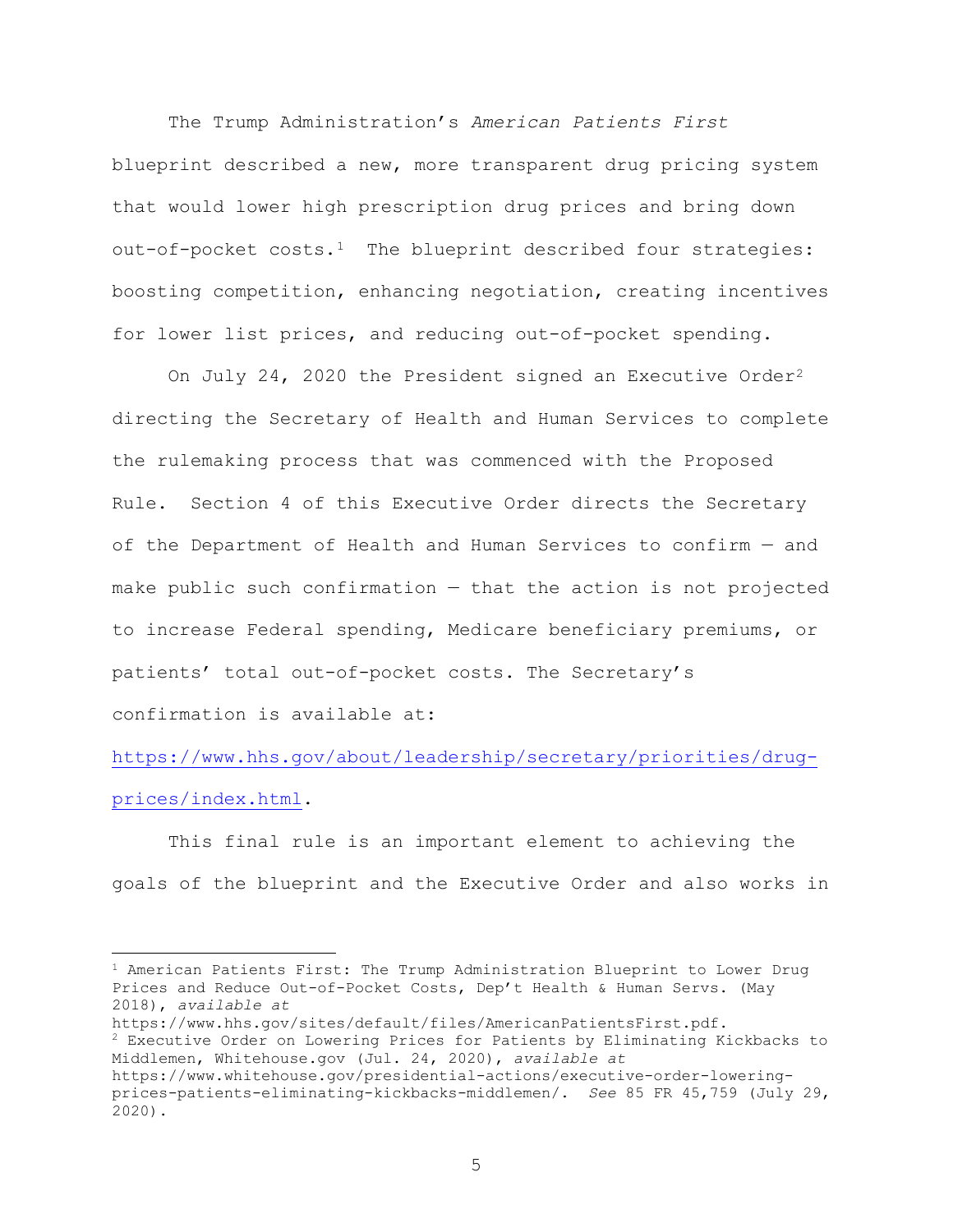concert with other regulatory provisions finalized by the Department. For example, this final rule creates new safe harbor protection for point-of-sale reductions in price, which will directly reduce beneficiary out-of-pocket spending at the pharmacy counter. It also increases price transparency, which will enable Medicare beneficiaries to better choose a plan that best meets their needs. This final rule addresses a practice that has increased patient costs at the pharmacy counter and will create incentives for drug companies to lower the list prices of their drugs.

This final rule is also important to beneficiary and government spending in Medicare Part D. Part D rebates and other price concessions grew more than three times faster than gross drug expenditures from 2014-2016. Price concessions, including rebates, have the potential to reduce Part D costs for the Federal government, because Part D plan sponsors subtract their estimated rebates from their plan bids. Lower plan bids contribute to lower premiums, and lower premiums contribute to lower government spending on premium subsidies. However, the Proposed Rule described how rebates also may create a perverse incentive that rewards manufacturers for increasing their list price, while subjecting consumers to higher out-of-pocket costs. Since beneficiary out-of-pocket costs are often calculated based on the list price of the drug (i.e., before rebates are paid),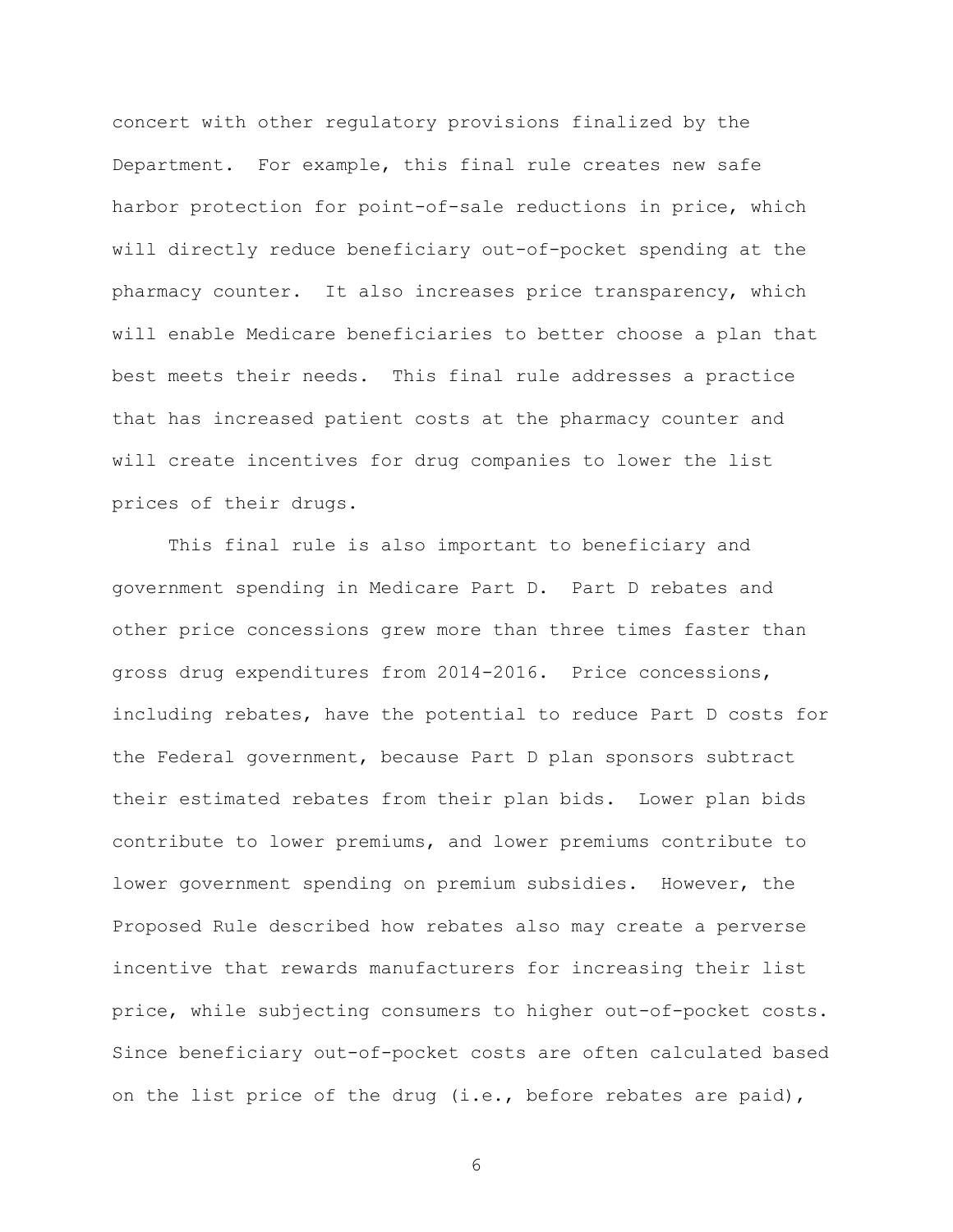beneficiaries pay higher cost-sharing than they would if discounts were reflected at the point of sale. Furthermore, high list prices may result in more beneficiaries more quickly reaching the catastrophic phase, where the Federal government bears 80 percent of the drug costs and the Part D plans only cover 15 percent of the drug costs.

The Department is issuing this final rule to create incentives for manufacturers to lower their list prices; reduce the incentives for Part D plans to choose high-cost, highly rebated drugs over comparable drugs with lower prices; lower beneficiary out-of-pocket spending; and increase transparency to improve plan choice and program integrity.

*B. Summary of the Major Provisions*

i. Discount Safe Harbor

In this final rule, we amend 42 C.F.R. § 1001.952(h) to remove safe harbor protection for reductions in price in connection with the sale or purchase of prescription pharmaceutical products from manufacturers to plan sponsors under Part D, either directly or through PBMs acting under contract with them, unless the reduction in price is required by law. We note that reductions in price negotiated between manufacturers and plan sponsors under Part D (or through PBMs under contract with the plan sponsors) in the form of upfront discounts, rather than after-sale rebates, are eligible for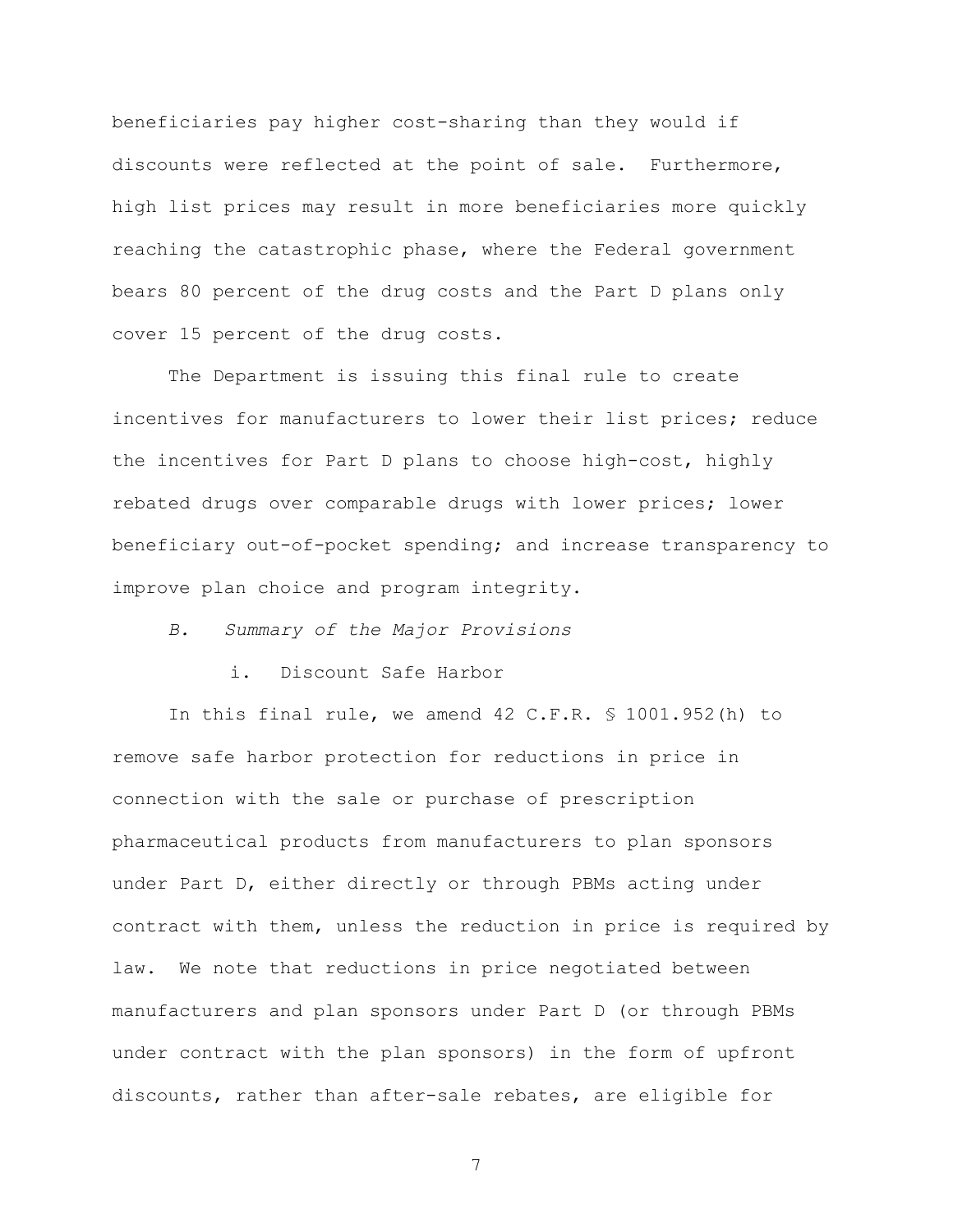protection under the new safe harbor for point-of-sale reductions in price for prescription pharmaceutical products at paragraph 1001.952(cc).

> ii. Point-of-Sale Reductions in Price for Prescription Pharmaceutical Products Safe Harbor

We are finalizing a new safe harbor at paragraph 1001.952(cc) for certain point-of-sale reductions in price offered by manufacturers on prescription pharmaceutical products that are payable under Medicare Part D or by Medicaid managed care organizations (MCOs) that meet certain criteria.

iii. PBM Service Fees Safe Harbor

In this final rule, we create a new safe harbor at paragraph 1001.952(dd) for fixed fees that manufacturers pay to PBMs for services rendered to the manufacturers that meet specified criteria.

### **II. Background**

# *A. The Anti-Kickback Statute and Safe Harbors*

Section 1128B(b) of the Act, the anti-kickback statute, provides for criminal penalties for whoever knowingly and willfully offers, pays, solicits, or receives remuneration to induce or reward the referral of business reimbursable under any of the Federal health care programs, as defined in section 1128B(f) of the Act. The offense is classified as a felony and is punishable by fines of up to \$100,000 and imprisonment for up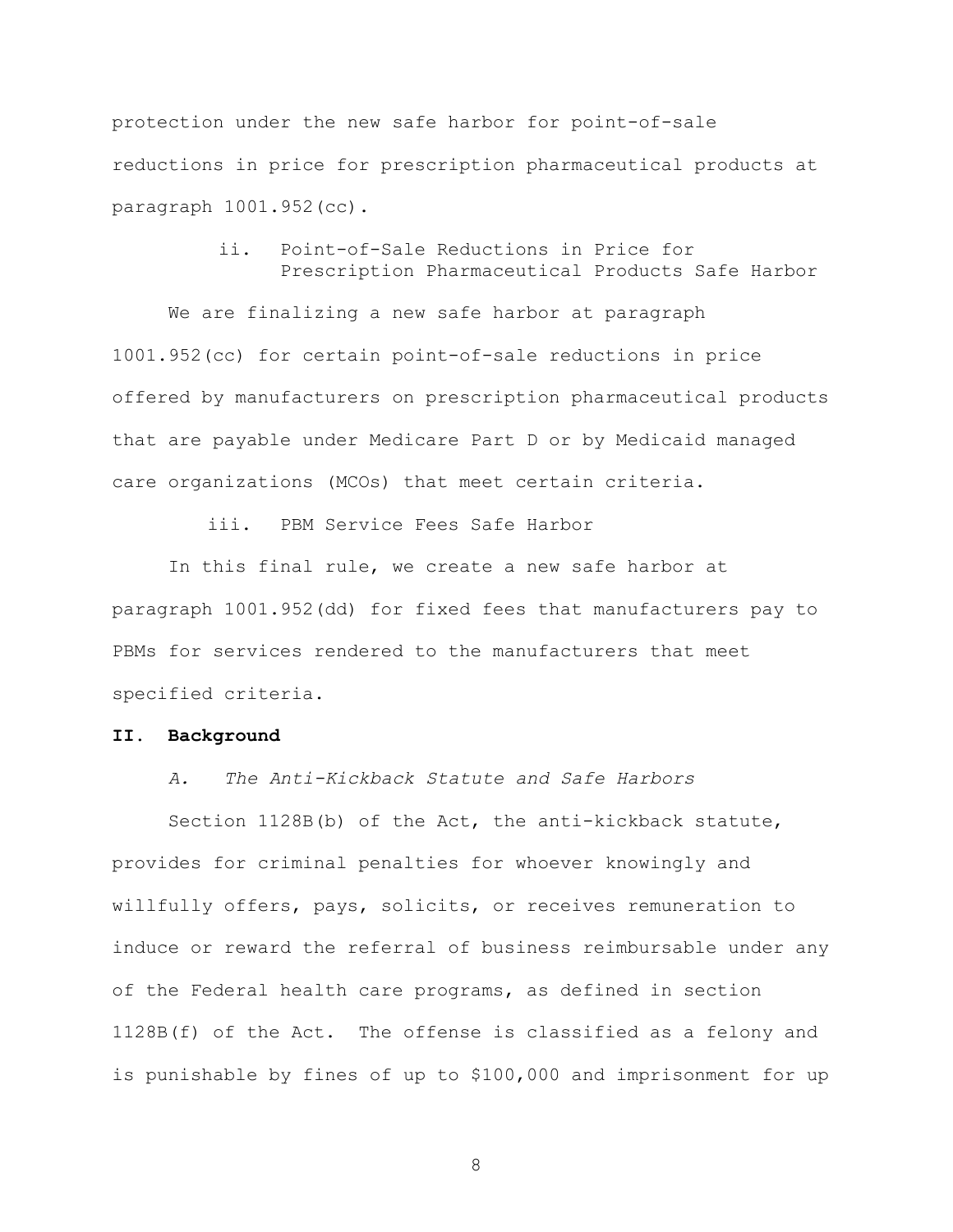to 10 years. Violations of the anti-kickback statute may also result in the imposition of civil monetary penalties (CMPs) under section 1128A(a)(7) of the Act (42 U.S.C. 1320a-7a(a)(7)), program exclusion under section 1128(b)(7) of the Act (42 U.S.C. 1320a-7(b)(7)), and liability under the False Claims Act (31 U.S.C. 3729-33).

Congress's intent in placing the term "remuneration" in the statute in 1977 was to cover the transfer of anything of value in any form or manner whatsoever. The statute's language makes clear that illegal payments are prohibited beyond merely "bribes," "kickbacks," and "rebates," which were the three terms used in the original 1972 statute. The illegal payments are covered by the statute regardless of whether they are made directly or indirectly, overtly or covertly, in cash or in kind, and regardless of the label that parties may affix to the payment. In addition, prohibited conduct includes not only the payment of remuneration intended to induce or reward referrals of patients but also the payment of remuneration intended to induce or reward the purchasing, leasing, or ordering of, or arranging for or recommending the purchasing, leasing, or ordering of, any good, facility, service, or item reimbursable by any Federal health care program.

Because of the broad reach of the statute, concern was expressed that some relatively innocuous commercial arrangements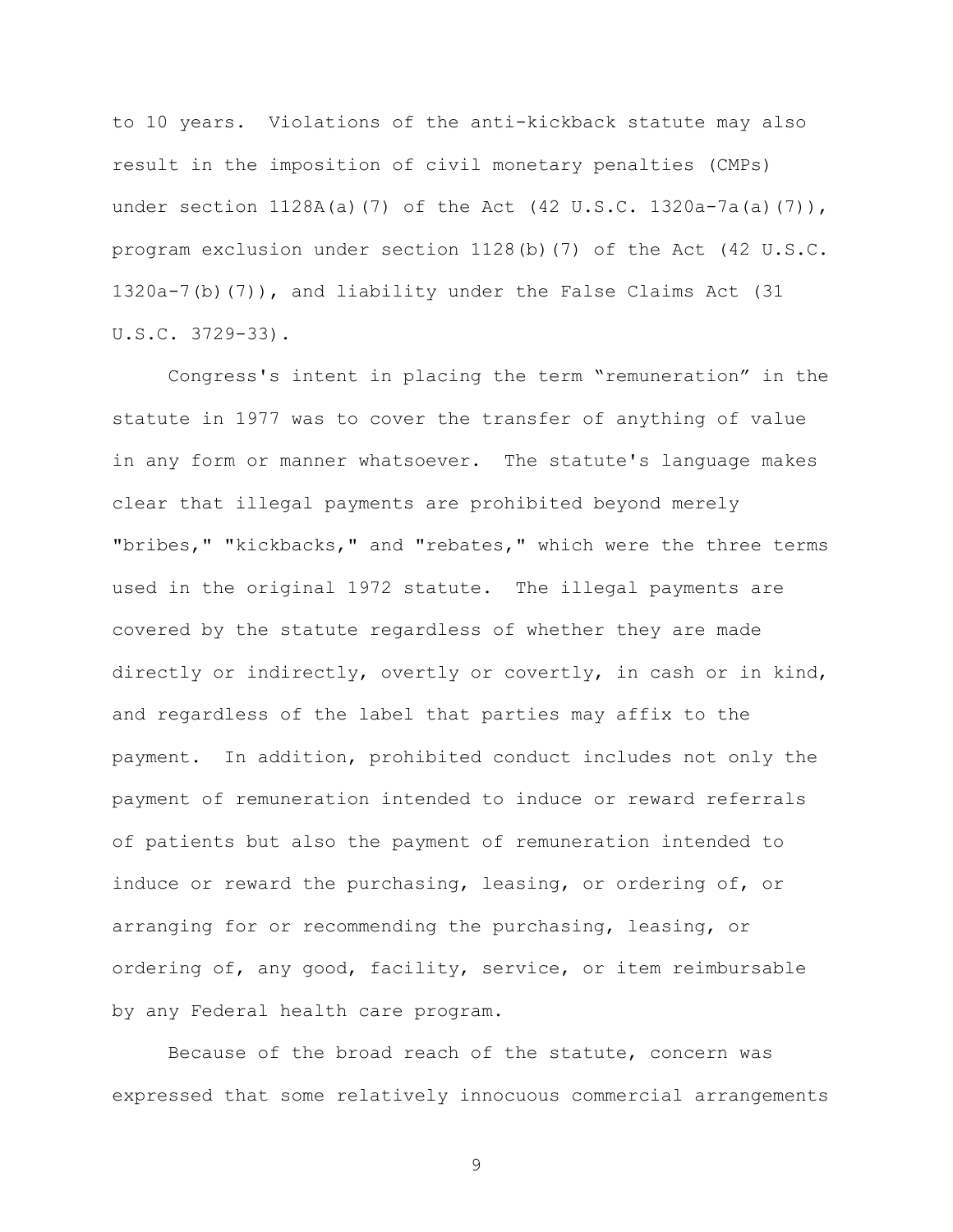were covered by the statute and, therefore, potentially subject to criminal prosecution.[3](#page-9-0) In response, Congress enacted section 14 of the Medicare and Medicaid Patient and Program Protection Act of 1987, Public Law 100-93, which specifically requires the development and promulgation of regulations, the so-called safe harbor provisions, that would specify various payment and business practices that would not be subject to sanctions under the anti-kickback statute, even though they may potentially be capable of incenting referrals of business for which payment may be made under a Federal health care program.

Section 205 of the Health Insurance Portability and Accountability Act of 1996, Public Law 104-191, established section 1128D of the Act, which includes criteria for modifying and establishing safe harbors. Specifically, section 1128D(a)(2) of the Act provides that, in modifying and establishing safe harbors, the Secretary may consider whether a specified payment practice may result in:

- an increase or decrease in access to health care services;
- an increase or decrease in the quality of health care services;
- an increase or decrease in patient freedom of choice among health care providers;

 $\overline{a}$ 

<span id="page-9-0"></span><sup>3</sup> *See*, *e.g.*, Medicare and State Health Care Programs: Fraud and Abuse; OIG Anti-Kickback Provisions, 56 FR 35,952 (July 29, 1991).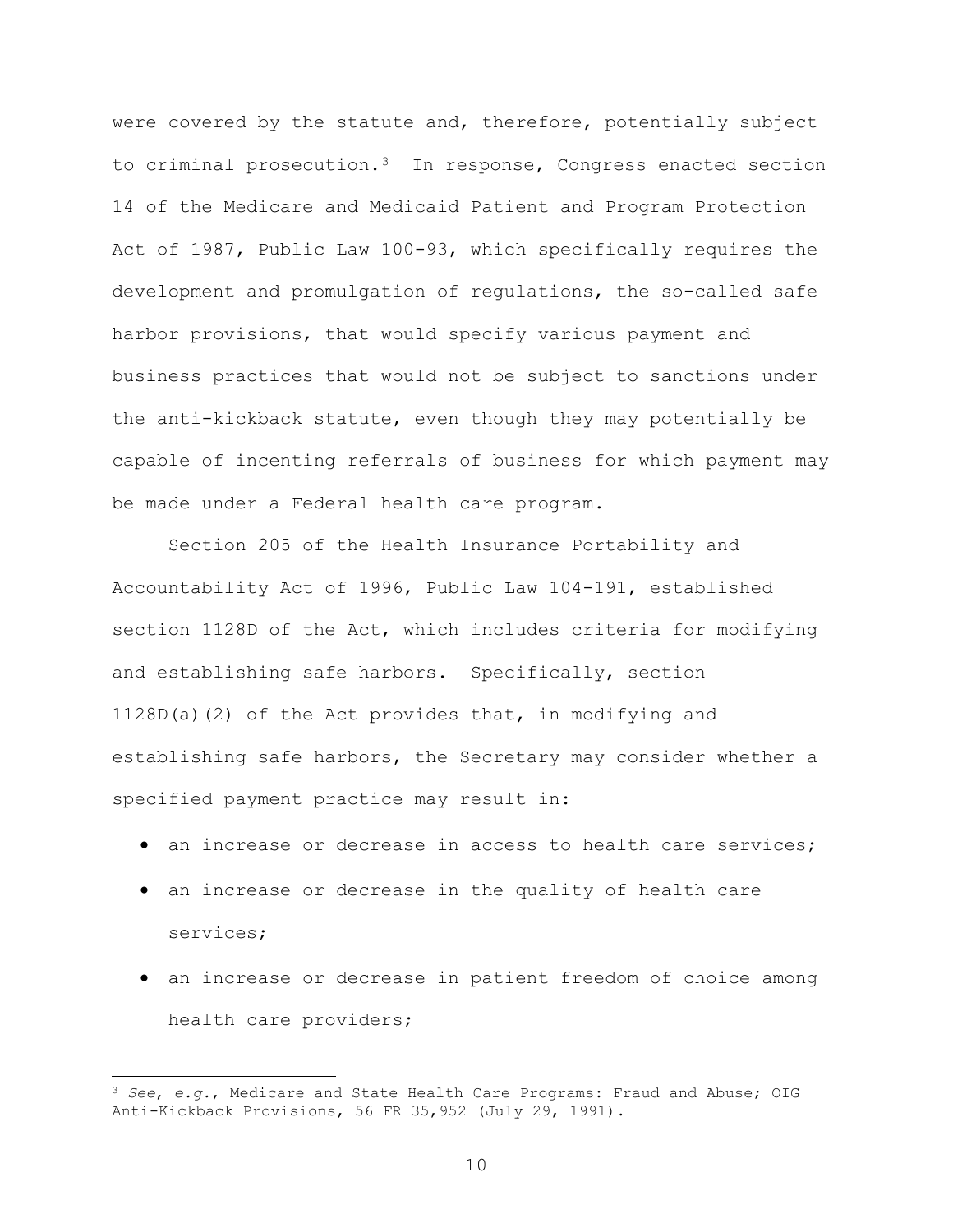- an increase or decrease in competition among health care providers;
- an increase or decrease in the ability of health care facilities to provide services in medically underserved areas or to medically underserved populations;
- an increase or decrease in the cost to Federal health care programs;
- an increase or decrease in the potential overutilization of health care services;
- the existence or nonexistence of any potential financial benefit to a health care professional or provider, which benefit may vary depending on whether the health care professional or provider decides to order a health care item or service or arrange for a referral of health care items or services to a particular practitioner or provider; or
- any other factors the Secretary deems appropriate in the interest of preventing fraud and abuse in Federal health care programs.[4](#page-10-0)

 $\overline{a}$ 

<span id="page-10-0"></span><sup>4</sup> *See also* section 1102 of the Act (vesting the Secretary with the authority to make and publish rules and regulations, not inconsistent with the Act, as may be necessary to the efficient administration of his functions under the Act).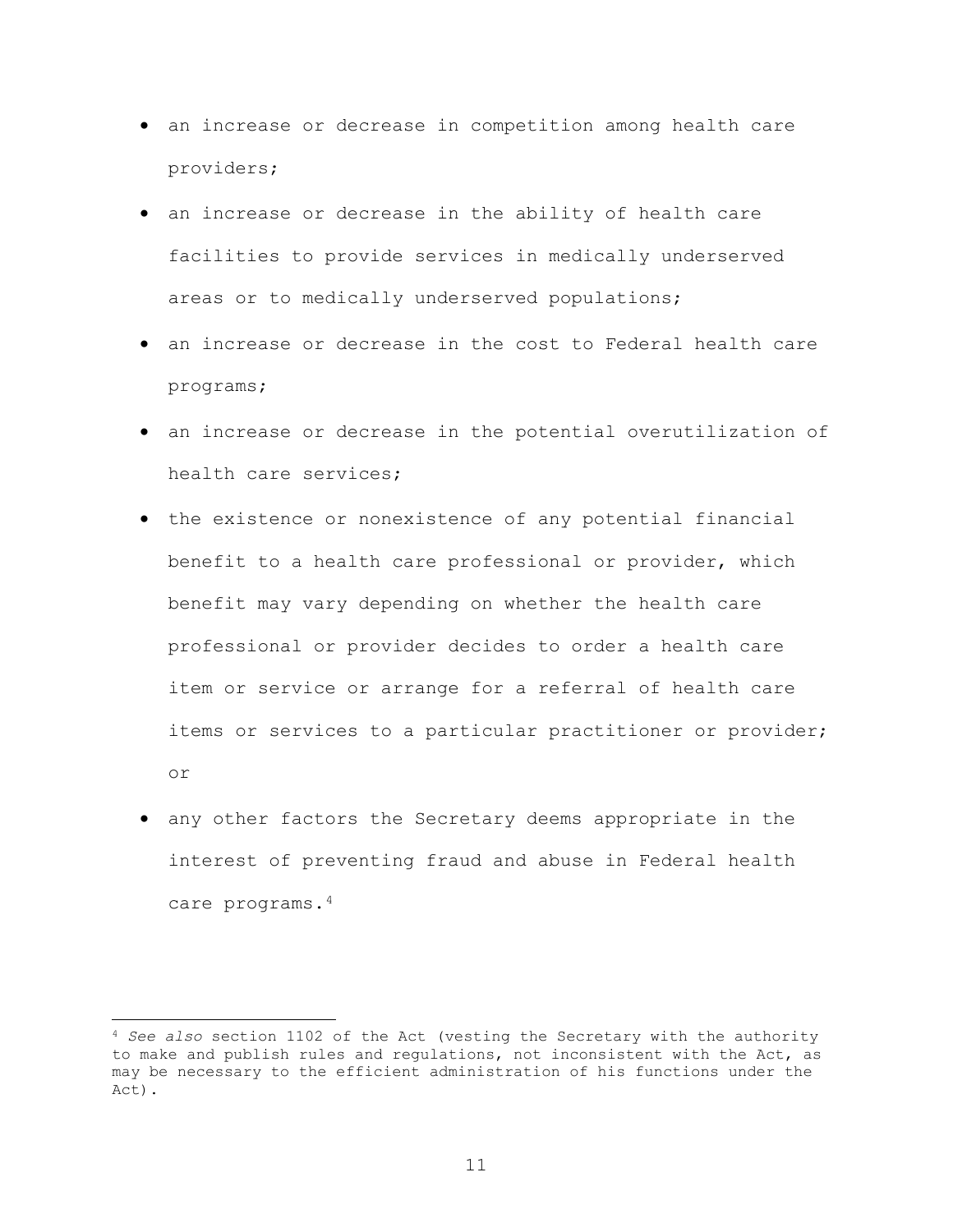Since July 29, 1991, there have been a series of final regulations published in the *Federal Register* establishing safe harbors in various areas. $5$  These safe harbor provisions have been developed "to limit the reach of the statute somewhat by permitting certain non-abusive arrangements, while encouraging beneficial or innocuous arrangements."[6](#page-11-1) 

Healthcare providers and others may voluntarily seek to comply with safe harbors so that they have the assurance that their business practices will not be subject to any antikickback enforcement action. In giving the Department the authority to protect certain arrangements and payment practices under the anti-kickback statute, Congress intended the safe harbor regulations to be updated periodically to reflect

 $\overline{a}$ 

<span id="page-11-0"></span><sup>5</sup> Medicare and State Health Care Programs: Fraud and Abuse; OIG Anti-Kickback Provisions, 56 FR 35,952 (July 29, 1991); Medicare and State Health Care Programs: Fraud and Abuse; Safe Harbors for Protecting Health Plans, 61 FR 2122 (Jan. 25, 1996); Federal Health Care Programs: Fraud and Abuse; Statutory Exception to the Anti-Kickback Statute for Shared Risk Arrangements, 64 FR 63,504 (Nov. 19, 1999); Medicare and State Health Care Programs: Fraud and Abuse; Clarification of the Initial OIG Safe Harbor Provisions and Establishment of Additional Safe Harbor Provisions Under the Anti-Kickback Statute, 64 FR 63,518 (Nov. 19, 1999); Medicare and State Health Care Programs: Fraud and Abuse; Ambulance Replenishing Safe Harbor Under the Anti-Kickback Statute, 66 FR 62,979 (Dec. 4, 2001); Medicare and State Health Care Programs: Fraud and Abuse; Safe Harbors for Certain Electronic Prescribing and Electronic Health Records Arrangements Under the Anti-Kickback Statute, 71 FR 45,109 (Aug. 8, 2006); Medicare and State Health Care Programs: Fraud and Abuse; Safe Harbor for Federally Qualified Health Centers Arrangements Under the Anti-Kickback Statute, 72 FR 56,632 (Oct. 4, 2007); Medicare and State Health Care Programs: Fraud and Abuse; Electronic Health Records Safe Harbor Under the Anti-Kickback Statute, 78 FR 79,202 (Dec. 27, 2013); and Medicare and State Health Care Programs: Fraud and Abuse; Revisions to the Safe Harbors Under the Anti-Kickback Statute and Civil Monetary Penalty Rules Regarding Beneficiary Inducements, 81 FR 88,368 (Dec. 7, 2016).

<span id="page-11-1"></span><sup>6</sup> Medicare and State Health Care Programs: Fraud and Abuse; OIG Anti-Kickback Provisions, 56 FR at 35,958.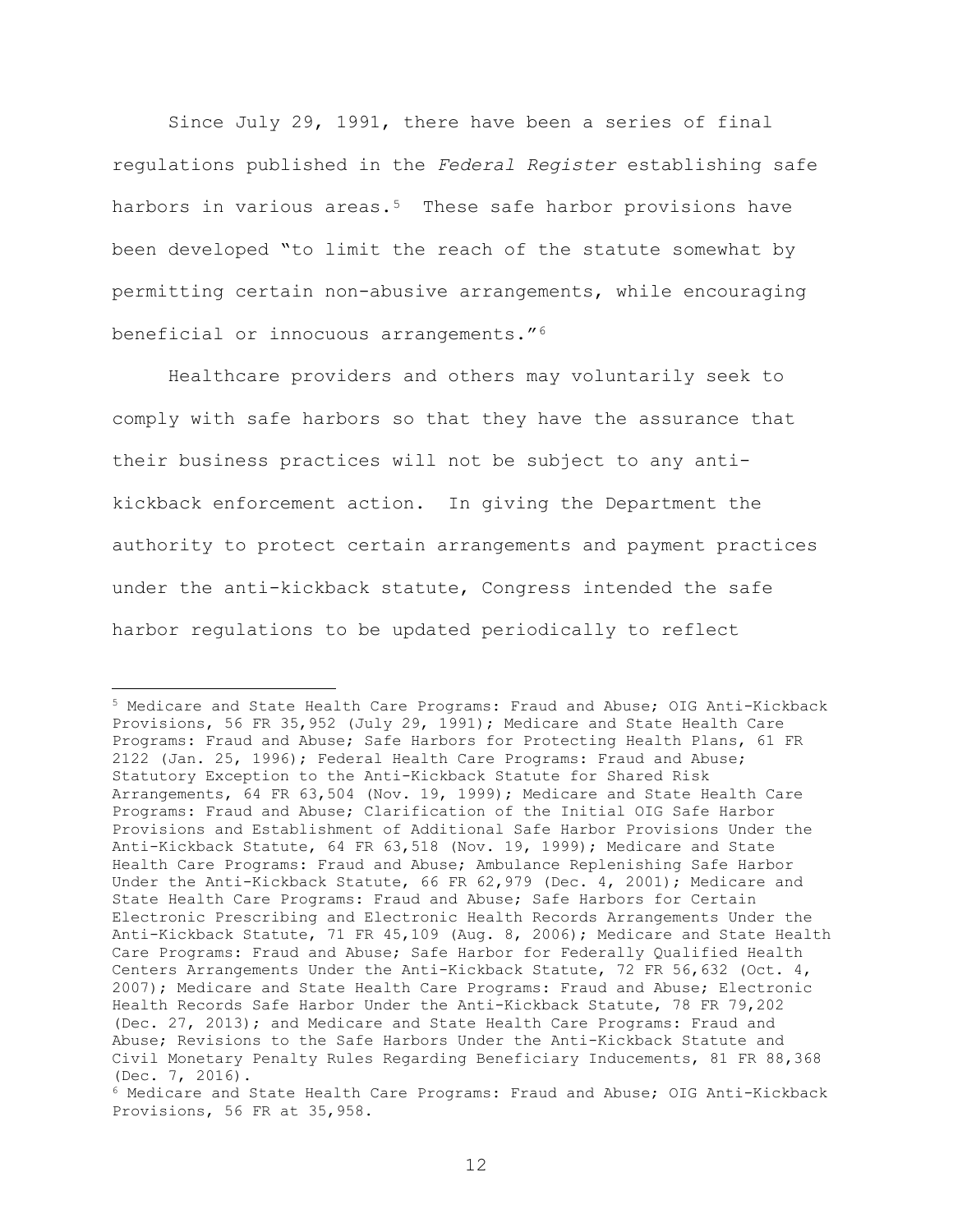changing business practices and technologies in the healthcare industry.

*B. Summary of the Notice of Proposed Rulemaking*

On February 6, 2019, we published the Proposed Rule setting forth certain proposed amendments to the safe harbors under the anti-kickback statute. The Proposed Rule also provided substantial background information to explain why the Department believes these amendments are necessary.

With respect to the proposed amendment to the existing discount safe harbor, we explained that it was designed to address evolving business arrangements and align with the statutory exception's intent to encourage price competition that benefits the Medicare and Medicaid programs.<sup>[7](#page-12-0)</sup> We also emphasized our longstanding position that a discount must be in the form of a reduction in the price of a good or service based on an armslength transaction. With respect to rebates, we explained the regulatory history regarding our treatment of "rebates" under the discount safe harbor. Finally, we noted that the discount safe harbor was finalized in 1991 and has not been updated since 2002, and we highlighted that both the Medicare Part D program and comprehensive regulations governing Medicaid managed care delivery systems were enacted in the intervening years. For a

 $\overline{a}$ 

<span id="page-12-0"></span><sup>7</sup> 54 FR at 3092.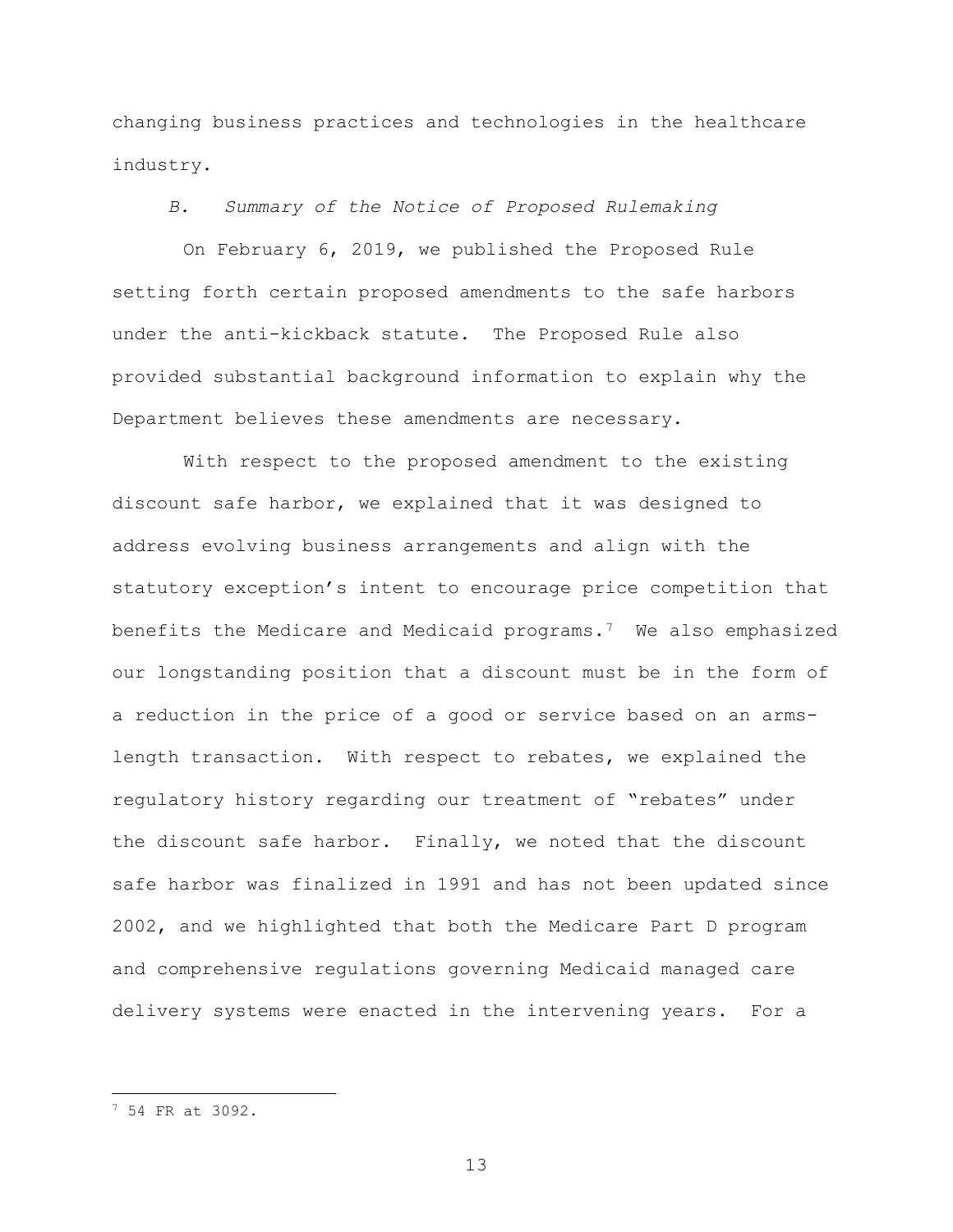more comprehensive discussion of why these amendments to the discount safe harbor are necessary, we incorporate by reference and refer readers to the discussion in the Proposed Rule.  $8$ 

The Proposed Rule also identified certain specific harms that may be caused by the current rebate framework. First, some beneficiaries experience increased financial burdens. For example, if a beneficiary is paying coinsurance on a drug subject to a rebate, the beneficiary pays a percentage of a price that more closely resembles the list price than the net price. Second, the Proposed Rule explained that rebates may be harming Federal health care programs by increasing list prices, preventing competition to lower drug prices, discouraging the use of lower-cost brand or generic drugs, and skewing formulas used to determine pharmacy reimbursement or Medicaid rebates.<sup>9</sup> Finally, the Proposed Rule expressed concerns about a lack of transparency in the current system. With respect to rebates, we explained that OIG work showed that some Part D plan sponsors had limited information about rebate contracts and rebate amounts that their PBMs negotiated. A lack of transparency could create a potential program integrity vulnerability because compliance with program rules may be more difficult to verify. We also sought to address a lack of transparency to health plans

 $\overline{a}$ 

<span id="page-13-0"></span><sup>8</sup> 84 FR at 2345–47.

<span id="page-13-1"></span><sup>9</sup> 84 FR at 2343.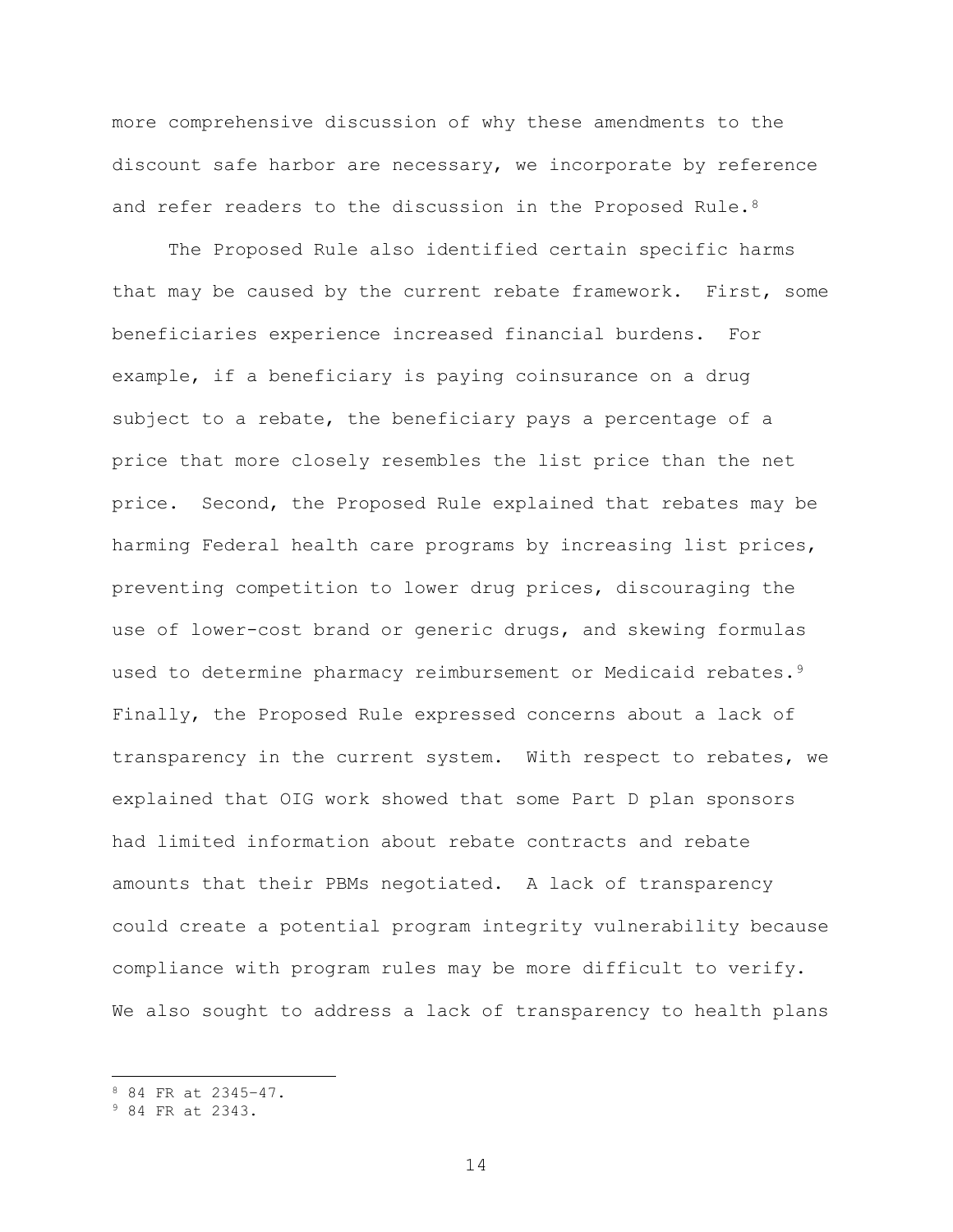when the health plans' PBMs are being paid by manufacturers for services that the PBMs render to manufacturers related to pharmacy benefit management services that the PBM furnishes to the health plans.[10](#page-14-0)

To address the Department's concerns with the current rebate system, the Department proposed and solicited comments on three revisions to the safe harbors. First, the Department proposed to amend the discount safe harbor at 42 C.F.R. § 1001.952(h) to exclude from the definition of "discount" at paragraph 1001.952(h)(5) all price reductions from manufacturers on prescription pharmaceutical products in connection with their sale to or purchase by plan sponsors under Medicare Part D, Medicaid MCOs, or PBMs acting under contract with plan sponsors under Medicare Part D or Medicaid MCOs, unless the reduction in price is required by law (*e.g.*, rebates under the Medicaid Drug Rebate Program). The Proposed Rule also proposed definitions at paragraph 1001.952(h)(6)-(10) of the terms "manufacturer," "wholesaler," "pharmacy benefit manager," "prescription pharmaceutical product," and "Medicaid Managed Care Organization."

Second, the Proposed Rule proposed to add a new safe harbor at paragraph 1001.952(cc) to protect reductions in price between

 $\overline{a}$ 

<span id="page-14-0"></span><sup>10</sup> 84 FR at 2349-50.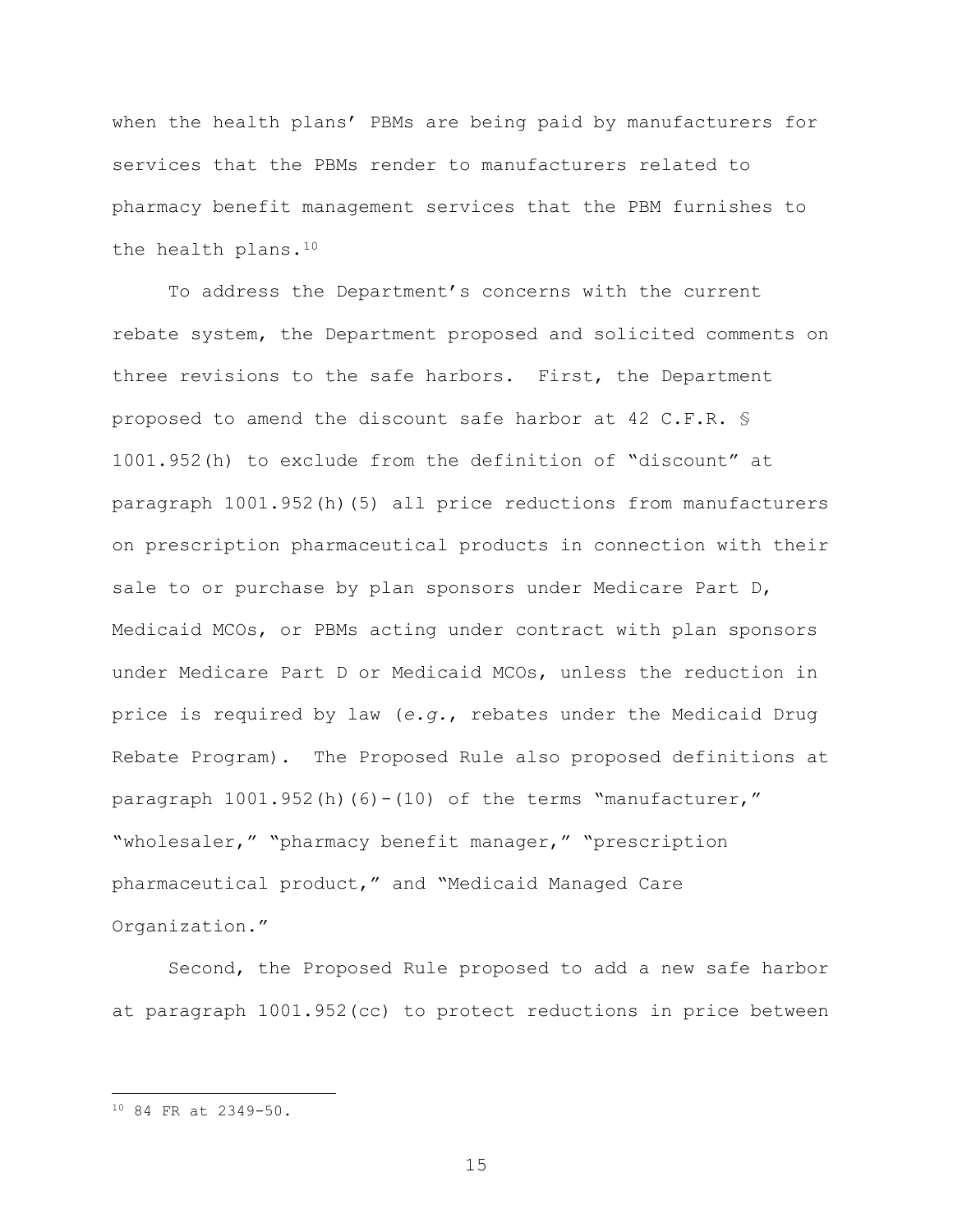the entities that would be removed from the discount safe harbor at paragraph 1001.952(h) if such reductions in price are given at the point of sale and meet certain other criteria. As proposed, this safe harbor would protect reductions in price on prescription pharmaceutical products offered to plan sponsors under Medicare Part D, Medicaid MCOs, or through a PBM acting under contract with either if: (1) the reduction in price is set in advance; (2) the reduction in price does not involve a rebate, unless the full value of the price reduction is accomplished through chargebacks or is a rebate required by law; and (3) the reduction in price is completely reflected in the price the pharmacy charges to the beneficiary at the point of sale.

Finally, the Proposed Rule proposed to add a second new safe harbor at 1001.952(dd) specifically designed to protect certain fees a pharmaceutical manufacturer pays to a PBM for services rendered to the manufacturer that relate to the PBM's arrangements to provide pharmacy benefit management services to health plans. As proposed, the safe harbor would protect a payment a pharmaceutical manufacturer makes to a PBM for services the PBM provides to the manufacturer, for the manufacturer's benefit, when those services relate to the PBM's arrangements to provide pharmacy benefit management services to health plans. To receive protection, the proposed safe harbor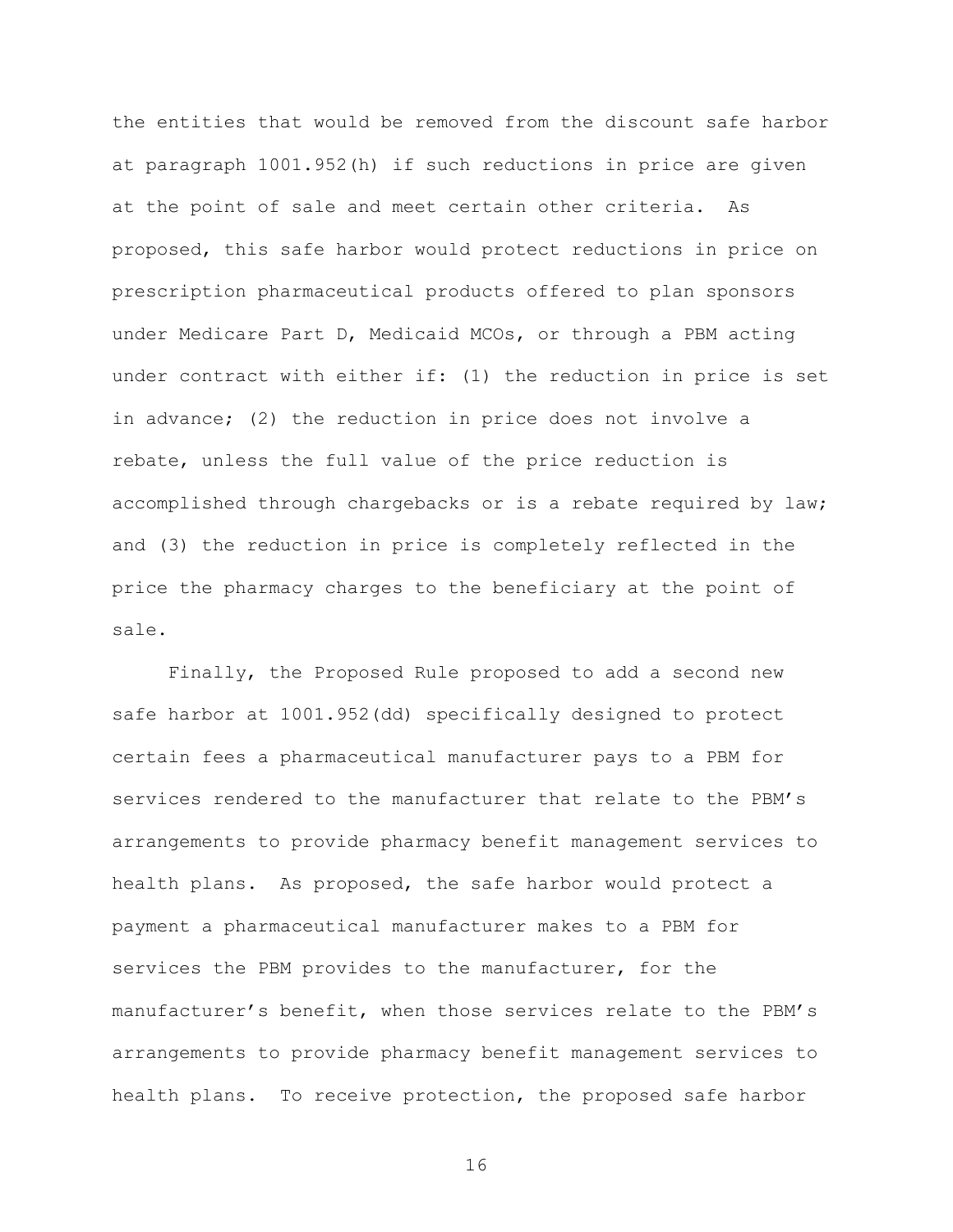would require that: (1) the services and compensation be set out in a written agreement; (2) the compensation be consistent with fair market value in an arm's-length transaction; be a fixed payment, not based on a percentage of sales; and not be determined in a manner that takes into account the volume or value of any referrals or business otherwise generated between the parties, or between the manufacturer and the PBM's health plans, for which payment may be made in whole or in part under Medicare, Medicaid, or other Federal health care programs; and (3) the PBM makes annual written disclosures to each health plan with which it contracts regarding the services rendered to each pharmaceutical manufacturer related to the PBM's arrangements to furnish pharmacy benefit management services to the health plan, and make such disclosures to the Secretary upon request.

The Department solicited comments on a range of topics in the course of describing the new proposed safe harbors. For instance, for the proposed safe harbor for point-of-sale reductions in price, the Proposed Rule solicited comments on the sufficiency of the proposed definitions as well as any effects of the proposed safe harbor on competition to the extent pharmacies have sufficient data to reverse engineer the manufacturer's or the PBM's discount structure. For the proposed safe harbor for certain PBM service fees, the Proposed Rule solicited comments on the interpretation of pharmacy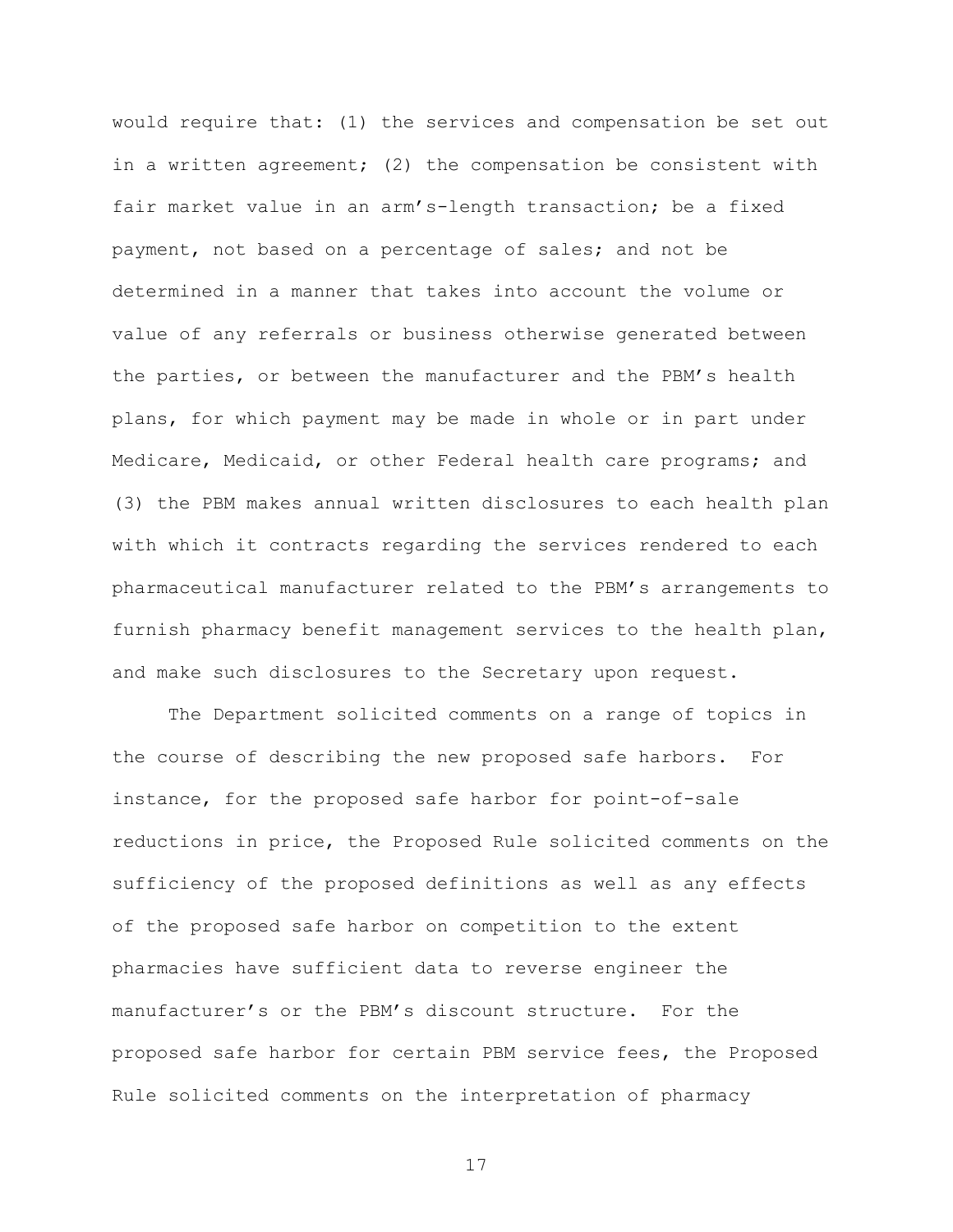benefit management services and the transparency-related requirements that would be a condition of the safe harbor.

# **III. Summary of Public Comments and Responses**

We received responsive comments from approximately 26,000 distinct commenters, including, but not limited to, individuals, pharmaceutical manufacturers, pharmacies, PBMs, wholesalers, plan sponsors under Part D, Medicaid MCOs, and trade associations representing various individuals and entities. Many of these individuals and entities provided comments on multiple topics. Commenters generally agreed with the Department on the need to lower out-of-pocket costs for consumers on prescription drugs, but they diverged in terms of whether they supported or opposed the Proposed Rule. Comments from both those who opposed the rule and those who supported the rule recommended certain changes or requested certain clarifications. We appreciate the robust feedback from the commenters. We have divided the public comment summaries and our responses into discrete sections: the first section covers general comments and responses that may apply to more than one of our proposals, and the following sections summarize and respond to the comments specific to our proposed amendments to the discount safe harbor and our two new proposed safe harbors.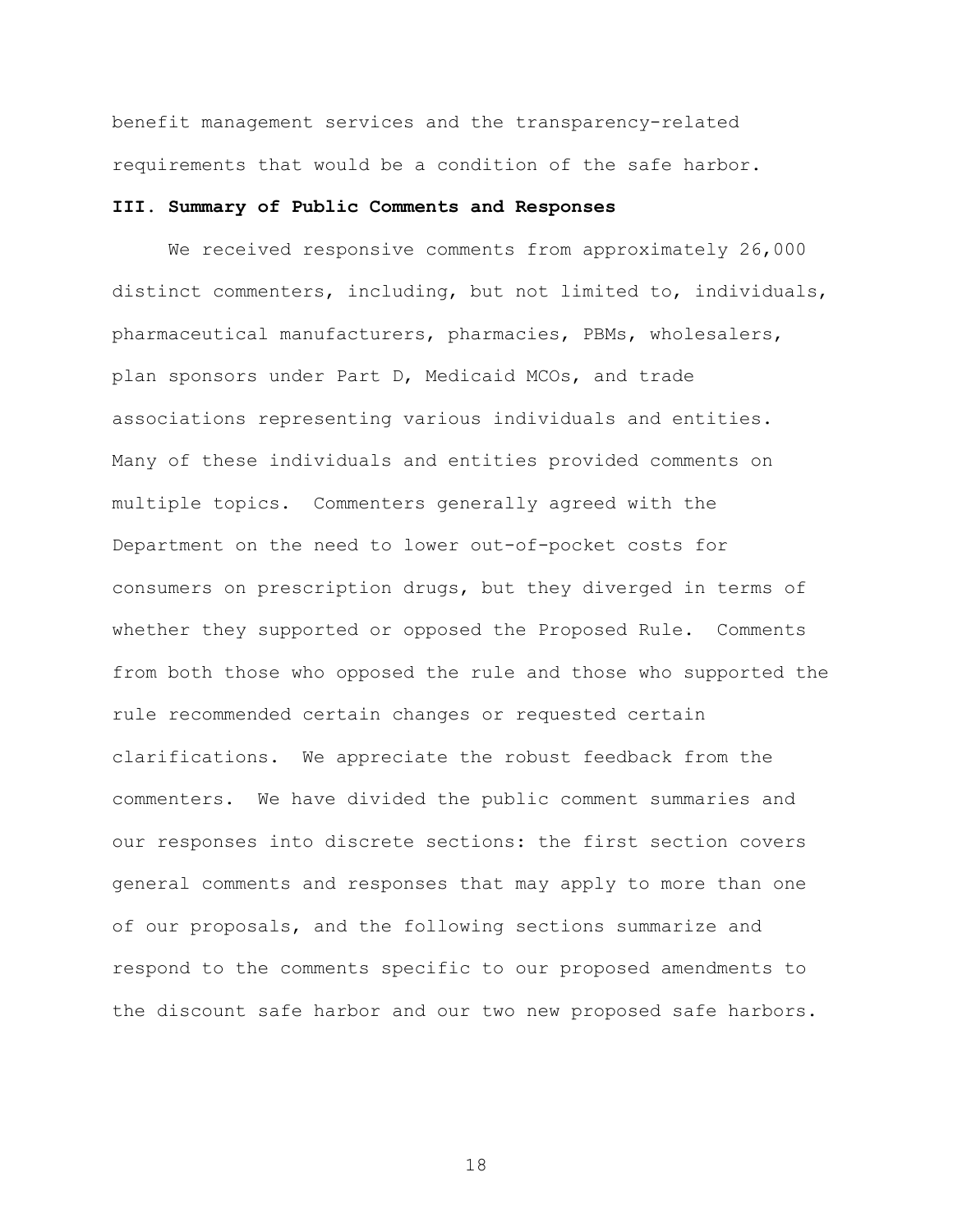#### *A. General*

# i. Antitrust

*Comment:* Several commenters were supportive of the Proposed Rule and contended that antitrust laws do not affect the Proposed Rule or that the Proposed Rule will not lead to anticompetitive discriminatory pricing. A commenter explained that antitrust laws related to differential pricing apply equally to upfront discounts as they do to retrospective rebates. Another commenter explained that the Proposed Rule will result in lower cost-sharing amounts for beneficiaries at the point of sale and will allow for the reestablishment of the nexus between price concessions on a product and the actual price paid by consumers for that product.

*Response:* We appreciate the commenters' support for the Proposed Rule.

*Comment:* Several commenters addressed whether and how the policies underlying the Proposed Rule intersect with the Robinson-Patman Act. Some commenters that opposed the proposal suggested that the risk of liability under the Robinson-Patman Act will hinder manufacturers' ability to negotiate up-front discounts. Several of these commenters claimed that the current rebate system resulted from a settlement in the *In re Brand Name Prescription Drugs* litigation, in which pharmacies sued brandname prescription drug manufacturers and wholesalers for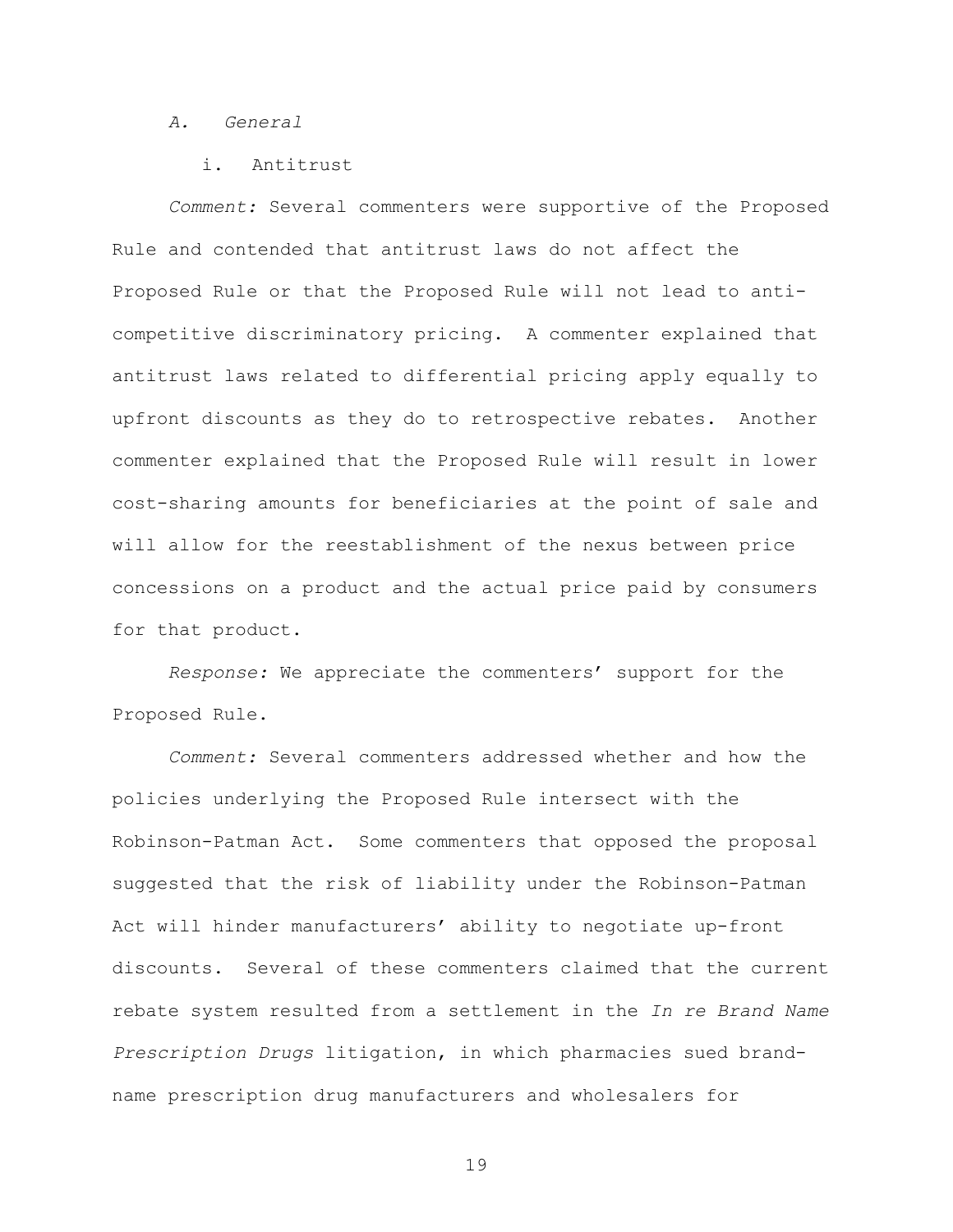discriminatory pricing practices that favored large, institutional purchasers. These commenters pointed out that under the terms of the 1996 settlement, manufacturers agreed to give pharmacies the same opportunity to earn the favorable discounts given to institutional purchasers, provided that the pharmacies can demonstrate an ability to affect market share in the same or similar manner as the institutional purchasers. The commenters argued that the Department failed to consider this settlement, and stated that absent Congressional action to amend or repeal the Robinson-Patman Act, manufacturers will move to offering lower, unvaried discounts.

Other commenters, however, contended that the antitrust laws do not pose an obstacle to or hinder implementation of the Proposed Rule and that the Proposed Rule would, in fact, further the ultimate goal of antitrust law, which is to promote competition. For instance, one commenter pointed out that the antitrust laws apply equally to up front discounts and retrospective rebates, and the *In re Brand Name Prescription Drugs* litigation did not result in any change in the ability of a prescription drug manufacturer to offer an upfront discount, or create any precedent suggesting that upfront discounts are illegal and retrospective rebates are legal. Another comment similarly questioned the conclusion that moving from a world of PBM rebates to point-of-sale chargebacks would result in anti-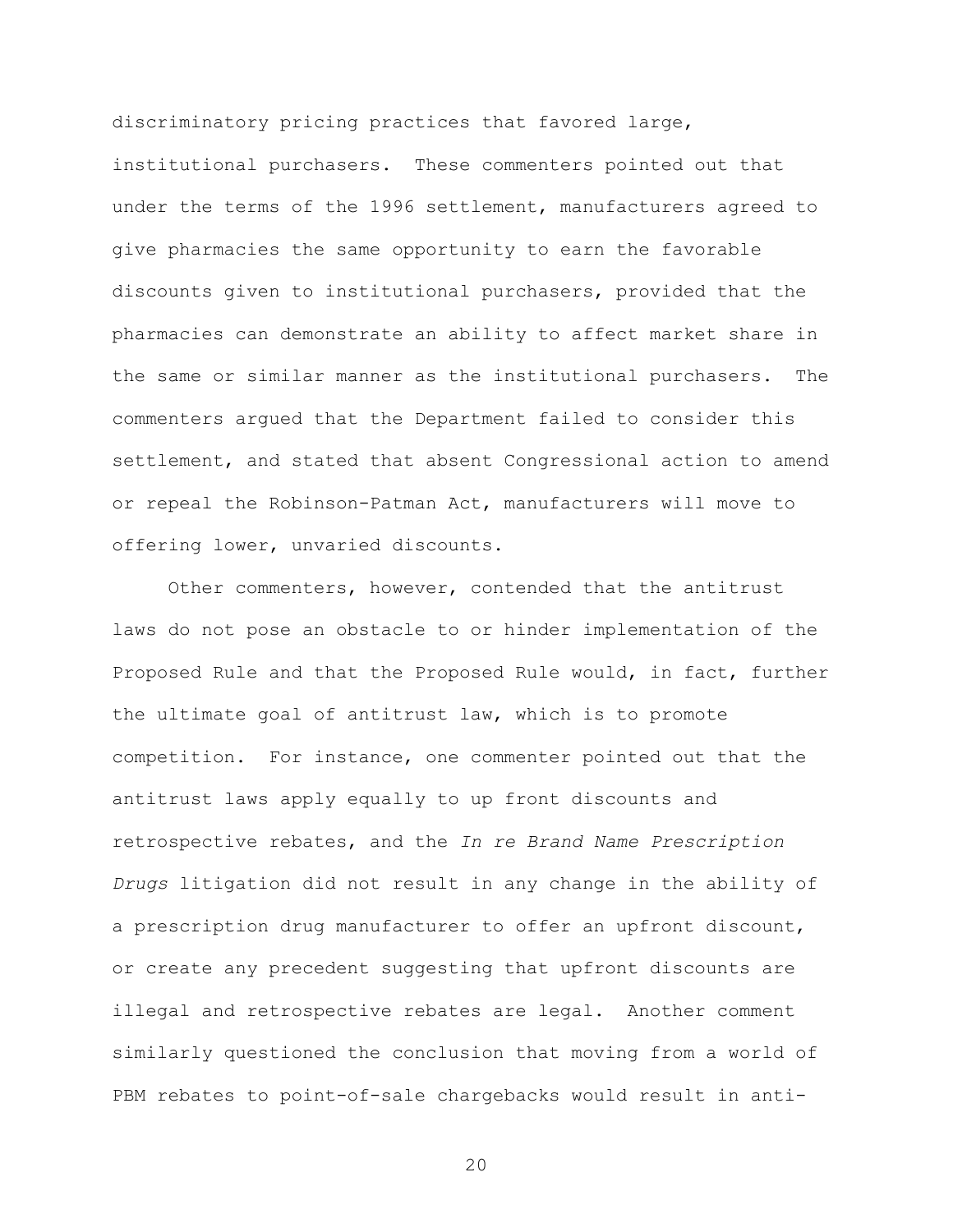competitive discriminatory pricing and pointed out that the Proposed Rule would result in individuals paying less at the pharmacy counter. Yet another commenter contended that transitioning away from rebates to upfront discounts achieves the intended goals of the 1996 settlement.

*Response:* The Department is not persuaded that the threat of Robinson-Patman Act litigation will dissuade manufacturers from offering pro-competitive price concessions in the form of upfront discounts. In fact, comments submitted by the major association representing pharmaceutical manufacturers rejected the notion that the Robinson-Patman Act prevents prescription pharmaceutical manufacturers from offering upfront discounts and pointed out that rebates do not occupy a unique position insulated from antitrust scrutiny. The Department agrees that neither the 1996 settlement nor the subsequent court rulings made any distinction between retrospective rebates and upfront discounts and did not result in any decision suggesting that the former are less problematic than the latter. Both retrospective rebates and upfront discounts, to the extent that they are true price concessions, could theoretically be applied in a discriminatory fashion. The Department does not administer antitrust law. However, as the Department understands its application, whether the price discrimination is achieved by something labeled a "rebate" versus something labeled a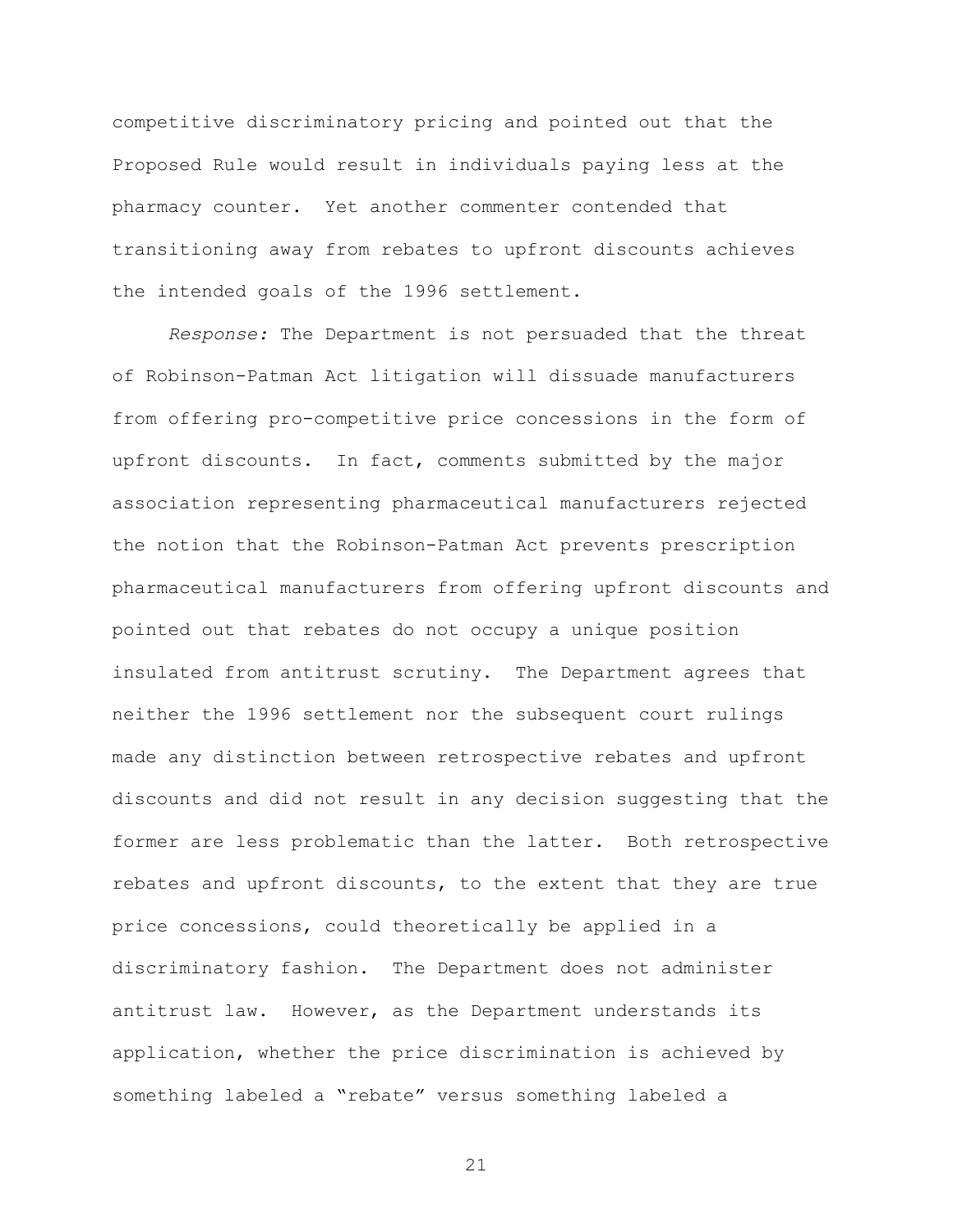"discount" would not be relevant for purposes of Robinson-Patman Act liability.

*Comment:* A commenter requested, and believed it would be helpful for, the Antitrust Division at the Federal Trade Commission (FTC)or Department of Justice (DOJ) to analyze the Proposed Rule and provide a Competition Advisory Opinion upon which stakeholders could rely.

*Response:* Parties that want greater certainty may request an advisory opinion from the FTC.

ii. Transparency

*Comment:* Numerous commenters reiterated the need for greater transparency in our current rebate system, with various commenters asserting that the proposed point-of-sale reduction in price safe harbor would increase transparency and ensure that patients benefit from price reductions. A commenter stated that greater transparency would enable independent pharmacies to negotiate more favorable terms with PBMs and health plan sponsors and inform patients about their drug coverage options, while another commenter stated that greater transparency may put plan sponsors in a better position to exert more influence to lower net drug spending and PBM administrative fees. Another commenter asserted that transparency surrounding discounts would be likely to lower list prices and reduce misaligned incentives. This commenter also stated that patients who know the amount of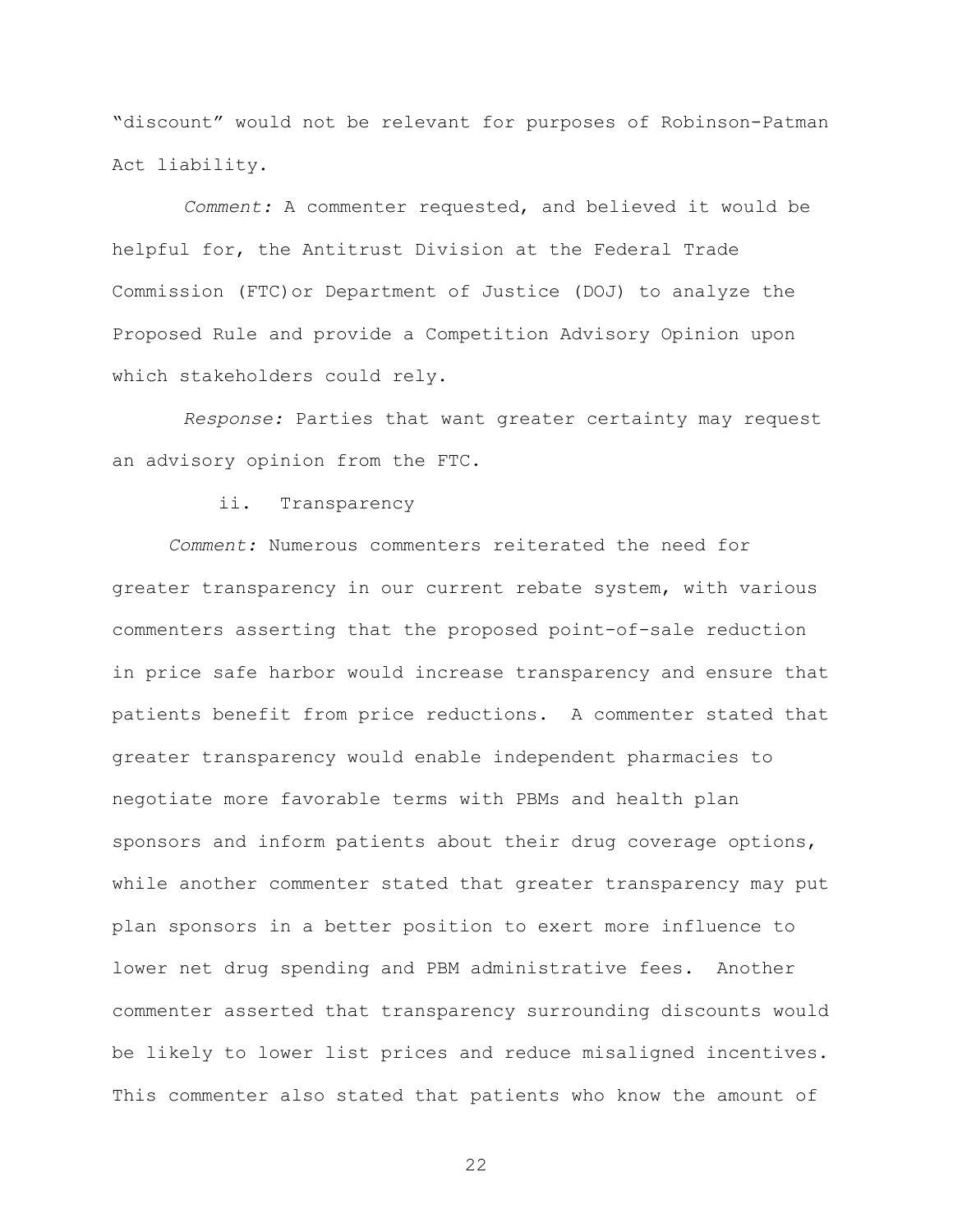a plan's discount for a product would be in a better position to select the right plan. Another commenter asserted that this increased transparency surrounding the rebates provided to PBMs and plans would place significant pressure on pharmaceutical manufacturers to lower list prices, stating that manufactures would no longer be able to point to rebates as the reason for high drug prices.

Conversely, other commenters stated that the changes reflected in the Proposed Rule would not increase transparency. Specifically, some commenters asserted that pharmaceutical manufacturers establish drug prices, and that if the rule aims to create transparency, then it should apply to all parties, including pharmaceutical manufacturers, instead of only PBMs and health plans. Another commenter asserted that health plans already provide meaningful transparency surrounding rebates through mechanisms like direct and indirect remuneration (DIR) reporting to CMS, while pharmaceutical manufacturers do not systematically disclose their rebates. Another commenter opposed the proposed point-of-sale reductions in price safe harbor and stated that as long as rebates are a part of our drug pricing system, there will still be confusion among patients and plan sponsors surrounding drug prices.

*Response:* We appreciate support from commenters who agree that applying manufacturer reductions in price to drug prices at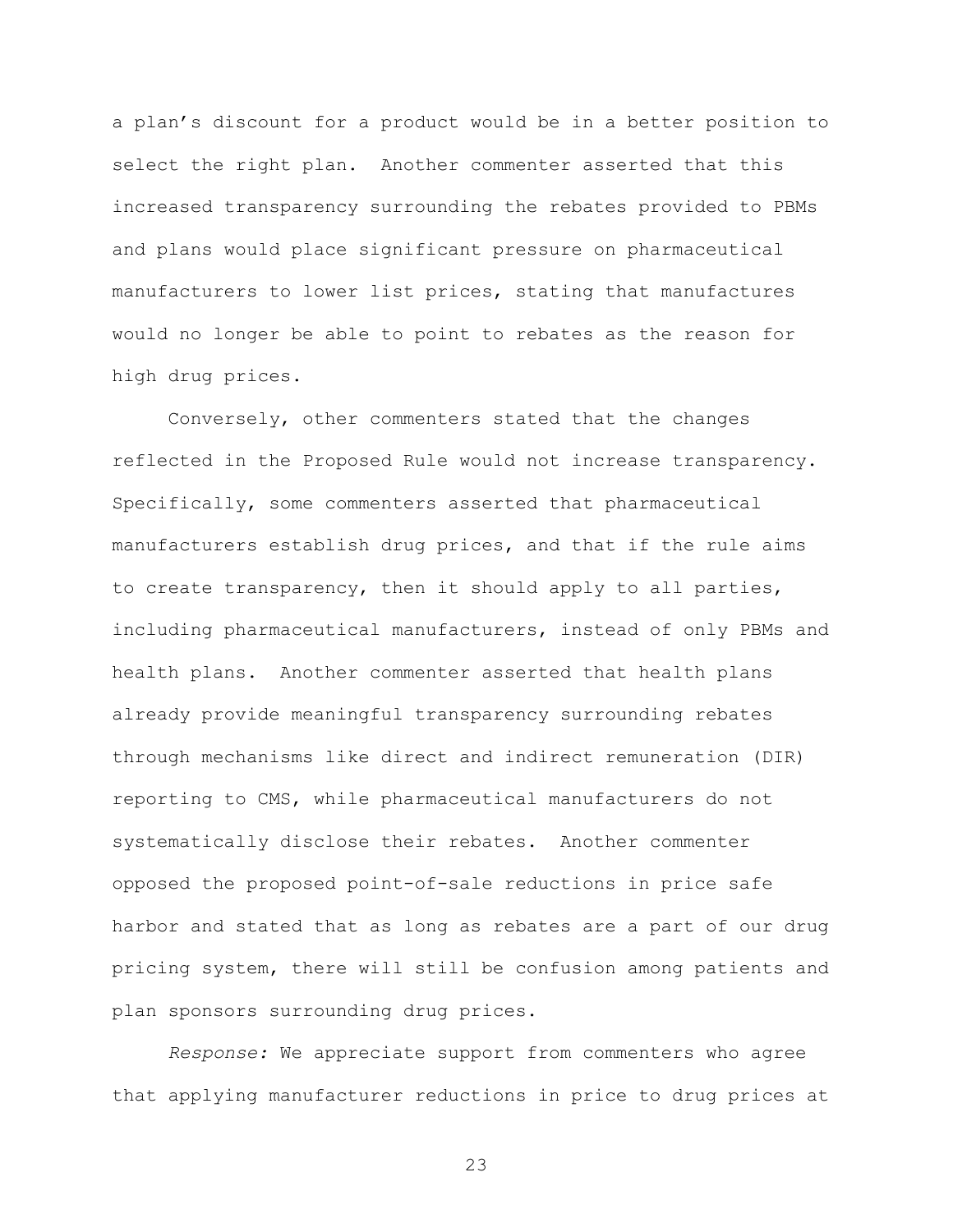the point of sale would increase transparency. Additionally, we concur that greater transparency surrounding price reductions can enable stakeholders in the drug supply chain to support patients in selecting drugs and plans that minimize their outof-pocket costs and can lead to lower drug prices.

Many publications document that many Medicare beneficiaries do not make what might appear to be the best decisions when choosing a Part D plan. If the plan premium is the monthly cost of having access to drugs that best meet a beneficiary's needs, then the beneficiary should have visibility into what kind of discounts are being negotiated on their behalf.

While we understand that plan sponsors under Part D already have DIR reporting requirements, we believe that by excluding certain rebates paid by manufacturers from the discount safe harbor and creating a new safe harbor for point-of-sale reductions in price, there will be enhanced transparency regarding reductions in price that pharmaceutical manufacturers negotiate with plan sponsors under Medicare Part D and PBMs under contract with these plans, especially for the consumer, and create new incentives for manufacturers to lower drug prices.

*Comment:* Other commenters asserted that blaming PBMs for the lack of transparency in the rebate system is misdirected. A PBM commenter stated that its plan sponsors see their respective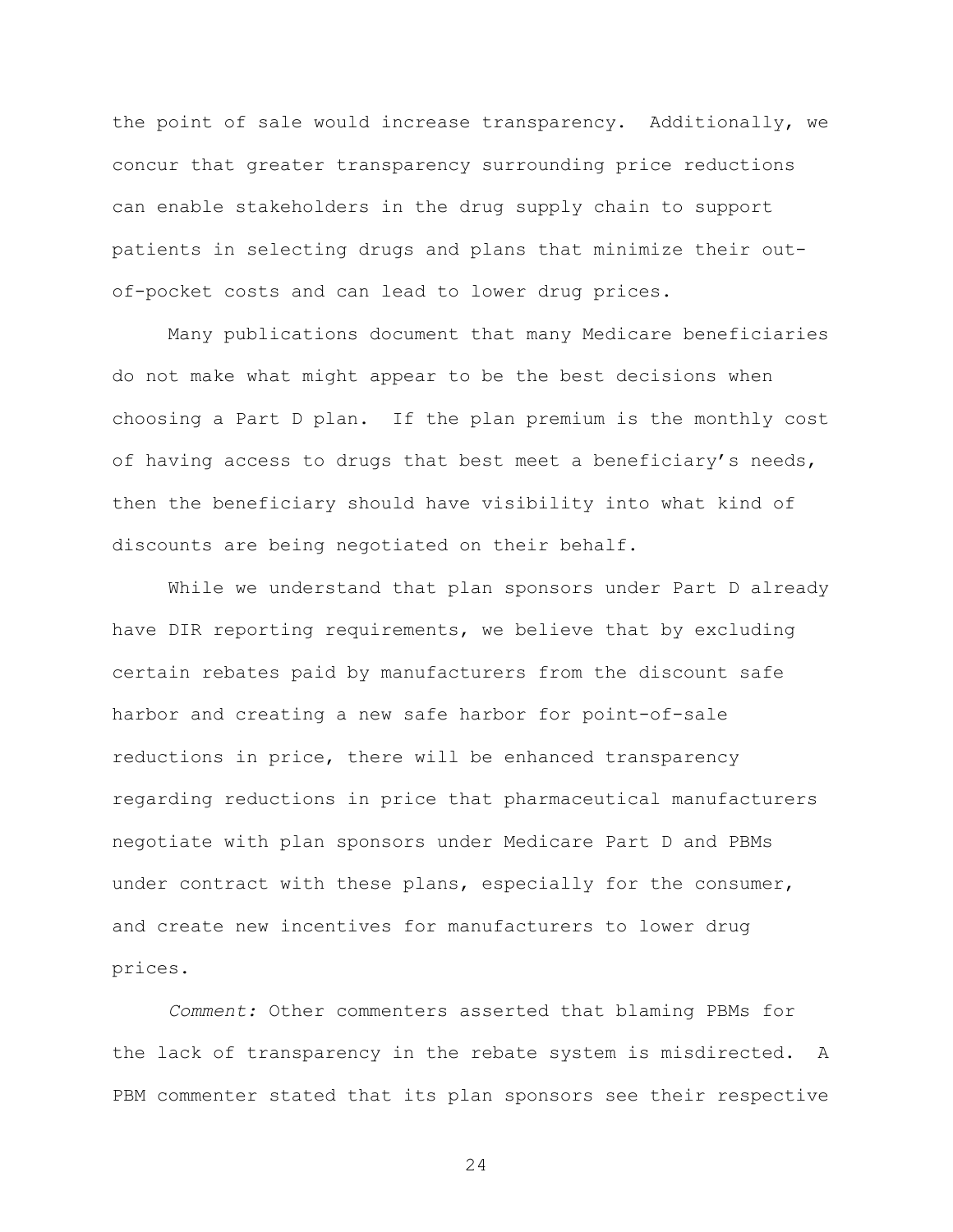drug costs at a unit cost level, as well as the savings the PBM generates for plan sponsors, including rebates, and that its plan sponsors have full audit rights to ensure complete transparency. Another commenter noted that PBMs already offer transparent contracts that allow many large employers to pull through some of the value of negotiated rebates to reduce enrollees' drug-related costs, while another commenter noted that the Proposed Rule did not account for these innovative and transparent models that are taking place within the PBM industry.

Conversely, other commenters claimed that the PBM market lacks transparency. Some commenters indicated that rather than excluding certain rebates from the discount safe harbor, OIG should focus on ensuring that PBMs are completely transparent with health plans regarding rebate payments and pass through 100 percent of all rebate payments to Part D plan sponsors, with a commenter noting that increased transparency with respect to PBM rebates may enable plan sponsors to retain some of these rebates that can be used to benefit plan participants and beneficiaries.

Other commenters discussed the impact of increased transparency on the PBM industry generally. Specifically, a commenter advised OIG to ensure the proposed transparency requirements on top of the other regulations that apply to Medicare and Medicaid will not unintentionally stifle new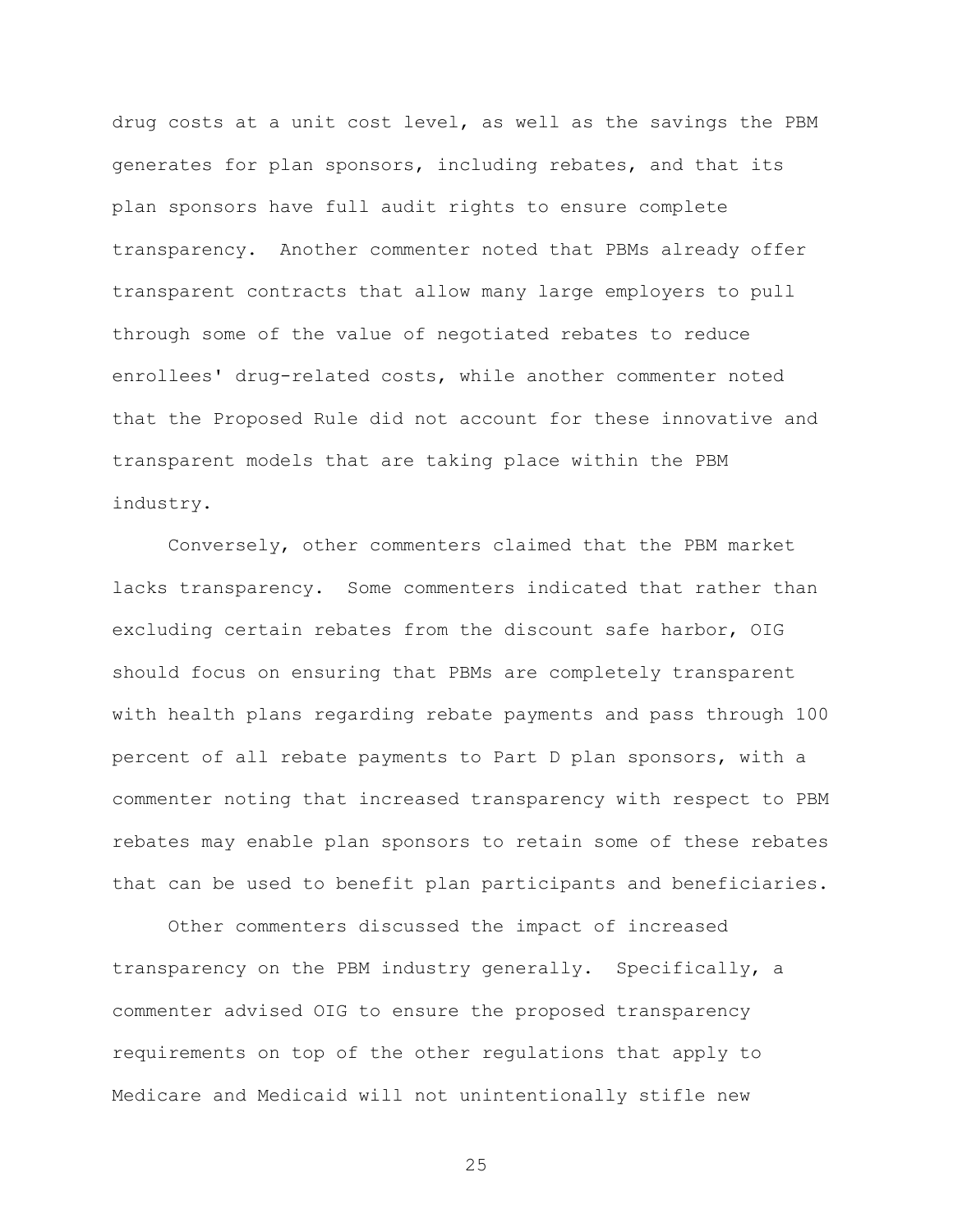entrants in the PBM market, noting that more choice in PBMs would benefit patients and the government. Conversely, another commenter asserted that greater transparency will invite competition from new PBM entrants, such as nonprofit PBMs and employer self-administered PBMs.

*Response:* We understand that some programmatic mechanisms are already in place to foster transparency of rebates and drug prices between PBMs and plan sponsors and to CMS. PBMs will need to consider the new requirements in this final rule and may need to adjust their operations in order to comply with the terms of the applicable safe harbor. However, we are persuaded by the comments suggesting that the additional transparency provided by this final rule would be useful. Further, as stated in the Proposed Rule, a 2011 evaluation indicated that certain Part D plan sponsors had limited information regarding rebate contracts and rebate amounts negotiated by their PBMs. $^{11}$  A lack of transparency could contribute to program integrity vulnerabilities by making compliance with program rules harder to verify and by allowing hidden incentives that result in higher list prices. We believe that excluding certain rebates paid by manufacturers from the discount safe harbor and creating a new safe harbor for point-of-sale reductions in price will

 $\overline{a}$ 

<span id="page-25-0"></span><sup>11</sup> 84 FR at 2343.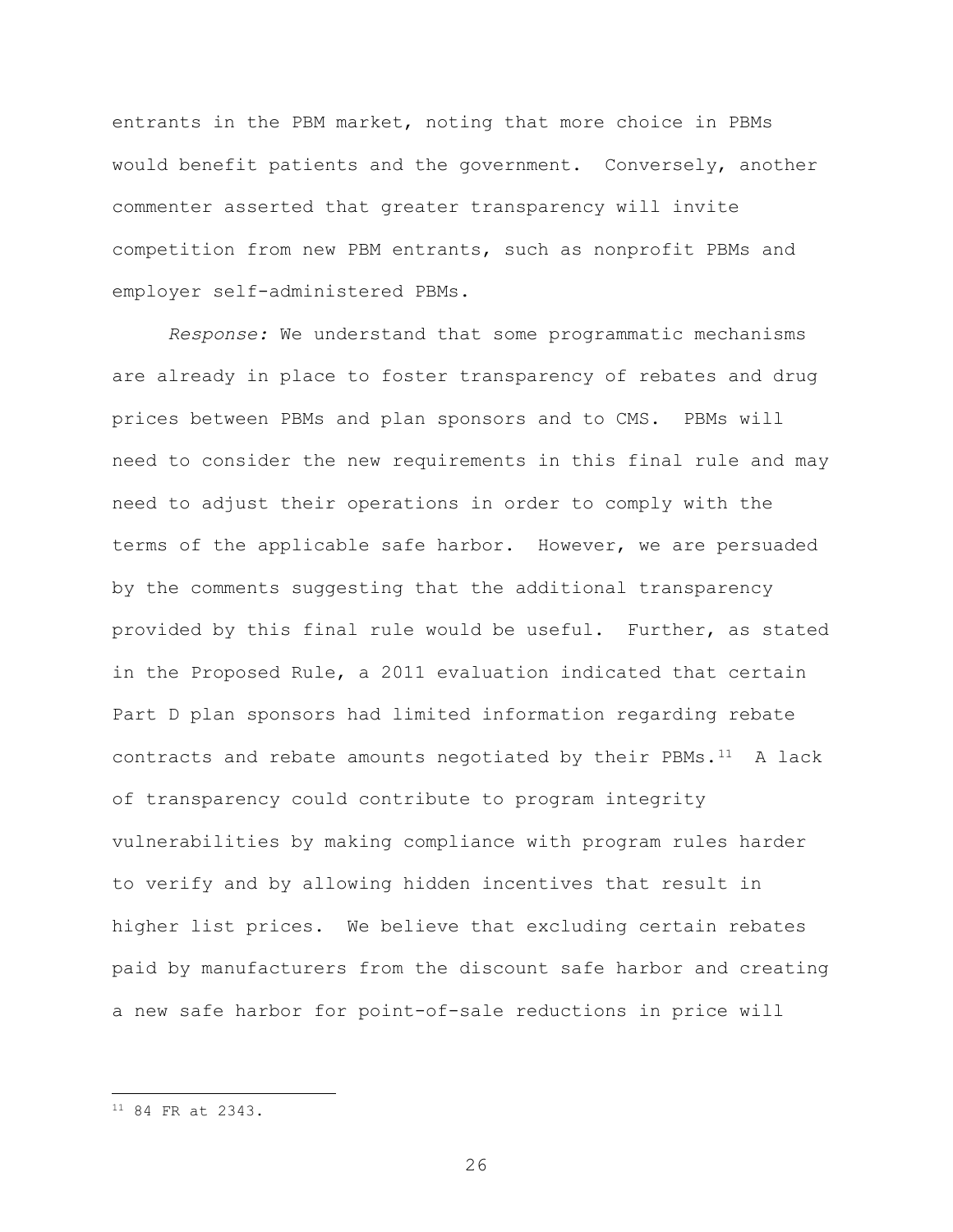increase transparency, including transparency to plans and beneficiaries, and improve alignment of incentives among parties that could result in lower list prices and out-of-pocket costs.

*Comment:* A commenter recommended restricting or banning PBM spread pricing because spread pricing detracts from the goals of transparency and fair pricing by enabling PBMs to profit by charging plans a higher cost for drugs than they reimburse to pharmacies and retaining the difference. To this end, the commenter recommended that OIG or the Department implement penalties for PBMs to discourage this practice and ensure that the full value of price reductions is passed on to plans.

*Response:* The scope of the changes that we proposed to the discount safe harbor was limited to remuneration from pharmaceutical manufacturers to plan sponsors under Part D, Medicaid MCOs, and PBMs operating on their behalf. Comments about profits that PBMs may retain by negotiating a difference between what they charge plans and what they reimburse pharmacies are beyond the scope of this rulemaking.

*Comment:* A commenter suggested that the healthcare system explore other policy actions focused on high list prices, such as prohibiting brand pharmaceutical companies from effectively preventing low-cost generic medications from coming to market. Other commenters noted that our current drug pricing system can only be transparent if beneficiaries are able to predict their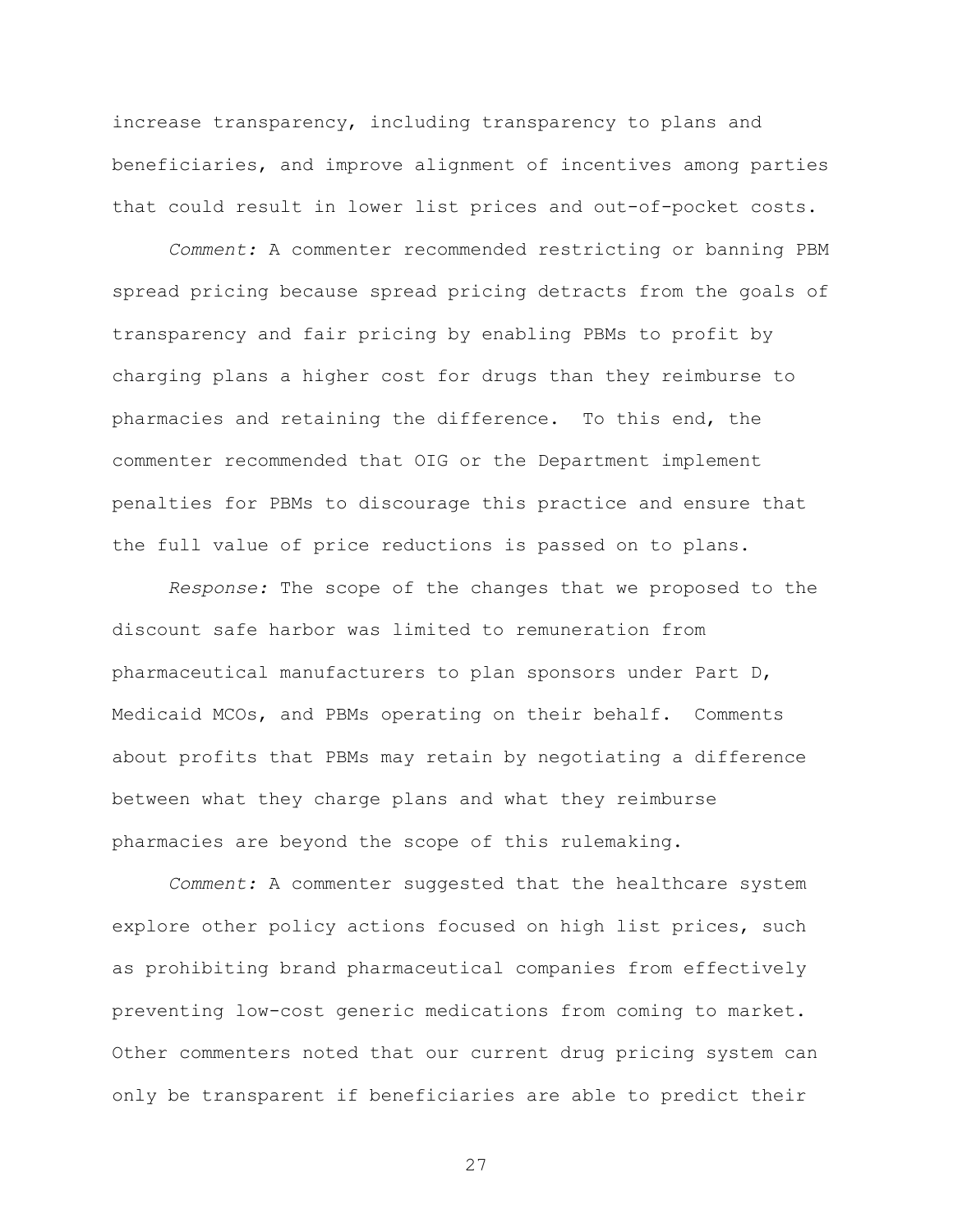out-of-pocket costs and recommended locking in the price of prescription drugs that require coinsurance or requiring at least one drug in each class to be subject to a flat copayment in order to create more stability.

*Response:* While we appreciate commenters' suggestions for other actions to address high list prices and encourage stability in beneficiaries' out-of-pocket costs, such policy initiatives are outside the scope of this rulemaking.

*Comment:* Several commenters recommended various additional measures to help promote transparency in the prescription drug supply chain. Specifically, a commenter's recommendations included: standardized contract terms relating to PBM services and compensation; requiring additional regular disclosures by PBMs to health plans with which they contract regarding their business arrangements with drug manufacturers; disclosure by PBMs to public programs and private plans of discount amounts and other revenue paid to the PBM or related third parties based on the plan sponsor's drug utilization; and an auditable structure that allows plan sponsors to have a complete picture and conduct more fulsome analyses of their drug-related costs and contractual relationships. Another commenter emphasized the need for stakeholders in the prescription drug supply chain to disclose rebate and discount information, financial incentive information, and pharmacy and therapeutics committee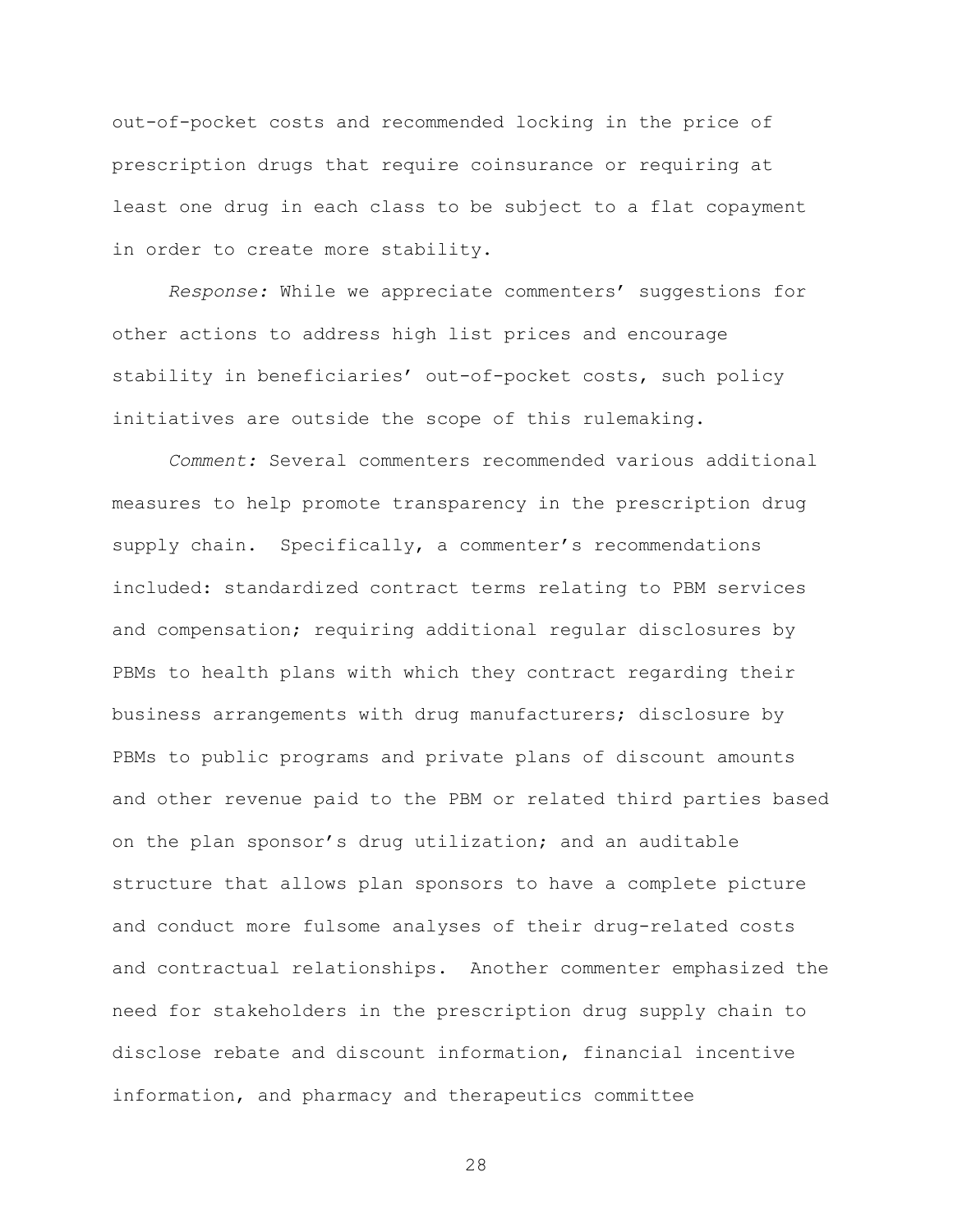information, which the commenter asserted would further improve transparency in this area. Another commenter stated that to further transparency, CMS and OIG should identify, collect, and disseminate data and information that would enable the evaluation of the impact of changes under this rule on beneficiaries.

Other commenters recommended requiring prescription drug manufacturers to be more transparent by making list prices public, with a commenter asserting that patient-level information related to drug pricing must be transparent, democratized, and open source.

Another commenter noted that under the current framework, Medicaid MCOs may negotiate supplemental rebates directly with pharmaceutical manufacturers to minimize costs based on the net cost to the MCO, but the lowest net cost product for the MCO may not always align with the lowest net cost product for the Medicaid program. This commenter recommended mandating transparency of the unit rebate amount (URA) and unit rebate offset amount (UROA) to Medicaid MCOs to help Medicaid MCOs drive toward the lowest net costs to the system.

*Response:* We appreciate these commenters' feedback. We note that the new safe harbor for PBM service fees requires PBMs to disclose in writing to each health plan with which it contracts at least annually the services rendered to each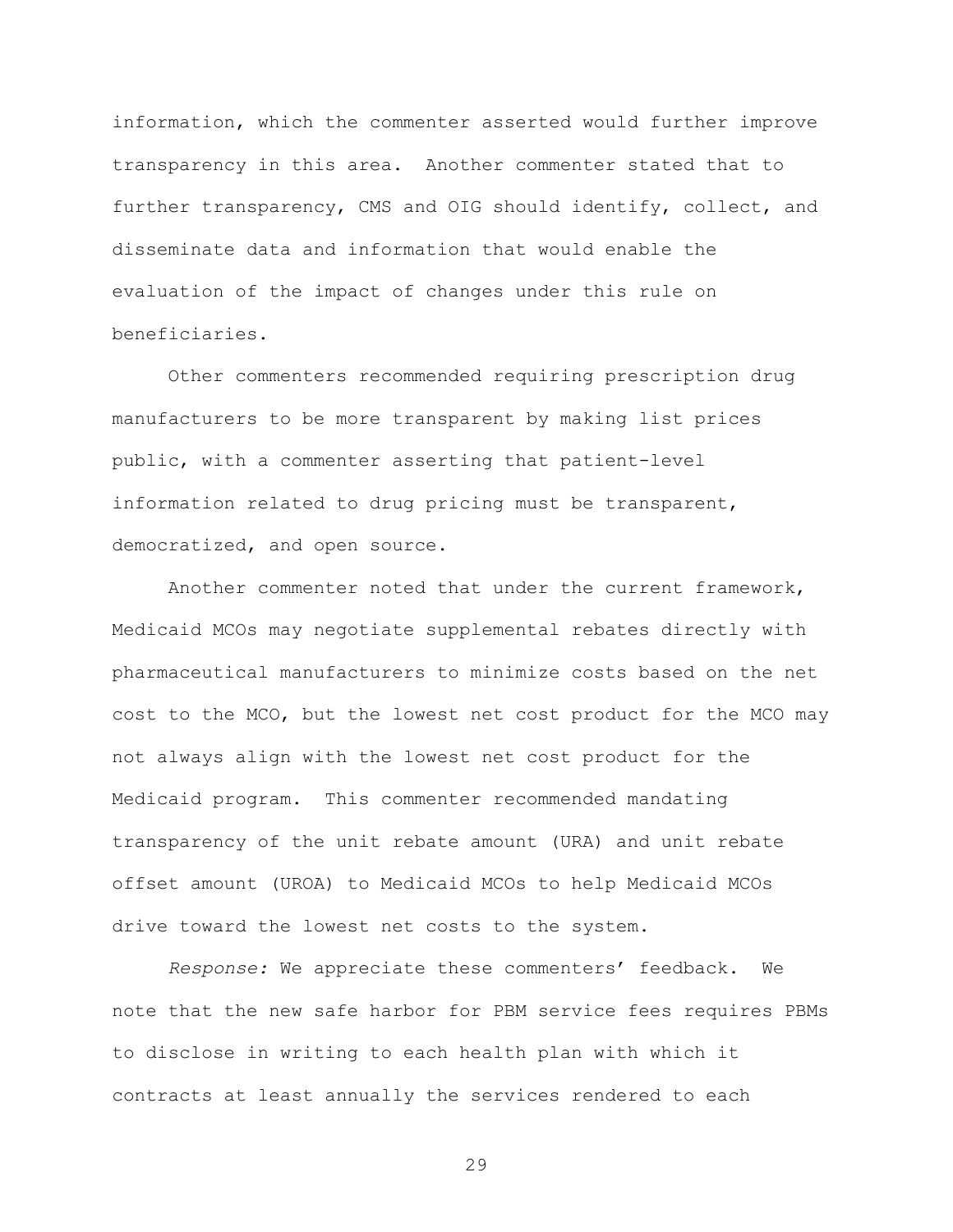manufacturer related to the PBM's arrangements to furnish pharmacy benefit management services to the plan. We are not adopting the commenter's recommendation to require additional regular disclosures by PBMs to health plans regarding business arrangements with drug manufacturers. We believe the requirements under the PBM service fees safe harbor allow for appropriate transparency between the parties in order for the remuneration protected under the safe harbor to be sufficiently low risk. We also are not adopting any of the commenters' other recommendations to increase transparency because they are beyond the scope of the Proposed Rule and, in some cases, outside the authorities under the anti-kickback statute. We are mindful of the importance of monitoring the impact of the final rule on beneficiaries.

- iii. Relationship to Part D
	- $\overline{a}$ . *Non-interference*

*Comment:* A number of commenters contended that the Proposed Rule was an impermissible exercise of the Secretary's authority because it violates the Medicare Part D noninterference provision, section 1860D-11(i) of the Act. These commenters asserted the Proposed Rule seeks to interfere with how manufacturers and Part D plan sponsors negotiate and pay for prescription drugs through the elimination of rebates and the prohibition on using formulary placement as leverage to reduce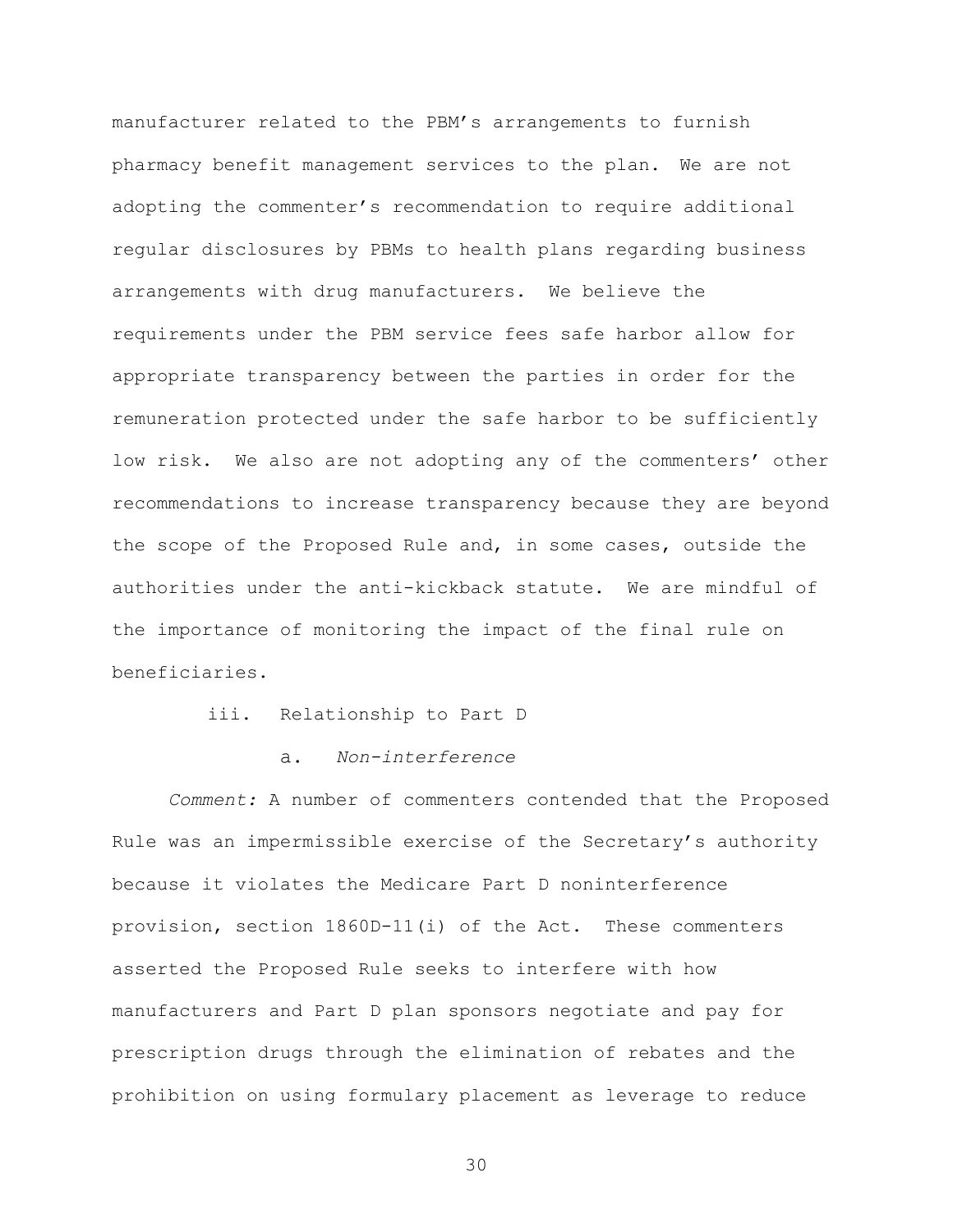prices, which are well-established negotiating tools. Commenters also asserted that, by requiring that reductions in price be applied at the point of sale and not applied to premiums, the Proposed Rule violates the prohibition on instituting a price structure for the reimbursement of covered Part D Drugs. A commenter asserted that the proposal, if finalized, also would interfere in Part D plan sponsors' negotiations with pharmacies by mandating that Part D sponsors ensure that pharmacy reimbursement is reduced by the amount of any discounts received by the pharmacy from the manufacturer. In addition, multiple commenters cited CMS rulemakings, which they concluded previously interpreted the non-interference clause as prohibiting the agency from adopting the policies proposed by this rule and asserted that the changed statutory interpretation would require notice and comment.

*Response:* This rule does not interfere in any negotiations between Part D sponsors, manufacturers, and pharmacies. This final rule changes the circumstances under which certain agreements that implicate the anti-kickback statute fall within the protection of a safe harbor. The parameters of the safe harbor do not institute a price structure, nor do they interfere with negotiations between plans and pharmacies, because they do not have any bearing on the ultimate prices negotiated among the parties. CMS's longstanding position about the non-interference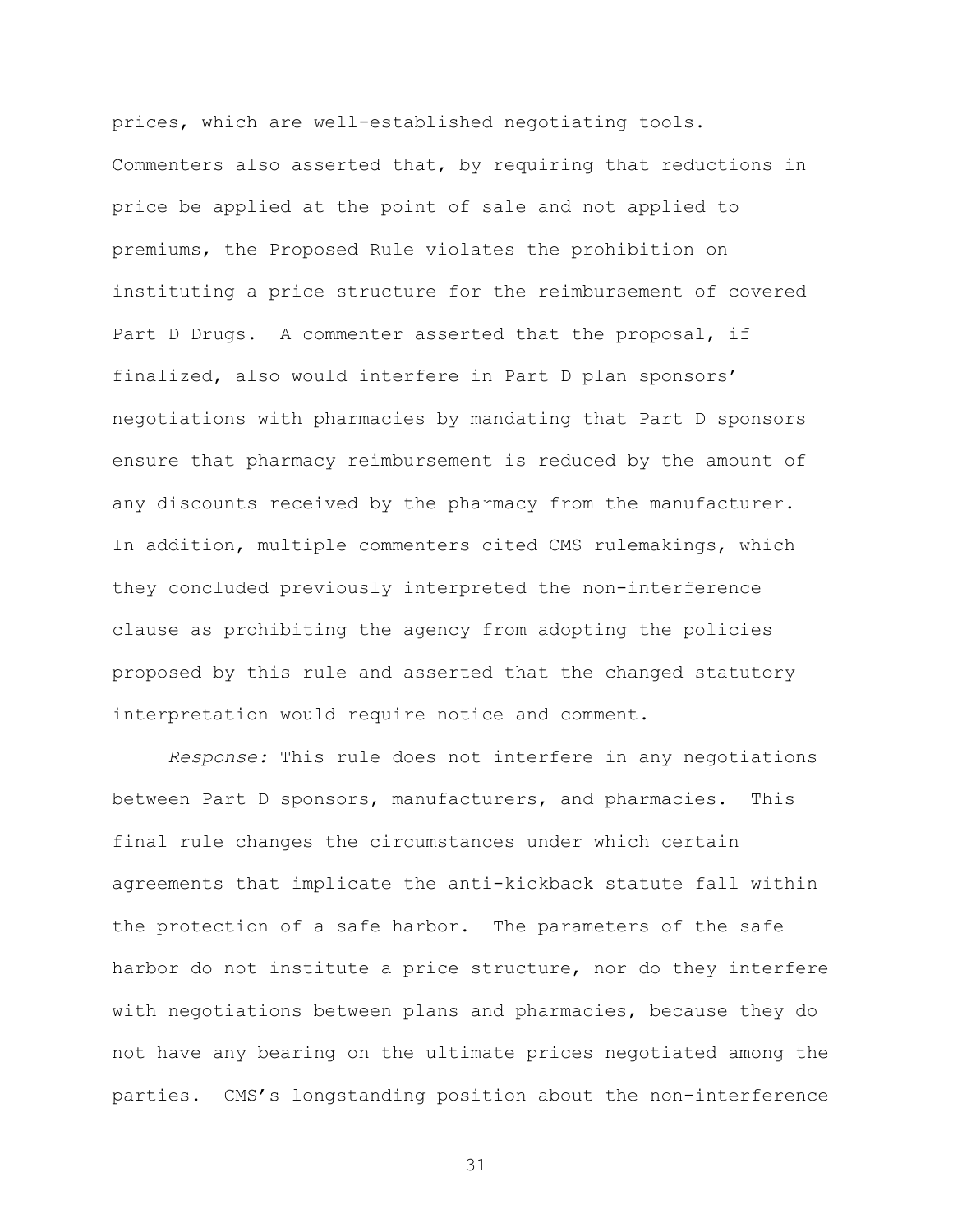provision is that all aspects of the non-interference provision must be considered in light of other statutory requirements to implement and oversee the Part D program.<sup>[12](#page-31-0)</sup> It has always been the Department's view that the non-interference provision does not exist in a vacuum and must be read in concert with Part D statutory obligations in connection with, for example, pharmacy network adequacy, consistency in treatment of drug costs, and the provision of adequate formularies. It is no different when one views the non-interference provision in the broader context of the Secretary's other statutory obligations under the Act, including the mandate to establish and modify safe harbors. This rule, as it is being finalized, does not change the Department's interpretation of the Part D non-interference provision.

#### *Impact on Part D Program*  $b$ .

*Comment*: Some commenters made a variety of recommendations to address pharmacy DIR fees. Other commenters recommended that OIG not finalize the Proposed Rule because it would eliminate DIR.

*Response:* The administration of pharmacy DIR fees is outside the scope of this rulemaking. Nothing in this final rule changes CMS's rules with respect to DIR.

 $\overline{a}$ 

<span id="page-31-0"></span><sup>12</sup> *See*, *e.g.*, 79 FR 29,844, 29,874-75 (May 23, 2014).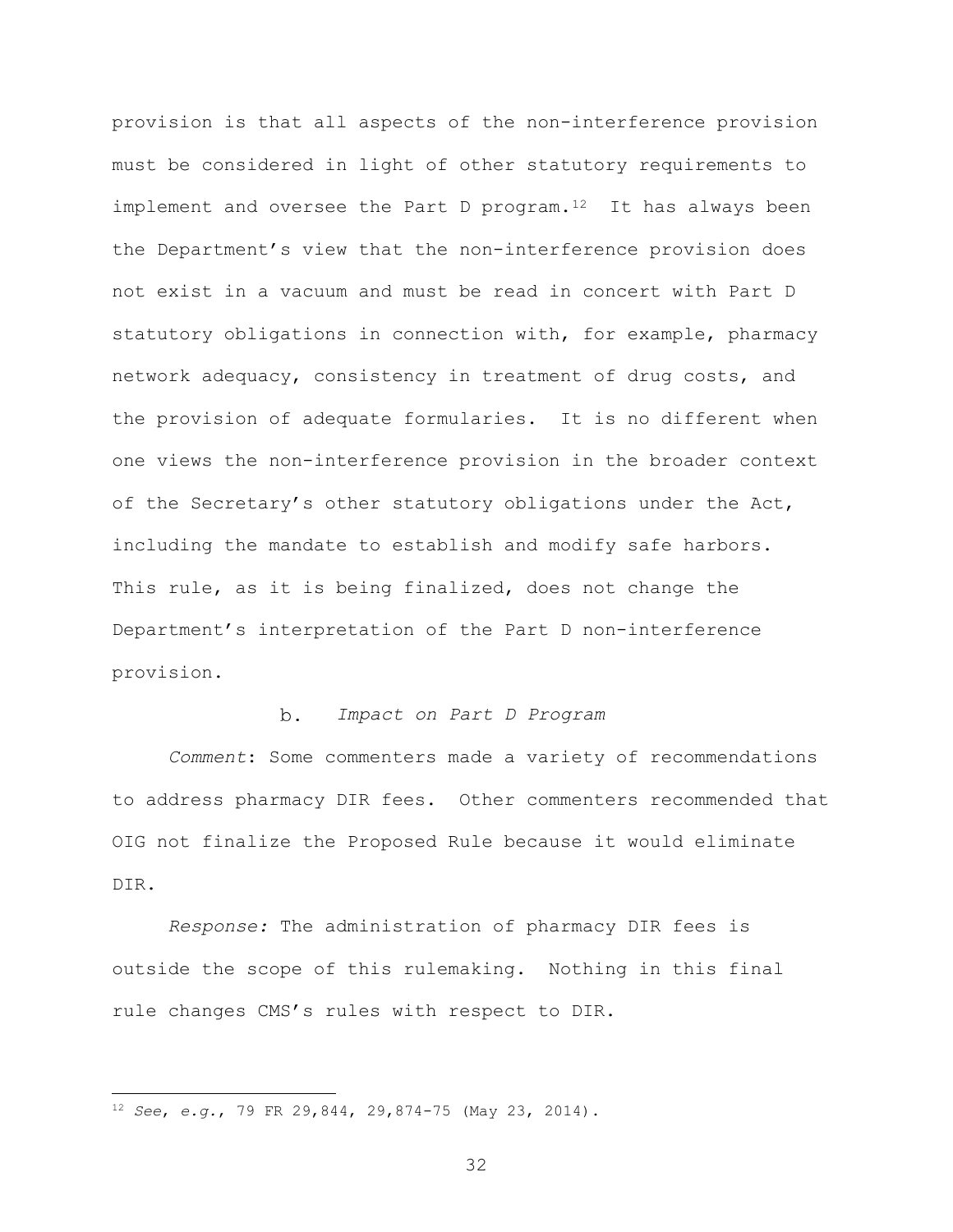*Comment:* Several commenters recommended that HHS, CMS, and Congress reform the Part D program by, for example: implementing a rebate pass-through requirement as part of the Part D program in lieu of the Proposed Rule; allowing for greater flexibility in calculating deductibles; redefining Average Manufacturer Price (AMP) or clarifying how point-of-sale price concessions or chargebacks might apply to AMP; making adjustments to certain cost-sharing requirements for partial point-of-sale rebate and formulary design options; and permitting manufacturers to offer copayment and coinsurance assistance for single-source drugs.

*Response:* Comments that request Congressional action, pertain to changes to the administration of the Part D program, or ask for guidance with respect to Medicaid pricing rules are outside the scope of this rulemaking. Manufacturer-sponsored copayment assistance programs are also outside the scope of this rulemaking.

*Comment:* A commenter recommended that OIG work with the Department to develop guidance and procedures for how to identify and avoid 340B and point-of-sale duplicate discounts in Part D and Medicaid managed care prior to implementation of the proposed safe harbor. For example, the commenter recommended similar requirements that the Department of Defense has implemented, such as (1) requiring the use of a National Council for Prescription Drug Programs (NCPDP) modifier to identify 340B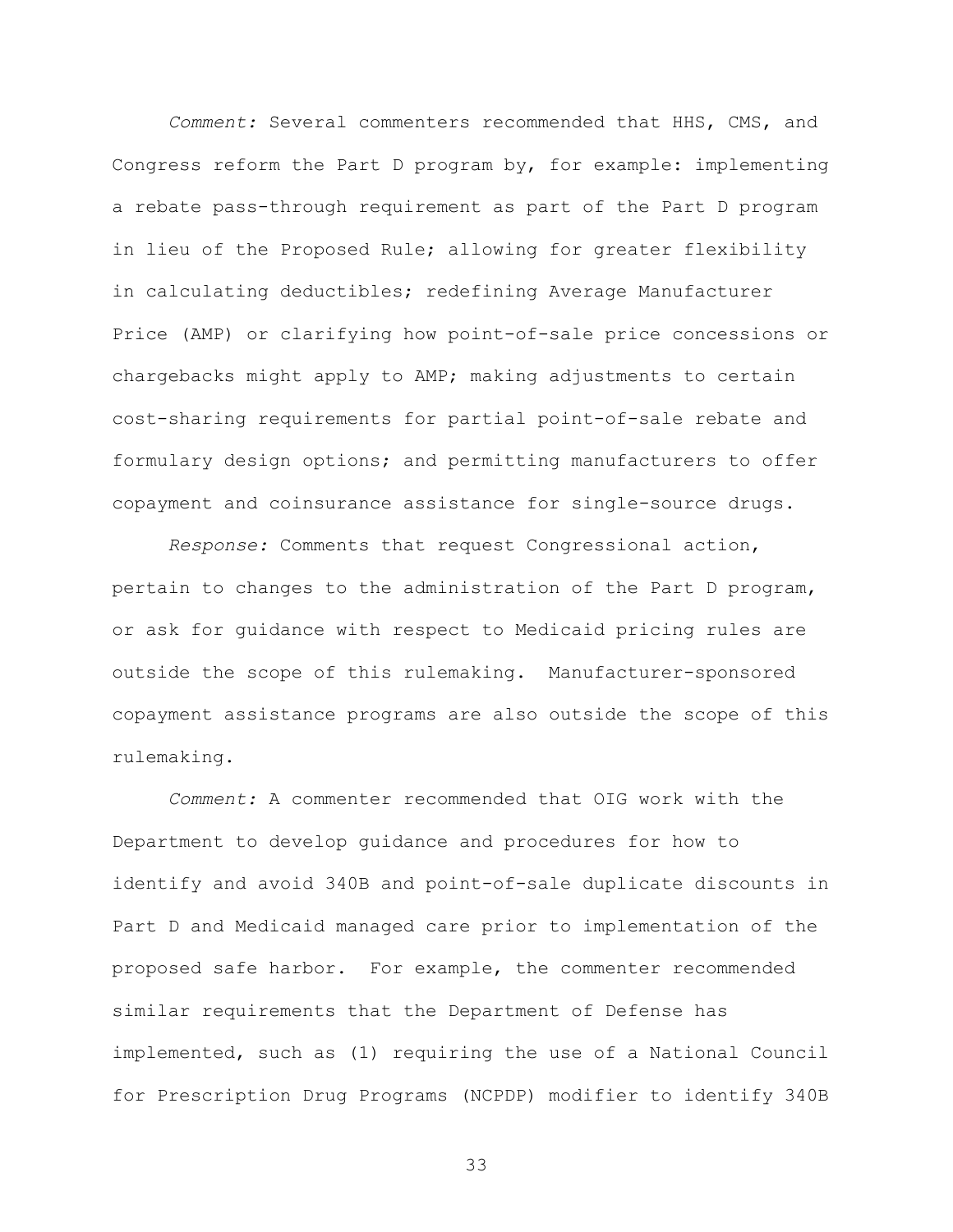transactions within the new system, or (2) requiring, in the safe harbor text or otherwise, that the PBM or other chargeback administrator must exchange information and cooperate as necessary to enable manufacturers to determine whether any 340B discounts are also implicated in the transaction. Another commenter requested confirmation that manufacturers may continue traditional duplicate discount avoidance arrangements and that doing so will not put the safe-harbored status of a point-ofsale reduction in price arrangement at risk. The commenter noted that the new point-of-sale reductions in price safe harbor should not require that manufacturers pay chargebacks for Part D point-of-sale reductions in price when doing so would generate 340B duplicate discounts.

*Response:* We appreciate commenters' feedback on 340B and the potential for point-of-sale duplicate discounts in Part D. Establishment of mechanisms for avoiding duplicate discounts or resolving disputes or errors regarding rebates is outside the scope of this rule, as is compliance with CMS requirements relating to Prescription Drug Event (PDE) reporting for when a claim is re-processed as a result of such mechanisms. The point-of-sale reduction in price safe harbor requires, as a condition of qualifying for the safe harbor, that the reduction in price be completely reflected at the time the pharmacy dispenses the prescription pharmaceutical product to the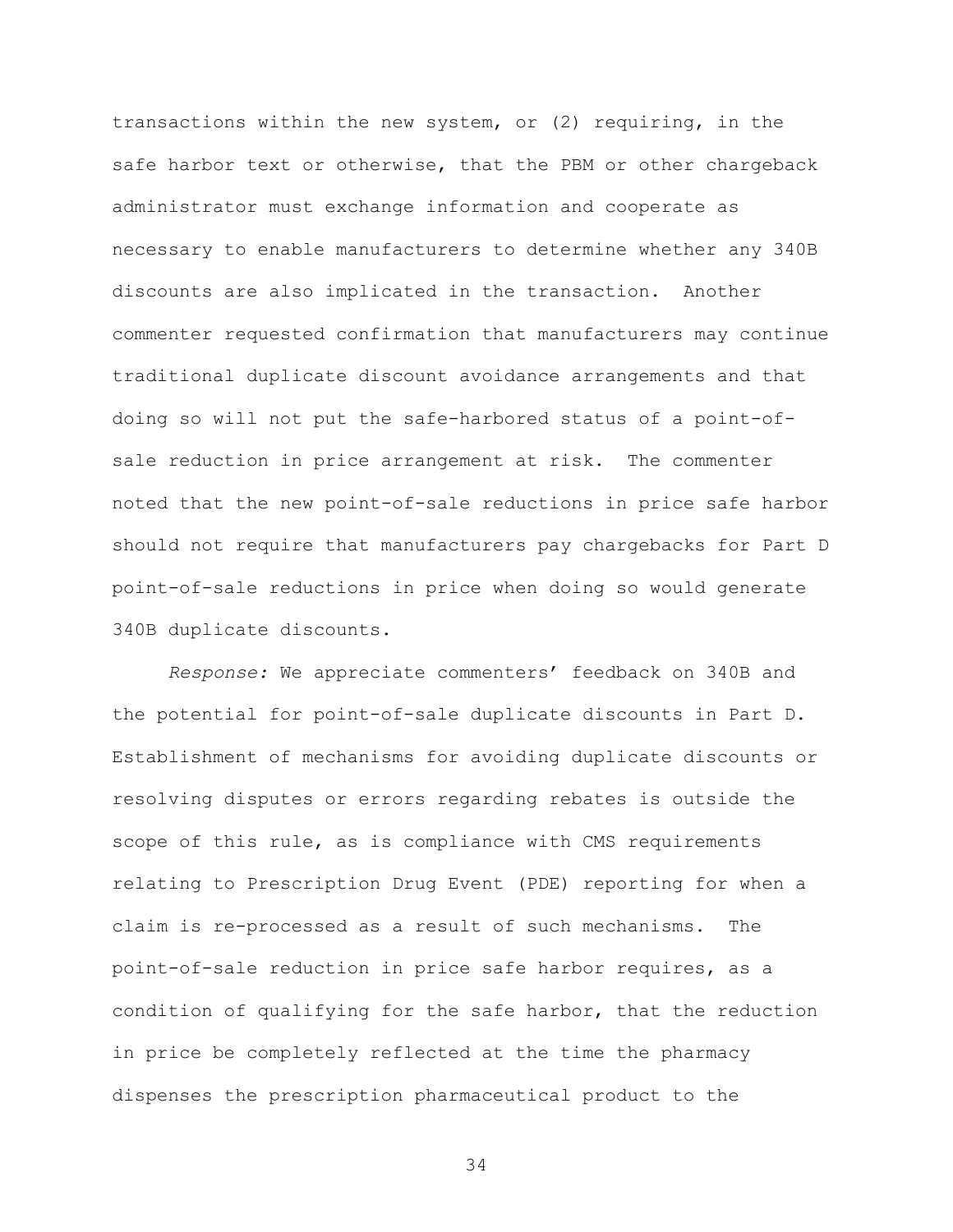beneficiary; it does not specifically require chargebacks. In addition, we note that a violation of the anti-kickback statute must be knowing and willful. Good faith efforts to avoid duplication of discounts or resolve disputes or errors, where such practices are not intending to offer or pay remuneration to induce or reward purchases of federally payable goods or services, likely would not constitute violations.

*Comment:* Some commenters recommended that OIG review whether and explain how the changes proposed in its Proposed Rule are consistent with a rule that CMS previously proposed, "Modernizing Part D and Medicare Advantage to Lower Drug Prices and Reduce Out-of-Pocket Expenses."[13](#page-34-0)

*Response:* We thank commenters for their recommendation and note that the rule we are finalizing here makes certain changes to the regulatory safe harbors to the anti-kickback statute, which may impact business arrangements of parties participating in the Part D program but do not amend any program requirements.

*Comment:* A commenter urged CMS and OIG to advance, in both the final rule and corresponding CMS-issued guidance, plan designs or financing pathways for Medicare Advantage plans that allow for the continuation of Medicare Advantage supplemental

 $\overline{a}$ 

<span id="page-34-0"></span><sup>13</sup> *See* 83 FR 62,152 (Nov. 30, 2018).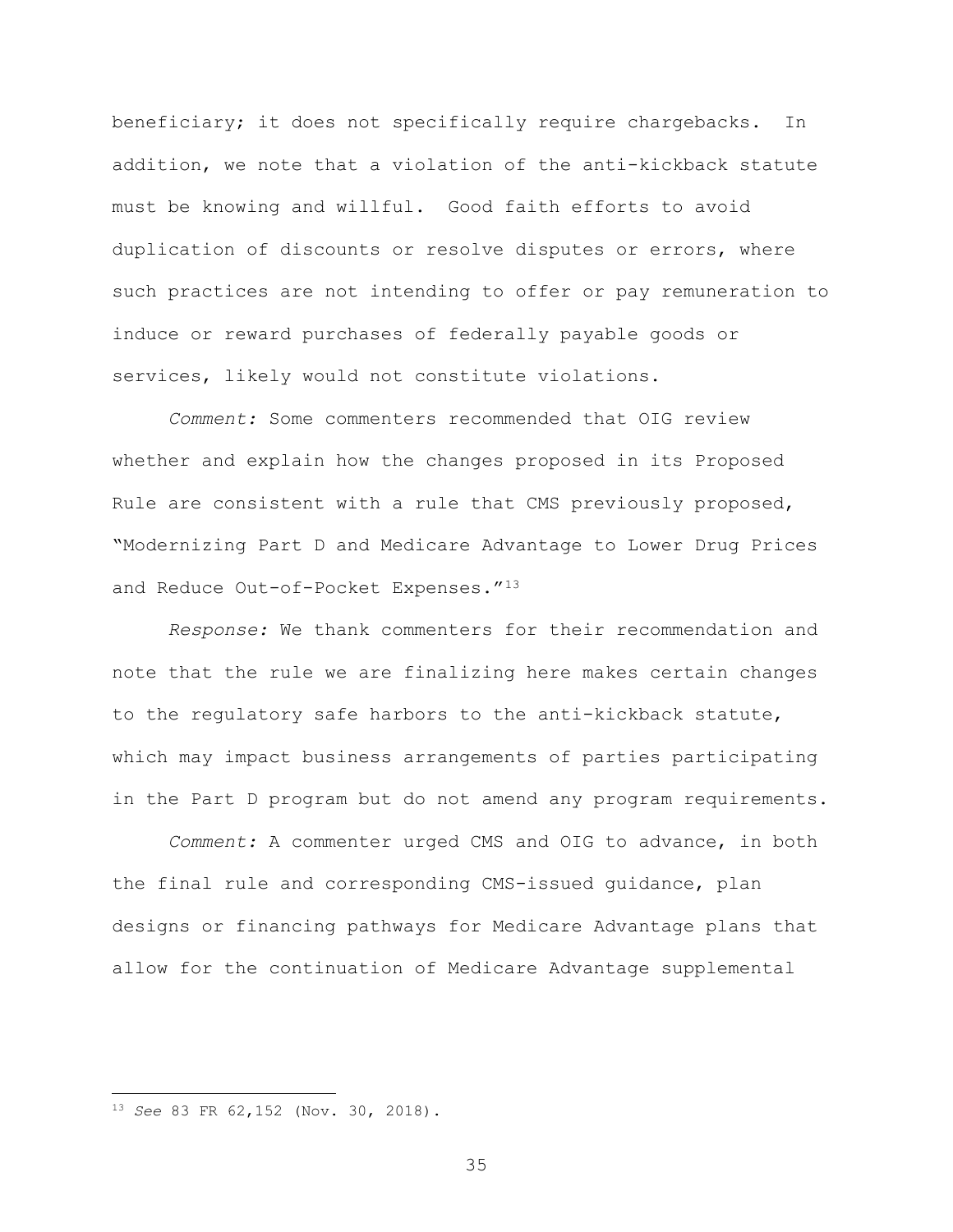benefit programs by offsetting the reduction in rebates that the commenter predicted would result from this rule.

*Response:* This final rule amends the discount safe harbor and adds two new safe harbors to specify types of arrangements that would be protected from liability under the anti-kickback statute. Additional guidance on plan design or financing pathways for Medicare Advantage plans are outside the scope of this rule.

*Comment:* A number of commenters identified issues related to beneficiary rights that they asserted will require rulemaking or guidance in order to implement the Proposed Rule. These issues include, but are not limited to: how CMS would expect plans to apply formulary and tiering exceptions policies; how CMS will handle beneficiary complaints, appeal rights, and transition fills; application of percentage price concessions to the higher-tier drug; how CMS would expect plans to apply formulary exceptions when approving a no price concession drug; what changes will be reported in the language of the Evidence of Coverage and model marketing materials; whether enrollees will be told the price concession amount at the point of sale, and how it will be accounted for in the cost component of Medication Therapy Management (MTM) (*e.g.*, might previously qualified enrollees no longer qualify as they no longer meet the cost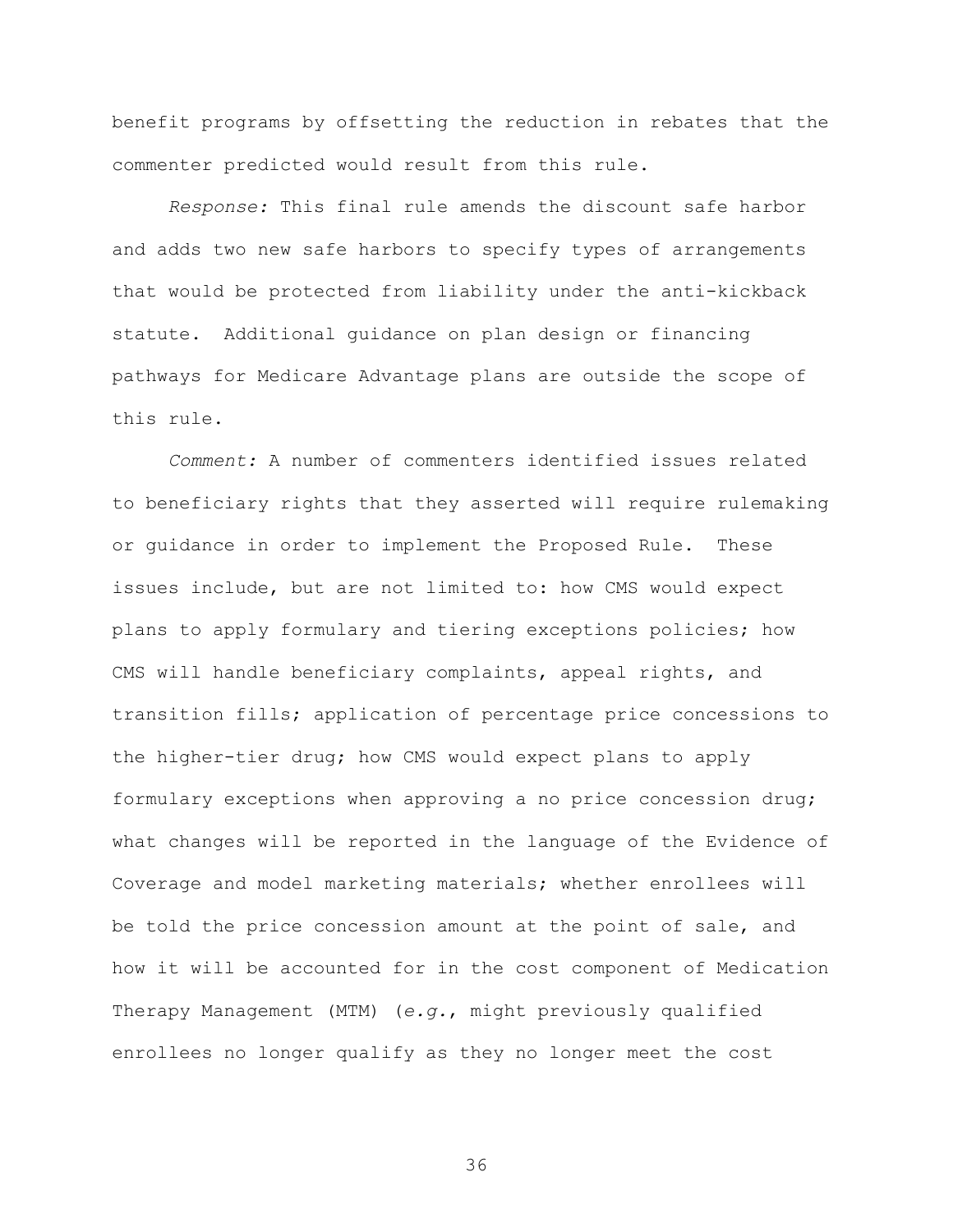threshold?); whether a plan's Advance Notice of Changes will have to be revised to reflect changes in rebate status.

*Response:* To the extent parties elect to structure arrangements to fit into the new point-of-sale reduction in price safe harbor, questions may arise about implementation. Questions related to CMS's administration of the Part D program, however, are outside the scope of OIG's authority and this rulemaking. We have coordinated with CMS in the promulgation of this rule and are informed that their formulary review processes will continue to protect beneficiary access and choice. CMS provides Part D plan sponsors with guidance related to bidding, formulary submission, and Medicare Plan Finder instructions, and will continue to work with plan sponsors to ensure a smooth transition and minimize disruption.

*Comment:* Commenters expressed several concerns about formulary structure and benefit design, which the commenters asserted will require rulemaking or guidance from CMS in order to implement changes included in the Proposed Rule, if finalized. For example, a commenter identified various issues related to formulary structure, which the commenter asserted will require rulemaking or guidance by CMS in order to implement the new or amended safe harbors, if finalized. These included: any potential changes to CMS's formulary review process; what the potential effects will be on formularies due to new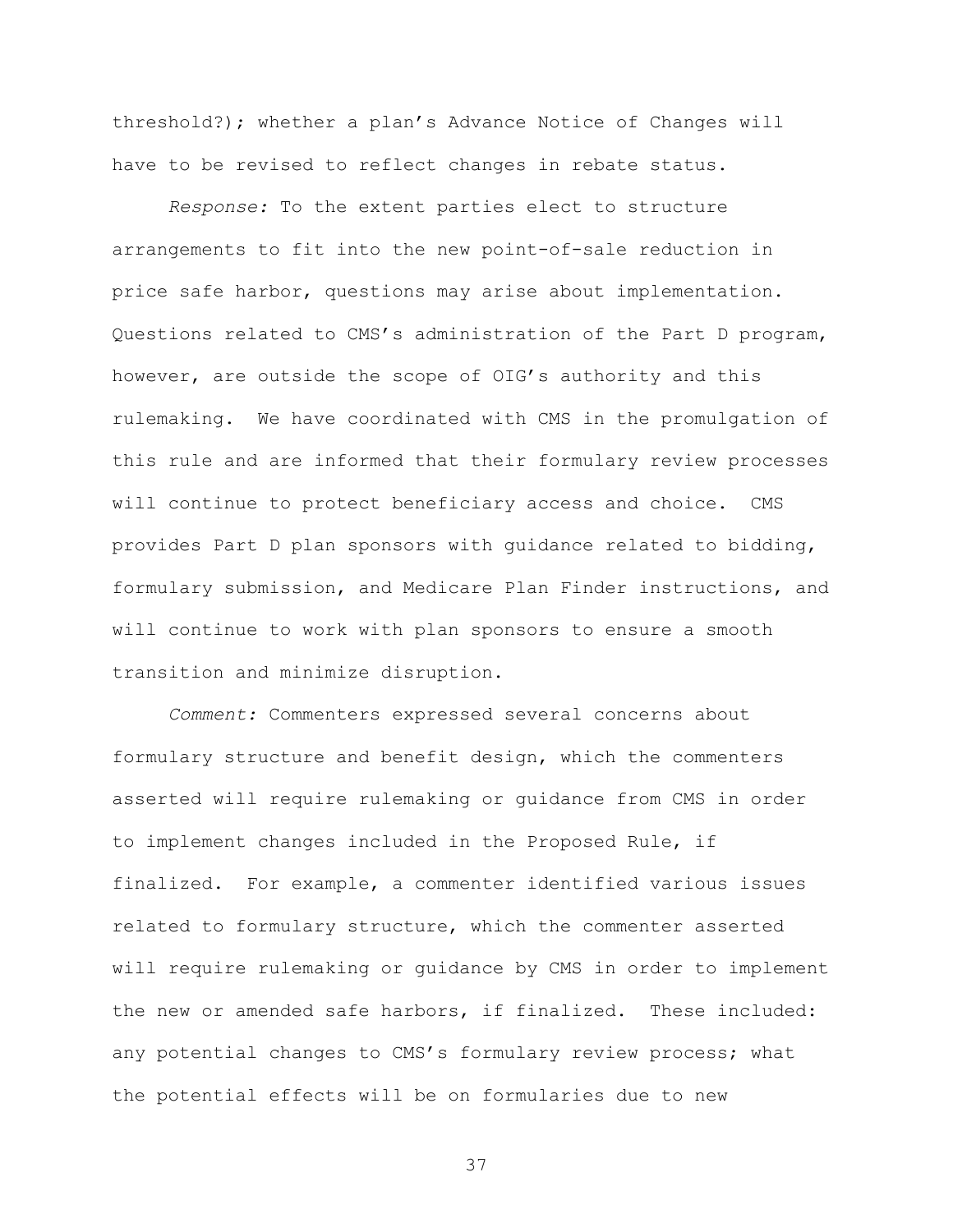arrangements; manufacturers using alternate National Drug Codes for existing drugs (*e.g.*, to allow for price concessions or to reauthorize a branded drug as generic or biosimilar); what happens when an LIS enrollee is in different phases of benefit or tiers of a formulary; whether the *de minimis* premium policy for LIS will be increased. Commenters also suggested that CMS finalize its proposal in the 2020 Draft Call Letter to restrict brand and generic drugs to respective brand and generic tiers and more actively track formularies.

*Response:* As discussed above, questions about CMS's administration of the Part D program (which includes oversight of policies regarding LIS beneficiaries) are outside the scope of OIG's authority.

*Comment:* A commenter asked if new costs associated with the Proposed Rule (*e.g.*, to update systems, contracts, and staff call centers) will be included in administrative costs for purposes of medical loss ratio compliance. The commenter stated that plans will need to collect higher premiums and make larger claims payments if there is no exception for new costs.

*Response:* Whether administrative costs should be taken into account when calculating medical loss ratios are outside the scope of this rulemaking.

*Comment:* Other commenters predicted that the proposal may result in higher premiums for individuals in self-insured plans.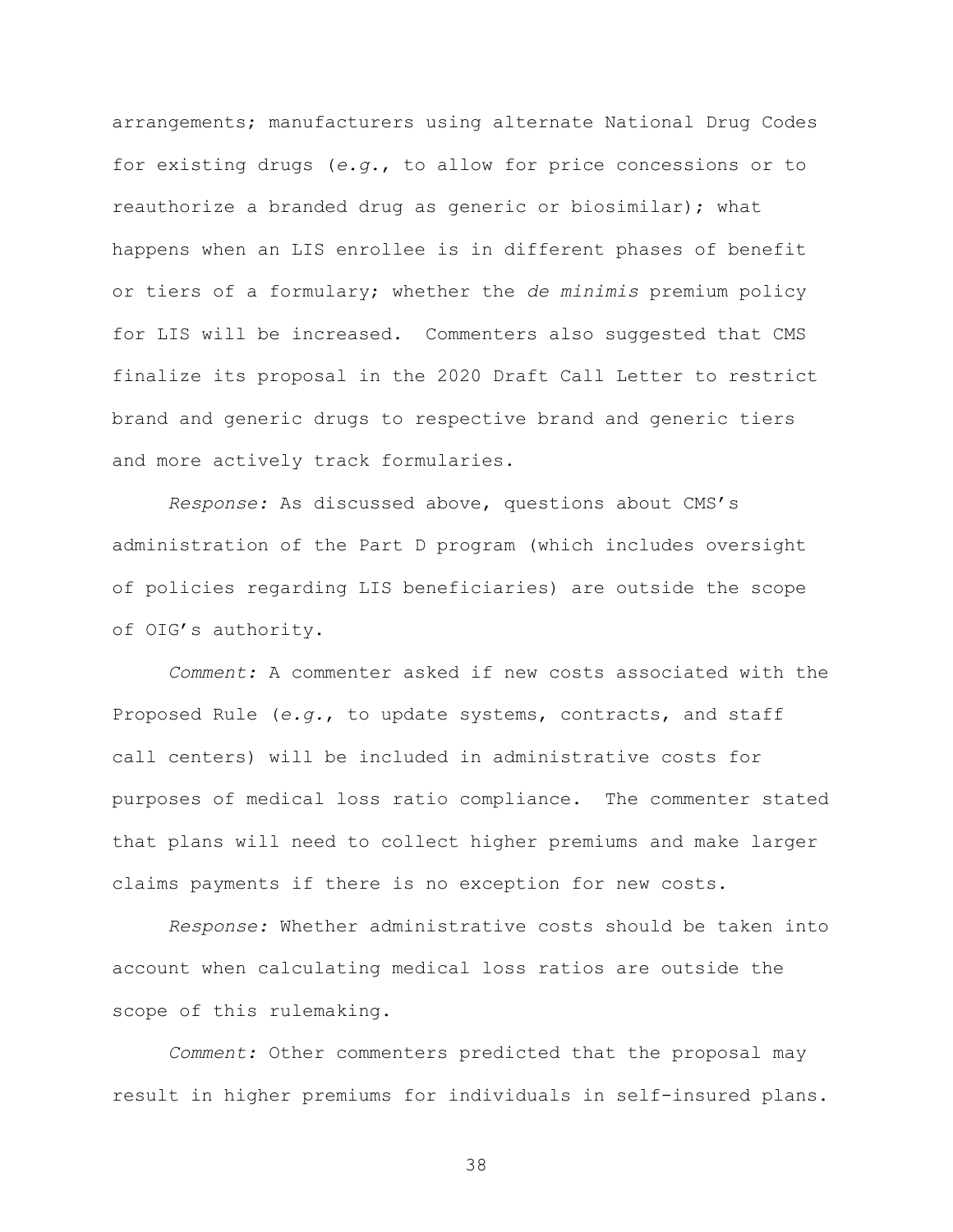In particular, a commenter asserted that self-funded employer group waiver plans (EGWPs) that enroll Medicare Advantage beneficiaries use rebate dollars to reduce premiums and that with fewer rebate dollars, self-funded EGWPs would have to increase premiums substantially for all enrollees by the amount received in rebates.

*Response:* The intent of the rule includes the elimination of the distortions in the market that drive up pharmaceutical list prices for EGWPs as well as other MA and Part D plans. As discussed elsewhere in this rule, list prices have been rising to increase the rebates. This change will bring transparency to the plan design and allow beneficiaries and employers funding EGWPs to better understand and negotiate, prior to the effective date of this rule, the benefits they are paying for.

*Comment:* A commenter stated that MA and Part D plan sponsors should have additional flexibility regarding what drugs to exclude from coverage formularies, what criteria and guidance to follow for coverage decisions, and what restrictions they should be subject to. Because plan sponsors must certify the accuracy, completeness, and truthfulness of all data, another commenter stated that CMS should provide plan sponsors with an alternative good faith compliance approach.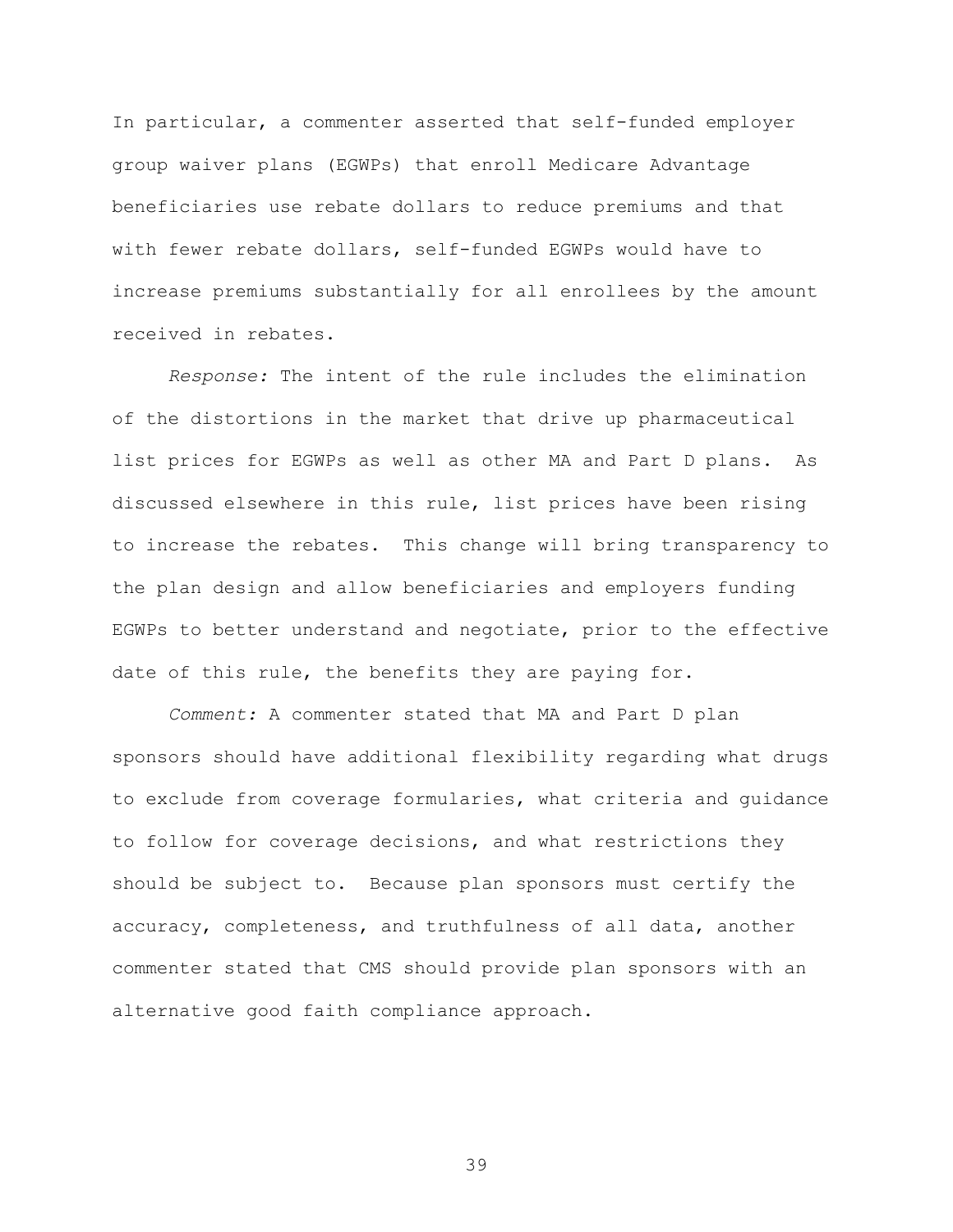*Response:* Comments requesting that plan sponsors have increased flexibility in the MA and Part D programs are outside the scope of this rulemaking.

*Comment:* Commenters suggested that the catastrophic phase of the Part D benefit should be reformed or that a cap should be placed on out-of-pocket costs to beneficiaries.

*Response:* Comments recommending policy changes to the Part D program or amendments to the governing law are outside the scope of this rulemaking.

*Comment:* A number of commenters expressed concern about the impact of the Proposed Rule on the Part D bid process and stated that rulemaking or guidance by CMS will be necessary to implement the Proposed Rule, including: how would CMS require plan sponsor negotiated price concessions to be allocated in the bid and when would the Bid Pricing Tool be updated for such price concessions; how would CMS revise the out-of-pocket cost values and Total Beneficiary Cost metrics; how will changes in Part D bid amounts be incorporated into MA-PD submission; will CMS adjust the bidding schedule and beneficiary enrollment period to allow entities to bring their arrangements into compliance; and would CMS require other plan types (*e.g.*, EGWPs) to follow its lead on the bid process? A commenter also recommended certain protections for the 2020 bid submission to limit program disruption and instability such as: adjust the de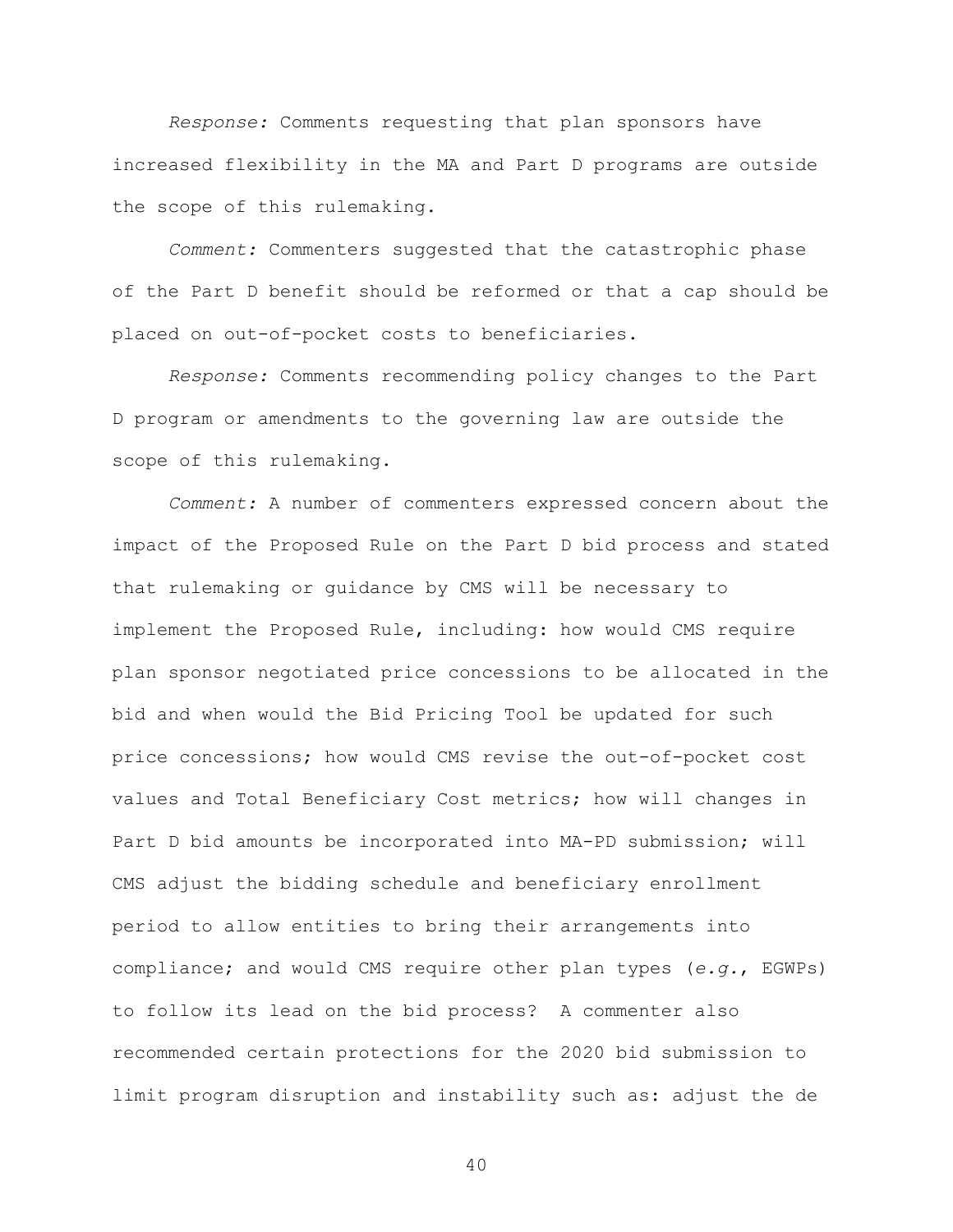minimis threshold, rebate reallocation process, supporting documentation requirements for bids, and risk corridor protections; waive the Total Beneficiary Cost and Medicare Part D out-of-pocket cost rules; allow more flexibility in aggregate and product margin tests as well as the desk review and bid audits; and give consideration to the impact of change on EGWP plans.

*Response:* Comments related to CMS's administration of the Part D program are outside the scope of this rulemaking. We consulted with CMS in the promulgation of this final rule and anticipate that by finalizing this rule with a January 1, 2022 implementation date for the amendments to the discount safe harbor at paragraph 1001.952(h)(5), we have addressed concerns related to the 2020 bid submission.

*Comment:* A commenter stated that CMS should oversee plan actuarial equivalence determinations to ensure that beneficiaries with copayments receive the intended benefits of the rule through reduced cost sharing. The commenter further stated that CMS should ensure that plan sponsors and PBMs "reduce copayments for the tier on which the prescribed medicine is placed that maintains actuarial equivalence with the standard benefit design."

*Response:* Comments related to CMS's administration of the Part D program are outside the scope of this rulemaking.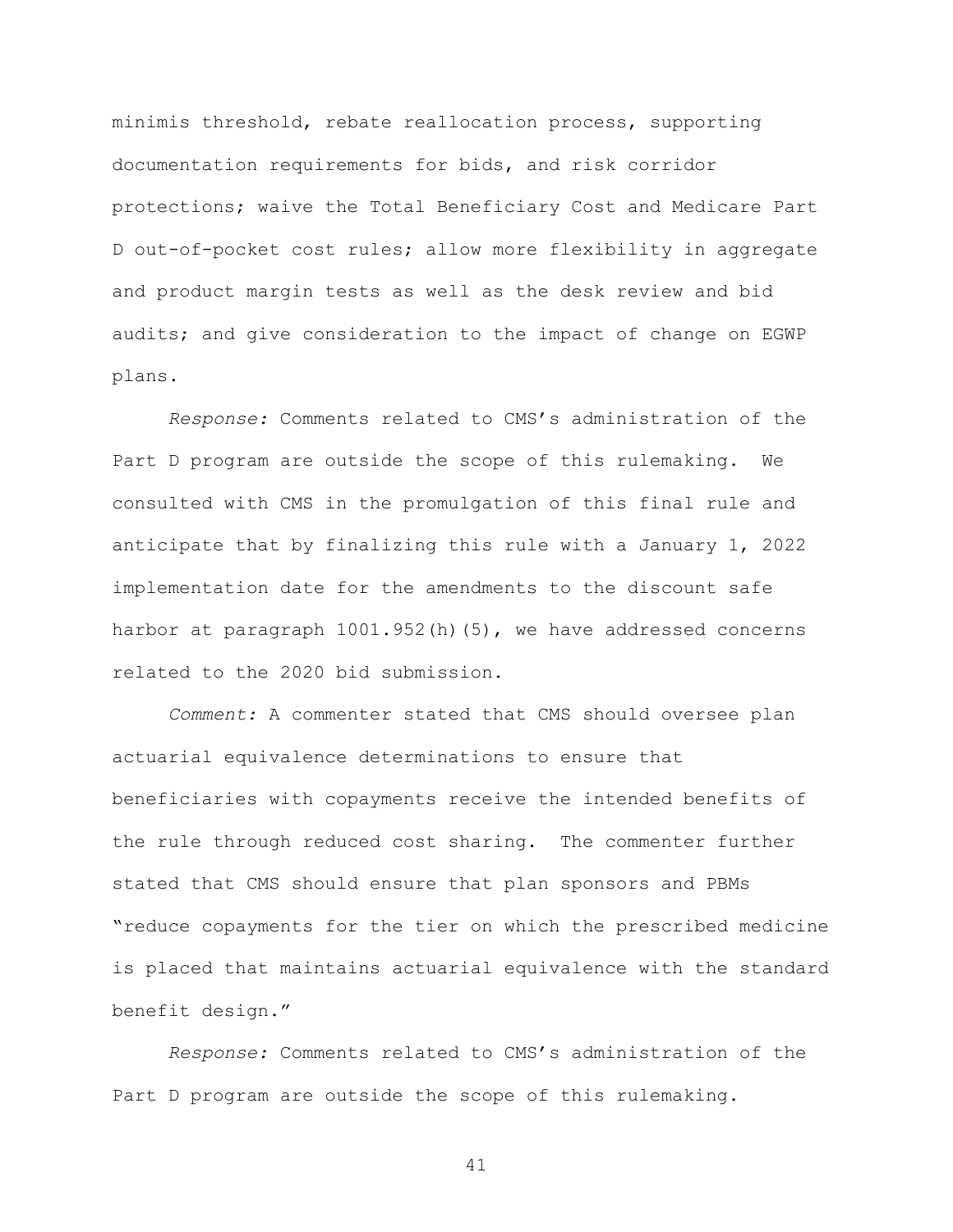However, we are aware that actuarial equivalence requirements in the Part D program may require that plans adjust copayment amounts to reflect discounts that are protected under the pointof-sale safe harbor. Specifically, if the negotiated prices change, the benefit (*i.e.*, cost-sharing structure) must be adjusted to meet actuarial equivalence. Under the defined standard benefit design, lower negotiated prices would result in beneficiaries paying less cost sharing, in absolute terms, in each benefit phase. Under a tiered benefit design, the copayment or coinsurance amounts for the different tiers in each phase could be changed in various ways, as long as the overall cost-sharing structure results in beneficiaries being projected to pay no more in each phase than the beneficiaries' share required under the defined standard for that phase.

*Comment:* Commenters raised concerns about the impact that changes included in the Proposed Rule could have on data reporting. Specifically, the commenter identified the following issues that the commenter asserted will require rulemaking or guidance by CMS in order to implement the Proposed Rule, citing Medicare Part D reporting requirements: whether there would be changes to the PDE report, and how claims would be reported where a rebate was provided; what the Proposed Rule's effect is on PDE data reporting procedures; whether point-of-sale price concessions would be reported on the estimated rebate fields,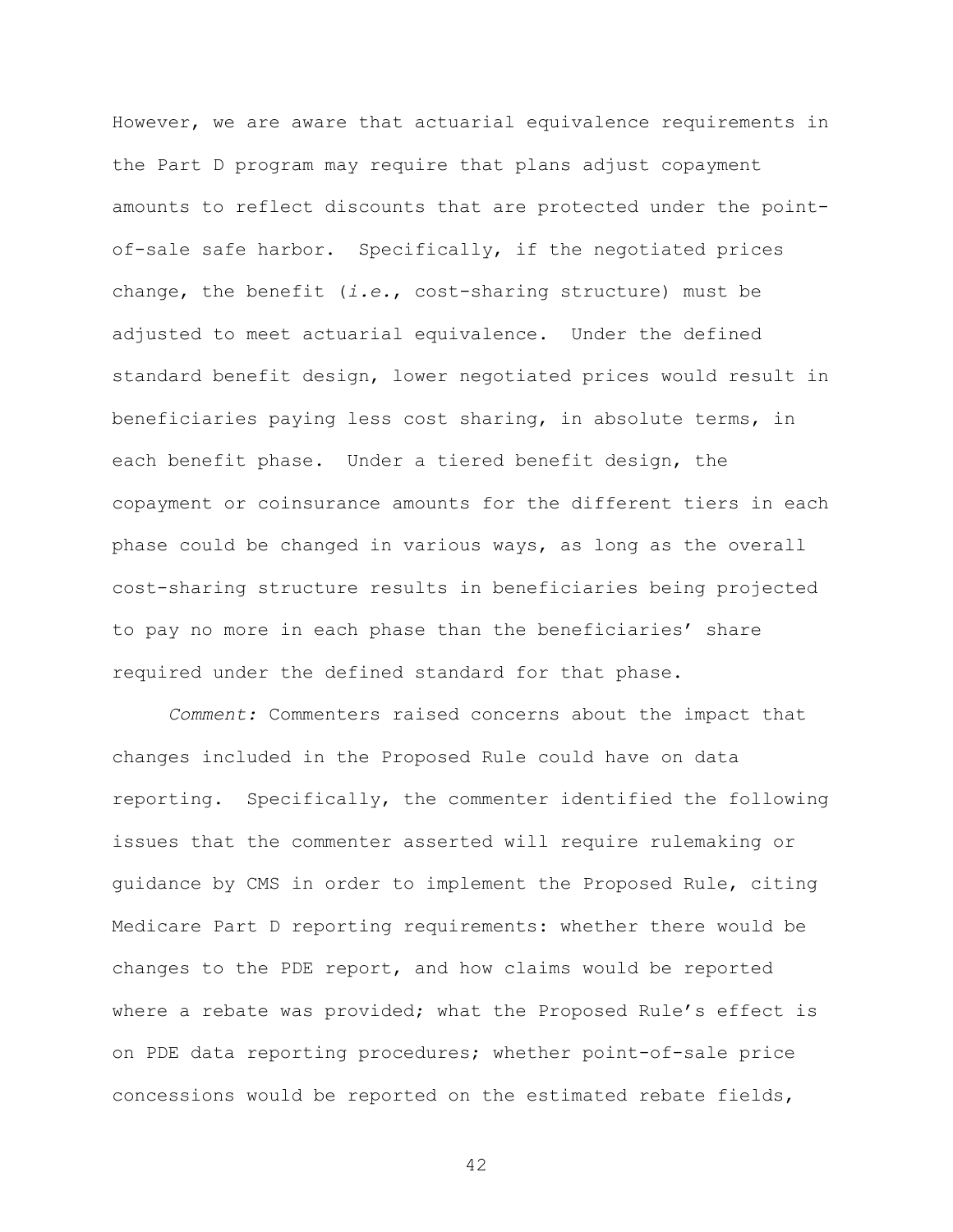how they would be used on market shares, or what process would be used to reconcile over- or under-payments of point-of-sale price concessions to enrollees; how PDEs would be reported when wholesalers are involved; how claims would be reported when a rebate was provided that was later determined to be ineligible (*e.g.*, due to 340B, denial, patient recoupment or duplicate claims); how point-of-sale price concessions or rebates would be reflected in DIR reports, and whether DIR reporting procedures would be revised, including to account for new requirements for PBM service fees; and would CMS need to create an agreement to allow for information to be shared by manufacturers to CMS since confidential data are being collected and reported.

*Response:* Establishment of mechanisms for avoiding duplicate discounts or resolving disputes or errors regarding rebates is outside the scope of this rule. Comments about CMS's administration of the Part D program, including compliance with CMS requirements relating to PDE reporting for when a claim is re-processed as a result of such mechanisms, are outside the scope of this rulemaking.

Comment*:* A commenter asked whether CMS will adopt the same definitions as OIG, including the definition of a rebated or discounted drug.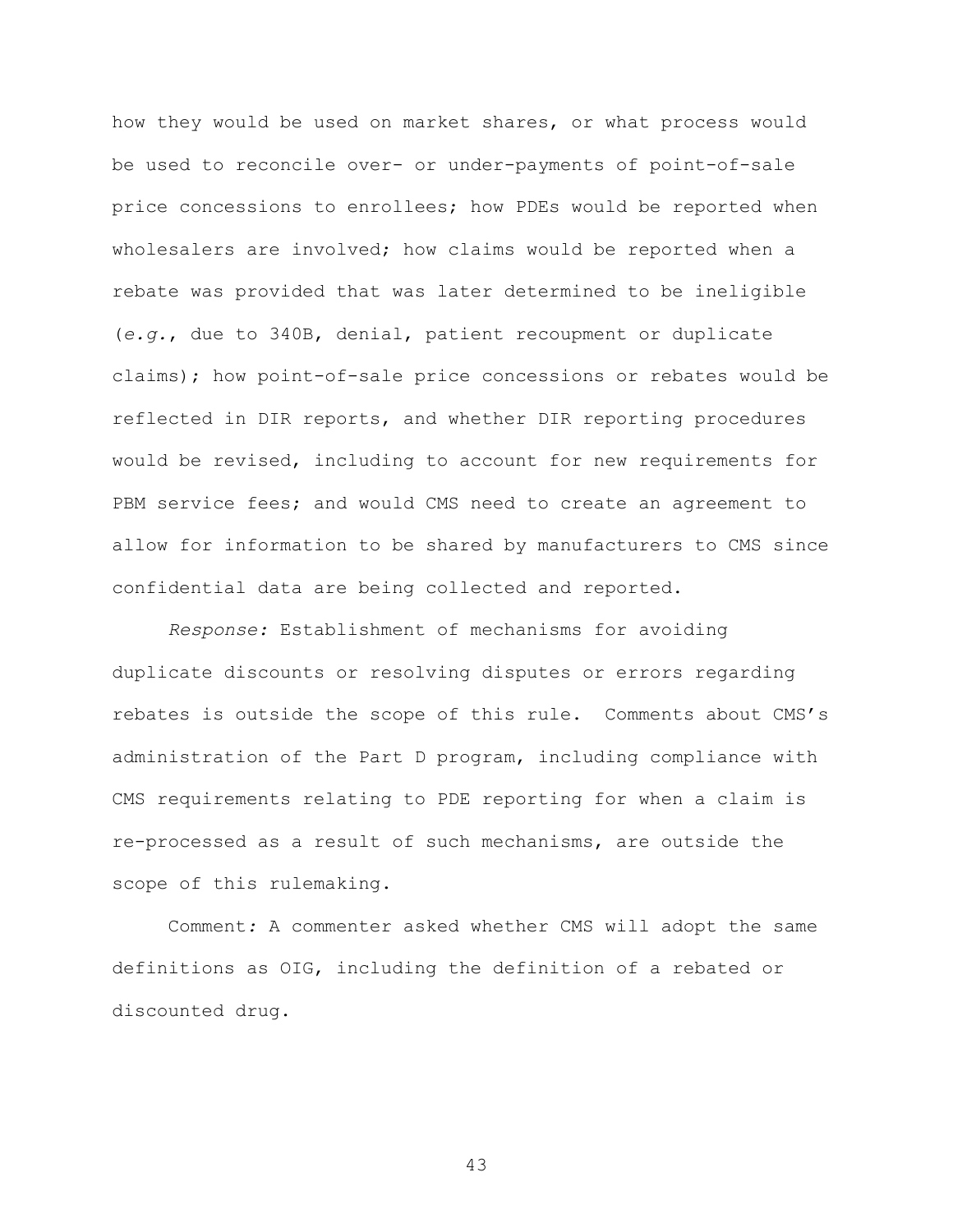*Response:* Comments about CMS's administration of the Part D program are outside the scope of this rulemaking. This question would be best addressed by CMS.

*Comment:* Several commenters stated that D-SNP beneficiaries<sup>[14](#page-43-0)</sup> qualify for low income subsidies that reduce their cost-sharing responsibilities for brand and generic drugs to nominal amounts, so the Proposed Rule will most likely not result in a material change in their experience. These commenters are concerned that if premiums increase it could impact coverage affordability for D-SNP beneficiaries. Other commenters requested adopting a broad interpretation of the term "plan sponsor under Medicare Part D."

*Response:* We are finalizing the revisions to the safe harbors as they apply to reductions in price or other remuneration in connection with the sale or purchase of a prescription pharmaceutical product from a manufacturer to a plan sponsor under Medicare Part D, without distinguishing among Part D plan types.

*Comment:* Several commenters sought guidance on the interaction of the changes in the Proposed Rule with the Part D definition of "negotiated price." A commenter stated that CMS should update its cost-sharing rules to align with the proposed

 $\overline{a}$ 

<span id="page-43-0"></span><sup>&</sup>lt;sup>14</sup> Dual Eligible Special Needs Plans (D-SNPs) enroll beneficiaries who are entitled to both Medicare and Medicaid.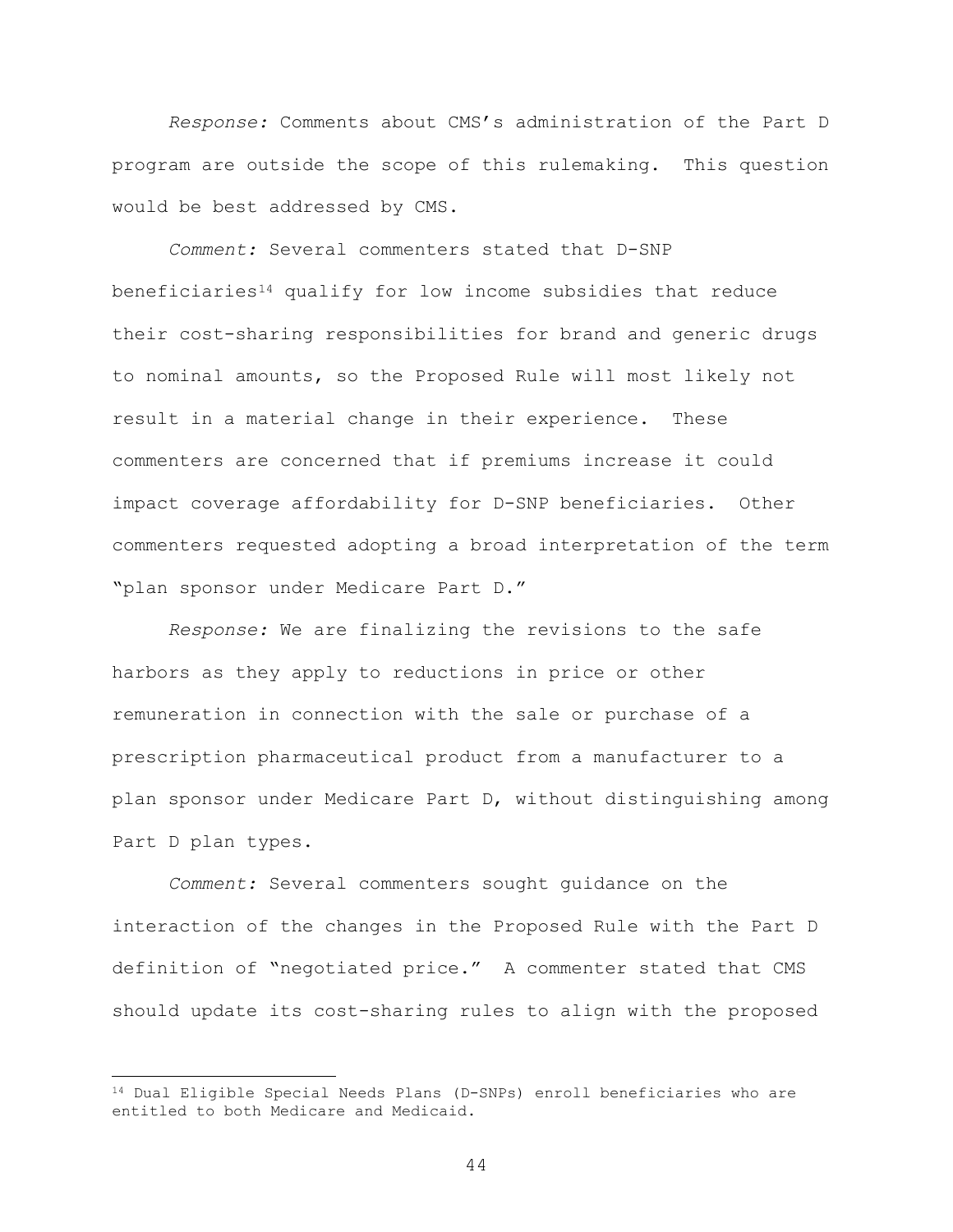point-of-sale reductions in price safe harbor. The commenter urged CMS to finalize its definition of negotiated price in the MA and Part D proposed rule, "Modernizing Part D and Medicare Advantage to Lower Drug Prices and Reduce Out-of-Pocket Expenses," and to provide additional guidance. Some commenters stated that the definition of "negotiated price" at 42 C.F.R. § 423.100 would need to be revised for several reasons, including: to incorporate price reductions processed via chargebacks itemized at the point of sale, because changes to the Proposed Rule would eliminate a portion of the DIR currently negotiated, or to ensure stakeholders can comply with not only the new safe harbors, if finalized, but also applicable Part D regulations.

Another commenter stated that CMS should clarify the definition of negotiated price to clearly reflect the discounts protected by the new safe harbor. The commenter also stated that CMS should adjust the Part D benefit design to accommodate the reduced negotiated prices. The commenter further asserted that CMS should recalculate the portion of the overall program cost that beneficiaries are responsible for paying by using the reduced negotiated prices. This adjustment, the commenter stated, would lower the deductible, the initial coverage limit, and the catastrophic threshold to reflect the reduced cost of the standard benefit package. The commenter stated that this adjustment also would likely result in Part D plans lowering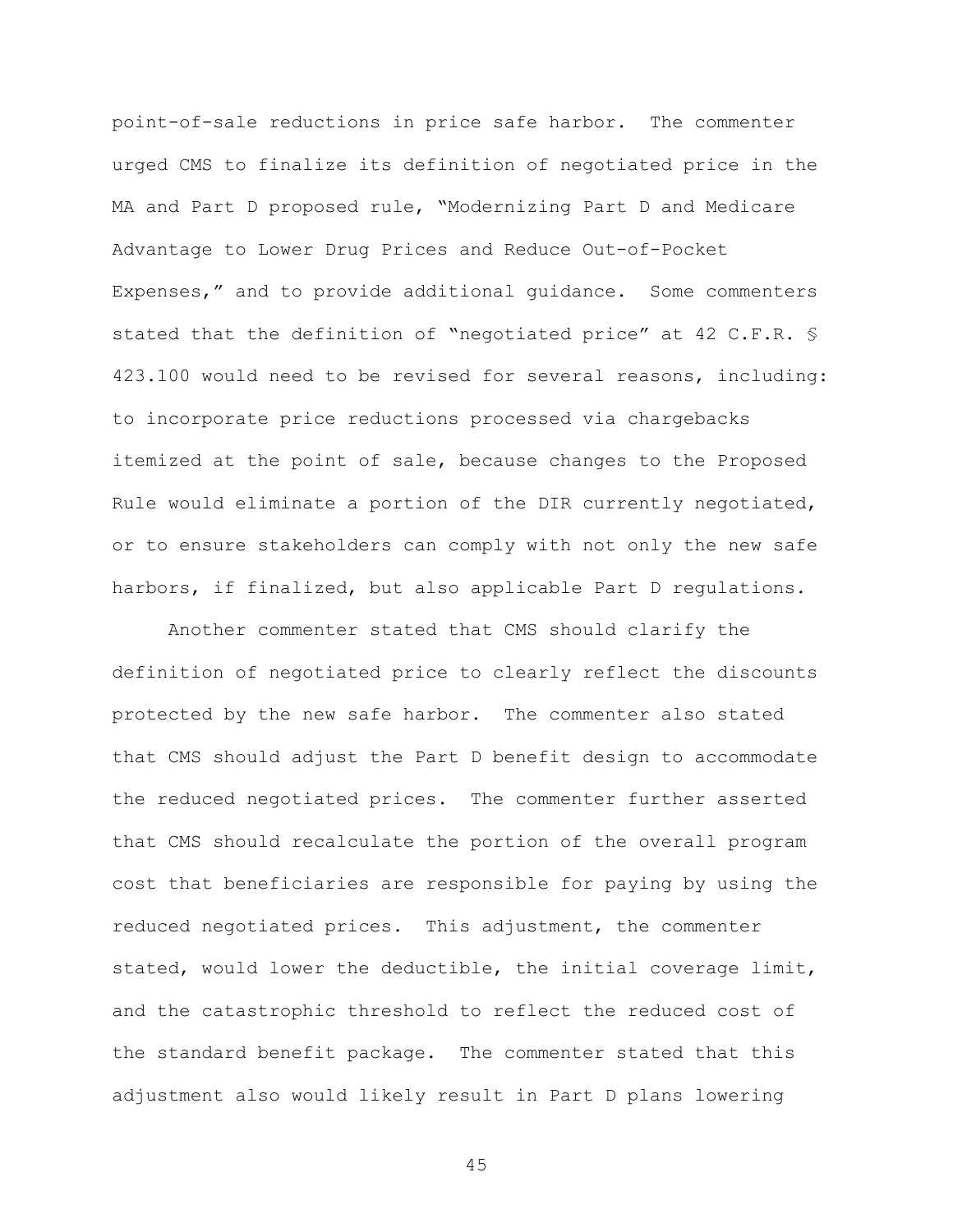copayment amounts on specific formulary tiers, since those are also calculated based on the portion of the negotiated price for drugs placed on those tiers.

*Response:* Comments related to CMS's administration of the Part D program, including the definition of negotiated price, are outside the scope of this rulemaking. However, we are aware that actuarial equivalence requirements in the Part D program may require that plans adjust copayment amounts to reflect discounts that are protected under the point-of-sale safe harbor. This rule does not change the definition of "negotiated price" at 42 CFR 423.100.

*Comment:* A commenter requested guidance on the application of the provisions of the Proposed Rule to various kinds of pharmacies that the commenter indicated will have different applications and expectations, including LTC, mail-order, and specialty pharmacies.

*Response:* As the commenter did not provide information on which provisions included in the Proposed Rule would affect categories of pharmacies differently, we are unable to respond more fully to this comment. We note that the amendment to the discount safe harbor does not affect discounts on prescription pharmaceutical products offered to entities such as pharmacies,[15](#page-45-0)

 $\overline{a}$ 

<span id="page-45-0"></span><sup>15</sup> 84 FR at 2348.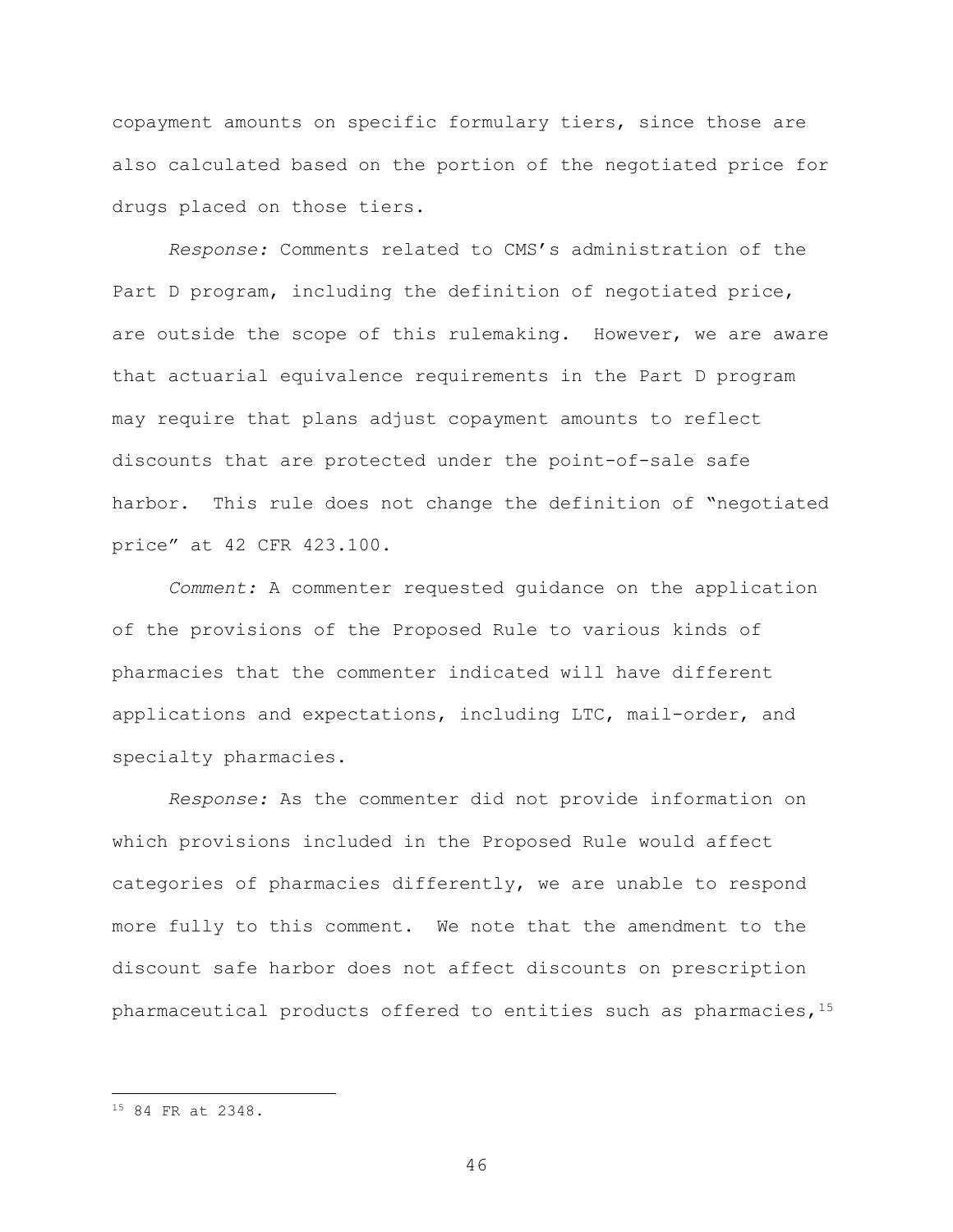as long as the arrangement meets all the existing requirements of the safe harbor; the amendment only impacts discounts from a manufacturer directly to a plan sponsor under Medicare Part D or indirectly to the plan sponsor, through a PBM acting under contract with it.

*Comment:* A commenter recommended that independent community pharmacies should assume no liability for implementation of the changes included in the Proposed Rule. For example, if the system required fees, the commenter stated, the fees should not be paid by pharmacies. The commenter also suggested that independent community pharmacies' reimbursements should not be affected by price reductions that are agreed upon between the plan or PBM and the manufacturer.

*Response:* The final rule does not require fees, but only provides a safe harbor from liability under the anti-kickback statute for certain fees or other remuneration, under certain conditions. Whether pharmacy reimbursements are affected by price reductions agreed to between manufacturers and PBMs or plans for purposes of compliance under this rule will depend on the particulars of private contracting between the parties.

*Comment:* Commenters raised questions about implementing the new safe harbor for point-of-sale reductions in price in light of Part D requirements. A commenter stated that CMS should provide guidance on how point-of-sale discounts apply to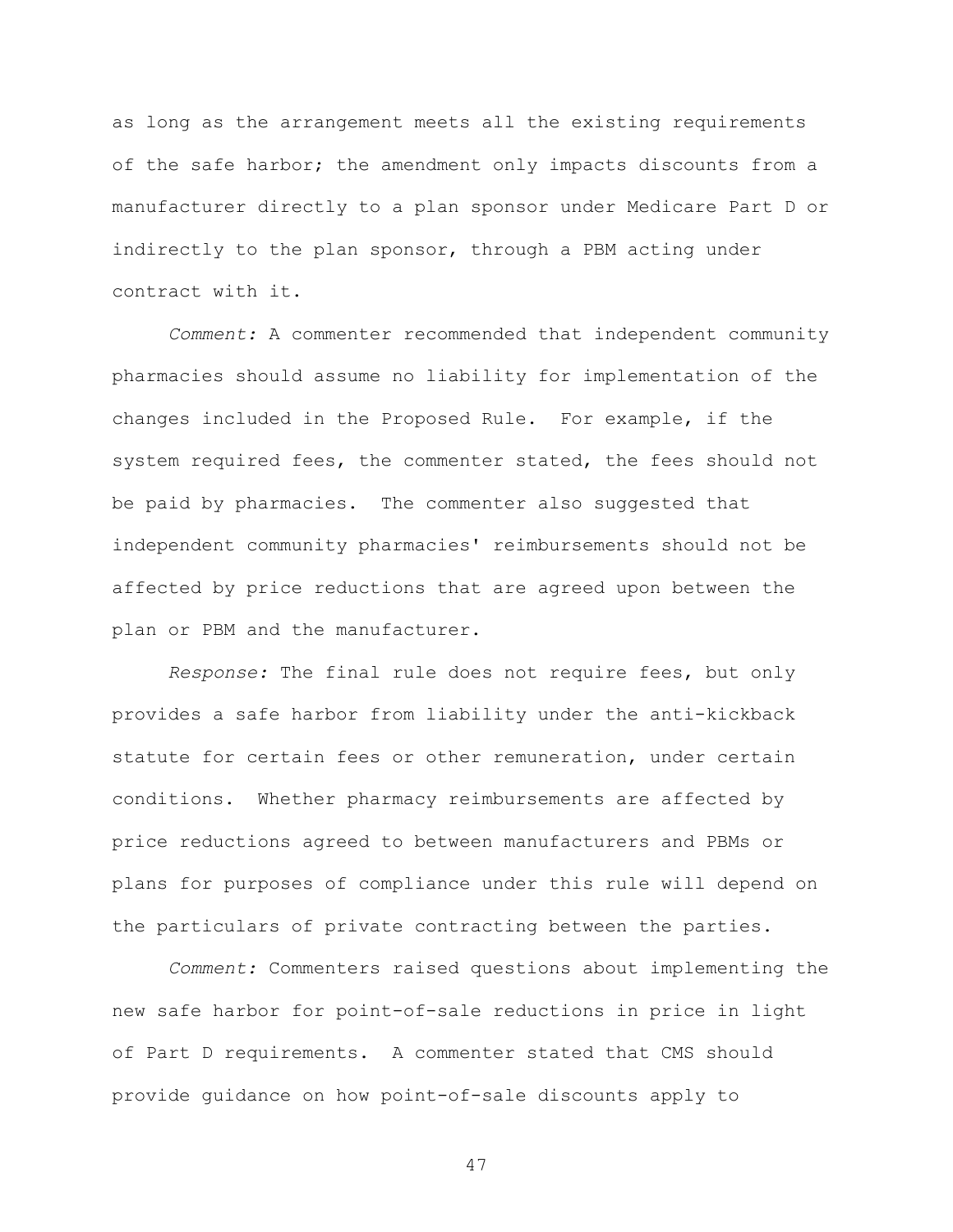Medicare Secondary Payer claims, how point-of-sale discounts will impact vaccine administration fees, and whether point-ofsale discounts would change enrollment eligibility for MTM programs based on exceeding a set annual out-of-pocket cost.

*Response:* We have coordinated with CMS on the promulgation of the point-of-sale safe harbor to ensure that this rule can operate effectively in conjunction with the Part D program rules. Requests for CMS to issue guidance regarding the Part D program matters raised by the commenters are outside the scope of this rule.

*Comment:* A commenter recommended amending the proposed safe harbor for point-of-sale reductions in price to require plans' compliance with tiering and coverage requirements for generic and biosimilar products, including automatic coverage of generic and biosimilar medicines immediately after launch, placement of generic-only tiers, and a dedicated specialty tier for specialty generics and biologics.

*Response:* We do not believe we can make the suggested changes to the proposed point-of-sale safe harbor because we did not propose them. Moreover, even had we proposed them, we do not believe it would be necessary to include compliance with Part D tiering and coverage requirements for generic and biosimilar products in the safe harbor. We believe the conditions in the final safe harbor are sufficient to address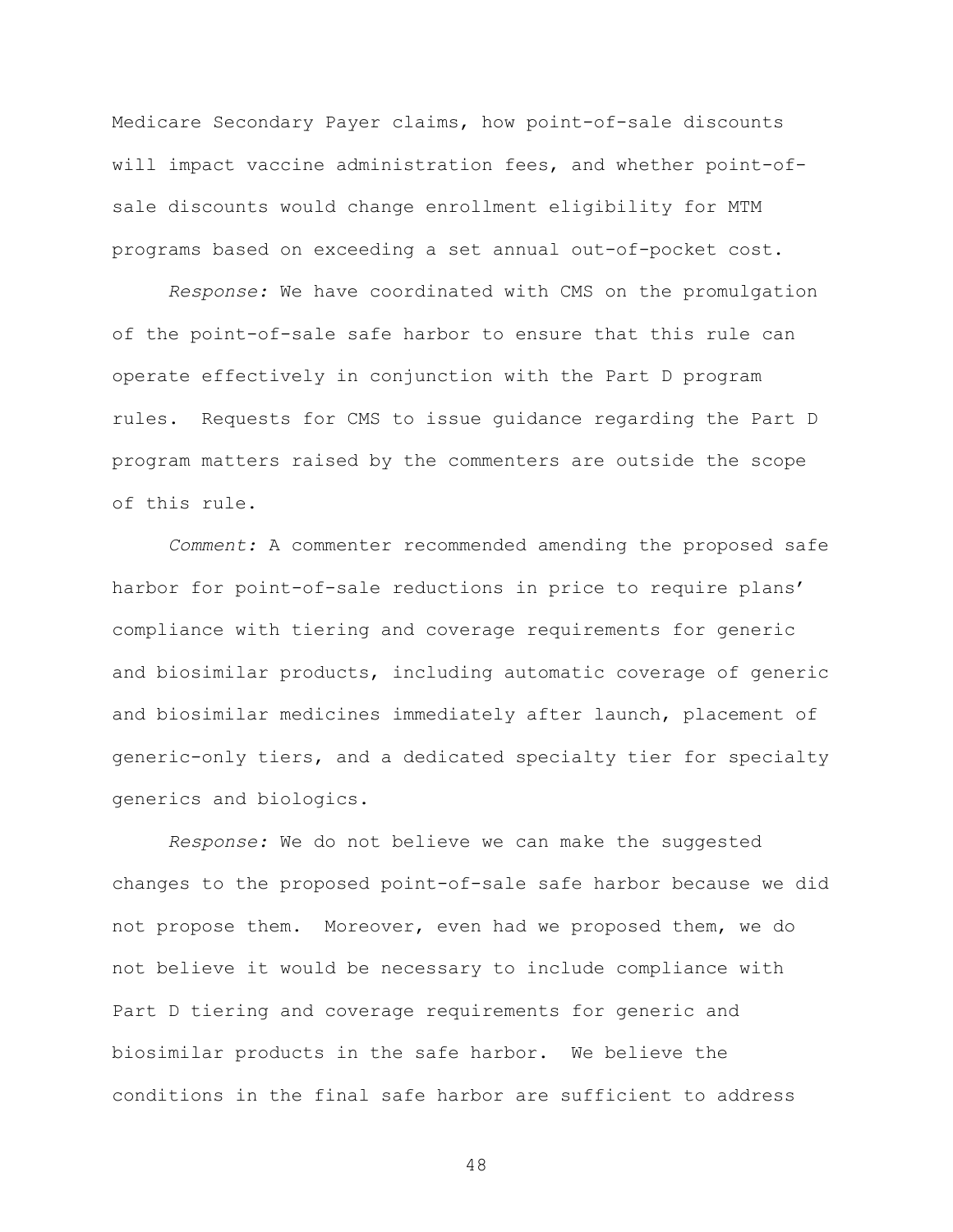program integrity risk with respect to the specific remuneration being protected. Nothing in the final rule changes any requirement of the Part D program, and parties are required to comply with all applicable CMS rules.

## iv. Medicaid

*Comment:* The majority of commenters who addressed Medicaid in their comments strongly opposed including Medicaid MCOs in the scope of the proposed changes to the discount safe harbor, with commenters positing that the change could harm state Medicaid programs, could impose unnecessary costs on states, and could lead states to make significant cuts to other parts of their Medicaid programs. A commenter highlighted that the changes we proposed would introduce significant uncertainties to states without any clear benefit. Another commenter requested that the Department instead focus on reforming the Medicaid Drug Rebate Program (MDRP).

Several commenters also objected to, or did not understand, the inclusion of Medicaid in the proposed revisions to the discount safe harbor because, according to the commenters, the changes would not achieve the Department's goal of lowering beneficiaries' out-of-pocket spending. Per the commenters, beneficiaries are charged only nominal copayments in Medicaid and, except for a few plans, do not have coinsurance obligations. According to various commenters, because of the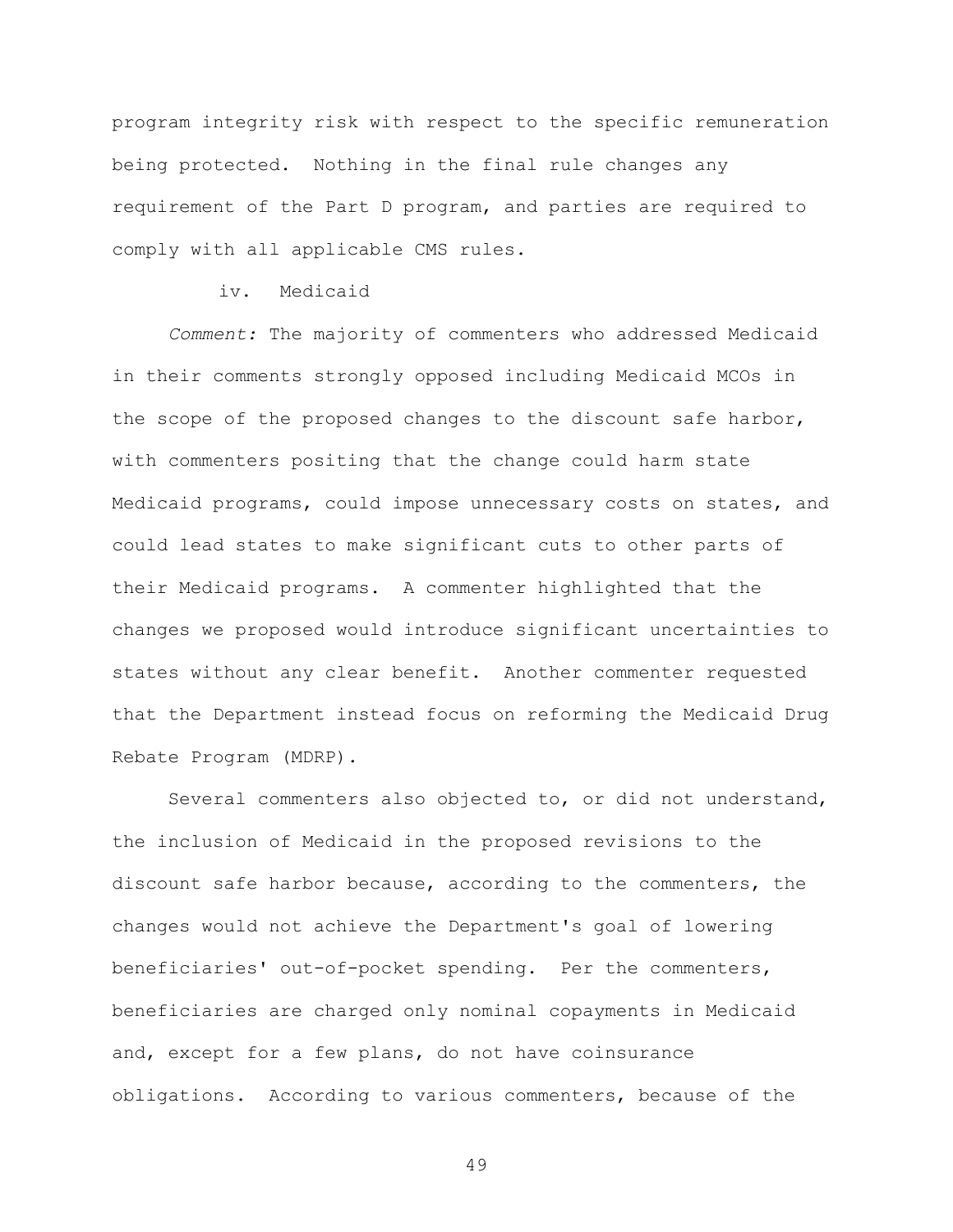limited role of rebates in Medicaid managed care, passing through reductions in price for Medicaid beneficiaries will benefit only a few enrollees by a marginal amount or will be irrelevant. These commenters further questioned whether there would be any incentive for manufacturers to provide point-ofsale price reductions in Medicaid at a level equal to or similar to the savings leveraged through the current framework.

*Response:* Upon consideration of the comments received, we are persuaded that we should not move forward with our proposal to revise the discount safe harbor to exclude rebates offered to Medicaid MCOs. In the Proposed Rule, the Department articulated its concern that "rebates are often not applied at the point of sale to offset the beneficiary's deductible or coinsurance or otherwise reduce the price paid at the pharmacy counter," which the Department hypothesized could be increasing financial burdens for beneficiaries.[16](#page-49-0) For these reasons, the Department proposed to eliminate protection for rebates provided to Medicaid MCOs and to offer protection for point-of-sale reductions in price for a prescription pharmaceutical product payable, in whole or in part, by a Medicaid MCO. As noted by commenters, however, Medicaid beneficiaries generally have nominal cost-sharing obligations for prescription pharmaceutical

 $\overline{a}$ 

<span id="page-49-0"></span><sup>16</sup> 84 FR at 2341–42.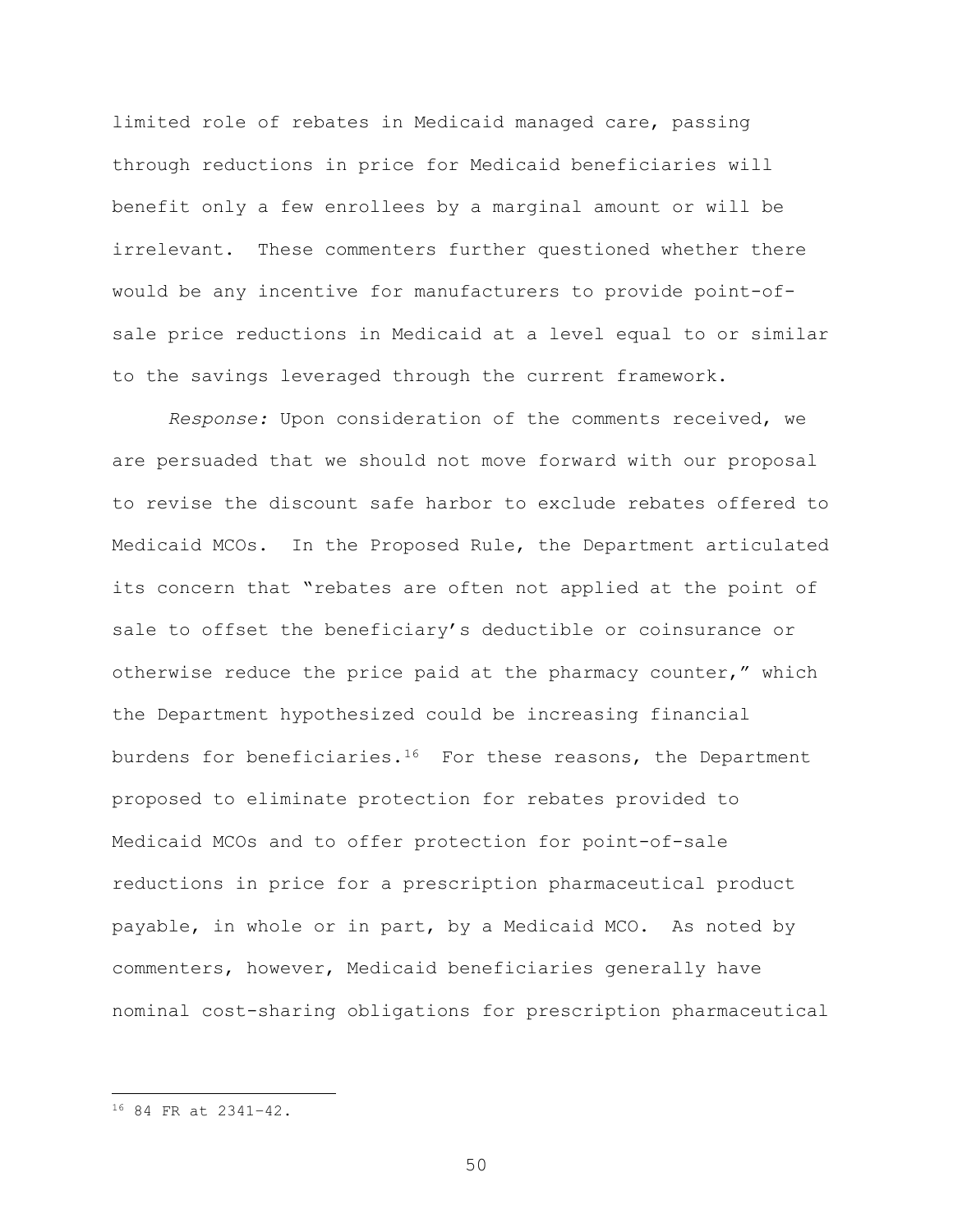products. Additionally, although State Medicaid agencies have flexibility to design alternative cost-sharing arrangements for Medicaid beneficiaries, generally Medicaid MCO contracts must meet cost-sharing requirements for drugs in 42 C.F.R. § 447.53. *See* 42 C.F.R. § 438.108. These requirements set maximum allowable cost-sharing amounts for preferred and non-preferred drugs. Given these circumstances and existing regulatory requirements, we believe that eliminating discount safe harbor protection for reductions in price offered to a Medicaid MCO would have minimal, if any, effect on the amount a Medicaid beneficiary pays when he or she purchases prescription pharmaceutical products at the pharmacy.

Under this final rule, Medicaid MCOs seeking safe harbor protection for discounts have the option to use either the discount safe harbor or the new safe harbor for point-of-sale reductions in price at paragraph 1001.952(cc). As discussed in more detail below, however, we note that neither the discount safe harbor nor the new safe harbor protects rebates or other reductions in price from a manufacturer that are retained by a PBM, even if that PBM is operating on behalf of a Medicaid MCO.

*Comment*: Some commenters supported application of the changes to the discount safe harbor to Medicaid as well as to Medicare, other Federal health care programs, and the commercial markets.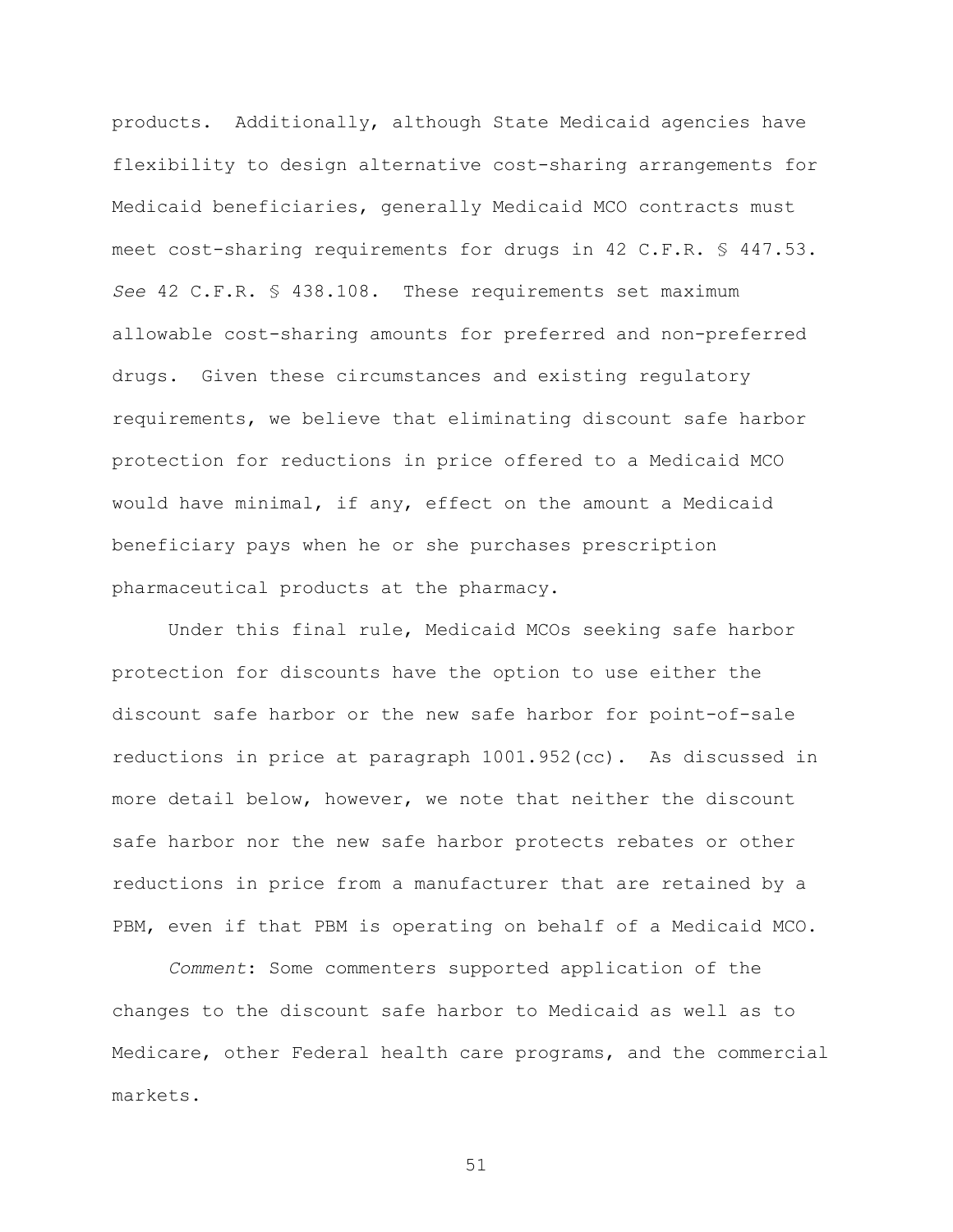*Response*: For the reasons stated above, we have decided not to move forward with our proposal to revise the discount safe harbor as it applies to Medicaid MCOs.

*Comment:* Several commenters stated that the changes in the Proposed Rule, if finalized, would create an unlevel playing field in Medicaid programs because they would eliminate safe harbor protection for supplemental rebates negotiated by Medicaid MCOs (or PBMs with which they have contracted) while continuing to protect supplemental rebates received by states directly under Medicaid fee-for-service programs. According to several commenters, because states would be able to negotiate supplemental rebates even if the Proposed Rule were finalized, the changes in the Proposed Rule would incentivize states to carve out the outpatient prescription drug benefit or to adopt a state-mandated preferred prescription drug list to maximize supplemental rebates. A commenter also stated that states may seek larger supplemental rebates, which a commenter noted do not count towards Best Price. Commenters that raised this issue listed several concerns with this result. For example, they noted that carve-out arrangements inhibit Medicaid MCOs' ability to manage the full range of healthcare items and services for beneficiaries under their care.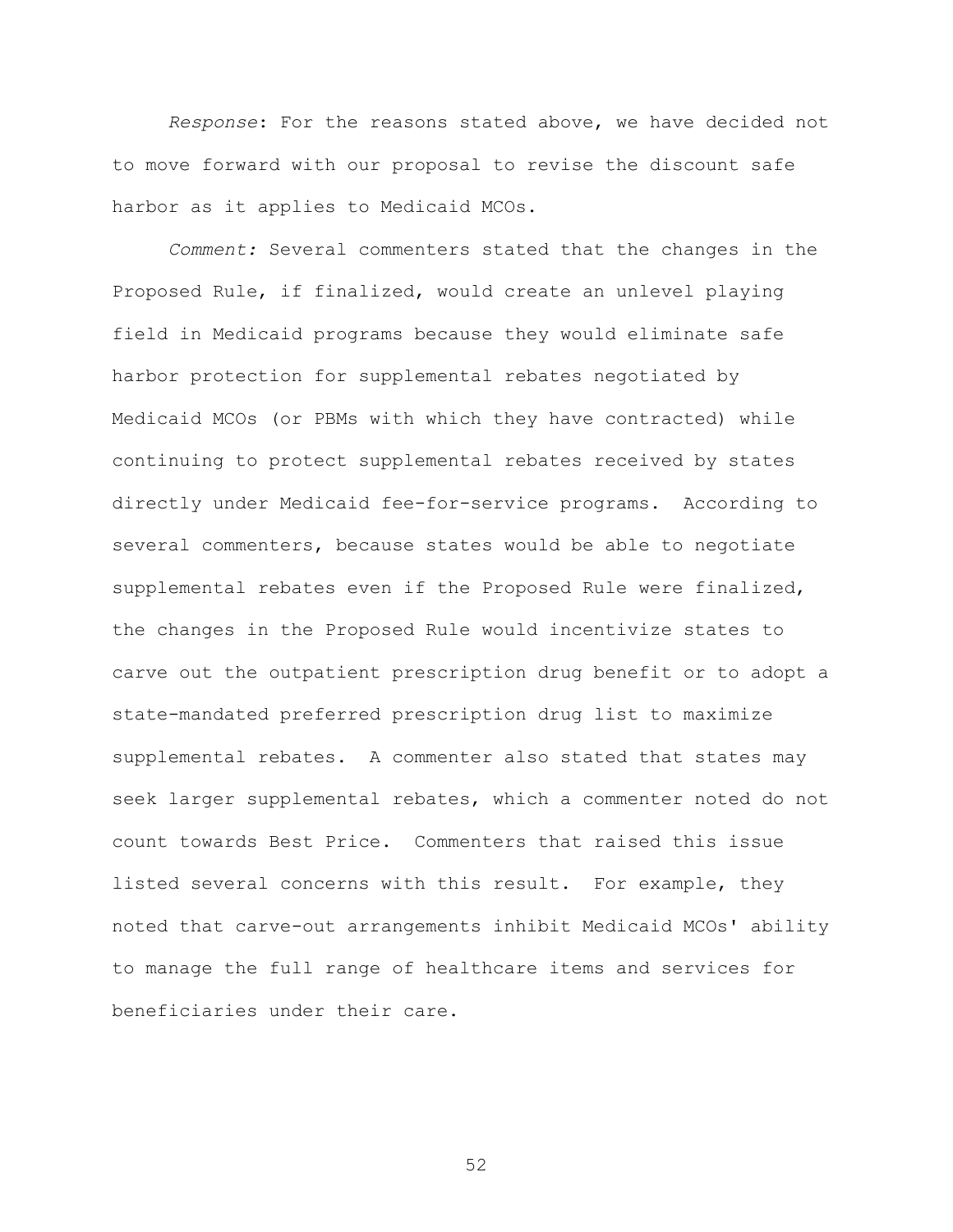*Response:* We are not finalizing the changes to the discount safe harbor with respect to Medicaid MCOs, which addresses the commenters' concerns.

*Comment:* Multiple commenters discussed the importance of supplemental rebates to the Medicaid program and Medicaid MCOs. Numerous commenters noted that Medicaid supplemental rebates are an important tool for states in controlling drug spending, with a commenter noting that 46 states and the District of Columbia have supplemental rebate agreements and collected about \$1.2 billion in supplemental rebates during fiscal year 2017.

Additionally, various commenters requested clarification relating to the treatment of supplemental rebates paid by manufacturers to Medicaid MCOs and supplemental rebates paid by manufacturers to state Medicaid agencies. Specifically, several commenters sought clarification as to how Medicaid drug payment provisions in section 1927 of the Act relate to protection for supplemental rebates under the Proposed Rule and, in particular, whether such supplemental rebates are "required by law," which was a carve out to our exception in our proposal to eliminate discount safe harbor protection for reductions in price from manufacturers to Medicaid MCOs. Certain commenters asserted that manufacturers' legal obligations under the MDRP also extend to Medicaid supplemental rebates, which the commenters used to support the position that the discount safe harbor would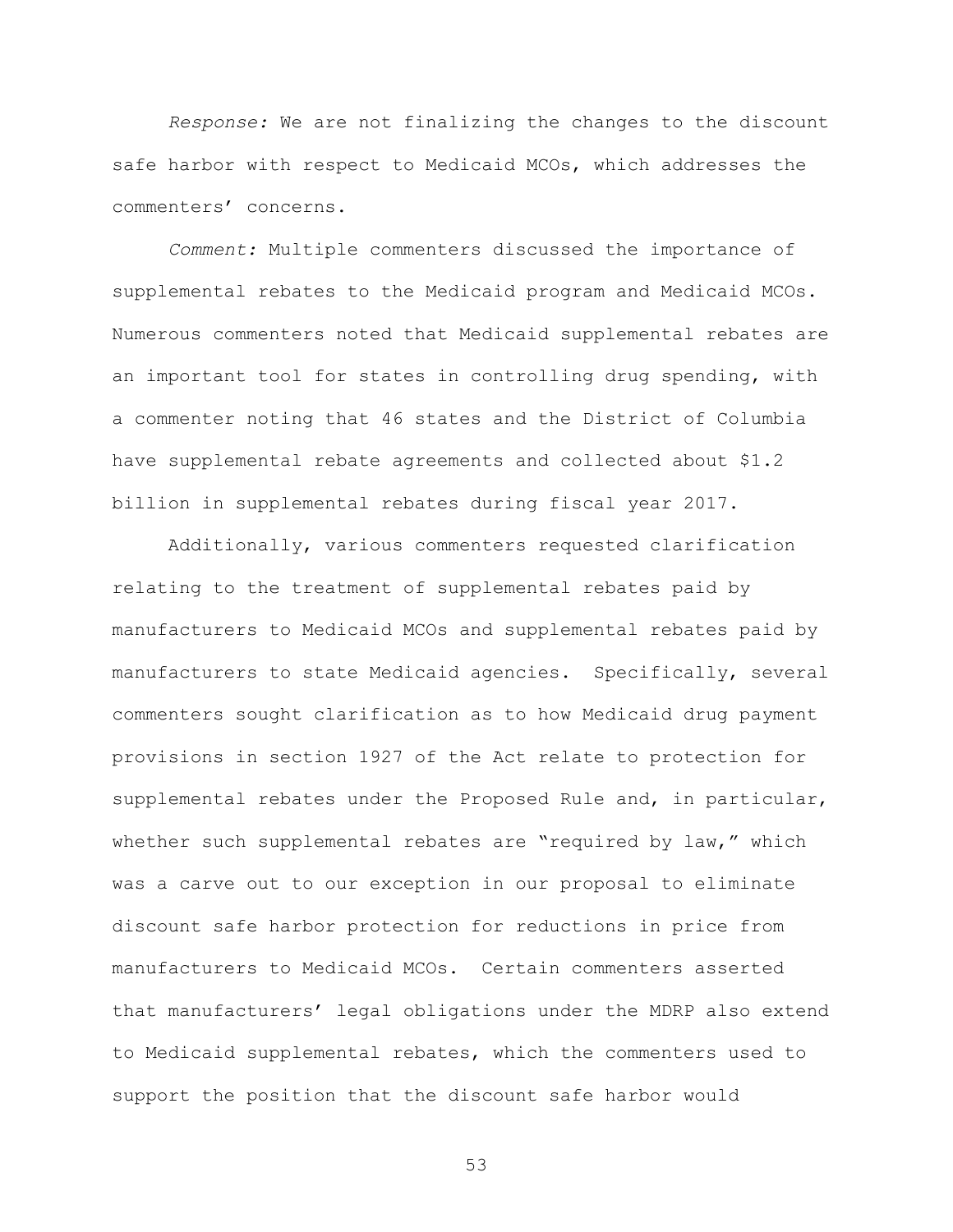continue to protect supplemental rebates negotiated between states and manufacturers. Other commenters recommended that, if OIG moves forward with including Medicaid MCOs in the changes to the discount safe harbor, OIG should clarify that supplemental rebates negotiated by Medicaid MCOs but received directly by state Medicaid agencies are protected.

In addition, several commenters noted that Medicaid MCOs often retain full risk in connection with prescription drug coverage and use supplemental rebates to lower overall costs for state Medicaid programs or to defray capitation costs. Another health plan commenter asserted that with reduced flexibilities to manage drug costs through Medicaid supplemental rebates, the Medicaid program may become less attractive to MCOs, which may decrease health insurance choices for consumers. In the alternative, a commenter recommended that OIG prohibit all supplemental rebates negotiated across Medicaid fee-for-service and Medicaid managed care.

Commenters noted their concerns about the potential for state Medicaid program drug expenditures to increase if the changes in the Proposed Rule limit the existing ability of Medicaid programs to negotiate supplemental rebates. Other commenters estimated that Medicaid costs may rise because of the loss of safe harbor protection for supplemental rebates to Medicaid MCOs, which could lead states to decrease other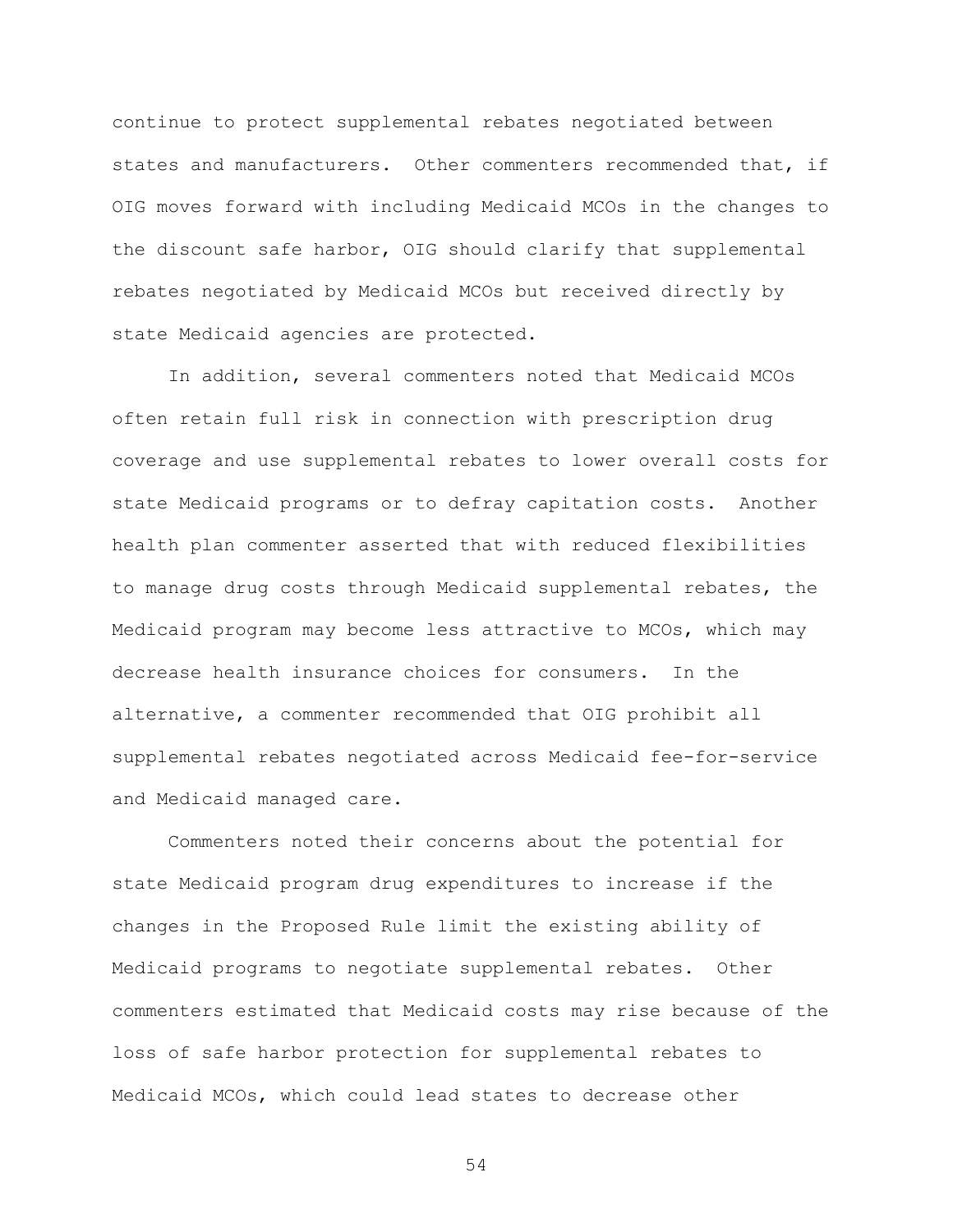benefits, cut provider payments, or make other cuts to state Medicaid programs to make up for these higher costs. Another commenter raised concerns that in the absence of PBMs, states will not be able to adapt and negotiate directly with manufacturers for supplemental rebates. Another commenter noted that many PBMs operating on behalf of Medicaid MCOs already pass through the entire supplemental rebate to health plans they contract with, which are bound by federal and state rate setting and reporting requirements, so eliminating supplemental rebates to Medicaid MCOs will not create any additional transparency in this area. However, another commenter stated that more transparency regarding supplemental Medicaid rebates collected by PBMs and Medicaid MCOs is still needed for states to completely capture the value of Medicaid supplemental rebates paid to PBMs.

*Response:* As discussed in detail above, we are not finalizing the changes to the discount safe harbor with respect to Medicaid MCOs, which addresses many of the commenters' concerns. We reiterate that this final rule does not alter obligations under the statutory provisions for Medicaid prescription drug rebates under section 1927 of the Act, including without limitation the provisions related to best price, the additional rebate amounts required for certain drugs based on the rate of increase in AMP and the increase in the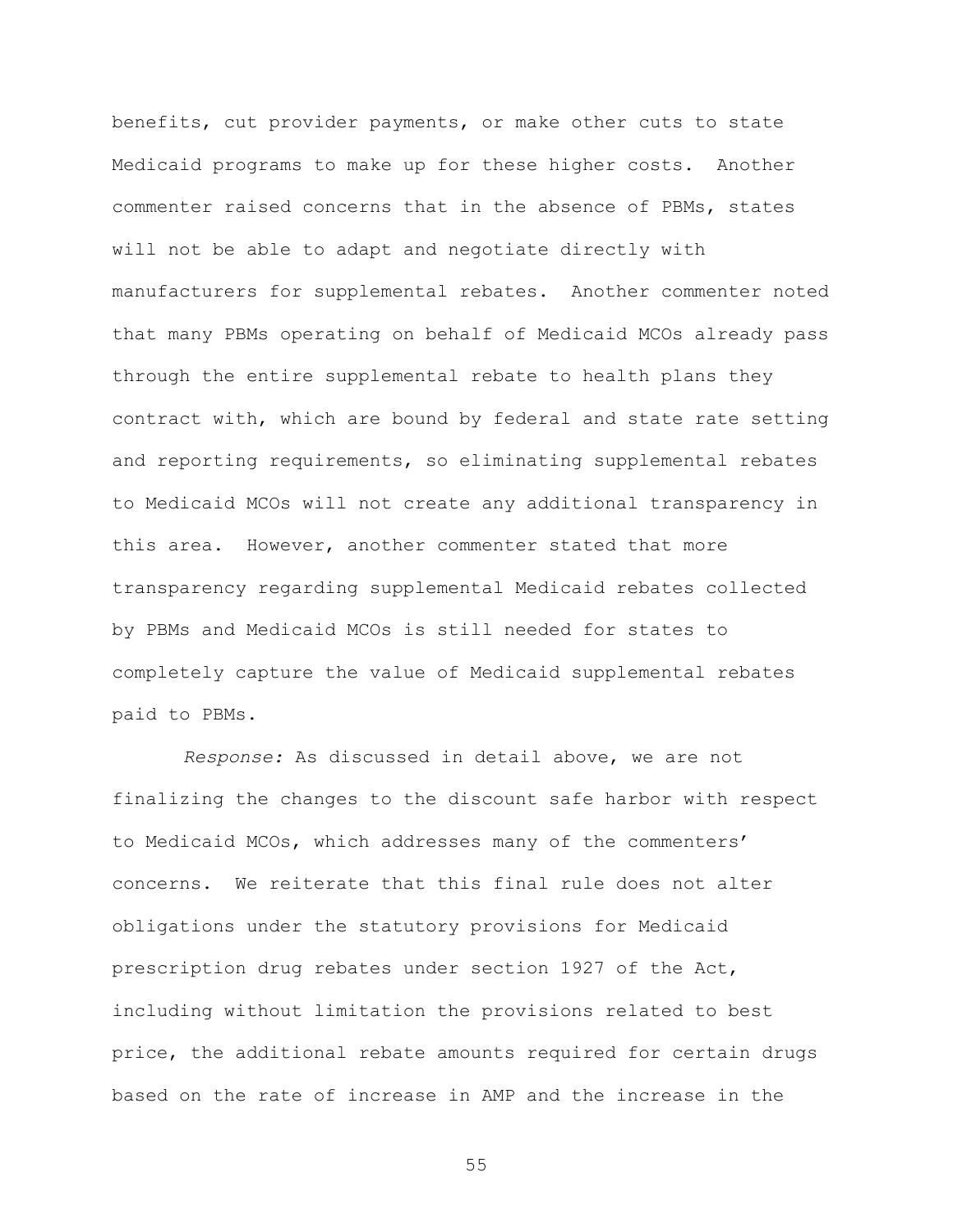consumer price index for all urban consumers (CPI-U), or provisions regarding supplemental rebates negotiated between states and manufacturers.

*Comment:* Several commenters raised a number of concerns about administrative burdens that would be imposed on states and Medicaid MCOs with respect to implementing and operationalizing this rule; for example, a commenter noted that states would be required to set and certify new Medicaid MCO rates. Another commenter stated that affected entities (*e.g.*, Medicaid MCOs, states, PBMs, pharmacies) will all need to renegotiate their contracts, some of which may require state legislative or agency approval. Another commenter explained that Medicaid managed care contracts are generally effective for several years and states often operate on a fiscal year that differs from the calendar year. The commenter believes that providing states limited time to renegotiate multi-year contracts, or to make midyear adjustments, would be potentially unfeasible.

*Response:* We are not finalizing the changes to the discount safe harbor with respect to Medicaid MCOs, which addresses the commenters' concerns.

*Comment:* A number of commenters raised various questions or concerns with respect to the implications of the changes included in the Proposed Rule for calculations of AMP, Best Price, and Federal Upper Limits. For example, several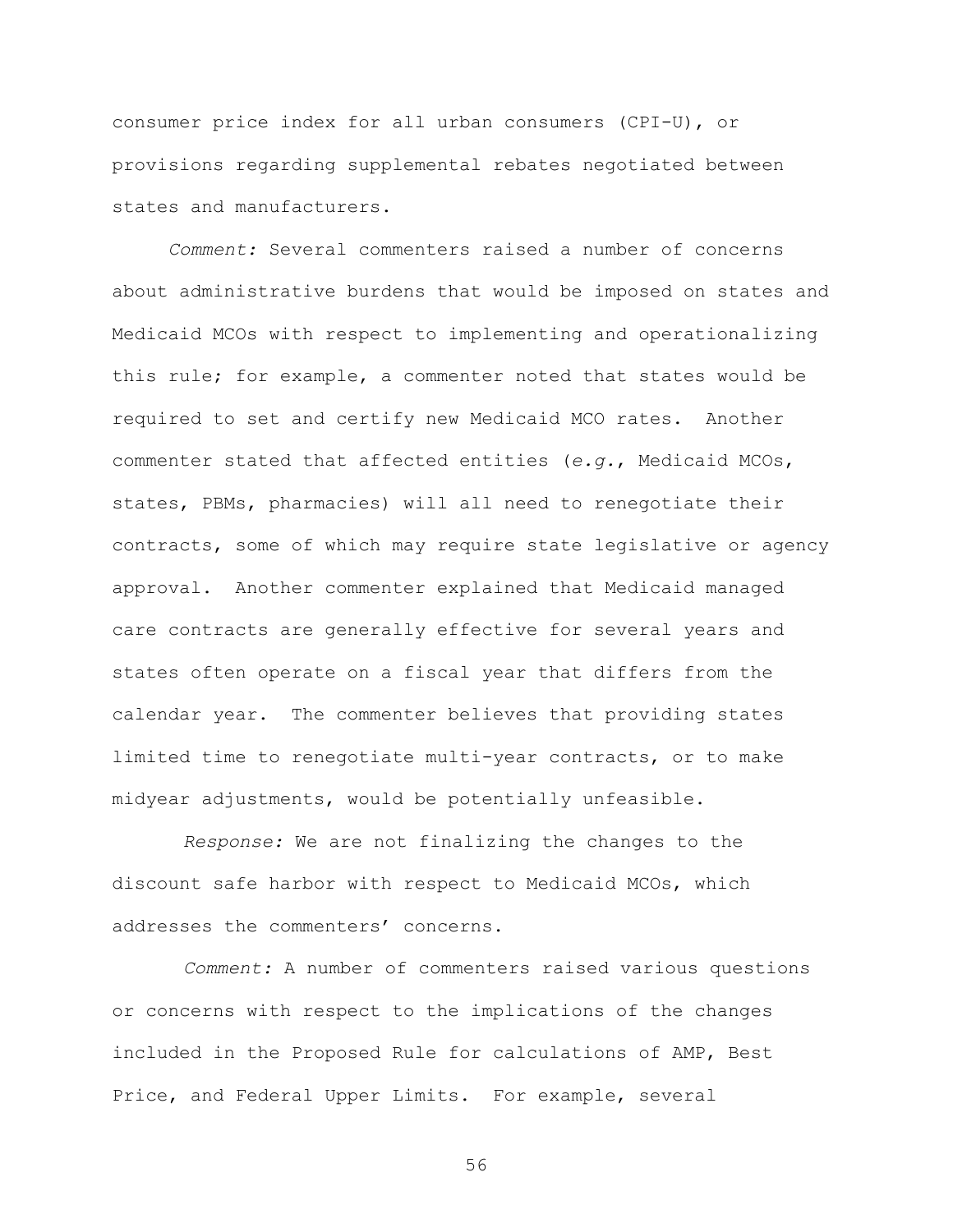commenters stated that the Proposed Rule would result in increased costs to taxpayers because of changes to AMP calculations. According to a number of commenters, if changes in the Proposed Rule lower the AMP, it will result in reductions to drug rebate revenue under the MDRP, which will increase Medicaid program costs. Similarly, commenters expressed concern that a lower AMP might reduce Federal Upper Limits or the National Average Drug Acquisition Cost invoice pricing data and, in turn, could reduce Medicaid reimbursement to pharmacies. A commenter contended that it is critical that the change to point-of-sale discounts not affect AMP.

As a result of these concerns and questions, a number of commenters requested that CMS issue guidance regarding whether point-of-sale chargebacks are included in calculations of AMP. Commenters who did not want these chargebacks to be included in AMP calculations generally recommended that such guidance explain that point-of-sale chargebacks fit into one of several types of statutorily excluded discounts to AMP. Another commenter posited that the Proposed Rule was ambiguous and could allow a point-of-sale discount to be construed as a PBM or payor concession, a pharmacy concession, or a direct-to-patient concession, which could have AMP and Best Price implications.

With respect to the calculation of Best Price, a commenter stated its position that point-of-sale chargebacks fall within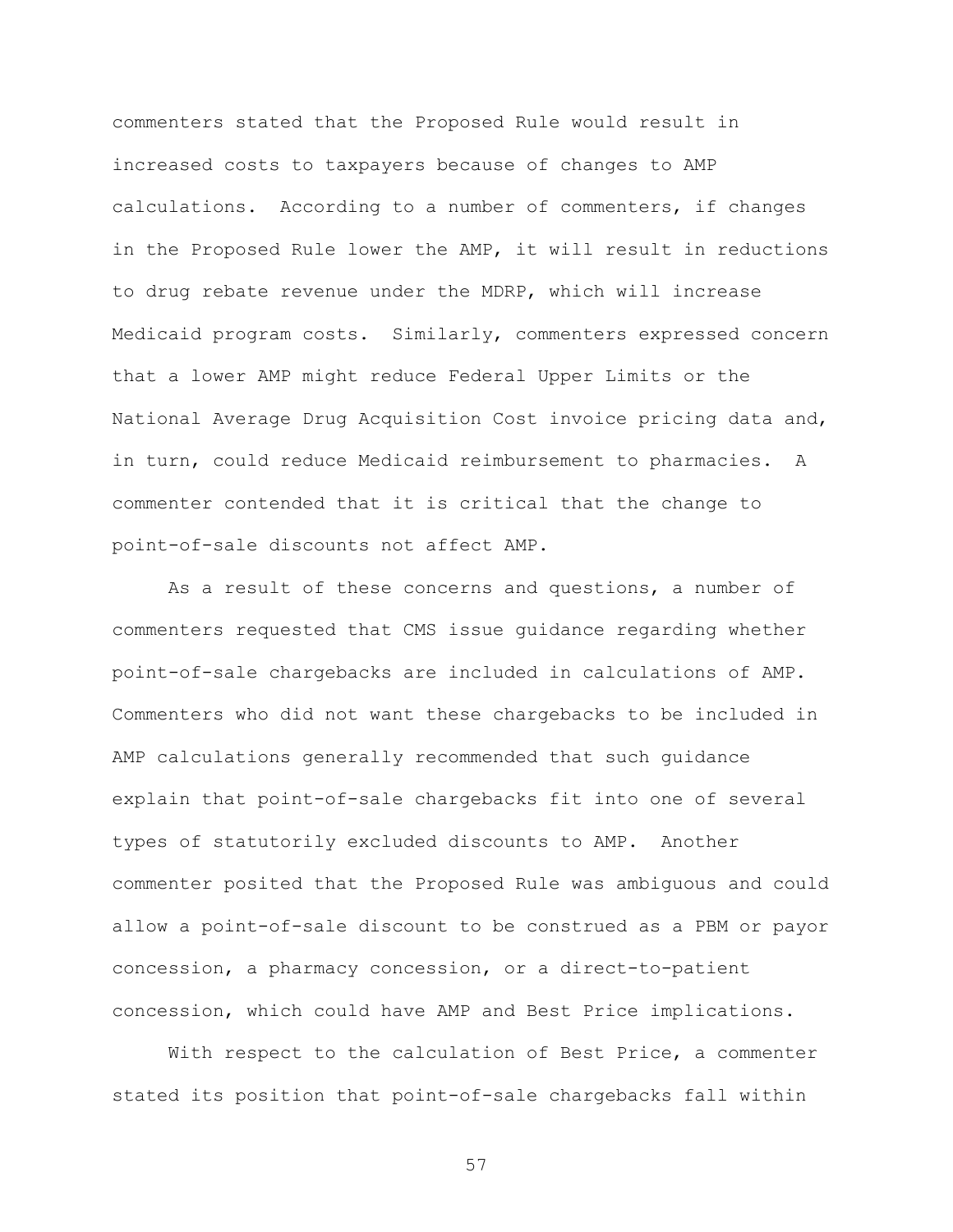an exemption to Best Price. Other commenters raised concerns that removing the protection for Medicaid supplemental rebates and moving toward point-of-sale discounts would raise Best Price, which the commenters posited would ultimately reduce the amount manufacturers pay in rebates under the MDRP. Another commenter requested that OIG or HHS confirm whether, and how, the final rule may affect existing regulations regarding the calculations for the Medicaid fee-for-service program Federal Upper Limit calculations as it relates to the formula for the National Average Drug Acquisition Cost and the Cost to Dispense pharmacy dispensing fee.

*Response:* The Department recognizes that the final rule has the potential to affect calculations of AMP, Best Price, and Federal Upper Limits in ways and to an extent that may be difficult to anticipate. However, we are not finalizing the changes to the discount safe harbor with respect to Medicaid MCOs. We reiterate that the final rule does not alter obligations under the statutory provisions for Medicaid prescription drug rebates under section 1927 of the Act, including AMP, Best Price, and Federal Upper Limits.

*Comment:* A commenter asserted that brand-name manufacturers launch authorized generics to lower a brand drug's AMP (and thus lower the manufacturer's statutorily required discounts under the MDRP).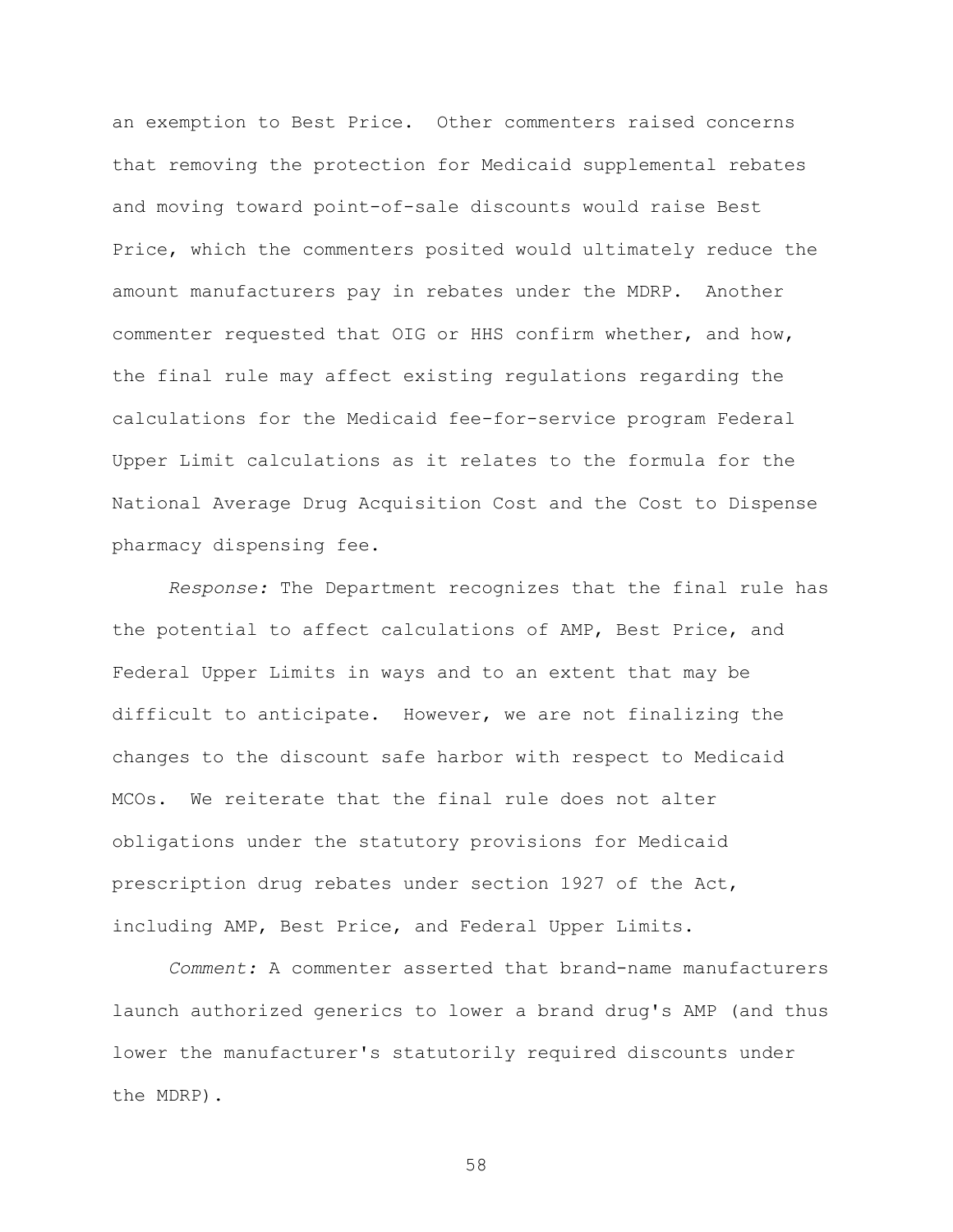*Response:* We did not propose to alter obligations under the MDRP and the issue raised by the commenters is out of scope of this final rule.

*Comment:* Commenters raised concerns about the potential effects on value-based arrangements in several Medicaid programs if the Proposed Rule were to be finalized. Several commenters highlighted three value-based contracting models that allow states to align supplemental rebates with outcomes-based and value-based measures.

*Response:* We believe our decision not to finalize the changes to the discount safe harbor with respect to Medicaid MCOs addresses the commenters' concern.

*Comment:* A commenter requested that the Department clarify in the final rule that entities that operate under contract with a state are protected under the revised discount safe harbor. The commenter provided an example of multi-state purchasing organizations that create preferred drug lists, and the commenter explained that it is not clear whether these entities would be protected under the revised discount safe harbor because they are not "states."

*Response:* Because we are not moving forward with the proposed changes to the discount safe harbor with respect to Medicaid MCOs, we believe the commenter's concerns are addressed.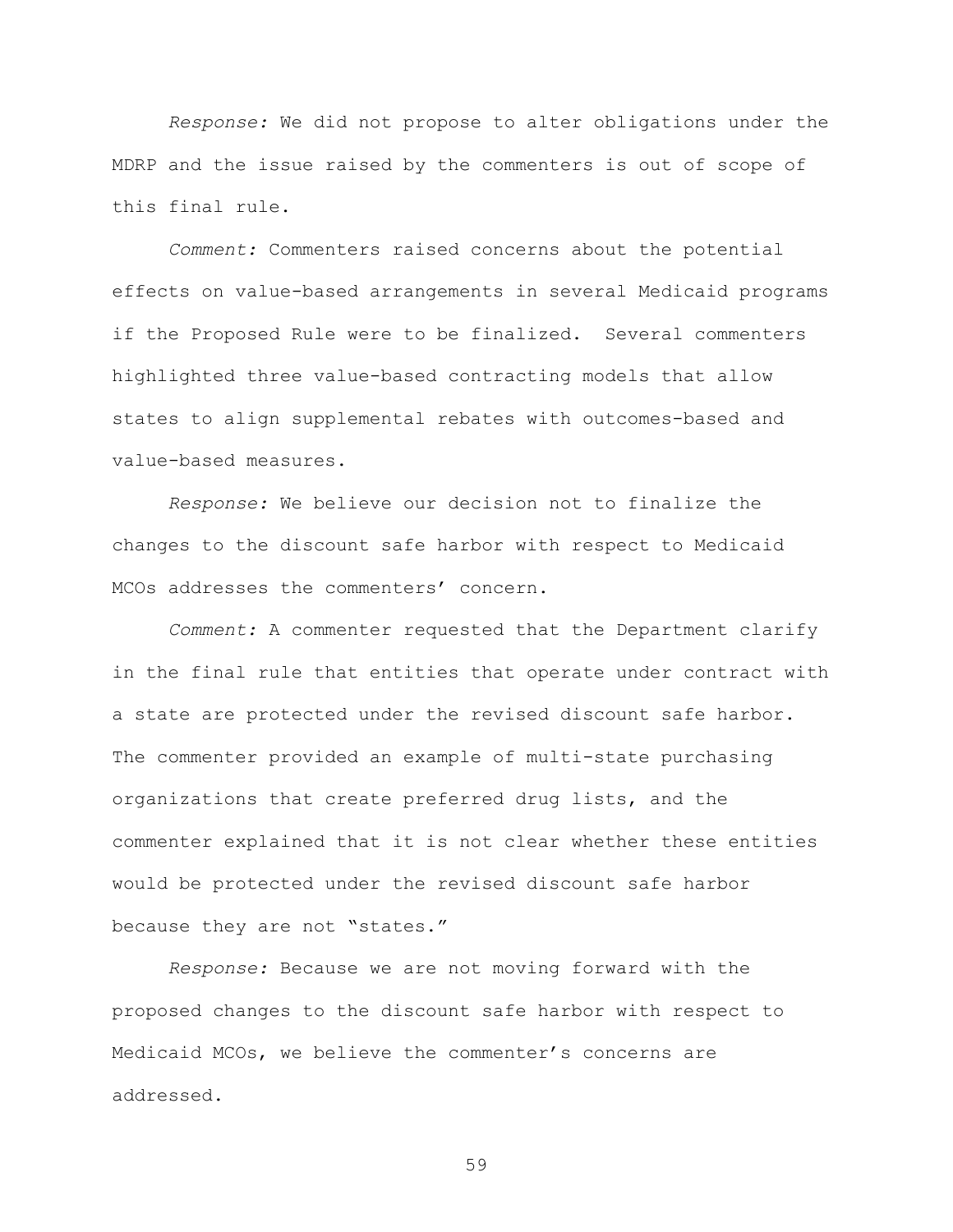*Comment:* A commenter specifically requested that OIG clarify whether the final rule would explicitly exclude Puerto Rico's Medicaid rebate system from the amendment to the discount safe harbor, because Puerto Rico's Medicaid program does not currently participate in the MDRP.

*Response:* Because we are not moving forward with the proposed changes to the discount safe harbor with respect to Medicaid MCOs, we believe the commenter's concerns are addressed.

## v. Commercial Market

*Comment:* Numerous commenters supported the extension of this proposal to the commercial market, stating that plans and drug companies will be motivated to maintain high list prices if rebate arrangements continue to permeate the commercial market. According to the commenters, the benefits associated with the proposal, such as reduced out-of-pocket costs and improved access to medication, will be limited if the proposal is not extended to the commercial market. For example, a pharmaceutical-manufacturer commenter in favor of eliminating rebates in the commercial sector explained that rebates and discounts for its products have increased in Part D and the commercial sector, even though the affordability of drugs continues to be a public health issue. Another commenter was opposed to extending the provisions of the Proposed Rule to the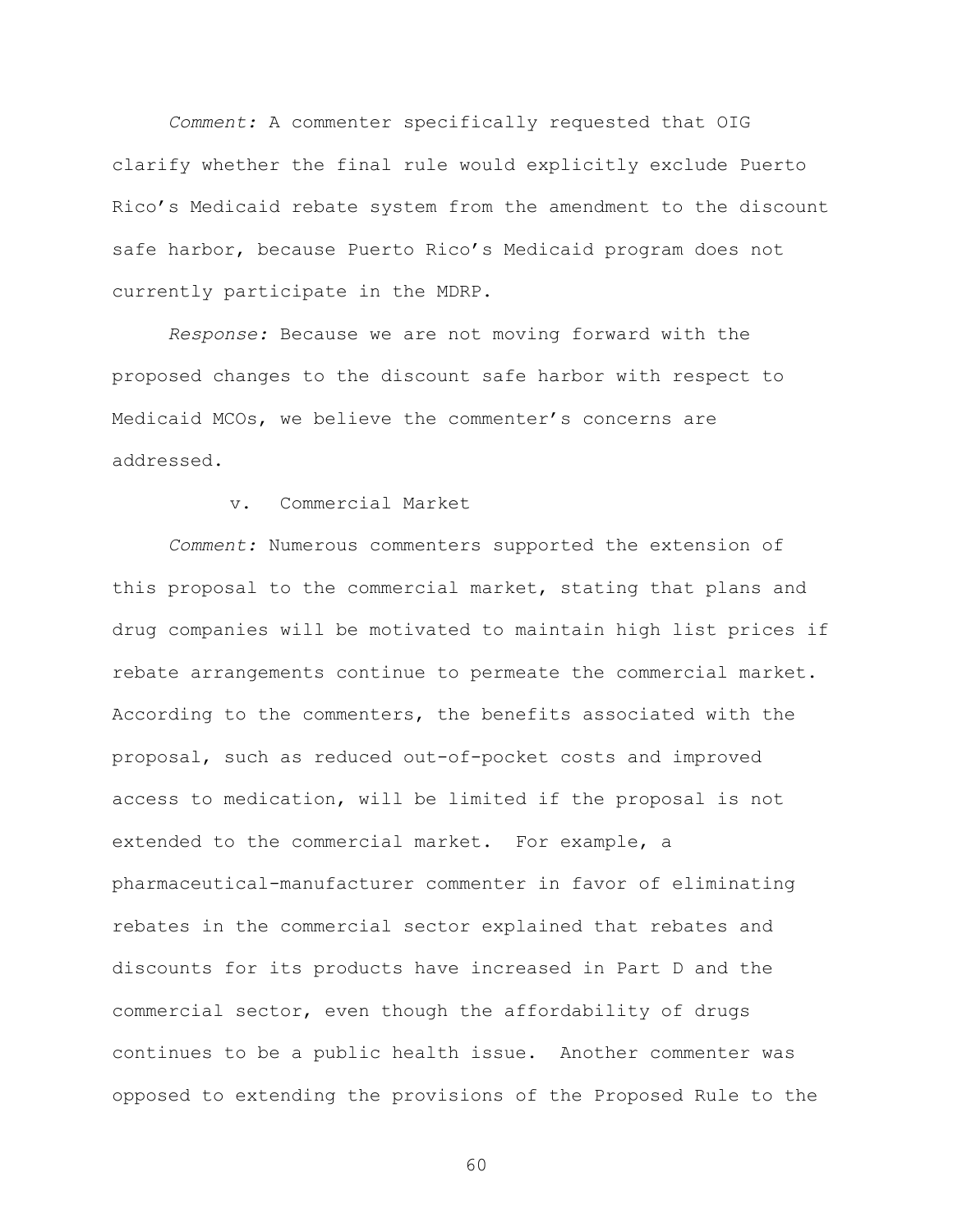commercial market and stated that rebates are an important tool used by PBMs to negotiate lower prices from drug companies on behalf of employers and private health plans.

*Response:* The scope of the anti-kickback statute is limited to remuneration that is offered, paid, solicited, or received in order to induce or reward Federal health care program business. Commercial, private pay, or self-pay arrangements that do not touch Federal health care program beneficiaries in any manner do not implicate the Federal anti-kickback statute (except in the context of swapping arrangements or pull-through type arrangements in which discounts might be given only on private pay business to induce the referral of Federal health care program business). In other words, the anti-kickback statute generally does not extend to arrangements involving purely commercial business; as a result, it is beyond the scope of this rulemaking to extend such safe harbors to the commercial market.

*Comment:* Several commenters supported future efforts to extend this proposal to the commercial market but recommended ensuring successful implementation of the rule in Medicare Part D before addressing rebates in the commercial market. A commenter noted that the wholesale conversion of both Federal health care programs and the commercial market could cause confusion in the marketplace and disrupt patient access to medications. Specifically, the commenter noted there would be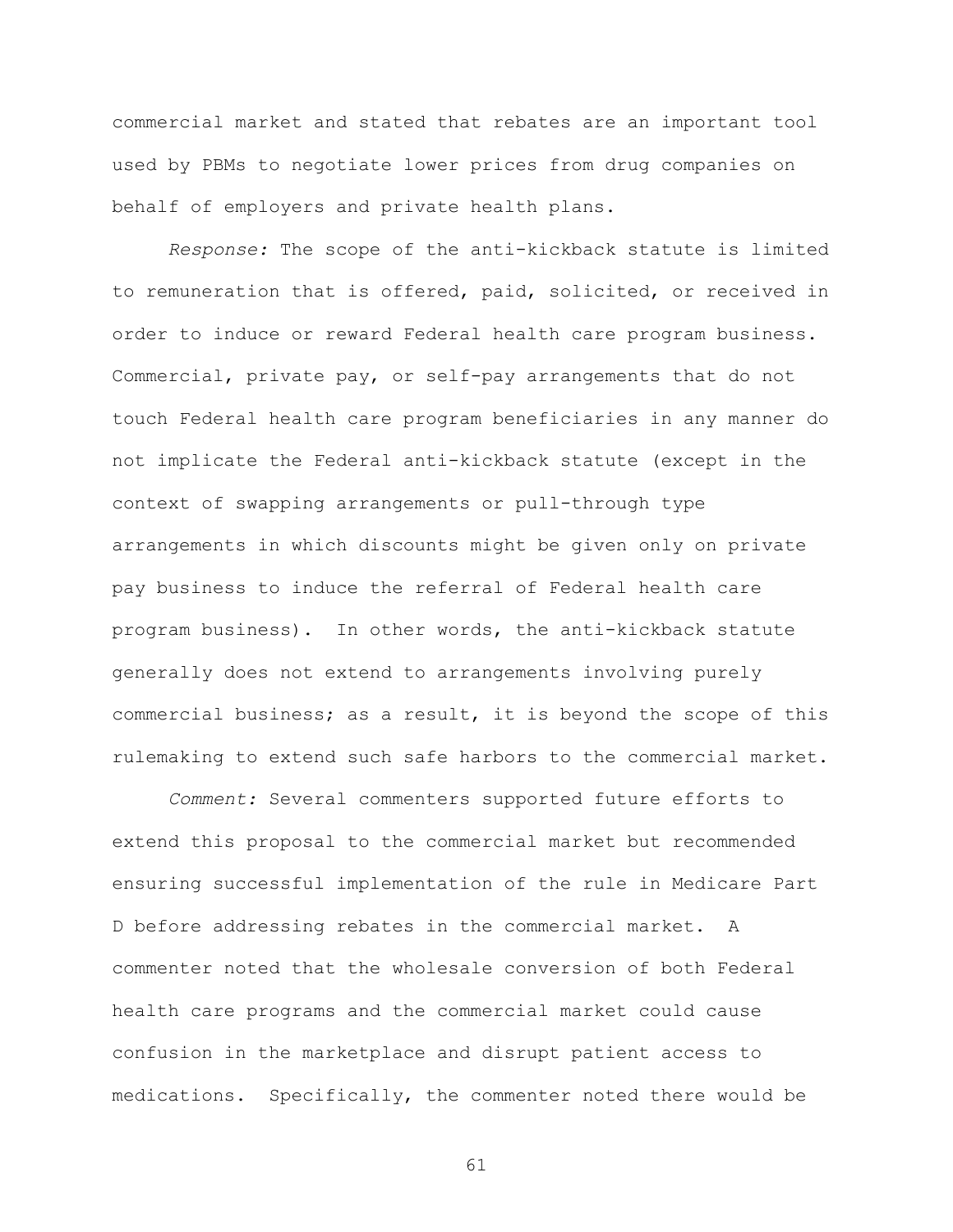many new operational and system requirements for applying the point-of-sale discount. In addition, the commenter explained that it is vital to see how health plans may change their benefit designs in response to the rule, which could include changes to formularies and greater cost sharing, before this proposal is extended to the commercial market.

*Response:* Extension of the revised discount safe harbor and the two new safe harbors to the commercial market is beyond the scope of this rulemaking.

*Comment:* Several commenters asserted that if the Proposed Rule is finalized, drug-related costs will shift to the commercial market, with a commenter noting that employers may change plan offerings for prescription drugs as a result of these increased costs, which could harm individuals in private plans.

*Response:* Since the changes under the final rule may result in a range of market responses, the Department respectfully disagrees that drug-related costs will necessarily shift to the commercial market and result in harm to individuals in private plans. Instead, the Department expects that manufacturers will lower list prices, which could result in lower costs across both the Part D and the commercial markets.

*Comment:* A commenter requested guidance on when rebates that are offered to commercial plans, but not to Medicare or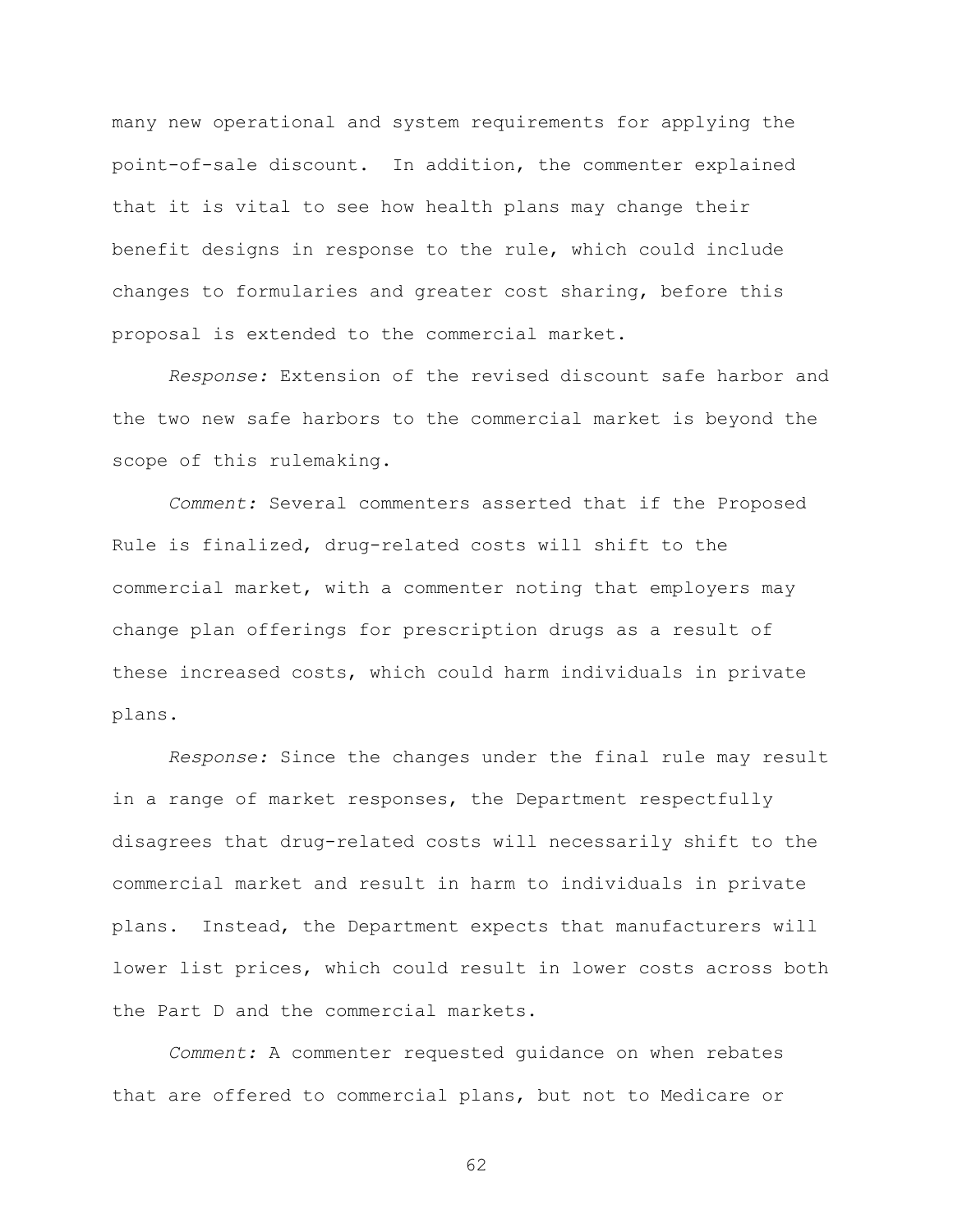Medicaid, may implicate the anti-kickback statute.

Specifically, the commenter requests acknowledgement that OIG rules relating to "swapping" do not apply as long as there is no *quid pro quo* between a manufacturer price concession offered on a plan's or PBM's commercial utilization and a price concession offered on such a plan's or PBM's Federal health care program utilization.

Another commenter raised concerns about the statements in the Proposed Rule that indicated commercial rebates outside of Federal health care programs tied to formulary placement across all plans, including Federal health care programs, may not be protected by the current discount safe harbor or proposed revisions. The commenter claimed that this statement could have a chilling effect on negotiations between private health plans and employers or individuals.

Other commenters expressed concern that if the conditions of safe harbors included the Proposed Rule do not apply to the commercial market, rebates in the commercial market could still be used to induce the purchase of products reimbursed by Federal health care programs. To address this concern, commenters recommended that the Department clearly indicate that rebates in the commercial market will be scrutinized to ensure that they are not being offered to influence the purchase of products by Federal health care programs.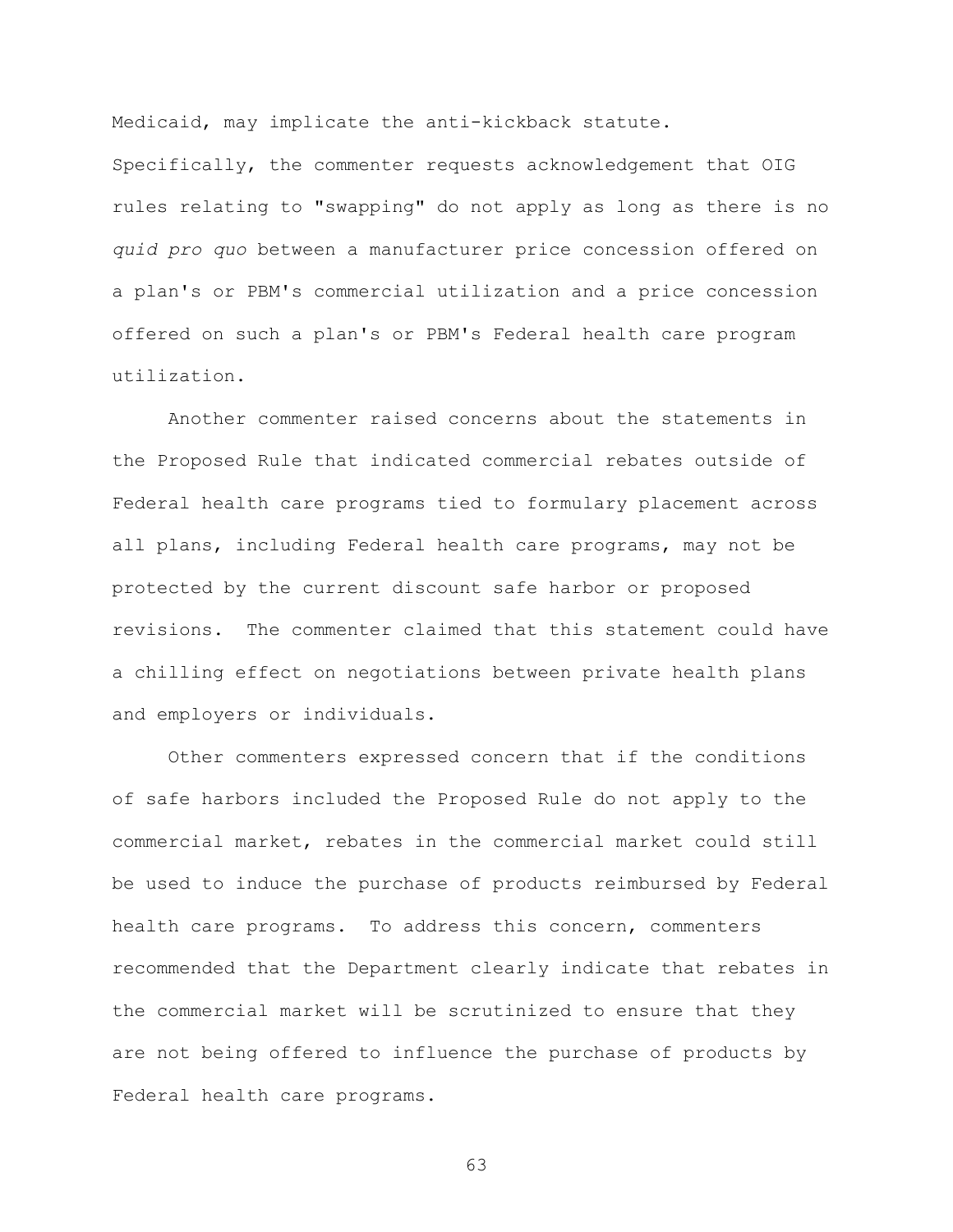*Response:* While the anti-kickback statute is not implicated in arrangements that involve only commercial, private pay, or self-pay arrangements, we noted in the Proposed Rule that we have "a long-standing concern about arrangements that 'carve out' referrals of Federal health care program beneficiaries or business generated by Federal health care programs from otherwise questionable financial arrangements."[17](#page-63-0) We would have similar concerns with arrangements that involve remuneration offered under the guise of an arrangement limited to commercialpay or private-pay patients but is, in reality, part of a broader arrangement to induce referrals of Federal health care program business or patients. As we noted in our final rule published in 1999, "such 'swapping' arrangements, which essentially shift costs to the Federal health care programs, continue to be of concern to this office. $''^{18}$  $''^{18}$  $''^{18}$  In any of these circumstances, arrangements would need to be reviewed for compliance with the anti-kickback statute, but whether a specific arrangement constitutes a problematic swapping arrangement depends on the facts and circumstances, and we decline to adopt the *quid pro quo* standard suggested by a commenter. Individuals or entities are free to request

 $\overline{a}$ 

<span id="page-63-0"></span><sup>17</sup> 84 FR at 2347.

<span id="page-63-1"></span><sup>18</sup> 64 FR at 63,528.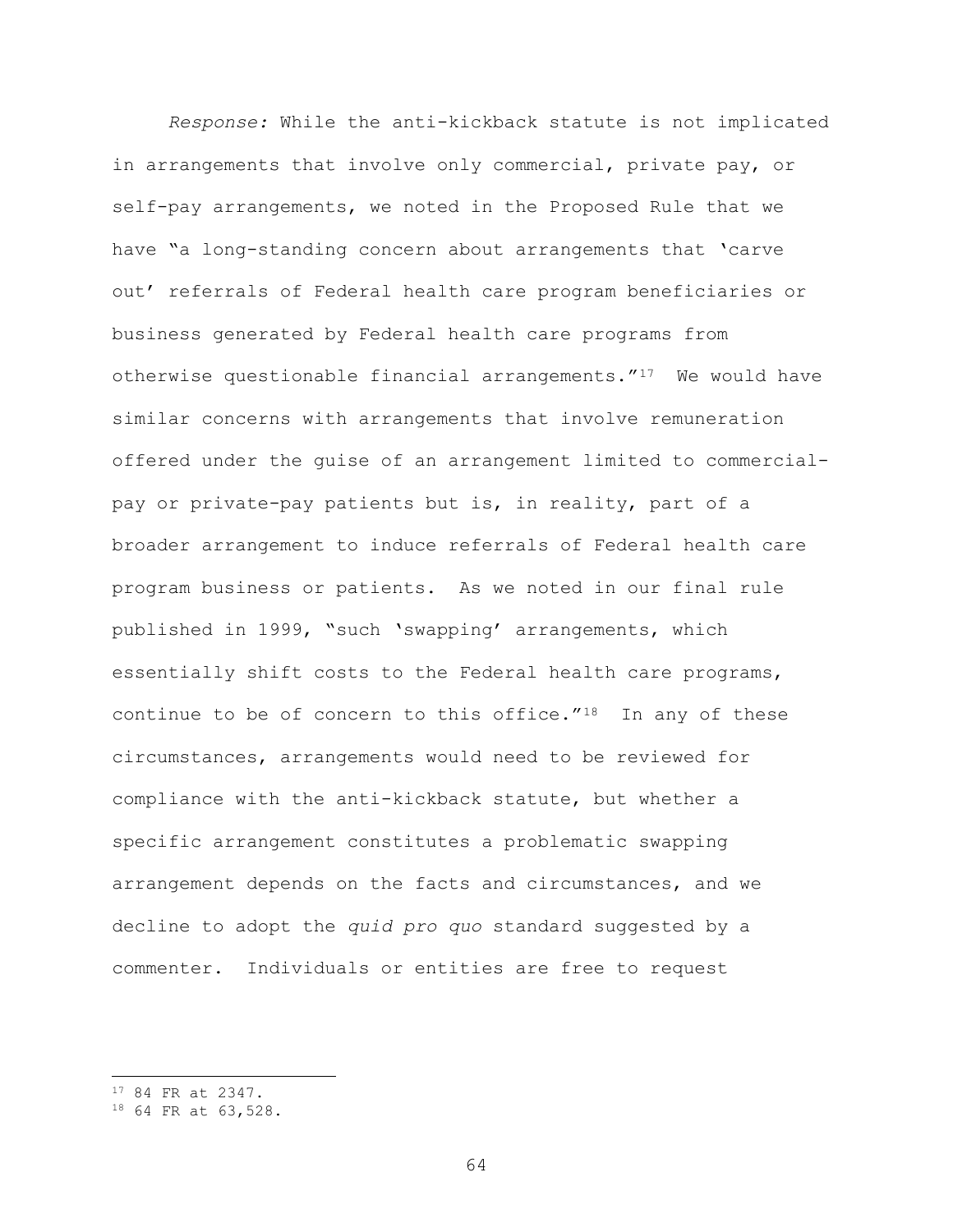protection from sanctions under the anti-kickback statute for specific arrangements through our advisory opinion process.

*Comment:* A commenter asserted that the Department should not attempt to reform the current commercial market rebate system through the anti-kickback statute and noted that due to the complexity of the commercial market, any changes to the commercial market rebate system should be undertaken carefully and incorporate feedback from a range of stakeholders.

*Response:* As discussed above, the anti-kickback statute only prohibits remuneration that is offered, paid, solicited, or received to induce or reward Federal health care program business. The statute generally is not implicated when the arrangements involve purely private-pay business.

*Comment:* Several commenters noted that certain PBMs and insurers have recently announced point-of-sale rebate sharing in the commercial market, which may signify that the infrastructure and capacity to adopt these reforms in the commercial market already exist. However, a commenter indicated that these pointof-sale rebate benefit designs are being offered at a higher premium than standard designs and that it is too early to determine if enrollment in these options will be robust or limited.

*Response:* We appreciate the commenters' insights into the dynamics of this market. As we discuss above, we understand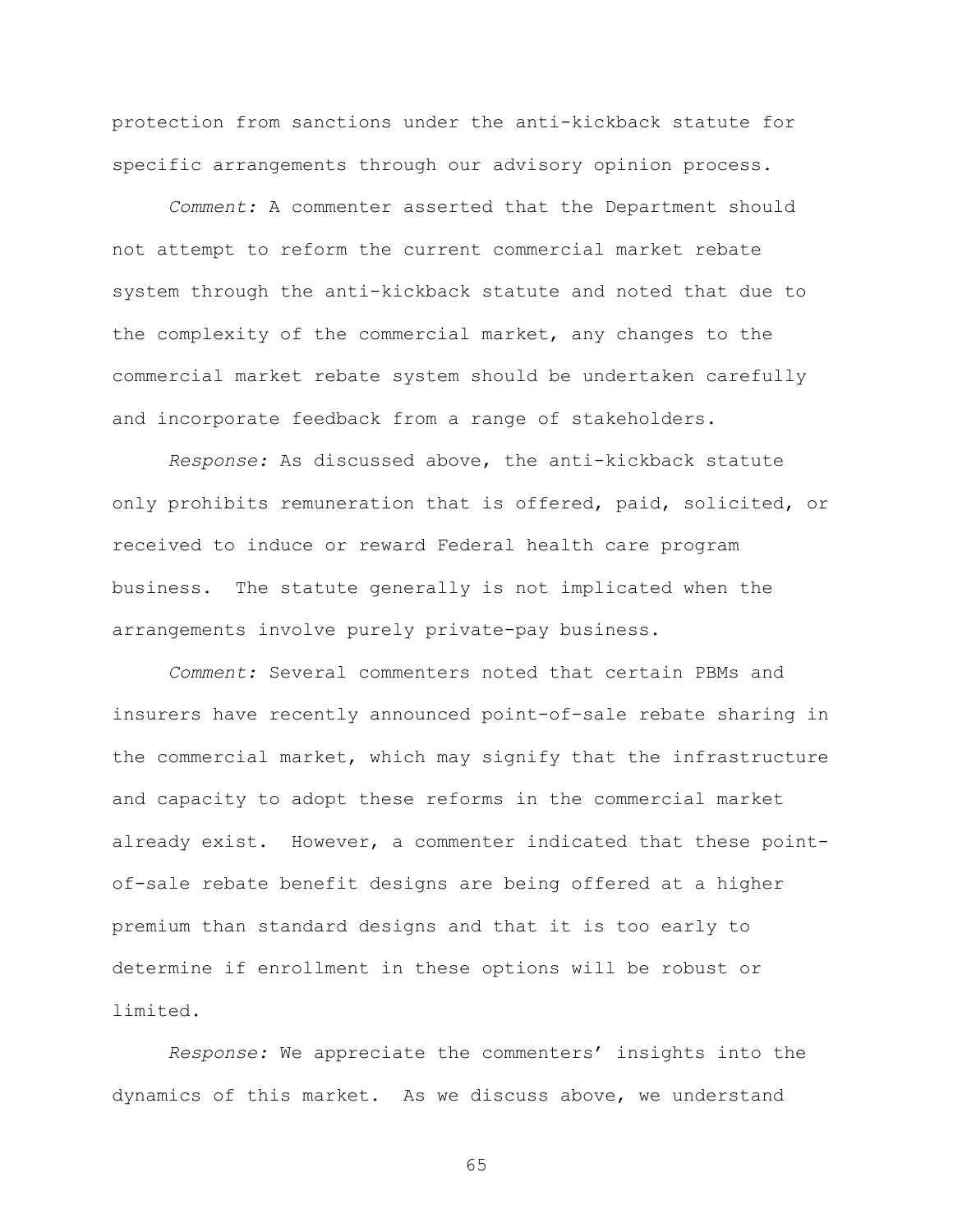that some commercial plans may be operationalizing point-of-sale benefit designs and, as the commenters suggest, we believe that some industry stakeholders have the capabilities to operationalize point-of-sale reductions in price that would be protected under the new safe harbor.

vi. Value-based Arrangements

*Comment:* Some commenters stated that value-based arrangements would not neatly fit into the new safe harbor for point-of-sale reductions in price because they typically rely on gathering data after the point of sale and making payments after the point of sale. Commenters expressed an interest in allowing value-based arrangements to be protected by a safe harbor, stating that value-based arrangements provide an important opportunity to address drug prices by paying the value of a drug if it achieves the desired outcome, while paying a lower price if it does not work. Other commenters expressed concern that if the changes to the discount safe harbor are finalized but an exception is made so that value-based arrangements continue to receive protection under the discount safe harbor, parties might recast rebate arrangements that otherwise would be prohibited as "value-based arrangements" in order to continue to receive protection under the discount safe harbor.

*Response:* The Department recognizes the importance of value-based contracting for prescription pharmaceutical products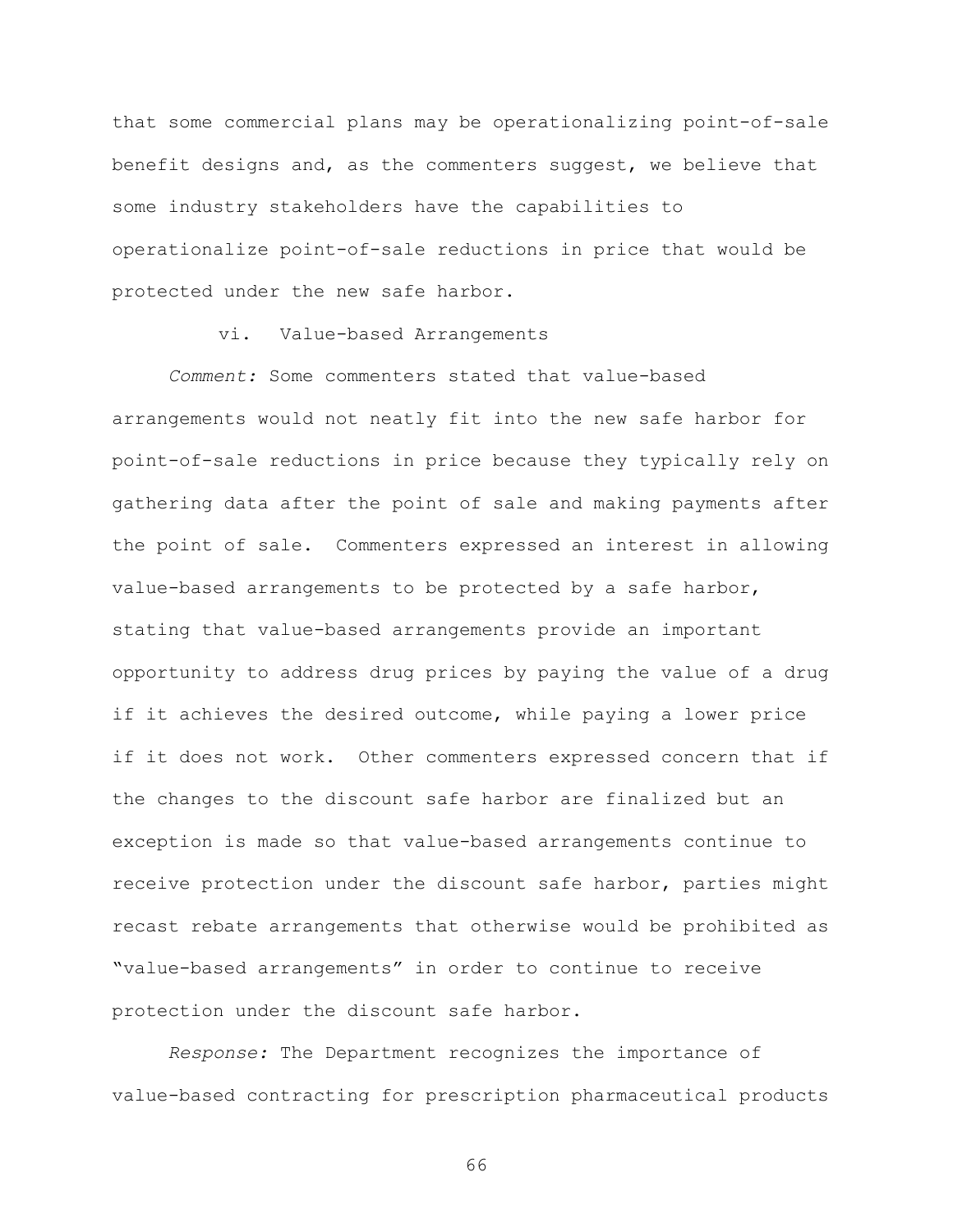as an evolving tool to improve quality of care and potentially reduce costs.[19](#page-66-0) Upon reflection, we agree that not all valuebased pharmaceutical arrangements for Part D prescription drugs would fit into the revised discount safe harbor or the new safe harbor for point-of-sale reductions in price. We believe that some value-based arrangements involving prescription pharmaceutical products might qualify for protection under the new point-of-sale safe harbor but also could qualify under other safe harbors (*e.g.*, the personal services and management contracts safe harbor, warranties safe harbor). To the extent manufacturers wish to use the new point-of-sale safe harbor for value-based arrangements, the reduction in price on prescription pharmaceutical products must be in the form of a point-of-sale discount. Any value-based arrangement (whether under Part D or another Federal health care program) must be analyzed on a caseby-case basis under the statute and with respect to available safe harbor protection. With respect to the concern about recasting rebate arrangements as value-based arrangements, we note that labeling an arrangement as "value-based" does not necessarily make it so, and any arrangement (whether labeled as value-based or otherwise) must still comply with all conditions of a safe harbor.

 $\overline{a}$ 

<span id="page-66-0"></span><sup>19</sup> *See, e.g.*, 84 FR 55694, 55704 (Oct. 17, 2019).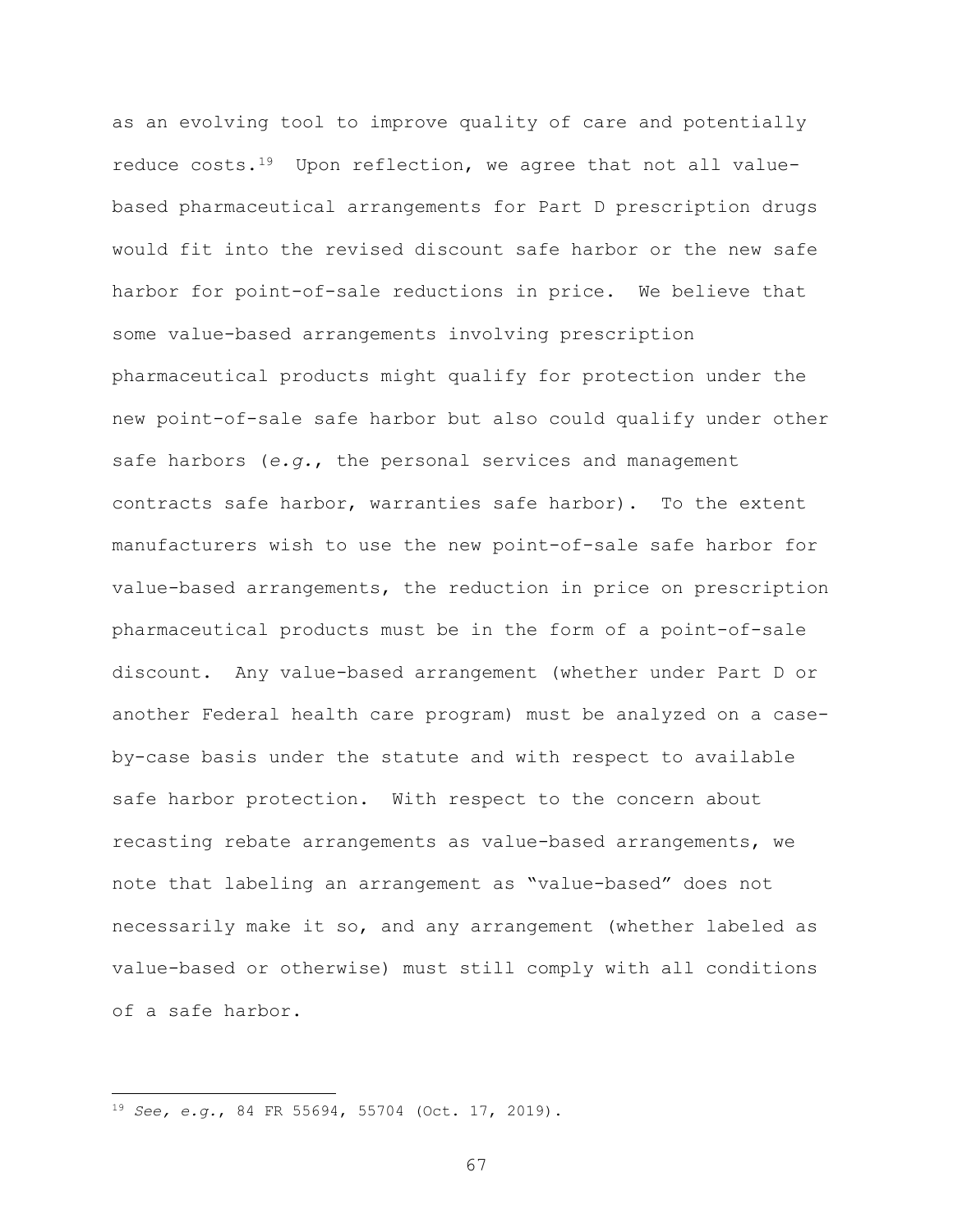*Comment:* Some commenters expressed concern that excluding value-based arrangements from the discount safe harbor may limit the effectiveness of PBMs, plan sponsors, or other third parties that play, or could play, a valuable role in designing effective prescription drug programs, treatments, and therapies, and in ensuring drug manufacturers are held accountable for certain outcomes-based metrics.

*Response:* We thank the commenters for raising these concerns. As described above, the Department remains committed to promoting value-based arrangements that have the potential to improve the quality of care provided to beneficiaries while lowering overall costs to Federal health care programs. The final rule does not prohibit those entities highlighted by the commenters, including but not limited to PBMs and plan sponsors under Part D, from being able to continue to negotiate valuebased arrangements with manufacturers that aim to achieve these goals.

*Comment:* A commenter suggested that, because value-based arrangements would remain within the safe harbor, value-based arrangements will expand.

*Response:* As described above, we recognize that the changes to the discount safe harbor may result in certain value-based arrangements no longer being eligible for protection under the discount safe harbor. However, the Department continues to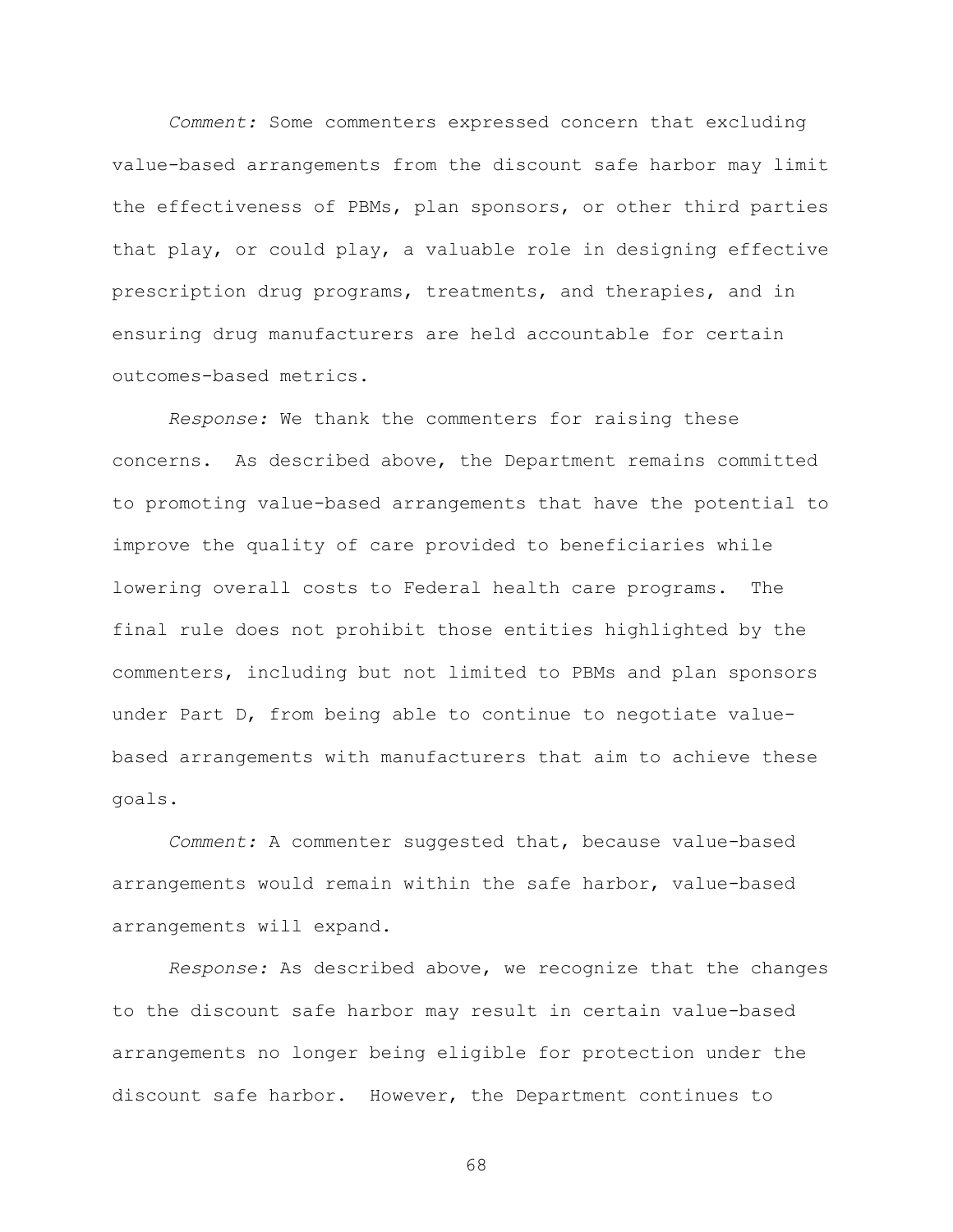encourage the development and implementation of arrangements that work to transform the health care system into one that better pays for value.

*Comment:* Several commenters expressed concern that the proposed revision to the discount safe harbor, without further guidance from OIG on its applicability to value-based arrangements, may deter, chill, or impede drug manufacturers, PBMs, or plans from entering into, developing, implementing, negotiating, or continuing under value-based arrangements. Several commenters expressed concern about and described examples of value-based arrangements that may implicate the anti-kickback statute and not be protected under the safe harbors set forth in the Proposed Rule. For example, under an outcomes-based arrangement, drug manufacturers may or must, contractually, provide rebates or refunds if a specific medication is not effective—or not as effective as indicated after an individual has used the specific medication. The commenter then posited that a point-of-sale discount would not be practical or possible because the rebate or refund is contingent upon or influenced by a specific outcome and is provided after the point of sale has already occurred. Other commenters requested that OIG allow flexibility or sufficient time after the effective date of the final rule for drug manufacturers, PBMs, and plans to re-negotiate or terminate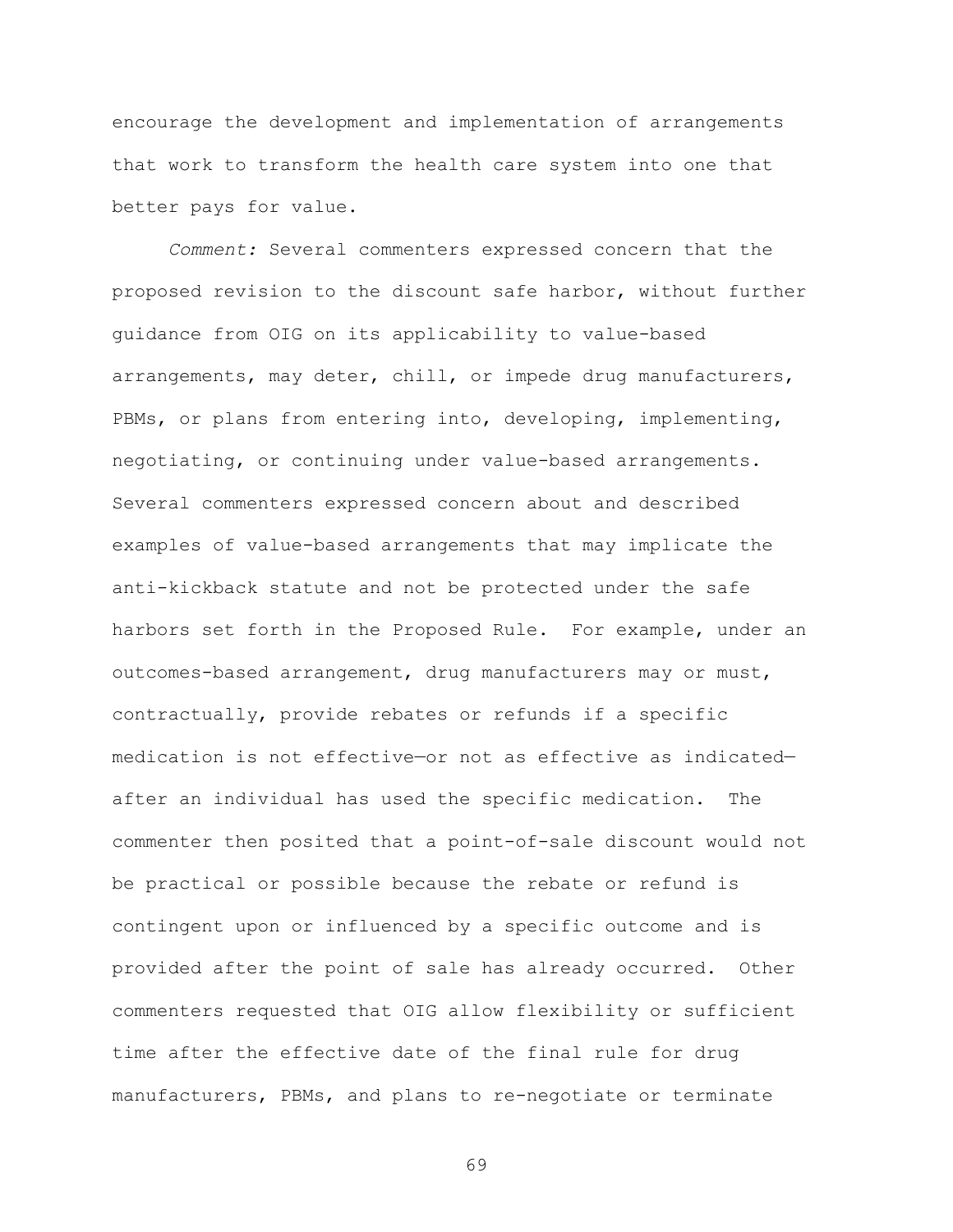value-based arrangements that may not satisfy the conditions of the proposed revisions to the existing discount safe harbor or the new safe harbor at 42 C.F.R. § 1001.952(cc). Another commenter expressed concern that, even if value-based arrangements are protected under the proposed amendments to the discount safe harbor and the proposed new safe harbor for pointof-sale reductions in price, drug manufacturers may be deterred from offering certain discounts if competitors know or can determine each other's discount values.

*Response:* Value-based arrangements, like all arrangements that implicate the anti-kickback statute, must be analyzed on a case-by-case basis. We agree with commenters that not all value-based pharmaceutical arrangements for Part D prescription drugs may qualify for protection under the revised discount safe harbor or the new safe harbor for point-of-sale reductions in price. As we note above, other safe harbors could apply, such as the personal services and management contracts safe harbor or warranties safe harbor. The fact that an arrangement does not fit in a safe harbor does not mean it is necessarily unlawful. The terms of a particular arrangement would drive whether the anti-kickback statute is implicated and any safe harbor that might apply. We remind stakeholders seeking protection for value-based arrangements that the advisory opinion process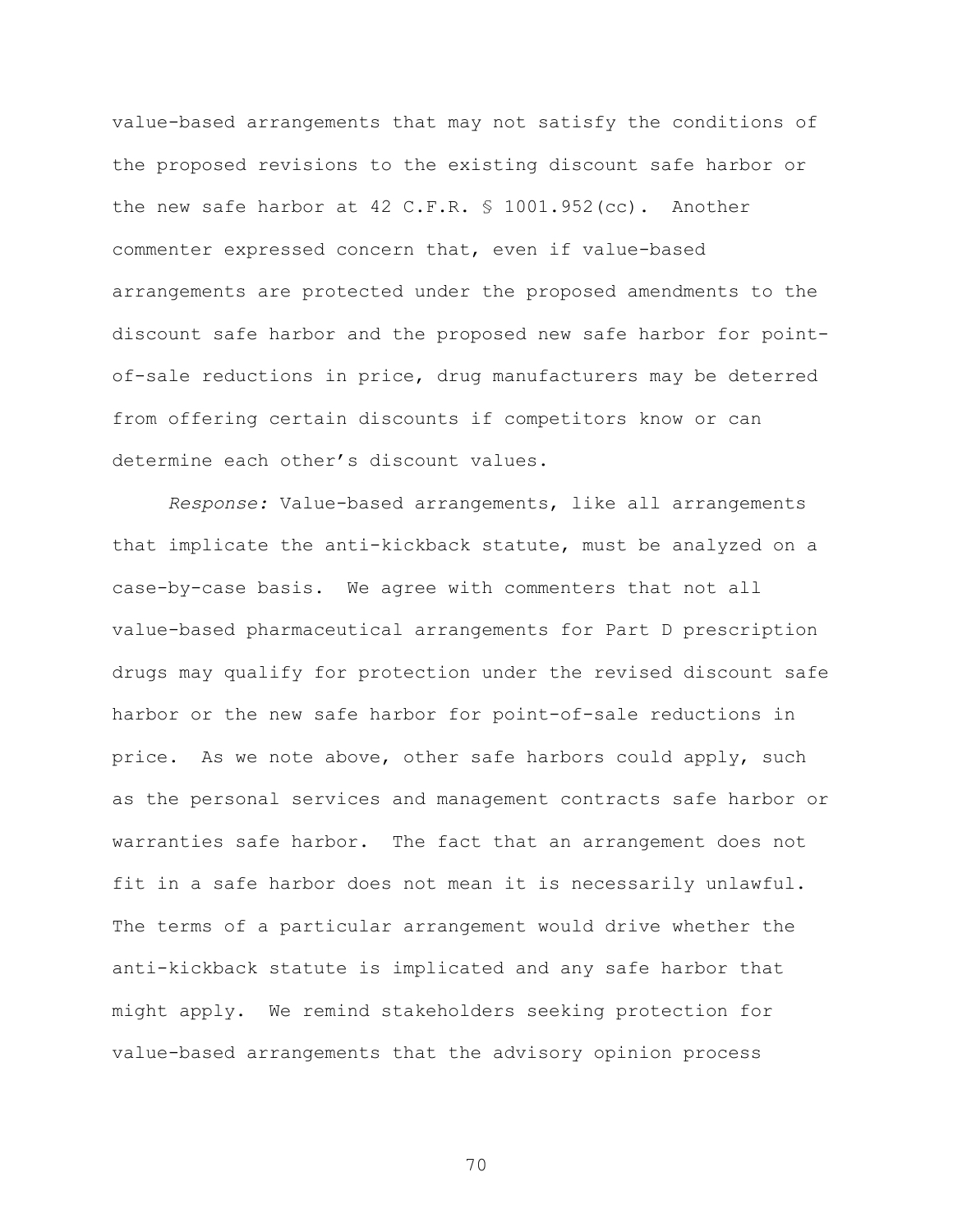remains available. Concerns about the effective date and transparency are addressed elsewhere in this preamble.

*Comment:* Another commenter requested that OIG clarify whether the revised discount safe harbor and/or the safe harbor for GPOs would, in appropriate circumstances, protect valuebased contracting between manufacturers and healthcare institutions or wholesalers/distributors, such as contractual arrangements with hospitals and integrated delivery networks.

*Response:* Whether the GPO safe harbor is appropriate for value-based contracting is beyond the scope of this rulemaking. Whether a value-based arrangement could use the GPO safe harbor would be a fact-specific determination.

## vii. Enforcement Issues

*Comment:* In discussing the operational challenges of implementing the Proposed Rule, several commenters noted that it would create a new regulatory structure and that any mistakes are subject to criminal penalties under the anti-kickback statute. According to a commenter, this risk may prevent stakeholders from proceeding with implementation. As an example, the commenter explained that pharmacies may not operationalize the chargeback proposal because of potential liability under the anti-kickback statute.

*Response:* Compliance with a safe harbor is voluntary, and arrangements that do not comply with a safe harbor—because of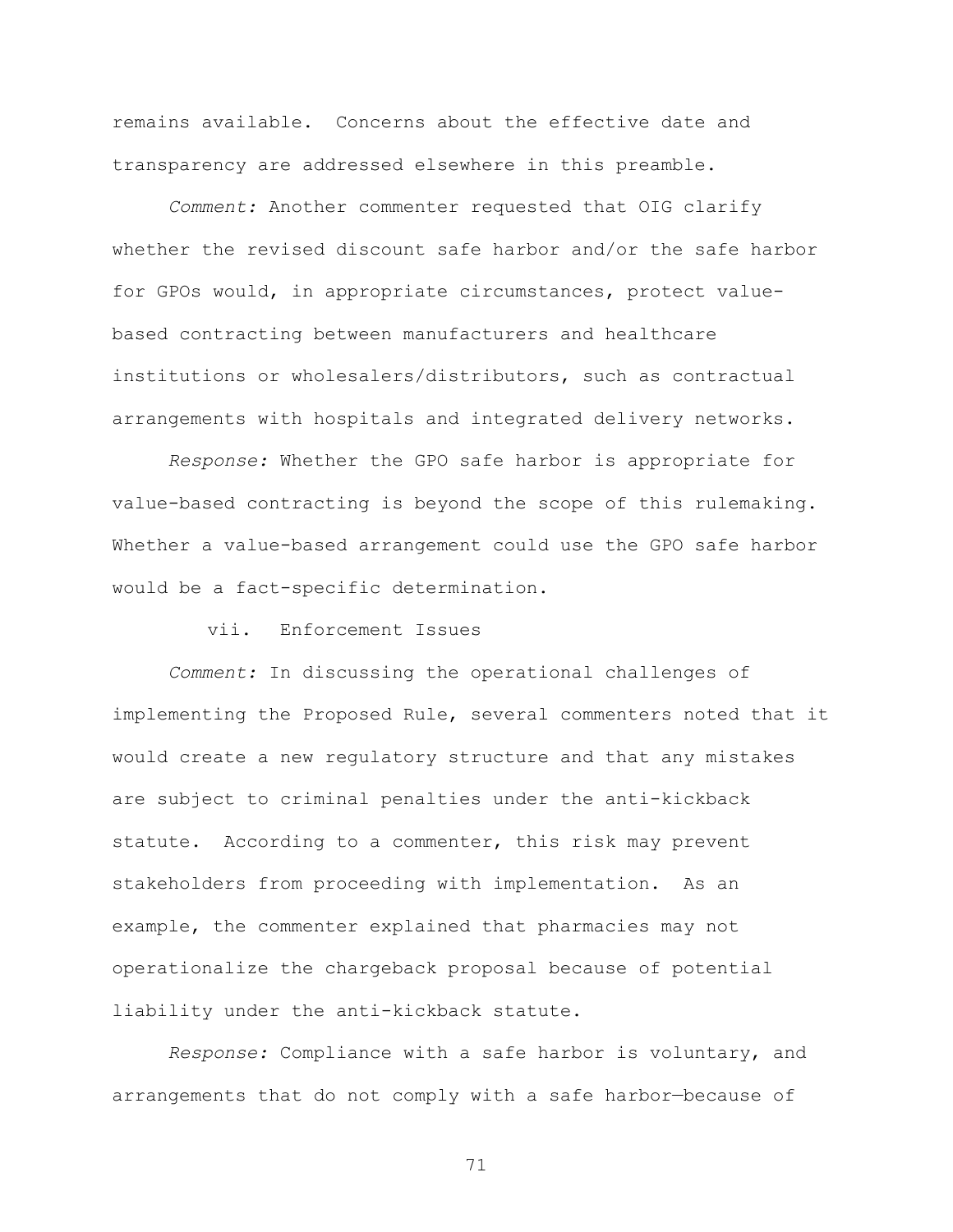mistakes or otherwise—are analyzed based on their facts and circumstances. The failure to meet the conditions of a new safe harbor does not automatically subject one to criminal penalties. The anti-kickback statute is an intent-based statute; mere errors or mistakes would not trigger concerns absent other facts evidencing unlawful intent to induce referrals. In addition, as with our other safe harbors, the advisory opinion process remains available for parties that seek to determine if an arrangement or proposed arrangement satisfies the criteria of the safe harbor.

*Comment:* A commenter recommended that OIG work with several agencies, including the DOJ and the FTC, to develop guidance for the industry with respect to a final rule. The commenter explained that this guidance is particularly important as it renegotiates contracts in order to avoid possible civil and criminal penalties. As one example, the commenter requested guidance on various types of swapping arrangements. Another commenter asked for affirmative guidance from OIG on a number of enforcement-related topics. For example, the commenter requested that OIG declare in the final rule that it expects industry-wide compliance with the anti-kickback statute with respect to the reductions in price and service fee arrangements covered under the new safe harbors. The commenter also asked OIG to state that it will subject PBMs to heightened scrutiny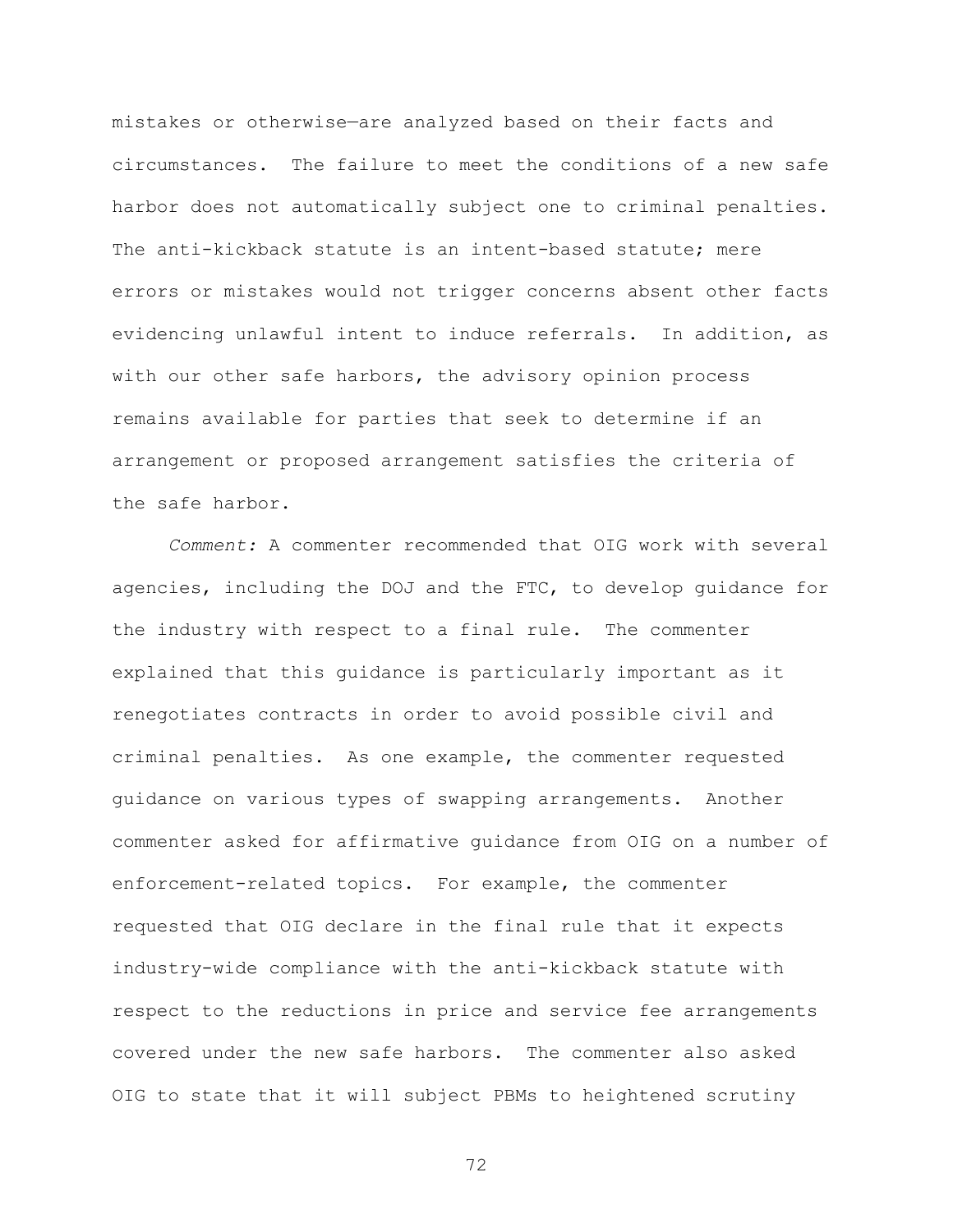for any arrangements conditioned on formulary placement that do not fit within the new safe harbors.

*Response:* The Department regularly collaborates with our government partners, as appropriate. Any requests for the Secretary to issue sub-regulatory guidance jointly with other agencies or to issue affirmative guidance is outside the scope of this safe harbor rulemaking. OIG publishes guidance from time to time on its webpage.

OIG agrees with the commenter that the proper question is whether entities are in compliance with the anti-kickback statute; we reiterate, however, that compliance with a safe harbor is voluntary. Any arrangement that implicates the antikickback statute and does not satisfy an exception or safe harbor would be subject to scrutiny; as discussed in more detail below, we reiterate our concern about any kind of payment to buy or provide remuneration tied to formulary placement that is not a safe harbored reduction in price.

*Comment:* Several pharmaceutical manufacturer commenters raised concerns with respect to PBMs' response to the new safe harbor, stating that PBMs may take aggressive positions on interpretations of the anti-kickback statute or the new safe harbors and require manufacturers to accept that legal position to access the PBMs' beneficiaries. For example, the commenters stated that a PBM might interpret the anti-kickback statute to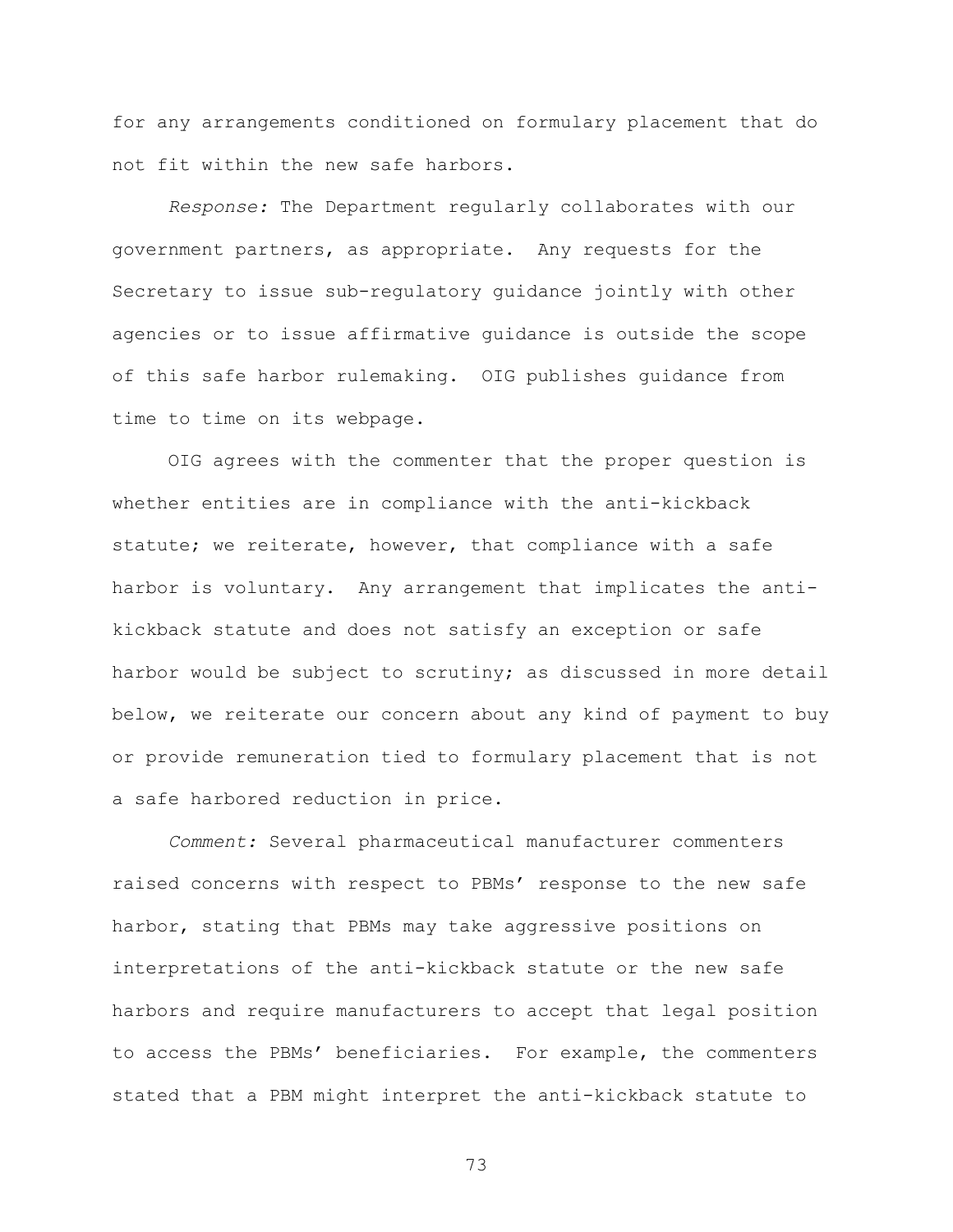permit rebates to PBMs or might take the position that safe harbor compliance is not required.

*Response:* With respect to the commenters' concerns surrounding PBMs' interpretation of changes to the safe harbor provisions, we emphasize that, while compliance with the terms of a safe harbor is voluntary, an arrangement is protected only if all conditions of a safe harbor are met. We want to take this opportunity to confirm our position, as stated in the preamble to the Proposed Rule, that any portion of a payment (whether it is called a "rebate" or something else) that a manufacturer pays to a PBM that is retained by the PBM and not passed through to the buyer never was protected under the discount safe harbor.<sup>[20](#page-73-0)</sup> The discount safe harbor protects a reduction in price to a buyer. A PBM is not a buyer, and the portion of a payment from a manufacturer to a payor that is retained by a PBM is not a reduction in price. Dating back to the 1991 Final Rule,  $2^1$  we have made a distinction between (i) fees that would fall under personal services contracts and (ii) discounts; a discount is a reduction in price, not payment for a service. Payments to a PBM for services could be protected under other safe harbors if all relevant safe harbor conditions are met.

 $\overline{a}$ 

<span id="page-73-0"></span><sup>20</sup> 84 FR at 2343 n.36.

<span id="page-73-1"></span><sup>21</sup> 56 FR 35,952.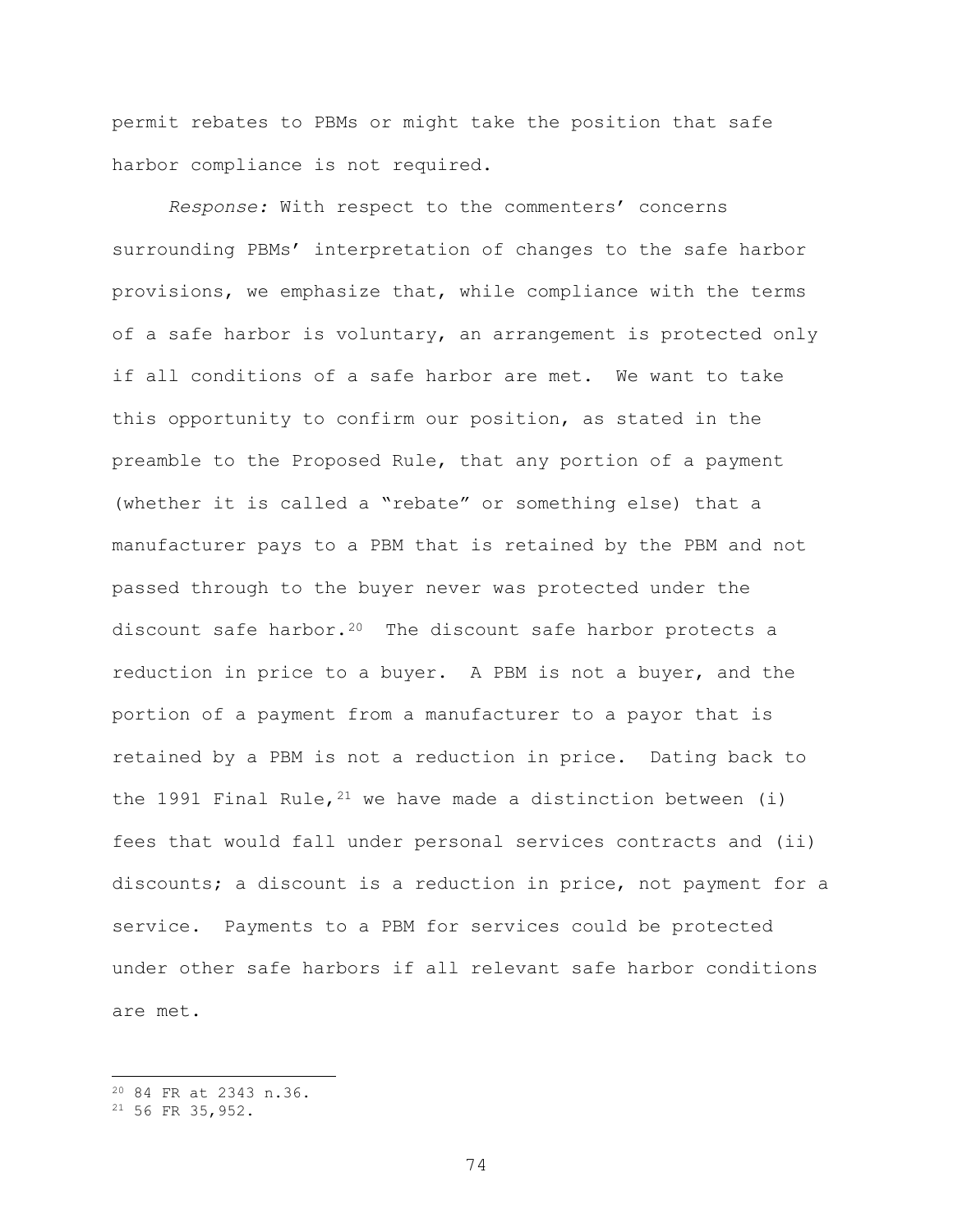PBMs can provide valuable services for health plans and manufacturers and can be compensated for those services. To the extent such compensation implicates the anti-kickback statute, it can be structured to comply with a safe harbor (such as the personal services and management contracts safe harbor or new PBM service fee safe harbor). However, we note generally that we would have significant concerns with arrangements for services that are not necessary, are worthless, or are duplicative and that operate as shams designed to reward a party for referrals of Federal health care program items or services; these concerns apply with equal force to both the payor and the recipient of remuneration, and our approach to enforcement has and will, as business practices and incentives evolve, continue to reflect that. Such arrangements would not be protected under any safe harbor.

*Comment:* Several commenters requested that OIG engage in some type of enforcement discretion during implementation of a final rule, with a commenter citing to the final rules in 1991 and 1999 as examples of instances where the Department has considered enforcement discretion. A commenter suggested that, if the rule is finalized, OIG should issue a statement of nonenforcement for a period of two years because Part D bids will be based on safe harbor rules in effect at the time of the bids, while the plans may operate under different safe harbors in the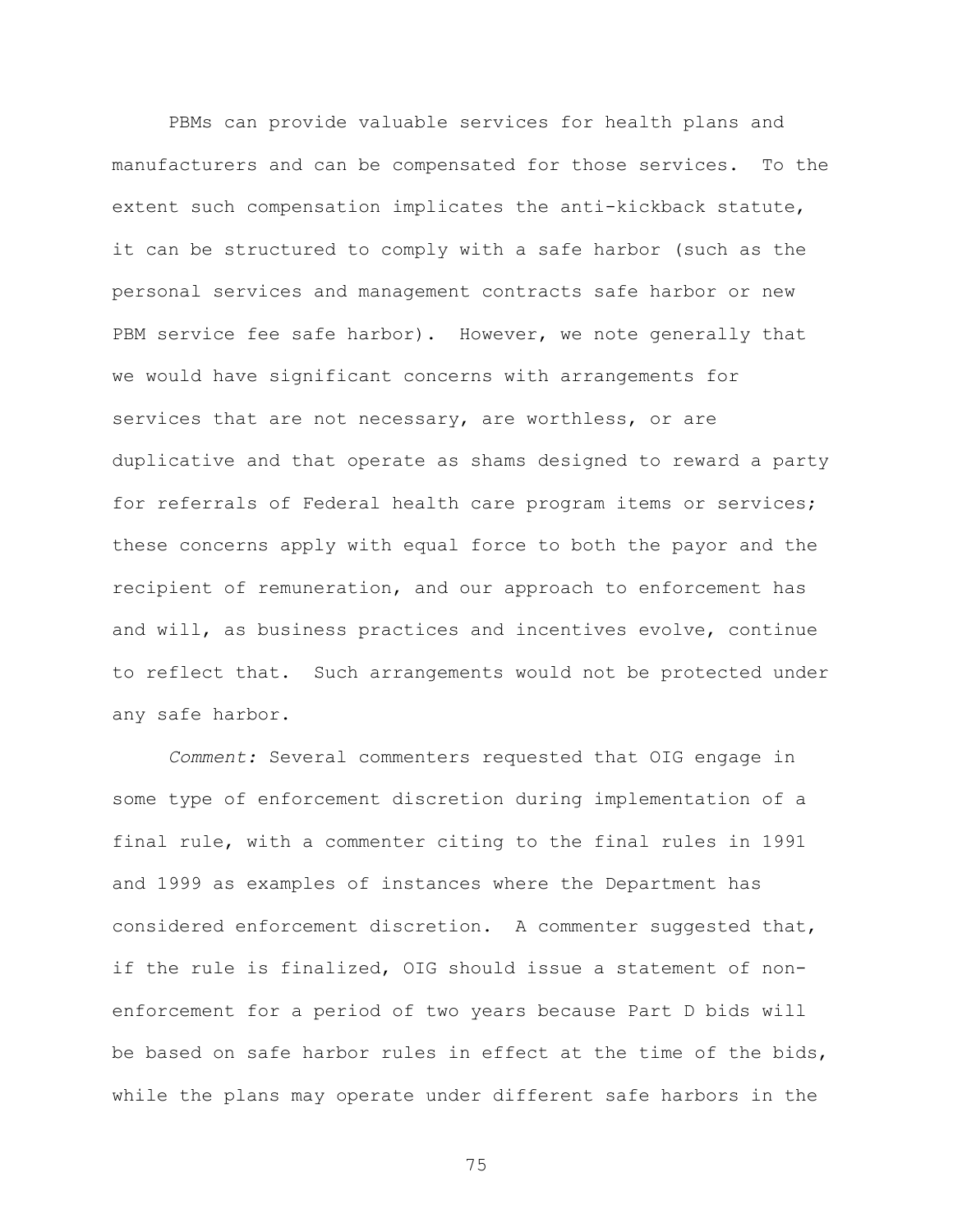plan year. A commenter requested that OIG publish a policy statement that it will not enforce the anti-kickback statute where PBMs serve as point-of-sale chargeback administrators that implement the point-of-sale discounts. Another commenter asked that the Department permit the distribution of rebates where the terms of the rebate arrangement were set prior to January 1, 2020.

*Response:* As explained elsewhere in this final rule, the amendments to the discount safe harbor at paragraph 1001.952(h)(5) do not take effect until January 1, 2022. We recognize that many parties have previously structured their arrangements based on the advice of an attorney and in goodfaith belief that their arrangements were legal under the discount safe harbor, and any arrangements that comply with that safe harbor remain protected until that effective date. The new safe harbor for point-of-sale reductions in price will be effective and available for use 60 days after publication of this final rule. The Department encourages parties to use the new safe harbor as rapidly as possible. We are not issuing an enforcement discretion policy given the length of time parties have under the final rule to come into compliance with the amended safe harbor. We also decline to adopt the commenter's suggestion to exercise enforcement discretion where PBMs serve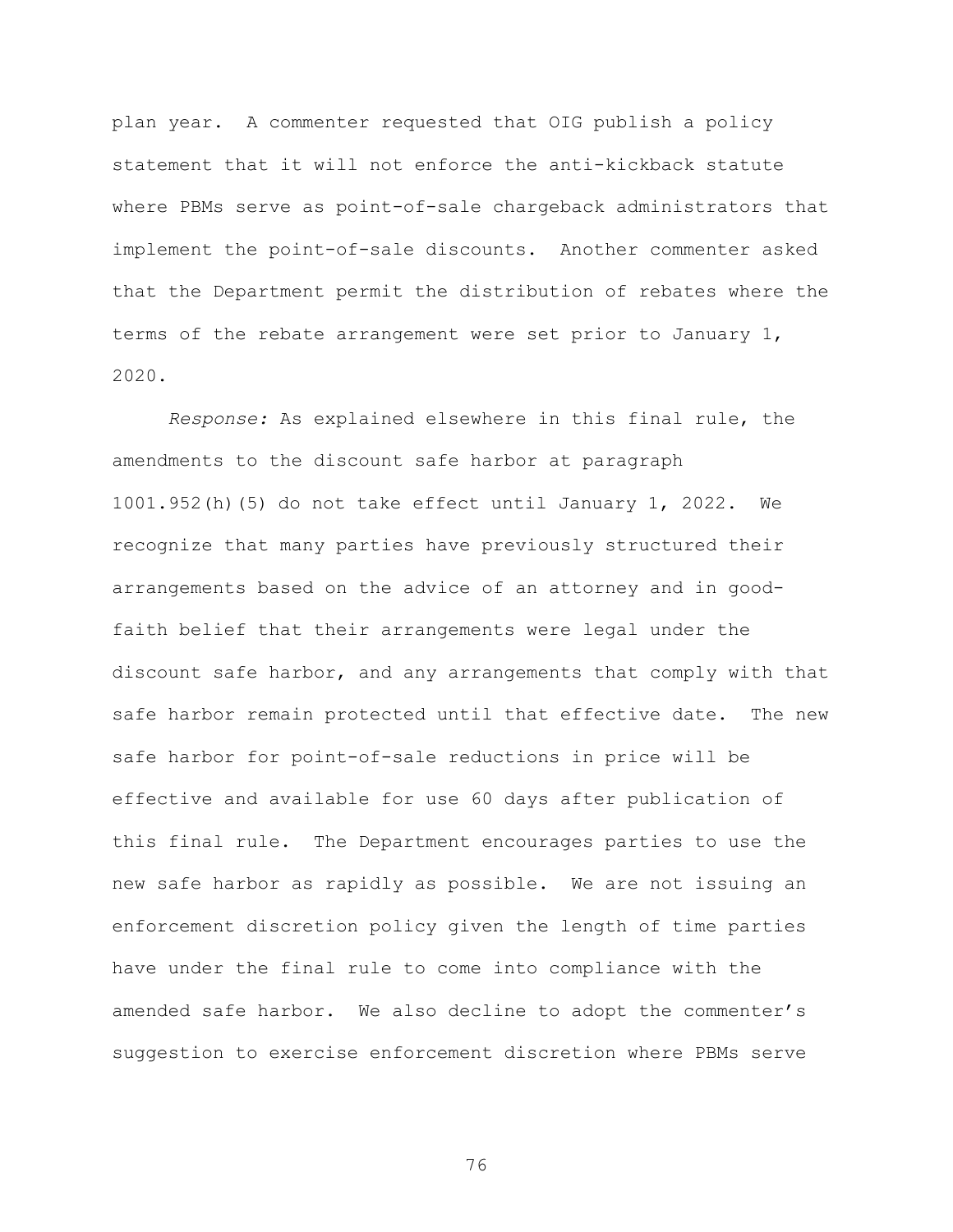as point-of-sale chargeback administrators that implement the point-of-sale discounts.

viii. State Law Issues

*Comment:* Several commenters raised concerns about various state laws, such as state trade secrets or privacy laws, that could be implicated by the Proposed Rule.

*Response:* We are not in a position to respond to comments on state laws. As we stated in our 1991 rulemaking, "[i]ssues of state law are completely independent of the federal antikickback statute and these [safe harbors]. . . . Thus, conduct that is lawful under the federal anti-kickback statute or [safe harbors] may still be illegal under State law."<sup>22</sup> Similarly, state laws governing trade secrets or privacy issues are outside the scope of this rulemaking.

ix. Other Legal Issues

*Comment:* Some commenters raised Administrative Procedure Act (APA) concerns. For example, a commenter urged the Department to adhere to the duty to review and take into account public comments received. Another commenter stated that the Proposed Rule fails to provide clear examples of the harm that it would remediate. In particular, the commenter claimed that the rule describes a policy rationale, but it does not explain

 $\overline{a}$ 

<span id="page-76-0"></span><sup>22</sup> 56 FR at 35,957.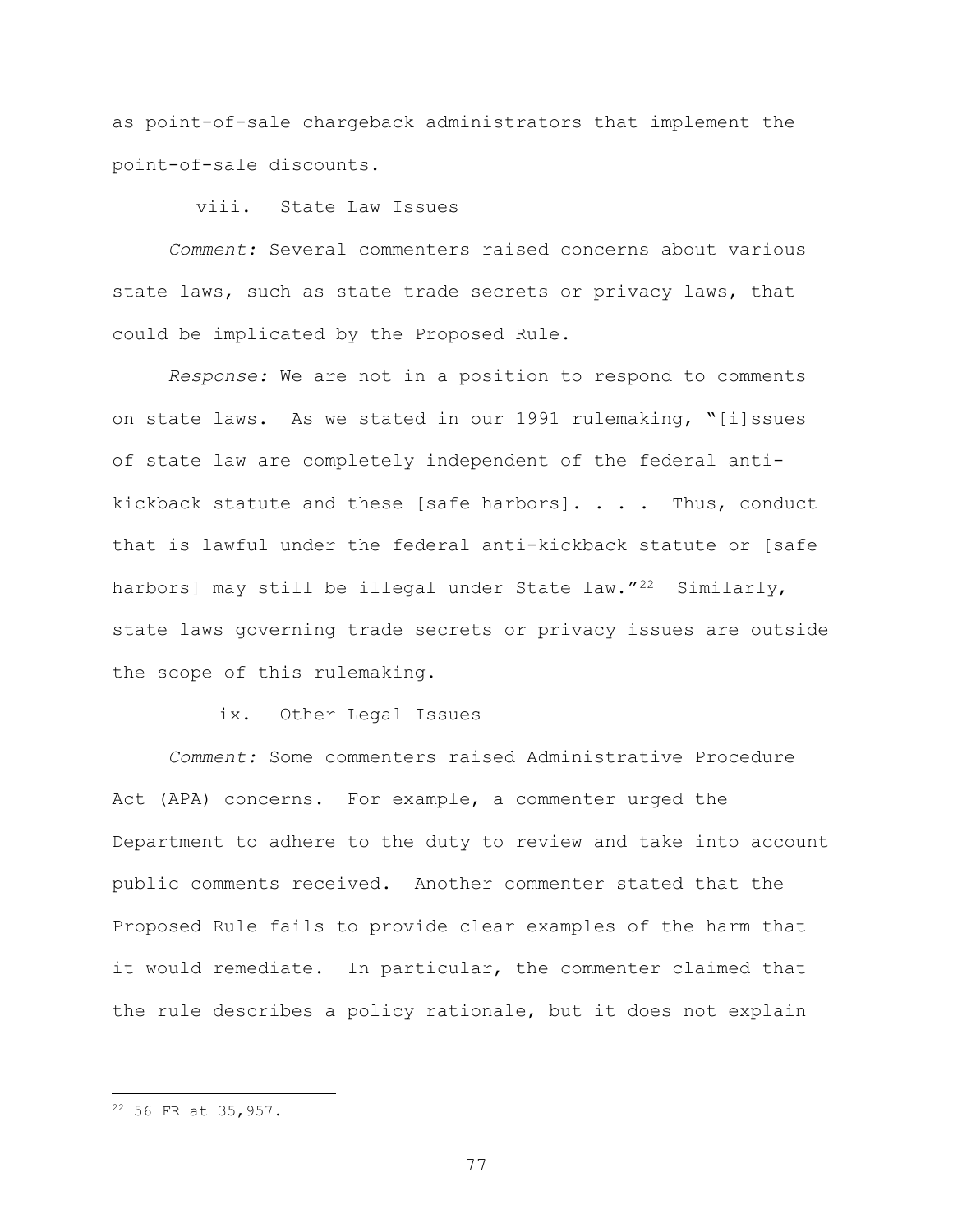what type of "inducement" the Proposed Rule would prevent. A commenter suggested that aspects of the Proposed Rule do not meet the APA's requirement to include sufficient detail to allow for meaningful comment. For example, the commenter stated that the preamble does not provide enough detail to explain how chargebacks would work so that industry stakeholders can meaningfully comment.

*Response:* The Department reviewed all comment letters, took into account all relevant public comments, and considered relevant impacts and program integrity concerns in developing this final rule. With respect to the questions set forth by commenters about the substantive sufficiency of the Proposed Rule, we respectfully disagree. Discounts of any kind serve as an inducement to purchase an item or service, and the antikickback statute specifies that a "rebate" is a form of inducement. The Proposed Rule sets forth the authority from Congress for establishing or modifying safe harbors, two of which include an increase or decrease in access to healthcare services and any other factors that the Secretary deems appropriate in the interest of preventing fraud and abuse in Federal health care programs.<sup>[23](#page-77-0)</sup> The Proposed Rule extensively describes the problematic incentives with the current rebate

 $\overline{a}$ 

<span id="page-77-0"></span><sup>23</sup> 84 FR at 2345.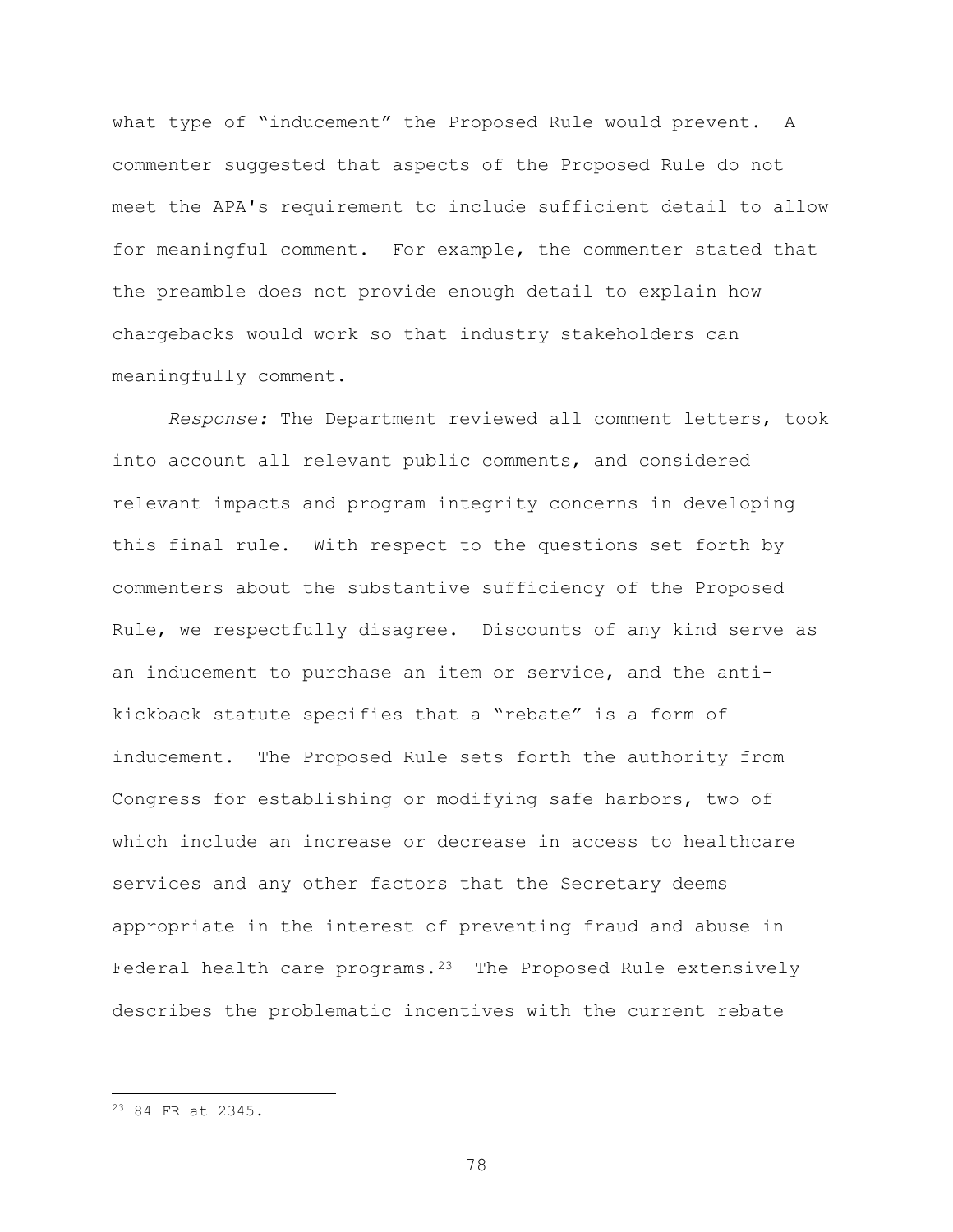system, including, but not limited to, the incentive to include higher-priced prescription drugs on formularies to capture larger rebates and the impact of higher list prices on beneficiaries.<sup>24</sup> In other sections of the Proposed Rule, such as the discussion of "chargebacks" that a commenter referenced, we not only made specific proposals but we also solicited comments on a number of issues. In fact, we received detailed and meaningful comments on chargebacks from almost 50 commenters, to which we respond elsewhere in this final rule. We did not include in the proposed safe harbor overly technical requirements about the administration of the chargeback process in order to provide private parties with the flexibility to design these systems, while offering numerous opportunities to comment.

*Comment:* Some commenters alleged that the Proposed Rule is arbitrary and capricious for a variety of reasons. For example, a commenter asserted that the Proposed Rule is arbitrary and capricious because it treats similar situations differently by continuing to protect rebates in Medicare Parts A and B without an adequate explanation. A commenter also asserted that there is not a rational connection between the concerns identified in the Proposed Rule and the proposed changes to the safe harbors.

 $\overline{a}$ 

<span id="page-78-0"></span><sup>24</sup> *See*, *e.g.*, 84 FR at 2340-44.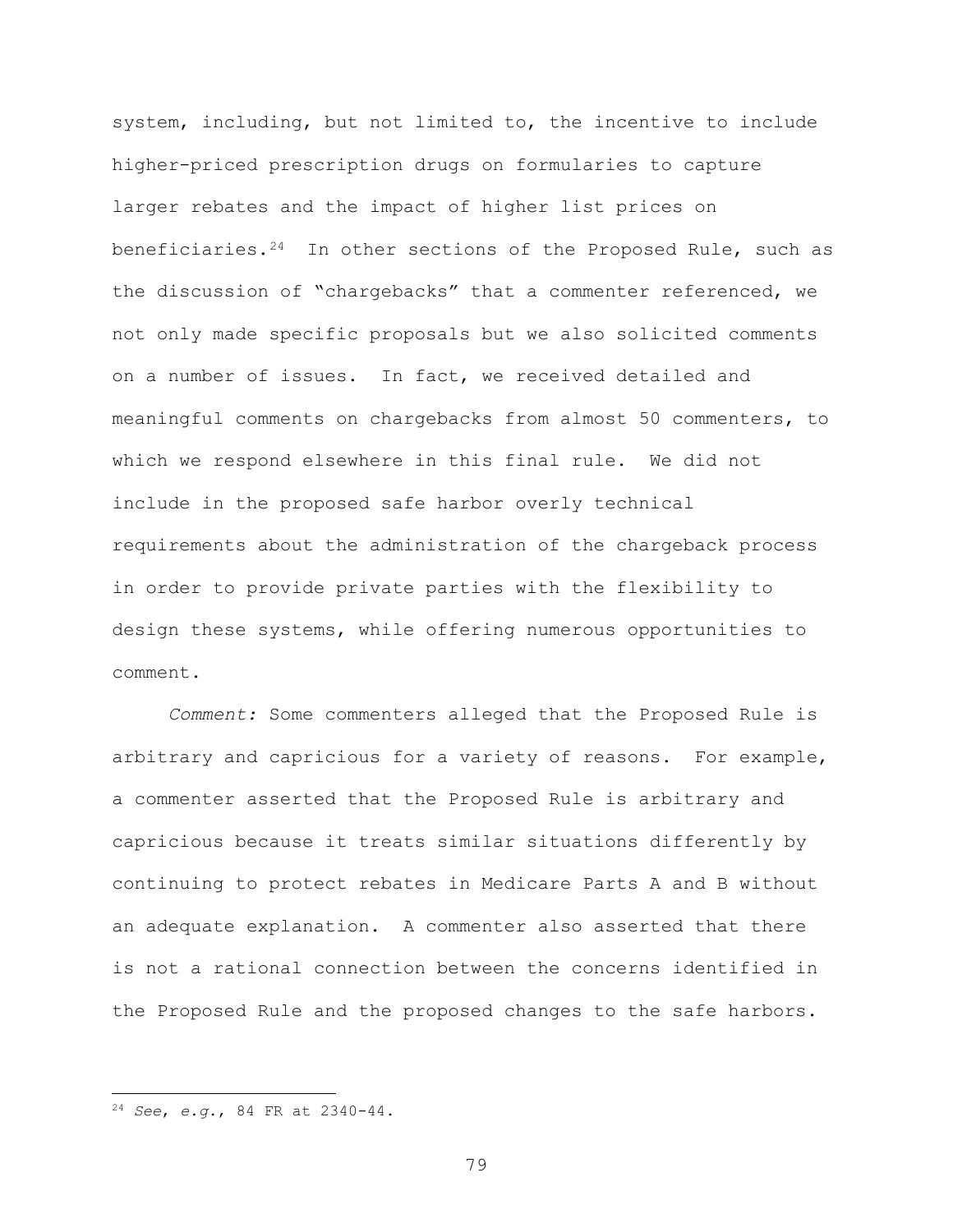In support of this claim, the commenter asserted that a stated objective of the Proposed Rule is to reduce government program costs, but the regulatory impact analysis shows that costs will rise and noted that the rule expresses concern for beneficiary out-of-pocket costs while the impact analysis predicts increased beneficiary premiums. This commenter also claimed the proposed rule was asserting contradictory purposes in seeking to reduce the spread between list and net prices while also seeking to replace rebates from manufacturers to PBMs with discounts provided to beneficiaries at the point of sale. Another commenter expressed concern that the Proposed Rule may be arbitrary and capricious because, in the commenter's view, significant impacts, consequences, and results were overlooked or discarded in developing the Proposed Rule, such as potential effects on future enrollment in Part D and Medicaid MCOs, possible impacts on MCO-negotiated supplemental rebates and the antitrust implications of up-front discount negotiations. A commenter suggested that estimates of the time entities will spend updating systems to comply with the rule was underestimated.

*Response:* We believe the changes to the safe harbor protections that we are finalizing here are a reasonable and appropriate response to address harmful effects of rebates on beneficiaries in Medicare Part D and other Federal health care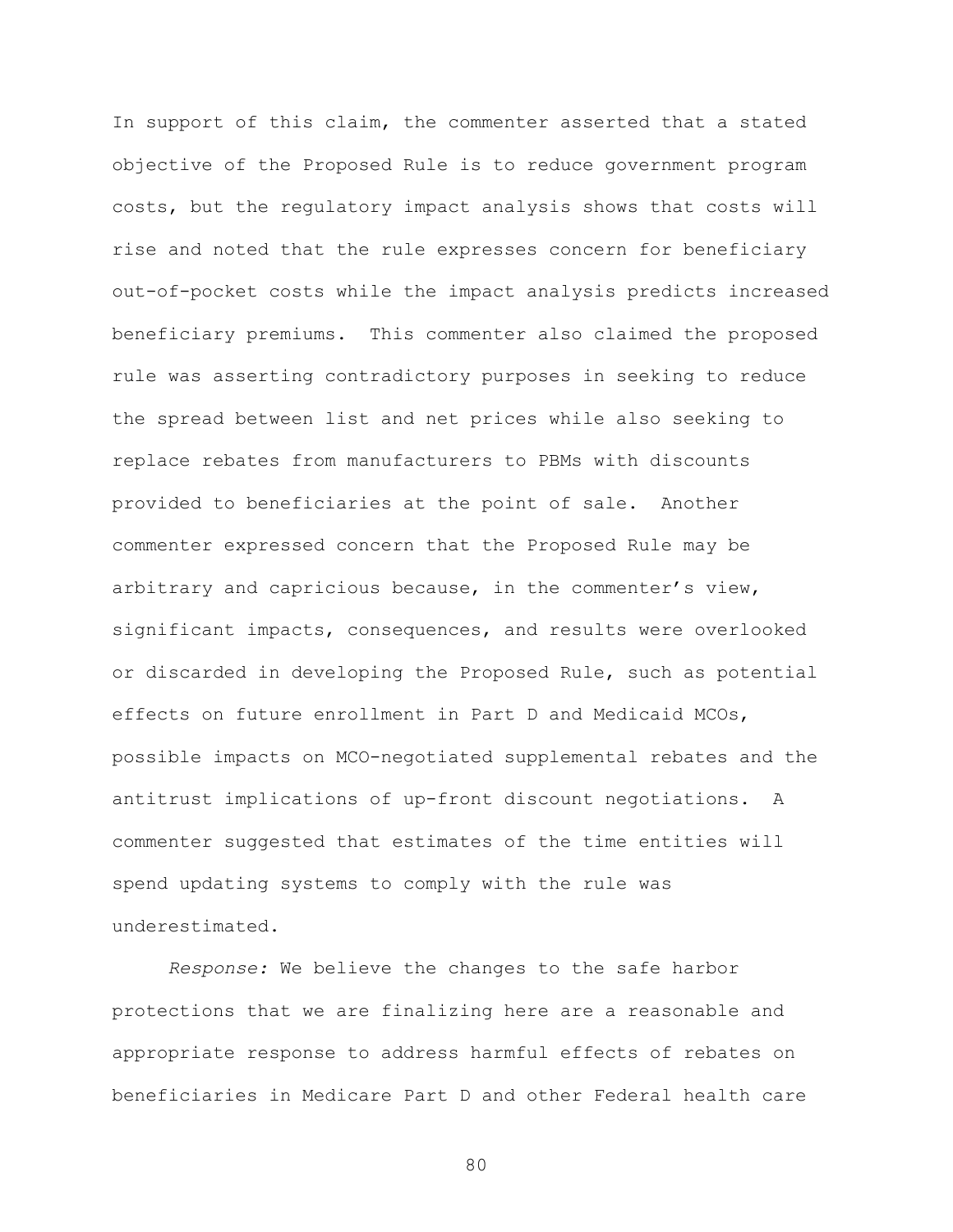programs and will help to ensure that safe harbor protection is available only for non-abusive arrangements that are transparent and reflect an alignment of incentives among plan sponsors, manufacturers, beneficiaries, and the government. We appreciate the concern that the changes we proposed could be construed as treating similar situations differently by removing protection for rebates in some Federal health care programs but not others. However, this characterization disregards the fact that many safe harbors, including the discount safe harbor, differentiate between the protection afforded to arrangements involving different Federal health care programs in order to target protection to non-abusive arrangements. The Proposed Rule was developed in response to certain abusive rebate arrangements that have been identified in the specific context of Medicare Part D, and therefore the proposal was structured to remove protection for those abusive arrangements. Moreover, we solicited comments on whether the amendment also should apply to prescription pharmaceutical products payable under other Federal health care programs. $25$  As we discuss elsewhere in this final rule, commenters agreed that the amendment should not be expanded to other programs. Accordingly, we concluded that the amendment should not be expanded to other programs. In

 $\overline{a}$ 

<span id="page-80-0"></span><sup>25</sup> 84 FR at 2347.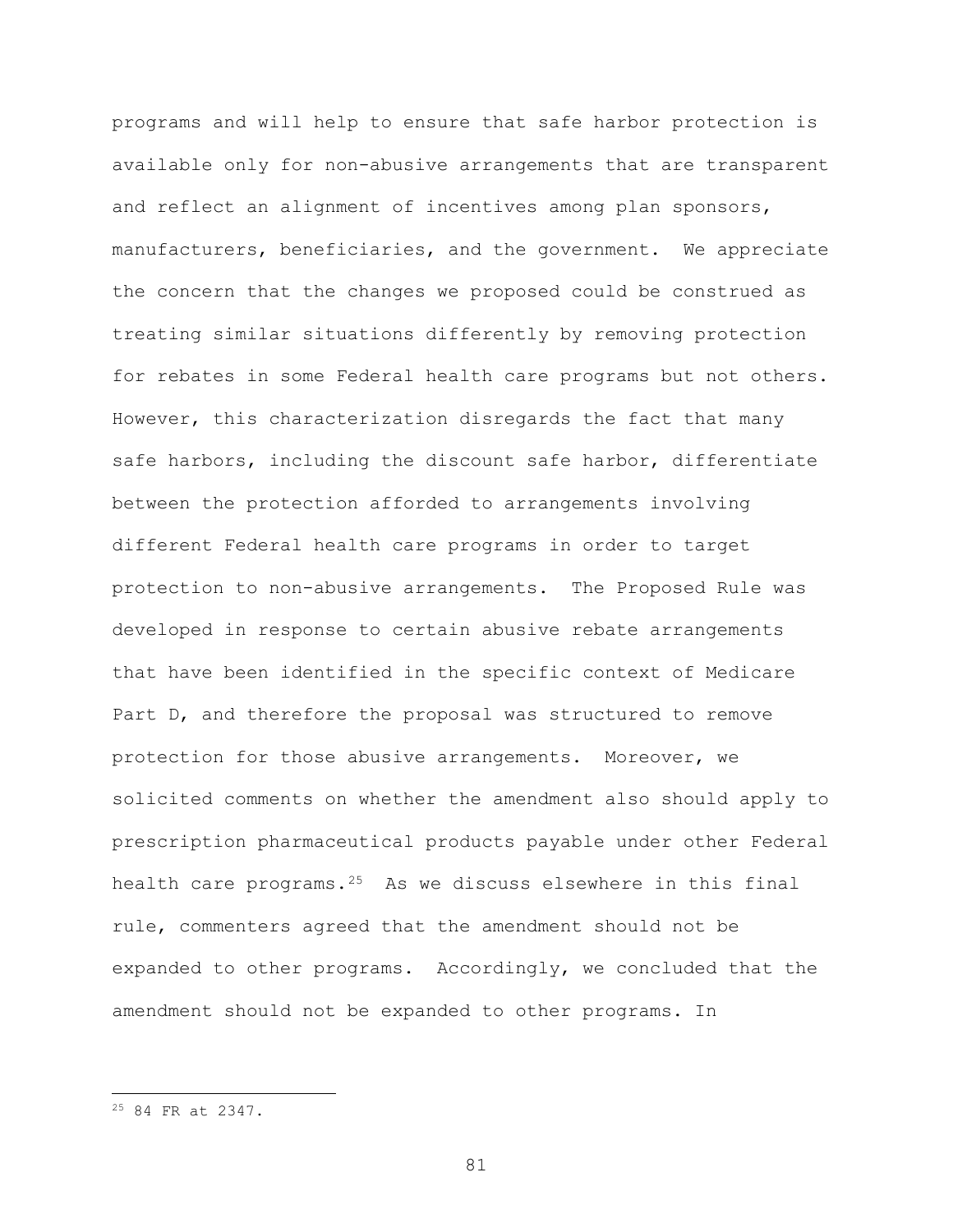particular, as explained above, we are not finalizing our proposal to apply the amendment to Medicaid MCOs.

Similarly, we believe the final rule rationally and effectively advances the regulatory goals of transparency and "alignment of incentives."<sup>[26](#page-81-0)</sup> Specifically, the rule addresses the problem that rebate arrangements among Part D plan sponsors, pharmacy benefit managers, and pharmaceutical manufacturers are not transparent to the government or beneficiaries and incentivize higher list prices for drugs contrary to the interests of the Federal health care programs or beneficiaries. Accordingly, we proposed to eliminate the existing safe harbor protection for those abusive arrangements. We disagree that there is any conflict between seeking to lower list prices and concurrently working to ensure that any negotiated reductions to the list prices of drugs are provided in the form of discounts to beneficiaries at the point of sale. As discussed in the Proposed Rule, the current rebate framework for prescription pharmaceutical products does not appear to translate into lower Medicare per beneficiary spending on prescription drugs, when age and inflation are accounted for. The existing structure may be one of the factors driving list prices higher, which harms

 $\overline{a}$ 

<span id="page-81-0"></span><sup>26</sup> 84 FR at 2343-44.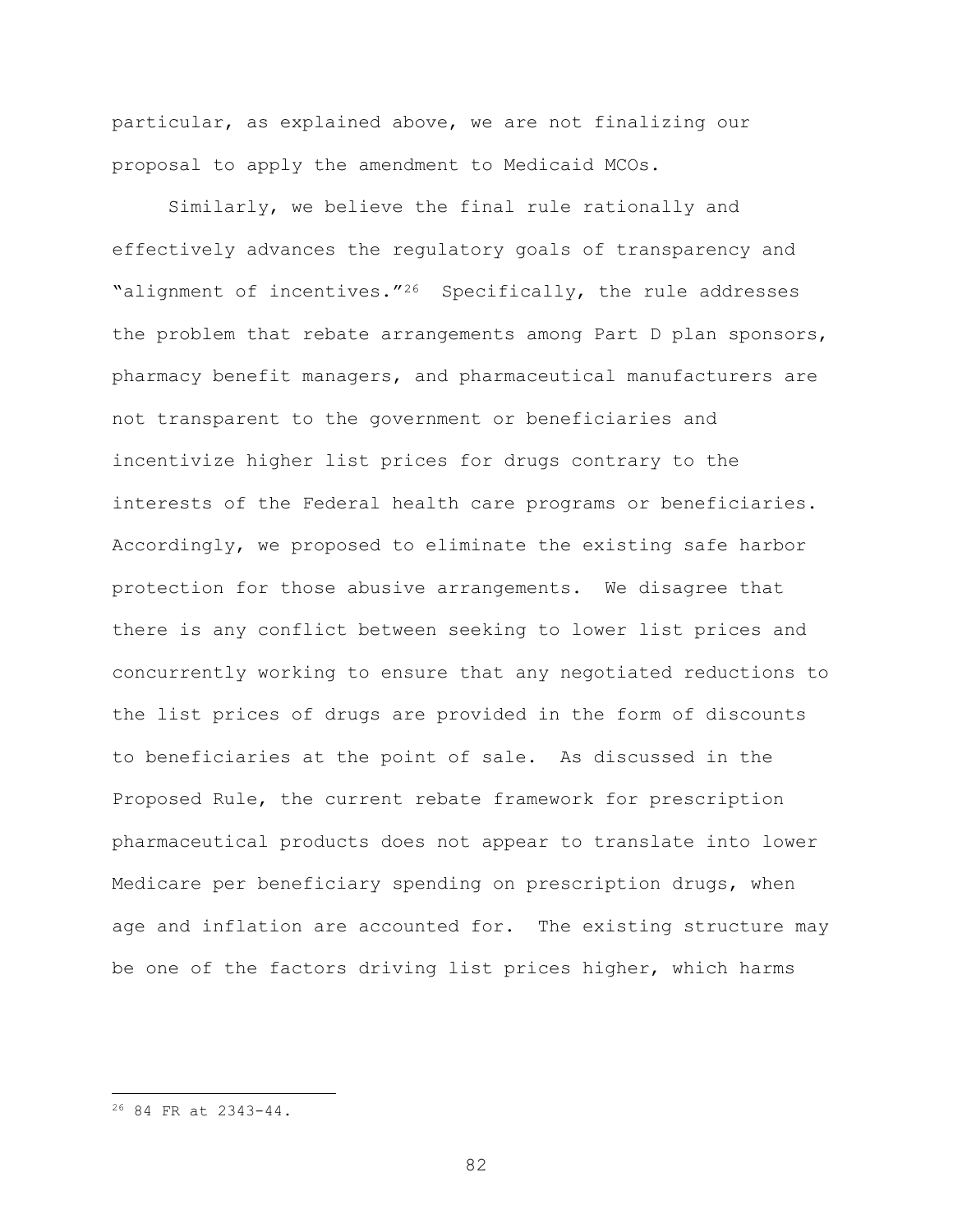patients and Federal health care programs. The final rule directly addresses these issues.

Likewise, we disagree with the commenter who suggested that we ignored or disregarded certain impacts of the proposed changes to safe harbor protection for rebates. In the Proposed Rule, we expressly identified and solicited comment on the potential impacts of our proposals in the areas the commenter alleged we overlooked, including potential effects on future enrollment in Part D and Medicaid MCOs, possible impacts on MCOnegotiated supplemental rebates, and the antitrust implications of up-front discount negotiations. Furthermore, as discussed elsewhere in this final rule, we have taken commenters' feedback into account and have made adjustments to our proposals to ensure that in each of these areas, the impact of the policies adopted in this final rule is not inconsistent with the Department's policy goals, including by narrowing the scope of the amendment to the existing discount safe harbor to allow for continued safe harbor protection of rebate arrangements between manufacturers and Medicaid MCOs.

*Comment:* Some commenters questioned OIG's authority to promulgate this rule because commenters suggested that the resulting rule would conflict with other Federal laws. For example, a commenter asserted that the Secretary is proposing a rule under one section of the Act that the commenter contends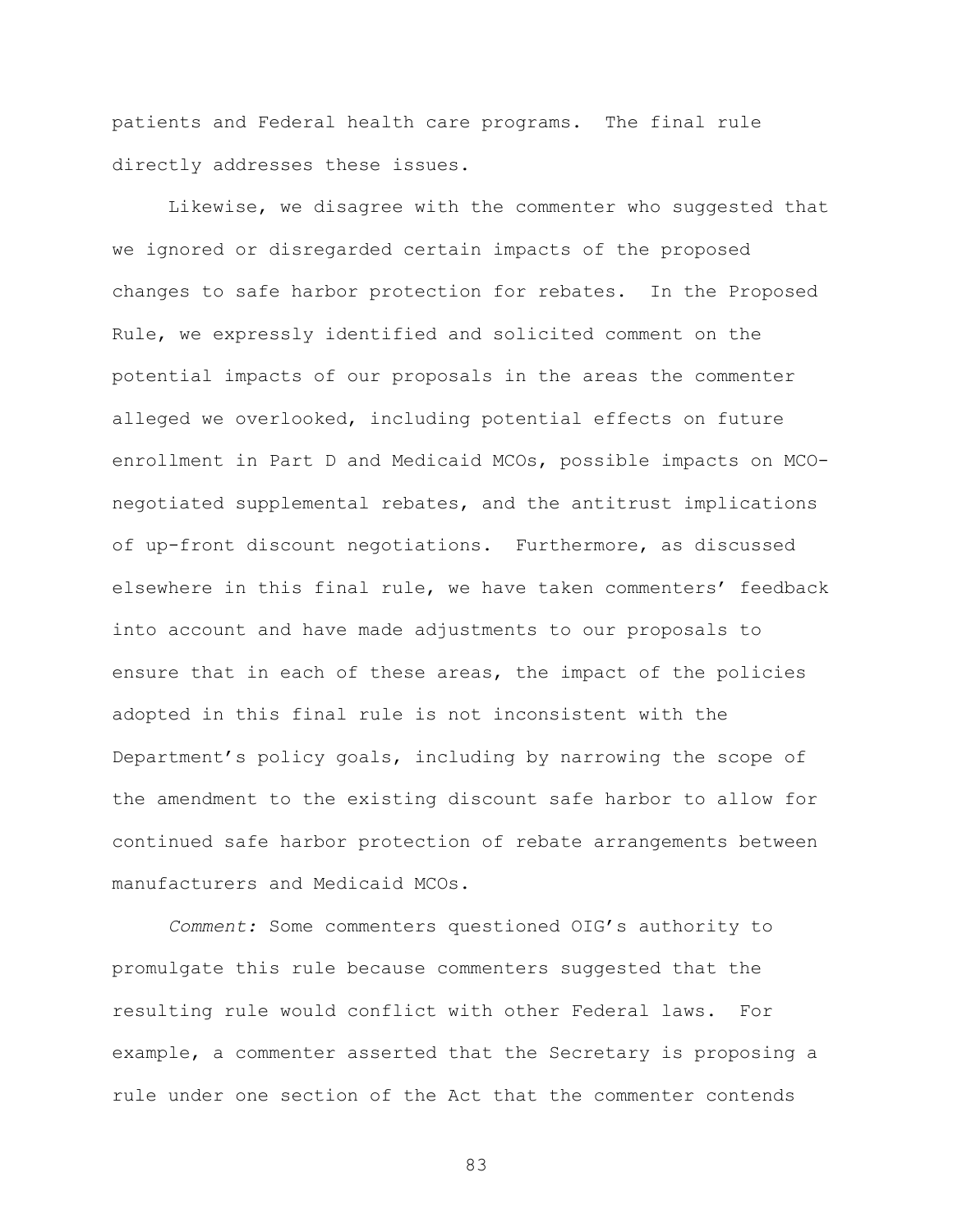conflicts with another section of the Act, and in doing so it violates a tenet of administrative law (that an agency exceeds its authority when it promulgates a regulation that conflicts with a federal statute). Another commenter asserted that even if section 1102 of the Act allows the Secretary to interpret terms in a criminal statute, such authority is limited to establishing rules consistent with the Act. This commenter stated that the Proposed Rule is inconsistent with the statutory discount exception and with statutory provisions governing Part D that are within the Act.

*Response:* We respond to comments highlighting differences between the Proposed Rule and specific statutes elsewhere in this rule. In general, however, we note that the safe harbor regulations are voluntary. Individuals and entities that choose to comply with a particular safe harbor have assurance that their business practice will not be subject to an anti-kickback enforcement action. However, the safe harbor regulations "impose[] no requirements on anyone" and therefore do not put stakeholders in a position where they cannot comply with both a safe harbor and a Federal law.

*Comment:* Certain commenters highlighted specific Federal statutes with which they claim the proposed changes conflict and suggested that the statutes would control. For example, a commenter stated that Congress recognized when enacting the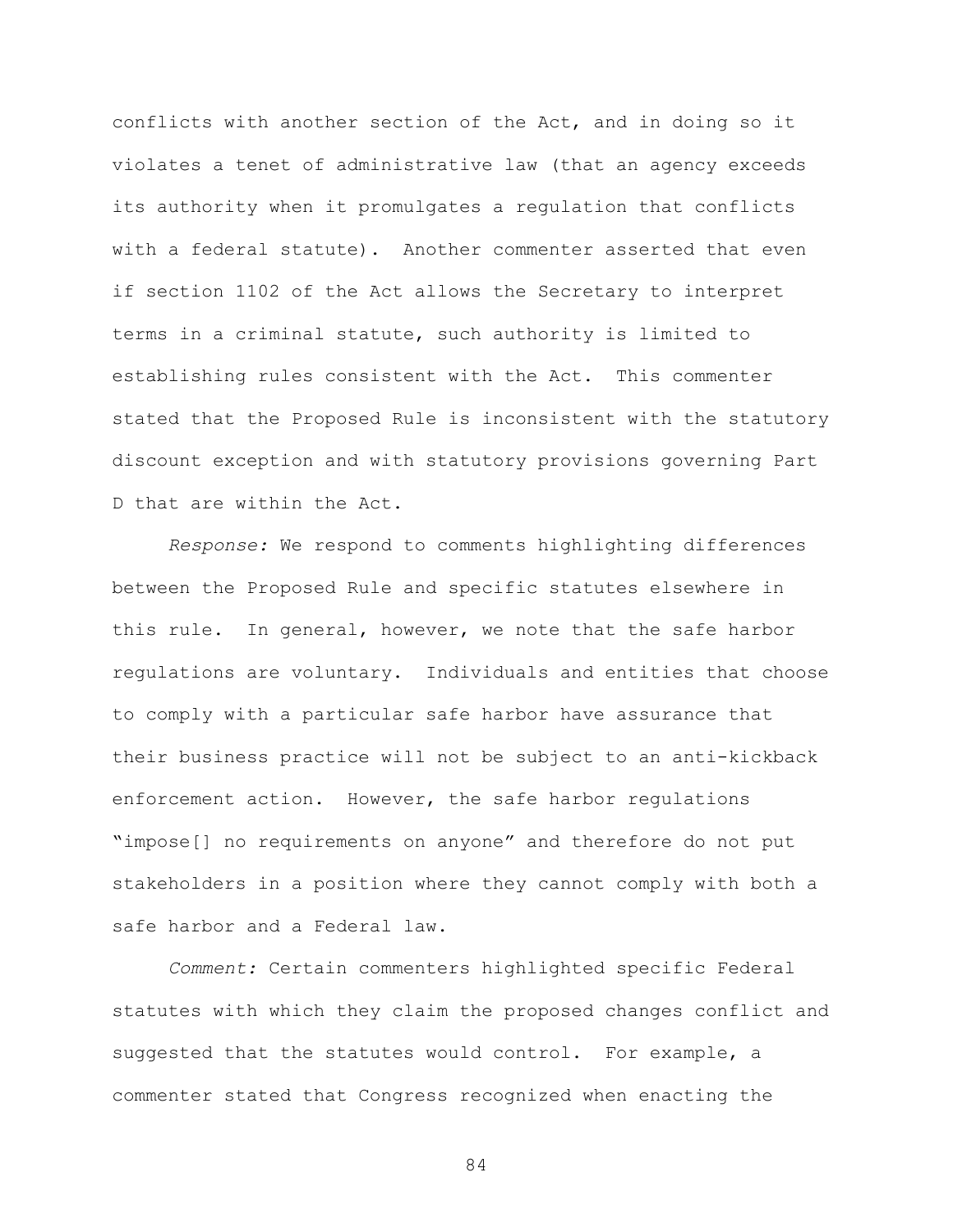Medicare Prescription Drug, Improvement, and Modernization Act of 2003 (MMA) that "price concessions, such as discounts, ...[and] rebates" were important factors with respect to providing Part D coverage. Because the MMA specifically allows for different types of price concessions, the commenter asserted that the Department does not have the authority to require that all manufacturer price concessions be passed on at the point of sale. Another commenter noted that the MMA was enacted decades after the anti-kickback statute and includes several references to rebates in the Part D program and, as such, if there was a conflict in the Part D statute and the anti-kickback statute, then Part D's approval of rebates would control, both because it is more specific and because it was later-enacted. Several commenters stated that the proposed changes to the discount safe harbor directly conflict with the Part D program's statutory definition of "negotiated price." Commenters stated that CMS has consistently interpreted the definition of "negotiated price" and related Part D disclosure requirements as permitting Part D sponsors to choose how much of the price concessions they negotiate with manufacturers would be passed through to beneficiaries. A commenter stated that Congress confirmed CMS's interpretation in the Patient Protection and Affordable Care Act (PPACA) when it established the Coverage Gap Discount Program,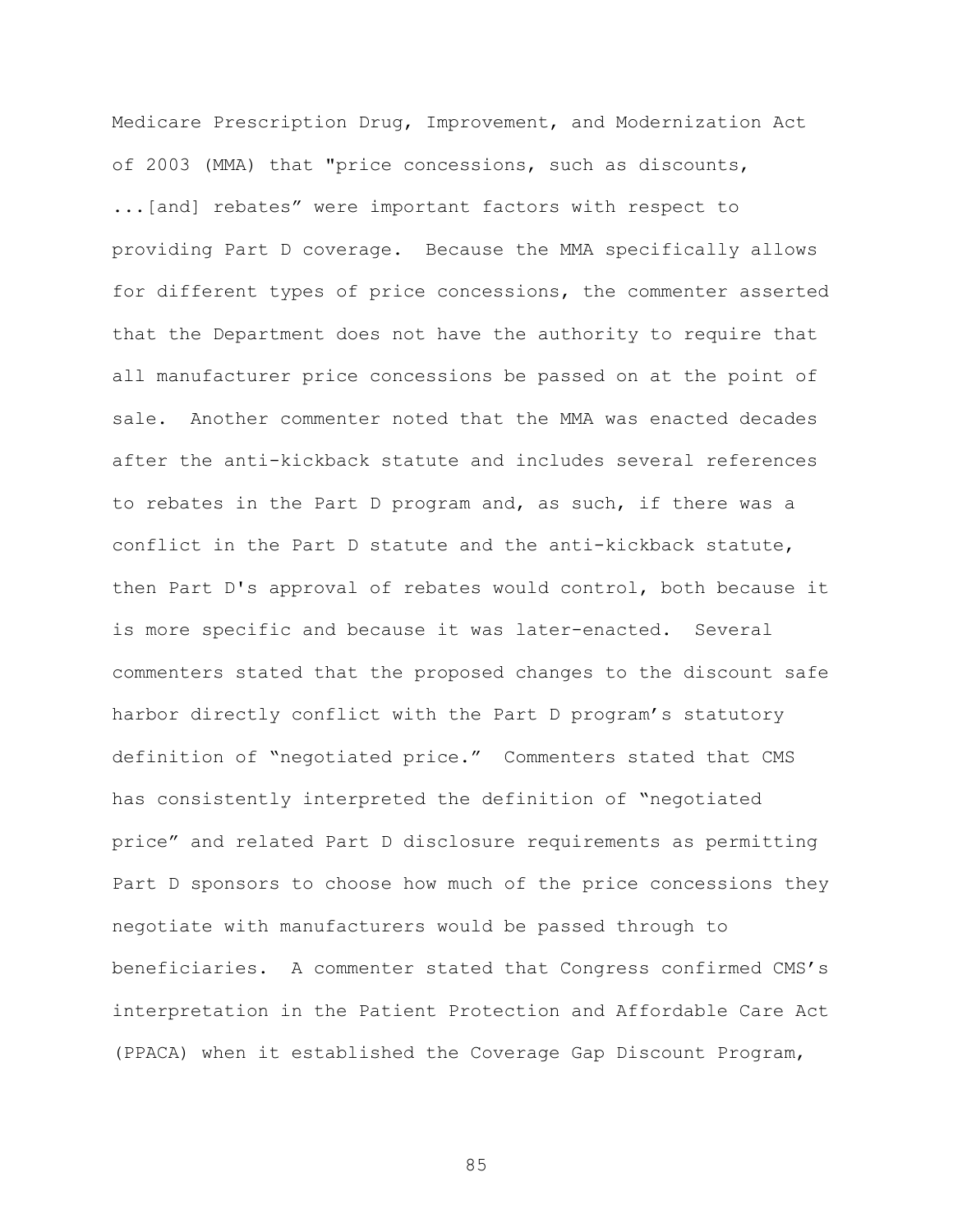which defines "negotiated price" to include rebates that the Part D sponsor has elected to pass through at the point of sale.

*Response:* For reasons stated elsewhere in this final rule, we disagree that the amendment of the safe harbor regulations conflicts with other Federal statutes. As stated previously, the safe harbor regulations impose no requirements and do not mandate any particular behavior, and thus do not conflict with other laws. The Department acknowledges that the Part D statute references manufacturer rebates and that CMS has viewed manufacturer rebates as an important factor in Part D sponsors' provision of the Part D benefit. However, it does not follow that because the Part D statute contemplates, and the Part D program historically has involved, manufacturer rebates, such rebates are always legitimate. Similarly, neither the statutory definition of "negotiated price" enacted in the MMA nor the subsequent adoption of another definition of "negotiated price" in the PPACA have any bearing on whether manufacturer rebates pose a risk of program abuse. As noted elsewhere in this rule, in recent years manufacturer rebates have become problematic.

It would be unreasonable to construe the Part D statute to permit under the anti-kickback statute rebates that the Secretary has determined pose a risk of program abuse pursuant to authority under the anti-kickback statute simply because they are mentioned in the Part D statute. Therefore, comments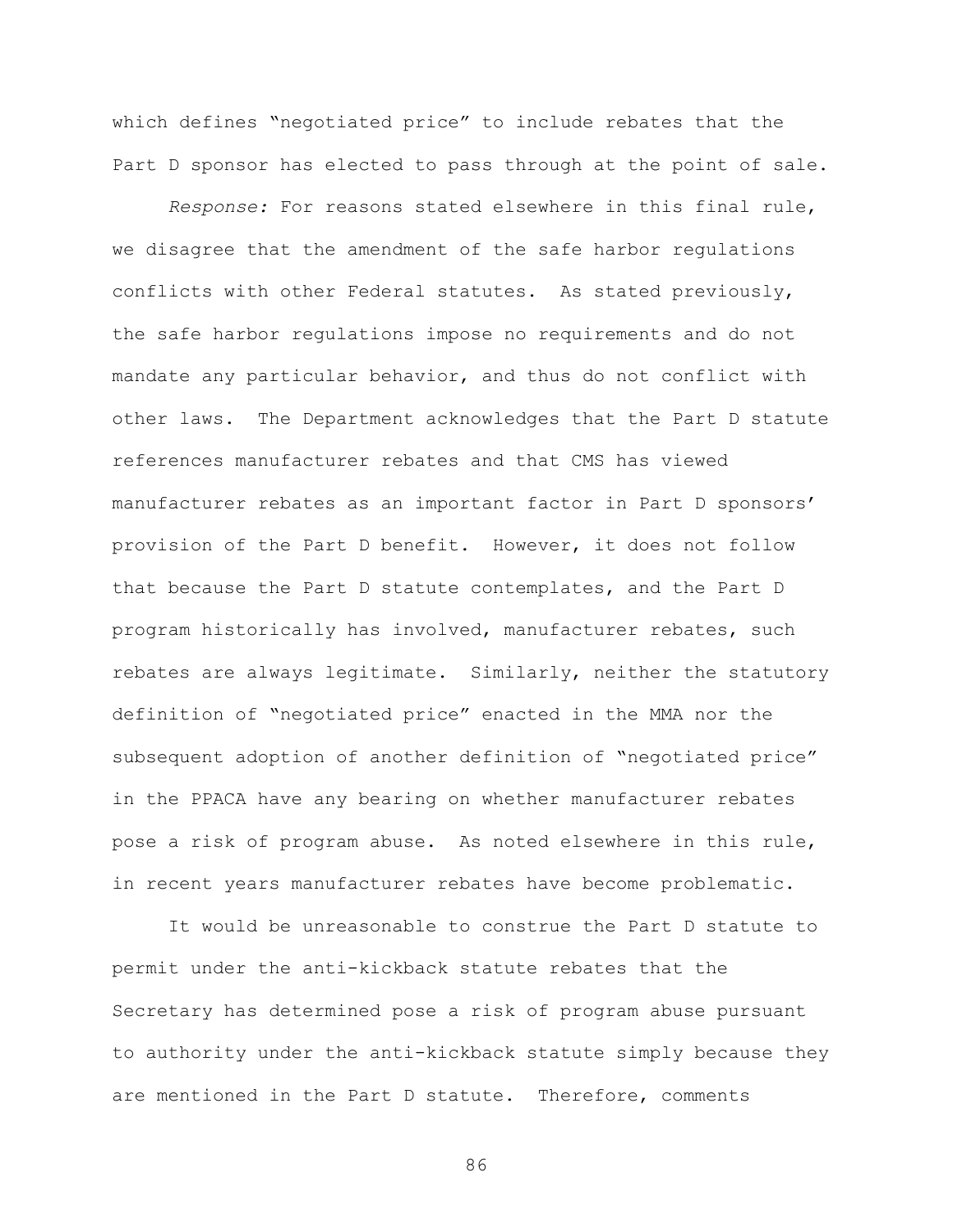contending that the Part D statute "controls" are unpersuasive. The Part D statute does not – either expressly or by implication – limit the Secretary's authority to establish and revise safe harbors to curb rebating practices that the Secretary determines are abusive to Federal health care programs and beneficiaries.

*Comment:* Certain commenters claim that aspects of the Proposed Rule conflict with OIG guidance documents. For example, a commenter was concerned that the language in the point-of-sale reduction in price safe harbor requiring that the reduction in price must be completely applied to the price of the prescription pharmaceutical product charged to the beneficiary at the point of sale could lead manufacturers to apply the entire rebate to a beneficiary's cost sharing, which is contrary to OIG guidance on the use of coupons. Similarly, a commenter requested that the final rule preserve certain pricing exclusions, for example, the value of manufacturer-sponsored drug discount card programs, manufacturer coupons, manufacturer copayment assistance programs, and manufacturer-sponsored programs providing free goods if the benefit is not contingent on other purchases, which are excluded from AMP, Average Sales Price, and Best Price reporting. Other commenters cited the 2003 Compliance Program Guidance for Pharmaceutical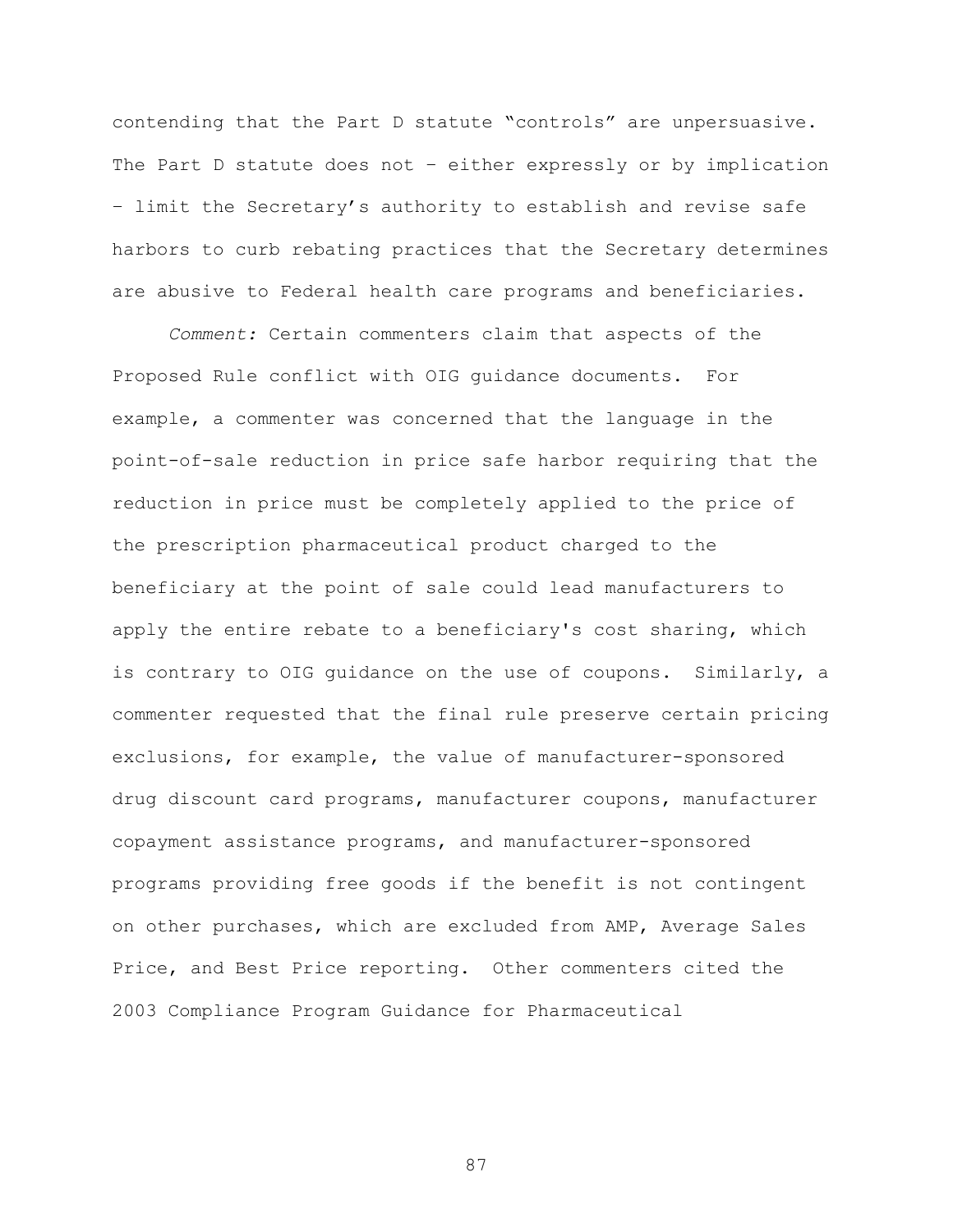Manufacturers, <sup>[27](#page-87-0)</sup> noting that this guidance implicitly acknowledges that price reductions can be contingent on formulary placement by explicitly stating that lump sum payments for formulary placement would be subject to scrutiny. A commenter also stated that OIG has not previously challenged the practice of conditioning discounts on formulary placement. Another commenter noted that the use of formulary position to negotiate reductions in price is a long-recognized practice by plans.

*Response:* We thank the commenters for their insights. In this final rule we have revised the language of the safe harbor to clarify what we meant in the Proposed Rule when we said that the reduction in price must be completely reflected in the price the pharmacy charges the beneficiary at the point of sale. As we further explain elsewhere, this language was not intended to permit a beneficiary to have cost sharing waived or for the beneficiary to receive the entire dollar value of a discount (unless the beneficiary is in the deductible phase and responsible for paying the full cost of the drug). Our intent was for the reduction in price to be applied to the price of the drug upon which any beneficiary cost sharing is calculated. The issues related to AMP, ASP, and Best Price, and linking

 $\overline{a}$ 

<span id="page-87-0"></span><sup>27</sup> 68 FR 23,731 (May 5, 2003).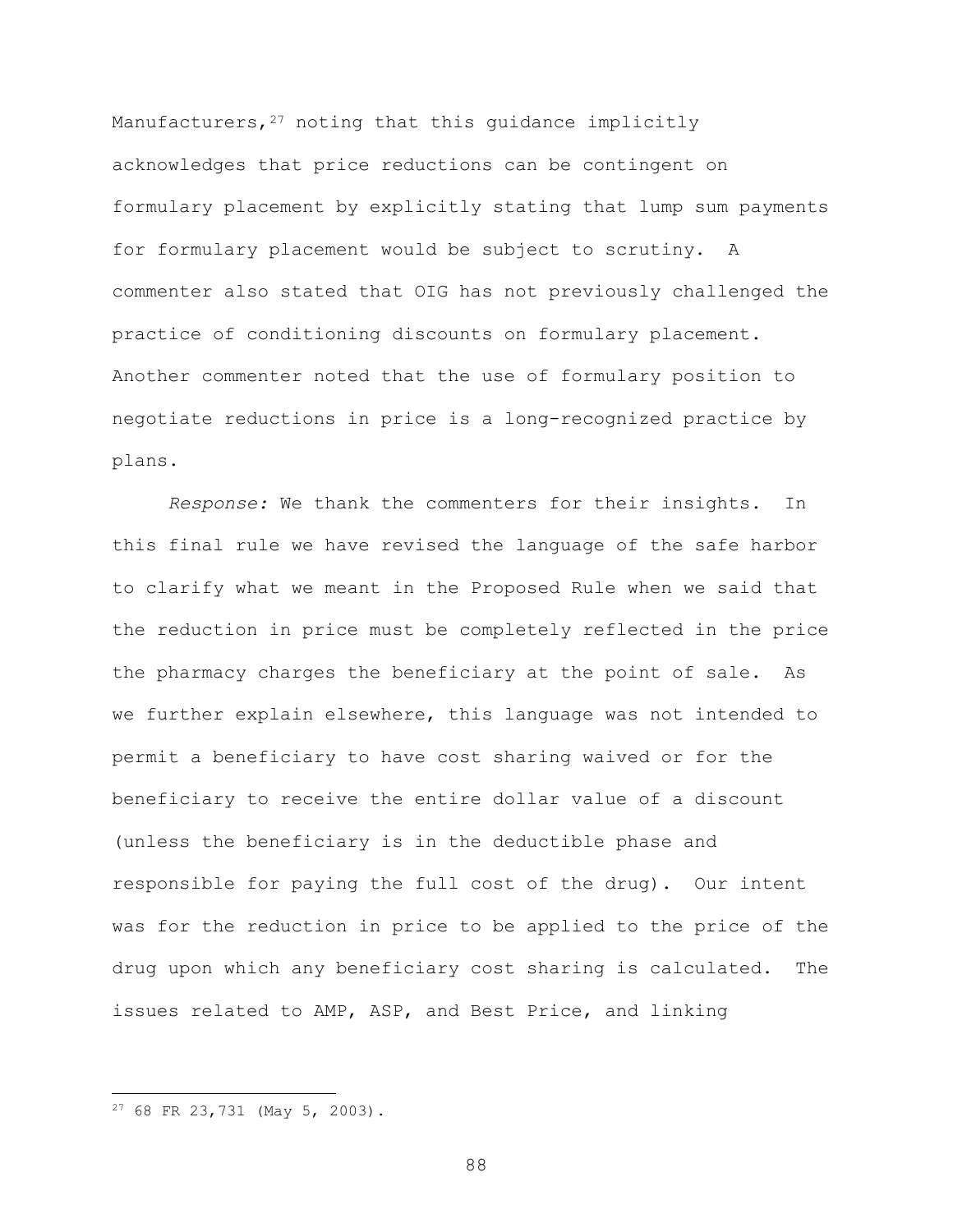reductions in price to formulary placement are addressed elsewhere in this preamble.

*Comment:* Certain commenters cited to fundamental rules of fairness or generally urged OIG to acknowledge that the principles set out in the Proposed Rule are a change in law and would apply only prospectively. A commenter noted that OIG states in the Proposed Rule that many financial arrangements would "no longer" meet the discount safe harbor and that OIG has well-documented its awareness of rebates paid to PBMs. Another commenter stated that the Proposed Rule is an abrupt change in our longstanding interpretation of the statutory exception.

*Response:* We agree with commenters and acknowledge that the revisions to the discount safe harbor are a change with respect to certain rebates that the discount safe harbor at 1001.952(h) will no longer protect. Enforcement of these changes would be prospective. However, as explained elsewhere in this final rule, not all payments labeled "rebates" are (or ever were) reductions in price. We address the statutory exception in section III.B.i below.

*Comment:* A commenter asserted that an agency's narrowing of protected conduct, resulting in expansion of criminal conduct, is not authorized and is impermissible. To the extent there is ambiguity, the commenter noted that the Rule of Lenity should apply and resolve ambiguity in favor of a defendant. The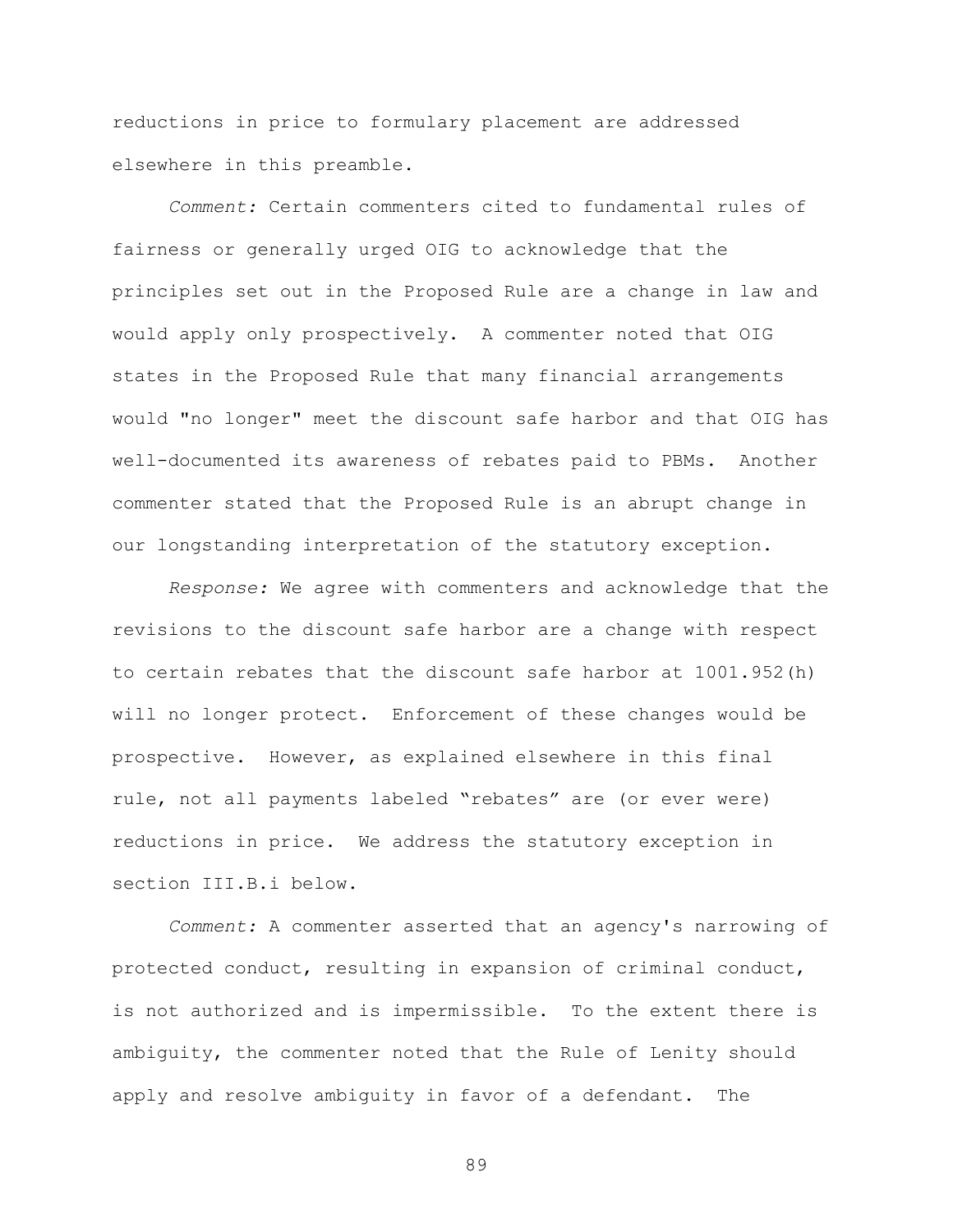commenter cited to a Supreme Court case that held that "criminal laws are for courts, not for the Government, to construe."

*Response:* Revisions to the discount safe harbor at 1001.952(h) do not expand the scope of the anti-kickback statute or remove protections offered under the statutory exceptions.

*Comment:* A commenter suggested that the Proposed Rule requires disclosure of rebates and price information and that such disclosure and potential for the public to access the information eliminates the value of these trade secrets, thus extinguishing a property right. Therefore, compliance with the Proposed Rule without compensation would violate the Takings Clause of the Fifth Amendment. Similarly, a commenter stated that any proposal that requires even a specific portion of manufacturer rebates to be passed through at the point of sale would expose confidential information in direct violation of the Trade Secrets Act.

*Response*: As a threshold matter, we reiterate that safe harbors were intended to evolve with changes in the health care industry, are voluntary, and do not require any party to take any action, including any disclosure of rebate or pricing information. Therefore, no property right is being extinguished and this final rule does not implicate the Takings Clause. Moreover, even for parties seeking to comply with the point-ofsale reduction in price safe harbor, we fail to see how the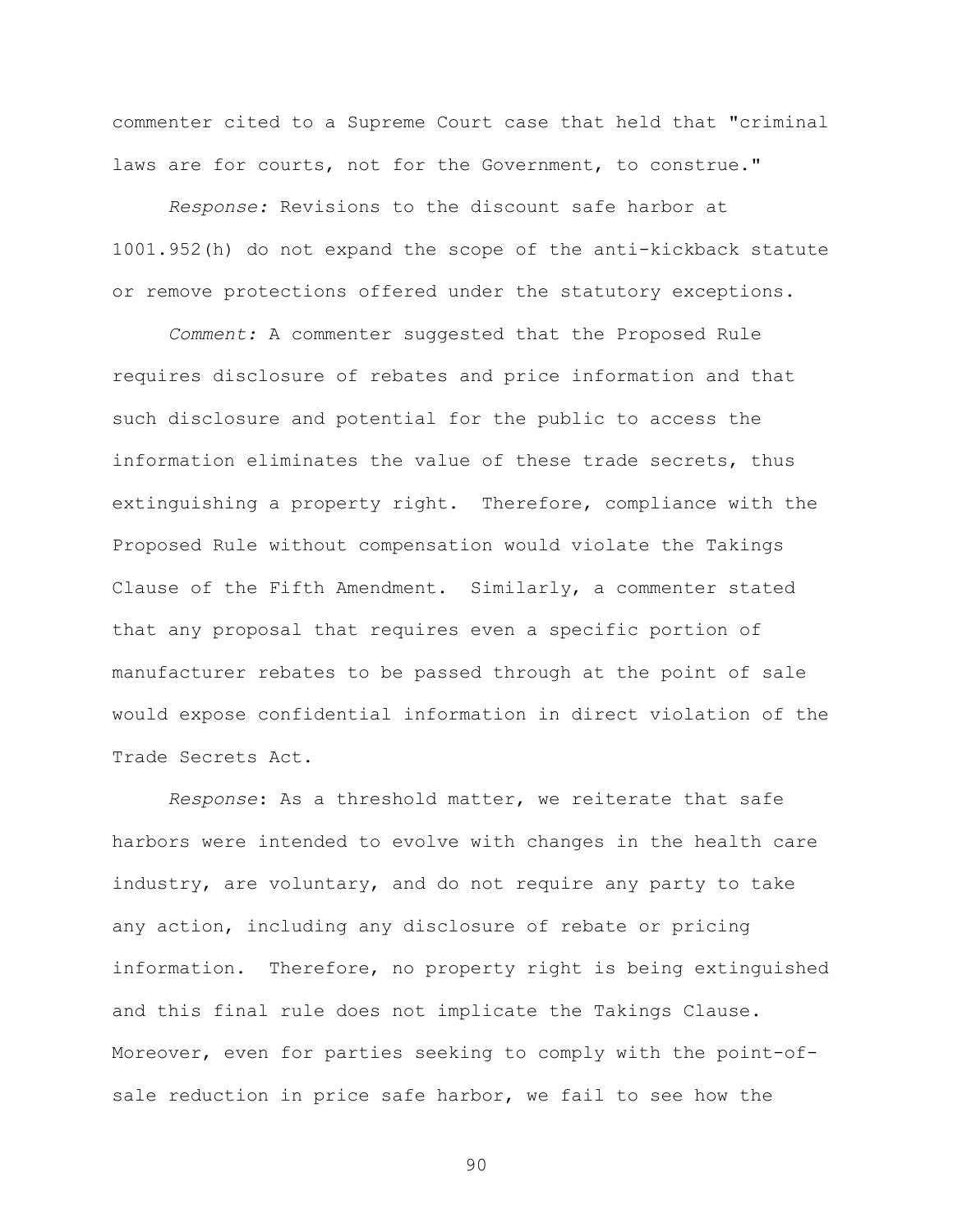Trade Secrets Act at 18 U.S.C. 1905 would be implicated. That law prohibits certain Federal officers or employees from disclosing certain types of information received through the course of their employment or official duties, except where authorized by law. Nothing about this safe harbor requires disclosure of rebates or pricing information to a Federal agency, so the law would not be implicated.

*Comment*: A commenter expressed concern that the chargeback system set forth in the Proposed Rule might incentivize manufacturers to deal only with a subset of pharmacies who agree to contract terms that are more stringent than what safe harbor compliance would require. The commenter noted that this would limit the effect of the any willing pharmacy provisions of the Part D program.

*Response*: Nothing about this final rule exempts any party from complying with other legal obligations, including any willing pharmacy provisions. We further note the point-of-sale reduction in price safe harbor requires that the reduction in price be completely reflected at the time the pharmacy dispenses it to the beneficiary.

*Comment*: Some commenters requested that we implement procedures outside of the advisory opinion process where parties can request interpretive guidance regarding the new safe harbors.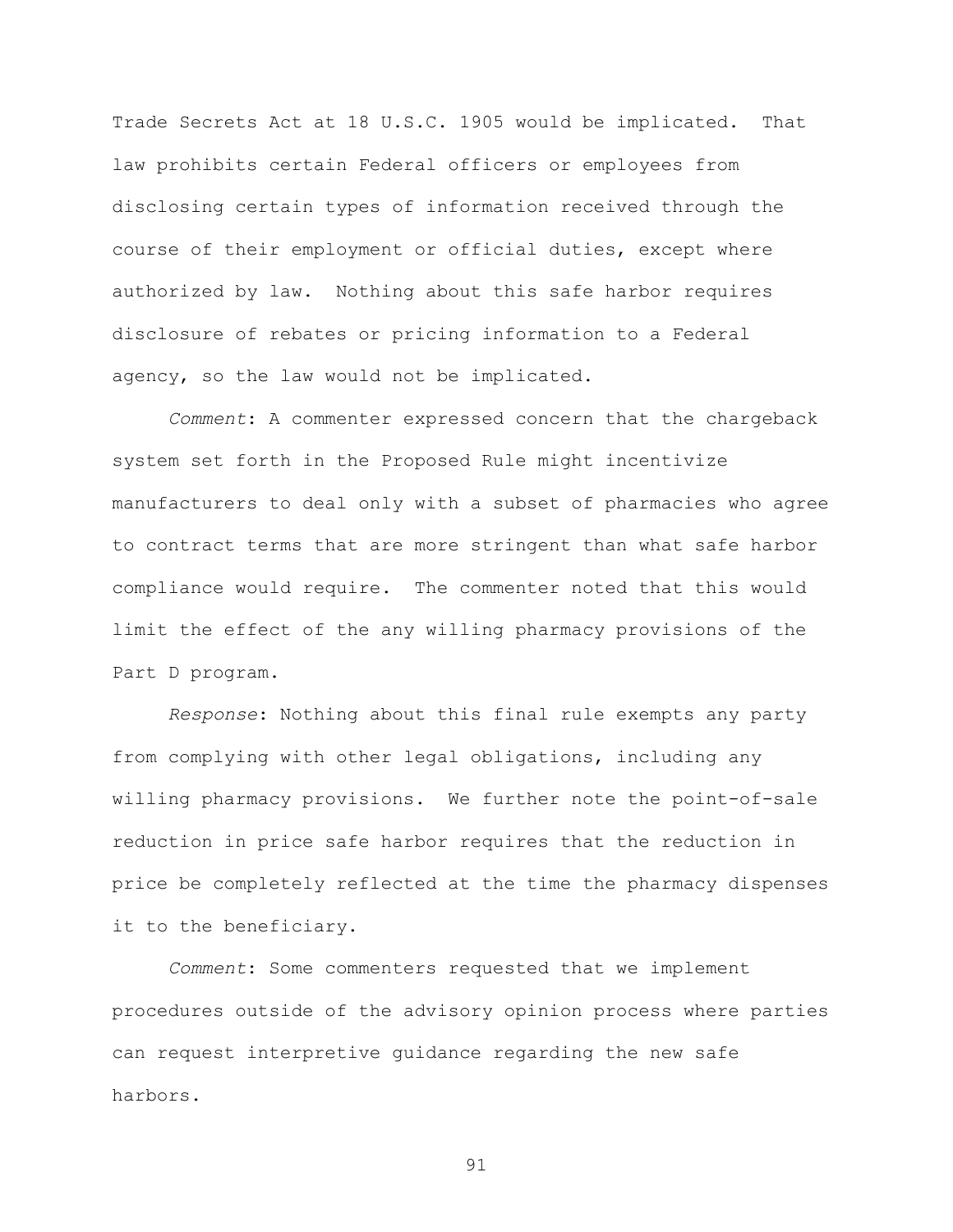*Response*: We decline to implement procedures for parties to request individualized interpretive guidance related to the new safe harbors. OIG periodically issues materials (*e.g.*, special advisory bulletins, special fraud alerts) that provide guidance on compliance with Federal health care program standards to relevant stakeholders.

## x. Formularies

## Formulary Placement

*Comment:* We received a number of comments related in some way to the Proposed Rule's statement that "[r]ebates paid by drug manufacturers to or through PBMs to buy formulary position are not reductions in price."<sup>28</sup> Several commenters stated that OIG's assertion that rebates negotiated in exchange for formulary position do not qualify as "a discount or other reduction in price" under the statutory exception conflicts with the statutory exception and is inconsistent with Federal price reporting rules and the agency's own past statements. Commenters requested clear guidance on the extent to which manufacturers and plans may consider formulary positioning and other utilization management techniques in negotiating discounts under the proposed point-of-sale reduction in price safe harbor, asserting that negotiating point-of-sale discounts that are

 $\overline{a}$ 

<span id="page-91-0"></span><sup>28</sup> 84 FR at 2340.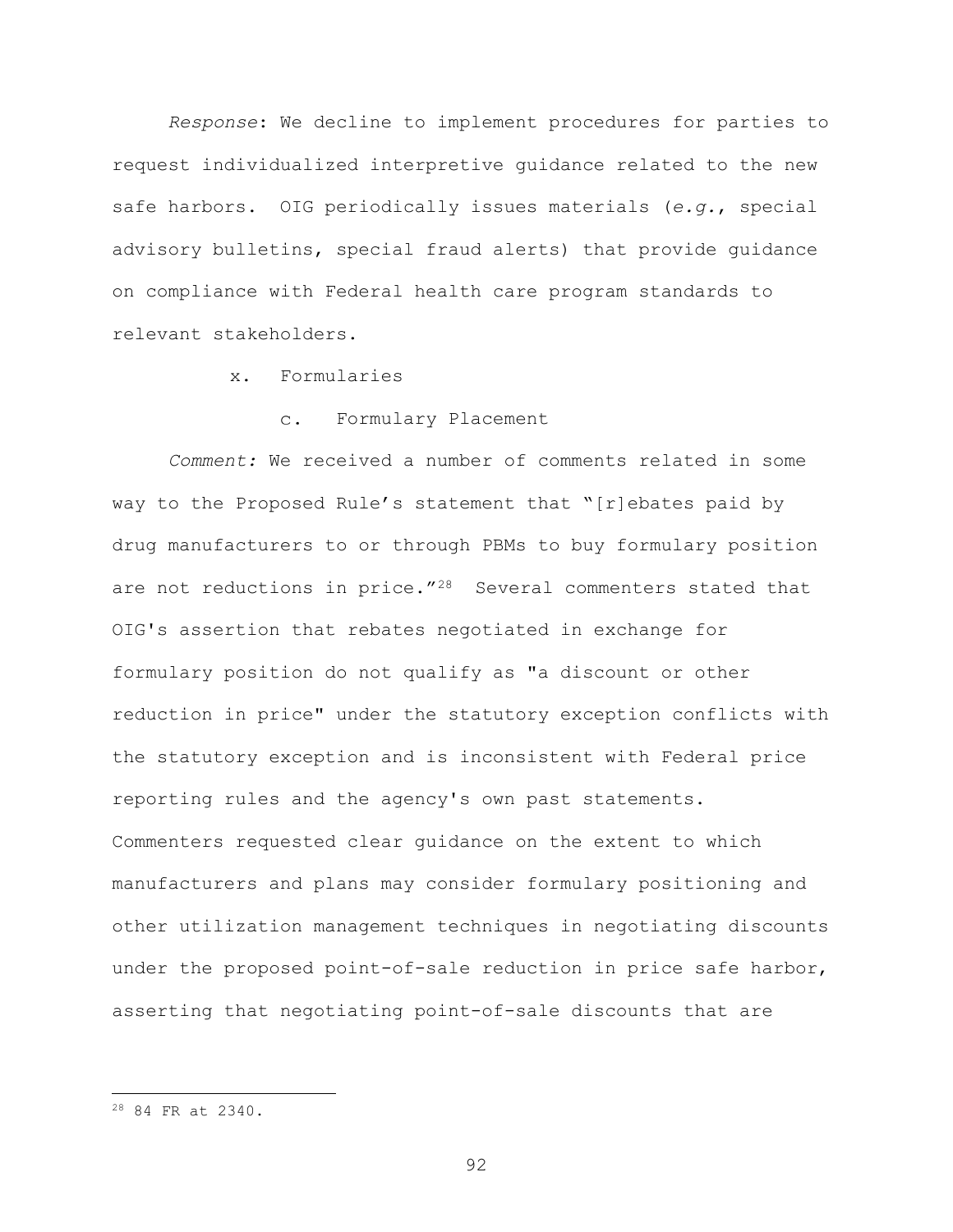contingent on formulary placement is an important tool for plans, or their PBMs, under the new point-of-sale reduction in price safe harbor and would provide an opportunity to lower patients' out-of-pocket expenses. A commenter further requested that OIG clarify whether a reduction in price for one drug contingent on formulary placement or other condition related to another drug would be protected under the proposed safe harbor, so long as the price reduction to patients applied at the pointof-sale is consistent with, for example, the allocation methodology used for price reporting purposes.

In contrast, other commenters recommended that OIG eliminate safe harbor protection for point-of-sale reductions in price conditioned on exclusive or preferred formulary placement when there are generic or biosimilar competitors and for multiyear formulary arrangements that preclude a plan sponsor or PBM from adding a generic or biosimilar to a formulary. In particular, commenters requested that OIG preclude point-of-sale discounts on a branded product in exchange for a plan not covering a competing generic or biosimilar product or placing the generic or biosimilar on the same or higher cost-sharing tier compared to the brand.

*Response:* We recognize that some statements in the Proposed Rule may have been misinterpreted, and we are taking this opportunity to clarify that reductions in price given to Part D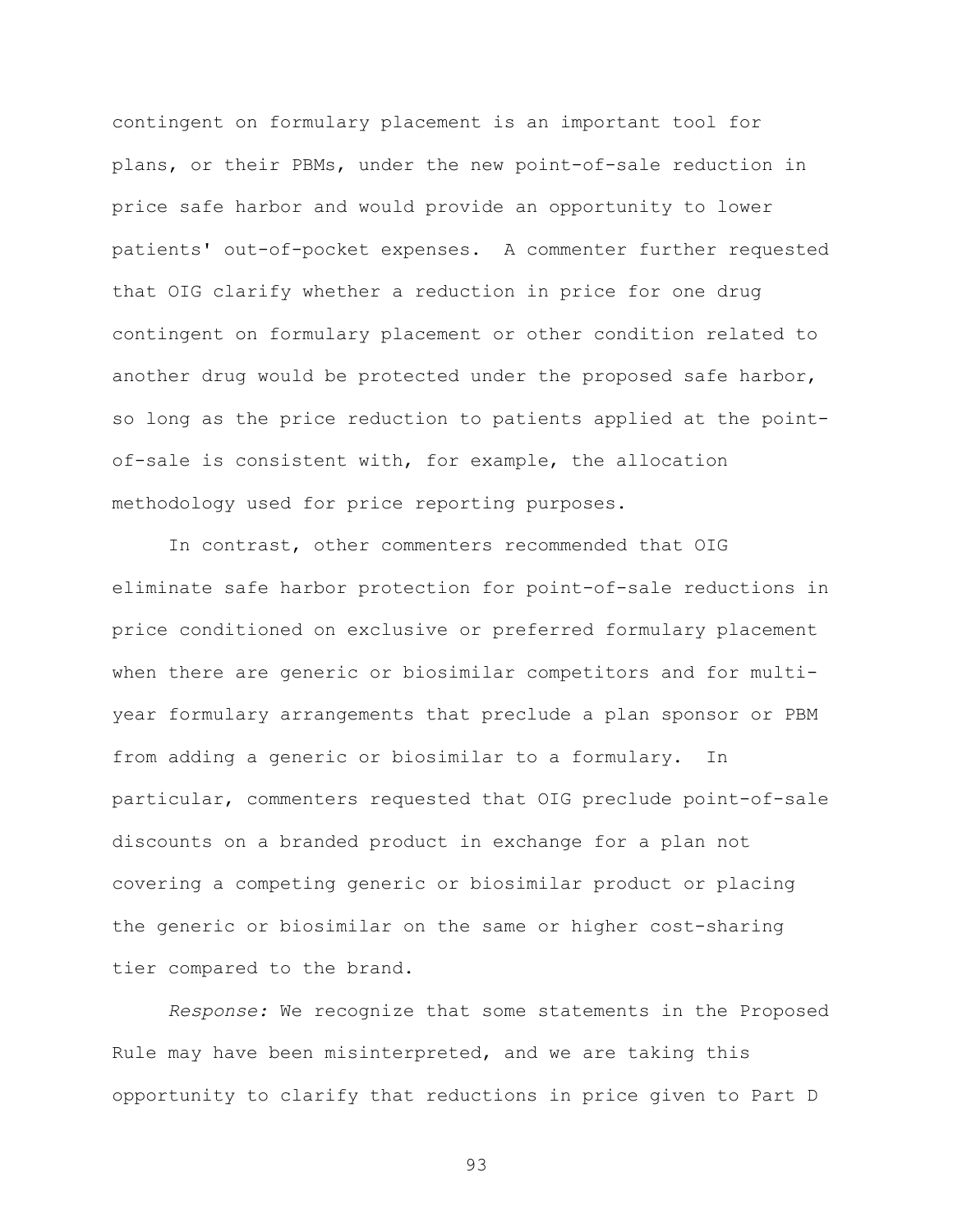plan sponsors or Medicaid MCOs that are conditioned on formulary placement of a particular drug can qualify for protection under the new safe harbor for point-of-sale reductions in price (and could have been protected for Part D plan sponsors under the discount safe harbor, and can continue to be protected under the discount safe harbor for Medicaid MCOs if all safe harbor conditions are met). As noted by commenters, we believe reductions in price contingent on formulary placement can foster competition among manufacturers to the ultimate benefit of beneficiaries and Federal health care programs, provided that safety and efficacy considerations are not disregarded. Accordingly, under this final rule, we confirm that point-ofsale reductions in price can be conditioned on formulary placement and nonetheless qualify for protection under the new safe harbor at paragraph  $1001.952$  (cc), provided that there are no required services (*e.g.*, marketing or switching), and all conditions of the safe harbor are met. Whether other arrangements would be considered a "service" that would not be protected, such as the scenario suggested by a commenter (conditioning a reduction in price on a formulary not covering a competing drug), would be subject to a case-by-case analysis.

*Comment:* Some commenters recommended prohibiting, through additional safeguards in the proposed safe harbor for PBM Service Fees or otherwise, drug manufacturers from tying any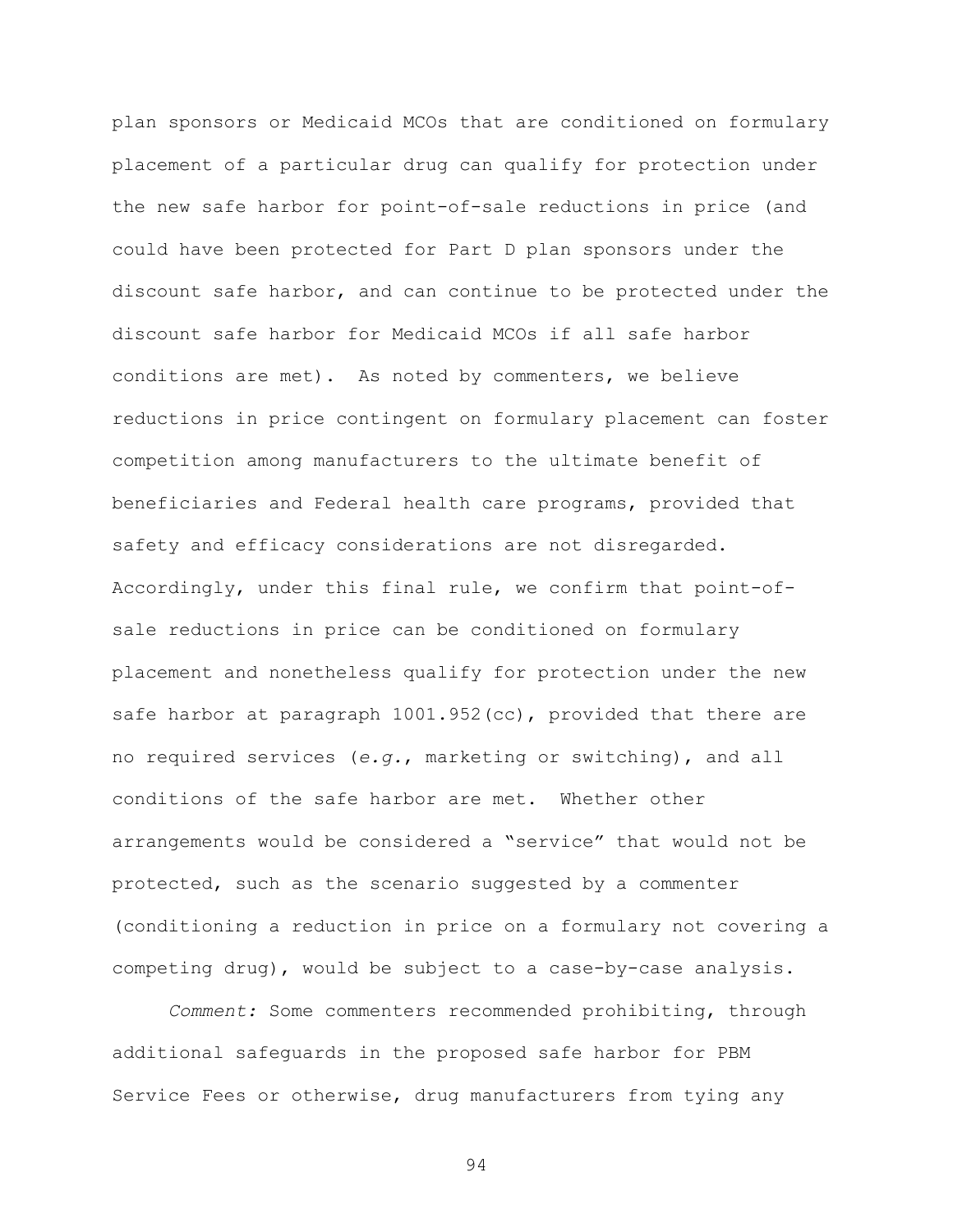service fees or other compensation paid to PBMs to formulary placement. A commenter recommended this prohibition unless the compensation is paid by the manufacturer in exchange for services a PBM performs on a manufacturer's behalf to support the safe and effective use of medicines, for example, through risk evaluation or mitigation strategies. Another commenter recommended that OIG ensure payments for chargeback processing related to point-of-sale reductions in price are not disguised kickbacks related to formulary placement or exclusive arrangements.

*Response:* We agree with the commenters' concern about linking PBM service fees or point-of-sale chargeback administration fees to formulary placement. As we stated in the 2003 Compliance Program Guidance for Pharmaceutical Manufacturers (2003 CPG), "[l]ump sum payments for inclusion in a formulary or for exclusive or restricted formulary status are problematic and should be carefully scrutinized."[29](#page-94-0) We reiterate here that any type of a "fee" (which would include any payment retained by a PBM) is not a discount or other reduction in price and therefore will not meet the discount safe harbor at section 1001.952(h) or the new safe harbor for point-of-sale price reductions at 1001.952(cc) if it is tied to formulary placement.

 $\overline{a}$ 

<span id="page-94-0"></span><sup>&</sup>lt;sup>29</sup> Office of Inspector General, OIG Compliance Program Guidance for Pharmaceutical Manufacturers, 68 FR 23,726, 23,731 (May 5, 2003), *available at* https://oig.hhs.gov/authorities/docs/03/050503FRCPGPharmac.pdf.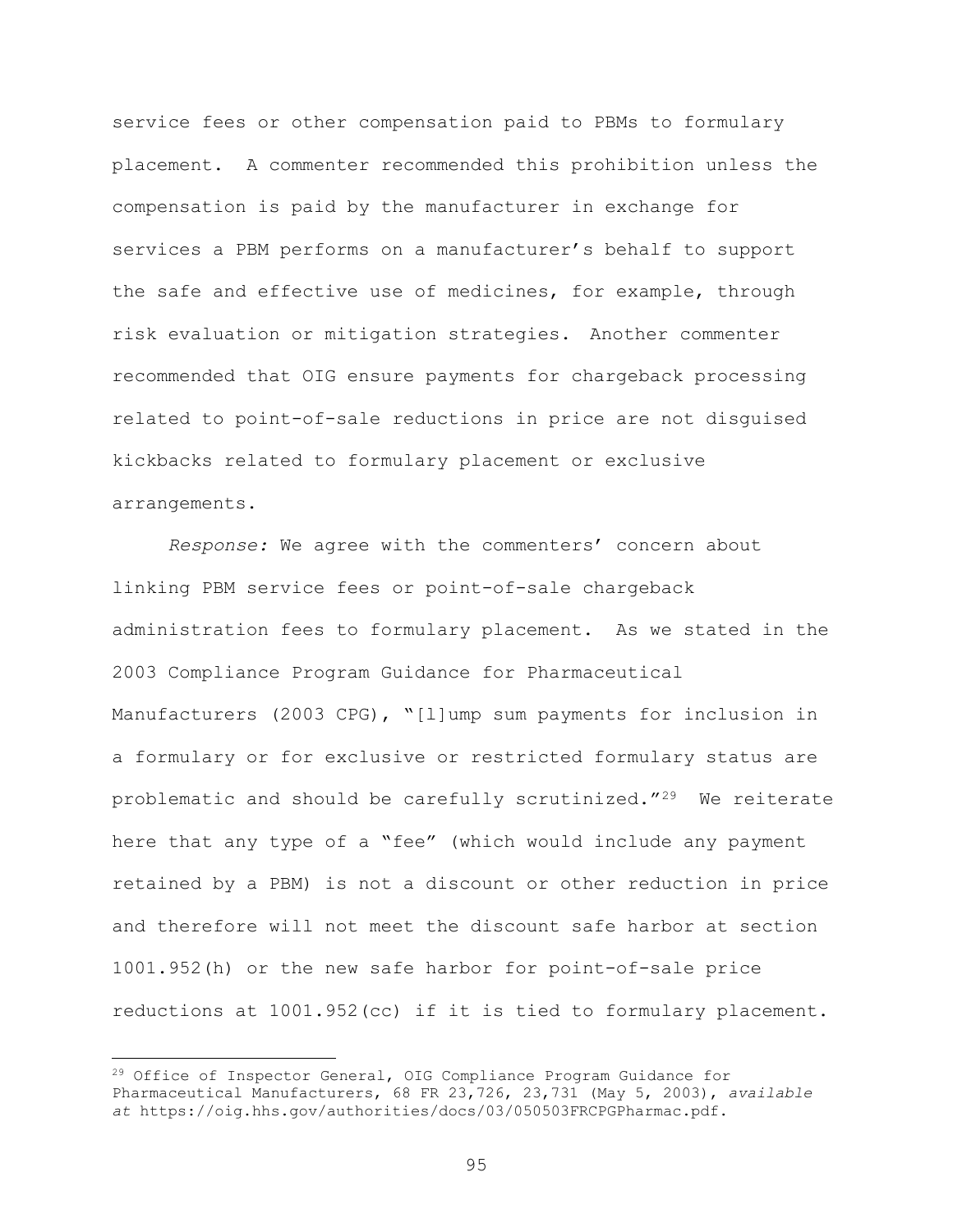Similarly, the PBM service fee safe harbor protects fees for services that PBMs provide to manufacturers; developing a formulary is a service that a PBM provides to a plan. Therefore, those fees cannot be tied to formulary placement.

## d. Impact on Formulary

 *Comment:* Several commenters raised concerns relating to narrow formularies, with a commenter noting that plans may look for ways to minimize some of the cost increases caused by the loss of rebates by moving to exclusive contracts with manufacturers where only one manufacturer will be on the formulary in exchange for keeping discount levels stable. Another commenter posited that higher-cost prescription drugs may be placed on higher tiers or removed from formularies altogether.

Several commenters predicted that it could take several years following the rule's implementation before formularies stabilize, while other commenters noted that the possibility of major formulary changes should be an essential aspect of any impact analysis and considered before the rule is finalized.

*Response:* OIG does not administer the Part D program; this responsibility lies with CMS. We are informed by CMS that they have and will diligently oversee a robust formulary review process to ensure sufficient inclusion of all necessary Part D drug categories or classes for Medicare beneficiaries. As part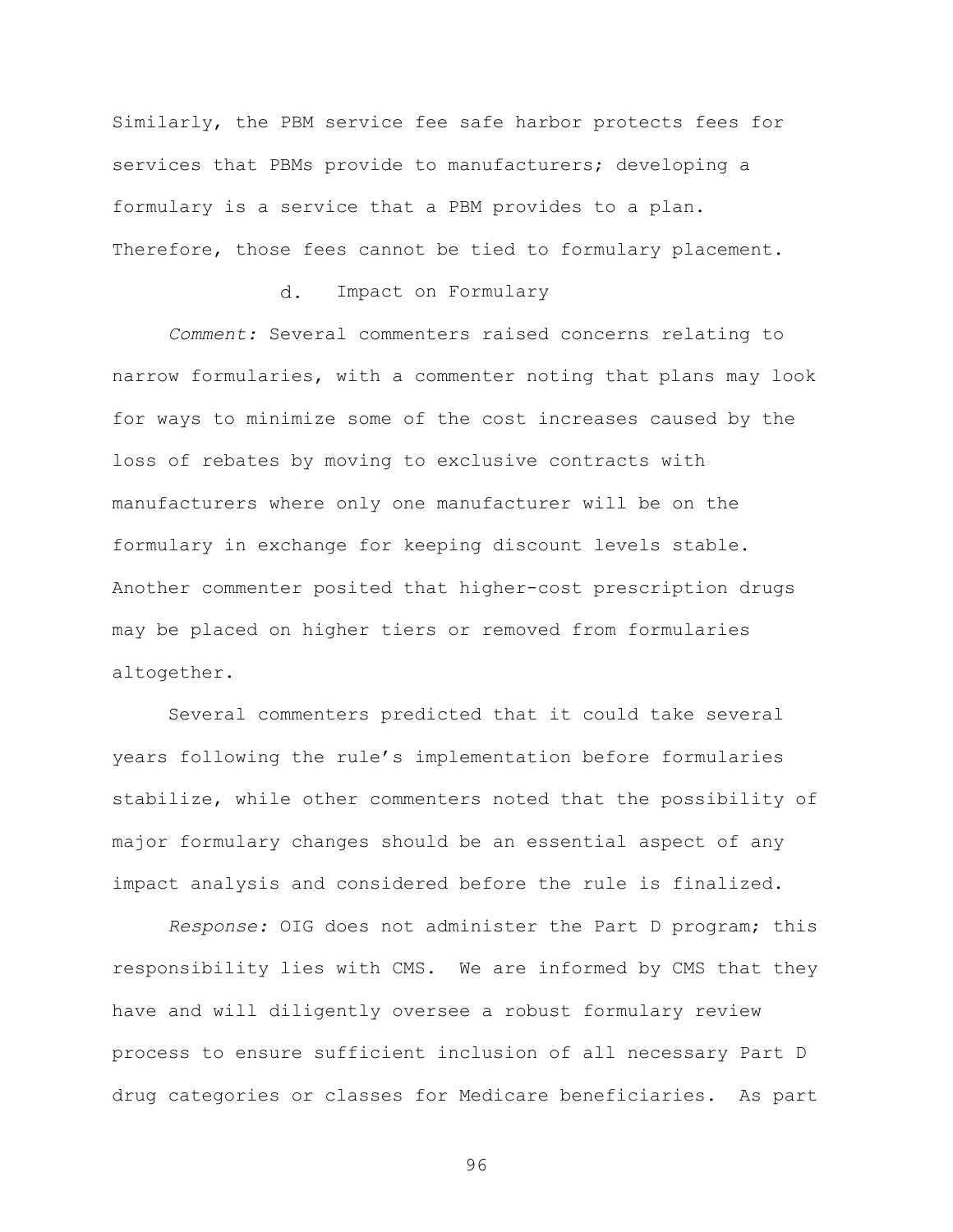of this review, CMS assesses the adequacy of a Part D sponsor's formulary drug categories and classes along with the plan's formulary drug list to ensure that the formulary offers an appropriate range of Part D drugs.[30](#page-96-0)

*Comment:* Another commenter asserted that the forced application of point-of-sale reductions in price to brand drugs may lead beneficiaries to use more expensive brand drugs instead of generics. The commenter indicated that not only will this increase overall program costs and disrupt efforts to promote the use of generics, but it may incentivize plans to minimize the opportunity for brand drugs to capitalize on this circumstance by developing narrower formularies with fewer brand drugs.

*Response:* First, we reiterate that safe harbors are voluntary and do not mandate any conduct. In particular, the new safe harbor for point-of-sale reductions in price provides a pathway to protect certain types of price reductions, but it does not require price reductions. Second, the final rule does not affect other drug utilization tools that plans have at their disposal, such as moving generics to a lower tier or moving brands to higher tiers. Furthermore, sponsors have an incentive to promote utilization of the lower net cost drug, regardless of

 $\overline{a}$ 

<span id="page-96-0"></span><sup>30</sup> 79 FR 1918, 1939 (Jan. 10, 2014).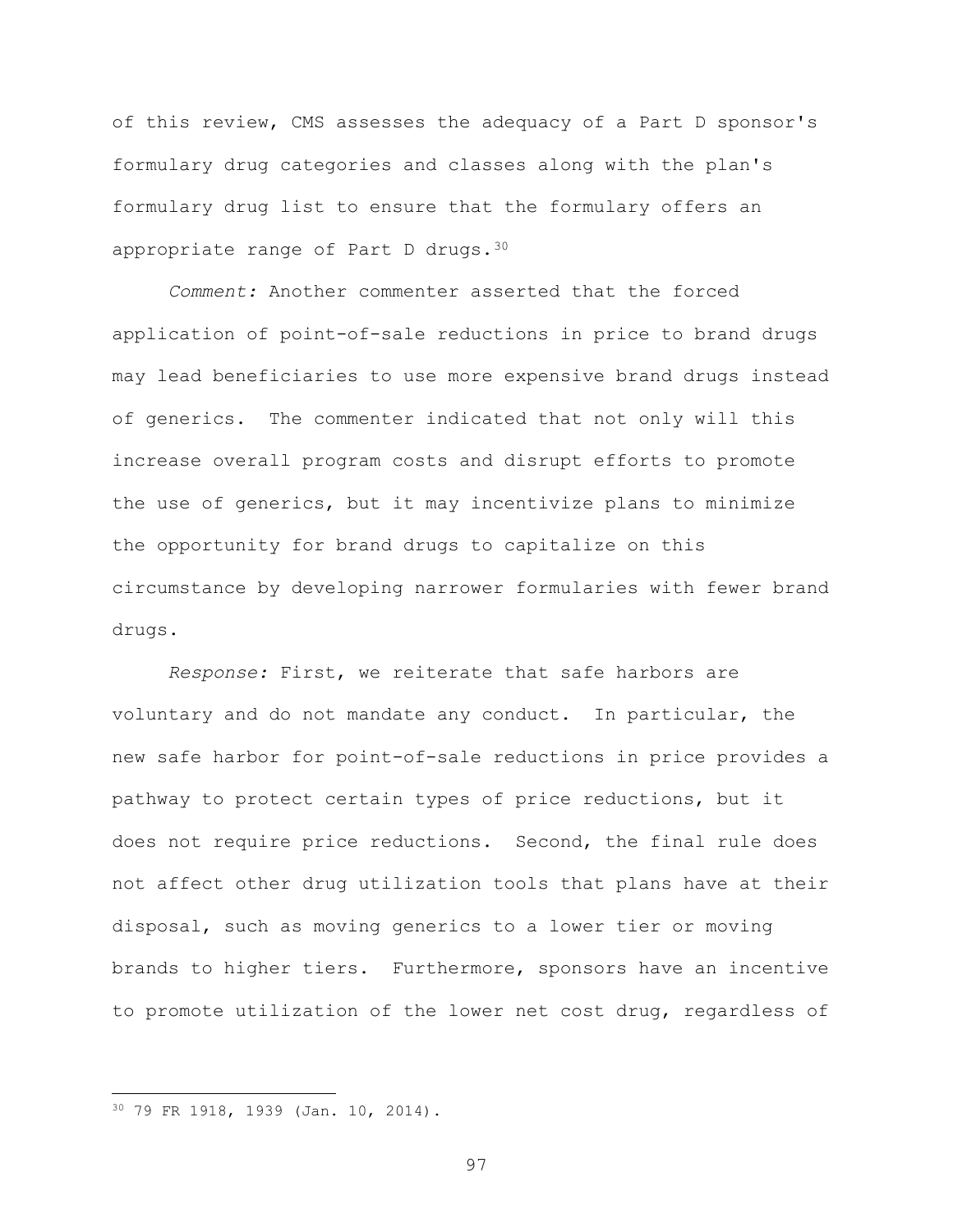whether the drug is a generic or brand. Reductions in price applied at the point-of-sale will remove an incentive for plan sponsors to game rebates in their bidding, as well as create an incentive for plans to include more generic drugs of equal safety and efficacy on their formularies.

*Comment:* A commenter indicated that under the Proposed Rule, Part D plans could further reduce or even eliminate their use of fixed copayments since simply converting all of their cost sharing to coinsurance may make it considerably easier to pass through rebates at the point of sale and ensure compliance with the changes included in the Proposed Rule. This shift, the commenter further contended, would directly expose beneficiaries to drug manufacturers' pricing and be particularly problematic for beneficiaries taking brand drugs without a rebate.

*Response:* We appreciate commenters' concern that there could be a transition to coinsurance for more drugs. Nothing in this final rule compels plans to discontinue their use of copayments, which many consumers prefer; further, upfront discounts on drugs subject to copayments can comply with the final point-of-sale safe harbor, so long as the discounts are reflected in the point-of-sale price the beneficiary is paying and accounted for when setting the copayment amount at the time of bidding. Comments related to CMS's administration of the Part D program are outside the scope of this rulemaking.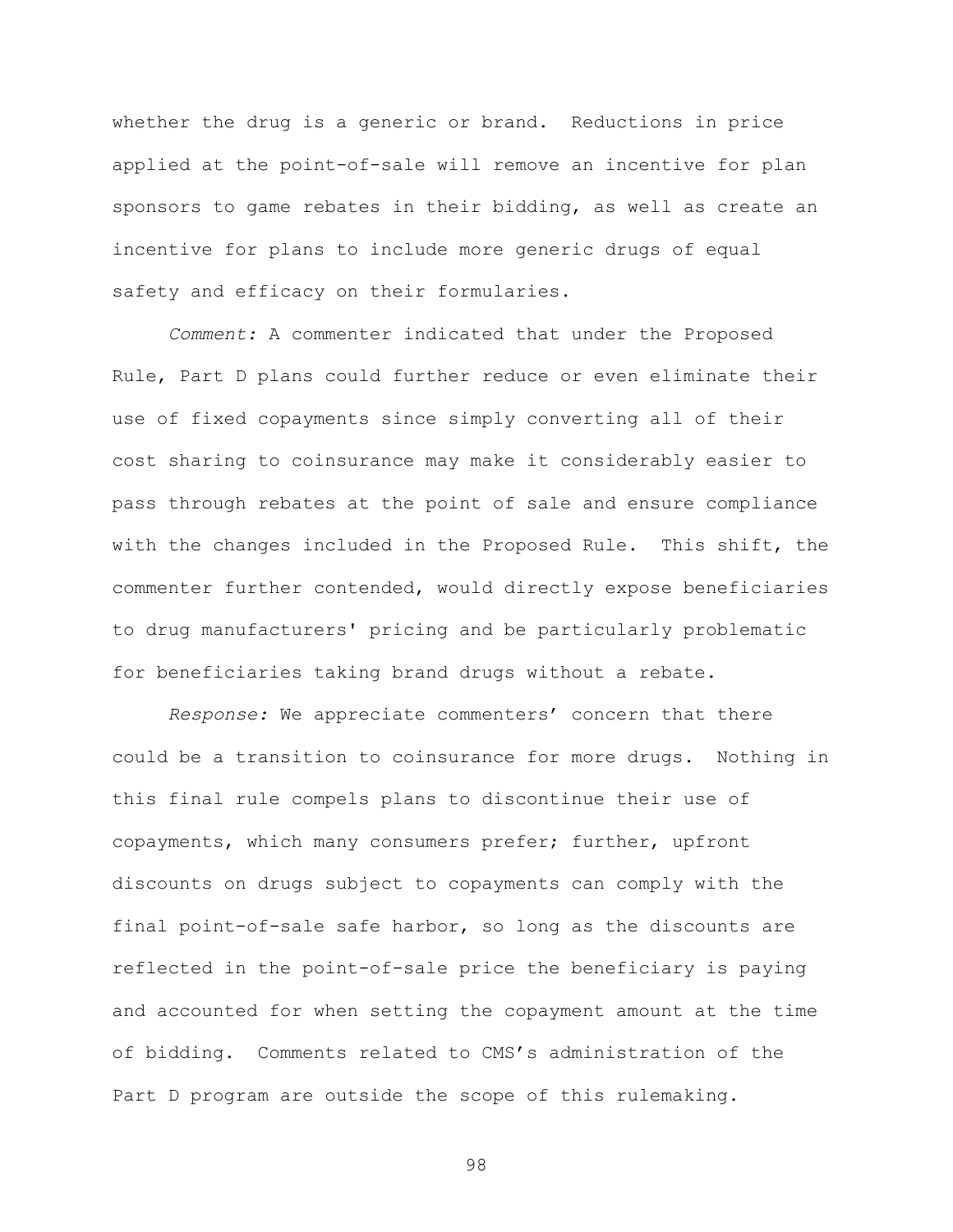However, CMS has indicated that actuarial equivalence requirements in the Part D program may require that plans adjust copayment amounts when setting them at the time bids are submitted to reflect discounts under the point-of-sale safe harbor. Additionally, for beneficiaries taking brand drugs with a rebate, it is possible that the coinsurance amount for some highly rebated drugs may be very close to the current copayment amount and that even patients in plans with no deductibles and paying only copayments could save as a result of this final rule. When accounting for the trends in utilization and costs by phase for Part D beneficiaries taking high-cost drugs with high rebates, these analyses also suggest it is likely that beneficiaries taking high-cost, high-rebate drugs in copaymentbased plans will see a decrease in their overall out-of-pocket costs.

*Comment:* Another commenter discussed the impact of the Proposed Rule on those with rare diseases. Noting that manufacturers have less of an incentive to offer rebates to secure placement on a formulary for therapies for rare diseases since these treatments have fewer competing products, and that within the context of Medicare, many rare disease therapies fall within the six protected classes that must be included on a formulary, the commenter asserted that as a result, there is limited use of rebates for rare disease therapies, so any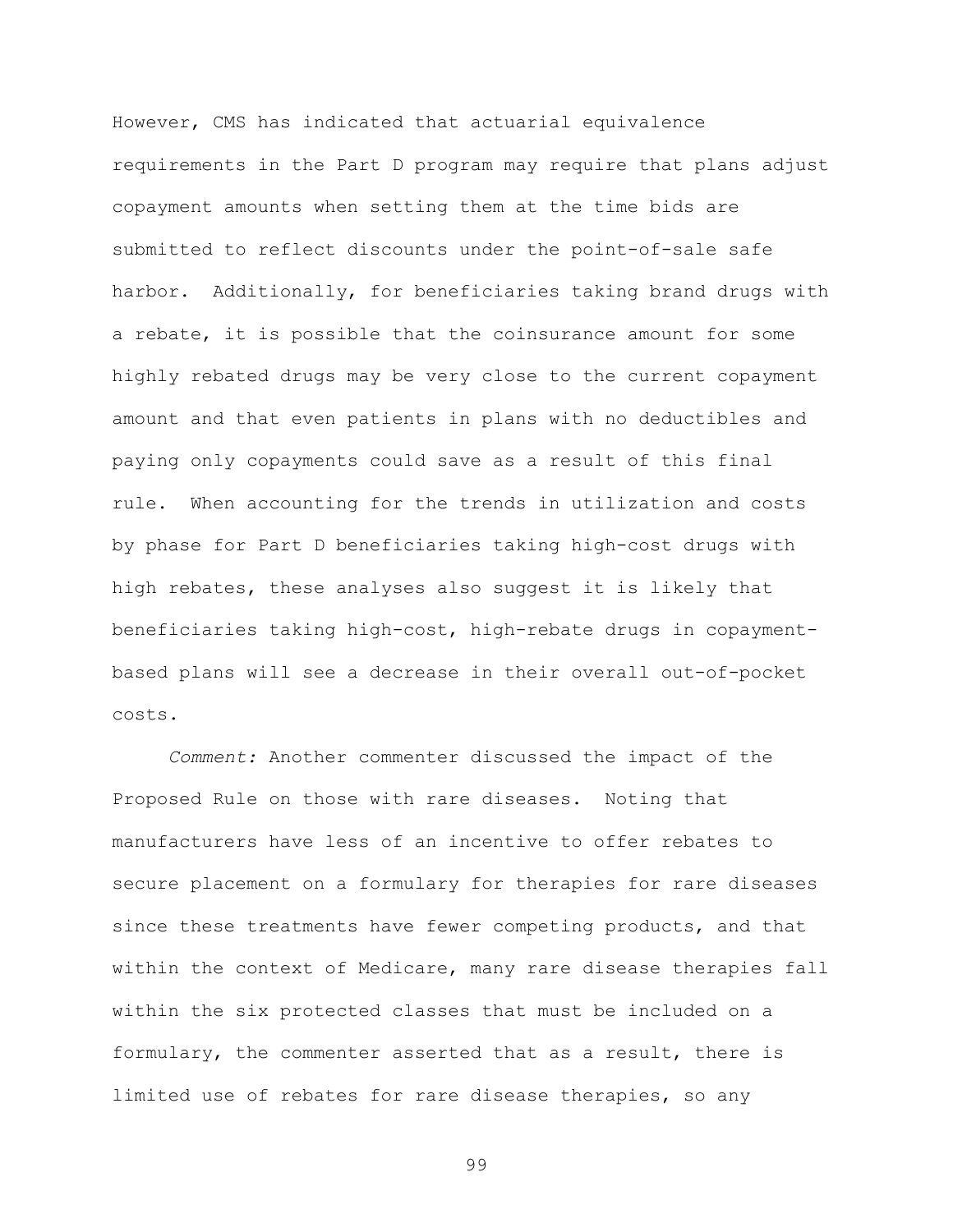benefits expected under the Proposed Rule would be diluted for patients on these treatments.

*Response:* As stated in the Proposed Rule, we understand that beneficiaries using high-cost drugs in protected classes may be less likely to benefit from a reduced pharmacy purchase price, because manufacturers generally offer low or no rebates to plans for these drugs, since drugs in protected classes must be included on Part D plan formularies. $31$  While we also recognize that manufacturers generally do not offer rebates on drugs where there are no competing products, the Proposed Rule was only intended to address circumstances where rebates are used. Furthermore, the Department believes that reductions in price that are completely reflected in the price of the prescription pharmaceutical product at the time the pharmacy dispenses it to the beneficiary may also benefit consumers in poorer health or with higher drug costs who are on treatments where rebates are used by decreasing their out-of-pocket spending at the pharmacy. The Department also believes that the enhanced transparency of premiums and out-of-pocket costs that the safe harbor encourages will support beneficiaries in making more actuarially sound decisions. $3^2$  Thus, while the final rule may have a differing

 $\overline{a}$ 

<span id="page-99-0"></span><sup>31</sup> 84 FR 2358 (Feb. 6, 2019).

<span id="page-99-1"></span><sup>32</sup> 84 FR 2355 (Feb. 6, 2019).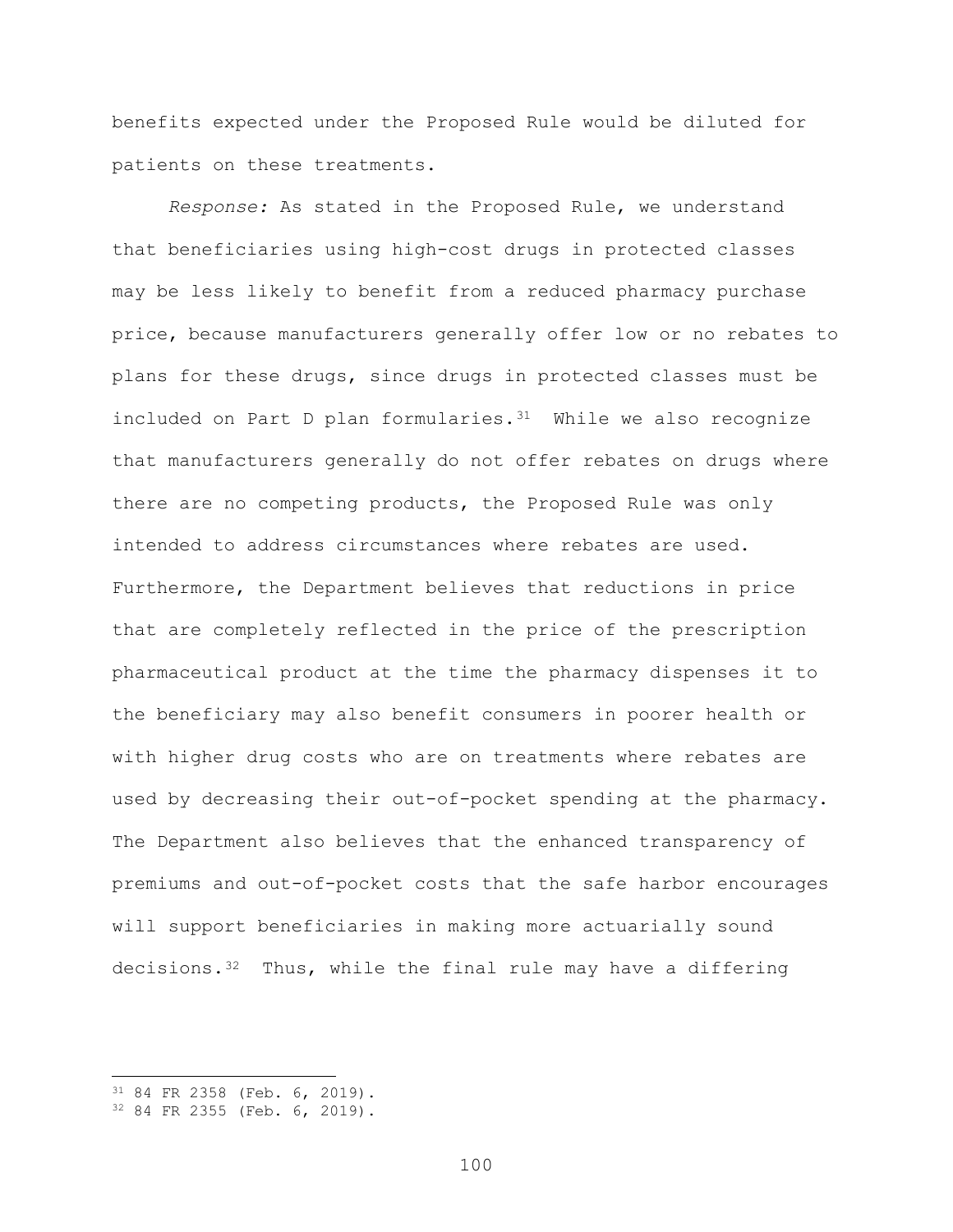impact on certain patient groups, the Department believes many patients will experience benefits.

*Comment:* A health plan commenter requested that Medicare Advantage and Medicare Part D plan sponsors have the ability to temporarily exclude all new, high-cost medications from coverage formularies for at least six months. According to the commenter, this approach prevents pharmaceutical manufacturers from driving any utilization before appropriate price concessions are negotiated to better reflect the new drug's actual clinical value.

*Response:* Recommendations to change Part D program rules are beyond the scope of this rulemaking.

*Comment:* Various commenters recommended that following the implementation of the final rule, CMS actively monitor formulary changes and utilization management protocols in order to prevent patient discrimination and to ensure patients are able to access needed treatments. Several commenters noted that the Proposed Rule, in conjunction with previously proposed changes to allow greater utilization management for the six protected classes of drugs within Medicare Part D, could result in restrictions that would interrupt care regimens for those with certain diseases.

A commenter noted that as a requirement for formulary approval, the MMA requires that the Secretary of HHS cannot find that a plan's categorization system discourages enrollment by a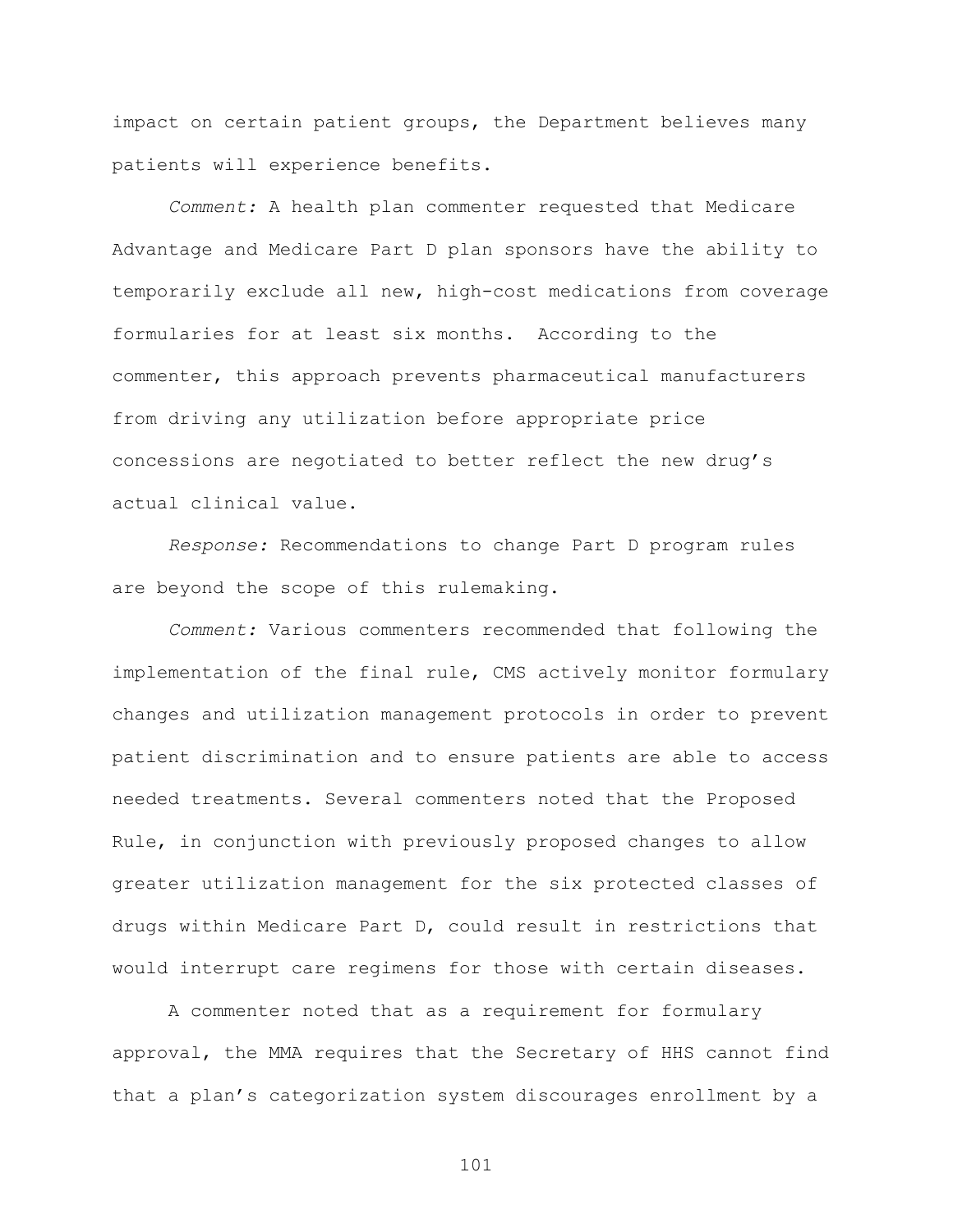group of beneficiaries. This commenter also recommended various guardrails that CMS should consider when evaluating formularies under this proposal, including tracking formularies for increases in product exclusions due to the heightened potential for adverse selection, aligning formularies to existing clinical guidelines, including a wide range of drug treatments on formularies, and monitoring formularies for significant changes from copay to coinsurance.

*Response:* We have coordinated with CMS, which administers the Part D program, in promulgating this rule. We agree that it is critically important that patients' access to needed treatments be protected, that patients not be discriminated against, that patients receive critical care uninterrupted, and that plans not discourage enrollment impermissibly. Plans should comply with all Part D rules and take appropriate actions to guard their enrollees against these harms. We are informed by CMS that they have and will diligently use a robust formulary review and approval process, which entails in-depth checks to ensure sufficient inclusion of all necessary Part D drug categories or classes for Medicare beneficiaries, preventing discriminatory benefit designs. As part of this review, CMS assesses the adequacy of a Part D sponsor's formulary drug categories and classes along with the plan's formulary drug list to ensure that the formulary offers an appropriate range of Part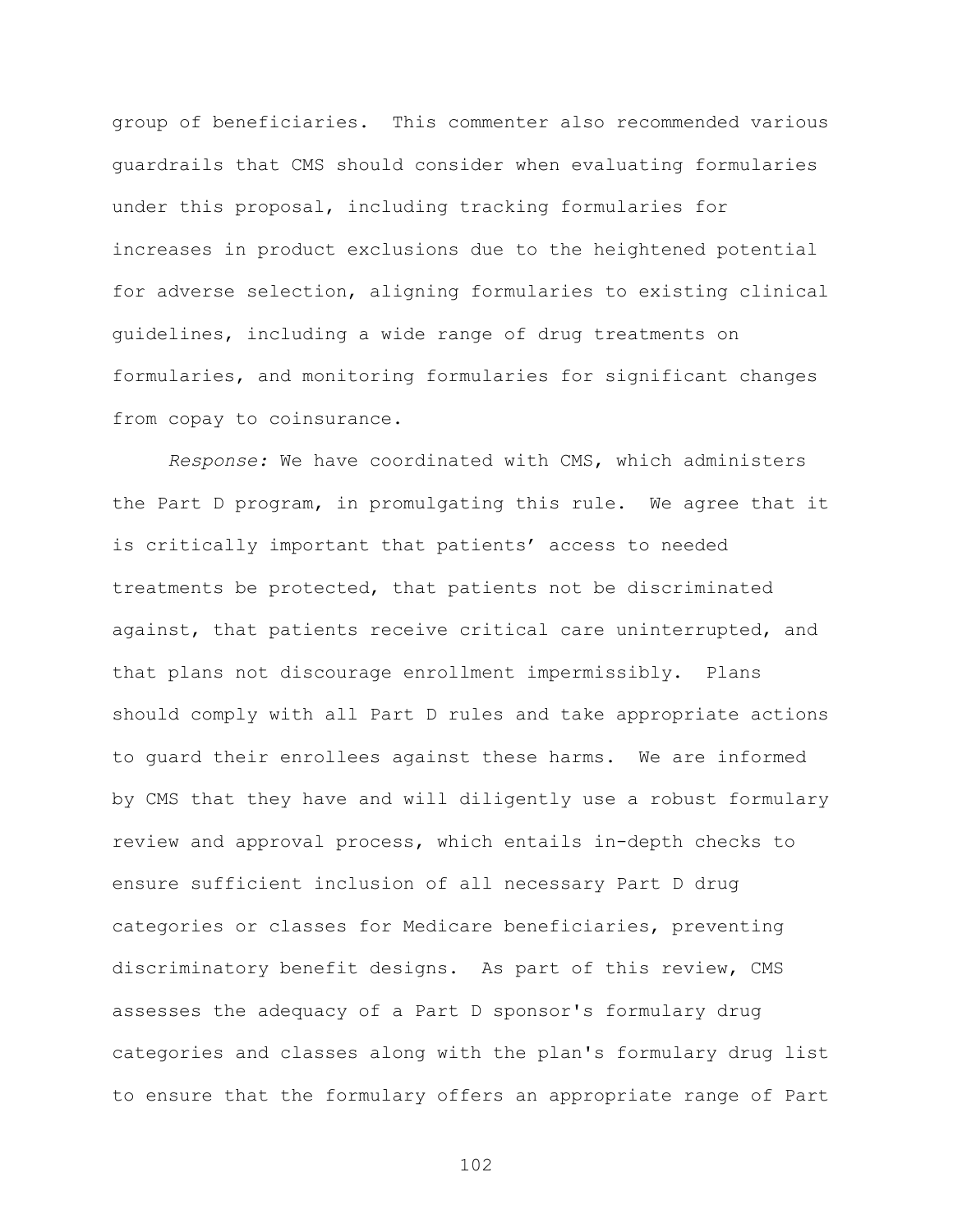D drugs.<sup>33</sup> The formulary review and approval process, risk adjustment, and anti-discrimination rules each serve to mitigate the incentive for health plans and PBMs to narrow prescription benefits for vulnerable populations and to discourage enrollment among high-cost patients.

*Comment:* In order to prevent narrower formularies and increased cost sharing, a commenter recommended that in the next payment notice for Medicare Part D plans, CMS include discussion of cost-sharing and utilization management rules to ensure the changes included in the final rule do not lead to violations of existing protections or result in decreased access to necessary medicines.

*Response:* Suggestions for CMS to issue guidance in the next payment notice are outside the scope of this rulemaking.

*Comment:* Other commenters discussed the influence of rebates on formulary placement. A health plan commenter indicated that while net prices factor into the overall value proposition of a drug, review of clinical evidence is the essential first step of formulary development, and a drug's clinical performance relates in this way to the potential magnitude of a rebate, if any. Another health plan commenter stated that rebates are only considered for drugs that are in

 $\overline{a}$ 

<span id="page-102-0"></span><sup>33</sup> 79 FR 1918, 1939 (Jan. 10, 2014).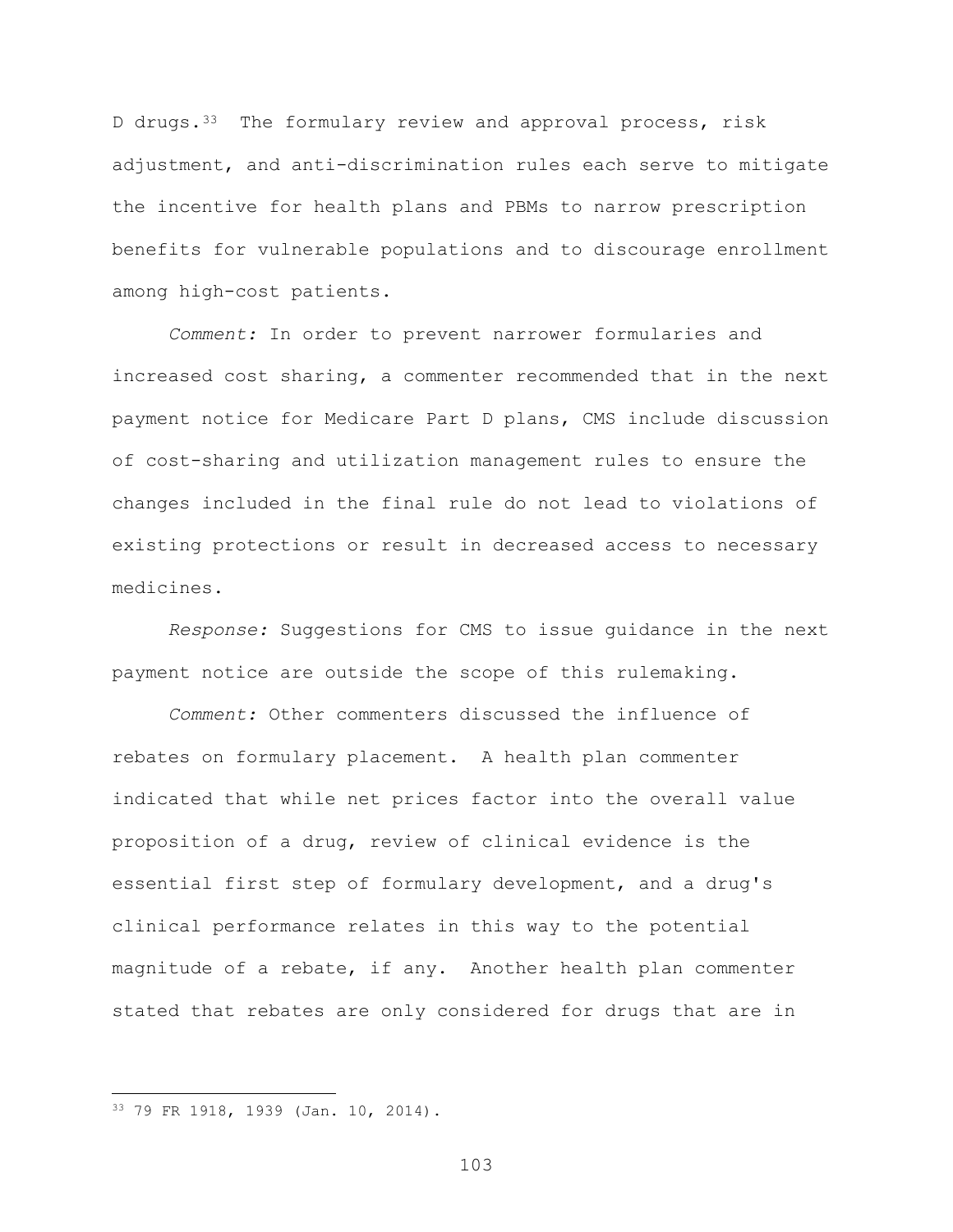competitive classes, where two or more therapeutically similar or equivalent drugs exist, and that in the overwhelming number of cases, plan determinations regarding drug formulary treatment are well-justified by the underlying drug characteristics and economics.

However, other commenters asserted our current rebate system may result in PBMs placing more expensive products in a preferred formulary position over less expensive equivalents and that eliminating rebates would correct their impact on formulary design.

Other commenters discussed the influence of rebates on the placement of biosimilars on formularies and asserted that PBMs generally give preferred formulary placement not to the product with the lowest list price, or to the product that provides the lowest cost to the patients, but to the product that will provide the PBM with the greatest rebate. These commenters stated that because of a biosimilar's lower price, it may not have preferred placement on a formulary, which can be particularly harmful to patients with chronic illnesses that rely on biosimilars. Another commenter was concerned that the absence of rebates, combined with the impacts of beneficiary cost-sharing differences and Part D subsidies/program design, may make generic or biosimilar drugs less lucrative to PBMs or plan sponsors, which could result in Part D plans giving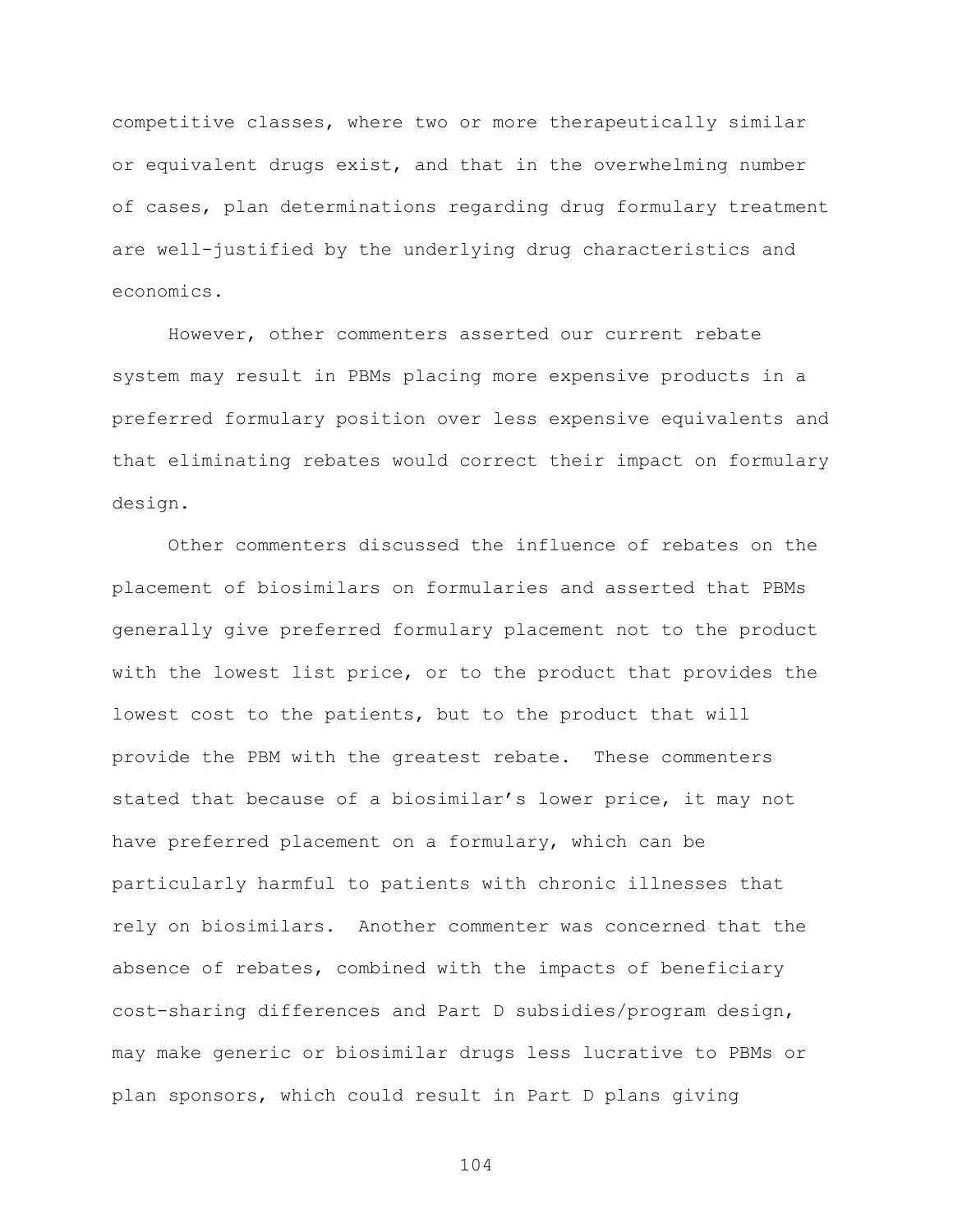preferential or equivalent-tier placement to higher-cost brand drugs.

Another commenter emphasized that decisions about which drugs are chosen for formulary inclusion should be based upon the drug's effectiveness, safety, and ease of administration, rather than financial arrangements like rebates. Other commenters raised concerns that PBMs lead to formulary disruptions.

*Response:* The Department agrees with commenters asserting that clinical factors should be paramount in formulary development and with commenters asserting that the current rebate system may result in more expensive products or products offering PBMs the largest rebates receiving preferred formulary placement, rather than products with lower list prices or lower costs to beneficiaries. This concern about inappropriate financial influence on formulary placement is an important element of the Secretary's decision to finalize the Proposed Rule. Nothing in this rule changes any Part D requirements with respect to formularies, including which types of drugs should be included in a formulary and criteria for including the drugs on the formulary. These are matters for CMS under the Part D program. However, as we clarify throughout this final rule, we agree with commenters' suggestion that formulary placement may be a factor in determining the type or extent of a reduction in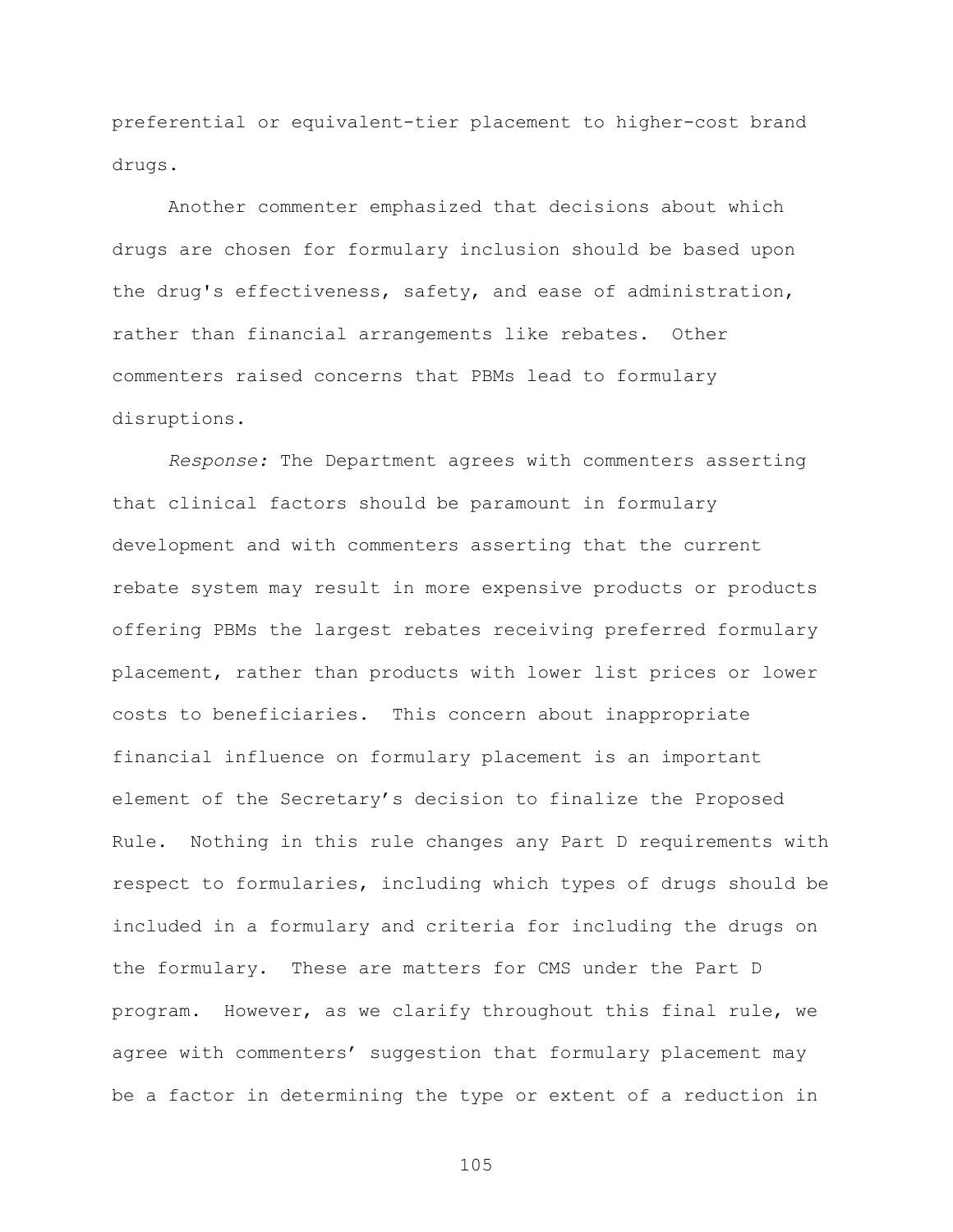price that may be available for a particular drug. As we also clarify throughout this rule, any portion of a so-called "rebate" that was retained by a PBM was not and is not protected under the discount safe harbor, nor will it be protected under the safe harbor for point-of-sale reductions in price; such remuneration is a payment for a service, not a reduction in price, for purposes of the discount safe harbor.

*Comment:* Other commenters raised concerns relating to chargeback services and formulary placement. A few commenters asked OIG to clarify that when a third-party unrelated to a PBM is being paid to perform point-of-sale chargeback administration services, PBMs cannot require pharmaceutical manufacturers to pay chargeback administration fees, chargeback adjudication fees, or similar service fees as a condition for formulary placement or position, due to the potential chilling effect on third-party chargeback administrators entering into the market.

*Response:* Point-of-sale chargeback administration fees or similar service fees would not be covered under the new safe harbor for point-of-sale reductions in price at section 1001.952(cc), regardless of whether such fees are fair market value; however, payment for these services might, depending on the facts and circumstances, be covered by another safe harbor. We agree with the commenter that only the party performing the point-of-sale chargeback administration should be paid for that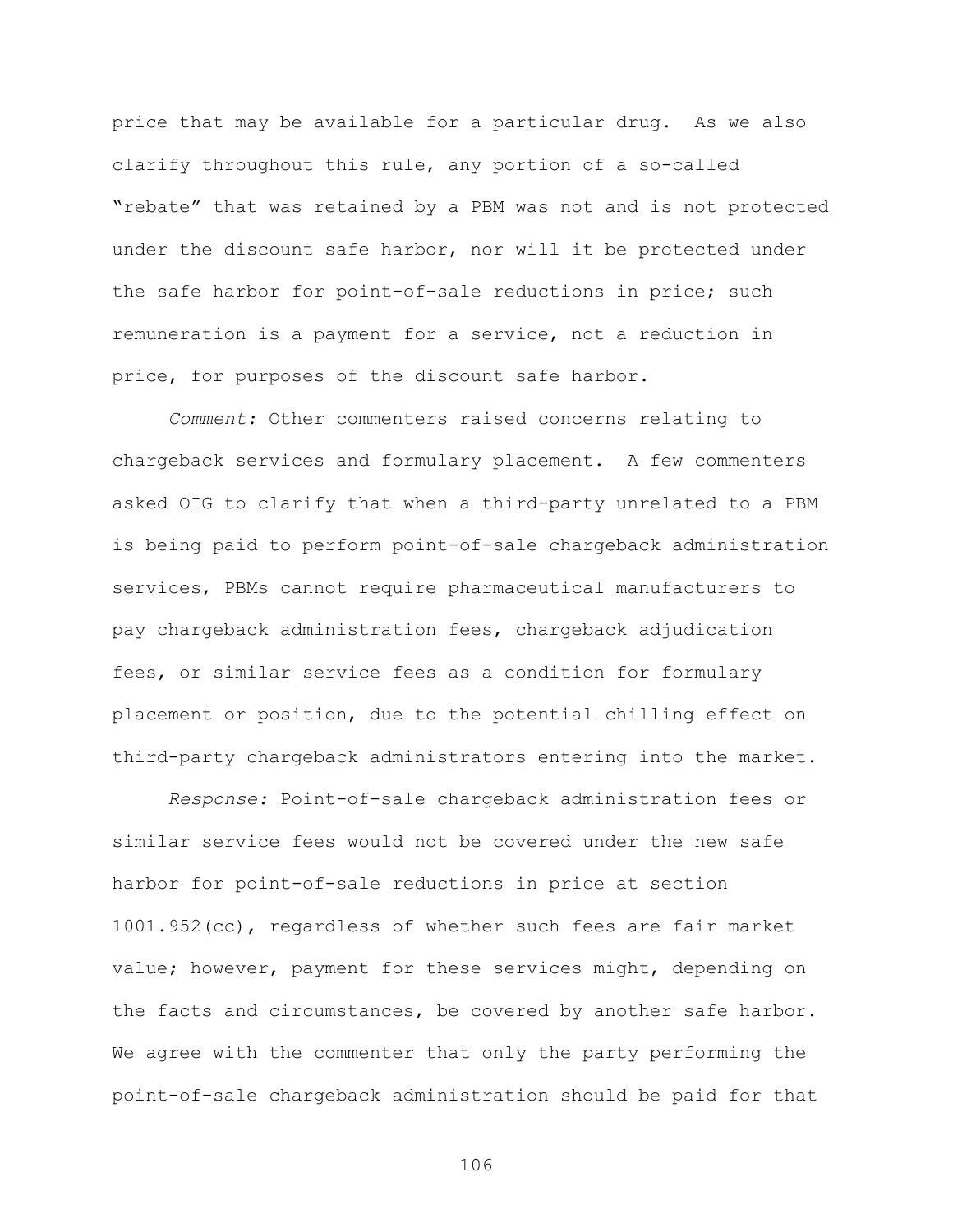service. As explained elsewhere in this rule, payments to PBMs for formulary placement, or any kind of payment for a service, are not covered by either the discount safe harbor or the safe harbor for point-of-sale reductions in price.

xi. Impact on List Price

*Comment:* Many commenters believed that removing rebates would correct distorted incentives and lower list prices. These commenters expect that removing rebates and moving to upfront discounts will consolidate the procurement process and lead to reduced costs, which could be passed on to customers. These commenters also expected that manufacturers would respond to added competitive pressures from plan sponsors with more competitive pricing, and potentially introduce new drugs at lower price points.

*Response:* We agree with commenters' suggestion that removing the existing safe harbor and creating the two new safe harbors should promote a more transparent and rational pharmaceutical market that may reduce drug prices through competition.

*Comment:* Many commenters expressed concern that the rule would be unlikely to lower list prices for new drugs or limit price increases for existing drugs. These commenters felt that the rule would be more likely to either increase drug prices or not significantly affect list prices at all*.*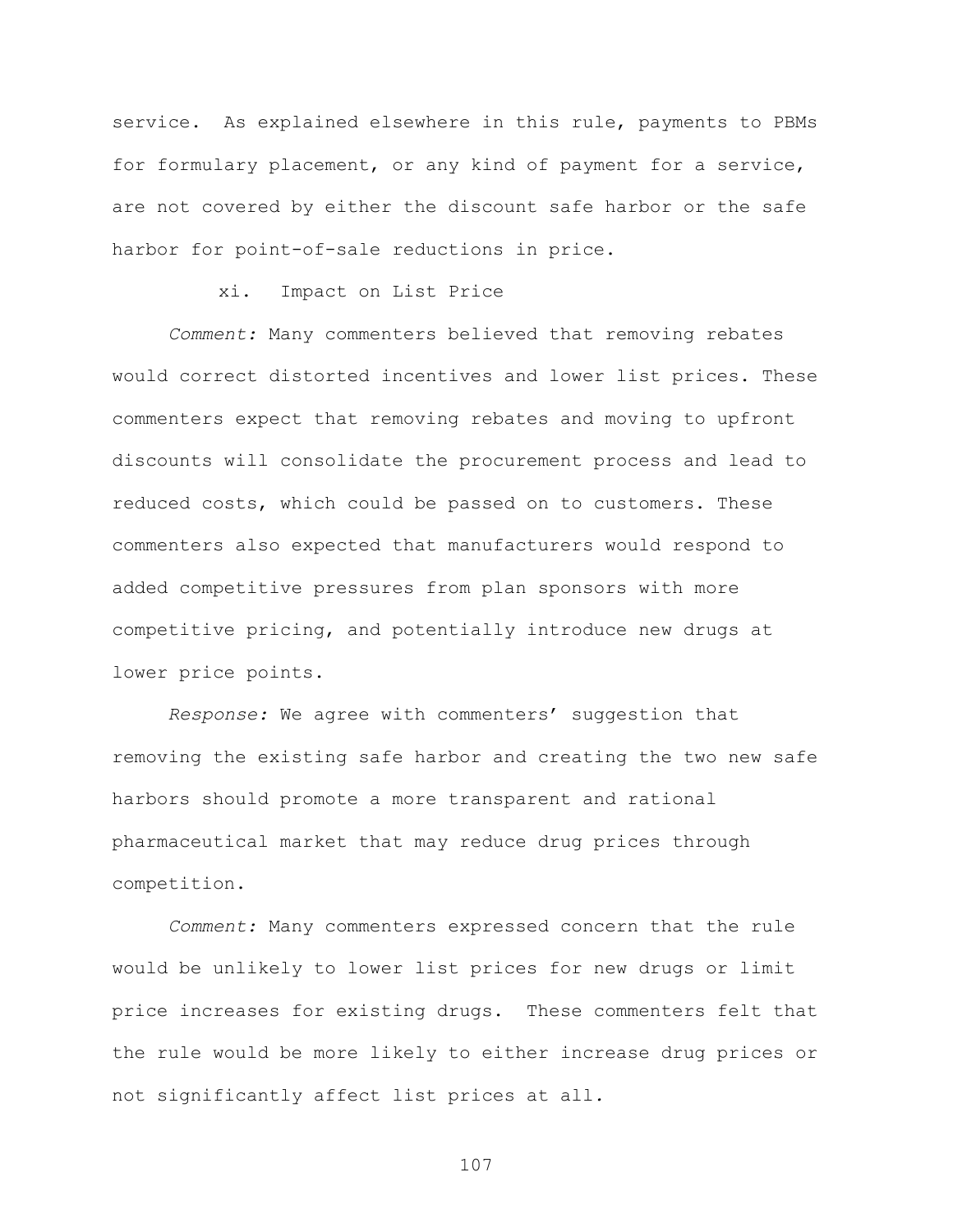*Response:* We appreciate commenters' concern that the rule may not lower list prices. There are a wide range of potential behavioral changes from all parts of the prescription pharmaceutical product supply chain. The amendment to the discount safe harbor removes the positive incentives that come with higher list prices for manufacturers, PBMs, and payors. With these incentives removed, and with the incentive to get the drug for the lowest possible net price retained, the Department believes it is likely that list prices will decrease and price increases for existing drugs may be more limited.

*Comment:* Many other commenters expressed concern that the expectation that the rule would result in lower list prices is not supported by historical, economic, or competitive market analysis. These commenters noted that there was not enough support for the conclusion that rebates are the primary cause of high list prices and that drug manufacturers have given no indication that they would lower drug prices if the rule were finalized.

*Response:* We disagree with commenters' feedback that there is no evidence that rebates are a primary cause of high list prices. Rebate arrangements in the prescription drug supply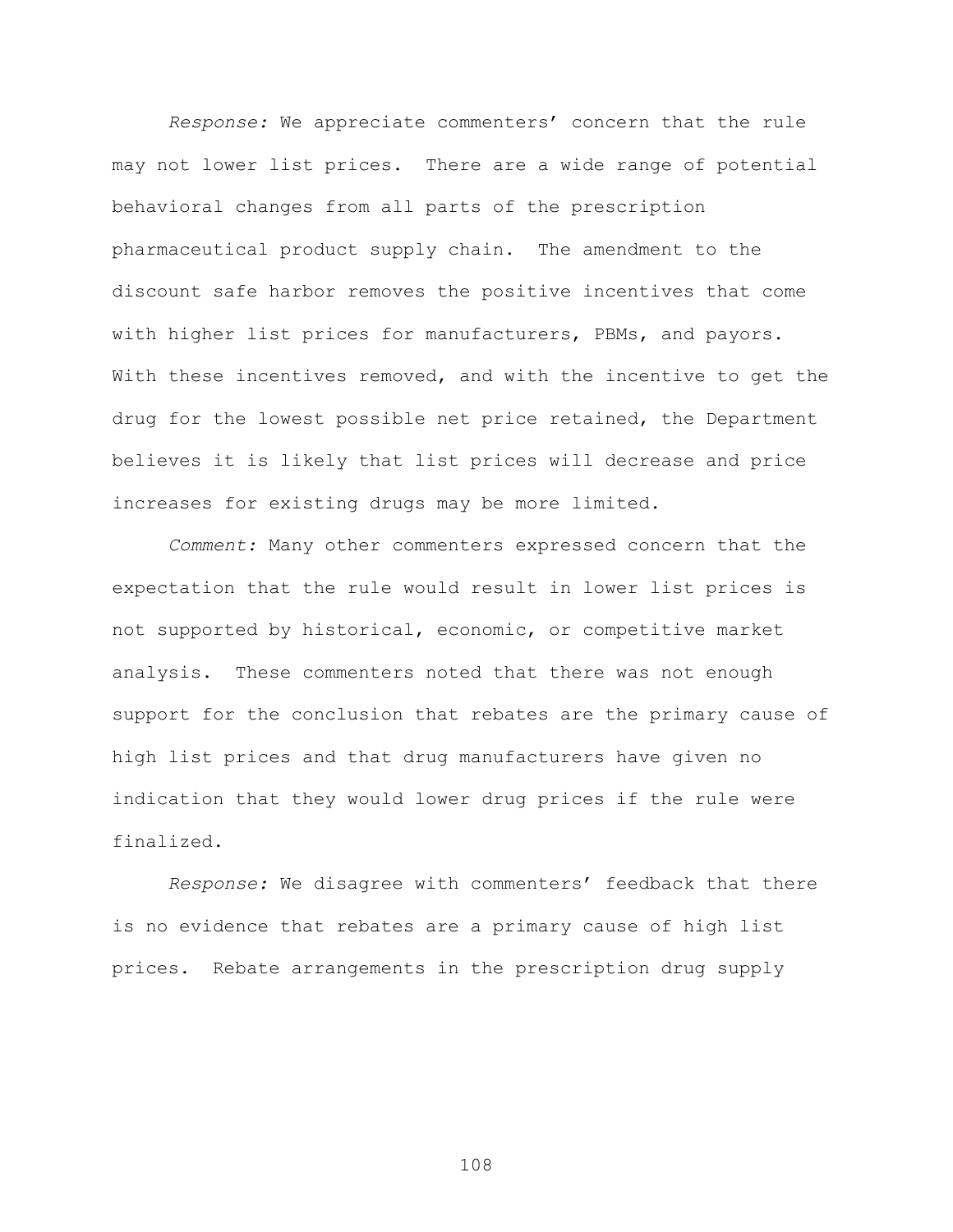chain have been cited as a barrier to lowering drug costs. $34$  We also disagree that manufacturers have given no indication that they would lower drug prices if the rule were finalized.[35](#page-108-1) Finally, while we acknowledge that there are a range of potential behavioral changes that could result from the rule, we do not agree with the assumption that PBMs will start paying a higher net price simply because of the transition from rebates to point-of-sale discounts. PBMs and manufacturers already know the current net prices that they have negotiated for drugs and PBMs have proven to be extremely effective negotiators over the past 15 years. Therefore, the Department expects PBMs to continue to work to get the best possible deals for their customers, with one likely result being lower list prices.

*Comment:* Several commenters asserted that not only would the Proposed Rule fail to lower list prices, but rebates do not contribute to high list prices nor do they prevent manufacturers from lowering prices. These commenters specifically argued that list price increases are primarily driven by drug manufacturers' revenue and profit goals and that rebates assist in keeping list prices from being even higher. These commenters noted that list

<span id="page-108-0"></span><sup>34</sup> *See*, *e.g.*, A perspective from our CEO: Gilead Subsidiary to Launch Authorized Generics to Treat HCV. Gilead Pharmaceuticals, *available at* https:// www.gilead.com/news-and-press/companystatements/authorized-genericsfor-hcv.

<span id="page-108-1"></span><sup>35</sup> *See* Drug Pricing in America: A Prescription for Change, Part II, Hearing Before the U.S. Senate Comm. on Finance (Feb. 26, 2019), *available at*  https://www.finance.senate.gov/imo/media/doc/37143.pdf.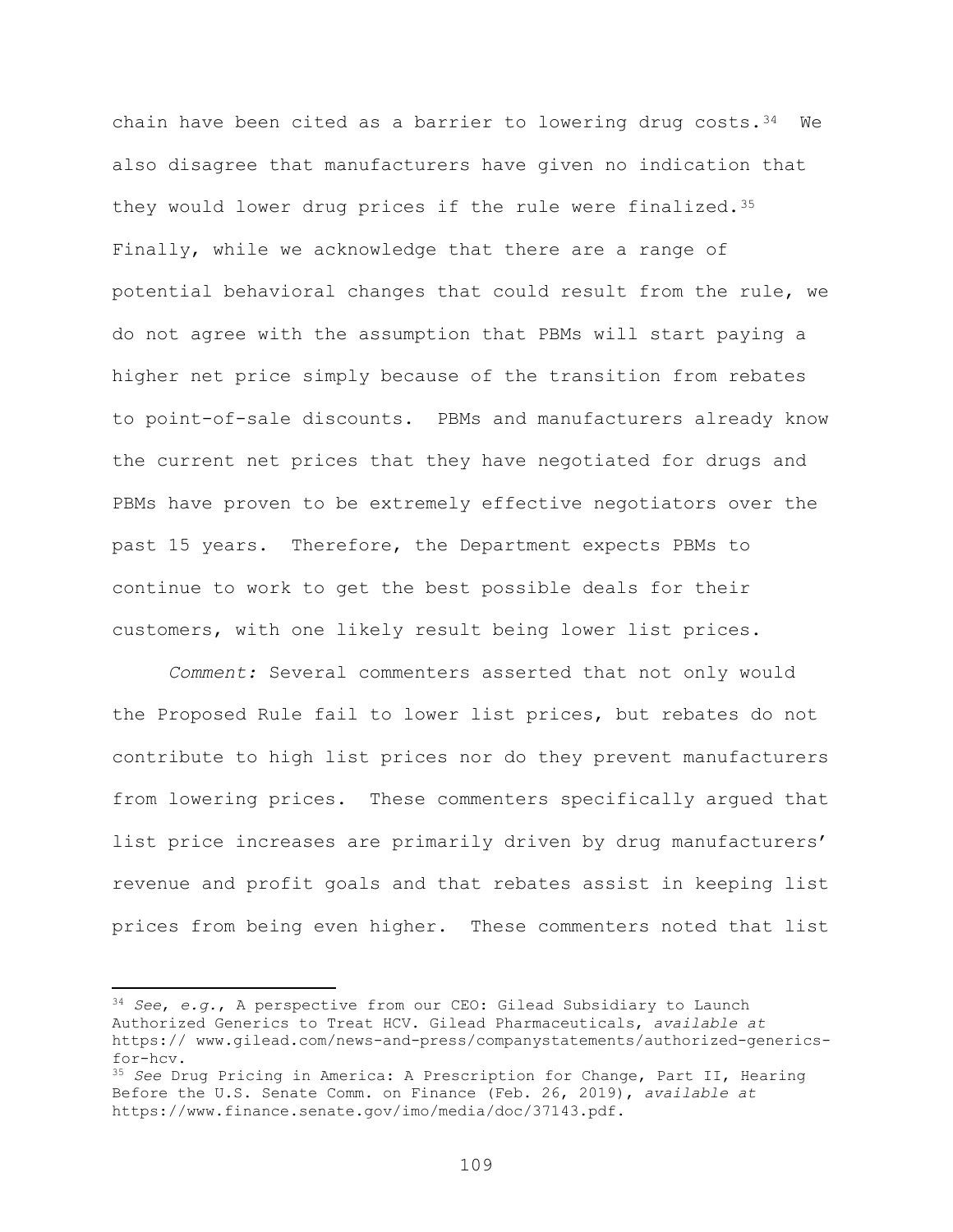prices are increasing at a faster rate for drugs with small rebates than for drugs with larger rebates.

*Response:* The Department believes rebates are an important driver of increased list prices. Rebates and price protection payments increase when list prices increase.[36](#page-109-0)

*Comment:* Many commenters remarked that the Proposed Rule contains no mechanism to bring down list prices, and that absent additional rulemaking, the changes included in the Proposed Rule would further embolden manufacturers to keep prices high.

*Response:* We appreciate commenters' concern that the rule does not have a mechanism to lower list prices. As discussed above, the Department believes that rebates are a major driver of high list prices, and that, by removing the incentives of the rebate system, PBMs and payors will have a strong incentive to negotiate lower net prices and manufacturers will lower list prices. The Department agrees with the many commenters that commend the existing competitive market and praise the effectiveness of PBMs as negotiators that have carefully managed net prices. The amendment to the discount safe harbor should add transparency to an extremely competitive market, which will translate into lower list and net prices.

<span id="page-109-0"></span><sup>&</sup>lt;sup>36</sup> Pharmacy manufacturer rebate negotiation strategies: A common ground for a common purpose. Milliman. Nov. 17, 2015.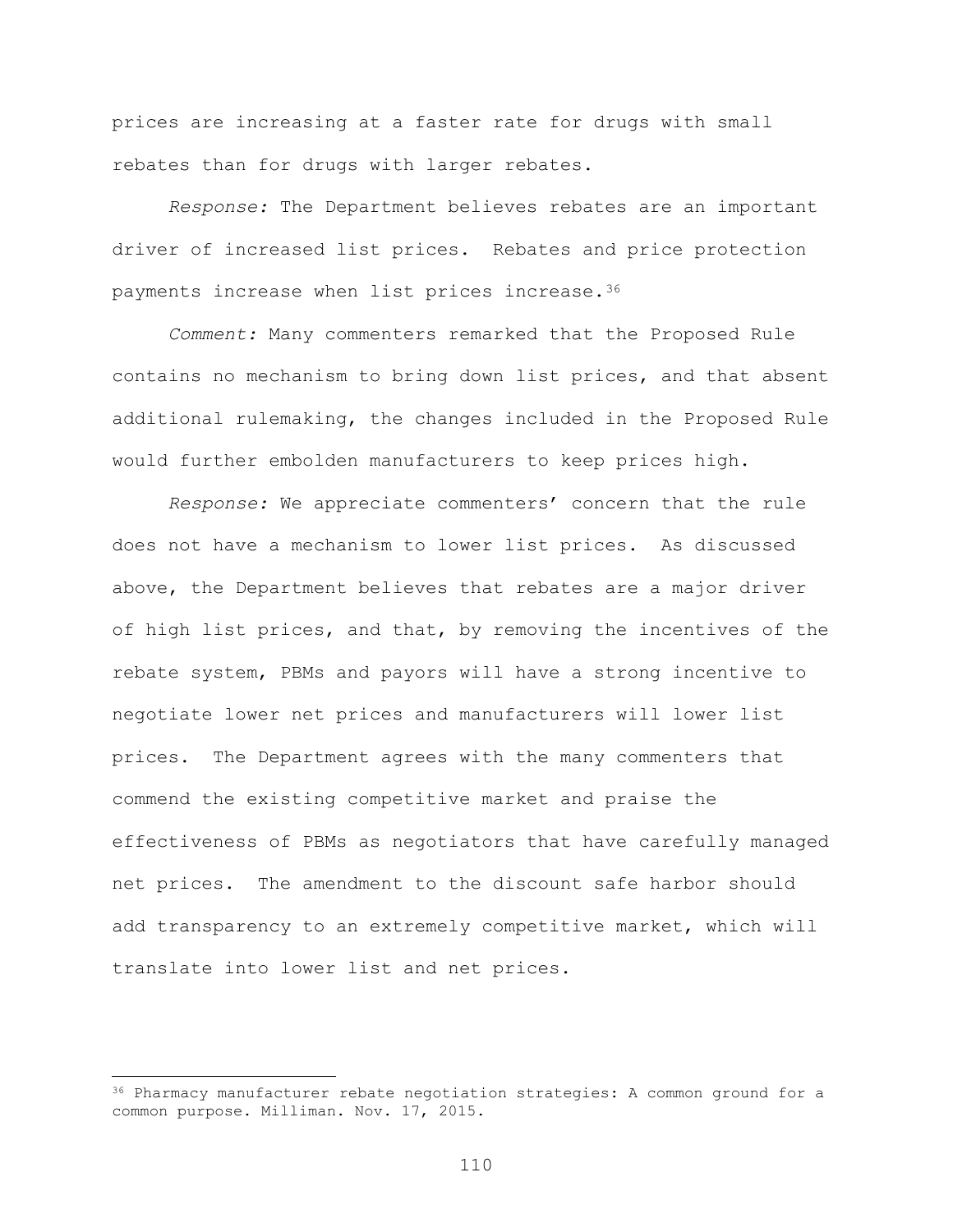*Comment:* Several commenters suggested that high list prices and drug costs would be better addressed through increased competition among drug manufacturers. These commenters noted that most of the most expensive drugs have no competition from other manufacturers and offer no rebates. The commenters also noted that there are few meaningful legal or economic restrictions on drug manufacturers' ability to set and increase prices, arguing that drug manufacturers frequently engage in anti-competitive behavior that must be addressed for list prices to come down, such as securing longer periods of patent exclusivity and pay-for-delay settlements.

*Response:* We agree with commenters that high list prices and drug costs are an important issue that requires a multifaceted response. We further agree that action taken to promote competition in the prescription pharmaceutical product space has the potential to curb rising drug prices. This final rule is one of many Department initiatives that build on each other to lower list prices and reduce out of pocket costs, as outlined in the American Patients First blueprint. [37](#page-110-0)

*Comment:* Several other commenters remarked that because the safe harbors and amendments included in the Proposed Rule would

<span id="page-110-0"></span><sup>&</sup>lt;sup>37</sup> American Patients First: The Trump Administration Blueprint to Lower Drug Prices and Reduce Out-of-Pocket Costs, Dep't Health & Human Servs. (May 2018), *available at*

https://www.hhs.gov/sites/default/files/AmericanPatientsFirst.pdf.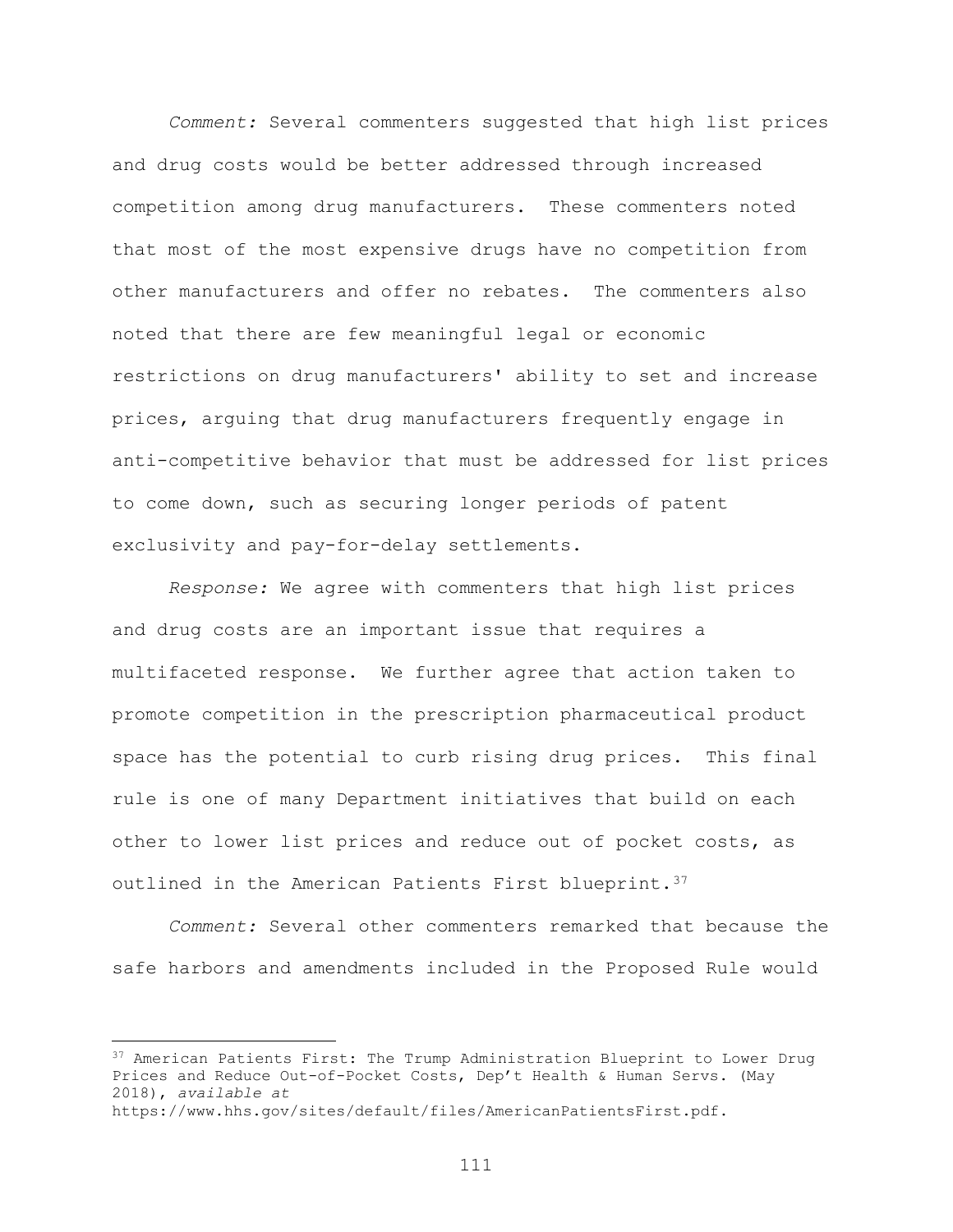not apply to commercial markets, list prices are not likely to be lowered. These commenters noted that commercial markets represent a majority of the U.S. drug market, and therefore, drug manufacturers have little incentive to lower list prices where a majority of the industry would remain unchanged.

*Response:* We acknowledge that the commercial market is not covered by this final rule, and that there are a range of potential behavioral responses as a result of this rule. While it is possible that the market will respond by keeping rebates in the commercial market, as commenters suggest, it is also possible that the commercial market will follow the Medicare market without direct action. It may be difficult to maintain a bifurcated market between commercial and Medicare Part D, so plans may prefer to negotiate based on the same discount mechanism for efficiency. We note that some commercial plans have already begun to pass discounts on to patients at the point of sale. While the commercial market is a larger portion of U.S. spending on prescription pharmaceutical products than Medicare, Medicare is an important part of the market and the commercial market often tracks policies implemented in the Medicare program. The Department believes it is likely that as parties change their operating practices to comply with the safe harbors with respect to Medicare Part D business, there may be a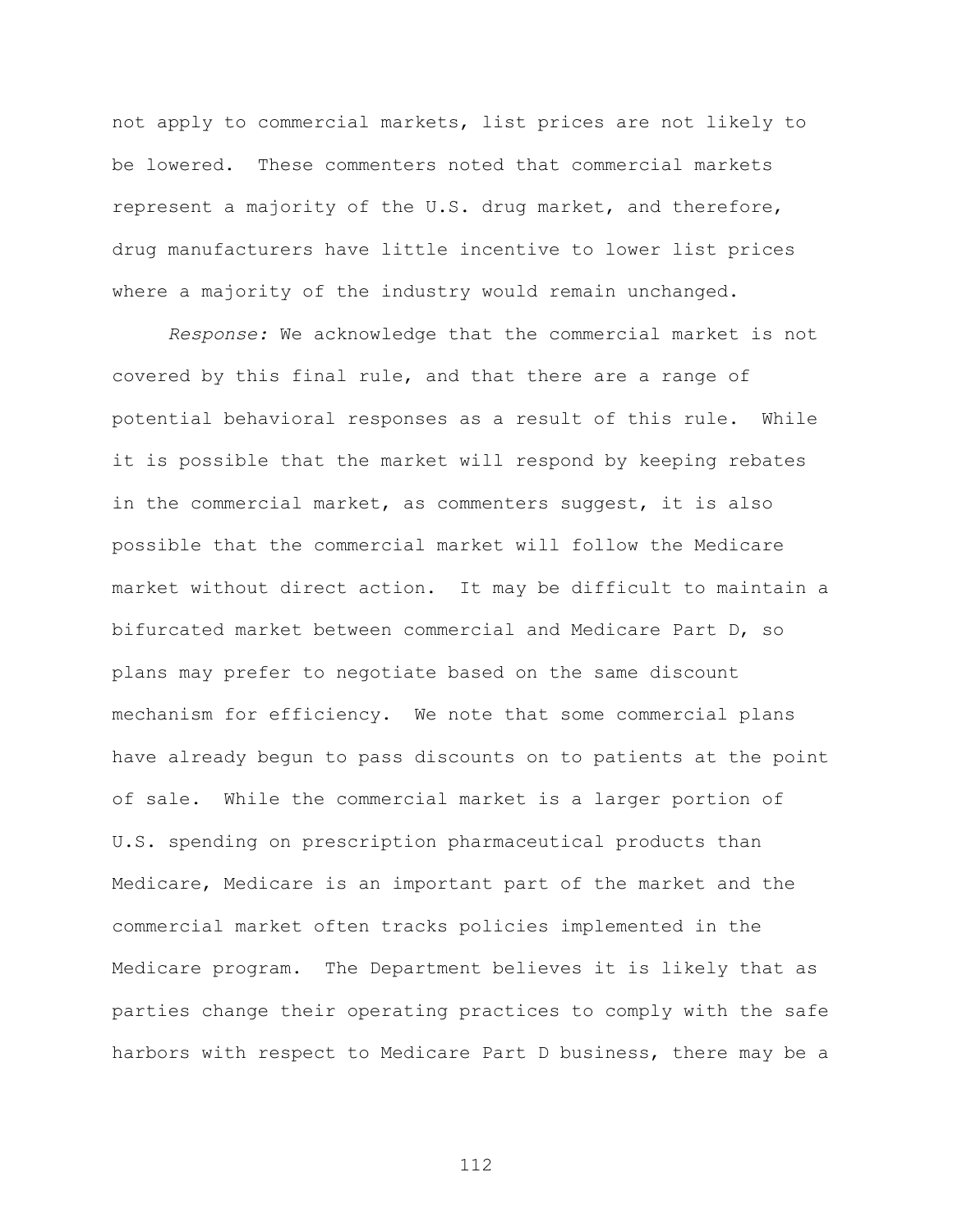spillover effect on their practices in the commercial market, and that list prices would decline as a result.

*Comment:* A few commenters expressed skepticism that switching to point-of-sale reductions in price would not translate to lower list prices for various reasons, including: there is lack of meaningful competition; intellectual property and Food and Drug Administration laws empower monopolistic pricing; clinicians have a strong influence over prescribing; coverage and reimbursement laws create price floors; and the healthcare industry as a whole generally fails to assess effective lower-cost alternative drugs.

*Response:* We agree with the commenters that there are a number of complex factors that have led to high list prices for prescription pharmaceutical products, and that the Department will have to use a multifaceted approach that addresses many of these issues to meaningfully lower list prices and reduce outof-pocket costs for patients. This final rule is addressing the incentives in the existing rebate framework that drive up list prices while net prices stay neutral or increase only slightly. The Department believes this is an important and foundational step for other reforms that can help to lower list prices and reduce out-of-pocket costs, as outlined in the American Patients First blueprint. The Department will continue to consider further reforms to address issues described by the commenters.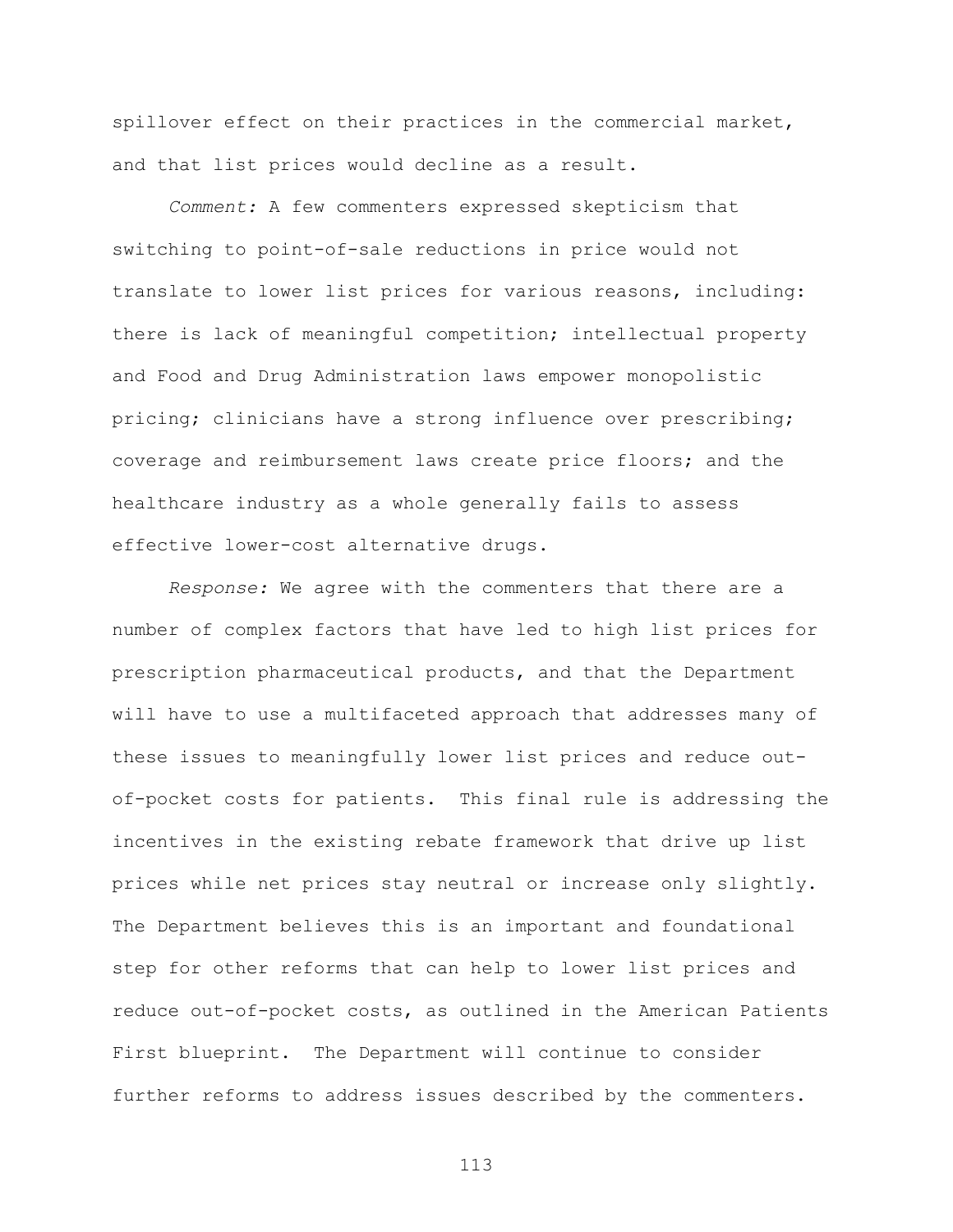*Comment:* A commenter argued that the Proposed Rule seems to suggest that HHS would prefer a lower list price drug with a net higher cost over a drug with a lower net cost and that such a situation would increase costs for both beneficiaries and taxpayers.

*Response:* We disagree. The Department expects that the net price of prescription pharmaceutical products would largely be the same with point-of-sale discounts as it has been through the use of rebates. The Department expects that PBMs will continue to be effective negotiators in a competitive market and does not see any reason why PBMs would accept higher net prices. Instead, the Department expects that the rule will result in lower list prices and lower out-of-pocket costs for patients through point-of-sale reductions in price.

*Comment:* Several commenters expressed concern that because the MDRP calculates mandatory rebates using the AMP of a product (which is impacted by a product's list price), lower list prices could reduce rebates states receive under this program.

*Response:* The Department recognizes that the final rule has the potential to affect calculations of AMP in ways and to an extent that may be difficult to anticipate. We reiterate that the final rule does not alter obligations under the statutory provisions for Medicaid prescription drug rebates under section 1927 of the Act, including AMP.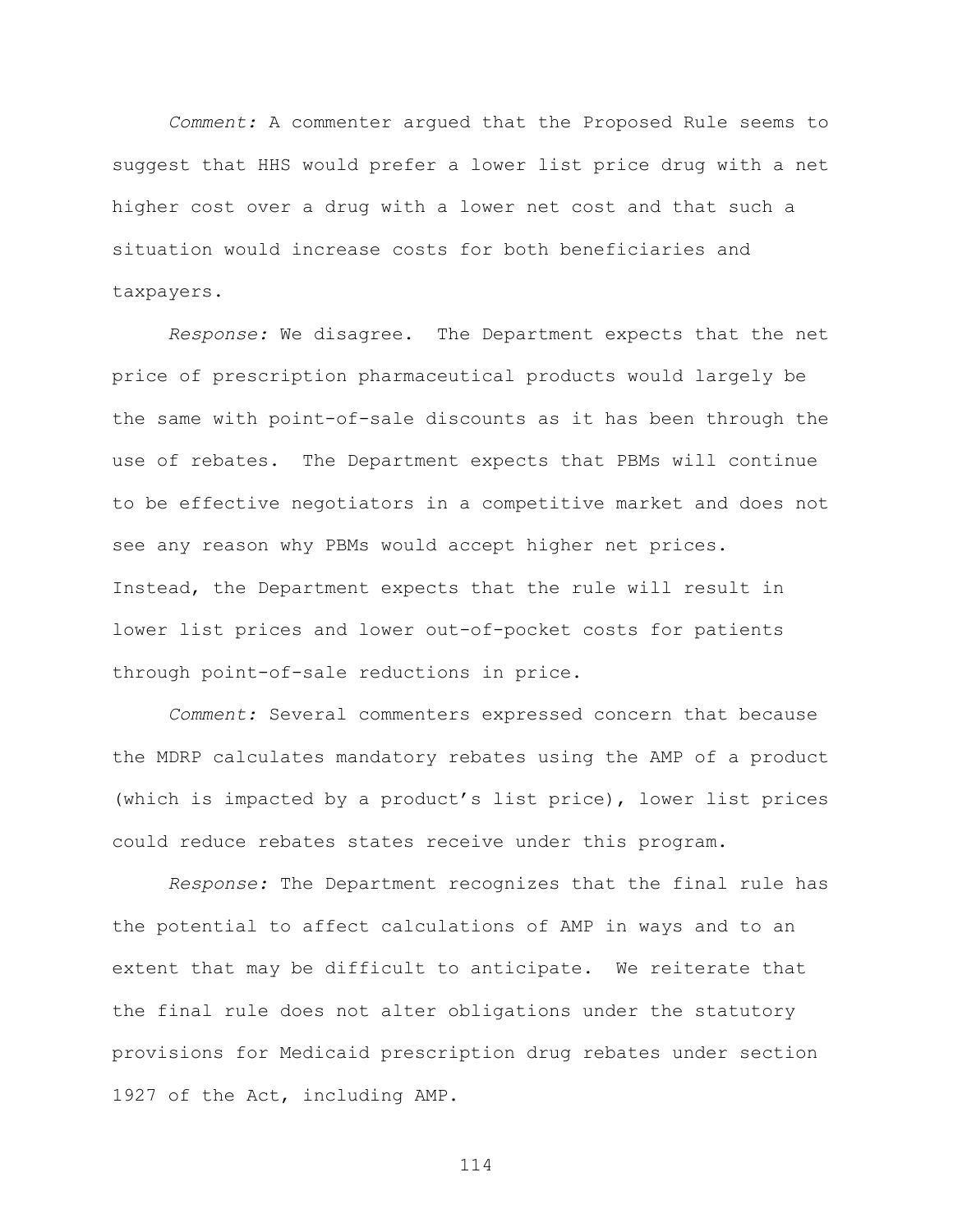xii. Definitions

In the Proposed Rule, we asked for comments on the definitions that are necessary to implement the new safe harbors. We received several comments that we discuss below. *General Comments on Definitions*

*Comment:* Many commenters suggest that a number of terms introduced in the Proposed Rule, such as "affiliate," "negotiated price," "pharmacy negotiated price," "fair market value," "chargeback administrators," "administrative fees," and "manufacturer reporting requirements," must be more fully defined by the Administration to ensure that operational changes that will be required by the Proposed Rule are reflected in the common understanding of the rules for these programs.

*Response:* We appreciate commenters' feedback on the terms that require a definition to implement this final rule regulation. We provide the definitions of the terms that are within the scope of this rule below. We provide additional information on terms such as "point-of-sale chargebacks" and "value-based arrangements" in other parts of this rule. We believe this rule includes the necessary definitions for affected entities to comply with the new safe harbors. *Pharmacy Benefit Manager*

The Proposed Rule proposed to define "pharmacy benefit manager" as "any entity that provides pharmacy benefits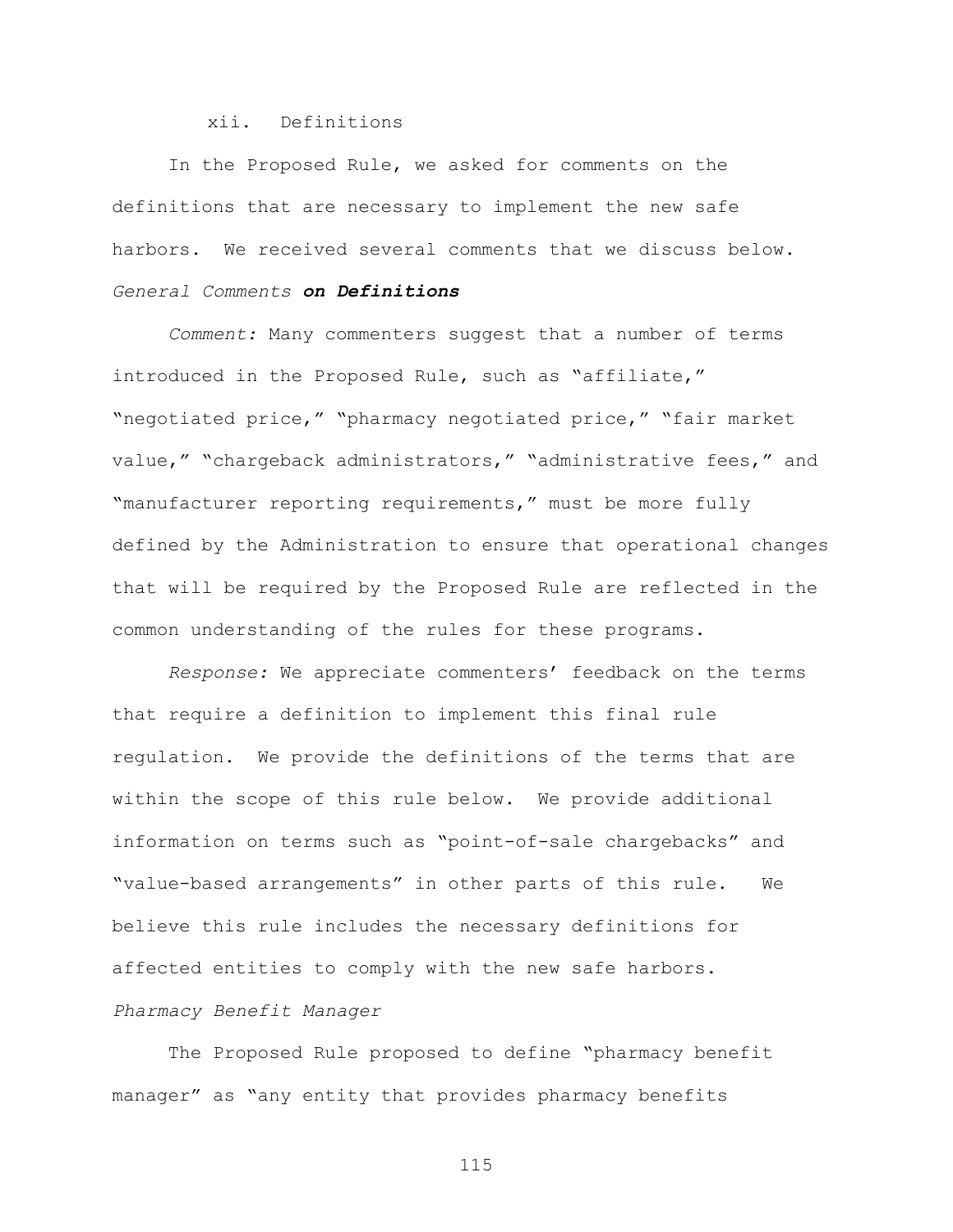management on behalf of a health benefits plan that manages prescription drug coverage." A number of commenters provided feedback on the definition.

*Comment:* One commenter noted that health benefits plans may engage PBMs to provide a limited suite of pharmacy benefits management services, such as a limited authorization to provide rebate contracting services on behalf of the plan. In addition, PBMs may be engaged to provide services with regard to prescription drugs dispensed under the medical benefit, such as physician administered drugs where a POS discount could not be implemented, and thus, such engagements should continue to be covered by the existing discount safe harbor. The commenter recommended the following definition: "For purposes of this paragraph (h), the term pharmacy benefit manager or PBM means any entity that provides pharmacy benefit management services, or a subset thereof, to a prescription benefit plan."

*Response:* The definition of a PBM requires that the PBM provide "pharmacy benefit management." This definition does not require that a PBM provide a full range of pharmacy benefit management services; it might provide a subset of such services. This is consistent with the definition we are finalizing, and we are not making a change to the regulatory text.

*Comment:* Many commenters recommended that we use a functional definition of "PBM." While some of these commenters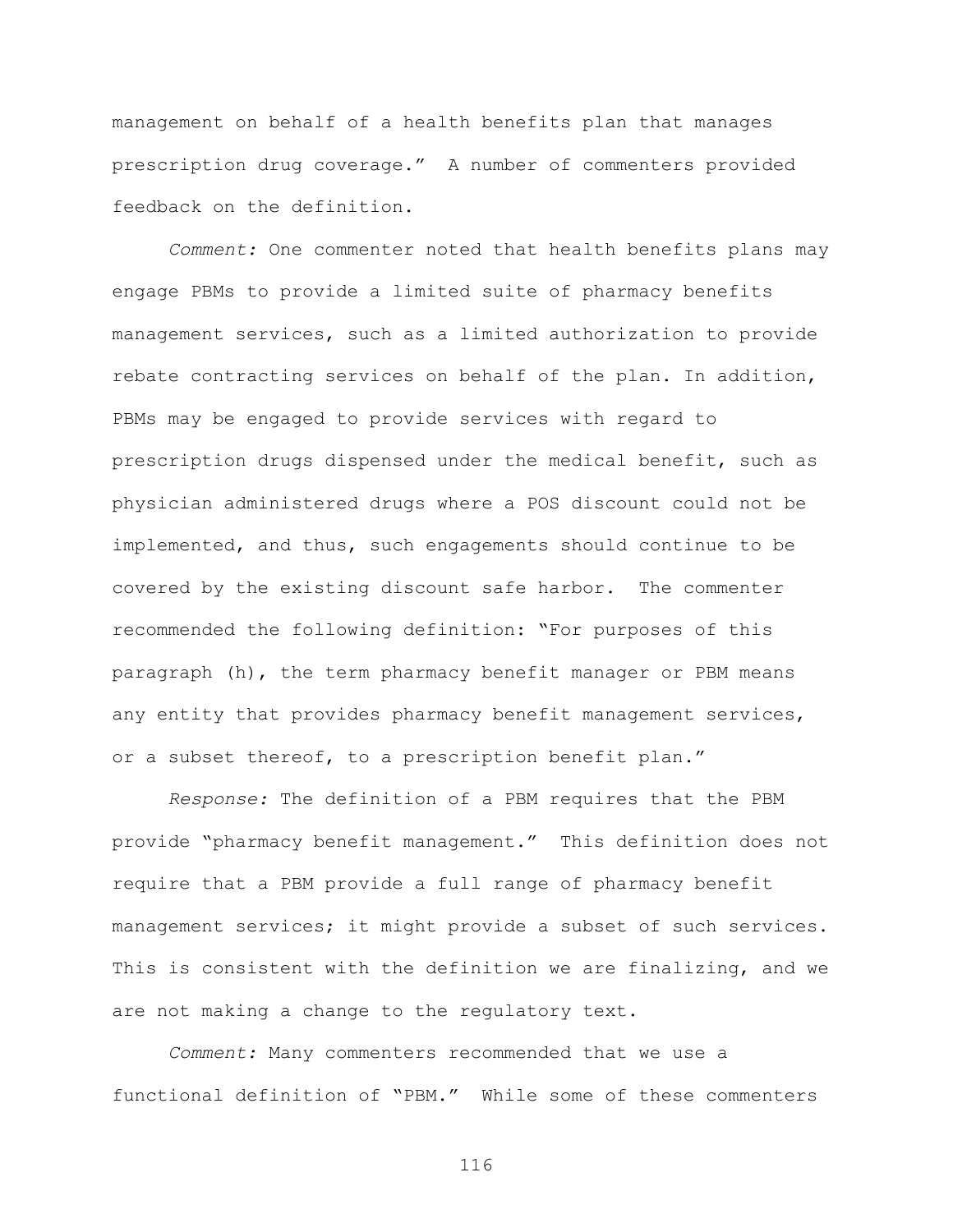agreed that the role of a PBM may evolve over time, they suggested that if we do not use a more detailed definition, the scope of the safe harbor would be unclear and PBMs would structure their arrangements to fall within or outside of the safe harbor based on their preferences. To develop the more detailed definition, commenters recommended including a nonexhaustive list of PBMs services. Many commenters specifically referenced the definition proposed by a trade association:

"Pharmacy Benefit Manager" means any person, business, or other entity that, pursuant to a written agreement with plan sponsors under Medicare Part D, either directly or through an intermediary, acts as a price negotiator on behalf of plan sponsors under Medicare Part D or manages the prescription drug benefits provided by plan sponsors under Medicare Part D, including but not limited to, the processing and payment of claims for prescription drugs, the performance of drug utilization review, the processing of drug prior authorization requests, the adjudication of appeals or grievances related to the prescription drug benefit, contracting with network pharmacies, controlling the cost of covered prescription drugs, or the provision of services related thereto. Under this definition, any person, business, or other entity that carries out one or more of the activities above or any entity that is owned,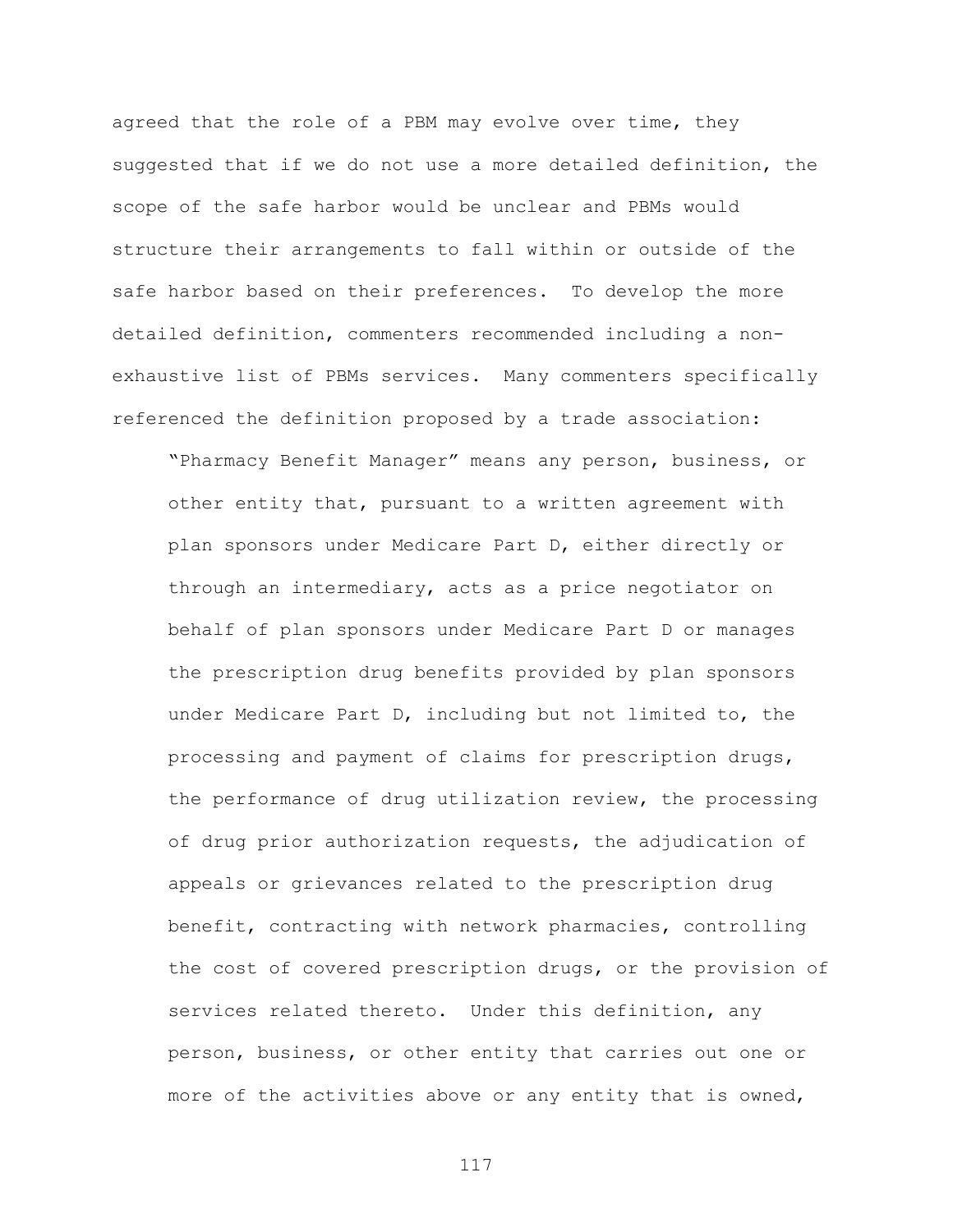affiliated, or related under a common ownership structure with such a person, business, or entity is a "pharmacy benefit manager." Such entity is not a purchasing agent and therefore is not a GPO as defined in paragraph (j) of this section.

Other commenters recommended additional services (discussed below) be included in the definition. Commenters notes that the list should not include "services" such as "negotiating rebate arrangements," that are core functions of a PBM's job for its plan customers, because the new safe harbor should protect only fees that are paid for a specific service that the manufacturer legitimately needs and that are provided to the manufacturer, independent of services a PBM provides to its plan customers.

*Response:* We decline to define "pharmacy benefit manager" with the level of specificity suggested by the commenter, *e.g.*, by defining a PBM through a list of pharmacy benefit management services, by incorporating a common ownership element, or by referencing the definition of "GPO." We do not see value in including a list of services in the regulatory text, given the variety of potential services; we believe the term "pharmacy benefit management" is clear and commonly understood, and would include both price negotiation and management of benefits. We separately provide a non-exhaustive list of potential pharmacy benefit management services in this preamble that PBMs provide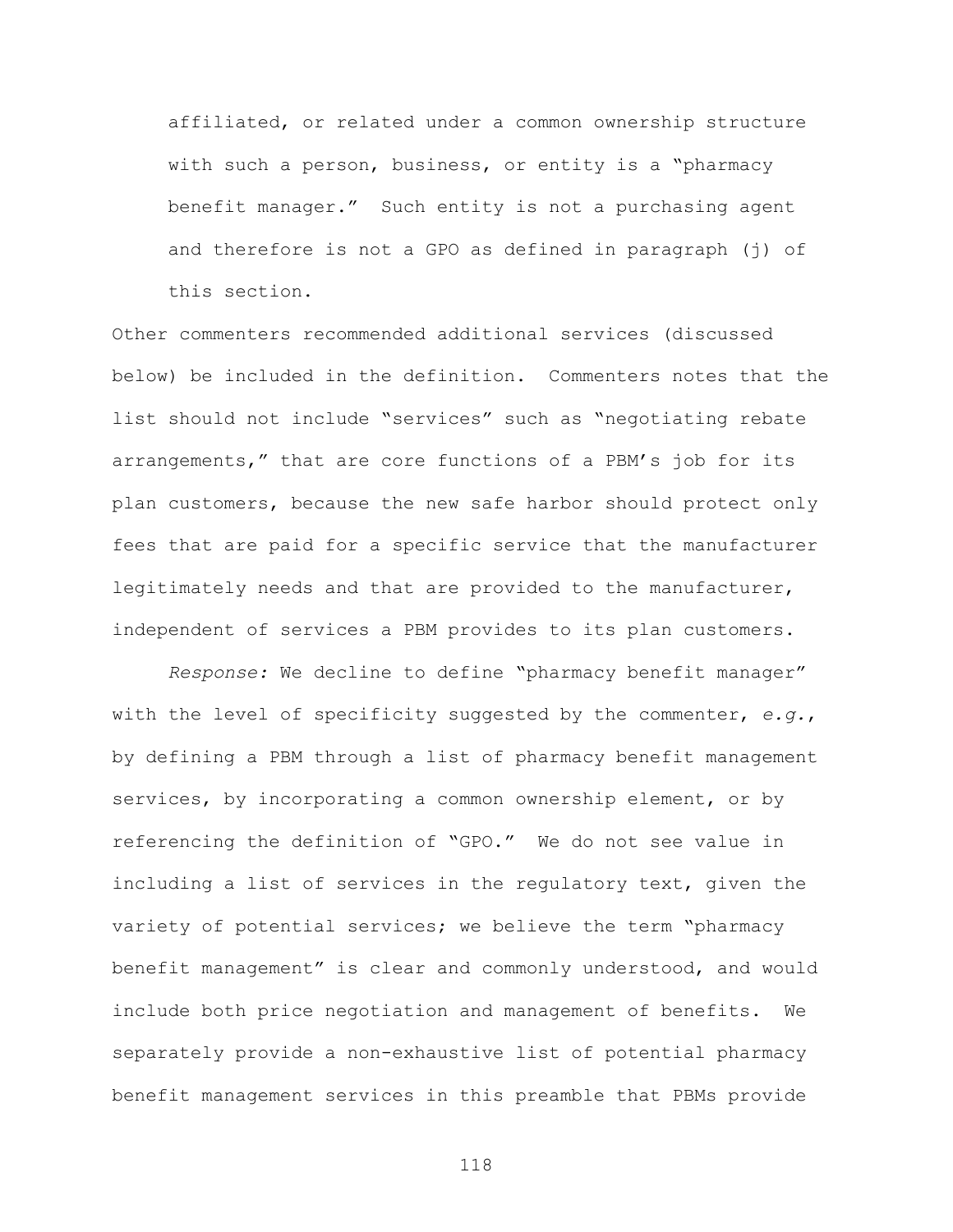to health plans, and we are adopting some of the commenters' suggestions for the preamble list. The list may be useful to parties determining whether they are a PBM, and particularly, whether the services they provide to a manufacturer for purposes of the PBM services fee safe harbor are related to the pharmacy benefit management services that the PBM furnishes to one or more health plans, which is a requirement of that safe harbor. As commenters acknowledge, the role of PBMs may evolve over time, which could make it problematic to use a functional definition. We address common ownership elsewhere in this preamble.

*Comment:* One commenter recommended that the PBM definition should further distinguish between the functions of PBMs and GPOs to foreclose protection of PBM services arrangements under the GPO safe harbor.

*Response:* We are not prohibiting PBMs from potentially qualifying for the GPO safe harbor protection. As we explain in greater detail in section III.D.vii below, if a PBM otherwise meets the qualifications, and follows the limitations, for the GPO safe harbor, then it may be able to use that safe harbor.

*Comment:* Some commenters noted that the Proposed Rule may lead entities to vertically integrate. These commenters expressed concern that as PBMs continue to evolve in the market, *e.g.*, by vertical integration, merging with other entities,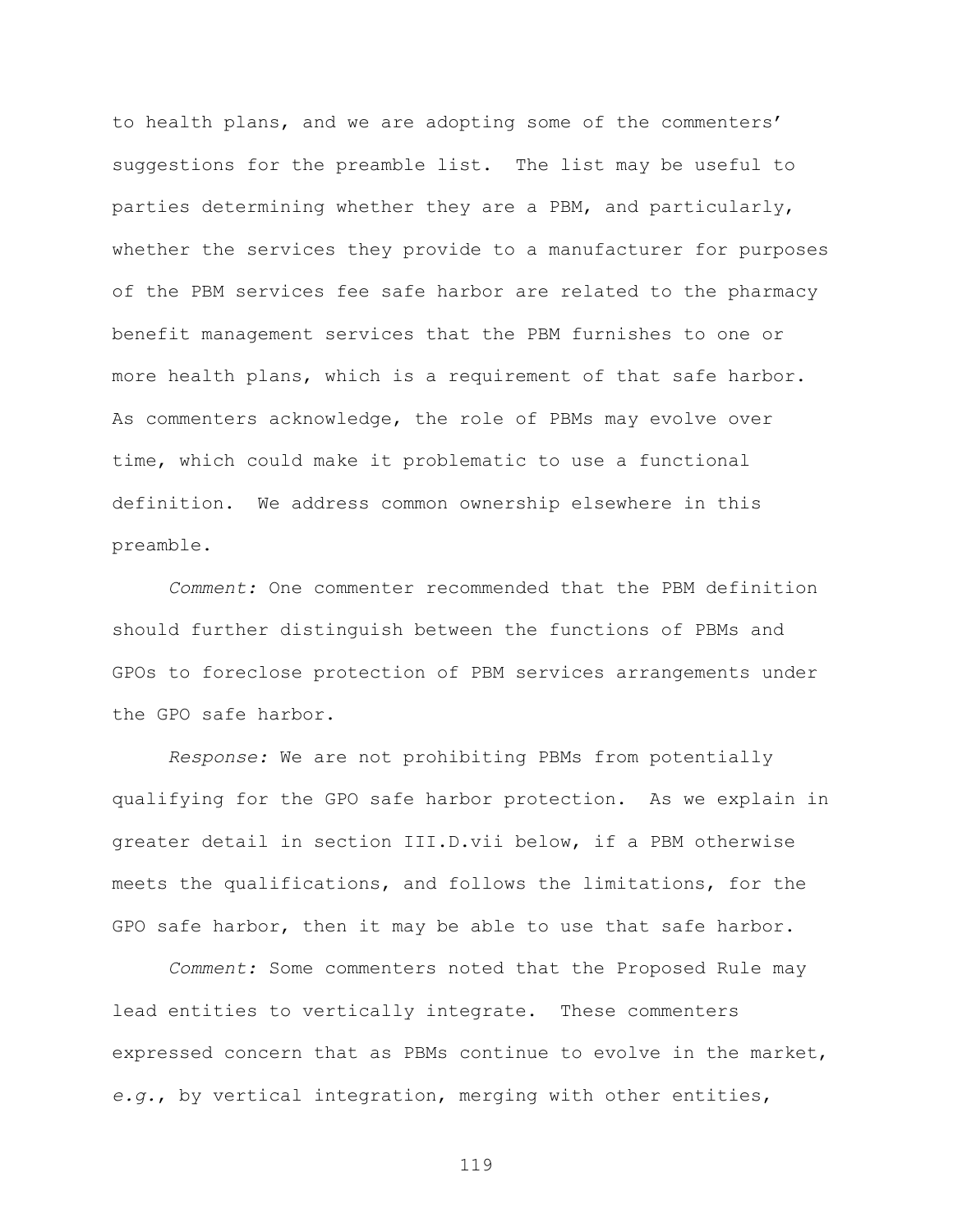and/or spinning off certain business units, there could be new entities that fall outside the Proposed Rule's definition for "PBM," but that influence the PBM negotiation process.

*Response:* This final rule relates only to safe harbor protection under the anti-kickback statute; safe harbors protect specified arrangements that implicate the anti-kickback statute. Any entity seeking protection for an arrangement must meet all conditions of a safe harbor, including any applicable definitions. If an arrangement does not fit in a safe harbor, it would be subject to case-by-case review under the antikickback statute. It strikes us as unlikely that this final rule itself would lead parties to favor arrangements that do not qualify for safe harbor protection.

## *Pharmacy Benefit Management Services*

Under the Proposed Rule, the services provided to the manufacturer must relate to the "pharmacy benefit management services" that the PBM furnishes to one or more health plans.

The Proposed Rule proposed a non-exhaustive preamble list of examples of pharmacy benefit management services furnished to plans, such as contracting with a network of pharmacies; establishing payment levels for network pharmacies; negotiating rebate arrangements; developing and managing formularies,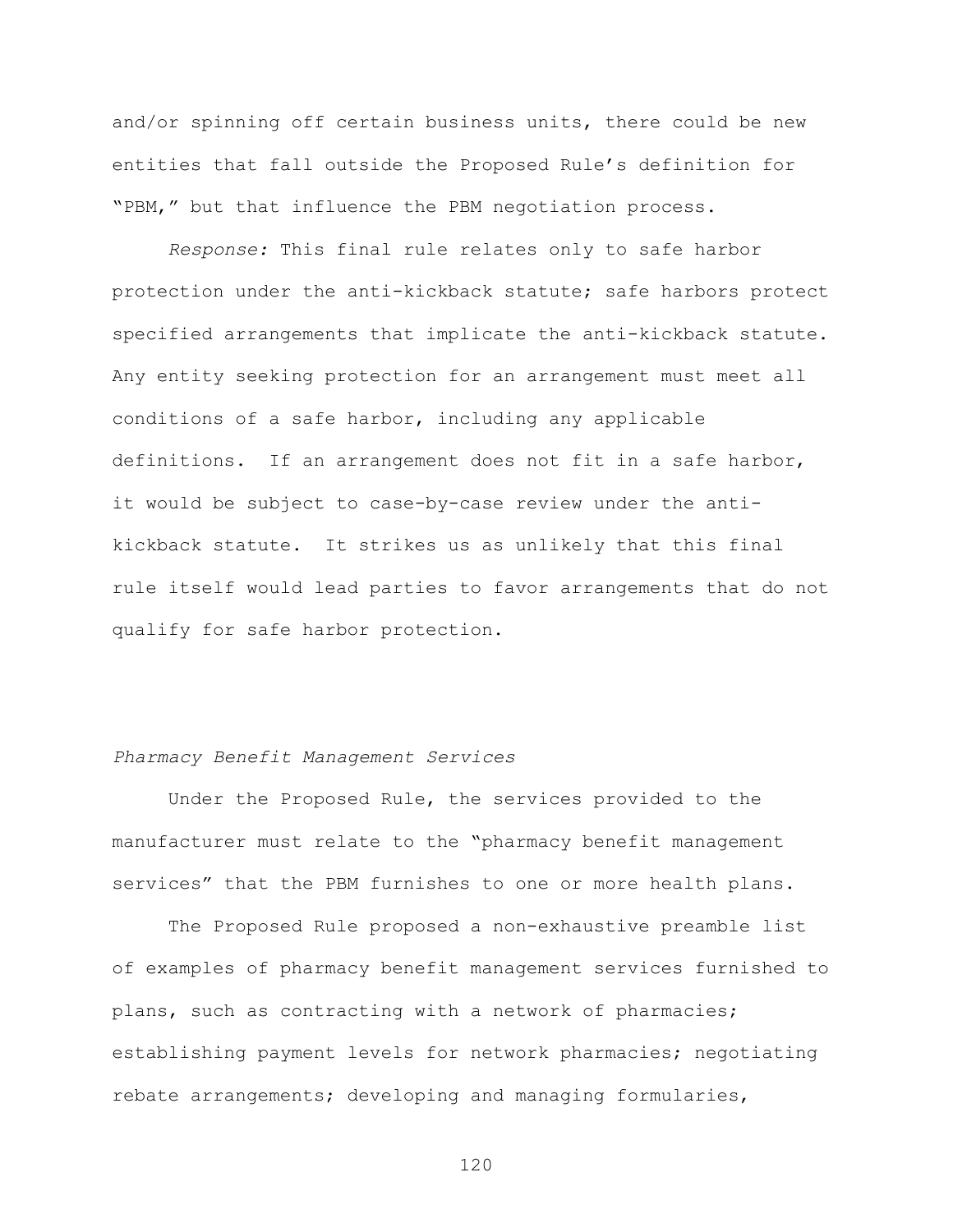preferred drug lists, and prior authorization programs; performing drug utilization review; and operating disease management programs. In the Proposed Rule, we proposed that we would not create a definition for "pharmacy benefit management services" with the understanding that these services could evolve over time. We did not propose a definition for the term "pharmacy benefit management services." In the Proposed Rule, we solicited comments on the approach of providing examples, but not providing a definition.

*Comment:* Many commenters recommended including the list of the pharmacy benefit management services in the definition. Services recommended for the definition in addition to those listed in the Proposed Rule include processing claims for prescription drugs, adjudication of appeals or grievances related to the prescription drug benefit, controlling the costs of covered prescription drugs, and provision of services related to the services listed. These commenters stated that "negotiating rebate arrangements" should not be included in the list of services, since they are prohibited by the new safe harbor.

*Response:* We accept, with a modification explained below, the commenters' recommendations for additions to the preamble list of potential pharmacy benefit management services that PBMs furnish to plans and to change the listed service related to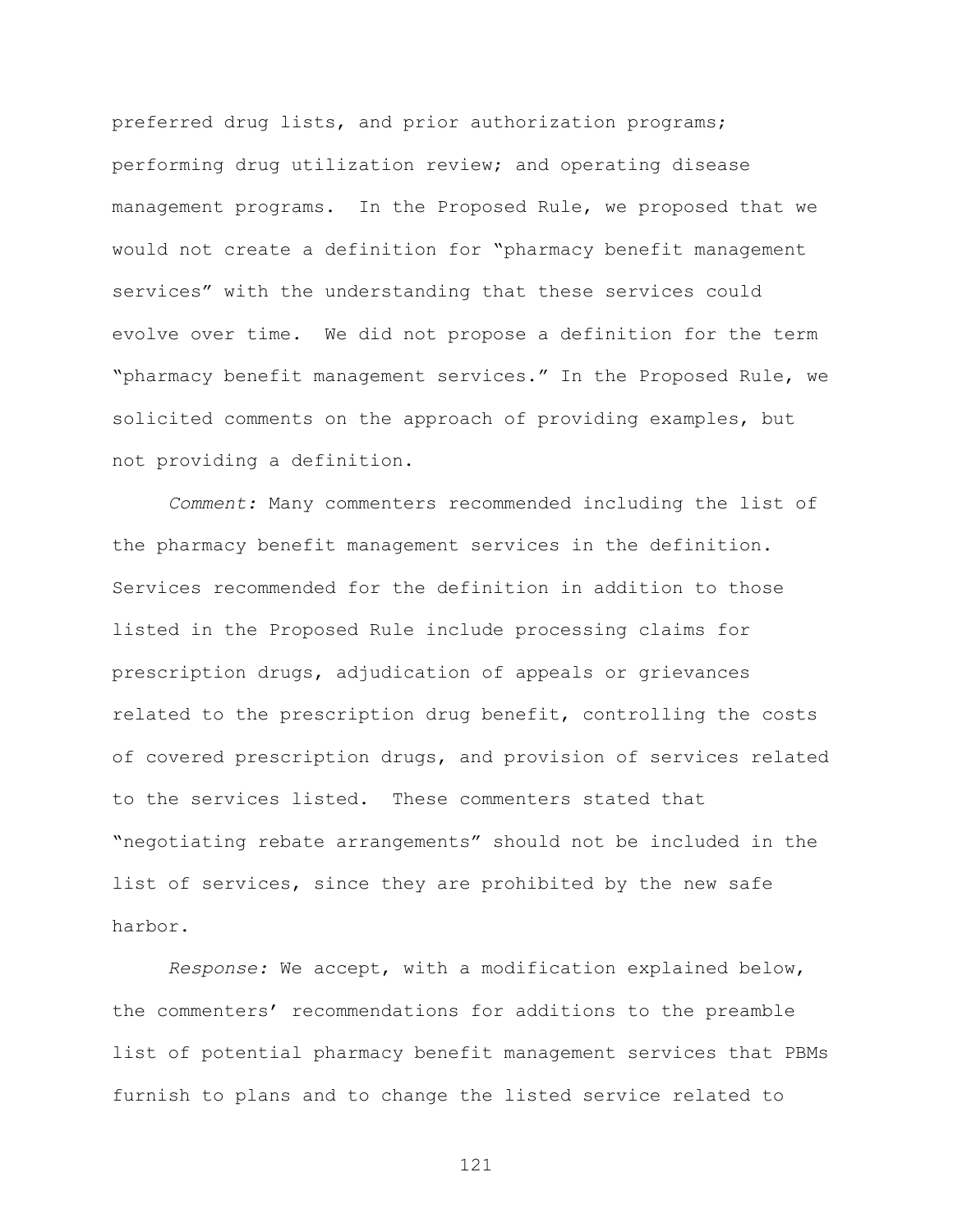negotiation of rebate arrangements to negotiation of discount arrangements. Accordingly, the following is a non-exhaustive list of pharmacy benefit management services that PBMs furnish to plans for purposes of this final rule: contracting with a network of pharmacies; establishing payment levels for network pharmacies; negotiating rebates and discount arrangements; developing and managing formularies, preferred drug lists, and prior authorization programs; performing drug utilization review; operating disease management programs; processing and payment of claims for prescription drugs; adjudication of appeals or grievances related to the prescription drug benefit; and controlling the costs of covered prescription drugs. To be clear: this is not a list of services PBMs furnish to manufacturers, but a list of examples of pharmacy benefit management services that PBMs furnish to any type of health plan. For the purposes of this rule, we are listing "negotiate rebate or discount arrangements" in recognition that PBMs may negotiate both discounts and some types of rebates.

*Comment:* Some commenters noted that it is unclear how the PBM service fee amounts compare with the current definitions of "Bona Fide Service Fees" (BFSFs) under the Medicare Part D and the MDRP. One commenter noted that the definition of BFSFs includes additional conditions, meaning that it is not entirely consistent with the terms of the safe harbor, which creates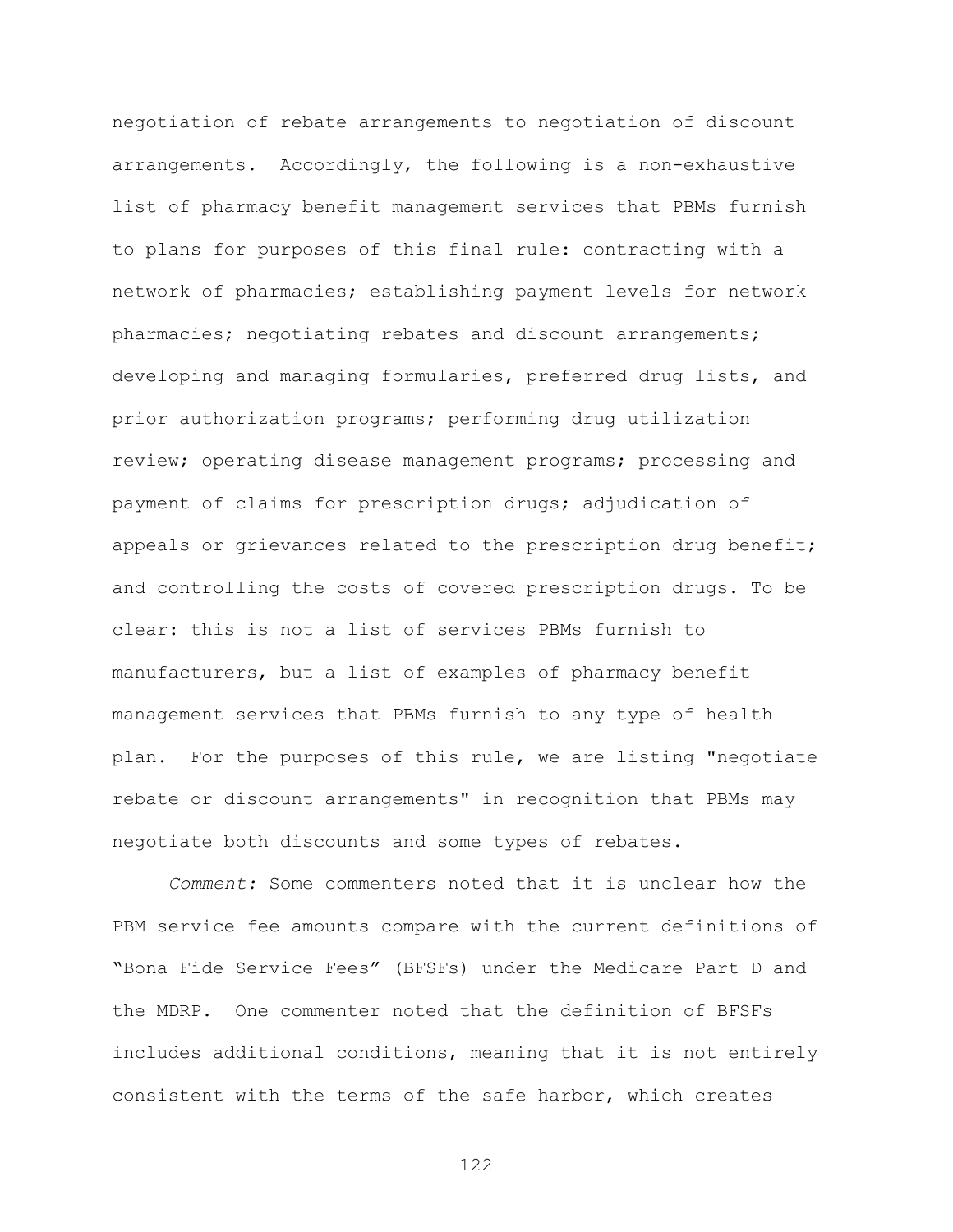questions regarding the reporting of these fees by Part D sponsors under Part D as well as by drug manufacturers in regards to their determinations of best price and AMP under the MDRP. Likewise, PBMs are required to account for BFSFs in reporting the aggregate amount of price concessions they negotiate that are attributable to patient utilization under a Part D or MA-PD plan. This commenter asked that CMS issue guidance regarding any differences between these two types of fees and the reporting and FMV implications under Part D and the MDRP.

*Response:* These comments are outside of the scope of this rule, which does not address compliance with CMS requirements relating to DIR reporting for when a payment may be considered within the point-of-sale safe harbor but not a bona fide service fee for purposes of DIR reporting.

*Comment:* One commenter noted that PBMs do not conduct many of the services outlined in the examples for pharmacy benefit management services, listed in the Proposed Rule, on behalf of manufacturers. In fact, some of the activities attributed to PBMs involve the practice of pharmacy which is overseen by state boards of pharmacy. Specifically, the commenter noted that negotiating pharmacy networks is an activity that is typically done by PBMs on behalf of plans and for which community pharmacies pay a type of pharmacy DIR fee to participate in such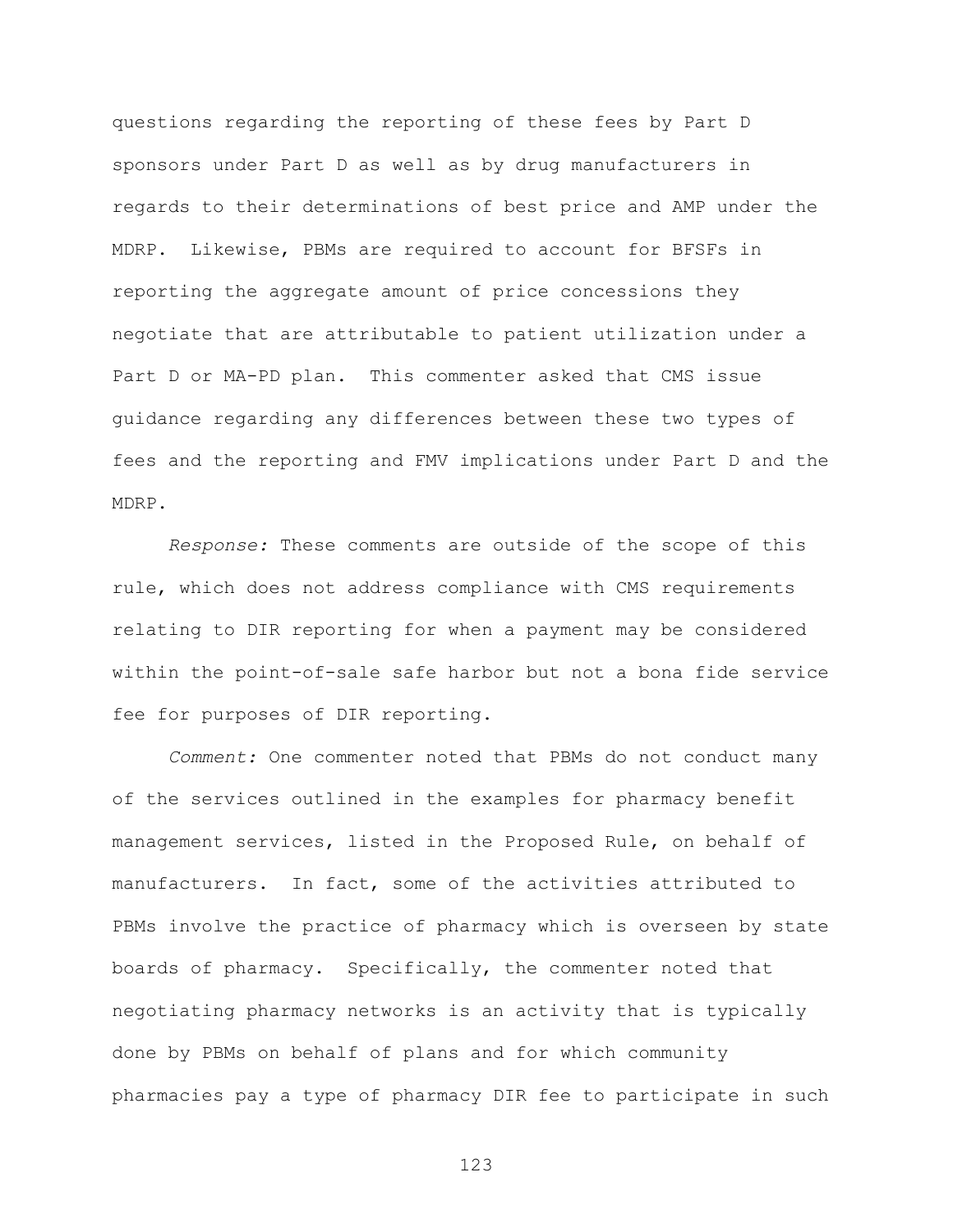a network (known as a pay-to-play fee). In the PBM-manufacturer relationship, PBMs typically receive administration fees from manufacturers for acting as a purchasing agent for the underlying plans to which PBMs provide services (and also for the provision of data). The commenter recommends revising definition of "pharmacy benefit management services" and narrowing any further description of PBM services to the actual services PBMs provide to manufacturers so that PBMs do not create a de facto rebate composed of new classes of fees charged to manufacturers.

*Response:* We clarify that term "pharmacy benefit management services" as used in the safe harbor at 42 CFR 1001.952(dd), and the non-exhaustive list of such services provided above, refers to services furnished to health plans, not manufacturers. We agree that we do not want to create de facto rebates composed of new classes of fees charged to manufacturers. We believe that the condition in the new safe harbor for PBM service fees that requires predetermined flat fees that are not tied to volume provides a necessary safeguard to prevent abuse of these fees. *Manufacturer*

The Proposed Rule proposed to define "manufacturer" with the meaning ascribed to it in Social Security Act section 1927(k)(5), which defines manufacturer as any entity which is engaged in the production, preparation, propagation,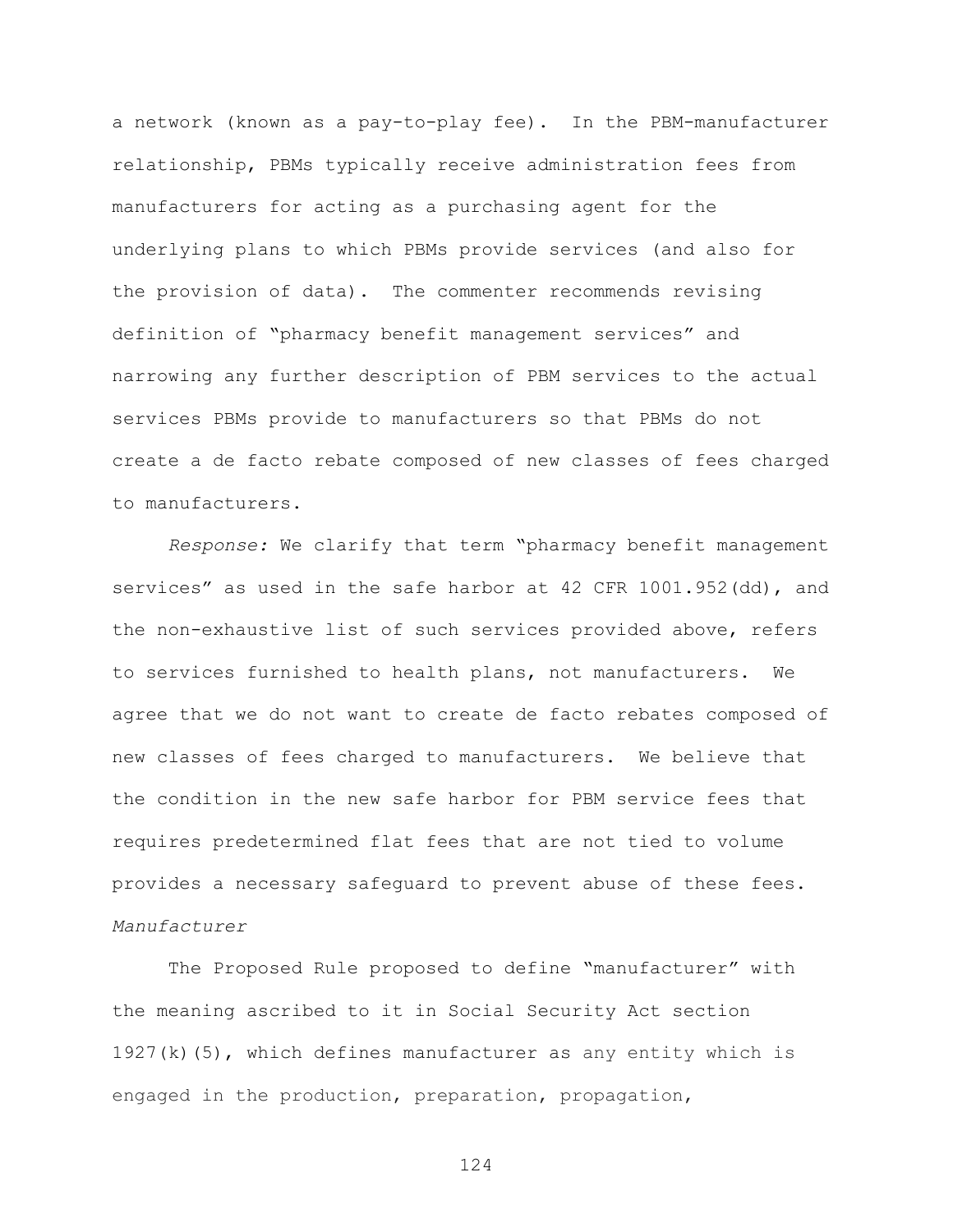compounding, conversion, or processing of prescription drug products, either directly or indirectly by extraction from substances of natural origin, or independently by means of chemical synthesis, or by a combination of extraction and chemical synthesis, or in the packaging, repackaging, labeling, relabeling, or distribution of prescription drug products.

We did not receive any comments on the definition of manufacturer, and we are finalizing the definition of "manufacturer" as proposed.

## *Wholesaler/Distributor*

The Proposed Rule proposed to define the terms "wholesaler" and "distributor" as terms that are used interchangeably and carry the same meaning as the term "wholesaler" as defined in Social Security Act section  $1927(k)(11)$ . Section 1927(k)(11) defines "wholesaler" as a drug wholesaler that is engaged in wholesale distribution of prescription drugs to retail community pharmacies, including (but not limited to) manufacturers, repackers, distributors, own-label distributors, private-label distributors, jobbers, brokers, warehouses (including manufacturer's and distributor's warehouses, chain drug warehouses, and wholesale drug warehouses) independent wholesale drug traders, and retail community pharmacies that conduct wholesale distributions.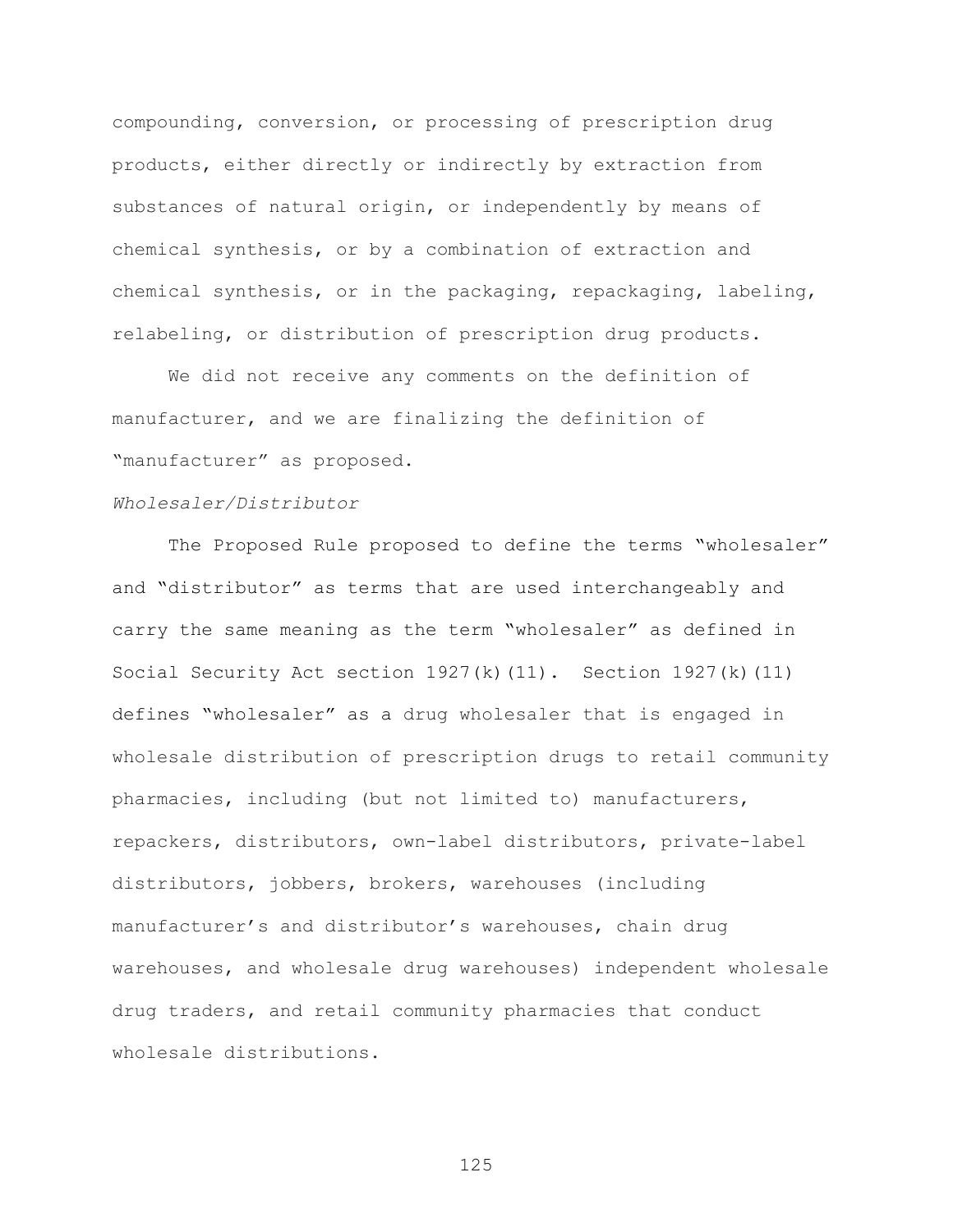We did not receive any comments on the definition of "wholesaler" and "distributor," and we are finalizing the definitions of "wholesaler" and "distributor" as proposed. *Medicaid Managed Care Organization*

The Proposed Rule proposed to define "Medicaid managed care organization" or "Medicaid MCO" with the same meaning ascribed to these terms in section 1903(m) of the Social Security Act. We did not receive any comments on the definition of Medicaid MCOs in the Proposed Rule. While we are moving this definition to section  $1001.952$  (cc), we are otherwise finalizing this definition as proposed.

## *Prescription Pharmaceutical Product*

The Proposed Rule proposed to define "prescription pharmaceutical product" as either a drug or a biological as those terms are defined in sections  $1927(k)(2)(A)$ ,  $(B)$ , and  $(C)$ of the Act.

*Comment:* One commenter noted that the definition of prescription pharmaceutical product states that the terms "drug" and "biological" are defined at Section  $1927(k)(2)$  of the Social Security Act, but this is not the case. A commenter recommended that this definition be revised to read as follows: "For purposes of this paragraph (h), a prescription pharmaceutical product means any drug, biological or insulin product that falls within the scope of Social Security Act section 1927(k)(2)."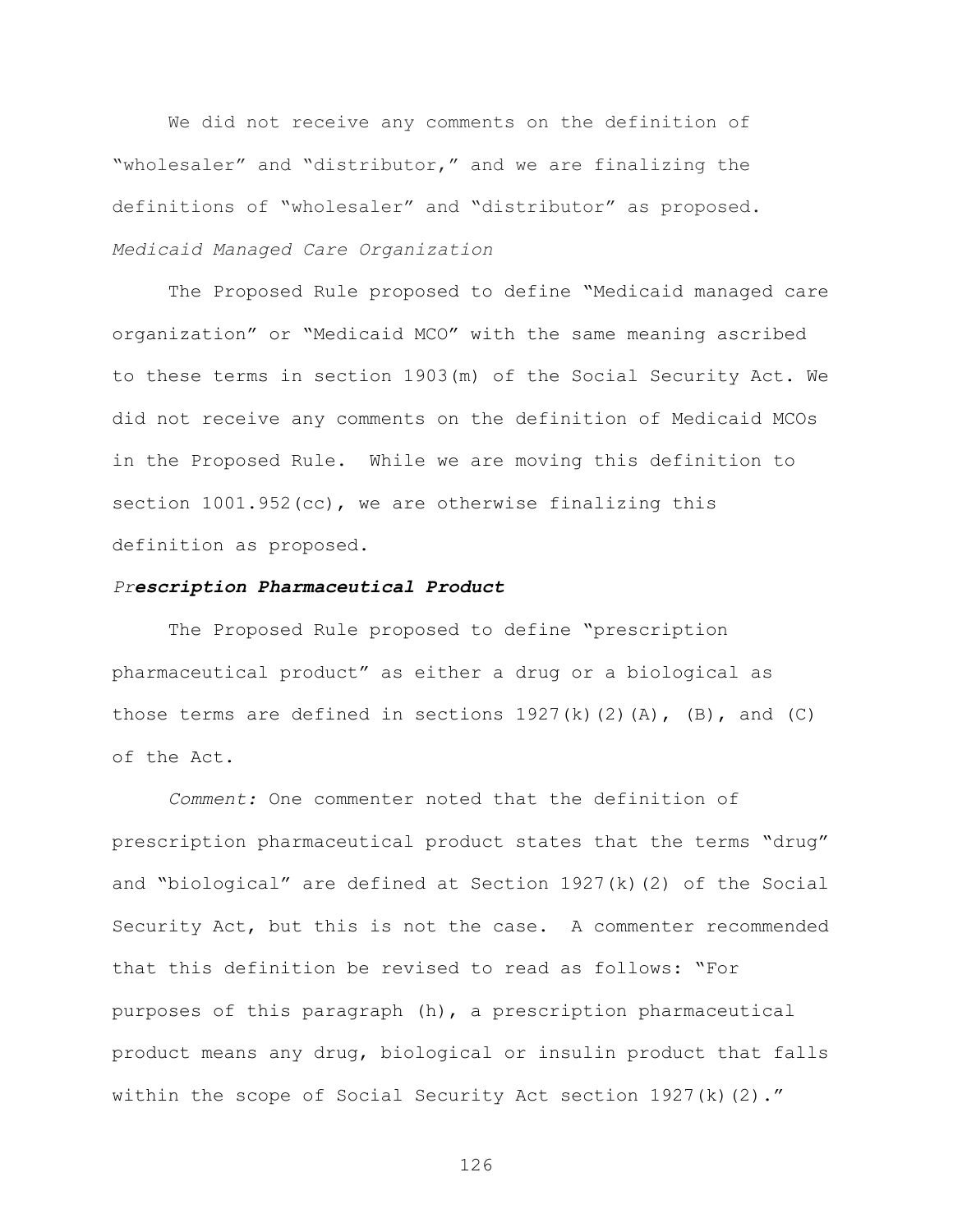*Response:* We agree that "defined" is inaccurate. We are updating the definition to use the word "described" instead of "defined." In addition, because insulin is considered to be a biological product, we are not adopting the commenter's recommendation to list that term in this definition.

*"Fair market value" and "arm's-length transactions"*

In the Proposed Rule, we stated that the new safe harbor for certain PBM service fees would be available for fees if they are consistent with "fair market value in an arm's-length transaction." Many commenters provided feedback on the definition of "fair market value" and "arm's-length transaction."

*Comment:* Multiple commenters recommended that OIG provide guidance on certain issues related to fair market value compensation in an arm's-length transaction. At least one of these commenters recommended that OIG (i) clarify that PBMs are obligated to negotiate services arrangements in good faith based on the bona fide needs of manufacturers, (ii) clarify the scope of safe harbor protection available for arrangements in which a PBM provides services on behalf of an affiliated health plan, and (iii) clarify that individual health plans that do not provide pharmacy benefits management services to plan sponsors under Part D may not attempt to use the safe harbor to negotiate administrative fees from manufacturers.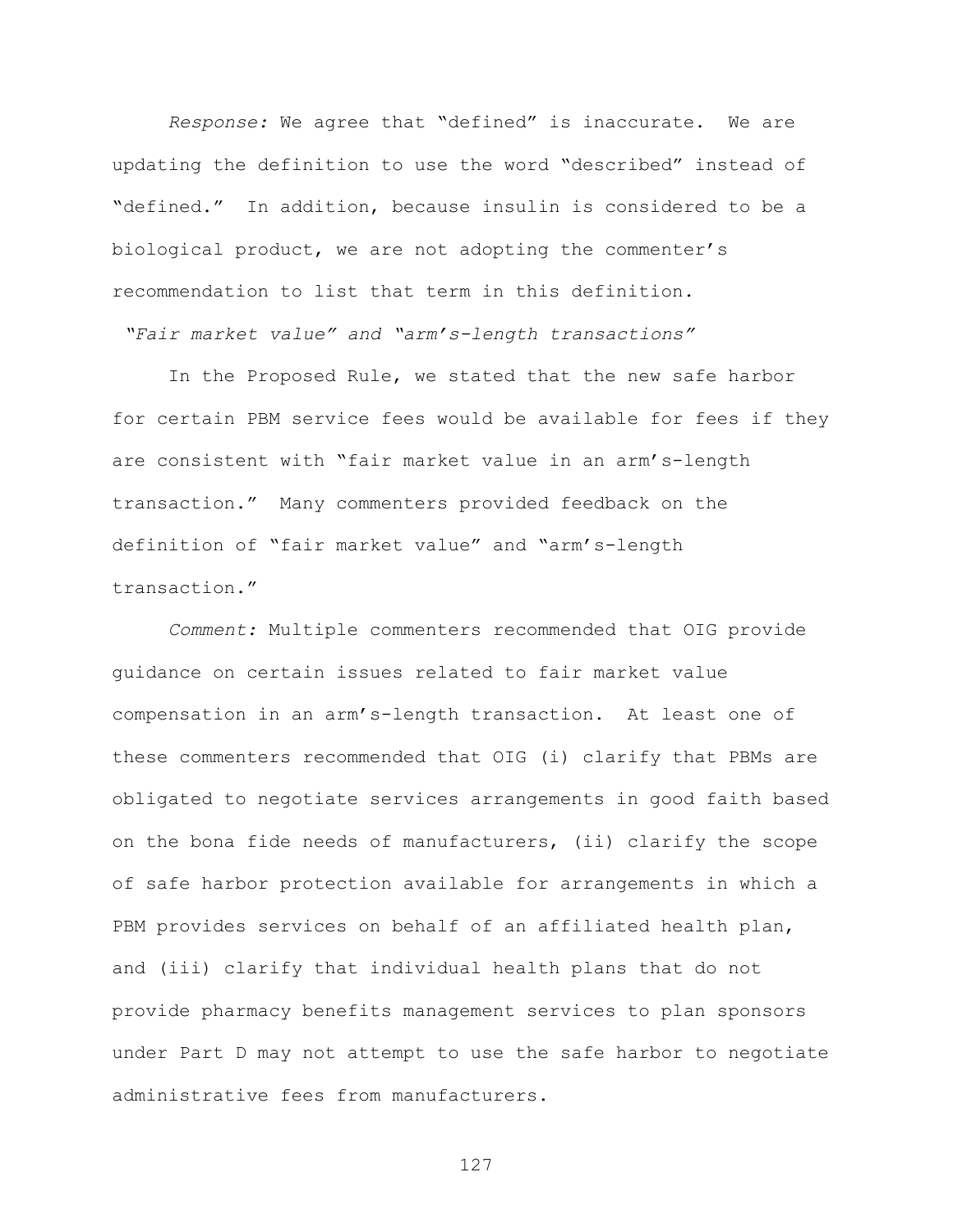Another commenter recommended definitions of "fair market value" and "arm's-length" that would set guardrails for purposes of negotiations between manufacturers, PBMs, Part D plans, and chargeback administrators and would provide further transparency on how HHS intends these fees to be determined. Specifically, the commenter recommended that OIG clarify that the fair market value standard is neither intended to allow free rein for thirdparty entities to continue to keep a disproportionate share of pricing concessions that should be used to reduce beneficiary cost-sharing nor to tie fees to the list price of a medication.

*Response:* We decline to provide further guidance on fair market value compensation in an arm's-length transaction. The safe harbor is an affirmative defense for criminal violations of the anti-kickback statute, so it is the entity's obligation to prove that the remuneration meets the conditions of the safe harbor based on the terms outlined in this final rule. Moreover, these terms are used in several existing safe harbors.

*Comment:* One commenter recommended that OIG clarify the requirement that payments be "consistent with fair market value in an arm's-length transaction" by providing a non-exhaustive list of examples of valuation approaches that meet this standard and specify that PBMs must negotiate in good faith based on manufacturers' bona fide needs, refraining from tactics that would be inconsistent with an arm's-length transaction. The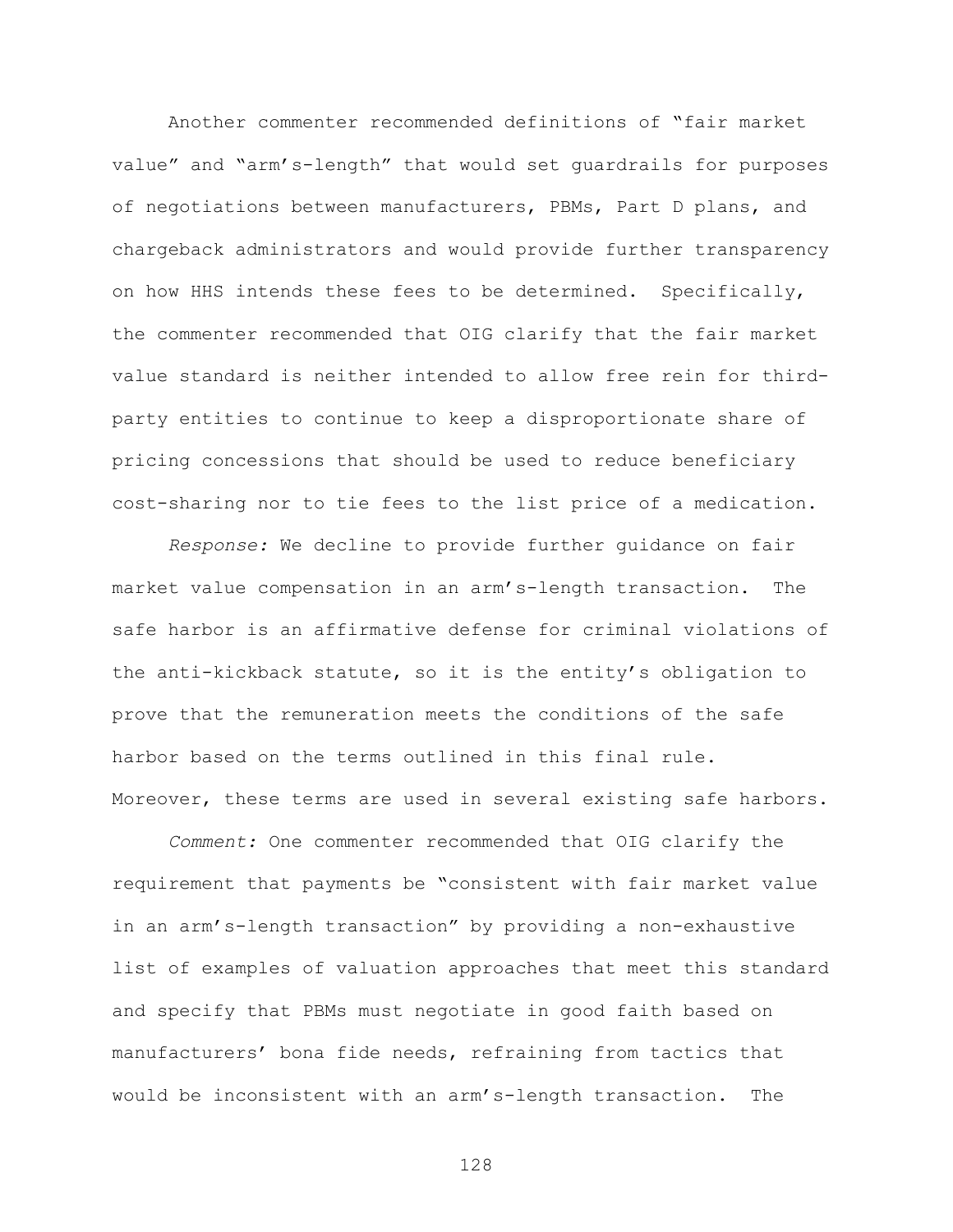commenter asserted that OIG should require that PBMs inform manufacturers when seeking manufacturer compensation for services also compensated by health plans. This disclosure would enable manufacturers to evaluate whether to pay for the services and what a fair market value rate might be.

*Response:* We decline to provide a non-exhaustive list of examples of valuation approaches. We expect that parties seeking protection under this safe harbor have experience with the fair market value standard and would use generally accepted valuation methodologies and principles in any determination of "fair market value." We also decline to include a requirement that the PBM inform a manufacturer when the PBM is receiving compensation from a health plan for a service. This safe harbor protects only payment by a pharmaceutical manufacturer for services the PBM provides to the manufacturer, not payment for services a PBM provides to a health plan; because we have included additional conditions in the safe harbor aimed at clarifying that only payment for legitimate services would be protected, we do not believe this requirement is necessary.

xiii. Comments Outside the Scope of Rulemaking

Above we respond to certain comments addressing matters outside the scope of this safe harbor rulemaking. We received additional comments that are outside the scope of this rulemaking. For instance, several commenters recommended that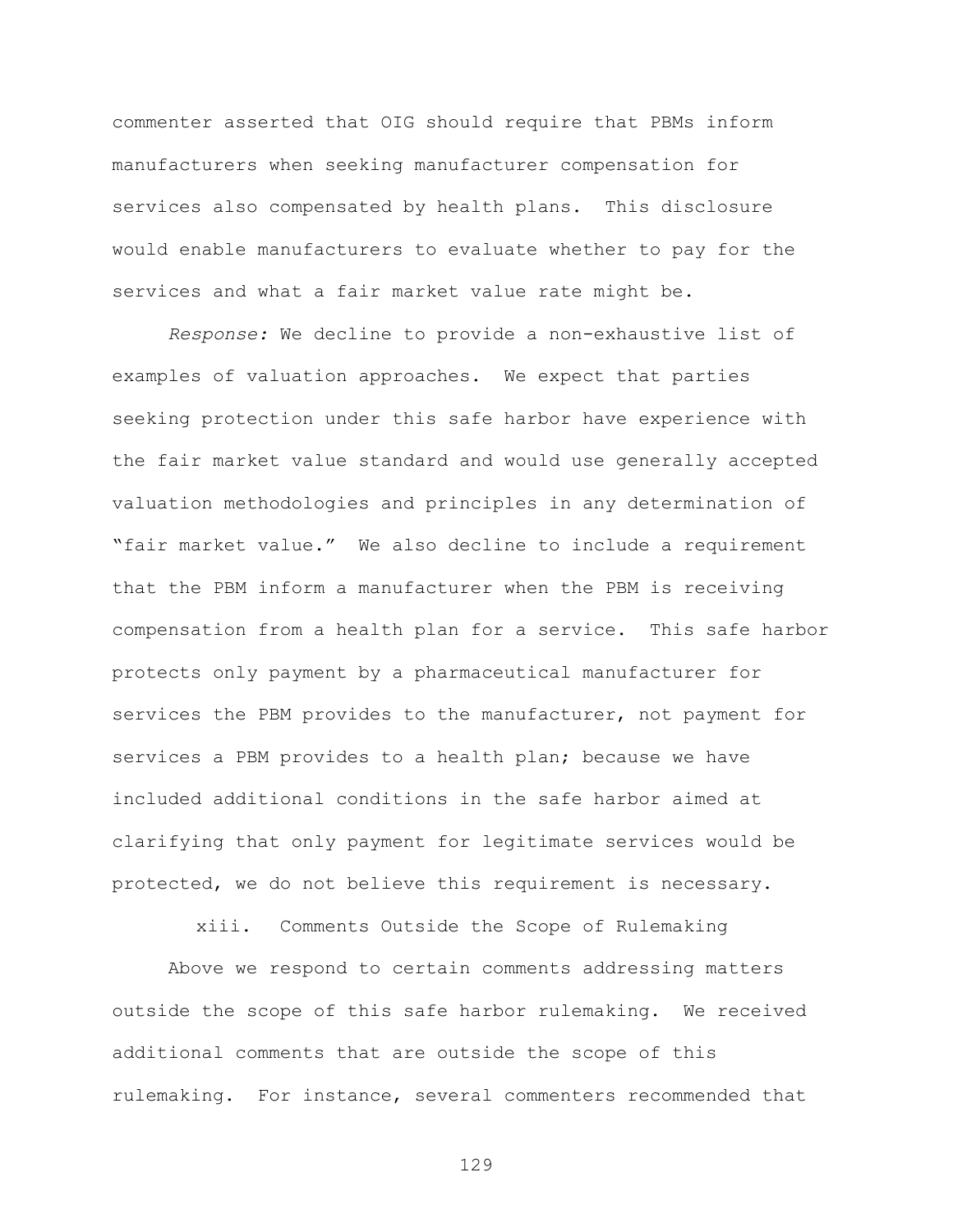Congress pass legislation or the Department create new regulations related to certain issues the Proposed Rule appears to address, such as lowering cost-sharing and out-of-pocket costs for consumers; promoting competition of generics and biosimilars; and ensuring beneficiaries have access to negotiated prices through point-of-sale rebates. Requests for Congress to pass legislation are outside the rulemaking authority; the other matters raised by commenters are programmatic and outside the safe harbor authority. Another suggestion involved extending safe harbor protection to the commercial market; as noted above, purely commercial arrangements generally do not implicate the Federal antikickback statute. Commenters requested that OIG or CMS establish certain programs or other forms of guidance, including creating a rebate index that would provide parties with data on the range of rebates currently used in the market for each drug receiving rebates under Part D. Another commenter recommended focusing on the lack of competition in the drug market and restrictions on beneficiary choice rather than trying to reform the rebate system; as noted above, this rule is part of a larger set of Department actions undertaken and under consideration with respect to lowering drug prices. Other commenters requested that OIG create a new safe harbor protecting valuebased arrangements or proposed specifically including value-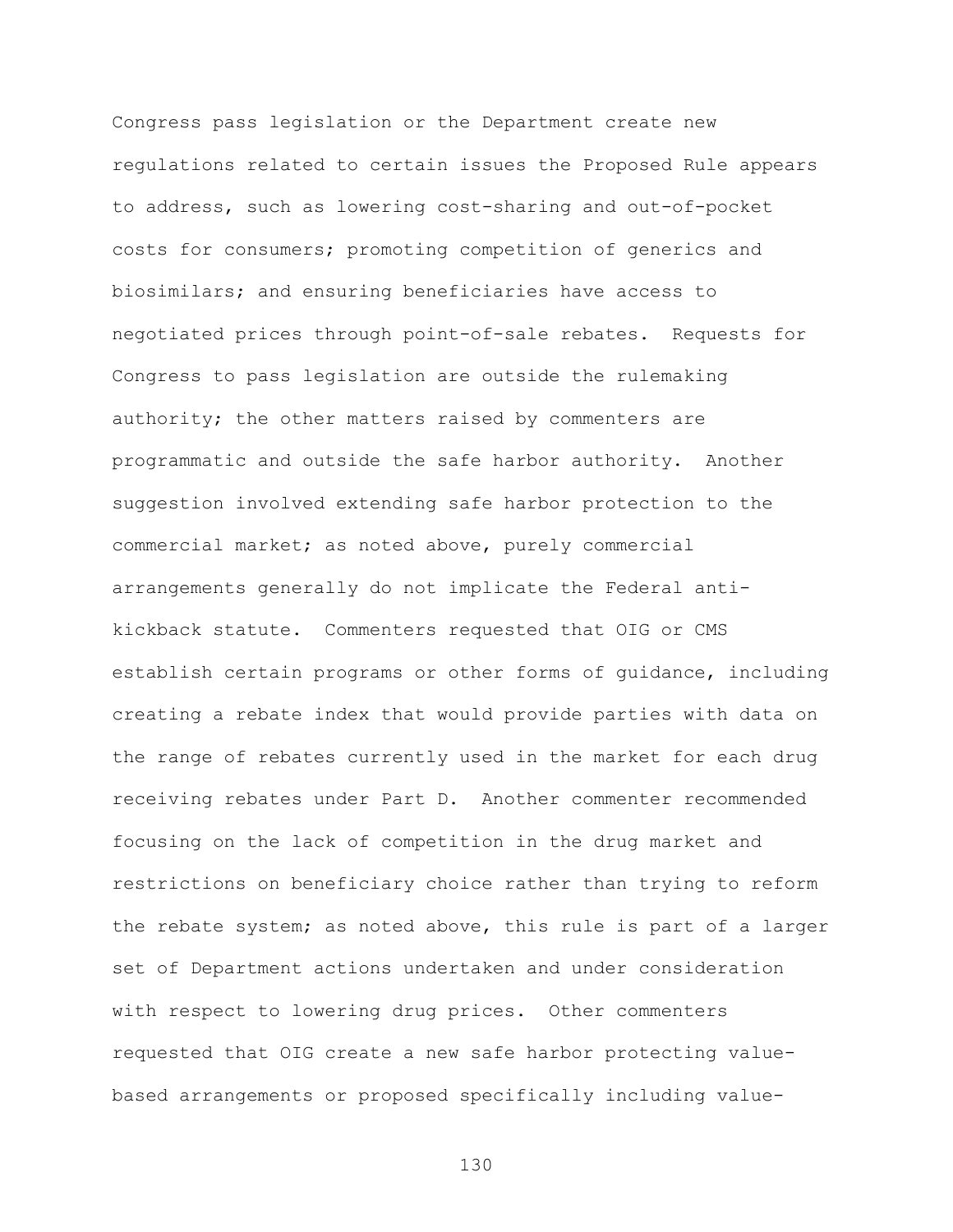based arrangements in existing safe harbors. OIG has proposed safe harbors for certain value-based arrangements in separate rulemaking.[38](#page-130-0)

*B. Discount Safe Harbor Amendment*

i. Statutory Exception

*Comment:* Several commenters stated that, under the terms of a rebate arrangement, a manufacturer offers remuneration to a Part D plan sponsor or Medicaid MCO to induce the purchase of federally reimbursable products, thus implicating the antikickback statute. However, commenters further asserted that, although the statutory discount exception does not explicitly refer to rebates, the language encompasses any reduction in price as long as it is properly documented, which would include rebates administered by PBMs. Because a rebate is a "reduction in price" obtained by Part D plan sponsor "under a Federal health care program," and they are "properly disclosed" to CMS and "appropriately reflected" in costs submitted to CMS, including through statutorily required and CMS-established processes for reporting DIR, commenters assert that they are protected under the statutory discount exception. Similarly, a commenter alleged that the Proposed Rule was based on incorrect

 $\overline{a}$ 

<span id="page-130-0"></span><sup>38</sup> 42 FR 55,694 (Oct. 17, 2019)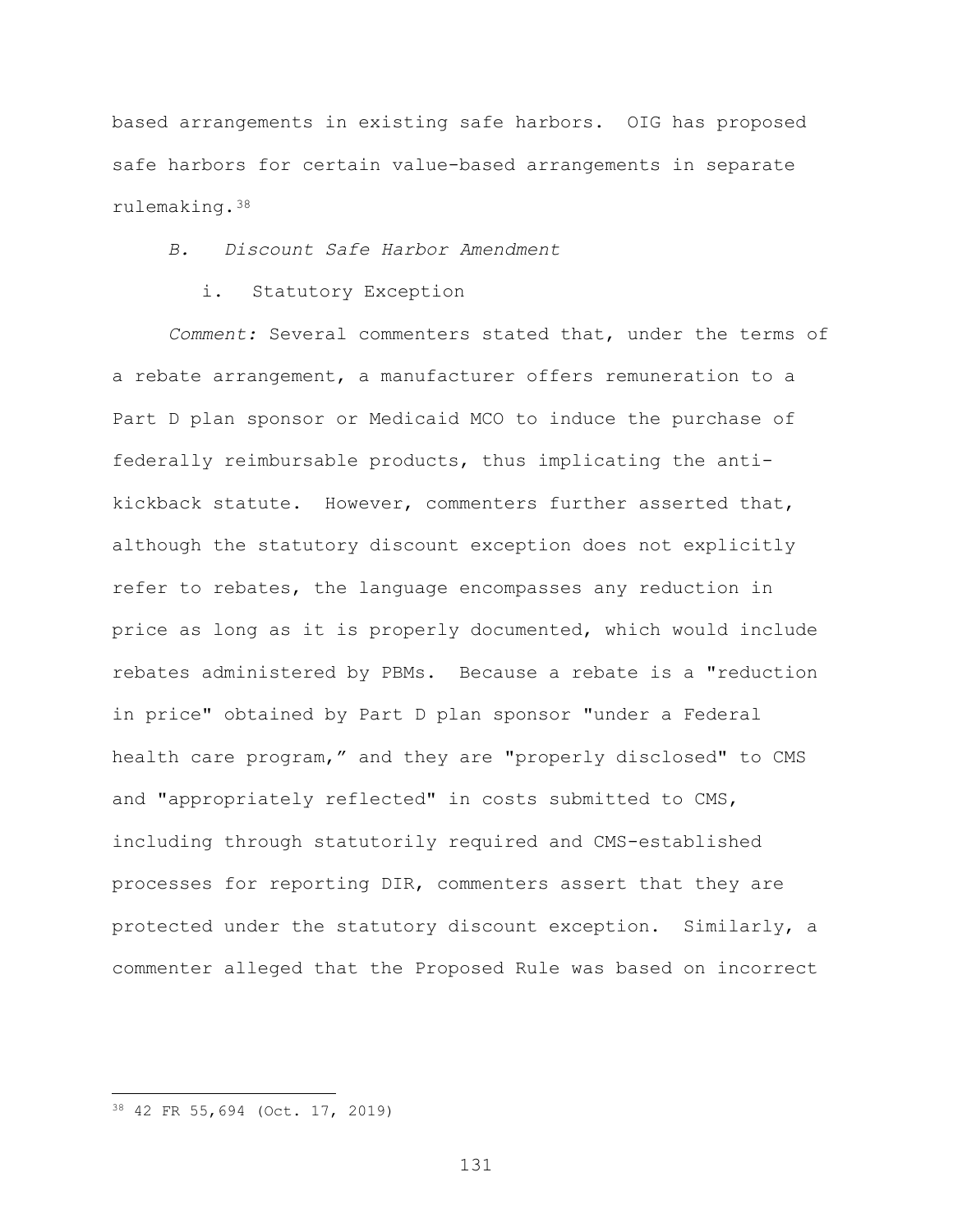and incomplete assumptions regarding the conduct protected by the statutory discount exception.

*Response:* The legislative history of the statutory exception states that the exception is intended to protect discounts that are properly disclosed and appropriately reflected, and notes that providers are encouraged to "seek discounts as a good business practice *which results in savings to [M]edicare and [M]edicaid program costs*."[39](#page-131-0) As explained elsewhere, as the market has evolved in recent years, we do not believe that the way many types of rebates have been used in the Part D program function as reductions in price. While we believe that the changes that we are finalizing to the safe harbors reflect statutory intent and provide a clear pathway to protection, we reiterate our longstanding guidance that safe harbors are voluntary. If a party believes in good faith that a particular arrangement does not implicate the anti-kickback statute or meets the terms of a statutory exception, there is no mandate to comply with a safe harbor.

*Comment:* A commenter noted that the Department has acknowledged that Congressional intent was to protect price reductions in the normal course of business and that post-pointof-sale manufacturer price reductions are precisely the type of

 $\overline{a}$ 

<span id="page-131-0"></span><sup>39</sup> *See* H.R. Rep. No. 95-393, pt. 2, at 53 (1977) (emphasis added).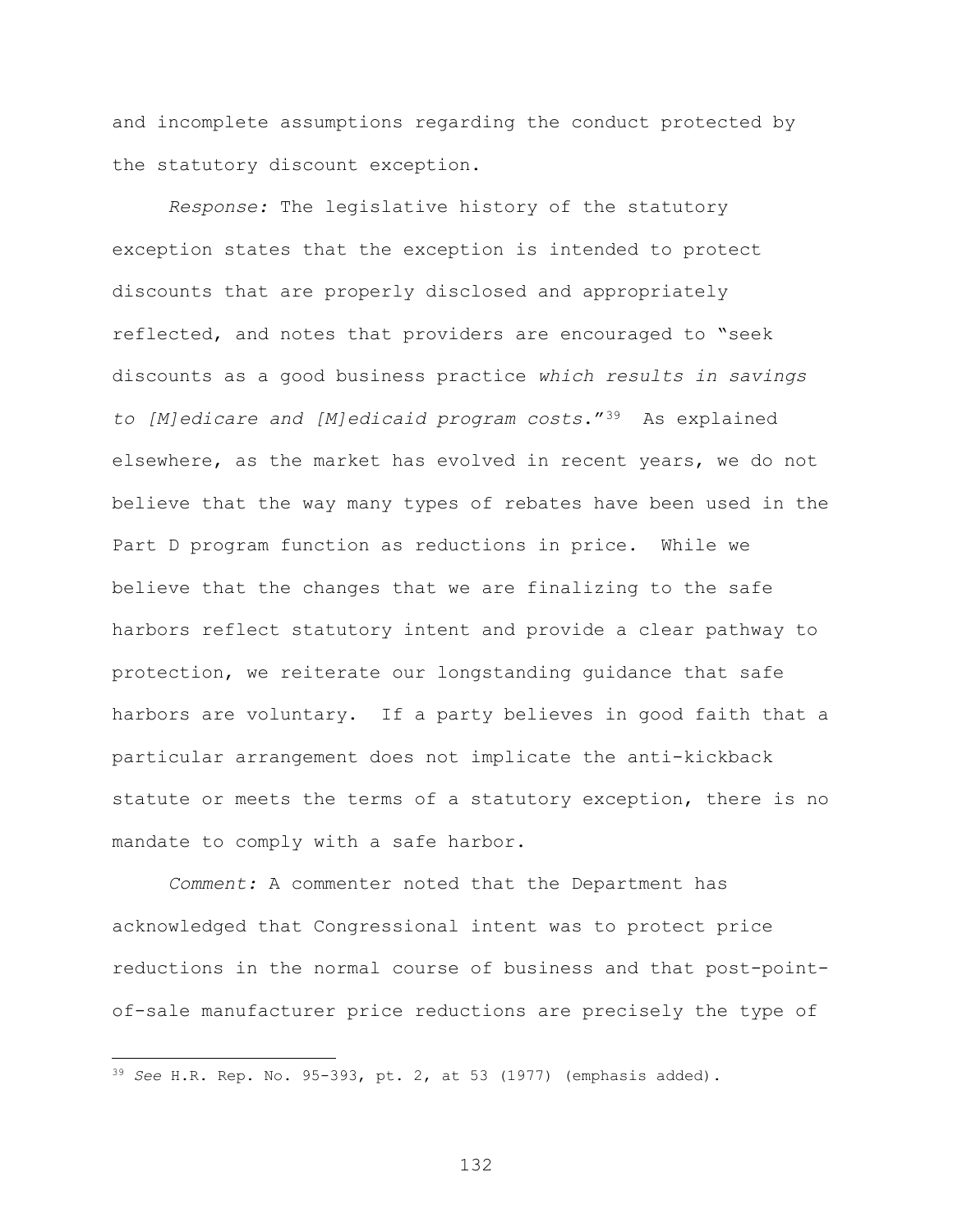discounting that occurs in the normal course of business. Another commenter noted that Congress did not give the Department authority to transform practices that are protected under the statutory discount exception into a crime; the Secretary's regulatory authority is limited to protecting conduct that would otherwise be illegal.

*Response:* We agree with the commenter that Congress gave the Department authority to protect certain practices that occur in the normal course of business. We further agree that the Department does not have authority to narrow the reach of the statutory discount exception, and that is not our intent. We note, however, that the mere fact that a certain practice is performed in the normal course of business does not make it legal. As a threshold matter, to be protected under the discount exception, an arrangement must involve a reduction in price. For example, an arrangement between a manufacturer and a plan sponsor to increase the amount of the rebate to the plan sponsor by increasing the list price of the drug would be suspect and subject to scrutiny under the statute. Given the variety of "rebate" arrangements that have been created over the past several years between pharmaceutical manufactures and Part D plan sponsors (directly or through PBMs), many of which are not reductions in price, the Secretary has determined that rebates to Part D plan sponsors do not pose a low risk of fraud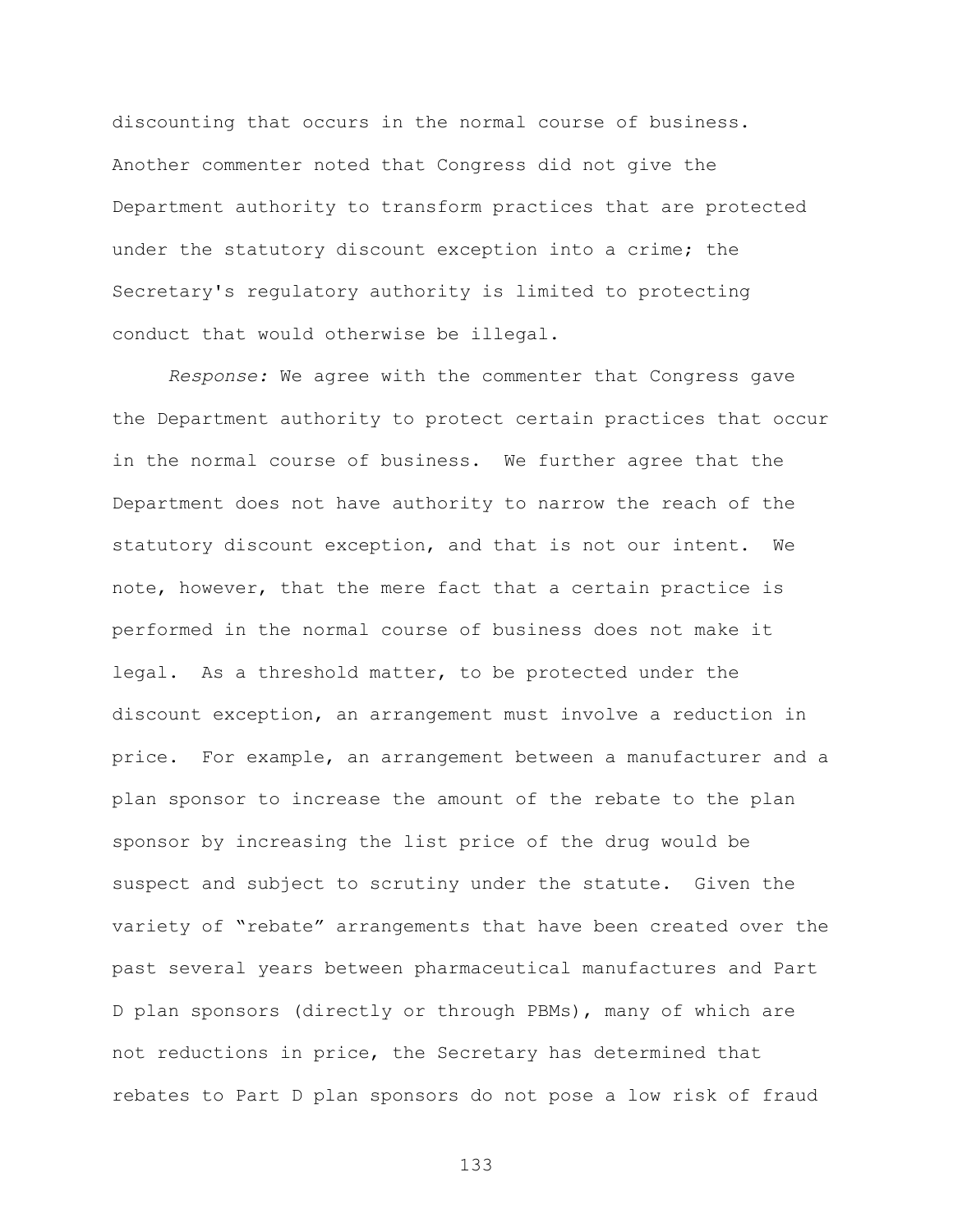and abuse and should not be protected by a regulatory safe harbor. We reiterate that falling outside of a safe harbor does not make an arrangement criminal; each arrangement would need to be examined on a case-by-case basis.

*Comment:* A commenter stated that the Proposed Rule impermissibly infringes on protections afforded by the statutory discount exception because, taking together the changes to the discount safe harbor and the addition of the new safe harbor for point-of-sale reductions in price, the Proposed Rule effectively eliminates post-point-of-sale manufacturer price reductions, which limits the types of price reductions a Part D plan sponsor, a Medicaid MCO, or a PBM could accept from a manufacturer. The commenter stated that the new safe harbor for point-of-sale reductions in price imposes requirements beyond those in the discount exception's text.

*Response:* In this final rule, we are carving out a narrow class of arrangements that the Secretary believes poses a higher risk of fraud and abuse and the potential for increased costs to both beneficiaries and Federal health care programs, and we are creating a new safe harbor to protect certain reductions in price that pose lower risk. This new safe harbor has its own conditions, specific to the particular arrangements that are the subject of the safe harbor, and it is not intended to mirror the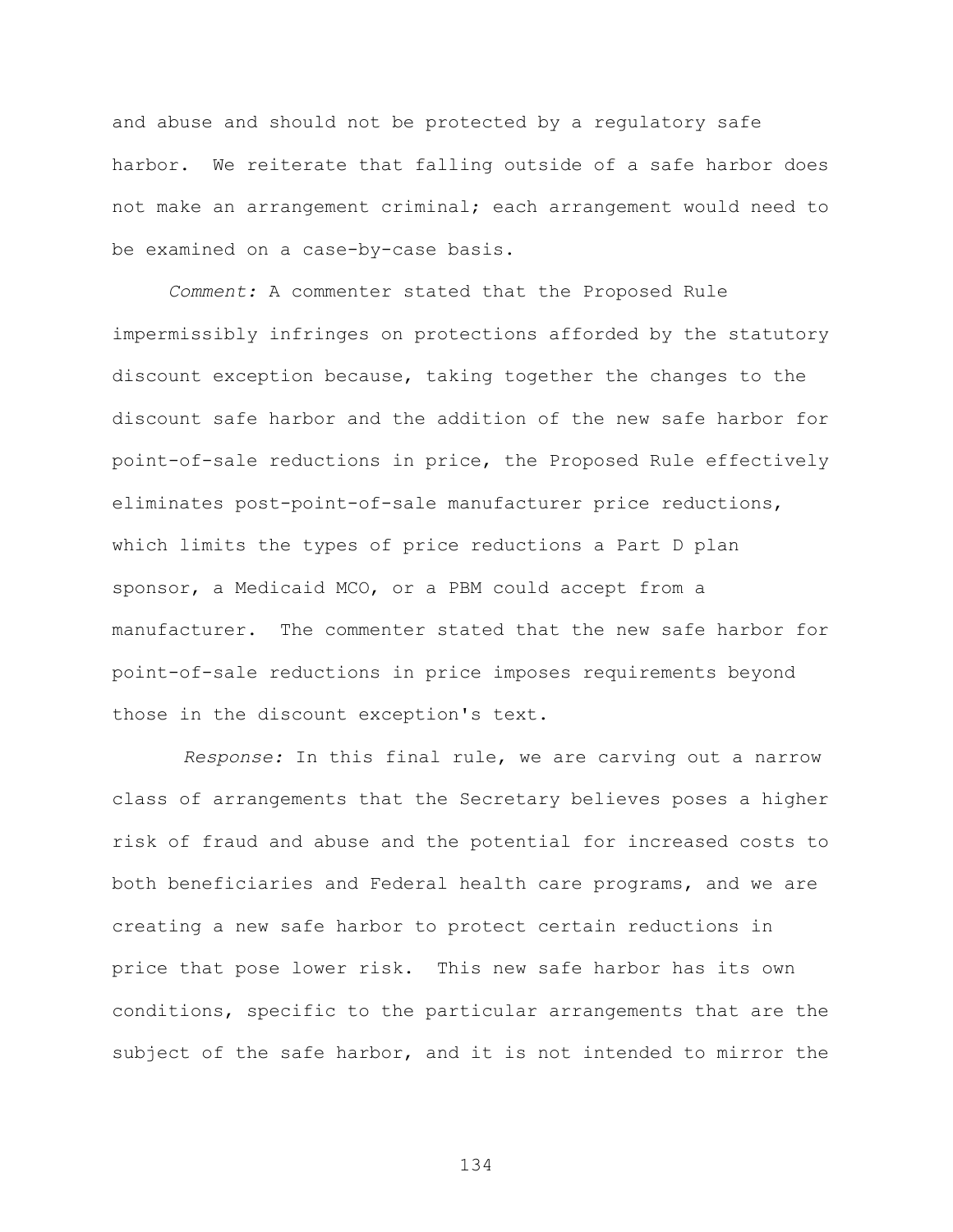discount exception or safe harbor. As noted above, this final rule has no impact on the statutory exception.

*Comment:* Other commenters asserted that rebates or other payments by drug manufacturers to PBMs may be structured to fit under the GPO safe harbor,  $42$  C.F.R. § 1001.952(j), as well as the managed care safe harbors 42 C.F.R. §§ 1001.952(m),(t), and (u), and noted that these safe harbors have corollary statutory exceptions under the anti-kickback statute (the statutory GPO exception, and the statutory shared risk exception). Commenters asserted that the elimination of these statutory protections through revisions to the regulatory discount safe harbor inappropriately reads out of the anti-kickback statute the multiple protections available to MCOs under other relevant statutory exceptions.

Another commenter asked OIG to issue guidance or revise the managed care safe harbors  $42 \text{ C.F.R. }$  \$  $1001.952 \text{ (m)}$ , (t), and (u) to ensure they do not protect reductions in price or other remuneration that is excluded under the discount safe harbor.

*Response:* As a threshold matter, and as we discuss in detail above, rebates from manufacturers to PBMs were not protected by the discount safe harbor. If a payment arrangement can be structured to fit within any one safe harbor, it would be protected by that safe harbor regardless of any changes to a different safe harbor. Amendments to the managed care safe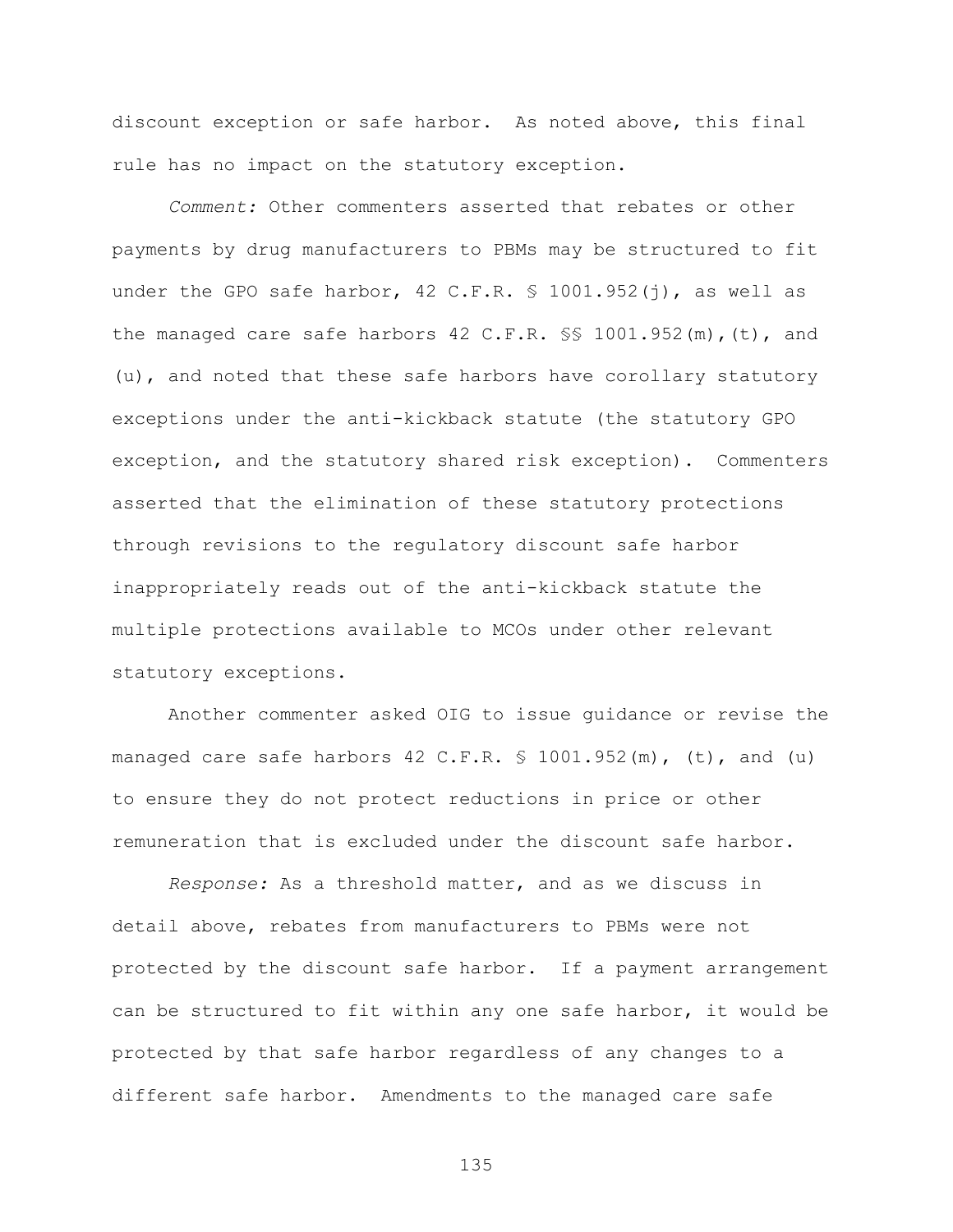harbors, 42 C.F.R. §§ 1001.952(m),(t), and (u), are beyond the scope of this rulemaking.

## ii. Effective Dates

We received many comments on the proposed January 1, 2020 effective date for the revisions to the discount safe harbor.

*Comment:* Various commenters supported the proposed effective date. Some of these commenters noted that it would be challenging to make all necessary updates to systems and agreements and that significant resources would be required across the industry to meet a January 1, 2020 effective date, but that the proposed effective date is attainable. Some commenters noted that guidance from OIG and CMS and cooperation from stakeholders would be required to meet that timeline and minimize patient, pharmacy, and supply chain disruptions.

*Response:* Based on the comments received and further consideration of the appropriate timeframe for implementation, we have modified our proposal, and the changes to paragraph 1001.952(h)(5) of the discount safe harbor will be effective January 1, 2022, which should provide adequate time for parties to come into compliance and to minimize any disruption.

*Comment*: A commenter strongly supported a January 1, 2020 effective date, but the commenter recommended that it be coupled with both a flexible 36-month transition process to facilitate implementation and guidance issued before the effective date on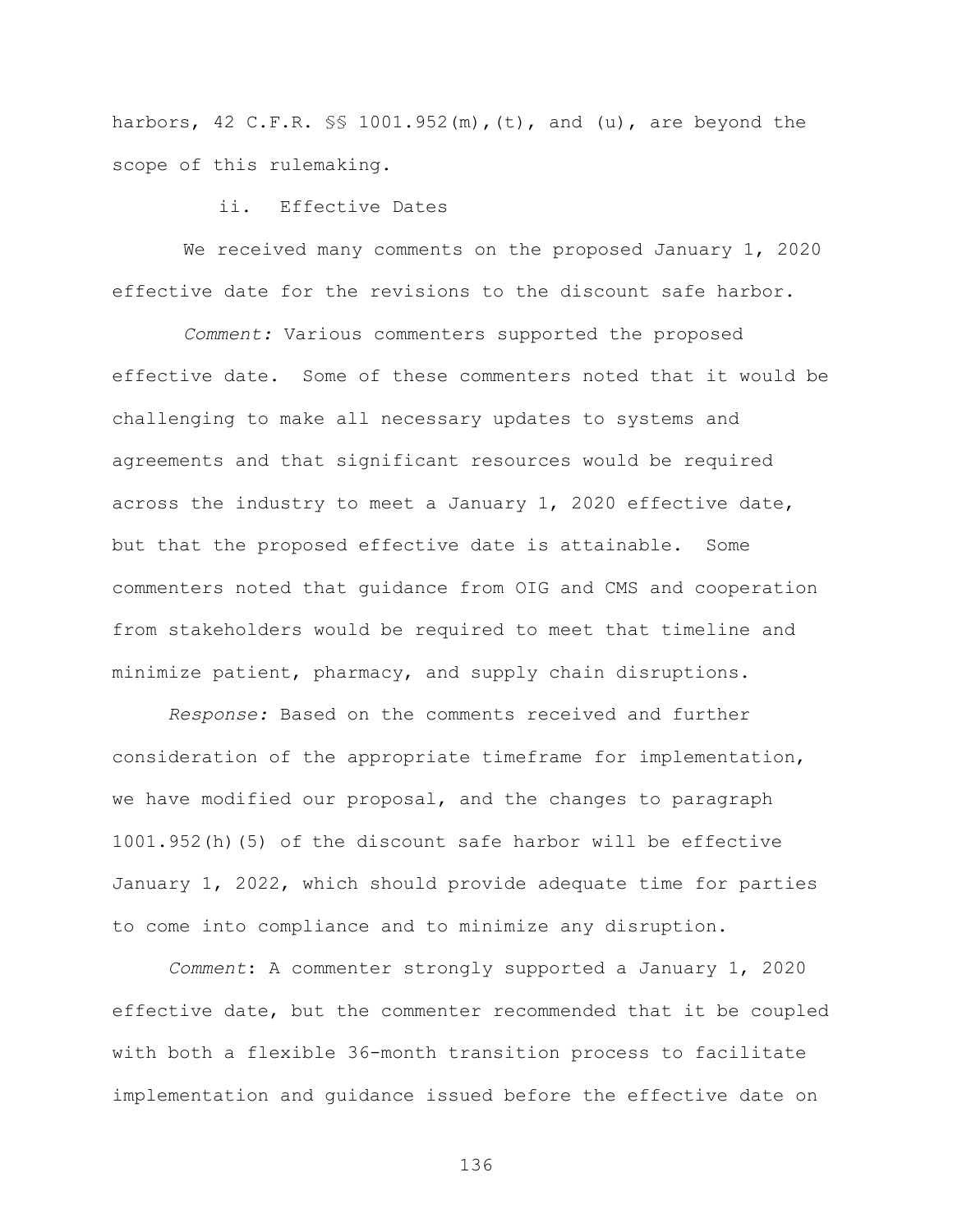chargebacks and other issues. Other commenters suggested delaying the effective date and testing efforts to reform the rebate system before the Proposed Rule is implemented across Medicare Part D. Other commenters that did not support a January 1, 2020 effective date noted that the April 5, 2019 Memorandum from CMS provided some guidance, but not enough to submit an actuarially sound bid. Another commenter urged OIG to delay the effective date of the final rule until 2022 or, alternatively, to issue a statement that it will not begin to enforce the new safe harbors until after the period of the announced CMS demonstration. A commenter also noted that the demonstration program would need to be expanded, for example, to account for enhanced benefits to EGWP plans. This commenter further stated that if CMS does not expand the demonstration program, CMS would have to require plans to submit two bids (one to account for rebates, one to account for POS discounts). Another noted that this effective date would place an enormous burden on CMS to issue required guidance, which could lead to beneficiary disruption if key events leading to the open enrollment period are delayed. A commenter requested that OIG clarify whether manufacturers, PBMs, and pharmacies can leverage existing mechanisms for exchanging data to support point-of-sale reductions in price, noting that the January 1, 2020 effective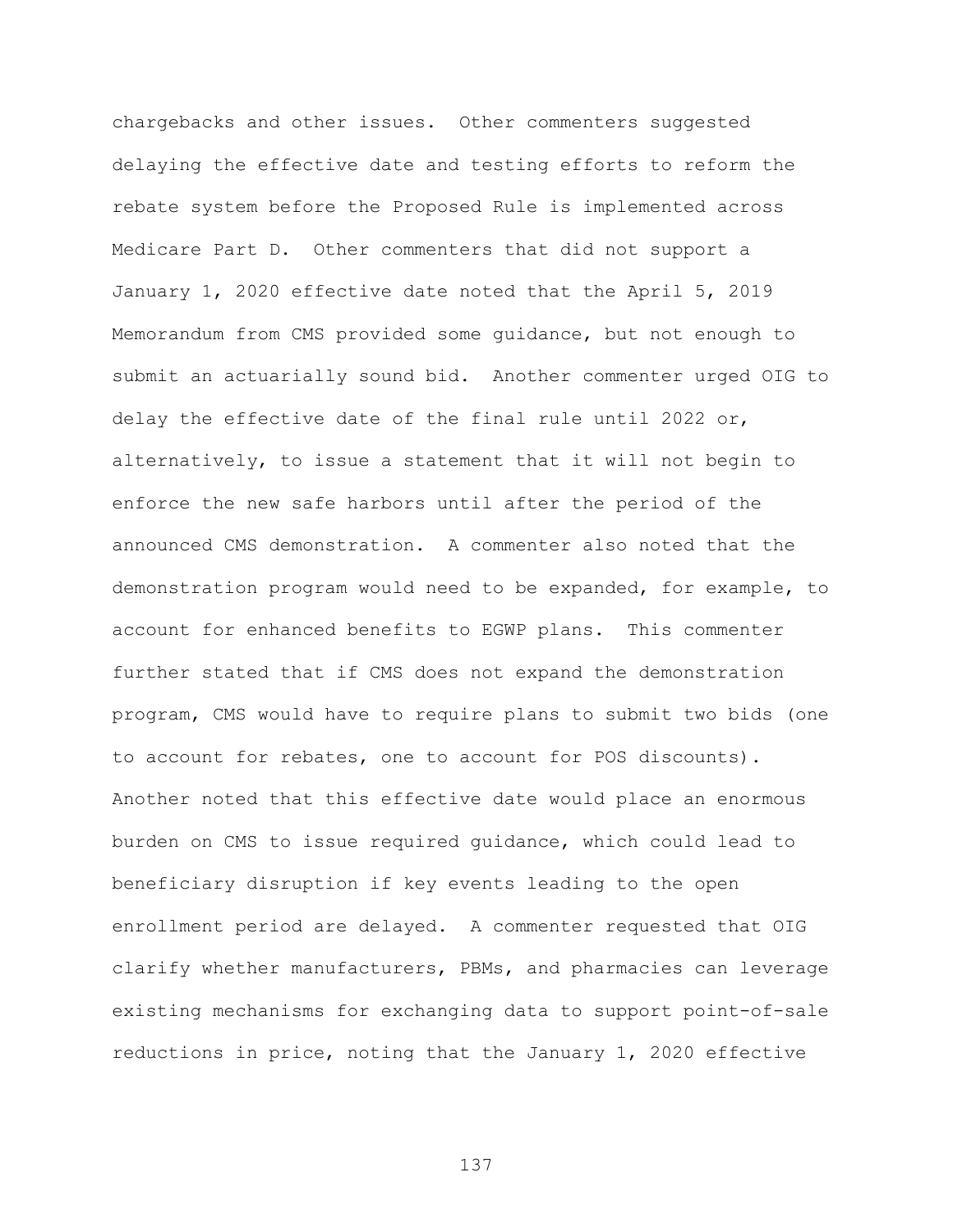date is more feasible if extensive systems changes are not necessary.

*Response:* Based on the comments received and further consideration of the appropriate time frame for implementation, we are finalizing our proposal for the changes to paragraph 1001.952(h)(5) of the discount safe harbor to be effective January 1, 2022. The CMS demonstration referenced by the commenter was contingent on a change in the safe harbor rules effective in 2020; because our changes to paragraph 1001.952(h)(5) of the discount safe harbor will be effective January 1, 2022, requests for modifications to that demonstration are no longer applicable.[40](#page-137-0) Additionally, we confirm that the safe harbor does not mandate any particular system or process for implementing point-of-sale reductions in price.

*Comment:* Several commenters noted that the proposed January 1, 2020 effective date is particularly problematic for Medicaid MCOs because many states' contracts are not renewed annually and often work on a July 1-June 30 fiscal year. A January 1 change could require mid-year rate adjustments to ensure that capitated payments to managed care plans are actuarially sound. Other

<span id="page-137-0"></span><sup>40</sup> Letter from Seema Verma, Administrator, CMS, to Part D Plan Sponsors (Apr. 5, 2019), *available at* [https://www.cms.gov/Research-Statistics-Data-and-](https://www.cms.gov/Research-Statistics-Data-and-Systems/Computer-Data-and-Systems/HPMS/Downloads/HPMS-Memos/Weekly/SysHPMS-Memo-2019-Apr-5th.pdf)[Systems/Computer-Data-and-Systems/HPMS/Downloads/HPMS-Memos/Weekly/SysHPMS-](https://www.cms.gov/Research-Statistics-Data-and-Systems/Computer-Data-and-Systems/HPMS/Downloads/HPMS-Memos/Weekly/SysHPMS-Memo-2019-Apr-5th.pdf)[Memo-2019-Apr-5th.pdf.](https://www.cms.gov/Research-Statistics-Data-and-Systems/Computer-Data-and-Systems/HPMS/Downloads/HPMS-Memos/Weekly/SysHPMS-Memo-2019-Apr-5th.pdf)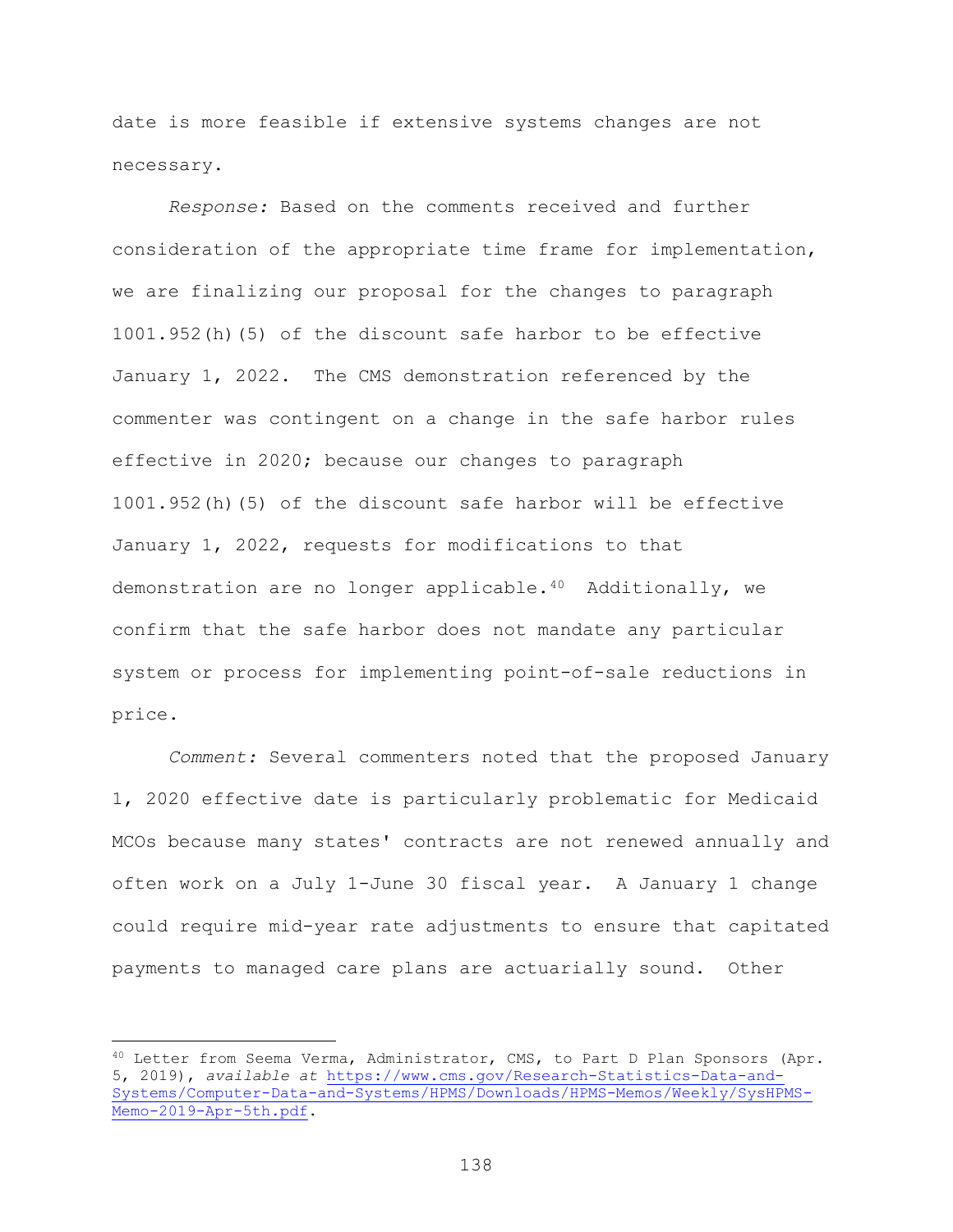commenters noted that the proposed January 1, 2020 effective date would not give states enough time to substitute directly negotiated supplemental rebates for current Medicaid MCO rebates. Additionally, a state health department commenter indicated that a January 1, 2020 effective date would make it challenging to prospectively set Medicaid Managed Care capitation rates that appropriately account for anticipated price reductions for prescription pharmaceutical products, while another commenter stated that the proposed January 1, 2020 effective date would significantly disrupt current arrangements among manufacturers, PBMs, Medicaid MCOs, and pharmacies.

*Response:* Based on the feedback we have received from commenters and further consideration of the appropriate timeframe for implementation, we are finalizing the modifications to paragraph 1001.952(h)(5) of the discount safe harbor to be effective on January 1, 2022. Additionally, we are not finalizing our proposal with respect to Medicaid MCOs, which we believe addresses the commenters' concerns.

*Comment:* Various commenters stated that the effective date should be delayed for some period of time (*e.g.*, at least until 2022) to give plan sponsors time to understand the impact of the rule. A commenter noted that the changes set forth in the Proposed Rule would occur simultaneously with many other changes being proposed to or implemented in the Part D benefit,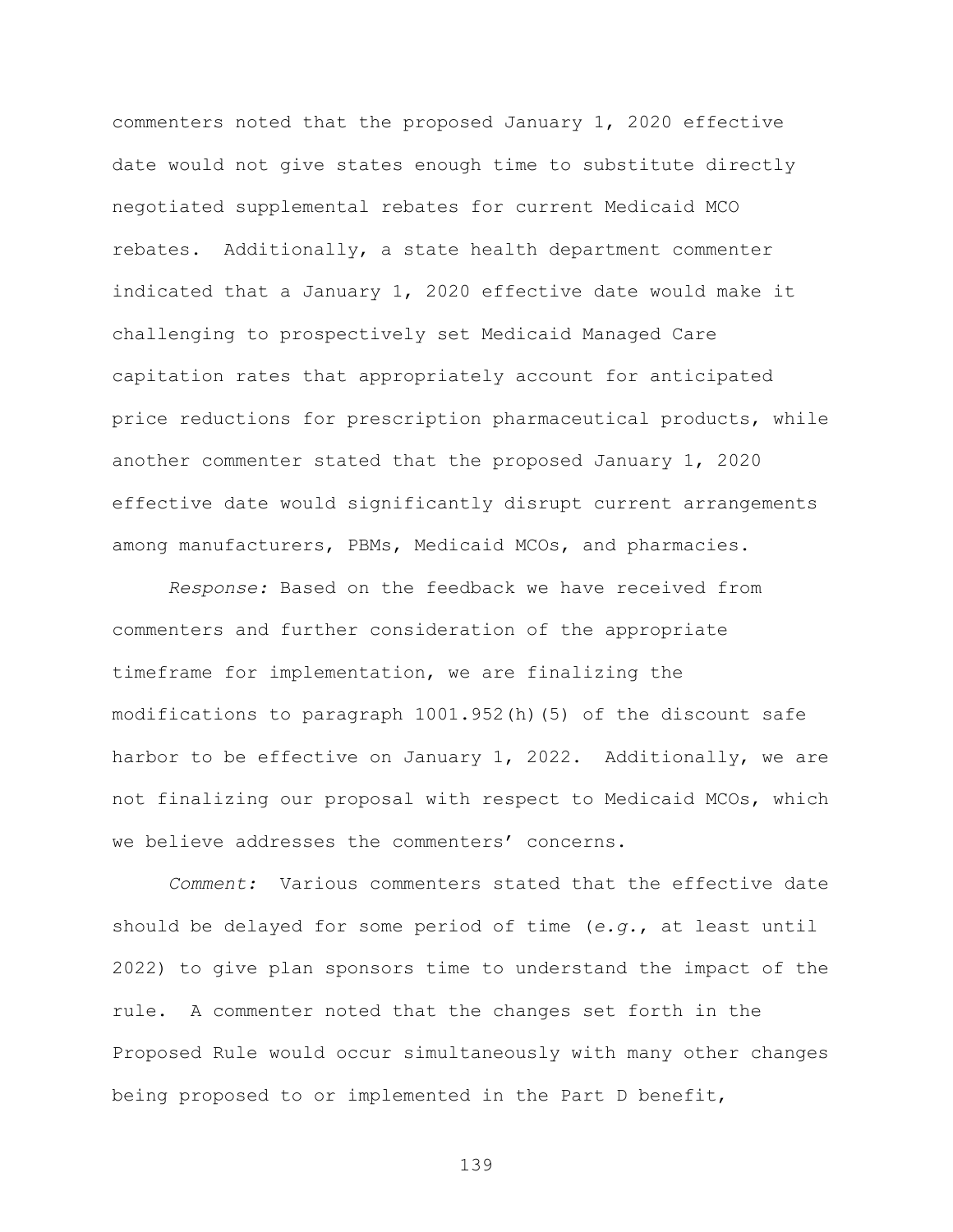including new indication-based formularies. The commenter stated that other pending rules would impact Part D protected classes, pharmacy DIR changes, shifting drugs from Part B to Part D, and others, all of which would make a January 1, 2020 effective date more challenging. Commenters noted that, depending on what is finalized, plans may need to adjust bids, renegotiate contracts, and make systems changes. Another commenter noted that both PBMs and plans will have to contract with vendors, who will have to develop, test, sell, and have operational products, which the commenter asserts cannot happen by 2020. Another commenter indicated that the safe harbor changes proposed in the Proposed Rule would require fundamental changes to the way drugs are negotiated, reimbursed, and adjudicated at the point of sale, which would include new NCPDP electronic health care transaction codes for pharmacy claims.

Commenters suggested that both the proposed January 1, 2020 effective date and alternative effective date of January 1, 2021 were unreasonable, indicating additional time would be needed to implement the point-of-sale reduction in price structure, and that the chargeback system referenced in the Proposed Rule would be far more complex and require more coordination than what currently exists. Others suggested that the same changes would take one year and recommended an implementation date of 2021, with a commenter noting that an additional year would help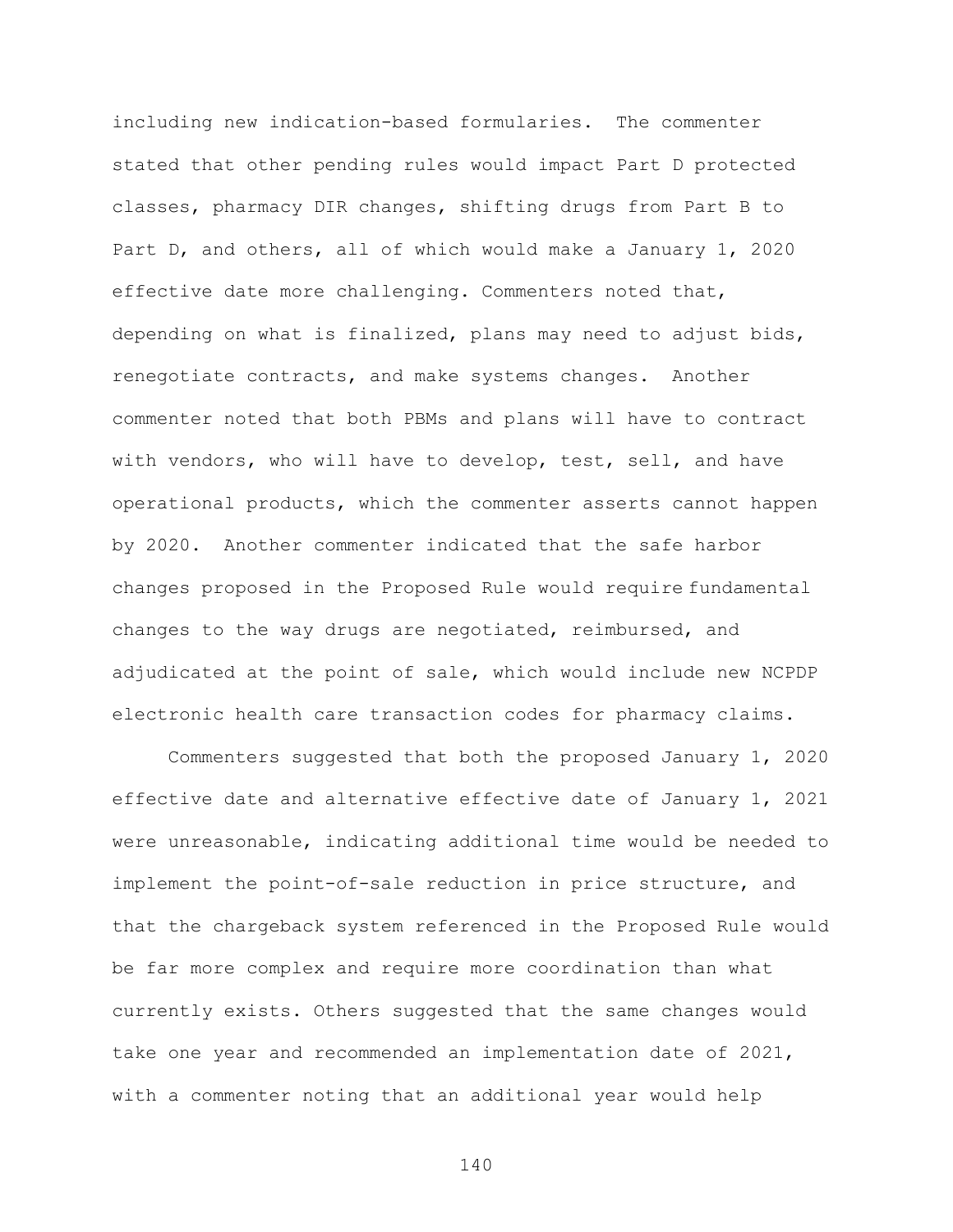protect patients from the negative consequences of market disruption and allow more time to educate beneficiaries on any finalized changes. Another commenter asserted that the proposed effective date of January 1, 2020 should be delayed to allow the market to have an opportunity to respond to the new rule. A health plan commenter also recommended delaying the effective date of the rule beyond January 1, 2020, noting that even with CMS's risk corridor assurances, there is still too much uncertainty, which will lead to disparities in 2020 bid pricing.

*Response:* The final rule is one of many complementary initiatives targeted around lowering list prices and reducing out-of-pocket costs, as outlined in the American Patients First blueprint. These initiatives are meant to build on each other to create a more rational and competitive prescription pharmaceutical product market. Based on the comments received and further consideration of the appropriate timeframe for implementation, we are finalizing the changes to paragraph 1001.952(h)(5) of the discount safe harbor to be effective January 1, 2022.

*Comment:* Several commenters objected to the proposed effective date because of the statutory Part D bid deadline. Commenters stated that plans expected all final guidance for the upcoming year to be released by CMS in early April 2019 because Part D bid submissions for calendar year 2020 were due by June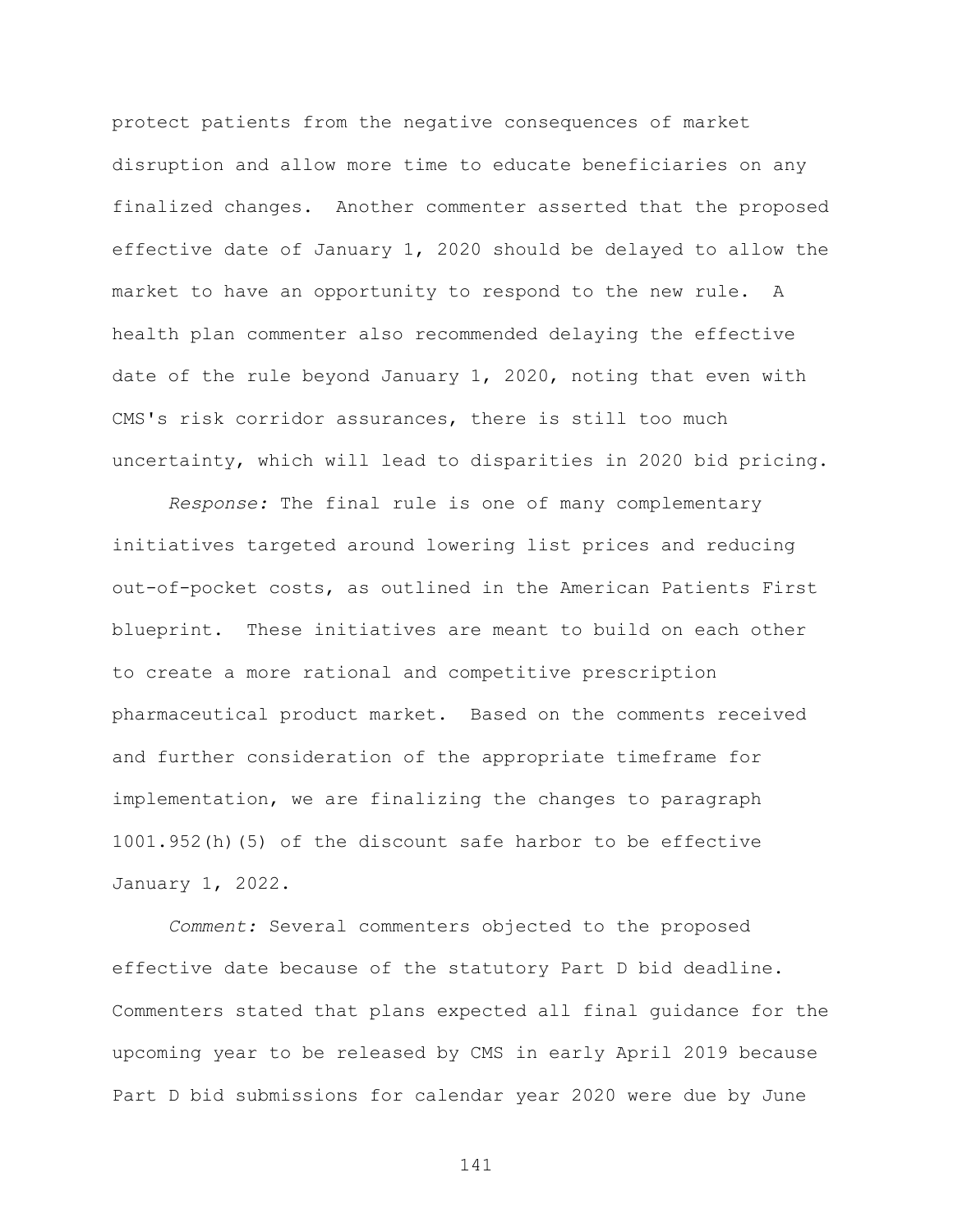3, 2019. If a final rule were released without sufficient lead time, the commenter cautioned that there will be large financial losses for plans and for CMS (who would have to make substantial payments when plans enter the risk corridor). A commenter expressed concern about the ability to submit an actuarially sound bid by the bid deadline.

An effective date of January 1, 2020 does not provide a reasonable amount of time after issuing a final rule for renegotiating agreements involving pharmaceutical manufacturers, pharmacies, health plans, and PBMs. Several commenters raised concerns that a January 1, 2020, effective date would make it difficult for the online Medicare Plan Finder tool to reflect accurate information about premiums, deductibles, and costsharing and requested that CMS prioritize updates to the Medicare Plan Finder and other notices to patients. Some commenters also noted that a January 1, 2020 effective date could cause significant disruptions in coverage or benefits and confusion for beneficiaries. This confusion, a commenter argued, may make it difficult for patients to understand and utilize their prescription drug benefits or could cause patients to search for new plans.

Other commenters noted that formularies for Medicare Part D plans must be complete by early May for the June bid submission, and that given the timing of the rule, an effective date of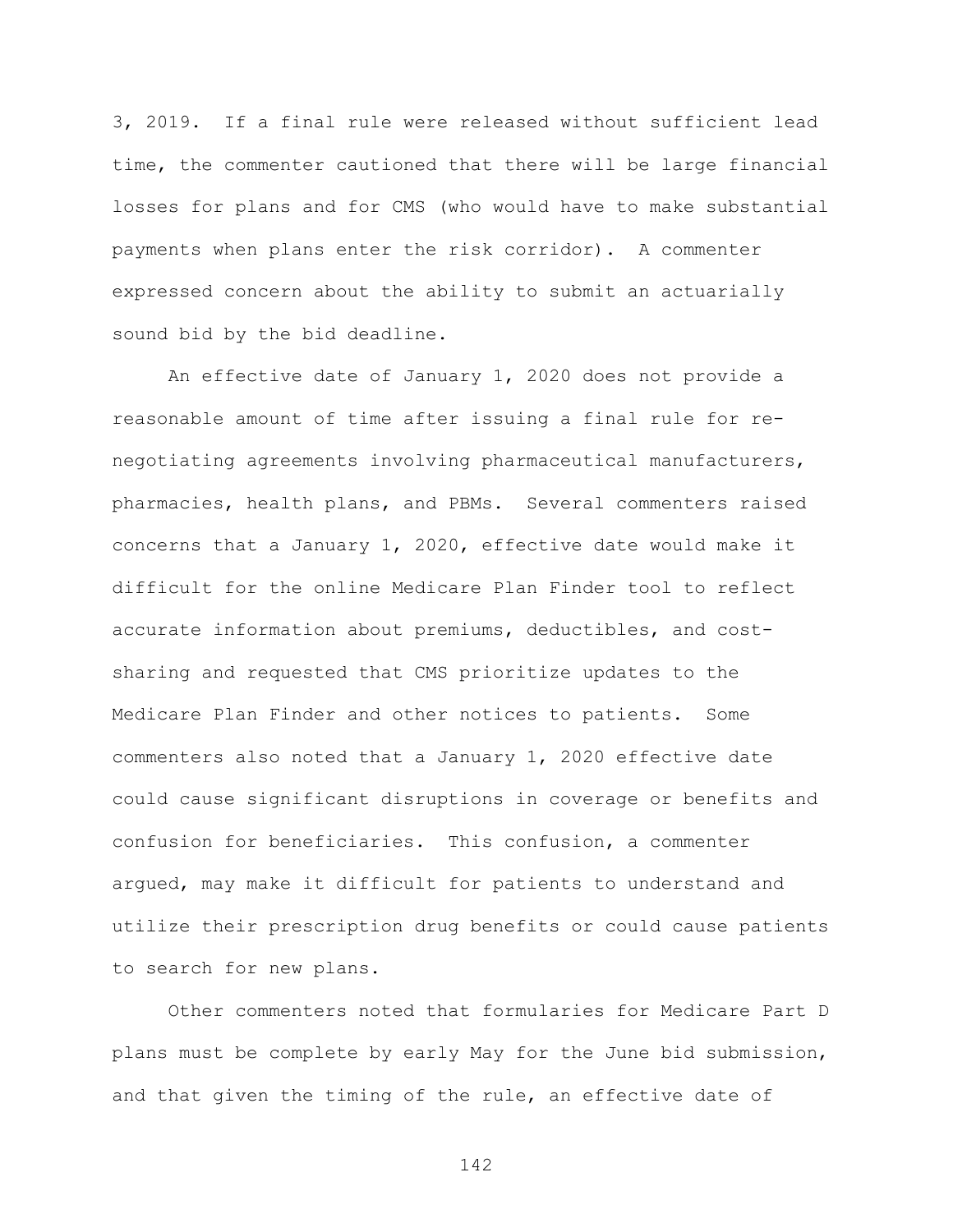January 1, 2020 would make it extremely challenging to meet the bid requirements.

*Response:* Comments related to CMS's administration of the Part D program are outside the scope of this rulemaking. We are finalizing the changes to paragraph 1001.952(h)(5) of the discount safe harbor to be effective January 1, 2022.

*Comment:* A commenter stated that a 2020 effective date would harm beneficiaries enrolled in MA-PD plans, especially if the rule is finalized after bids are submitted on June 3, 2019. The commenter suggested that, in order to mitigate losses from the change in rebates after premiums and bids have been set, MA-PD plans would have to reduce costs in other areas. The commenter stated that it would take years for plan sponsors to recover from these losses, threatening improvements in quality performance, Star measures, and the benefits of care coordination over an extended period.

*Response:* We appreciate commenters' feedback and note that we are now finalizing an effective date of January 1, 2022 for the amendments to paragraph 1001.952(h)(5) of the discount safe harbor, which should avoid the disruptions and potential harm described by the commenters. Under the final rule, parties are not being asked to change their practices after bids and premiums have been set for the 2022 plan year.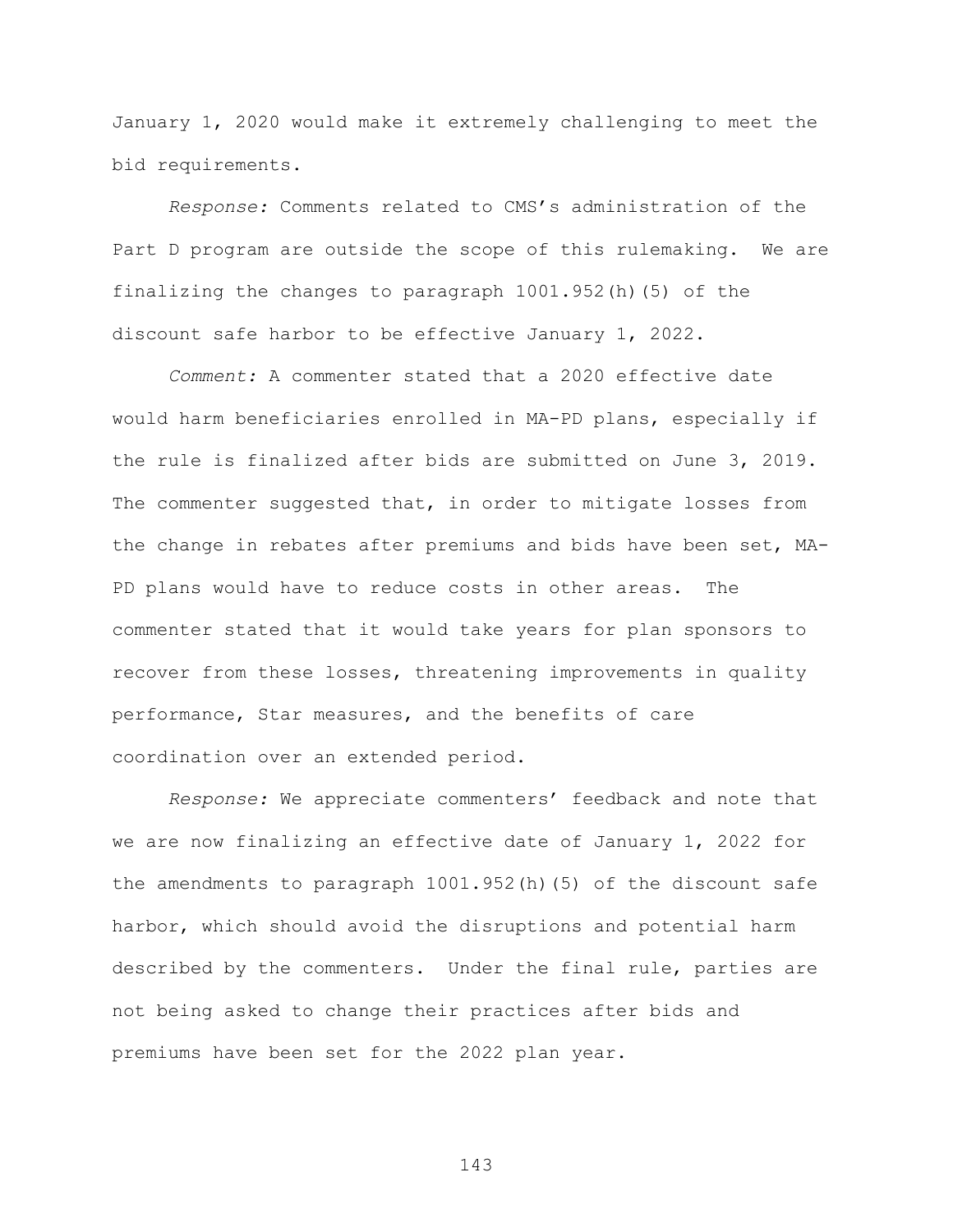*Comment:* A health plan commenter indicated that if OIG requires point-of-sale reductions in price, health plans will have to determine benefit configuration, and there will likely be several formulary configuration changes. A PBM commenter indicated that significant system development and testing would be required, including system modifications to apply formulary exceptions, and that PBMs would need to make dramatic formulary changes just prior to the 2020 plan year which, according to the commenter, may result in member disruption and dissatisfaction.

*Response:* We thank the commenter for sharing this concern and note that the effective date of the modifications to paragraph 1001.952(h)(5) of the discount safe harbor will be January 1, 2022, providing additional time for stakeholders to address these and other potential implementation concerns.

*Comment:* A commenter noted that employers, including state employers, would not receive any benefits from the changes we proposed, and they would face additional costs if premiums increase. The commenter indicated that this is particularly unfair for public employers such as state governments that rely upon taxpayers to help fund public employee and retiree health benefit coverage. The commenter requested either an exemption from the proposed rule for governmental employee benefit plans, which are not subject to ERISA, or if an exemption is not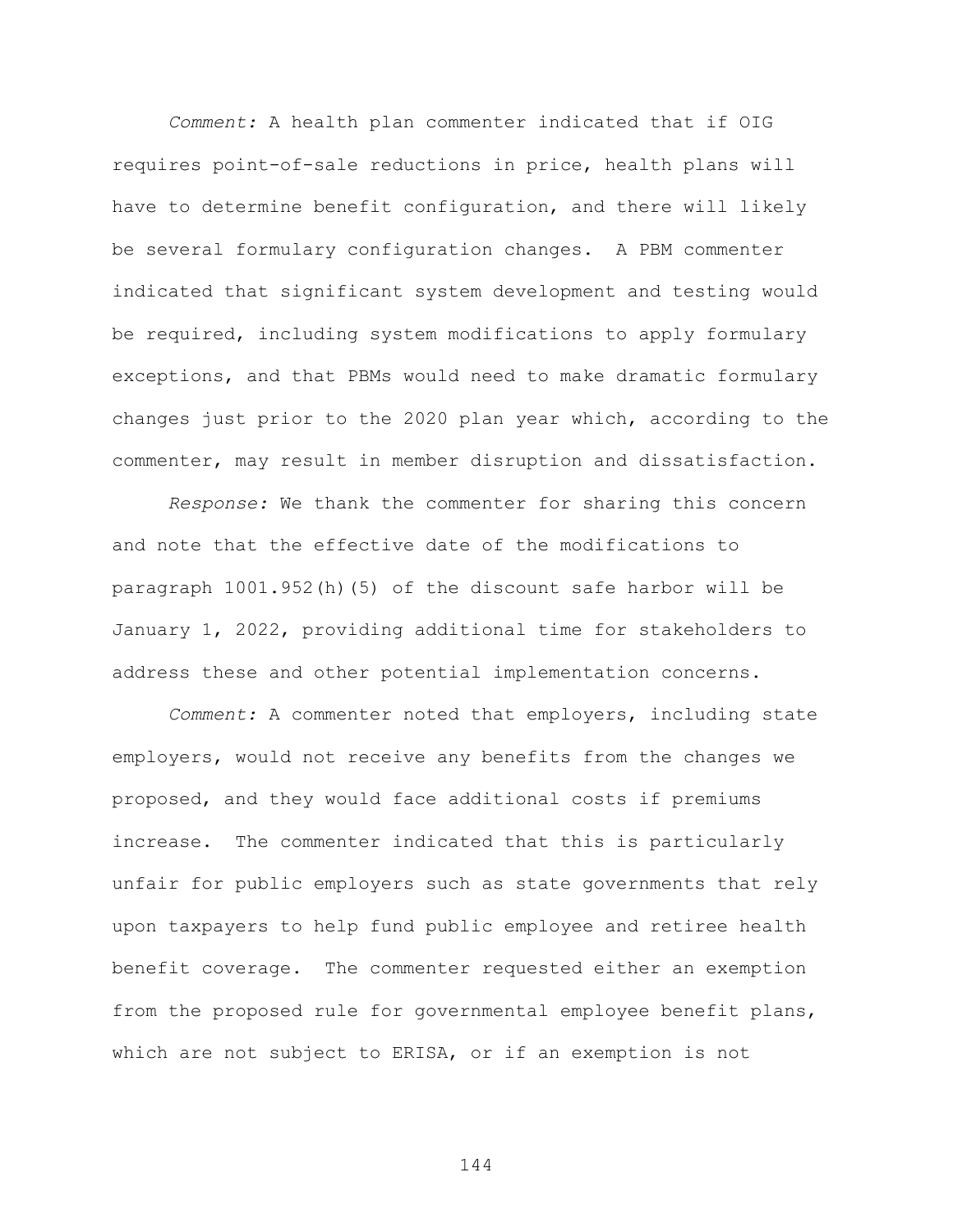granted, then a delay in the effective date specifically for non-ERISA plans to January 1, 2021.

*Response:* We thank the commenter for sharing this concern and note that the finalized effective date of January 1, 2022 for modifications to paragraph 1001.952(h)(5) of the discount safe harbor should provide sufficient time to address these and other implementation concerns. We do, however, disagree with the commenter's suggestion to remove employee benefit plans from the final rule. The Department believes that the transition from rebates to point-of-sale reductions in price can happen based on existing infrastructure, and these plans will benefit from the lower list prices that may result from the final rule.

iii. Expand to other Federal Health Care Programs

The Proposed Rule stated that the changes proposed were intended to exclude from discount safe harbor protection rebates from manufacturers to plan sponsors under Medicare Part D and Medicaid MCOs, whether negotiated by the plan or by a PBM or paid through a PBM to the plan or Medicaid MCO. The Proposed Rule clarified that the Department intended for the discount safe harbor to continue to protect discounts on prescription pharmaceutical products offered to other entities, including, but not limited to, wholesalers, hospitals, physicians, pharmacies, and third-party payers in other Federal health care programs. Commenters provided feedback about whether payments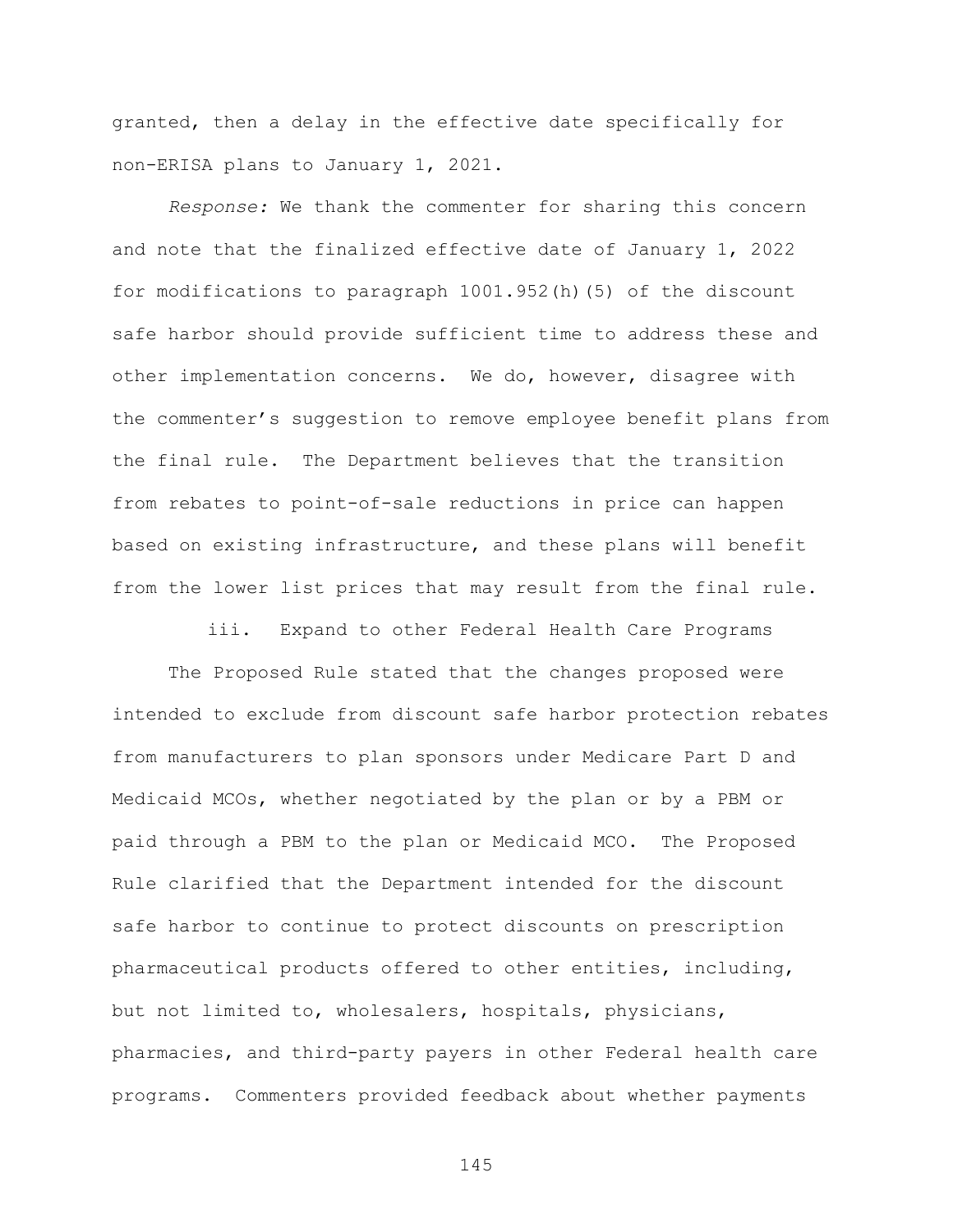for prescription pharmaceuticals paid for by other Federal health care programs should be excluded from the safe harbor.

*Comment:* Some commenters noted that if Medicaid MCOs, but not Medicaid fee-for-service, are excluded from the existing safe harbor, the Department would be treating these programs differently and would potentially put Medicaid MCOs at a disadvantage. Most of these commenters recommended removing Medicaid MCOs from the proposed exclusion of the existing safe harbor. A few commenters were indifferent on whether or not Medicaid MCOs were excluded from the existing safe harbor or not, but they recommended that Medicaid MCOs and Medicaid fee for service be treated the same way.

*Response:* As discussed above, the final rule removes Medicaid MCOs from the exclusion of the existing safe harbor, which addresses these comments.

*Comment:* Several commenters agreed with our proposal that the amendment to the discount safe harbor should not apply to prescription pharmaceutical products payable under Medicare Part B. These commenters noted that Part B drugs are reimbursed under Medicare fee-for-service based on the average sales price (ASP), which already accounts for rebates and other price concessions. There were no comments recommending that payment for drugs billed by Part B fee-for-service providers be excluded from existing safe harbors.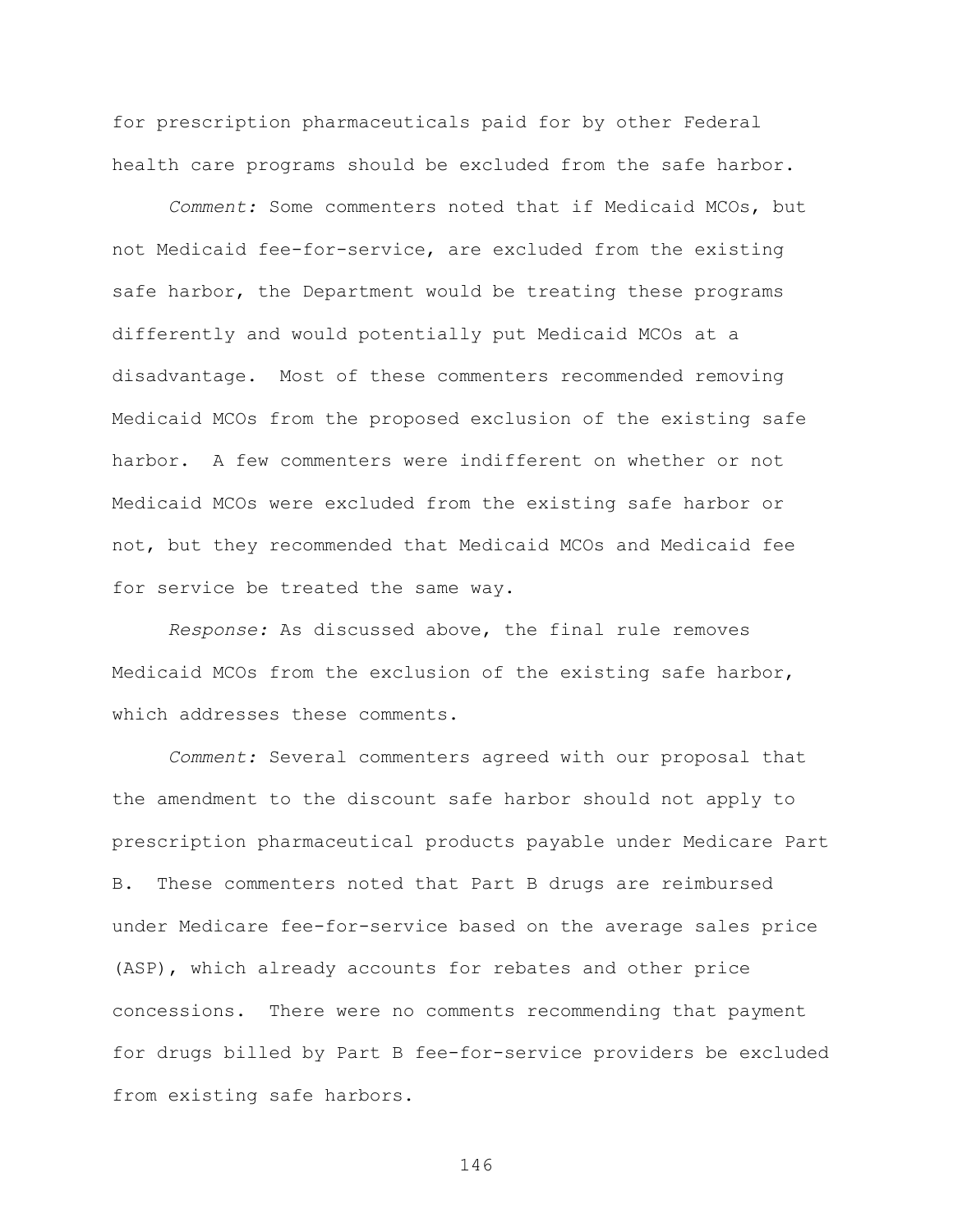*Response:* We are finalizing our proposal that the amendment to the discount safe harbor should not apply to prescription pharmaceutical products payable under Medicare Part B for the reason noted by the commenters.

*Comment:* A commenter recommended that OIG remove the safe harbor protection for rebates paid to Medicare Advantage plans with respect to their coverage of Part B drugs because an increasing number of Medicare beneficiaries are covered by Medicare Advantage plans, and these plans can use rebates, similar to Part D plans, to manage Part B drug costs. Additionally, according to the commenter, many of the most expensive, high-spend drugs are physician-administered biologics.

Another commenter noted that Medicare Advantage generally pays for Part B drugs as part of the medical benefit, and because of underlying Medicare rules, these drugs are generally not subject to the same type of formulary placement negotiations and patient cost-sharing patterns as in the Part D prescription drug benefit.

Finally, additional commenters stated that there are differing levels of cost-sharing in Medicare Advantage for Part B drugs and that it is likely not necessary to extend the proposed changes to Part B drugs. However, they recommend that OIG evaluate how Medicare Advantage plans are reflecting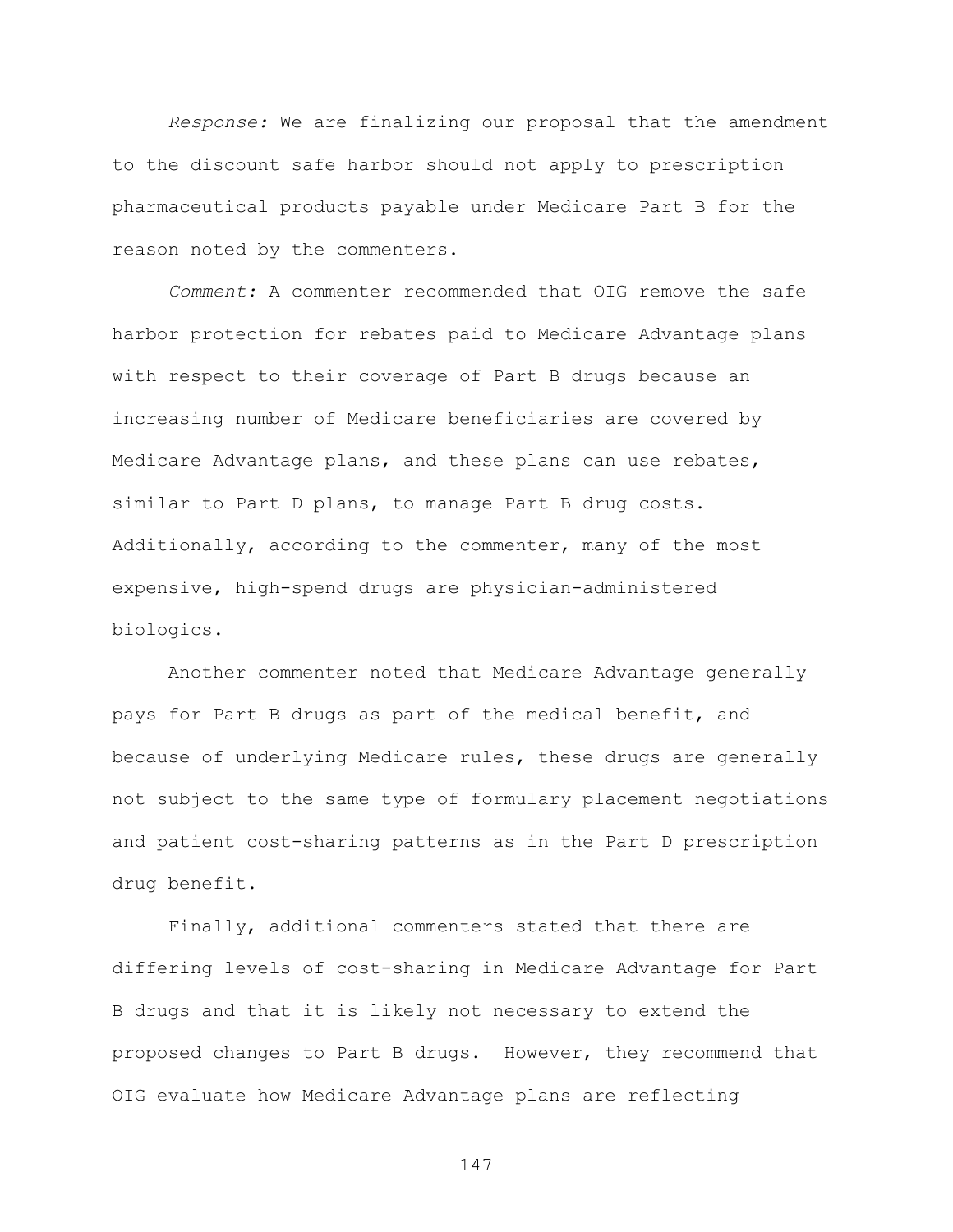potential savings on Part B covered medicines in beneficiary cost-sharing.

*Response:* We thank the commenters for their recommendations. We are finalizing our proposal that the amendment to the discount safe harbor should not apply to prescription pharmaceutical products payable under Medicare Part B for the reasons noted by the commenters.

*Comment:* One commenter noted that the Department of Veterans Affairs (VA) could use this rule as an opportunity to assert a self-serving interpretation of the definition of the non-Federal average manufacturer price (non-FAMP). The commenter would like OIG to clarify that any transactions governed by the final rule would constitute "Federal" prices and should thus be excluded from the determination of a "non-Federal" average manufacture price. For the VA to determine that these are not "Federal" sales would be inconsistent with the Veterans Health Care Act.

*Response:* In the Proposed Rule, we noted that the VA, Department of Defense, Coast Guard, and the Public Health Service (including the Indian Health Service) are eligible to purchase drugs under the Federal Ceiling Price (FCP) Program. The FCP is calculated as a percentage of non-FAMP. Eligible programs can purchase drugs using the lesser of the Federal Supply Schedule (FSS) Price and FCP. Although it is difficult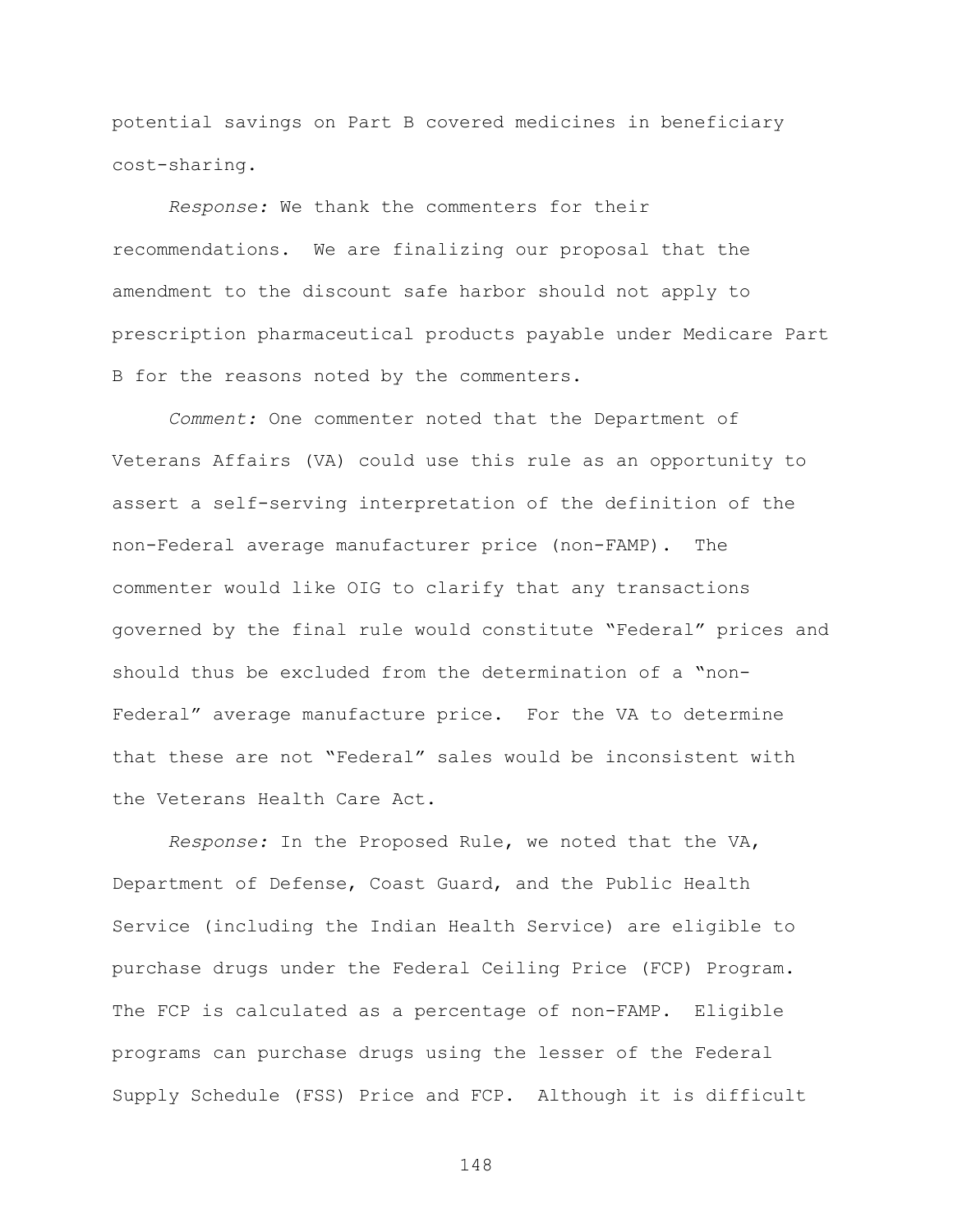to determine the operation of the Proposed Rule on FSS users or entities entitled to FCPs, if the overall effect of lowering list pricing is achieved and that results in lower prices to commercial customers (and wholesalers) or pricing components of non-FAMP, it is possible the VA may realize some additional savings. This final rule does not change the requirements of the FCP and whether Federal programs, such as the VA, count transactions governed by this final rule as "Federal" prices is outside the scope of this rulemaking.

## iv. Scope of Amendment

*Comment:* A commenter asserted that, as written, the proposed amendment to the discount safe harbor would apply not only to rebates on prescription drugs dispensed by a community pharmacy but also to physician-administered drugs covered in the Medicaid program. According to the commenter, Medicaid MCOs would no longer be able to collect rebates on these drugs as there is no avenue to pass the rebate on at the point of sale. The commenter explained that the change could lead to "whitebagging" (*i.e.*, where providers purchase a pharmaceutical product from a specialty pharmacy in order to receive a discount), which the commenter believes raises a number of operational and program-integrity concerns. The commenter also noted this change could create an access issue for members in rural locations.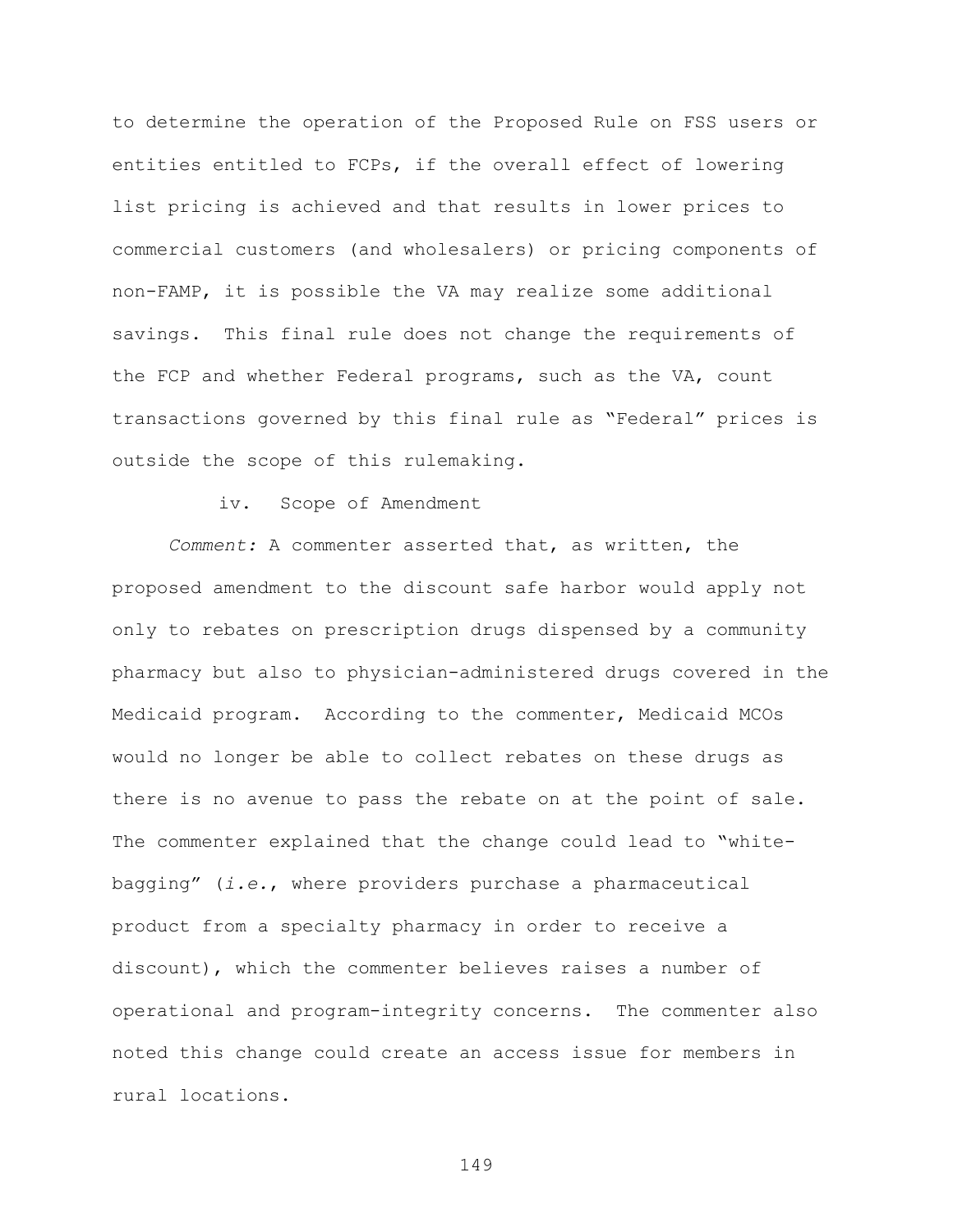*Response:* As discussed in detail elsewhere in this final rule, we are not finalizing the changes to the discount safe harbor with respect to Medicaid MCOs, which we believe addresses the commenter's concerns.

*Comment:* A number of commenters requested clarification regarding what specific types of rebates and discounts would still be protected under the discount safe harbor. According to these commenters, the Proposed Rule, as drafted, could be read to remove protection for common purchase discounts that manufacturers provide to wholesalers or pharmacies, if those discounted products are later dispensed by the pharmacy to a Part D or Medicaid MCO enrollee. A commenter requested that the final rule clarify that discounts to wholesalers are protected.

Another commenter requested clarification that pharmacy purchase discounts received by any mail-order pharmacy, specialty pharmacy, or retail pharmacy owned by a plan sponsor under Part D, Medicaid MCO, or a PBM operating on behalf of either, regardless of whether these discounts are dependent on formulary placement, are protected, as the proposed language could be read to exclude such discounts.

*Response:* We note initially that we are not finalizing our proposal to amend the discount safe harbor to exclude protection for reductions in price to Medicaid MCOs, which we believe partially addresses the commenter's concerns with respect to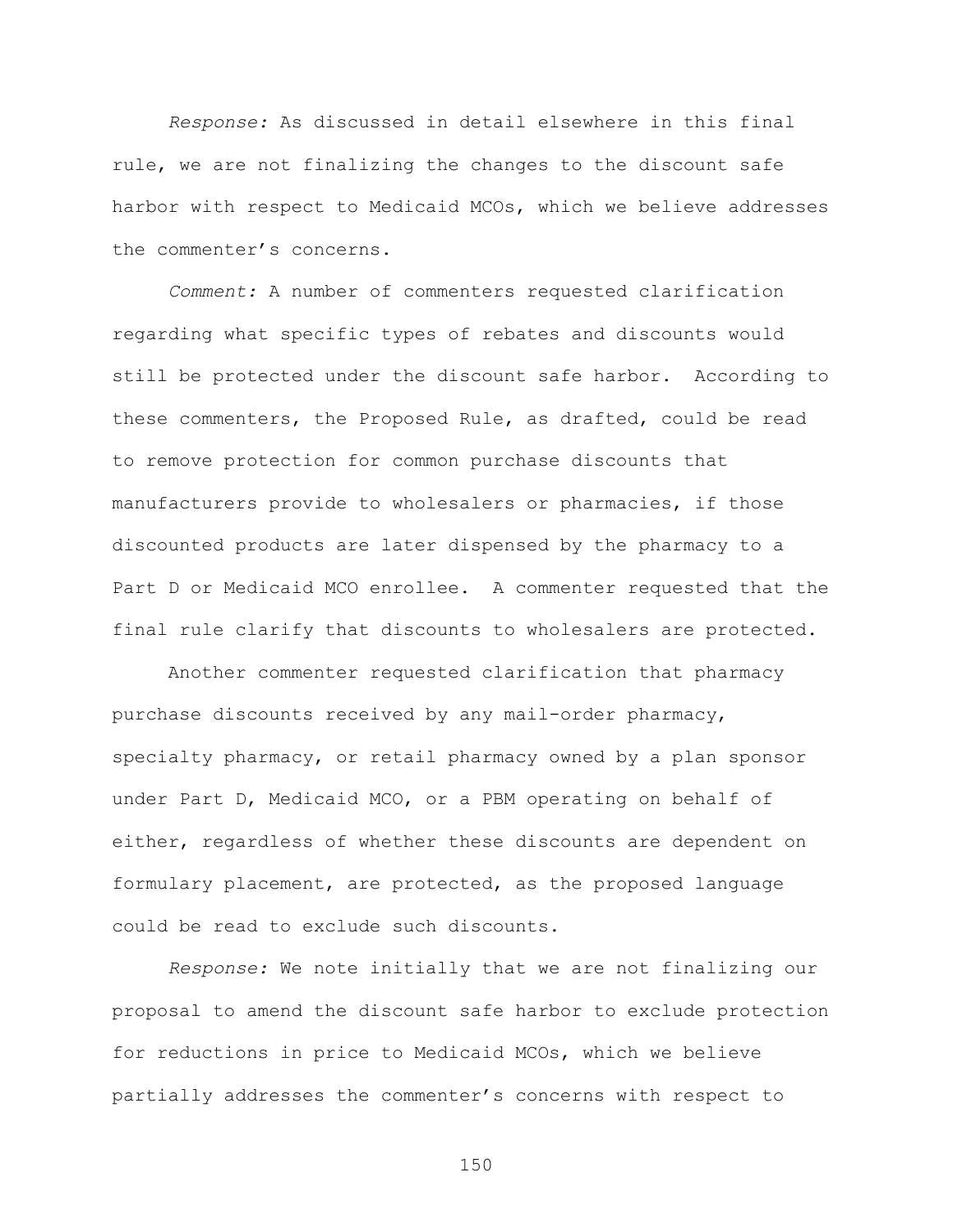pharmaceutical products dispensed to Medicaid enrollees as well as the comments regarding pharmacies owned by Medicaid MCOs or their PBMs.

We confirm in this final rule our statement in the Proposed Rule that we "intend[] for the discount safe harbor to continue to protect discounts on prescription pharmaceutical products offered to other entities, including, but not limited to, wholesalers, hospitals, physicians, pharmacies, and third-party payors in other Federal health care programs."[41](#page-150-0) Further, we clarify that protection is available for these discounts (including rebates) even if the prescription pharmaceutical product is ultimately dispensed to a Part D enrollee (provided all safe harbor conditions are met). We have revised the language in paragraph 1001.952(h)(5)(viii) to state that the term excludes "[a] reduction in price or other remuneration in connection with the sale or purchase of a prescription pharmaceutical product from a manufacturer to a plan sponsor under Medicare Part D either directly to the plan sponsor under Medicare Part D, or indirectly through a pharmacy benefit manager acting under contract with a plan sponsor under Medicare Part D, unless it is a price reduction or rebate that is required by law." We believe this revised language addresses

 $\overline{a}$ 

<span id="page-150-0"></span><sup>41</sup> 84 FR at 2348.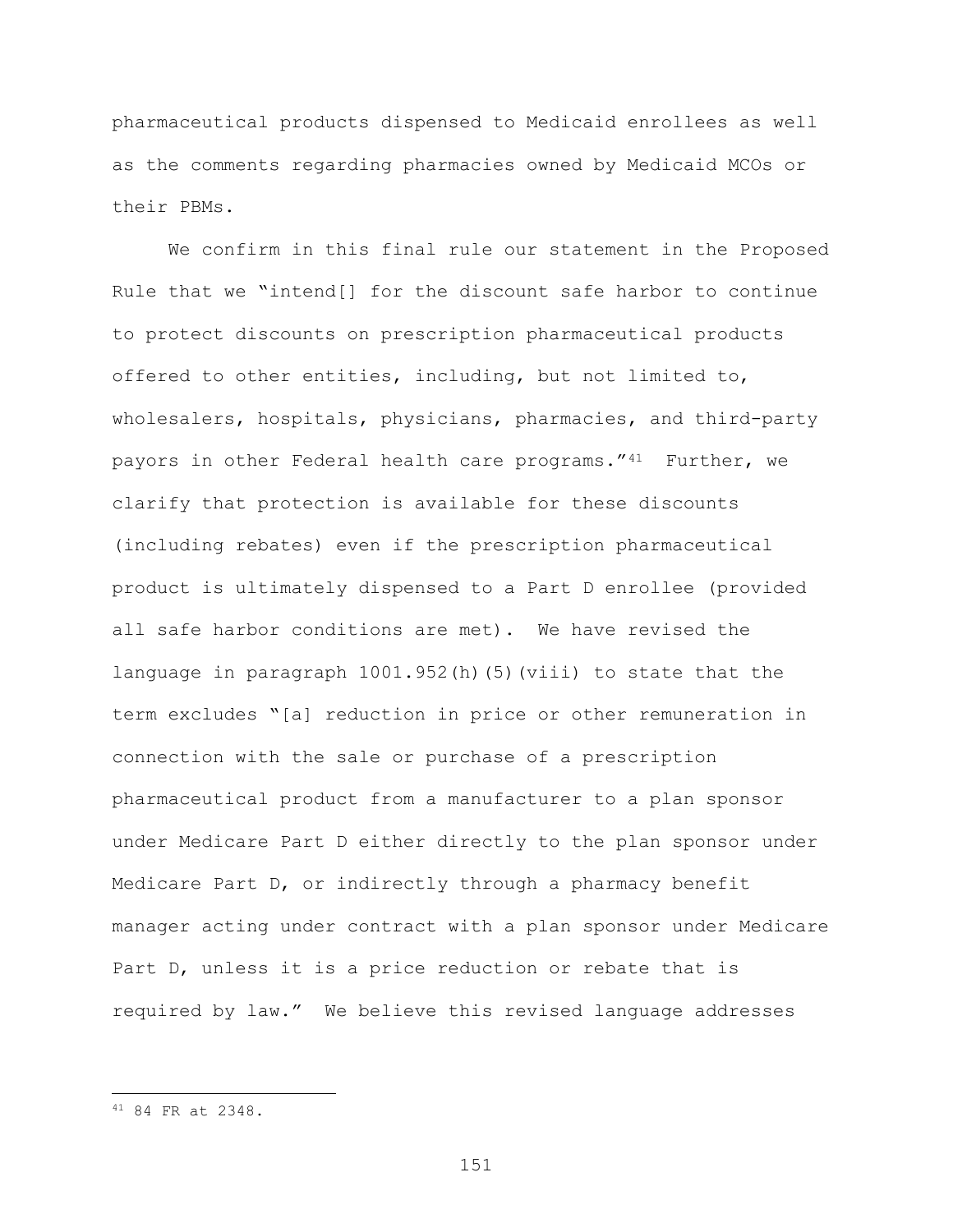commenters' concerns and reflects our intent as articulated in the Proposed Rule.

Discounts offered or given to pharmacies owned by a plan sponsor under Part D or a PBM generally could qualify under the discount safe harbor if all conditions of the safe harbor are met. However, remuneration that is labeled as a "discount" but that is given to pharmacies or other entities owned by or affiliated with a plan sponsor under Part D or a PBM to reward the plan or the PBM for referrals of other Federal health care program business would be suspect. These arrangements would appear to have many of the same features as problematic swapping arrangements discussed elsewhere in this rule.

*Comment:* A commenter requested that OIG clarify in the final rule that all rebates are still protected under the discount safe harbor, except for formulary rebates paid by pharmaceutical manufacturers to health plans or PBMs. Similarly, a commenter requested that OIG confirm that the Proposed Rule does not affect discounts offered to other entities (*e.g.*, pharmacies).

*Response:* As we stated in the Proposed Rule and confirm in this final rule, "[t]he Department intends for the discount safe harbor to continue to protect discounts on prescription pharmaceutical products offered to other entities, including, but not limited to, wholesalers, hospitals, physicians,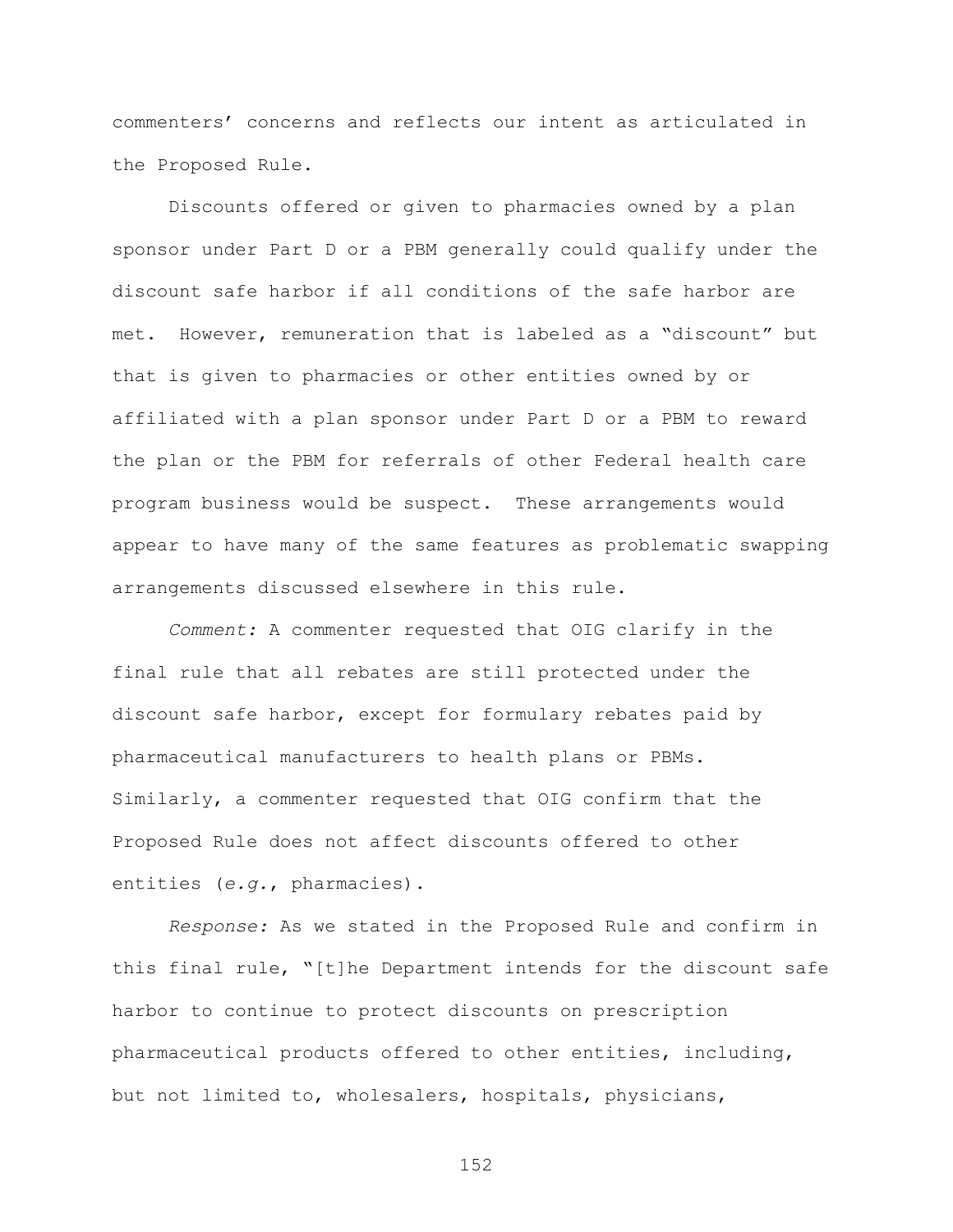pharmacies, and third-party payors in other Federal health care programs."[42](#page-152-0) As discussed above, we are finalizing our proposed revisions to the discount safe harbor with a slight modification to ensure that the regulatory text is consistent with our statement in the Proposed Rule. Specifically, the revisions to the definition of "discount" apply only to reductions in price or other remuneration in connection with the sale or purpose of a prescription pharmaceutical product from a manufacturer to a plan sponsor under Medicare Part D or through a PBM acting under contract with the plan sponsor under Medicare Part D, unless it is a price reduction or rebate that is required by law. In other words, the revisions apply only to reductions in price offered from manufacturers to plan sponsors under Medicare Part D or a PBM acting under contract with such entities. For reasons explained above, the revisions to the discount safe harbor in the final rule do not apply to discounts offered to Medicaid MCOs.

*Comment:* A commenter recommended that OIG clarify that manufacturer rebates and discounts may remain protected under other safe harbors. The language of any proposed point-of-sale reduction in price safe harbor and related amendments should

 $\overline{a}$ 

<span id="page-152-0"></span><sup>42</sup> 84 FR at 2348.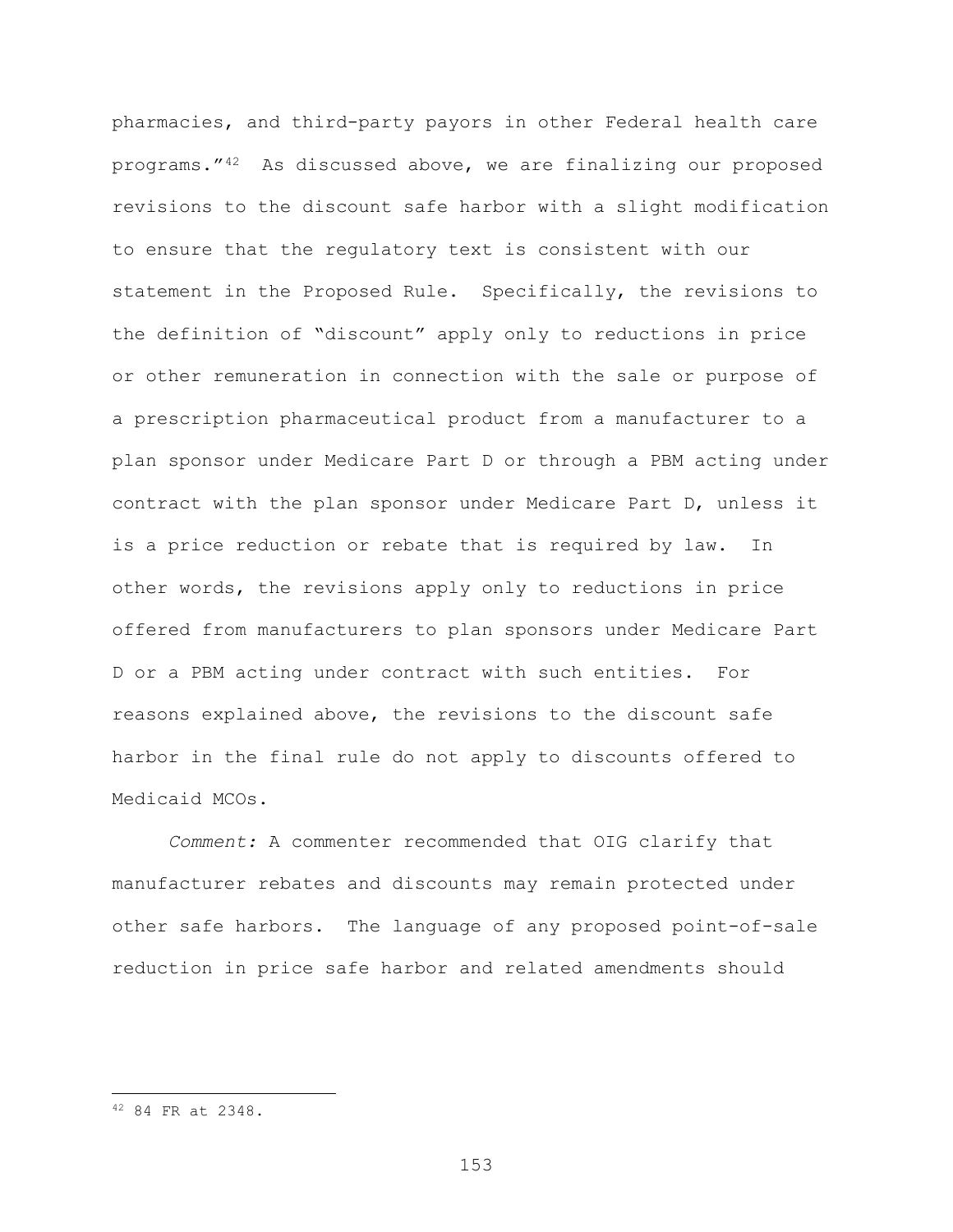specifically provide that the subject remuneration may still receive protection under other available safe harbors.

*Response:* If a party enters into an arrangement that fits squarely within a safe harbor—any safe harbor—the party would be protected from liability under the anti-kickback statute.

v. Impact on Volume or Prompt Pay Discounts

*Comment:* A commenter expressed concern that the finalizing changes that we proposed to the discount safe harbor would enable other entities to engage in the exact same practice that the Department is trying to eliminate with PBMs; specifically, it will allow other entities in the supply chain to be compensated for the provision of services based on volume and a percentage of list prices.

*Response:* We noted in the Proposed Rule that we intended for the discount safe harbor to continue to protect discounts on prescription pharmaceutical products offered to other entities, including, but not limited to, wholesalers, hospitals, physicians, pharmacies, and third-party payors. However, we reiterate that the discount safe harbor protects only the reduction in the amount a buyer is charged for an item or service; it does not protect payments for services.

vi. Impact on Beneficiary Access

*Comment*: A number of commenters were supportive of the Proposed Rule. These commenters contended that the Proposed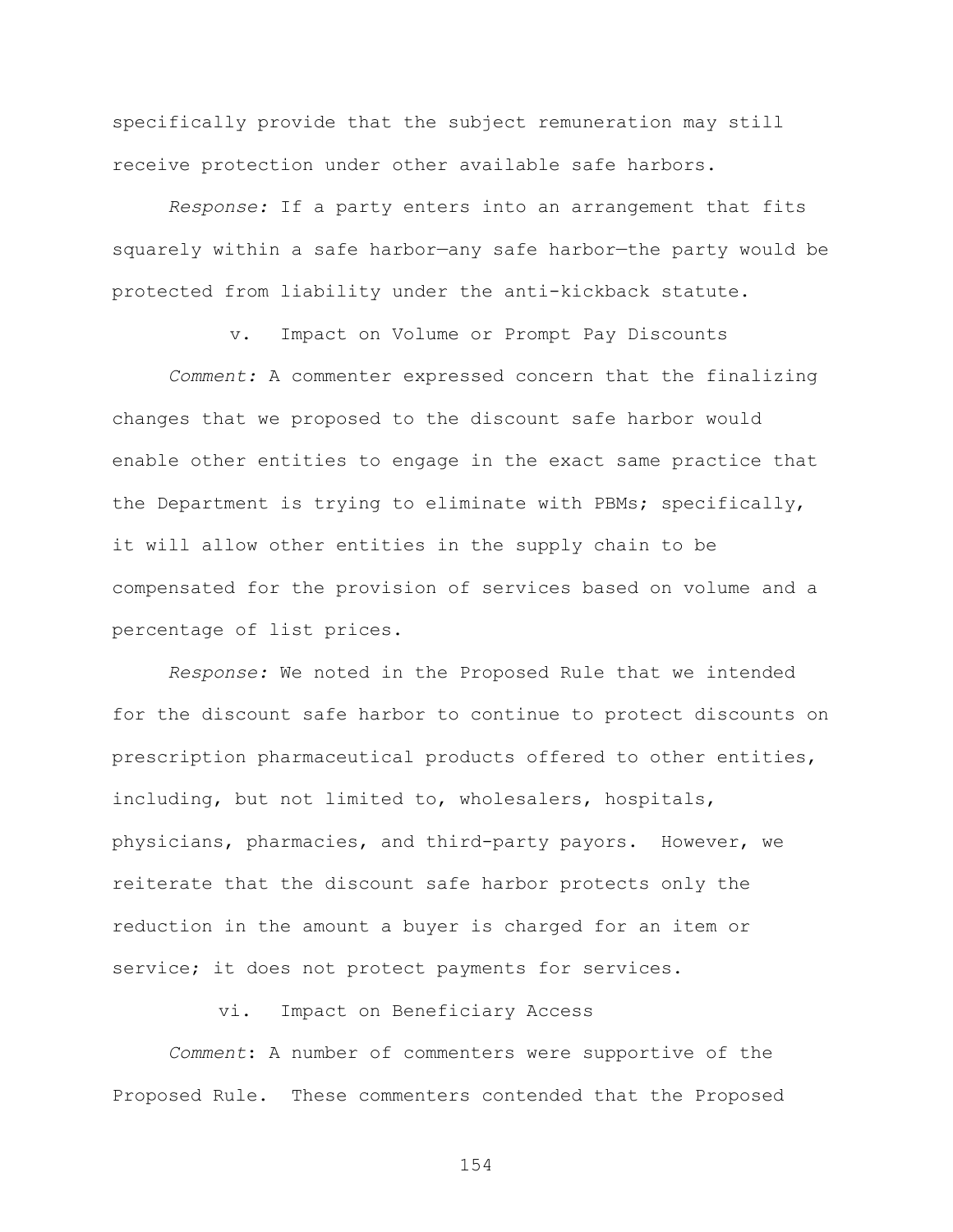Rule would reduce out-of-pocket costs for beneficiaries; safeguard and increase access to necessary and affordable treatments and therapies and increase patient adherence to those treatments and therapies; and lower list prices for drugs or, at least, address the increasing cost of drugs.

Other commenters contended that the Proposed Rule addresses the perverse incentives for manufacturers to provide rebates, which affects affordability of drugs; curbs PBMs' practices of preferring high-cost drugs; shifts practices so that drug choices are based on what is best for patients; and addresses PBMs' role in reducing the availability of drugs, patients' access to drugs, and patients' freedom to choose certain drugs.

*Response:* We thank the commenters for their support. The commenters describe goals this rule is intended to achieve.

*Comment:* A commenter requested that the Department ensure that some form of rebates remain protected to maintain prescription drug choice and savings for their enrollees.

*Response:* The new safe harbor for point-of-sale reductions in price offers a clear pathway for manufacturers to offer price reductions to Part D plan sponsors and Medicaid MCOs. In addition, reductions in price to Medicaid MCOs remain eligible for safe harbor protection under the discount safe harbor.

*Comment:* Several commenters were concerned that finalizing the changes in the Proposed Rule could result in higher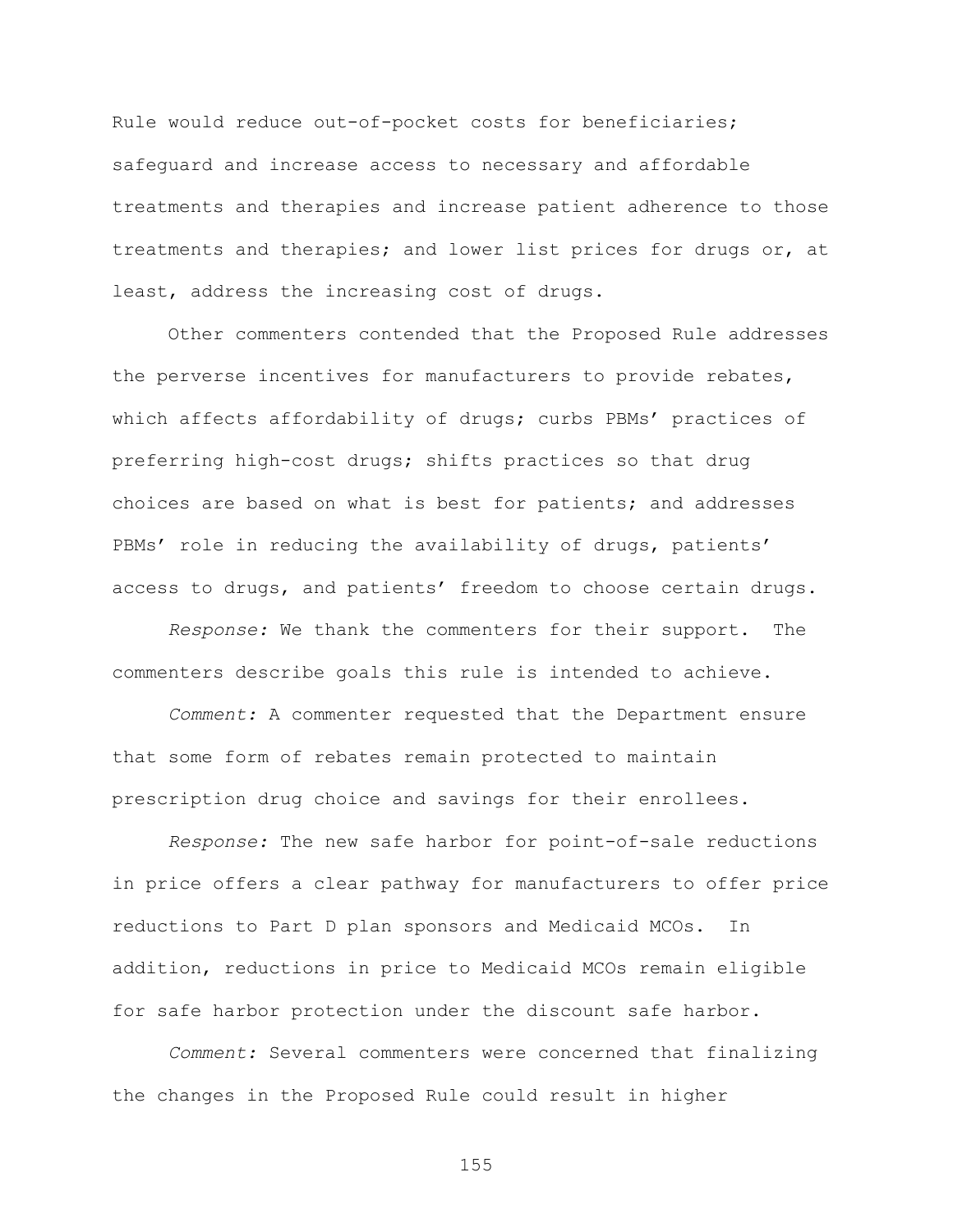premiums. Some of these commenters were specifically concerned that an increase in premiums will decrease or deter Part D enrollment, delay enrollment by beneficiaries and, therefore, cause them to incur penalties for late enrollment, or cause beneficiaries to dis-enroll or drop Part D coverage altogether. Other commenters were concerned that uncertainty in the Part D program caused by the Proposed Rule, including risks of an older and sicker population and higher-than-projected premiums, may cause smaller plans to drop out of participation in Part D because they may be unable to handle the increased risk, which could, in turn, reduce beneficiary choice of plans. Some commenters suggested that an increase in premiums may result in a decrease in beneficiary access to medically necessary medicines. Commenters stated that an increase in premiums could result in changes to beneficiaries', including dual-eligible beneficiaries', supplemental benefits, contending that an increase in those costs may deter enrollment. A commenter suggested that an increase in costs, generally, would reduce beneficiary access to plans and plan choices.

*Response:* We understand commenters' concerns. The Department notes that premiums in the Part D program have historically increased at a slower rate than inflation, while the list prices of drugs and government expenditures have increased more rapidly. Additional information about impacts of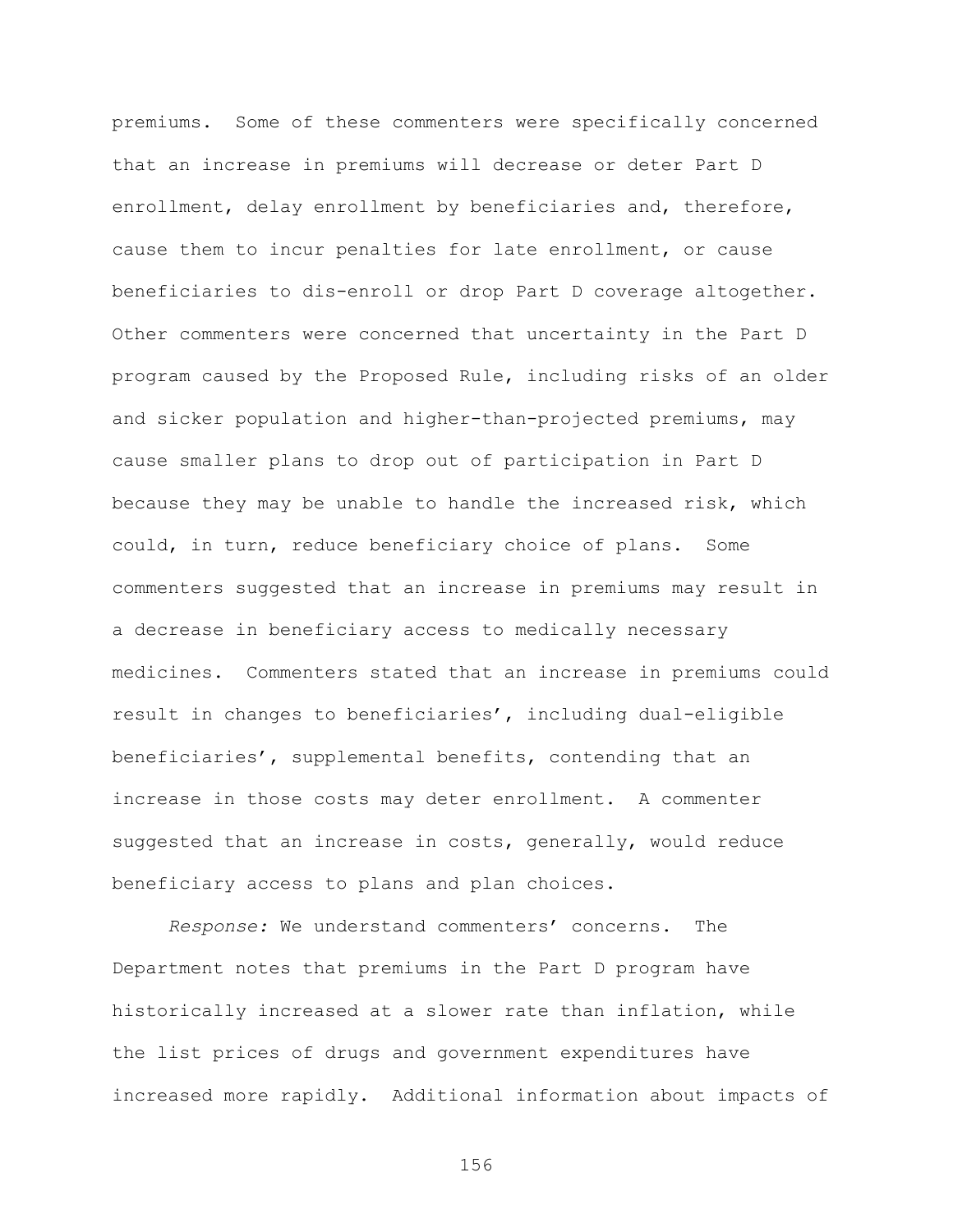this rule in areas predicted by the commenters can be found in the Regulatory Impact Statement. The Department does not believe that the risk of increased premiums or the other uncertainties raised by the commenter will lead to plans dropping out of the Part D program because Part D plans have methods for preventing premium increases, such as tougher negotiation or lower overhead, and that plans will be able to share in the savings under this final rule.

*Comment:* Several commenters raised concerns that, without adequate or timely updates to the Medicare Plan Finder, beneficiaries may not be able to find appropriate plans and could, potentially, dis-enroll from Part D. The same commenters, as well as another commenter, are also concerned that beneficiaries may be confused about their cost-sharing obligations and may, incorrectly and based on inaccurate or unreliable information, assume that they should benefit from lower cost-sharing amounts. Commenters requested that the Department create mechanisms for beneficiaries to be provided or have access to information about cost sharing, discounts received at the point of sale, and the amounts reimbursed to pharmacies dispensing the medicine. A commenter suggested that one way to mitigate their concerns is to, for example, update the Medicare Plan Finder or to ensure that pharmacies and prescribers have sufficient information to provide beneficiaries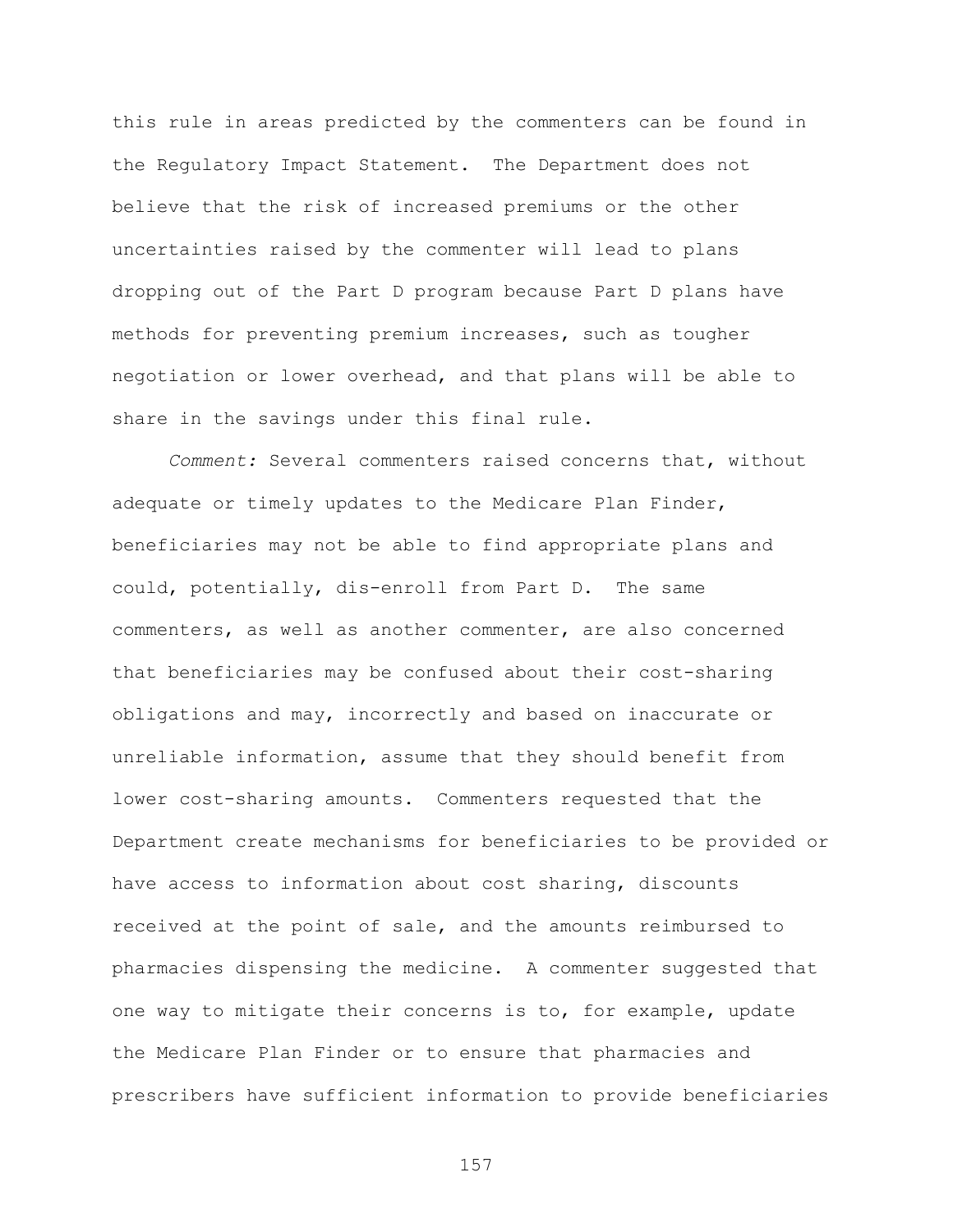about their cost-sharing obligations at the point of sale. Other commenters recommended the use of electronic tools, such as Real Time Benefit Tools, that would allow prescribers to access specific information on patients' formularies and out-ofpocket costs for prescription drugs.

*Response:* We agree with commenters that it is important for beneficiaries to have access to information needed to make informed health care decisions. The Department believes the reduced price at the point of sale will create the appropriate amount of transparency, and that separately providing the amount of the reduction in price is not necessary for transparency to be achieved. While the creation of mechanisms for beneficiaries and prescribers that provide information about cost sharing, out-of-pocket costs, and discounts received at the point of sale would be programmatic tools that are outside the scope of this rulemaking, we point commenters to a May 2019 final rule published by CMS entitled "Modernizing Part D and Medicare Advantage to Lower Drug Prices and Reduce Out-of-Pocket Expenses" under which CMS requires Part D plans by 2021 to adopt Real Time Benefit Tools that provide complete, accurate, timely, clinically appropriate and patient-specific real-time formulary and benefit information to prescribers that they can discuss with their patients. CMS has also noted that Medicare beneficiaries or their representatives can search an online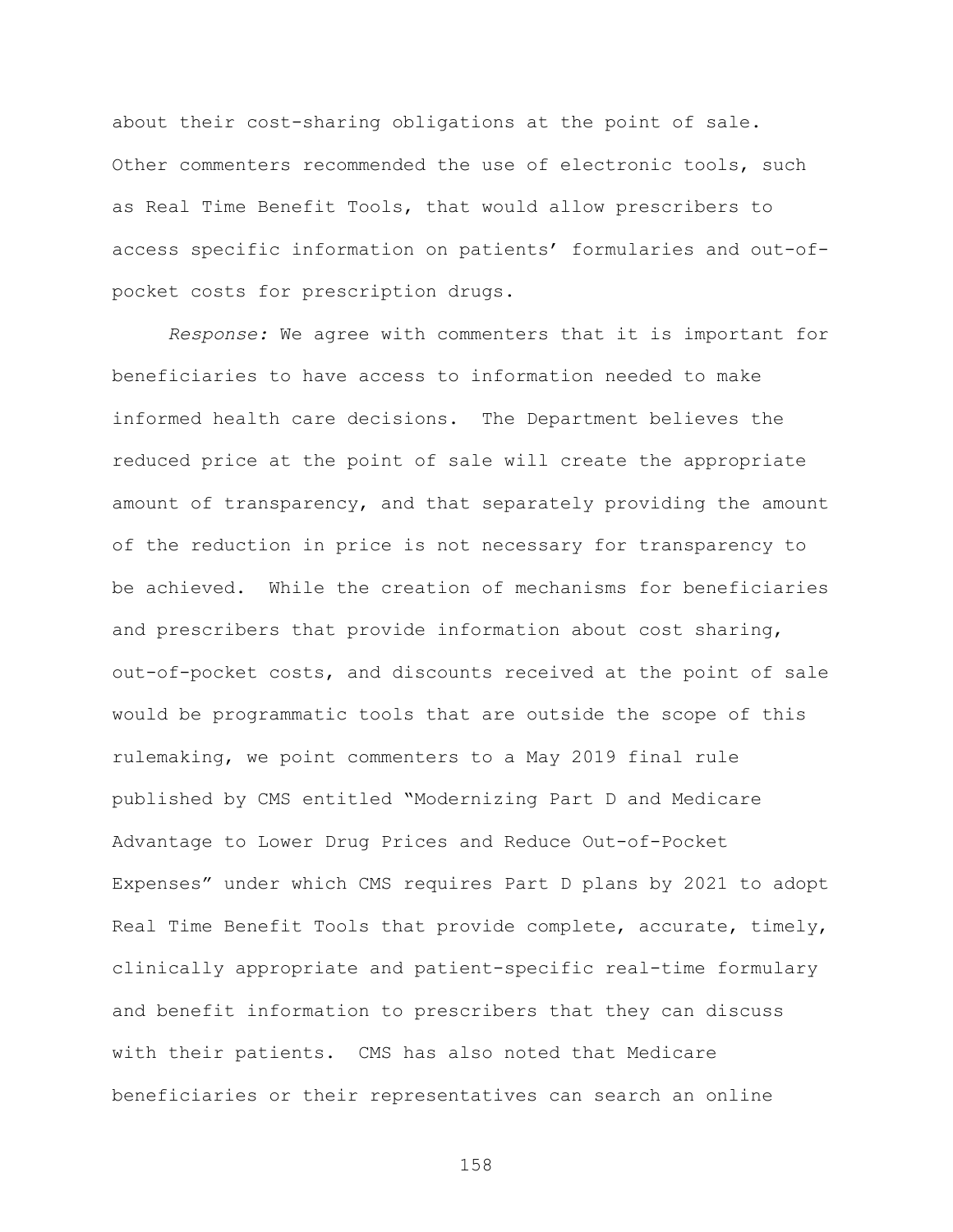interactive drug plan comparison tool, the Medicare Plan Finder, to find formulary and cost-sharing information for Part D plans. Additionally, CMS has informed us that through their eMedicare initiative, which is a multi-year initiative intended to empower patients and update Medicare resources to meet beneficiaries' expectation of a more personalized customer experience, the Medicare Plan Finder will continue to be improved over time to enhance access to information.[43](#page-158-0)

CMS has also advised us that it will ensure that beneficiaries receive adequate and timely information about cost-sharing obligations under Medicare plans, and that the Medicare Plan Finder will reflect any necessary updates before the final rule's implementation.

*Comment:* A commenter is specifically concerned that the increased transparency that results from a final rule may pressure PBMs to reduce overall costs in ways that may disadvantage beneficiary access. The commenter is concerned that health plans and PBMs may narrow prescription benefits for, *e.g.*, vulnerable populations, or discourage high-cost patients from enrolling altogether. Other commenters also raised concerns relating to narrow prescription benefit design and

 $\overline{a}$ 

<span id="page-158-0"></span><sup>&</sup>lt;sup>43</sup> Centers for Medicare & Medicaid Services (CMS), CMS announces new streamlined user experience for Medicare beneficiaries, (Oct. 1, 2018), *available at* https://www.cms.gov/newsroom/press-releases/cms-announces-newstreamlined-user-experience-medicare-beneficiaries-0.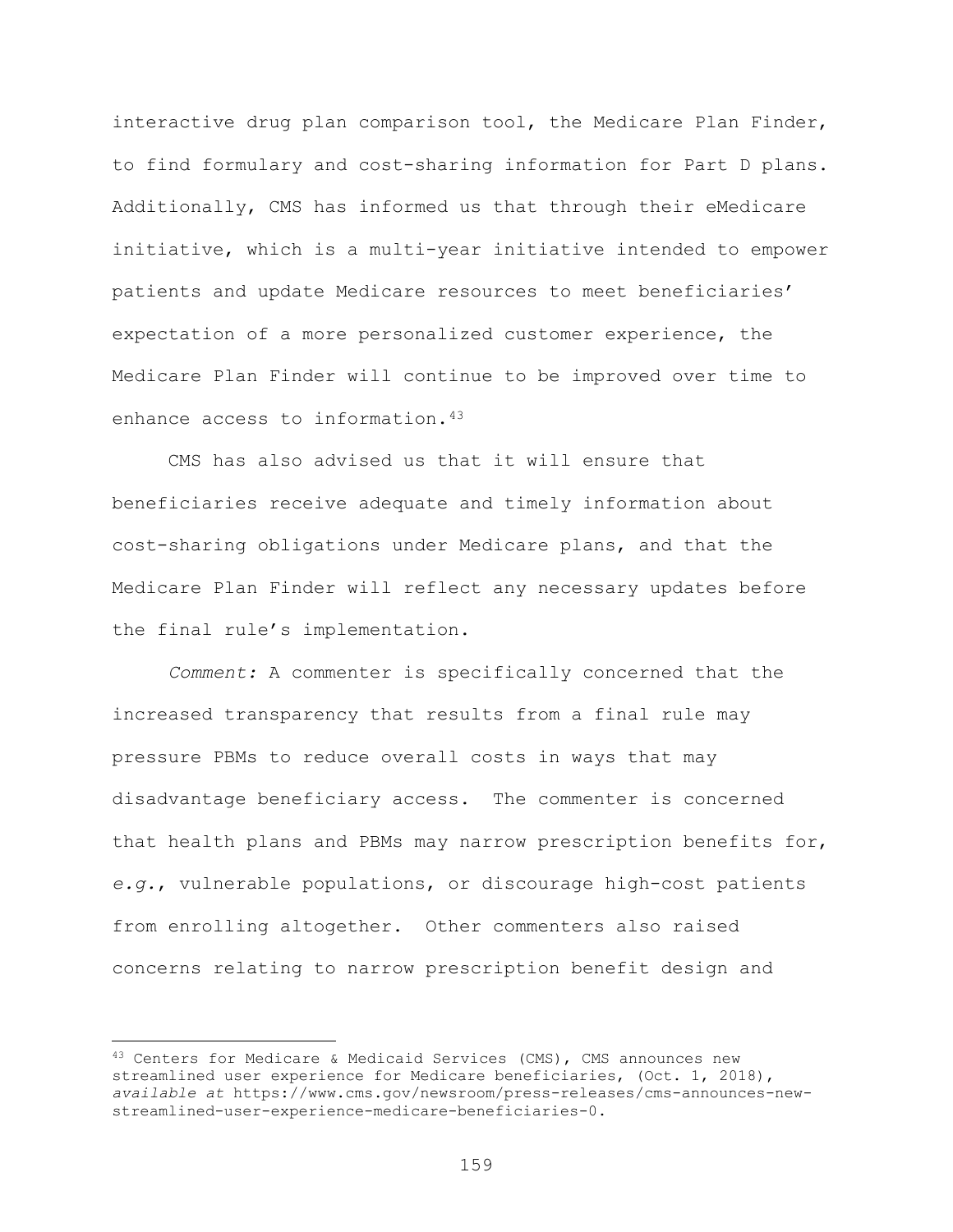increased cost sharing, indicating that if the amended and new safe harbors are finalized, plans and PBMs will have increased pressure to reduce costs, which may result in some plans and PBMs significantly narrowing formularies, using utilization management tools to a greater extent, and/or increasing costsharing on brand-name drug tiers in order to prevent enrollment by beneficiaries who have costly conditions or take certain medications. Other commenters asserted that mandatory point-ofsale reductions in price could lead to adverse risk selection, where beneficiaries with a specific condition select the one plan with the lowest upfront discounted price for their specialty drug, which the commenters asserted could result in significant formulary and coverage changes.

Expressing similar concerns, another commenter stated that CMS should enhance its review of Part D benefit design to ensure the patient protections of Part D are not undermined and that plans are not restricting access to medicines in a manner that would violate the non-discrimination protections in Part D. Another commenter suggested that having safeguards in place to protect patients who are currently stable on a medication will be important and requested that OIG or the Department provide certain additional safeguards.

*Response:* We appreciate and share commenters' concerns that beneficiaries be protected from discriminatory practices,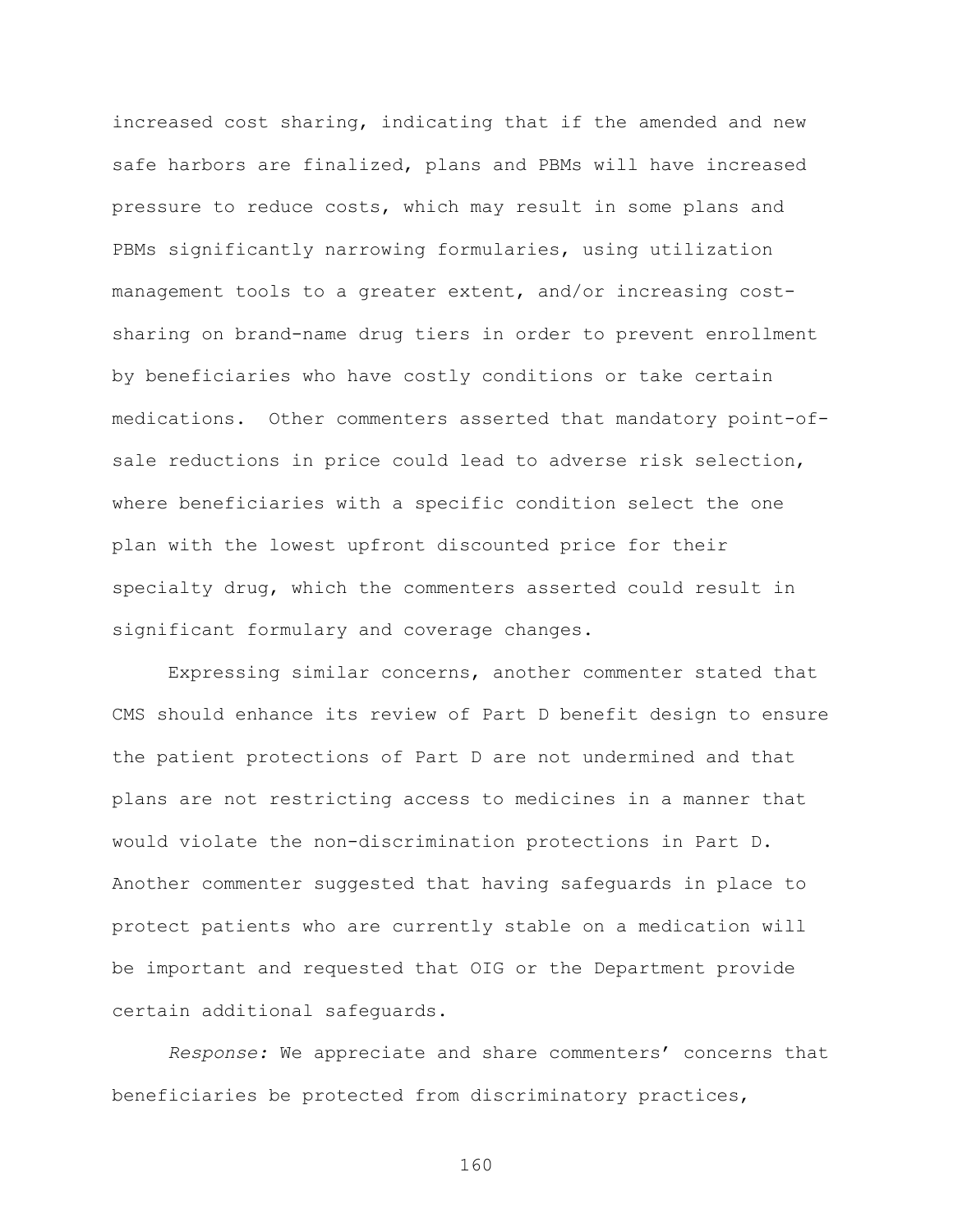including improper restrictions on access to drugs. As stated elsewhere in this rule, CMS is responsible for administering the Part D program. We are informed by CMS that it has a robust formulary review and approval process, which entails in-depth checks to ensure sufficient inclusion of all necessary Part D drug categories or classes for Medicare beneficiaries, preventing discriminatory benefit designs. As part of this review, CMS assesses the adequacy of a Part D sponsor's formulary drug categories and classes along with the plan's formulary drug list to ensure that the formulary offers an appropriate range of Part D drugs. $44$  This formulary review process also includes a review of utilization management tools to ensure plans do not restrict beneficiary access to necessary medication. The Secretary cannot approve a prescription drug plan if the plan's design and its benefits, including any formulary and tiered formulary structure, are likely to substantially discourage enrollment by certain Part D eligible individuals under the plan.<sup>45</sup>

CMS also employs risk adjustment where Medicare plan sponsors receive higher payments for beneficiaries who are higher risk (as determined by health status). Risk adjustment is intended to minimize the incentive for Medicare Part D plan

 $\overline{a}$ 

<span id="page-160-0"></span><sup>44</sup> 79 FR 1918, 1939 (Jan. 10, 2014).

<span id="page-160-1"></span><sup>45</sup> Social Security Act  $$ 1860D-11(e) (2) (D) (1)$ .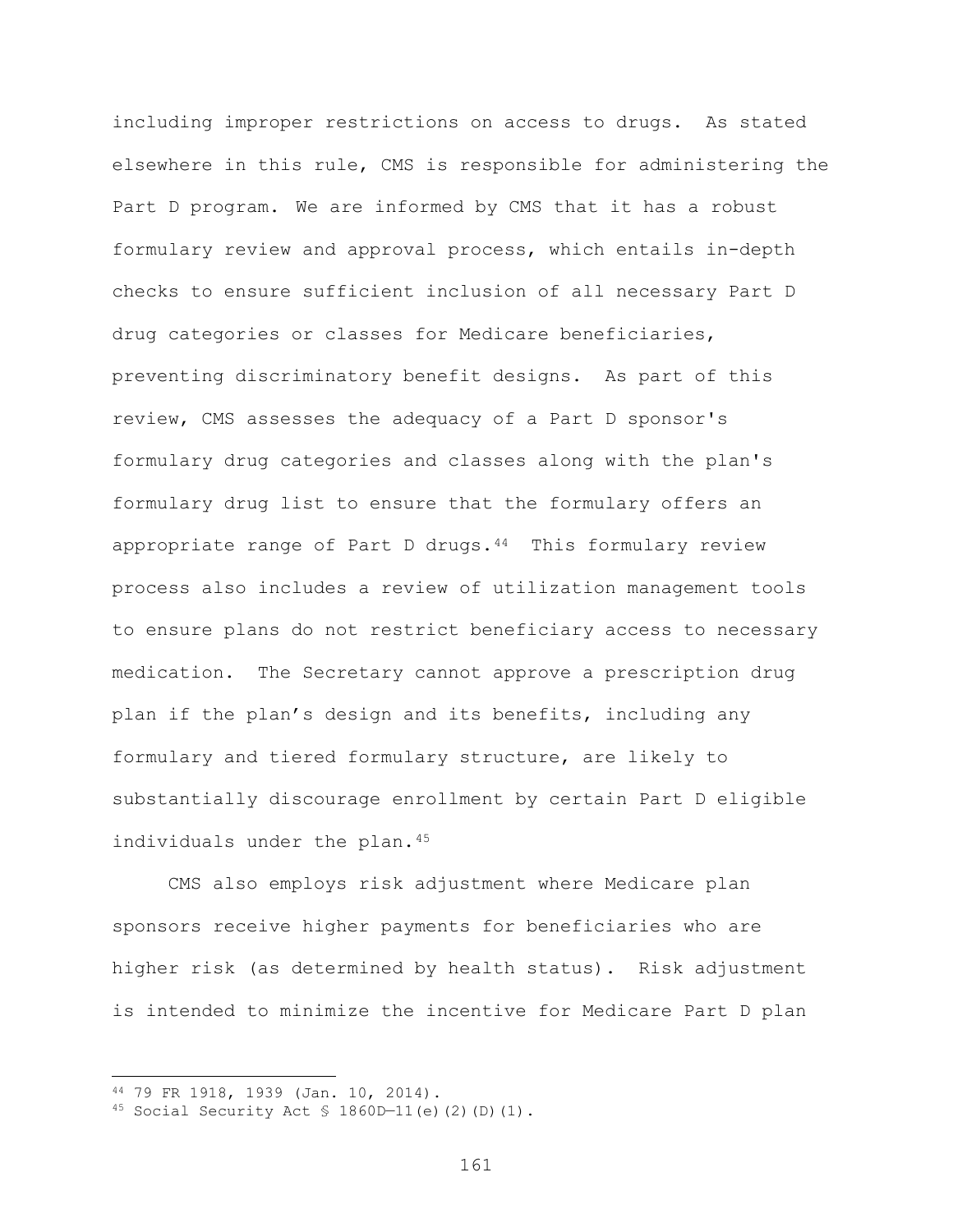sponsors to engage in practices that would result in the enrollment and retention of beneficiaries with expected cost below the average, although individual plan experience may differ based on the plan's mix of beneficiaries relative to the national average and the specific costs that they face relative to the national average. CMS believes that the formulary review and approval process, risk adjustment, and anti-discrimination rules each serve to mitigate the incentive for health plans and PBMs to narrow prescription benefits for vulnerable populations and to discourage enrollment among high cost patients.

*Comment:* A commenter stated that the changes included in the Proposed Rule could prevent Part D plan sponsors and PBMs from penalizing manufacturers for lowering list prices by removing drugs from formularies or imposing significant utilization management requirements.

*Response:* We agree with the commenter that it is inappropriate to penalize lower prices; a key goal of this rulemaking is to encourage lower drug prices.

*Comment:* Several commenters recommended that, before implementing the final rule, the Department or OIG conduct certain demonstrations, pilot programs, focus groups, or other assessments or evaluations to determine whether and how beneficiaries will benefit from, or be adversely affected by, the proposed changes.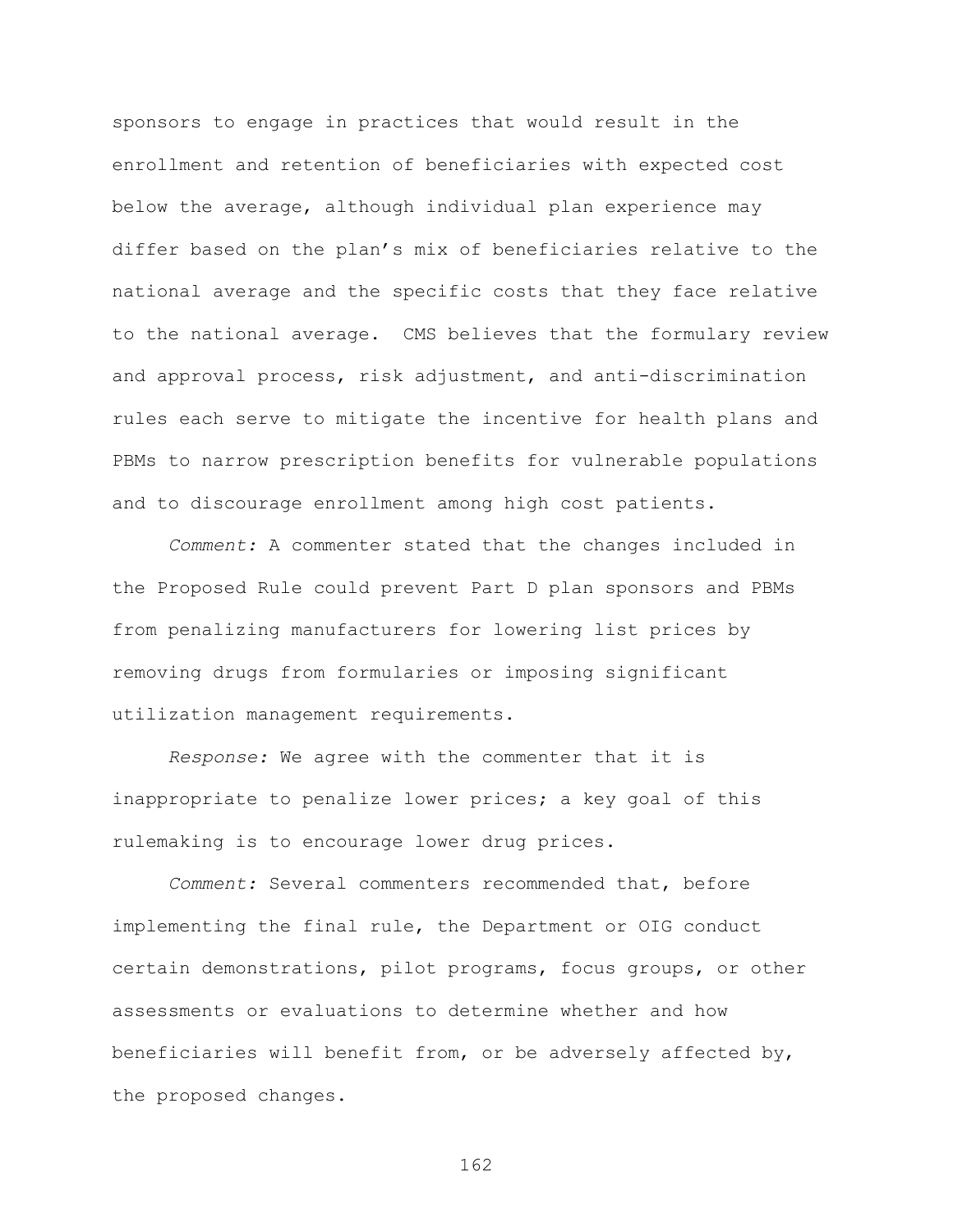*Response*: While we appreciate the commenters' suggestions, we are not conducting any particular pilot programs or assessments prior to finalizing the rule. We analyzed anticipated impacts to beneficiaries in the regulatory impact analysis and refer readers to that section for further information.

## vii. Additional Safeguards

*Comment:* Several commenters recommended OIG, CMS, or HHS monitor, or implement mechanisms to monitor, the effect of the final rule on beneficiaries, PBMs, drug manufacturers, plans, plan sponsors, dispensing pharmacies, and other stakeholders in the drug supply chain. Some of these commenters recommended that data be gathered on the effect of the final rule, specifically related to drug prices, beneficiaries' costs, utilization management, access to drugs, chargeback amounts, the contracts PBMs enter into with drug manufacturers and plans and the terms of those contracts, and formulary changes. A commenter specifically recommended a mechanism for stakeholders in the drug supply chain to report non-compliance with any of the proposed safe harbors. Another commenter specifically requested that the data gathered by OIG, CMS, or HHS through its monitoring mechanisms be publicly available. Finally, a commenter recommended that OIG require pharmaceutical manufacturers to confidentially disclose their drug rebates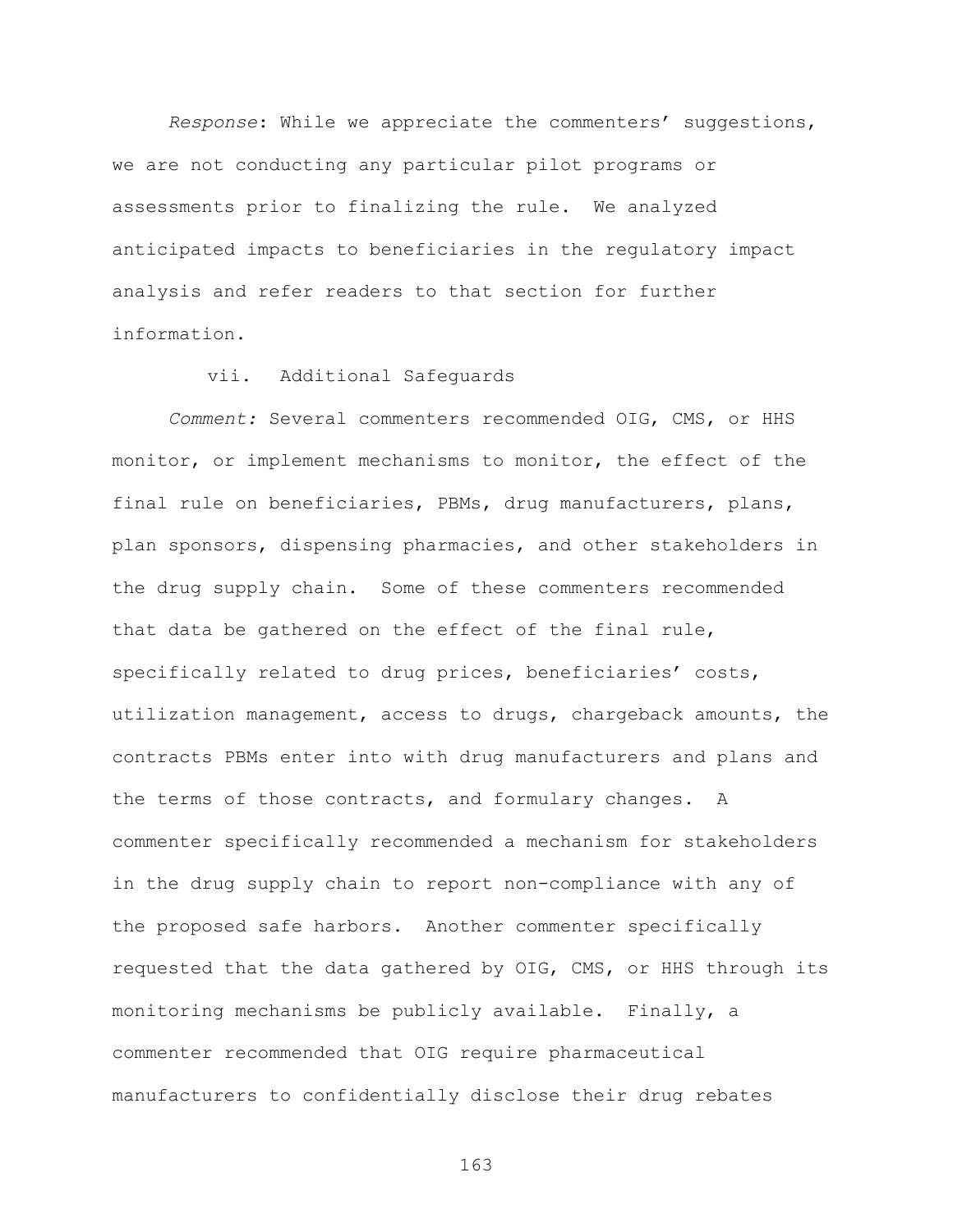before the Proposed Rule's changes are finalized so policymakers can compare net costs for drugs before and after the proposed changes go into effect.

*Response:* The Department recognizes that, due to the complexity of the drug supply chain, the final rule has the potential to affect stakeholders in ways and to an extent that may be difficult to anticipate. The Department declines the commenter's request to require manufacturers to disclose rebate amounts prior to issuance of the final rule. The Department intends to monitor the effects of this rule. As an independent, objective oversight entity, OIG regularly reviews the Part D and other HHS program and has identified ensuring that HHS prescription drug programs work as intended as a priority area. OIG's reports are routinely made public and available on our website at https://oig.hhs.gov/reports-and-

publications/index.asp. With respect to a mechanism for reporting non-compliance with the requirements of a safe harbor, the OIG website provides detailed instructions for reporting violations of law, including violations of the anti-kickback statute, at https://oig.hhs.gov/fraud/report-fraud/. We note, however, that an individual or entity's failure to comply with the requirements of a safe harbor does not per se constitute a violation of the anti-kickback statute. The conduct in question must otherwise meet the elements of a violation of that law.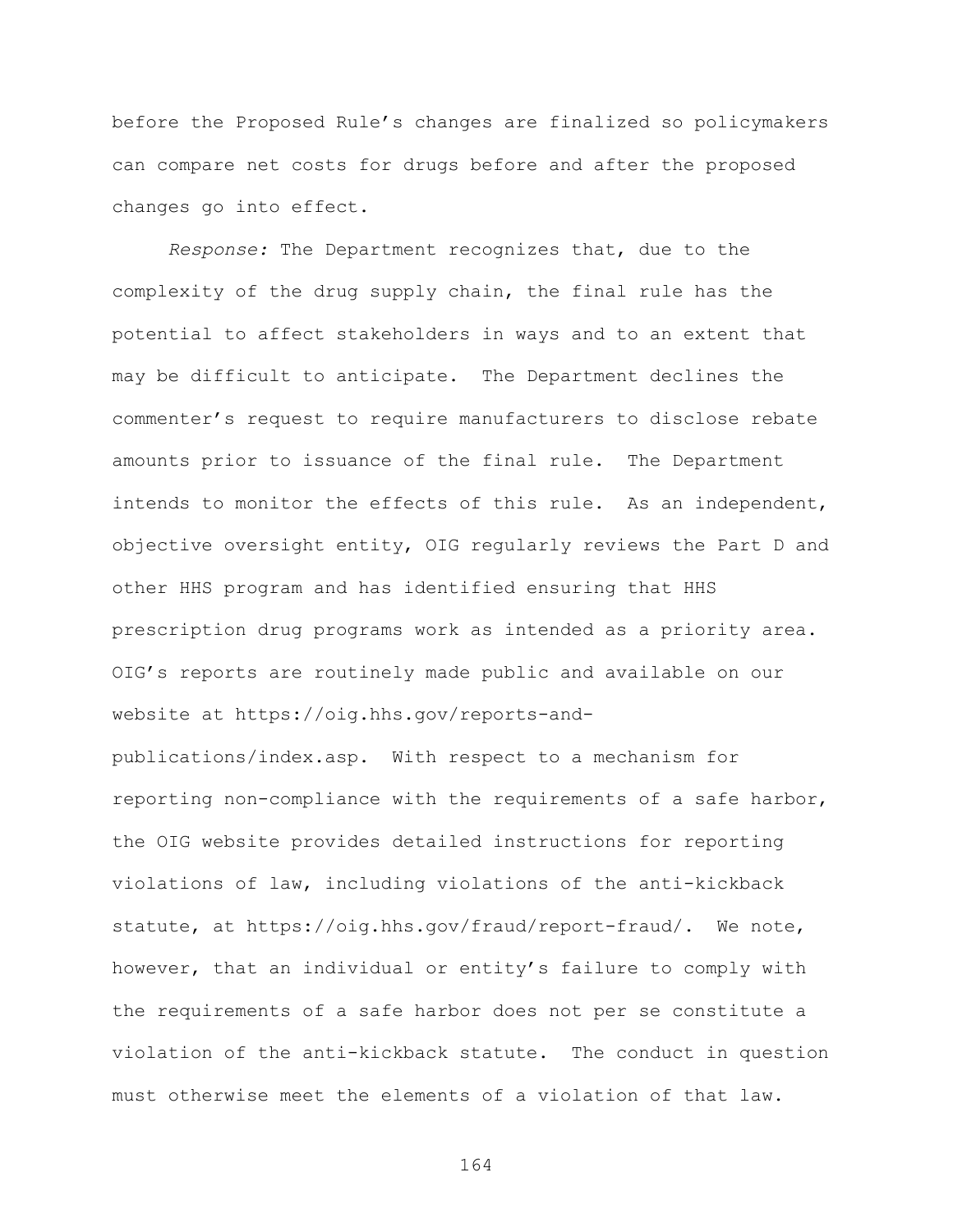*Comment:* Some commenters requested OIG include safeguards in the amendment to the discount safe harbor. For example, a commenter requested OIG ensure that the only price concessions available to health plans, PBMs, or the affiliates in their vertically integrated business in Part D are those point-of-sale reductions in price under the new safe harbor for point-of-sale reductions in price.

*Response:* Arrangements are protected from liability under the anti-kickback statute if they meet all the requirements of a safe harbor. Parties are free to enter any arrangements that do not violate the anti-kickback statute or other federal or state law.

## viii. Alternative Recommendations

*Comment:* A commenter recommended that, in lieu of removing rebates to Part D plans and Medicaid MCOs from the discount safe harbor, OIG should modify the existing safe harbor by allowing rebates only when a minimum percentage, for example 50 percent, is reflected at the pharmacy point-of-sale, while the remaining savings continue to be spread across monthly premiums for all consumers served by the health plan.

*Response:* We thank the commenter for this proposal, but we decline to adopt this revision. We did not propose this approach, we do not believe it would be practical to implement,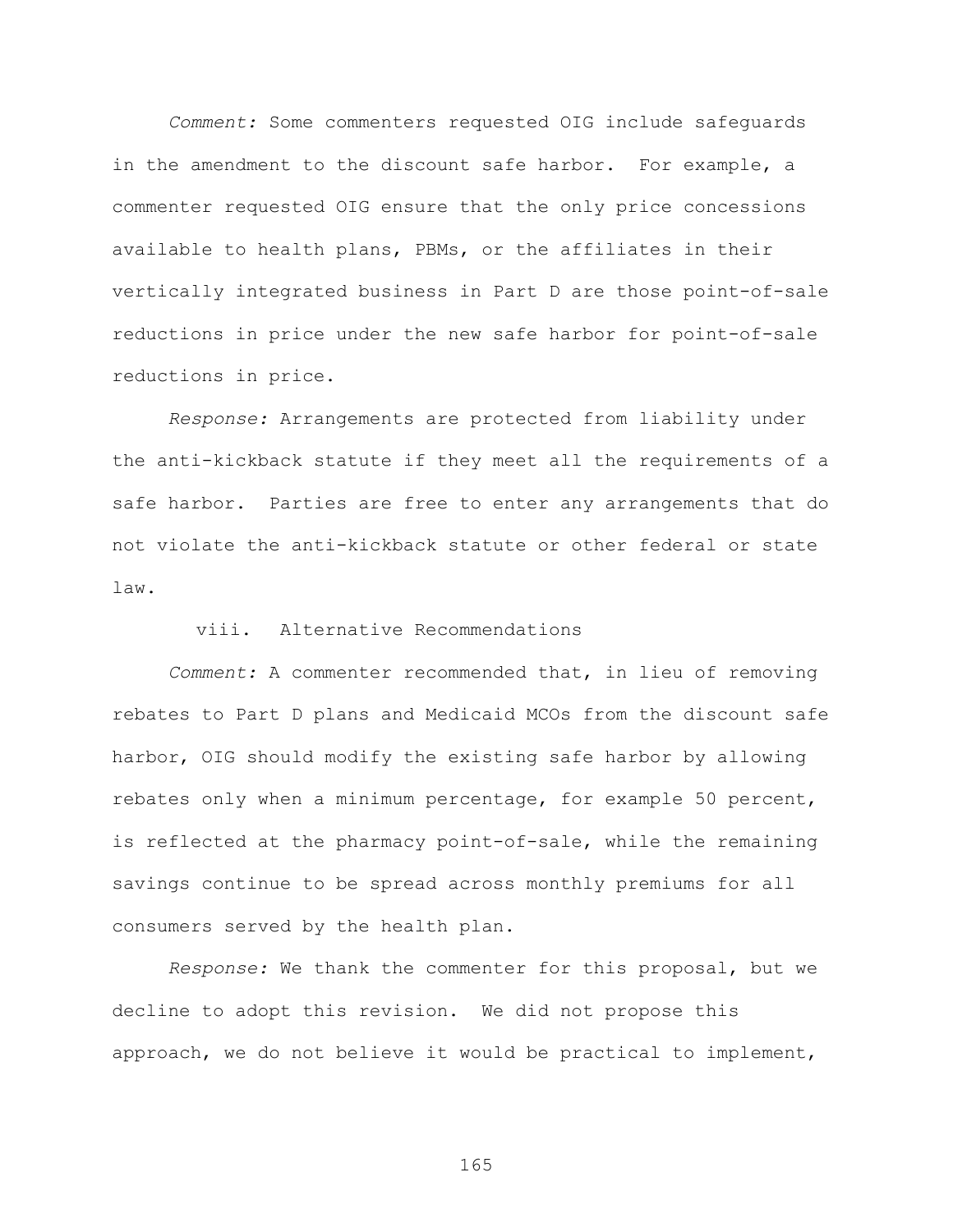and we do not believe it would achieve the goals of this rulemaking.

*Comment:* A commenter recommended that OIG expand the proposed amendment to the discount safe harbor to permit manufacturers to offer copayment and coinsurance assistance to Part D beneficiaries for single-source drugs where the patient has no other choice and thus cannot be induced to select one drug over another, while still allowing plan sponsors to decide whether to cover drugs under existing rules and effectively manage utilization for appropriate patient care and while allowing patients who need innovative therapies and cannot afford the copayment due to the circumstances of Part D's benefit design to be able to access manufacturer copayment support. By contrast, a commenter recommended that OIG narrow the existing discount safe harbor to prohibit rebate arrangements as a percentage of list price while still allowing for price concessions in the form of rebates that are beneficial for the healthcare system, including those that would yield a fixed net price for a drug over time and those that reimburse plans when a drug does not work as promised.

*Response:* We decline to adopt the changes proposed by commenters. First, we did not propose or solicit comments on including any protection for cost-sharing supplements from manufacturers to beneficiaries, and we have longstanding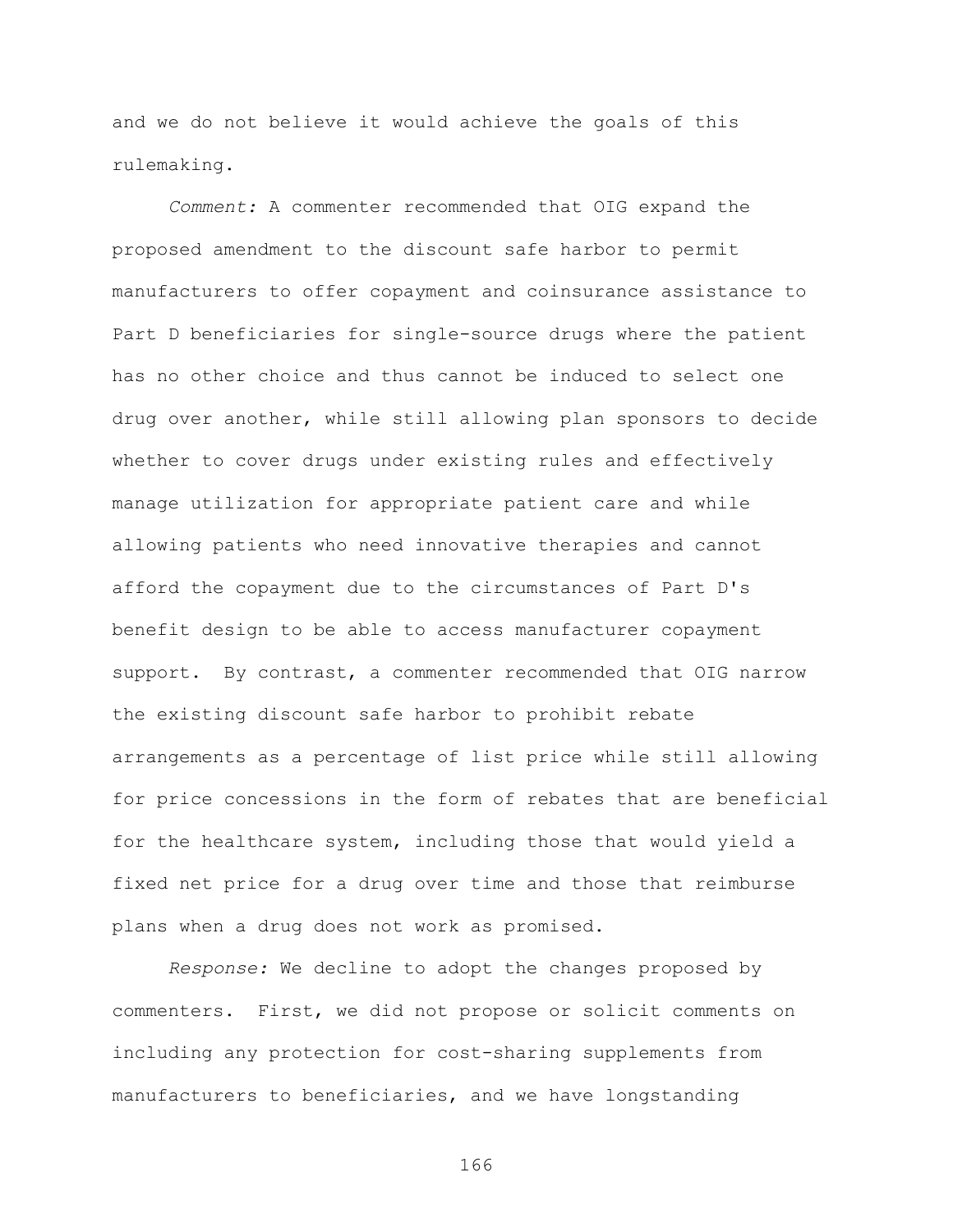concerns with such assistance. With respect to the second suggestion, we believe that some value-based arrangements involving prescription pharmaceutical products might qualify for protection under the new point-of-sale safe harbor but also could qualify under other safe harbors (*e.g.*, the personal services and management contracts safe harbor, warranties safe harbor). We decline to continue protection under the discount safe harbor for rebate arrangements between pharmaceutical manufacturers and Part D plans (directly or through their PBMs) that might yield a fixed price over time. It is unclear how we could separately protect such rebates, and beneficiaries would not be able to share in the benefit of the lower cost. We note other rebates may be permitted under the discount safe harbor, and certain price concessions are permitted under the new pointof-sale reduction in price safe harbor at 42 C.F.R. § 1001.952(cc).

*Comment:* Some commenters recommended that CMS monitor formulary changes by plan sponsors, and one of those commenters recommended specifically monitoring for the potential emergence of "discount walls." A commenter recommended that CMS monitor medical exceptions (which, according to the commenter, are ways for beneficiaries to access new innovator products that are blocked from formulary access (i.e., non-contracted) by rebate walls) to ensure plan sponsors do not tighten controls for or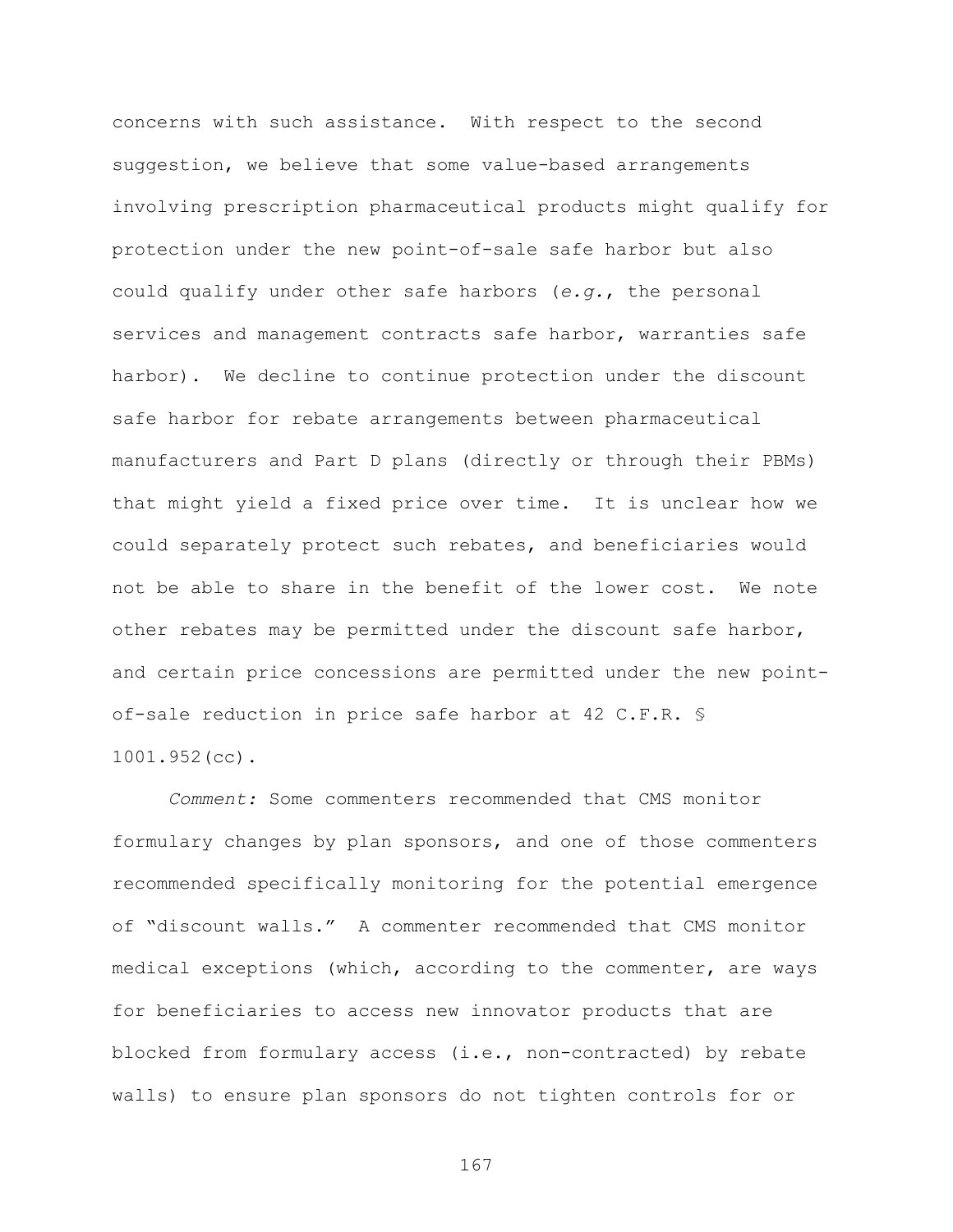restrict access to these medical exceptions as a way to manage costs in the absence of rebates. The same commenter recommended that CMS ensure that the final rule does not affect "non-medical switching" (which, according to the commenter, involves switching between branded products and across therapeutic classes in a medically stable patient solely for cost savings and potentially without the patient's or provider's consent) so that formulary changes made by plan sponsors do not affect patients undergoing therapy.

*Response:* We have coordinated with CMS in promulgating this rule. As described above, CMS has informed us that it has and will use a robust formulary review and approval process.

*C. Safe Harbor for Certain Price Reductions on Prescription Pharmaceutical Products*

*Comment:* We received a comment that expressed concern about the new safe harbor for point-of-sale reductions in price taking effect 60 days after the rule is finalized. The commenter stated that 60 days is not enough to adjust bids and amend contracts for compliance.

*Response:* The new safe harbor for point-of-sale reductions in price does not require any party to take any action within a particular timeframe. The safe harbor may be used starting 60 days after the final rule is published, but it is just another option for protecting discounts.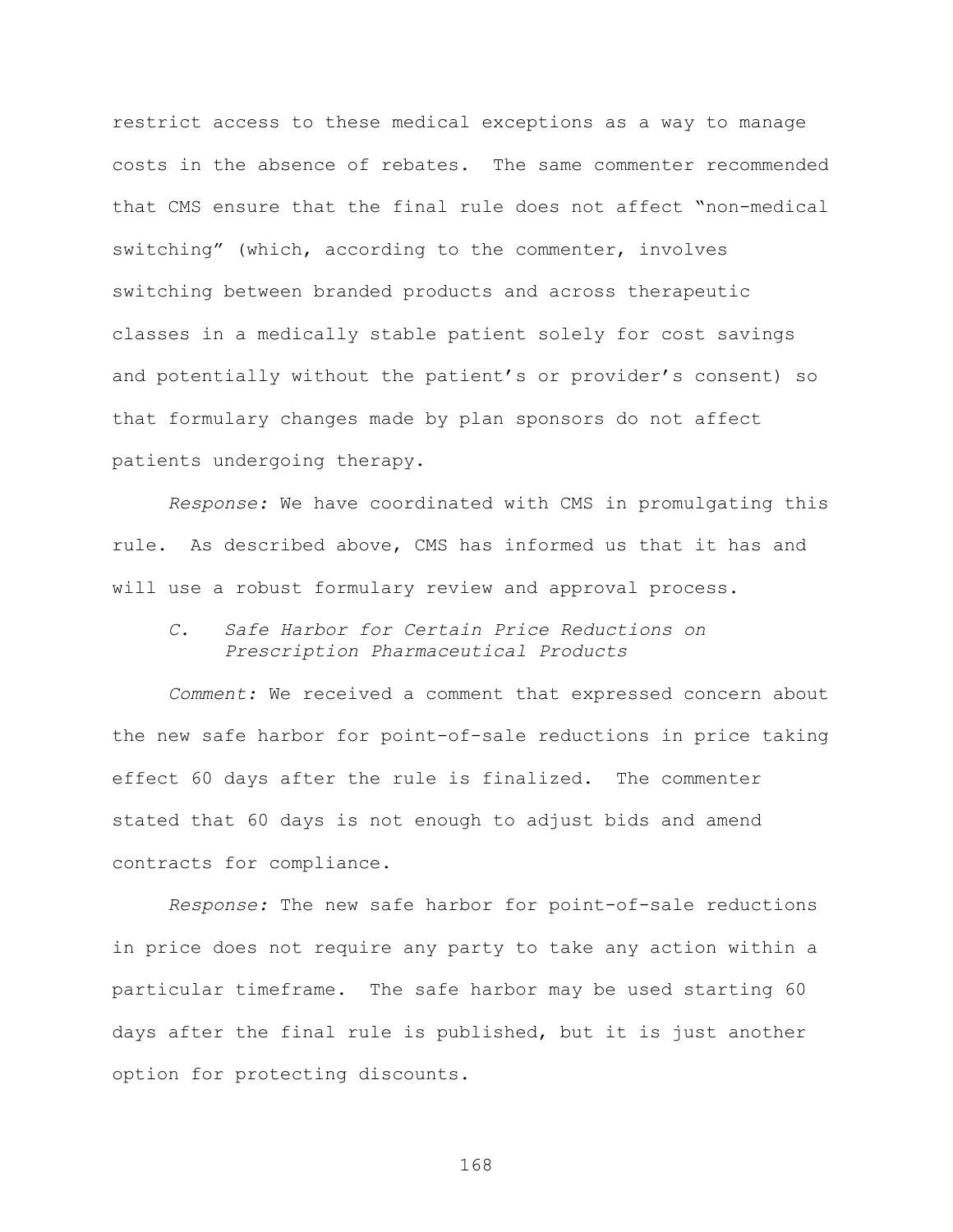## i. Point-of-Sale Chargebacks

*Comment*: Several commenters requested that OIG revise the definition of "chargeback" proposed in the Proposed Rule. A commenter requested that OIG amend the definition to prohibit entities that control Part D or Medicaid MCO formularies from processing chargebacks. Another commenter recommended that different chargeback amounts should not be negotiated for chain pharmacies, community pharmacies, and specialty pharmacies.

With respect to the term "chargeback," a commenter suggested defining it as "a payment made directly or indirectly to the dispensing pharmacy that is equal to the price reduction negotiated between the manufacturer and the plan or PBM." A commenter representing pharmaceutical manufacturers recommended that OIG specify that the total payment to the dispensing pharmacy be equal to: (1) the payment to the pharmacy from the plan or PBM; (2) the point-of-sale chargeback due from the manufacturer; and (3) the beneficiary cost-sharing amount. The commenter recommending these changes expressed concern that OIG's proposed definition could result in gaming by other entities that would result in pharmacies dispensing medicines at a financial loss. Several commenters requested that we change the term to "point-of-sale chargeback" to avoid confusion with how that term is used elsewhere in the distribution channel.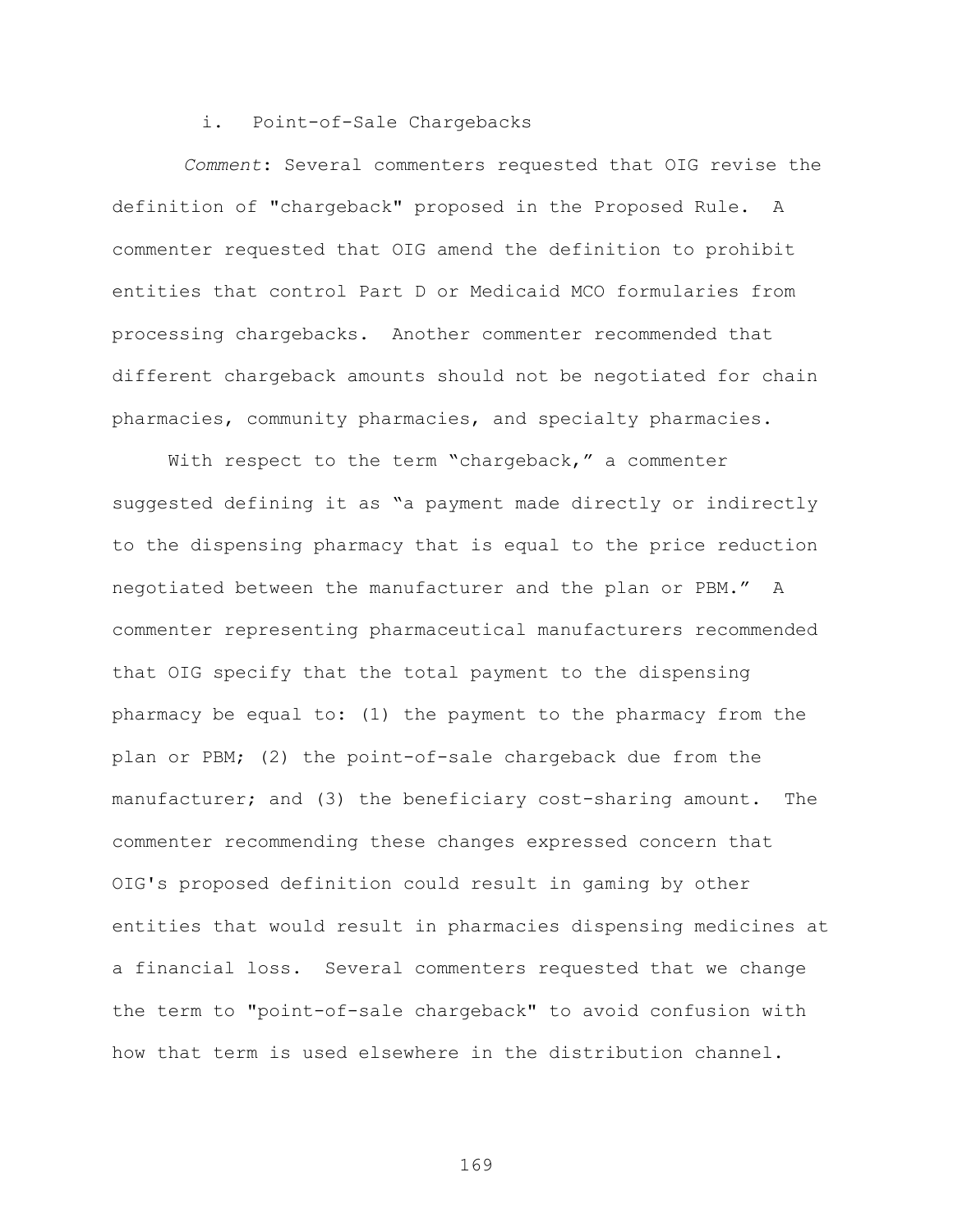While a commenter asked for the definition of "chargeback" to include a payment agreed upon by the pharmacy, and not just Part D issuers and/or PBMs, another commenter expressed support for chargeback to be defined as proposed in the rule but requested clarification on whether a chargeback is to be based on the pharmacy actual acquisition cost or on Wholesale Acquisition Cost (WAC). Another commenter proposed amending the definition of "chargeback" to confirm that chargebacks are separate and apart from the agreed upon reimbursement to the pharmacy.

*Response:* We appreciate the range of suggestions received in response to our request for comment on the proposed definition. As we noted in the Proposed Rule, "the use of chargebacks [makes] pharmacies whole for the difference between acquisition cost, plan payment, and beneficiary out-of-pocket payment  $\ldots$  . . . "<sup>[46](#page-169-0)</sup> Further, we are mindful of concerns about pharmacies dispensing prescription pharmaceutical products at a loss. We agree with the commenter above who recommended clarifying that a chargeback is equal to the amount of the discount negotiated by the Plan Sponsor under Part D, the Medicaid MCO, or a PBM acting under contract with either, and the manufacturer of the prescription pharmaceutical product. We

 $\overline{a}$ 

<span id="page-169-0"></span><sup>46</sup> 84 FR 2361.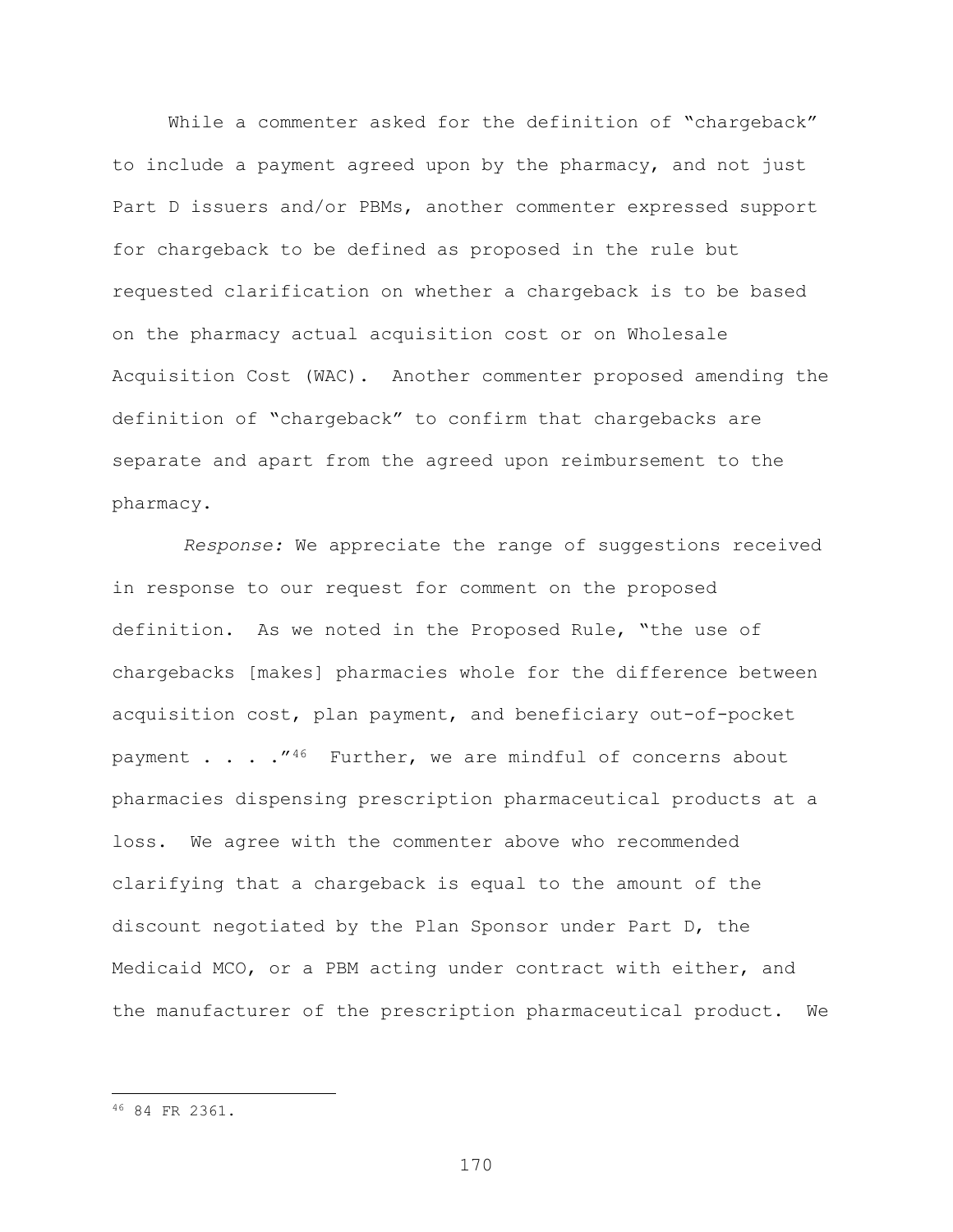are revising the definition to eliminate any confusion on this point. The revised definition is consistent with our goal expressed in the Proposed Rule to protect point-of-sale price reduction arrangements in which consumers share the full benefit. Any point-of-sale chargeback, as defined in this rule, is part of the total reimbursement to the pharmacy for the prescription pharmaceutical product.

With respect to the request that OIG confirm that different types of pharmacies must receive the same chargeback amount, as described above, the chargeback amount due to the pharmacy must be equal to the reduction in price negotiated by a plan (or PBM operating on its behalf) and the manufacturer of the prescription pharmaceutical product. If a manufacturer and a plan (or a PBM acting on its behalf) have negotiated a pointof-sale reduction in price for a prescription pharmaceutical product that complies with the safe harbor, we would expect the chargeback to the pharmacy to be the same, regardless of the type of pharmacy.

Finally, we agree with those commenters who recommended that we revise the term from "chargeback" to "point-of-sale chargeback" to differentiate this process from other transactions in the pharmaceutical supply chain with the same name. We have revised the term in the final regulations at paragraph 1001.952(cc).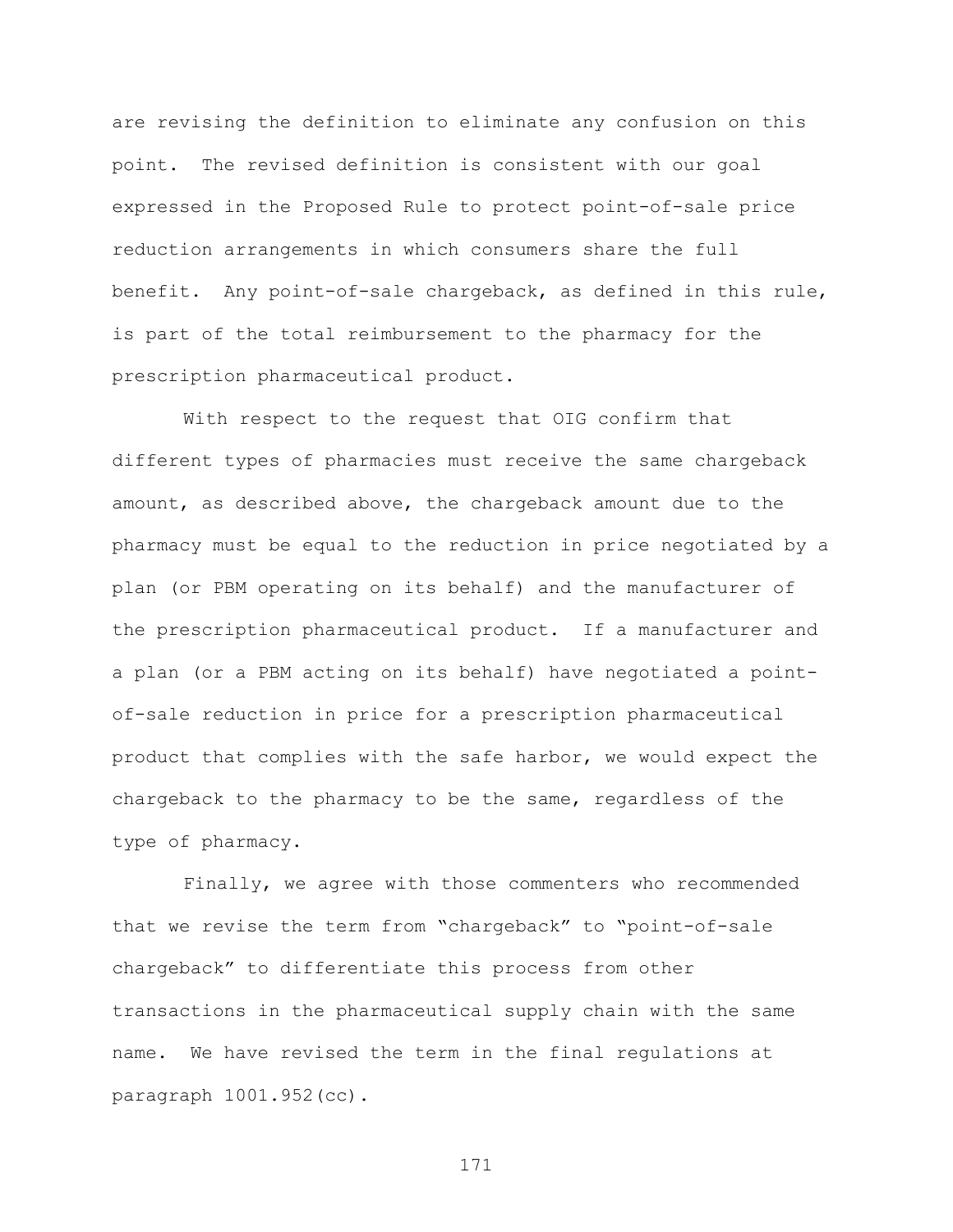*Comment:* A number of commenters raised concerns about the need for CMS to promulgate or revise regulations and to issue technical guidance applicable to the chargeback administration process if the new rule is finalized. Several of these commenters requested that OIG consult with CMS because of its oversight and administration of the Part D program. For example, a commenter requested that CMS issue guidance regarding how to incorporate chargebacks into the Medicare Plan Finder files. Another commenter provided an extensive list of Part D regulations that it believes would need to be revised and topics for sub-regulatory guidance that it believes would need to be published in order to implement the chargeback construct.

Several commenters also posited that significant involvement by CMS would be required because there is currently no regulatory structure or oversight mechanism in Part D for these chargebacks, for example, there is no structure for invoicing, reconciliation, or auditing and recovery functions. As one example, a commenter expressed concern that there are no requirements for pharmacies to disclose chargeback amounts to CMS and there is no requirement for pharmacies to provide evidence that the point-of-sale reduction in price benefited the beneficiary. A commenter recommended that there be regulatory oversight of the chargeback process by relevant agencies. Furthermore, according to commenters, under Part D there is no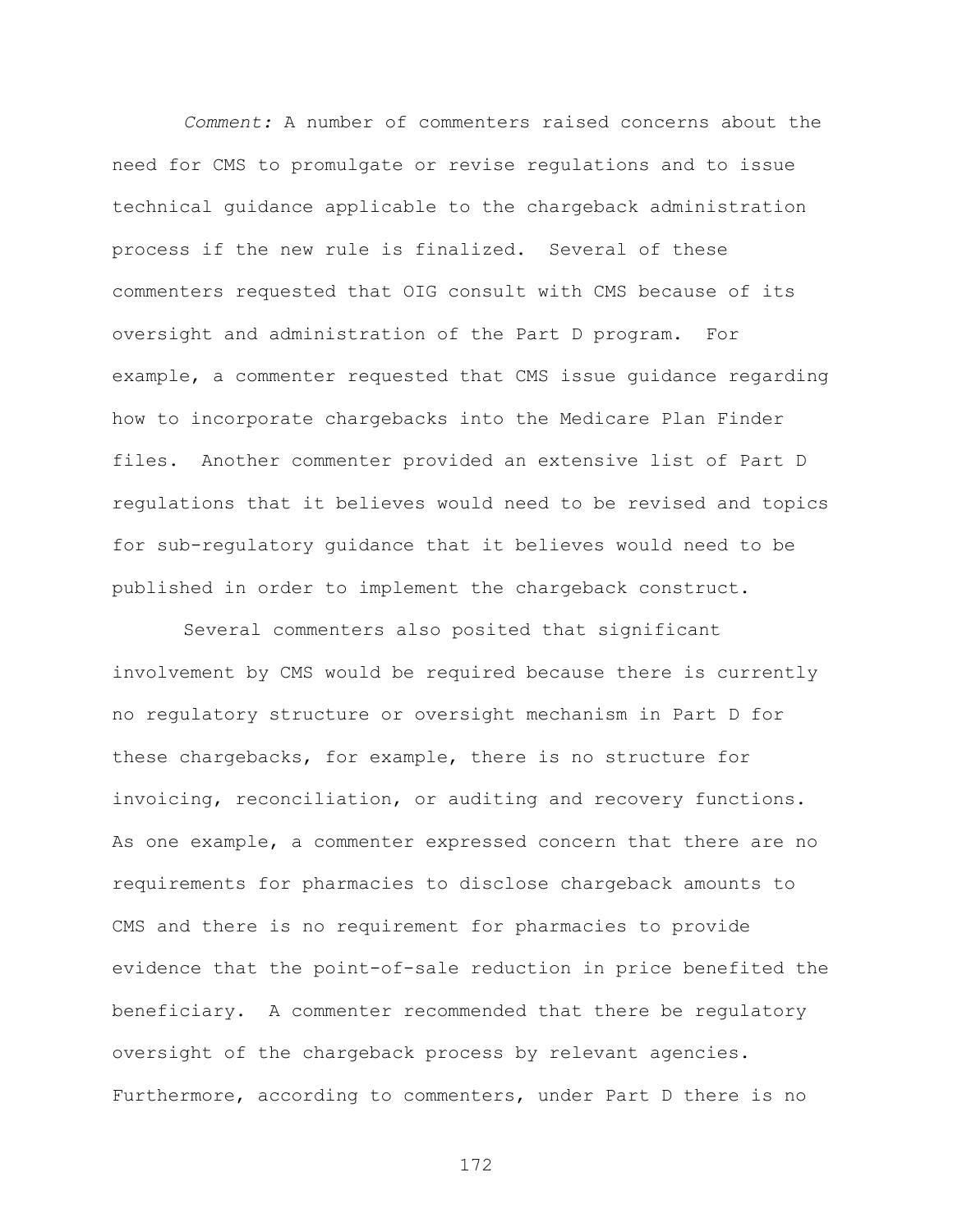existing regulatory authority over or oversight of wholesalers or other entities that could be facilitating the chargeback administration process.

In addition, several commenters requested guidance from CMS on error adjudication or dispute resolution processes. A commenter indicated the error adjudication process would be used in those instances where a manufacturer erroneously remits a chargeback to a pharmacy or where there are errors in the amount that a beneficiary pays. Other commenters suggested that pharmacies should not be required to reverse and rebill original claims if a price reduction is applied in error because it could result in a beneficiary's cost-sharing obligation increasing, and a commenter requested guidance from the Department explaining that plan sponsors and PBMs are not required to collect additional cost-sharing from beneficiaries under these circumstances. A number of commenters raised concerns or questions about the impact that changes included in the Proposed Rule would have on pharmacies. For example, a commenter requested guidance on dealing with non-collectible rebates (*e.g.*, if a beneficiary is given a discount at the point of sale, which the manufacturer later does not honor, must the pharmacy attempt to collect the disallowed amount from the beneficiary?).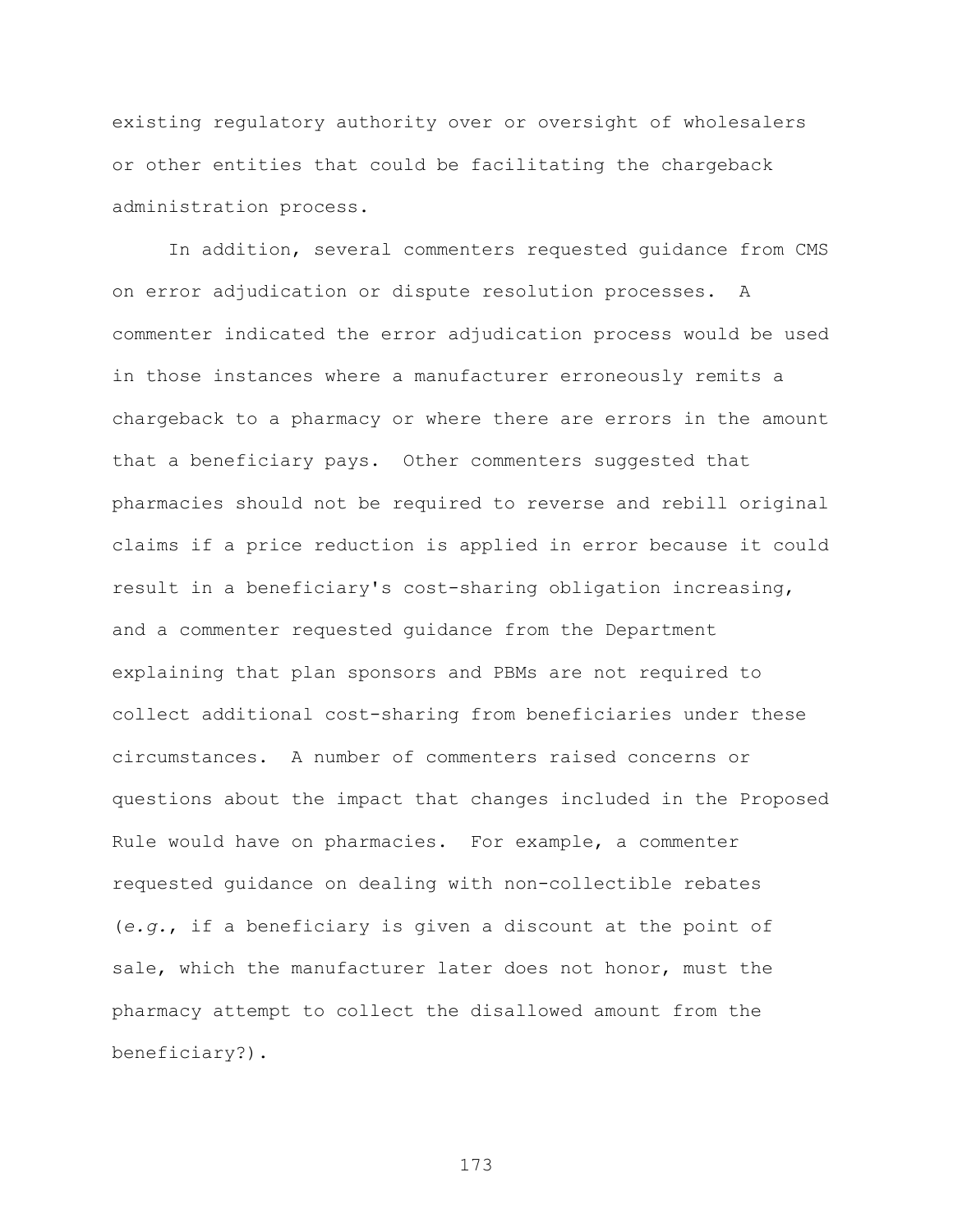Similarly, a commenter requested clarification on the role of pharmacies in dispute resolutions involving point-of-sale reductions in price and asked that there not be any retroactive adjustments for chargebacks paid to pharmacies. Another commenter requested guidance on administering chargebacks to pharmacies where the value of the chargeback exceeds the ingredient cost.

*Response:* This rule provides flexibility for parties seeking safe harbor protection to structure back-end, point-ofsale chargeback processes that result in fully passed-through point-of-sale discounts. Moreover, were we to include detailed technical requirements, we would make it more difficult for parties to use and comply with the safe harbor for its intended purposes. While we have consulted with CMS in this rulemaking, any requests for CMS to issue guidance related to the chargeback administration process (*e.g.*, guidance related to dispute resolution processes) and questions about CMS authority to do so are outside the scope of this rulemaking, as are CMS requirements related to PDE reporting and correcting known discrepancies in cost-sharing charged to beneficiaries in the event of a mistake or error in the calculation of the point-ofsale price.

With respect to the comments regarding the circumstances under which a pharmacy extends a price reduction to a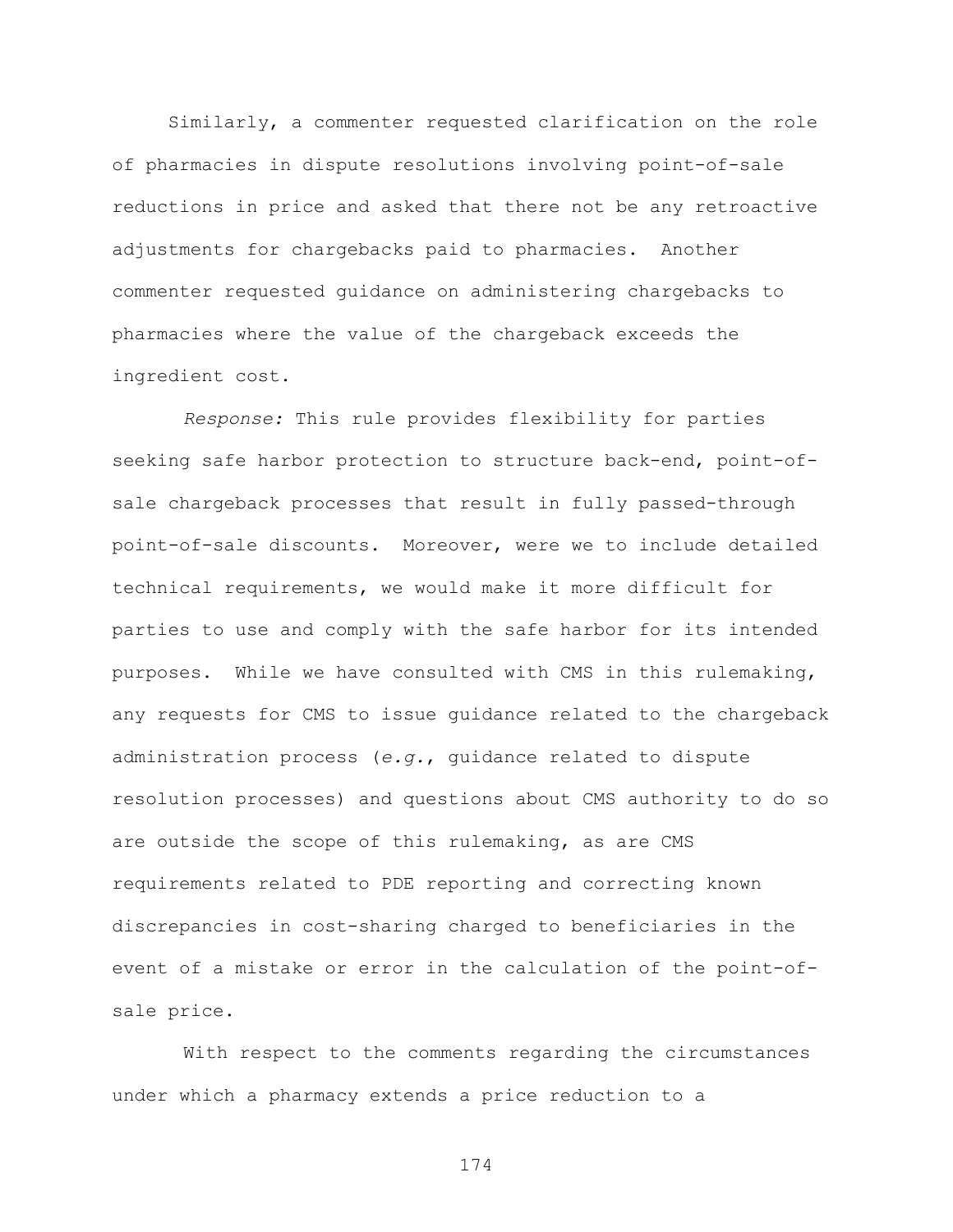beneficiary that is not honored by the manufacturer, we note that if an entity made a practice of undercharging beneficiaries for cost sharing, under the guise of passing through manufacturer reductions in price, with knowledge that the reductions in price would not be paid by manufacturers (thus providing remuneration to the beneficiaries), and did so with the intent to induce beneficiaries to purchase items paid for in part by a Federal health care program, the entity could be subject to liability under the anti-kickback statute. Moreover, while occasional errors in calculations (*e.g.*, a miscalculation of a beneficiary's cost-sharing obligation) would not implicate the anti-kickback statute, a pattern of errors could eliminate the protection of the safe harbor (*e.g.*, if a manufacturer regularly miscalculates the full value of the reduction in price owed to the pharmacy that is required to be provided for safe harbor protection) and would be subject to scrutiny for intent.

We also clarify that there should be no situation in which the price at the pharmacy counter is less than zero. A situation in which a beneficiary or a Part D plan sponsor theoretically would be owed money would not be a reduction in price; that would be a payment to a referral source and would not be protected by a safe harbor.

*Comment:* A commenter requested additional safeguards related to chargebacks for small business community pharmacies,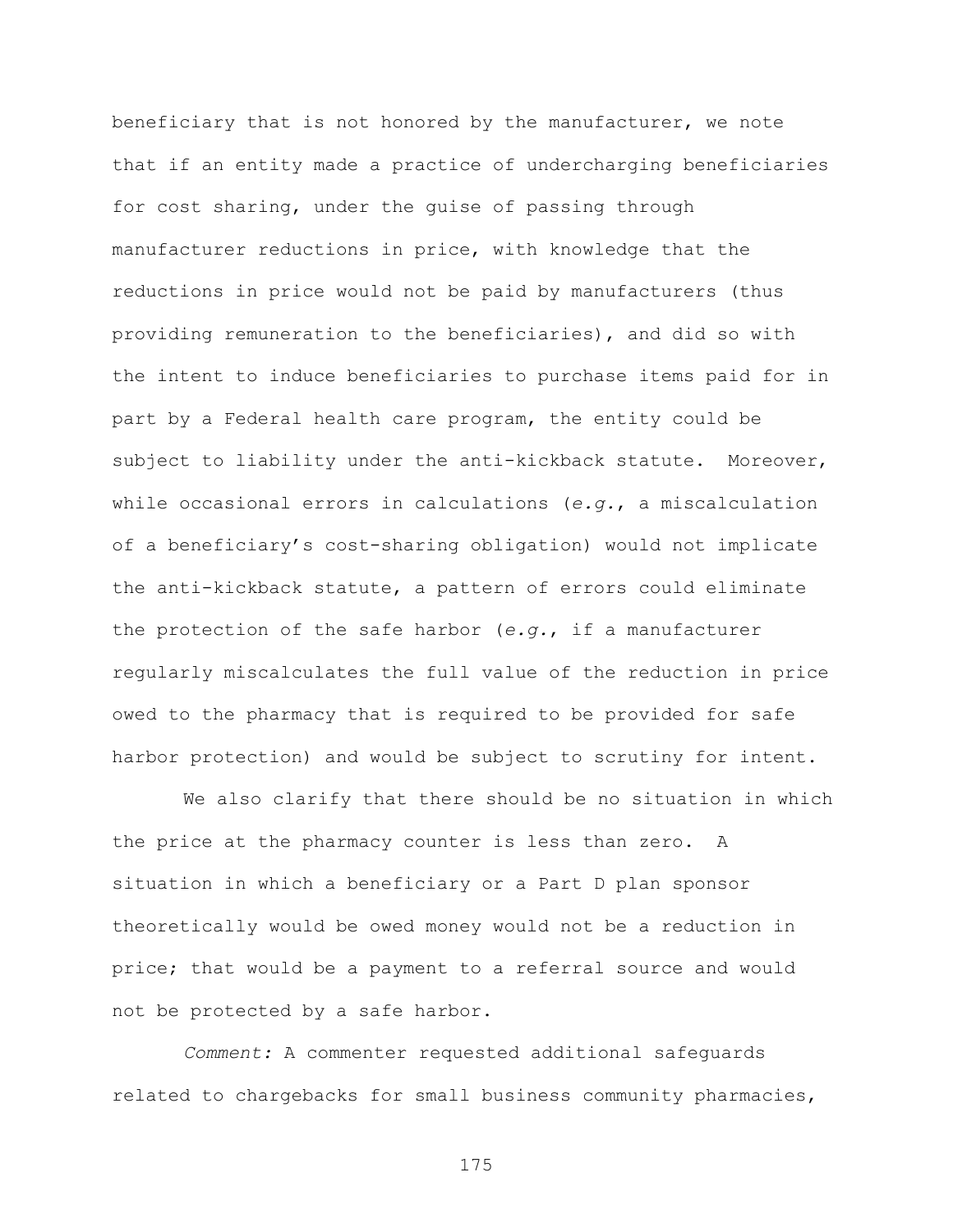including but not limited to the right to: appeal chargeback decisions, inquire about missing chargeback payments, utilize audit processes, and engage in dispute resolution. A commenter recommended that, if other parties violate the requirements under the Proposed Rule and the anti-kickback statute, then community pharmacies should be held harmless from such conduct. This commenter stated that independent community pharmacies should have the opportunity to do business with any trading partner in the supply, billing, or reconciliation chain.

*Response:* Nothing in this rule restricts the ability of pharmacies to do business with other parties in the supply, billing, or reconciliation chain. While we appreciate the commenter's concerns, we decline to provide additional safeguards in the safe harbor that are specific to community pharmacies; the articulated concerns are not unique to any particular type of pharmacy, and we believe the safe harbor contains the right combination of conditions to protect programs and patients from abusive kickback schemes. We note that many of the commenter's requests, *e.g.*, the right to appeal chargeback decisions, are outside the scope of this rulemaking, which addresses the conditions necessary for protection under the anti-kickback statute. Nothing in this rule limits pharmacies' ability to inquire about missing chargeback payments or to enter into contracts that provide for appealing chargeback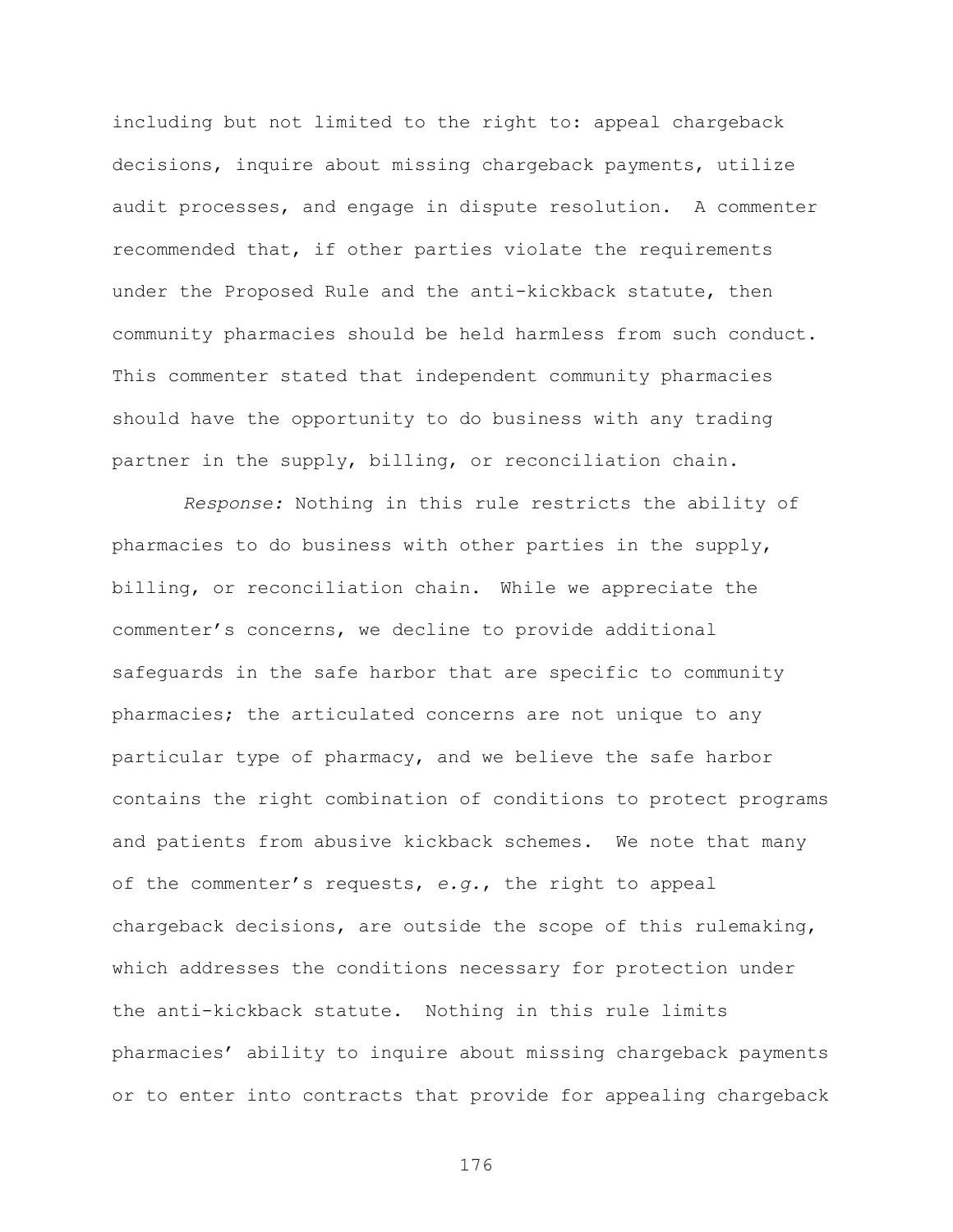decisions, utilizing audit processes, and engaging in dispute resolution. We further note that community pharmacies would not necessarily be liable under the anti-kickback statute if other parties violate the anti-kickback statute. Whether a party is subject to liability under the anti-kickback statute depends upon the actions and intent of that party and not solely upon the actions and intent of other parties to an arrangement.

*Comment:* Several commenters requested that the Department facilitate the exchange of information for purposes of implementing the chargeback process. For example, a commenter requested that CMS allow for the electronic sharing of data so that pharmacies will know patients' cost-sharing obligations and create a mechanism for pharmacies to receive point-of-sale chargebacks. Another commenter asked that OIG require as a safe harbor condition that plans, PBMs, and other entities involved in the chargeback administration process exchange information and cooperate as necessary to ensure transparency.

Several commenters raised concerns or questions related to the claims-level data needed for chargeback administration. For instance, some commenters asked that the Department develop processes and claims-level data elements to allow manufacturers to administer chargebacks to pharmacies. A commenter requested that HHS implement updates to existing data and communications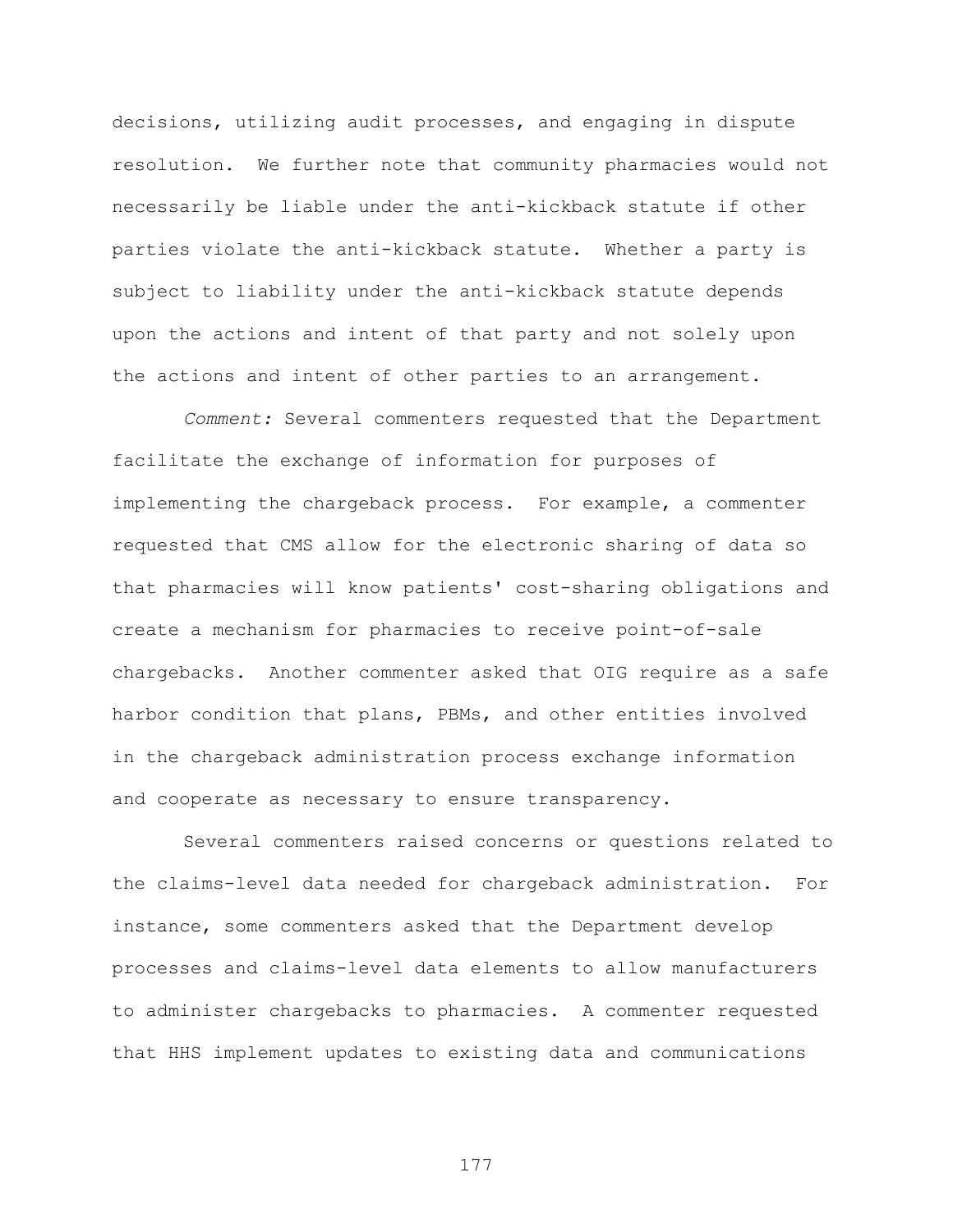file formats to assist with the chargeback verification and correction process.

Other commenters commented on the need for pharmacies to have visibility into various claims-level data. For example, a commenter explained that pharmacies should have full visibility into the total and final reimbursement due the pharmacy and any final amounts due as chargebacks so that they can predict their cash flow. A commenter indicated that while other parties in the drug supply chain may argue that these chargeback amounts are proprietary, access to this information is vital to a pharmacy's ability to operationalize its business and support the Proposed Rule. Another commenter noted that transparent, timely, and plan-validated communication of claims-level chargeback amounts due to the pharmacy will enable wholesalers to effectively adjudicate the chargeback payment to pharmacies. A commenter recommended that the chargeback administrator be required to furnish electronic remittance advices with all chargeback amounts detailed at the claim level so as to allow pharmacies to substantiate the total and final reimbursement. Other commenters had various requests for pharmacies to have full visibility into plan-adjudicated claims, for example, to allow the pharmacies to extract chargeback data or to track price reductions made by an entity who will be paying the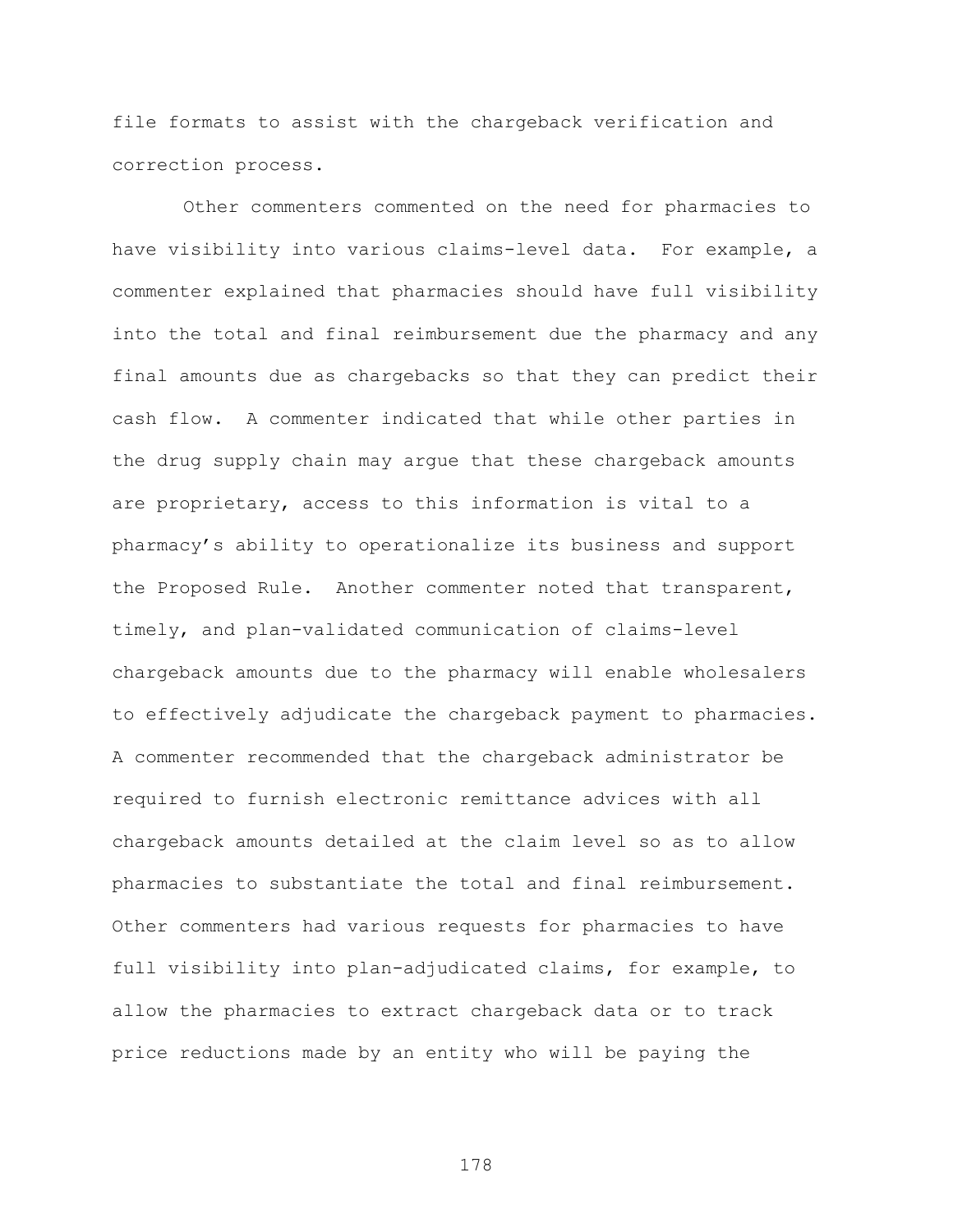pharmacies (if the entity making payment is not a plan sponsor under Part D or a PBM).

*Response:* We do not intend for this rule to stipulate the data that must be shared among the parties administering the point-of-sale chargebacks. As we stated above, this rule provides flexibility for the industry to develop and implement arrangements for the administration of chargebacks as necessary to meet the conditions of the safe harbor.

While we encourage such flexibility, we note that pointof-sale chargebacks are defined as a payment made directly or indirectly by a manufacturer to a dispensing pharmacy. To the extent the chargeback process is used, we expect the manufacturer and the plan sponsor under Part D, Medicaid MCO, or PBM to have a writing that sets forth the reduction in price negotiated between the parties, which would be equal to the chargeback due to the pharmacy.

Similarly, we would expect a manufacturer to have sufficient documentation to prove that the chargeback actually was administered to the pharmacy and that the amount of the chargeback was equal to the point-of-sale reduction in price agreed upon in writing between the plan sponsor under Part D, the Medicaid MCO, or a PBM acting under contract with either, and the manufacturer. While we are not specifying the form of this documentation, it would be prudent for manufacturers to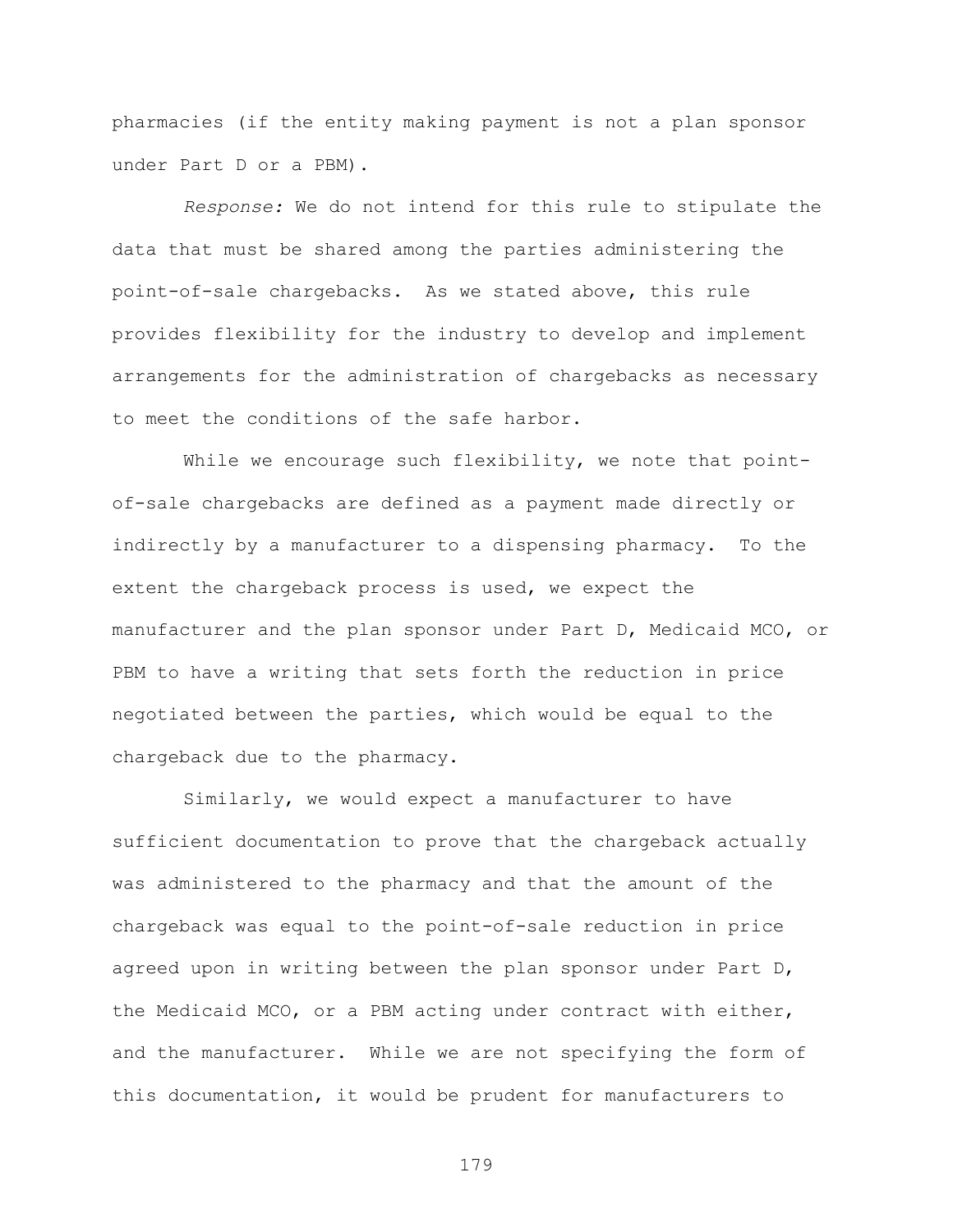maintain appropriate documentation to show that the condition in (cc)(1)(ii) has been met, if applicable.

We decline to adopt the commenter's request to create a condition in the safe harbor related to the exchange of information and cooperation among the parties. While increased transparency is an important goal of this final rule, we believe such a condition in the safe harbor would be vague and would result in significant stakeholder confusion.

*Comment:* Several commenters noted that NCPDP would need to be consulted in order to implement new minimum transaction standards related to chargebacks. A commenter posited that a new version of the standard transaction is not required but expedited code values would be required. Several commenters suggested that every approved pharmacy claim (adjudicated through the standard transactions developed by NCPDP) should include an itemized chargeback amount due to the pharmacy. One of these commenters explained that a number of sources (*e.g.*, a manufacturer, a health plan, a pharmacy switch) could potentially provide the claims-level chargeback data. Another commenter raised concerns, however, that manufacturers and wholesalers do not currently have access to the final adjudicated claim or to other enrollee-level data, which the commenter believes would be necessary to implement the chargeback processing system.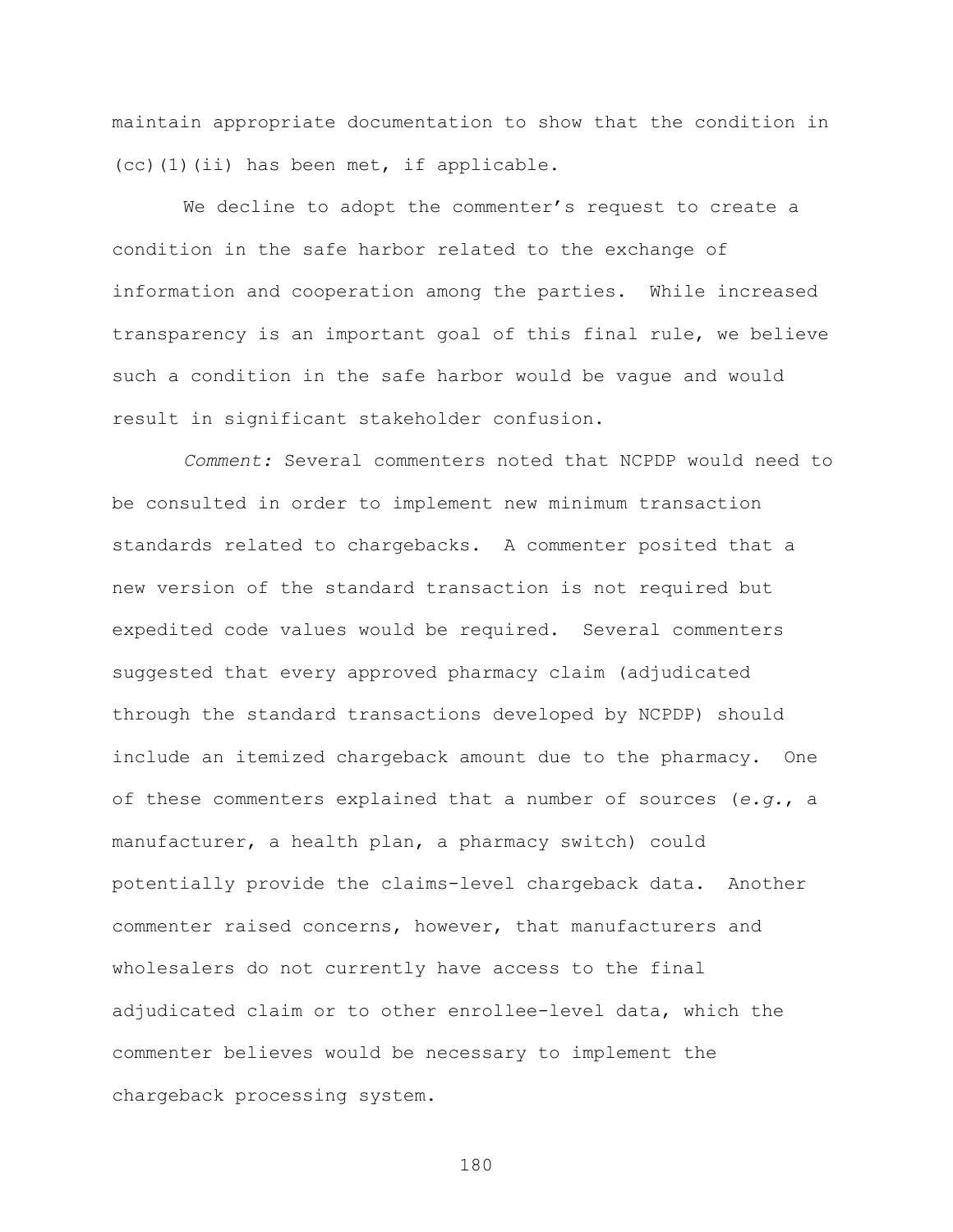A commenter that is a not-for-profit standards development organization provided guidance on three possible options for chargebacks to be administered in accordance with the HIPAA standards for electronic healthcare transactions. In two methods, a PBM would administer the chargeback process and in the third method a non-PBM entity would serve as the chargeback administrator. According to the commenter, two of the possible methods for administering chargebacks (one involving a PBM and one involving a non-PBM entity) would require near-term modifications to the standard transaction through additional expedited code values added to the existing HIPAA standard. The commenter stated that ten-to-twelve months from the date of a final rule would be necessary for the standards development process, with additional time needed for modification of industry operations. The commenter requested that OIG and the Department provide guidance as to which of these methods would support the definition of a "chargeback."

*Response:* We appreciate the commenters highlighting changes to the HIPAA standard transactions that might be required for certain parties to administer point-of-sale chargebacks, although we will note that the Department is agnostic as to which entities may choose to implement the pointof-sale chargeback process. We thank the commenter for the estimate that ten to twelve months would be necessary for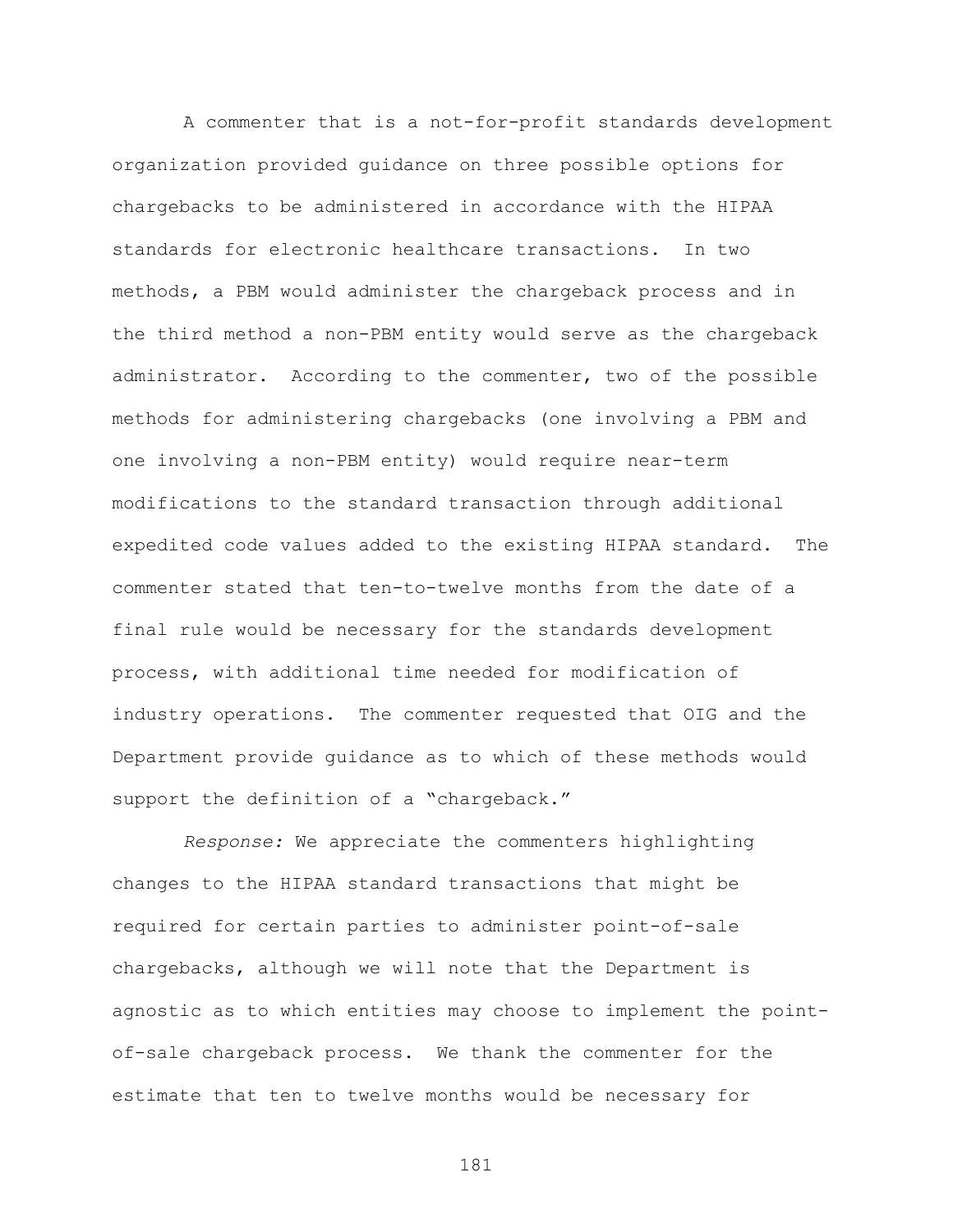standards development and implementation. While we do not endorse that estimate, we do believe the revised effective date of January 1, 2022 for the amendments to paragraph 1001.952(h)(5) of the discount safe harbor will provide adequate time for the standards development process and for implementation of industry operations to provide the chargeback function.

*Comment:* A few commenters requested that OIG provide flexibility as to the entities that may administer the chargebacks described in the point-of-sale reductions in price safe harbor, with various commenters highlighting that existing systems used by PBMs, pharmacy switch models, and wholesale distributors, among others, could be leveraged to operationalize this process. A commenter requested that OIG allow market forces to determine the most efficient revenue streams under this new system. Another commenter requested that OIG clarify those entities that can have a role in the chargeback administration process, and whether entities that have formulary decision-making responsibility (directly or indirectly) could serve as chargeback administrators. A commenter highlighted, however, that the safe harbor only protects reductions in the price charged by a manufacturer, which the commenter noted could unintentionally limit the chargeback process to wholesalers because manufacturers typically only "charge" these entities.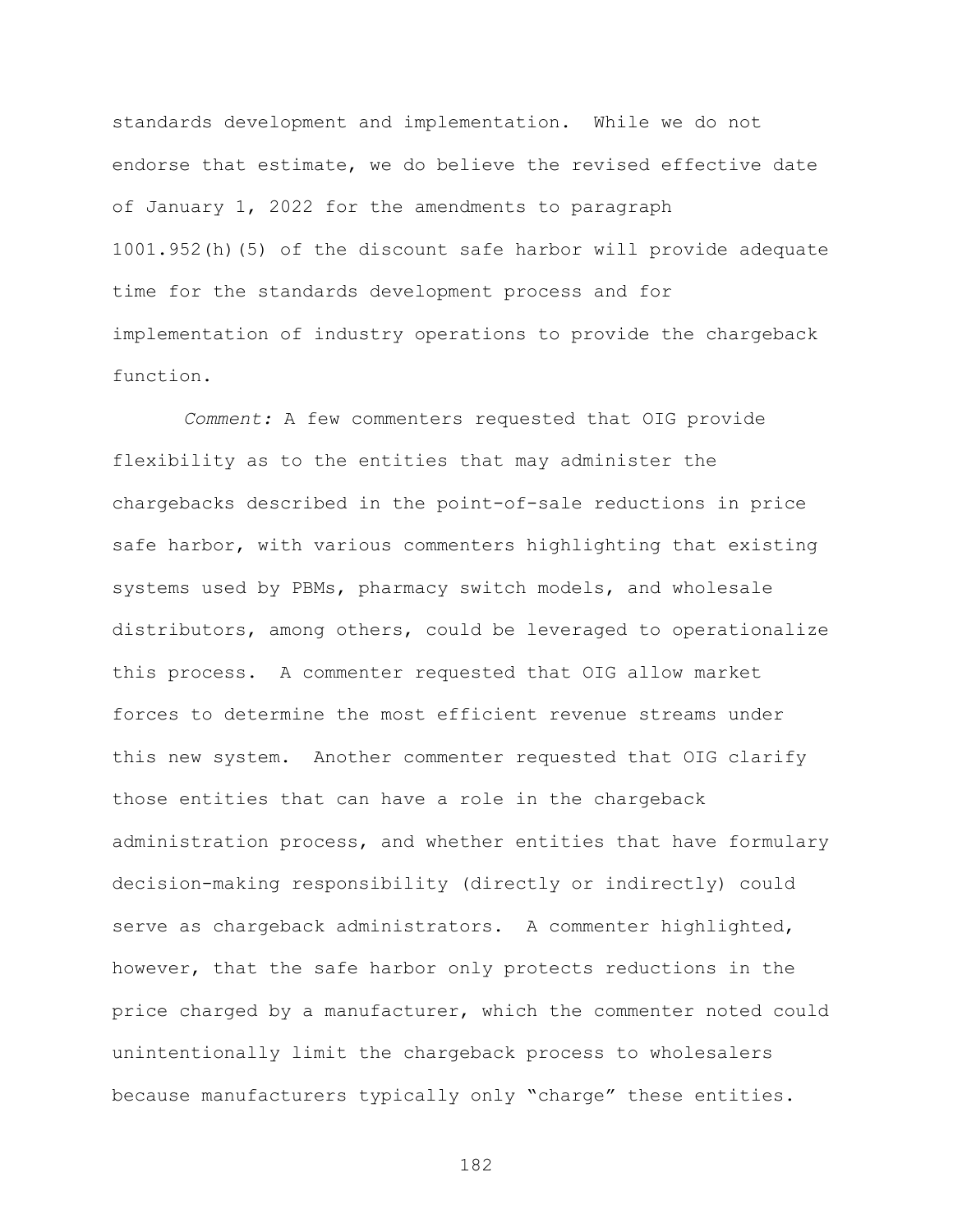Several commenters supported the use of wholesalers to effectuate chargebacks to pharmacies. For example, a trade association representing pharmaceutical distributors explained that existing distributor systems could be leveraged to process point-of-sale reductions in price and to route chargebacks to pharmacies. More specifically, some commenters posited that wholesalers are best-positioned in the distribution channel to facilitate point-of-sale discounts because of their existing capabilities and infrastructure, and their prior experience with chargeback transactions. According to these commenters, the wholesaler system would create a "cash-less" discount model and would move the industry towards net prices for patients, would enhance transparency, and would minimize payment delays to pharmacies. A wholesaler commenter noted that the use of wholesalers to effectuate chargebacks would increase transparency and would ensure wholesaler accountability because pharmacies have the discretion to choose a different wholesaler with which to do business. However, the commenter emphasized that there is a need for additional accountability principles to be set, such as requirements to relay accurate information and credits throughout the channel promptly so as not to impede manufacturers, wholesalers, or other entities from the proper administration of chargebacks. Another wholesaler commenter stated that a new remittance transaction would need to be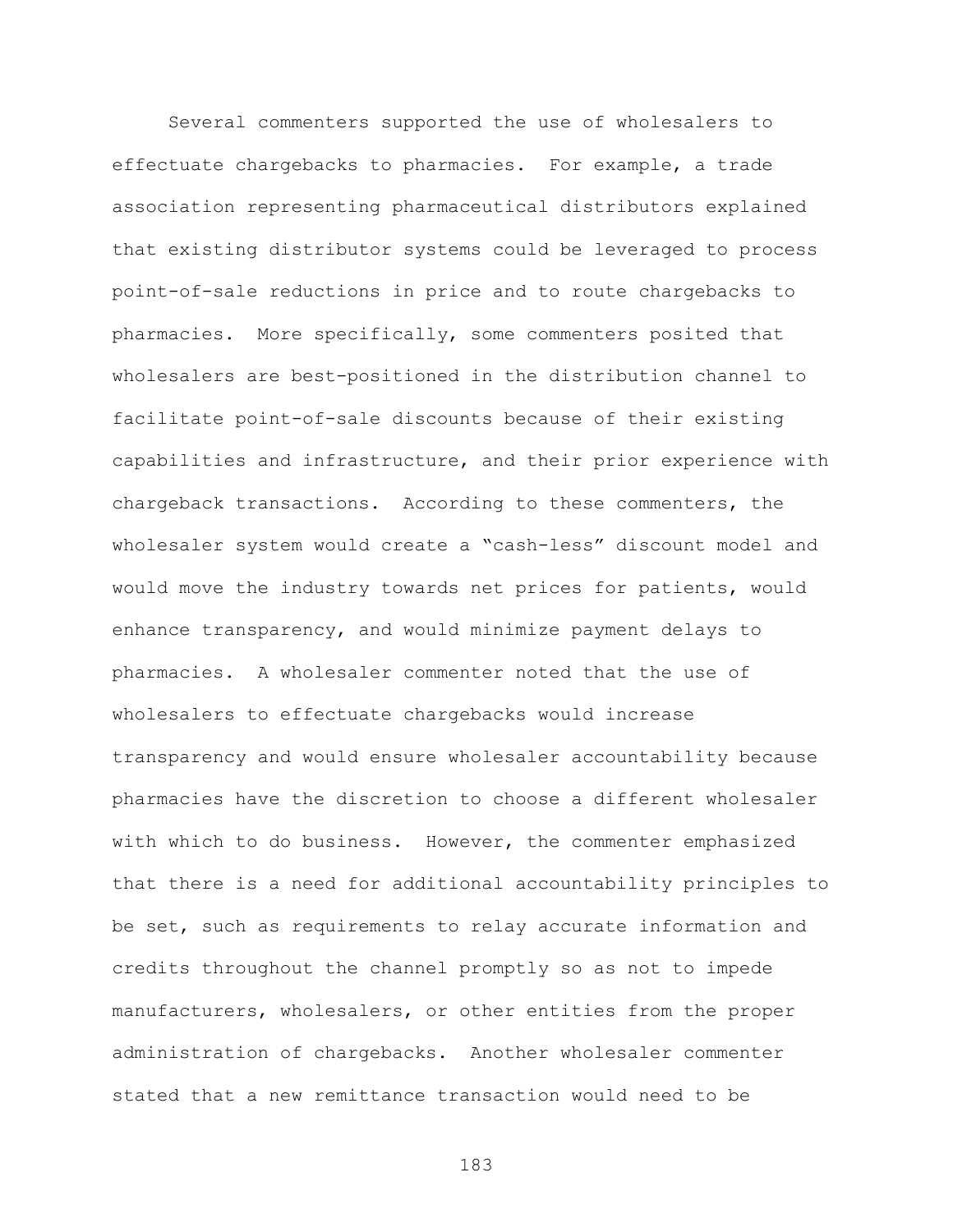established for the payment of the chargeback by the wholesaler to the pharmacy once it is authorized by the manufacturer.

A PBM commenter raised a number of concerns with wholesalers serving as chargeback administrators. For example, the commenter expressed concern that using a wholesaler-led system could lead to pricing collusion. Another commenter raised its concerns that wholesalers that administer chargebacks may be incentivized to ignore utilization management requirements and pay discounts because, unlike plans or PBMs, they are paid per unit sold. A commenter also cautioned against unintended consequences of using wholesalers to facilitate chargebacks; specifically, the commenter stated that using these entities would decrease the AMP and, as a result, would lower the amount that states and the Federal government receive under the MDRP.

Other commenters requested that PBMs be designated to administer chargebacks because they are able to use existing infrastructure and relationships with manufacturers, plan sponsors, and pharmacies. However, a trade association representing community pharmacists supported a model in which PBMs would not participate in the chargeback administration process. According to the commenter, interactions between pharmacies and PBMs have led to a non-transparent environment that may hinder patient care. Another commenter cautioned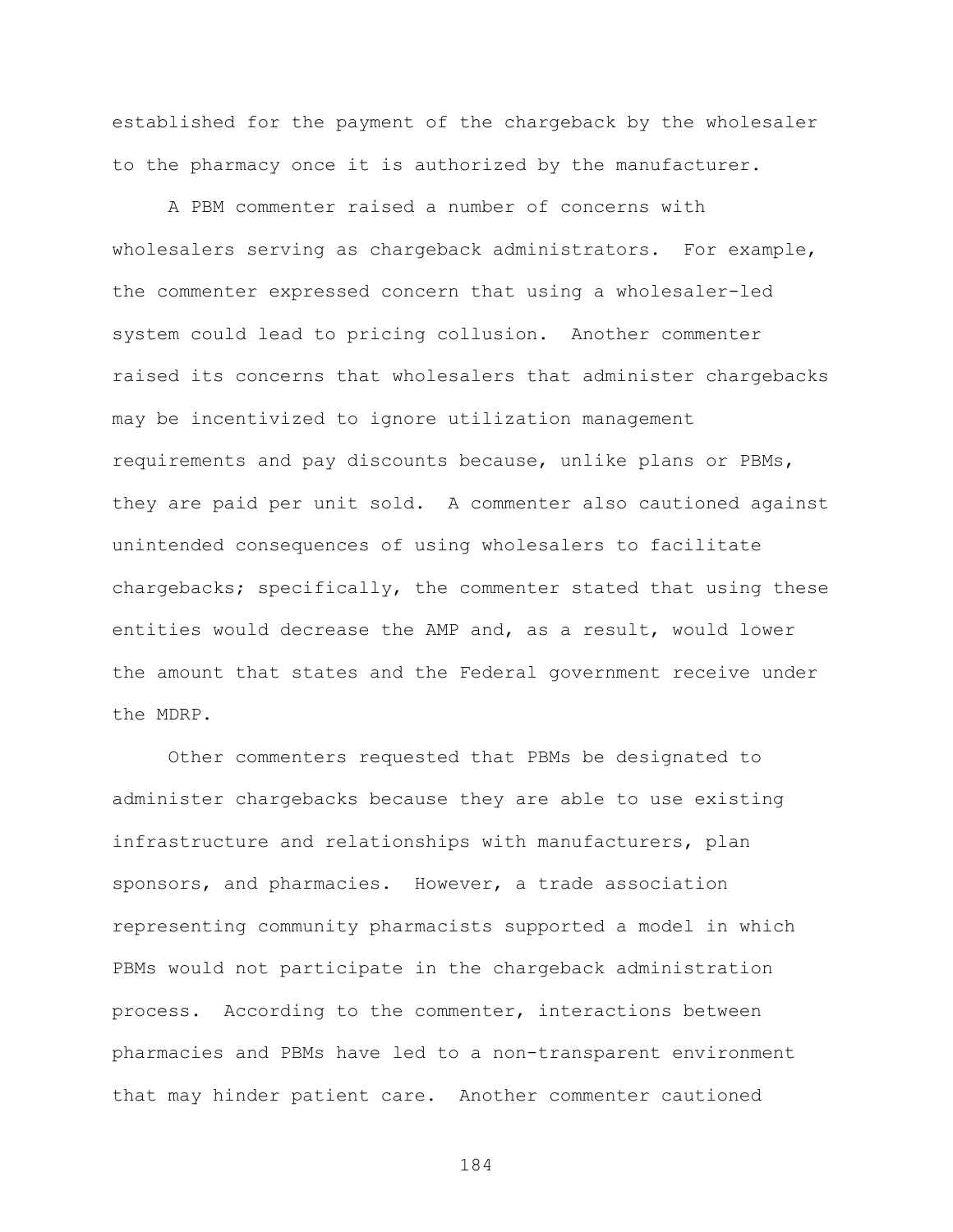against making pharmacies the chargeback administrator, as it would require the pharmacy to be privy to a significant amount of new information, such as information about the beneficiary's plan, benefit structure, position in the benefit parameters, and costs, as well as information about the discount negotiated. The commenter also cautioned that such responsibilities would significantly change the role of a pharmacy.

*Response:* The Department recognizes that stakeholders in the pharmaceutical industry are best positioned to determine what entity or entities should be responsible for the point-ofsale chargeback administration process. In addition, the Department wants to encourage current and future innovation and seeks a level playing field so that a variety of entities may engage in the chargeback administration process. For these reasons, and so as not to be overly prescriptive, the final rule does not require a specific category or categories of entities to serve as chargeback administrators.

We did not intend for the use of the word "charged" in the safe harbor to imply that only wholesalers may effectuate the chargeback process, and that term has been changed in the regulatory text. So long as all conditions of the safe harbor are met, any entity may administer the chargeback process for purposes of compliance with the safe harbor.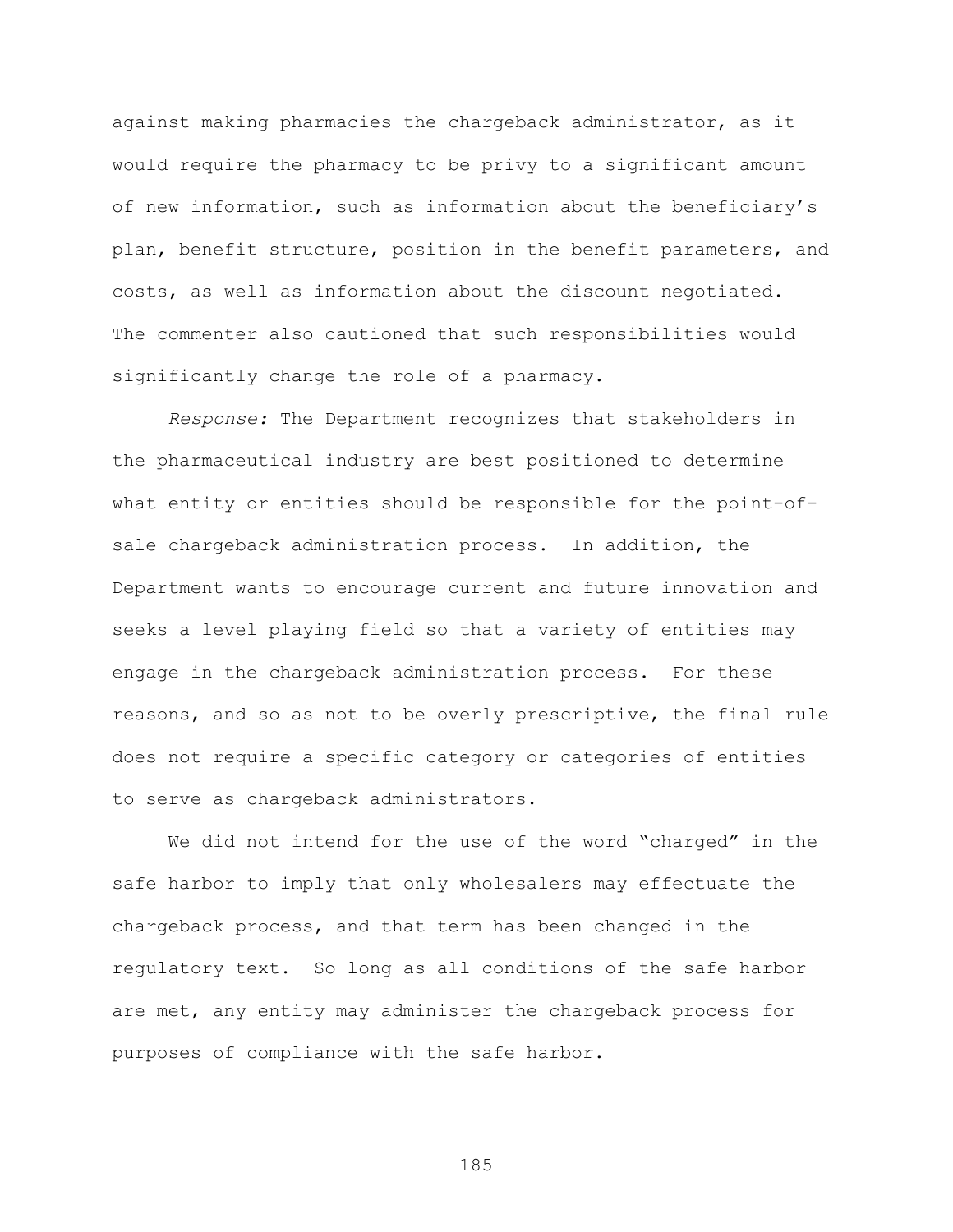*Comment:* Many commenters raised concerns about the costs, coordination, and development that would be required for all Part D stakeholders (*e.g.*, manufacturers, wholesalers, and pharmacies) to create and implement new systems to operationalize chargebacks. For example, several commenters noted that pharmacies would be required to develop mechanisms to track payments at negotiated discount rates and to operationalize chargebacks. To address these concerns, a commenter requested that OIG minimize burden and financial risk for pharmacies and suggested that the responsibility for calculating the total payment due to the pharmacy rest with the plan sponsor. On a similar note, a commenter raised concerns about the burden on pharmacies to determine beneficiary out-ofpocket cost-sharing amounts.

Commenters noted that entities would incur significant financial costs through, by way of the commenters' examples, upfront investments in IT; development of systems for invoicing, reconciliation, and recovery; and new systems (specific to pharmacies) to collect reimbursement from the PBM and chargeback administrator. Such system modifications also would be required across the entire drug supply chain to incorporate and analyze utilization information at the beneficiary level. In addition, some commenters noted that the existing wholesaler chargeback systems in place are much simpler and very different than what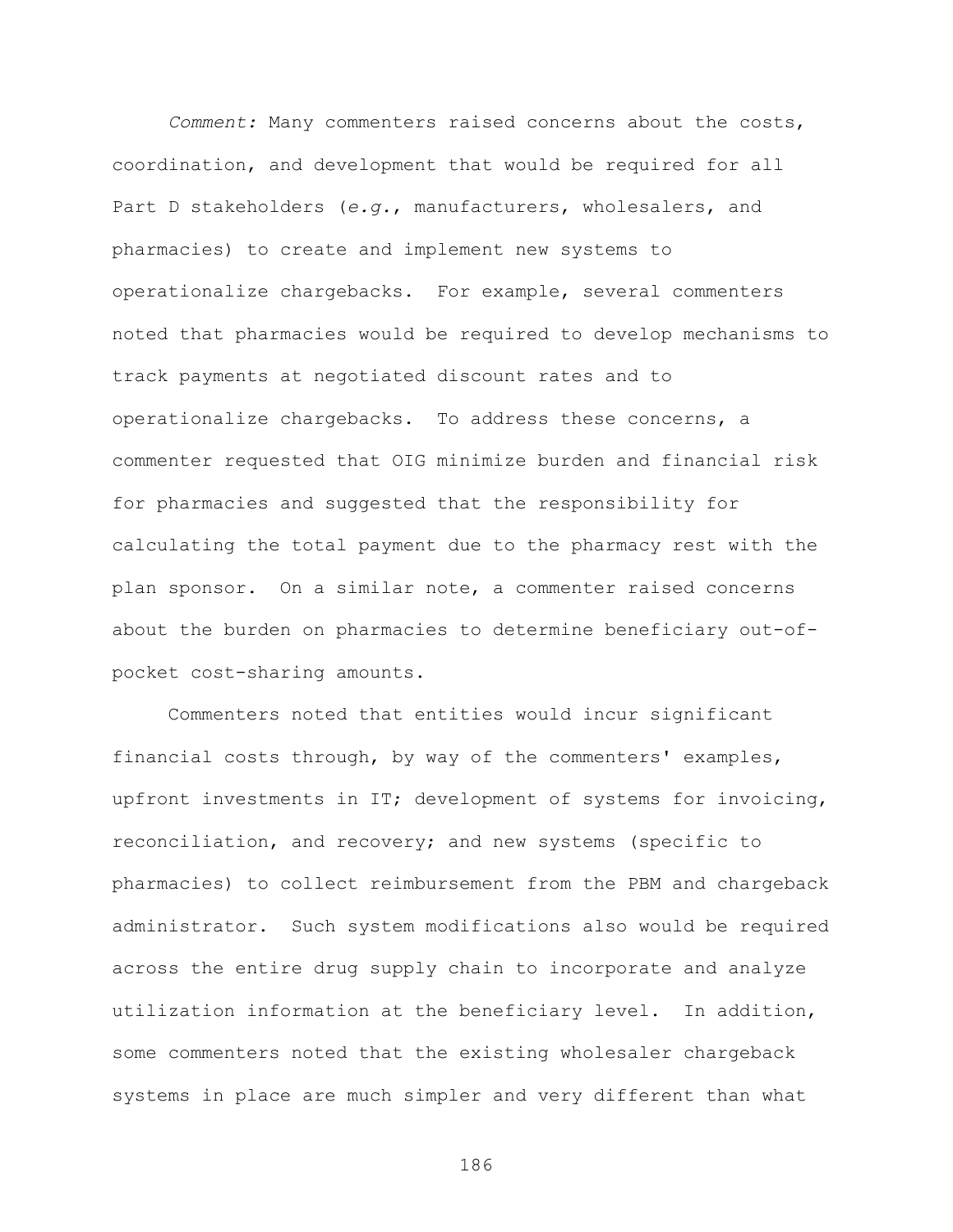would be required in the retail pharmacy context and would need to be modified for this context, potentially requiring significant infrastructure changes and material investments.

Commenters also noted that all parties involved would have to renegotiate existing contracts or enter into new contracts to operationalize this system, which they posited would be a timeconsuming and resource-intensive process. A commenter also requested confirmation from CMS that the renegotiation of the terms and conditions of contracts between pharmacies and plans (or PBMs) implicates the any willing pharmacy provisions of the Act.

Commenters highlighted that the new chargeback infrastructure would need to undergo rigorous testing to avoid adverse impacts, and a commenter noted that the proposed deadline does not provide sufficient time for stakeholders to develop, test, and deploy these new chargeback systems. According to a commenter, requiring pharmacies to implement these new processes increases administrative costs for, and requires significant upfront investment by, these entities, with no added benefit. Several commenters noted that these burdens, challenges, and risks would be worse for independent community pharmacies and specialty pharmacies.

*Response:* While we recognize that some system changes may be required in order to administer point-of-sale chargebacks, we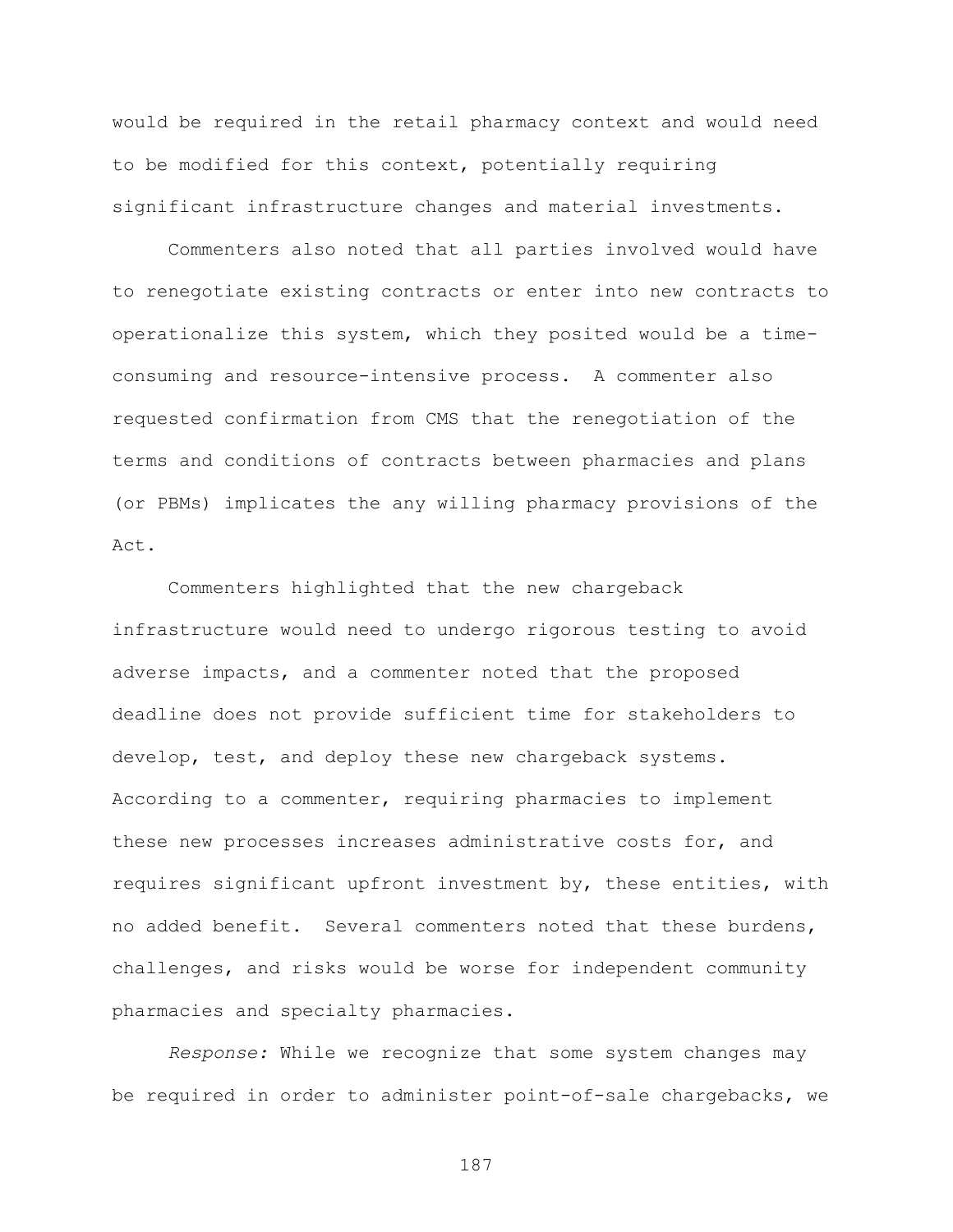note that nothing in the point-of-sale reduction in price safe harbor requires parties to utilize this process. While the Department encourages rapid adoption of point-of-sale price reductions, we note that we are finalizing a later effective date than originally proposed for the amendments to paragraph 1001.952(h)(5) of the discount safe harbor, which should help address commenters' concerns about implementation timelines. As we set forth in  $1001.952$  (cc)  $(1)$  (ii), the reduction in price must not involve a rebate unless the full value of the reduction in price is provided to the dispensing pharmacy by the manufacturer, directly or indirectly, through a point-of-sale chargeback or series of point-of-sale chargebacks, or is required by law. We view this criterion of the safe harbor as applying only if a rebate is involved (in the form of a pointof-sale chargeback). If the pharmacy receives the full value of the reduction in price at the time of sale of the prescription pharmaceutical product to the beneficiary, then a chargeback (and the requirements for chargebacks under this safe harbor) would not be needed.

We are not providing specific guidance and rules around reimbursement methodologies or processes in the safe harbor to allow flexibility, as further explained below. If the chargeback process is used, then in order to receive protection under the safe harbor the payment must be made from the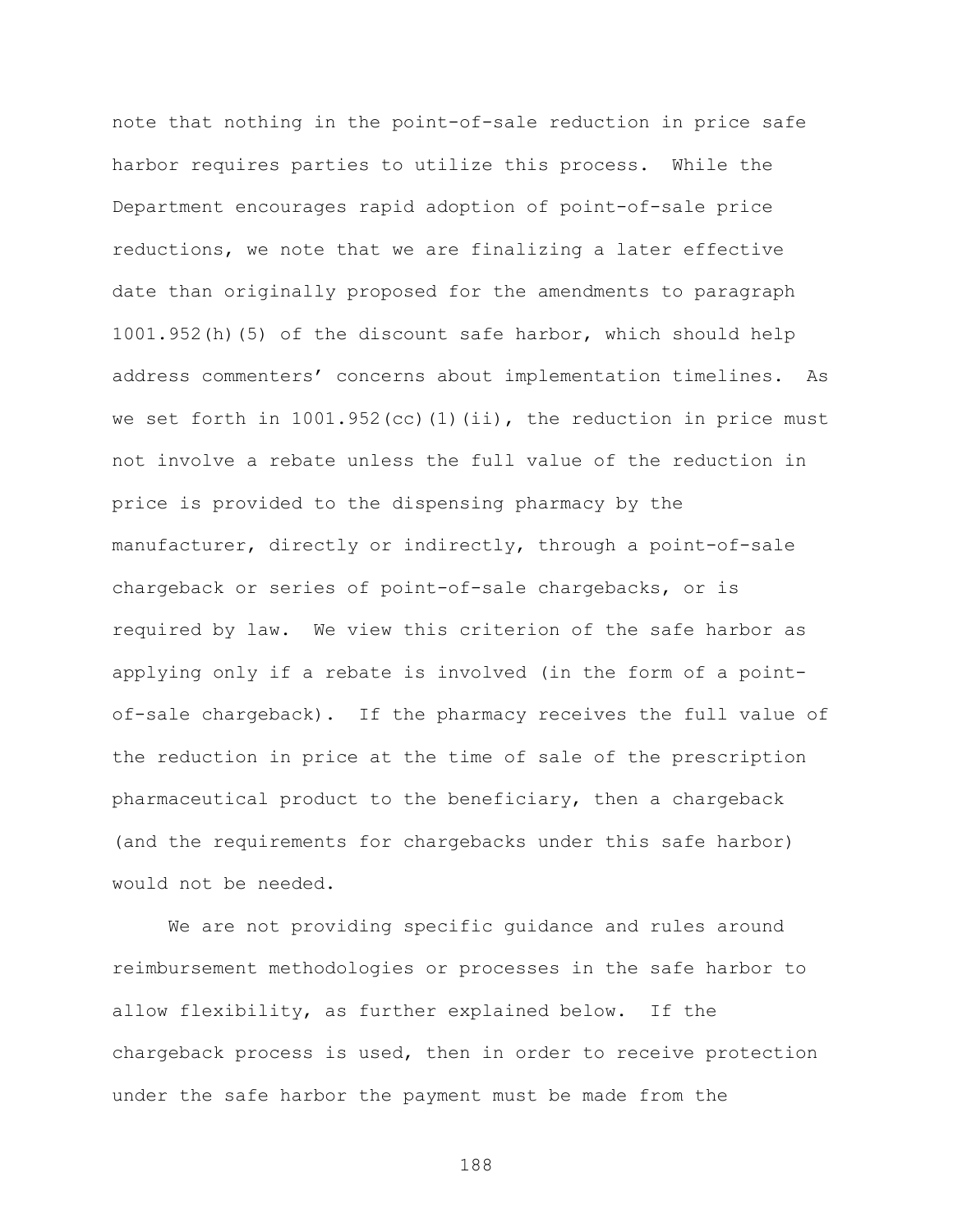manufacturer (directly or indirectly) to the pharmacy, and the amount of the payment must be equal to the reduction in price negotiated between the plan sponsor and the manufacturer. Moreover, we agree that the new safe harbor should not restrict patient access to drugs because of delays in reimbursement at the pharmacy.

*Comment:* A commenter raised concerns that the chargeback system may allow manufacturers to access pharmacy systems for auditing purposes, which the commenter believes raises privacy issues.

*Response:* Nothing in this final rule would alter in any aspect existing obligations of Covered Entities under the HIPAA privacy and security rules. We would expect such entities to structure their interactions in full compliance with applicable laws.

*Comment:* A commenter asked if payments to pharmacies will be subject to prompt payment rules, particularly with regard to chargeback payments where, according to the commenter, CMS has no regulatory authority over wholesalers. The commenter noted that if the chargeback system fails to timely compensate pharmacies at the point of sale, pharmacies may refuse to participate in Part D plans or networks that rely on chargebacks rather than existing PBM-facilitated transaction systems, decreasing beneficiary access to medicines at pharmacies.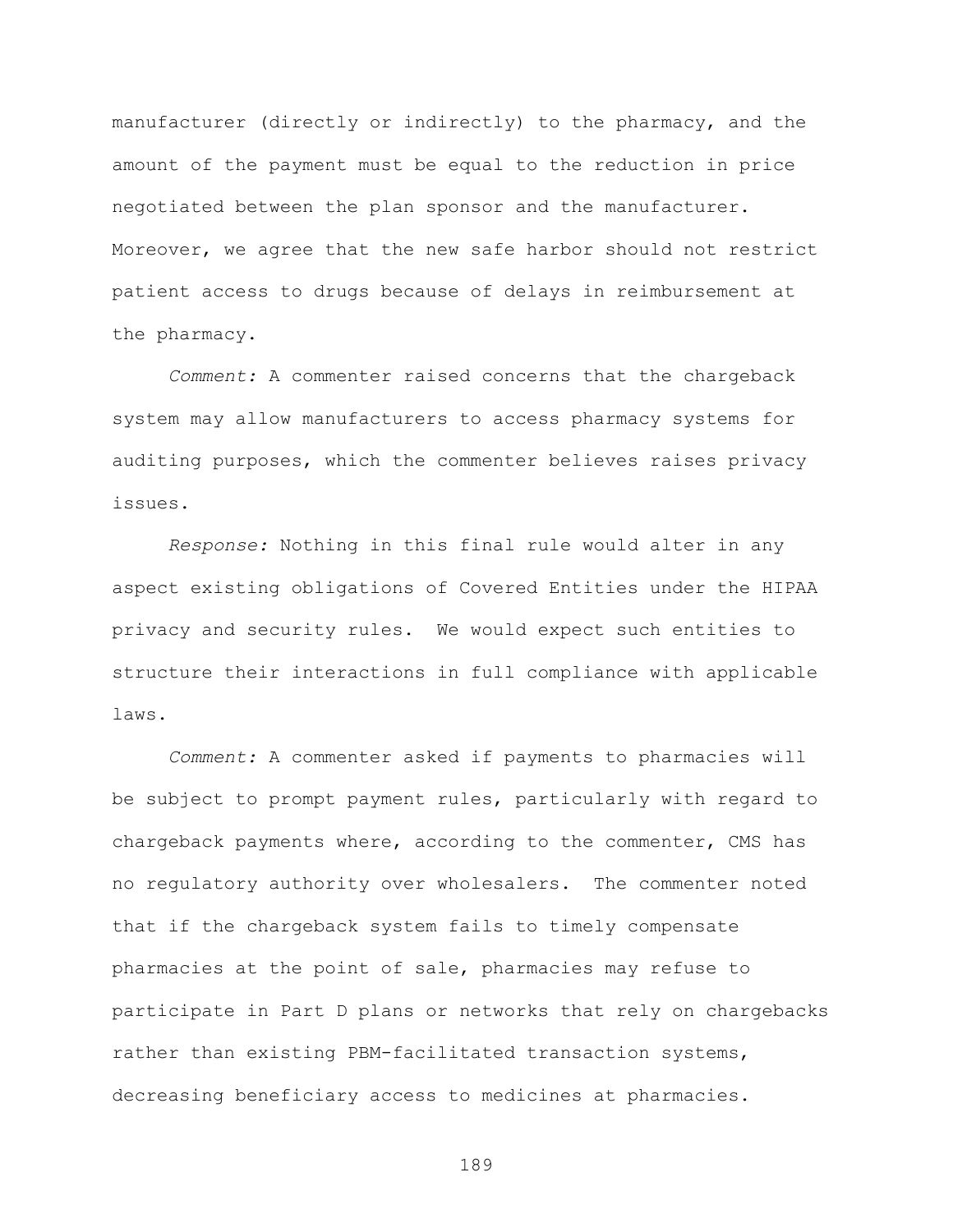Commenters also noted that there could be a significant delay between a pharmacy's dispensing of a product and receipt of a chargeback, which the commenters believe will create significant financial burdens, substantial operational challenges, and increased financial risk for pharmacies. A commenter asked for clarification as to what entity holds the financial risk in the period between when the price reduction is applied at the point of sale and when pharmacies are made whole. According to the commenters, this lag also could jeopardize patient access to needed medications.

Commenters suggested solutions to this issue such as tracking systems to account for each specific discount, applying chargebacks as credits due from the wholesaler to the pharmacy, immediate communication of the discount at the time of invoicing, or daily adjudication for rebate payments. Several commenters posited that pharmacies may choose not to participate in the Part D program if they are not compensated in sufficient time or are required to implement these new operations.

Some commenters recommended that CMS amend its regulations to apply the Part D prompt-payment requirements to point-of-sale reductions in price, while another commenter opposed application of these regulations to chargeback payments. At least one commenter requested that the safe harbor require as a condition of protection that any chargeback process be consistent with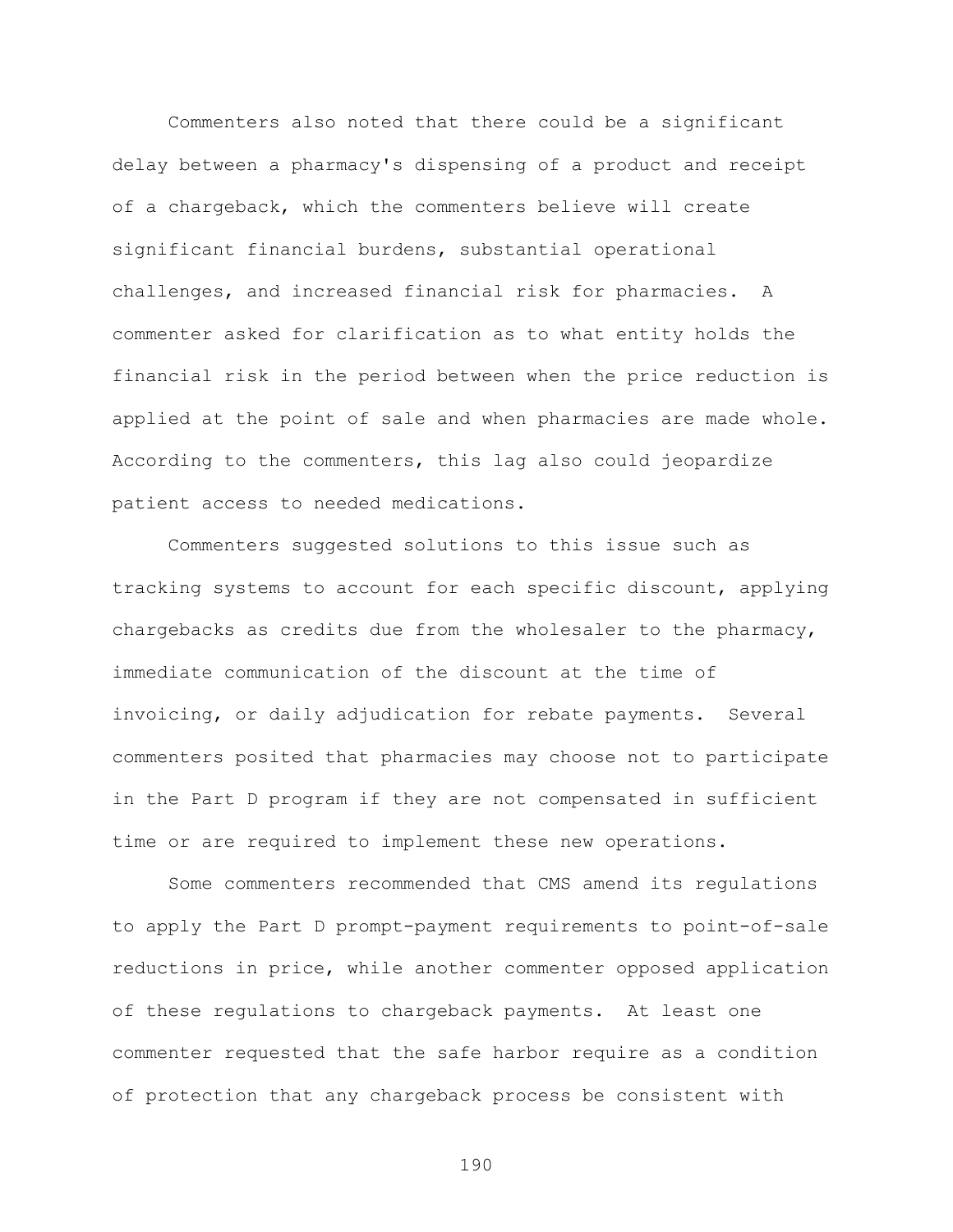prompt payment laws. Similarly, a commenter requested that pharmacies be permitted to charge interest for delayed payment of chargebacks in addition to being paid in full for the total and final reimbursement.

*Response:* We thank commenters for highlighting these issues. As a threshold matter, the Proposed Rule did not propose prompt payment as a condition of meeting the safe harbor condition regarding chargebacks. We did not propose this condition, and, in any event, it would add unnecessary technical detail to the safe harbor to stipulate the specifics related to the timing of any payments made via the chargeback process or which party assumes the financial risk during the process. In large part, these comments concern questions that must be resolved through arrangements negotiated by the relevant parties. The Part D program is a private sector-based program in which the participating entities negotiate with their partners to make what they believe are the most effective arrangements to participate in the Part D market. Entities have been and continue to be required to establish these arrangements in compliance with programmatic requirements as well as the anti-kickback statute.

We expect terms related to chargebacks to be in the agreements between the relevant parties, but we note that, to the extent the chargeback process is used, the chargeback must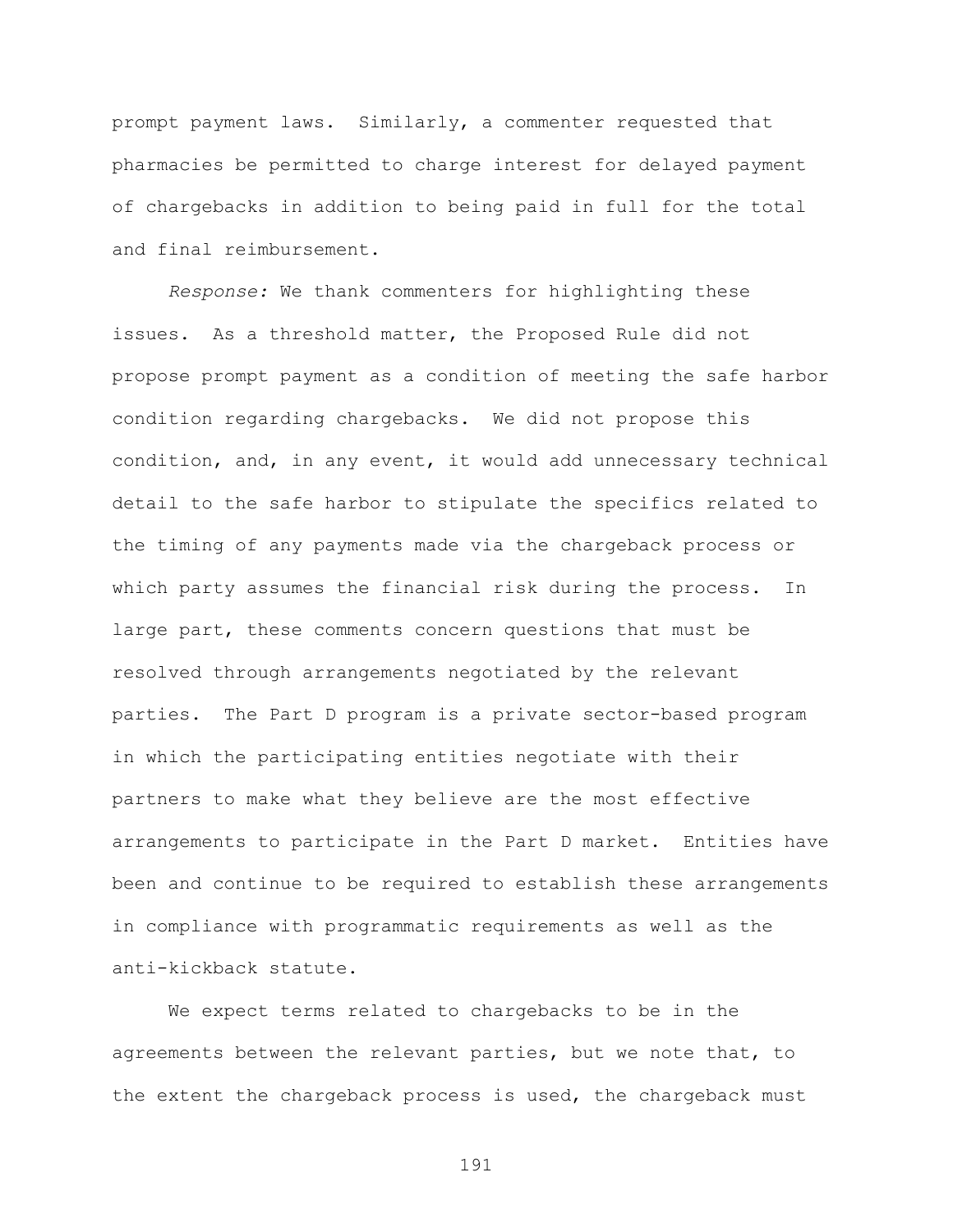be made from the manufacturer to the pharmacy, directly or indirectly, in order for the safe harbor to protect the reduction in price.

*Comment:* A trade association representing pharmacy benefit managers stated that the rule, if finalized, would require parties to create a new system to handle chargeback transactions unless rebates can be transferred through a PBM. In lieu of the Proposed Rule, the commenter provided a detailed description of an alternative in which PBMs would be responsible for administering price concessions at the point of sale.

*Response:* The Department does not intend for this rule to prescribe those individuals or entities that may serve as chargeback administrators, and we see no compelling reason to do so. The Department believes that PBMs as well as other individuals or entities (including entities that currently or may in the future participate in the pharmaceutical supply chain) would be able to develop the means and infrastructure necessary to effectuate the chargeback process. By remaining agnostic in this safe harbor, the Department believes that innovation and competition will be encouraged in the marketplace.

*Comment:* A commenter requested that HHS modify Medicare and Medicaid policy to ensure point-of-sale chargebacks will continue to be treated as plan discounts because they are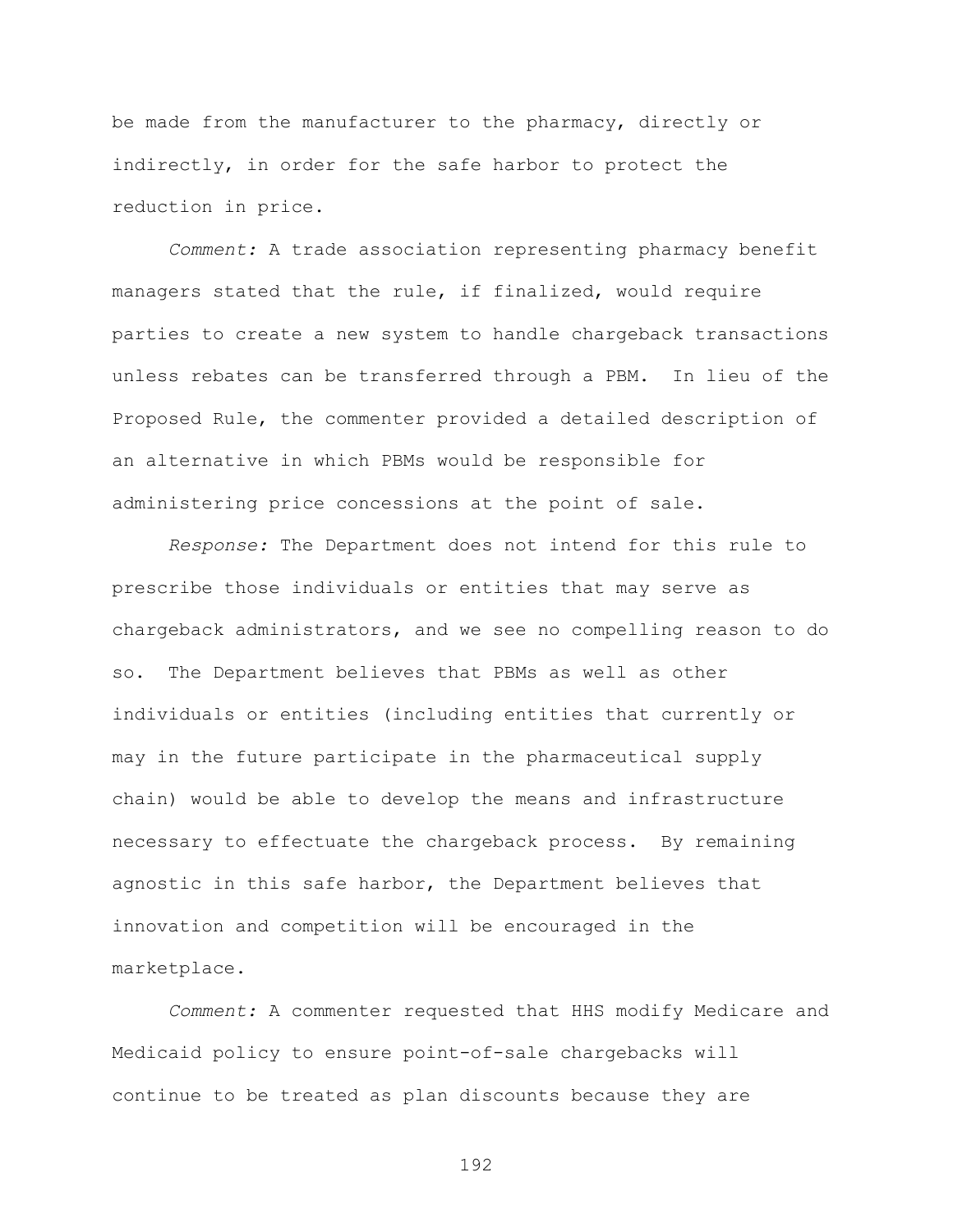established through manufacturer-plan relationships, rather than being treated as pharmacy discounts because this may affect pharmacy reimbursement.

*Response:* We have consulted with CMS as part of this rulemaking and are informed that point-of-sale chargebacks should be treated as plan discounts.

*Comment:* A commenter noted that key portions of the Proposed Rule related to the chargeback process are vague and ambiguous, which heightens enforcement concerns for these parties under the anti-kickback statute. The commenter requested that OIG re-propose the rule with additional clarifications.

*Response:* While we appreciate the commenter's concerns, we respectfully disagree that the portion of the proposal related to the chargeback process is vague and ambiguous. By design, the proposed safe harbor is not overly prescriptive with respect to the chargeback process to allow for private sector flexibility, competition, and innovation, and to avoid creating technical barriers to the safe harbor's utility. We intend for this safe harbor to provide flexibility in terms of the parties responsible for chargeback administration as well as how that process is operationalized.

*Comment:* Several commenters requested that OIG revise the safe harbor for point-of-sale reductions in price to add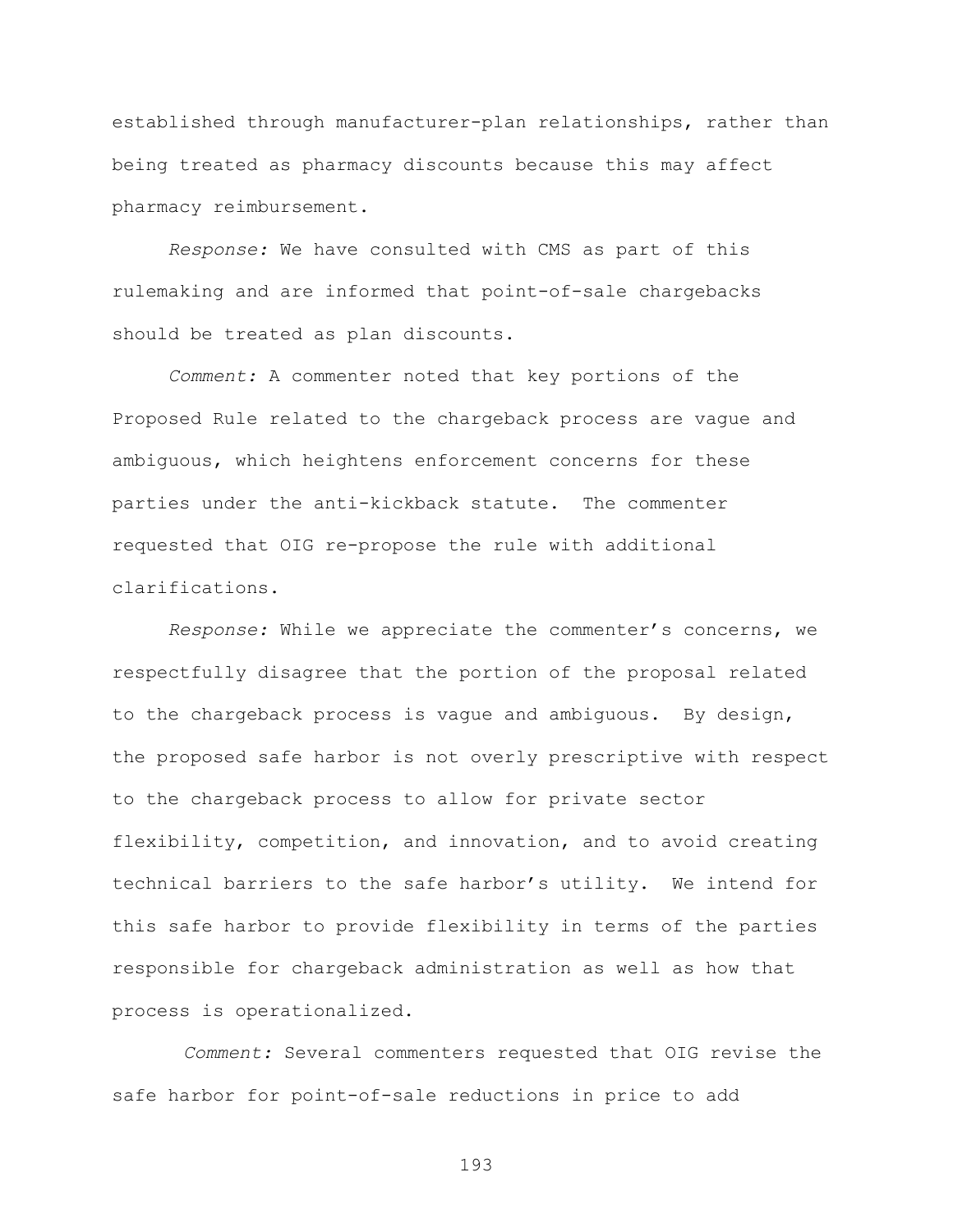disclosure requirements for chargeback administrators that mirror the disclosure requirements in the PBM service fees safe harbor.

*Response:* We decline to accept the commenter's suggestion. As we explained in the Proposed Rule, the "transparency requirement is important to ensure that PBM's arrangements with pharmaceutical manufacturers are not in tension with the services that the PBM provides to the health plans for which it is acting as an agent." We believe the transparency requirement is important for purposes of the PBM service fee safe harbor because of the agency relationship and functions in that safe harbor, because of the potential for a wide variety of services and compensation structures and amounts, and because there are defined parties (*i.e.*, the pharmaceutical manufacturer, the PBM, and the health plans to which the PBM provides pharmacy benefit management services). Because the point-of-sale reductions in price safe harbor specifically requires the point-of-sale chargeback (if used) to be equal to the discount negotiated between the manufacturer and plan and is agnostic as to the entity that serves as chargeback administrator, and because a range of individuals and entities could potentially be involved in this process, we believe the same disclosure requirements are not appropriate or necessary for purposes of this safe harbor.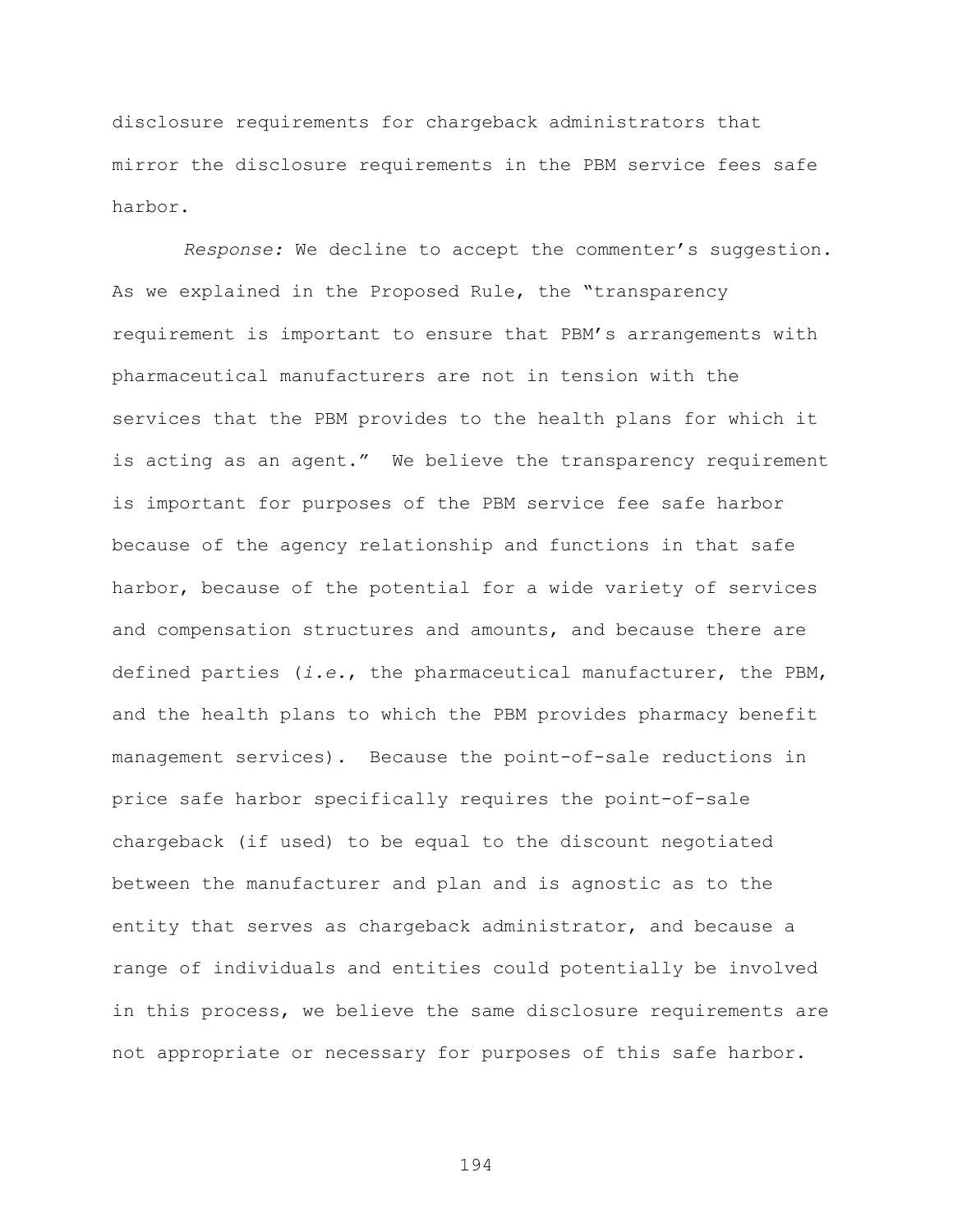*Comment:* Commenters who commented on the chargeback process raised a number of questions about fees that may be charged to administer chargebacks. For instance, a commenter recommended that pharmacies not be responsible for any chargeback administration fees, and another commenter recommended that pharmacies be held harmless for these processing fees. Commenters also asked that the compensation and disclosure requirements set forth in the new PBM service fees safe harbor apply with respect to fees for chargeback administration services. A commenter recommended that OIG establish a form for a chargeback administration fee (*e.g.*, specify that the fee must be on a per-chargeback basis), and recommended that OIG mandate that chargeback administration fees not vary substantially by manufacturer or by drug.

*Response*: We did not propose, and are not finalizing in this rule, requirements regarding chargeback administration arrangements. We note, however, that chargeback fee arrangements should not be used to reward the generation of Federal health care program business and would need to comply with the anti-kickback statute. Other existing safe harbors (*e.g.*, the personal services and management contracts safe harbor) could be used to protect such arrangements. We note that chargeback administration fees based on the cost of the drug, or that vary substantially by drug, would share many of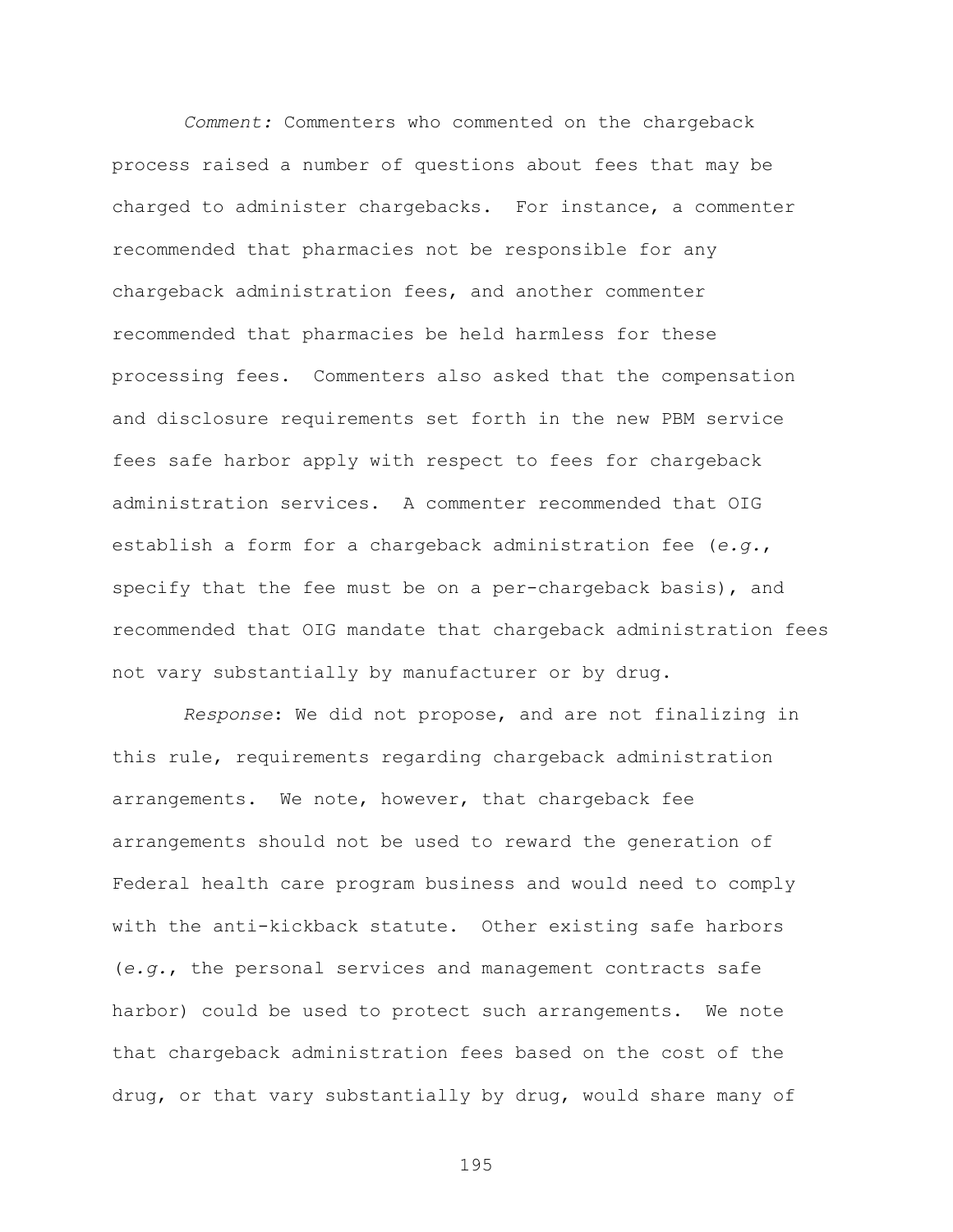the same problematic features of those rebate arrangements that are no longer protected under the discount safe harbor and would be suspect.

## ii. Reverse Engineering

*Comment:* Various commenters expressed concerns that the proposed point-of-sale reduction in price safe harbor would provide sufficient data to reverse engineer the manufacturer's or the PBM's discount structure, with certain commenters asserting that point-of-sale reductions in price would not likely be incentivized because disclosure of sensitive price and bargaining information inhibits competition. However, another commenter noted that this reverse engineering may allow stakeholders to have a better understanding of drug discounts and pricing and may result in increased competition and lower prices.

*Response:* We appreciate commenters' concerns about price transparency and agree that providing the market with additional information could have unintended effects in certain, limited circumstances. However, the Department is not persuaded, on net, that this would increase overall program costs or reduce competition. Price transparency lowers a key barrier to entry and increases competition in most competitive markets. Additionally, as commenters suggest and program performance indicates, PBMs have been extremely effective negotiators in the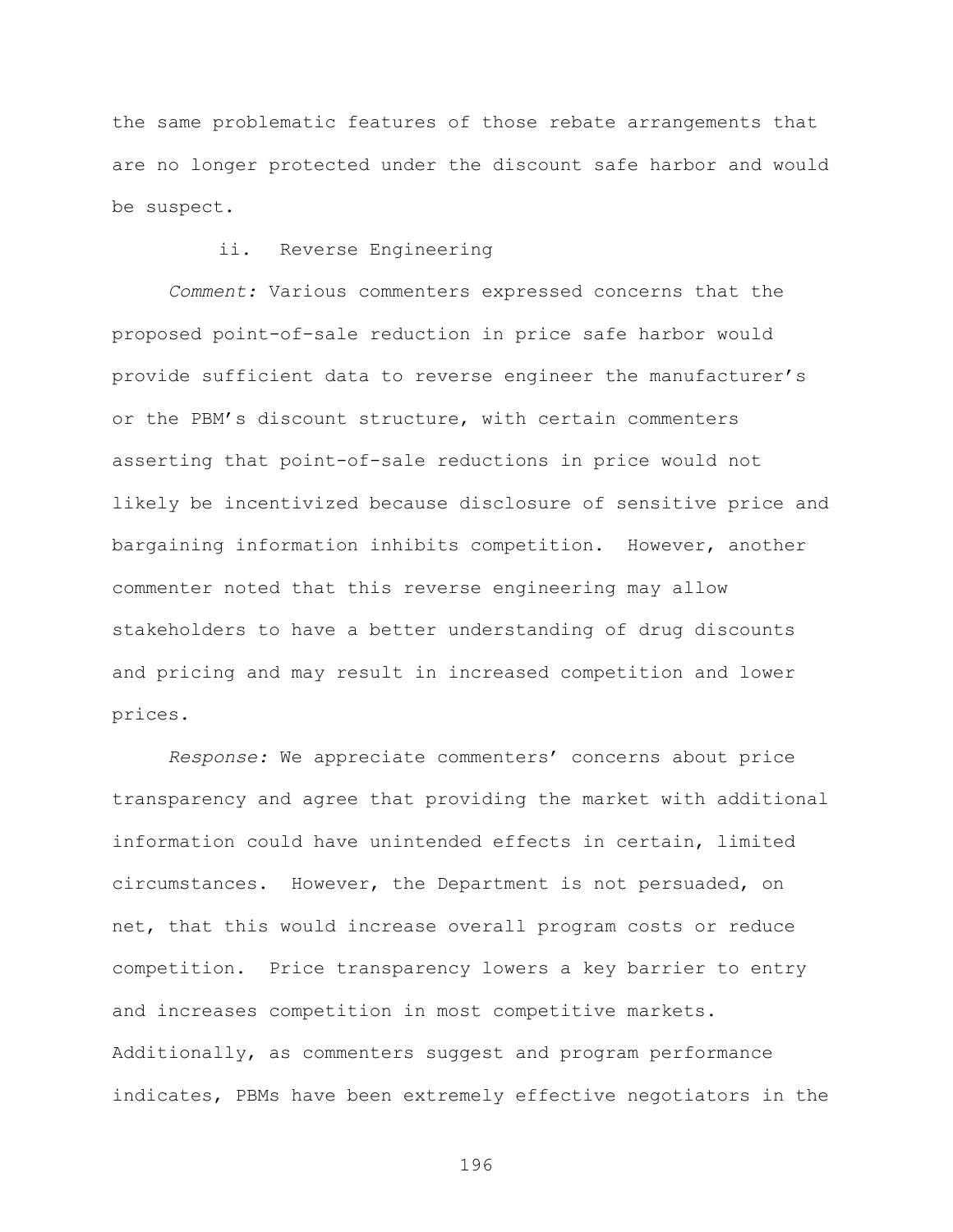Medicare Part D program, and the Department does not anticipate that additional price transparency would weaken their negotiating leverage and ability to obtain price concessions. PBMs are aware of the rebates they currently receive, and, in the Department's view, they are unlikely to accept higher net prices going forward as they compete to attract Medicare beneficiaries.

*Comment:* Numerous commenters were concerned that requiring the disclosure of discounts would, for example, lead to collusion among manufacturers; higher prices; and lower, unvaried discounts because, in part, negotiation leverage diminishes, manufacturers will be able to determine the contract terms offered by their competitors to each plan, and manufacturers will lose the incentive to negotiate the lowest possible discounts, in order to protect market share. In support of these assertions, several commenters cited statements from the FTC indicating that, if pharmaceutical manufacturers learn the exact amount of rebates offered by their competitors, tacit collusion among manufacturers is more feasible.<sup>47</sup>

Several commenters recommended that OIG consider implementing commercial best practices and safeguards that

 $\overline{a}$ 

<span id="page-196-0"></span><sup>47</sup> U.S. FTC, Letter to Assembly Member Greg Aghazarian, 2004, *available at* https://www.ftc.gov/sites/default/files/documents/advocacy\_documents/ftccomment-hon.greg-aghazarian-concerning-ca.b.1960-requiring-pharmacy-benefitmanagers-make-disclosures-purchasers-and-prospective-purchasers/v040027.pdf.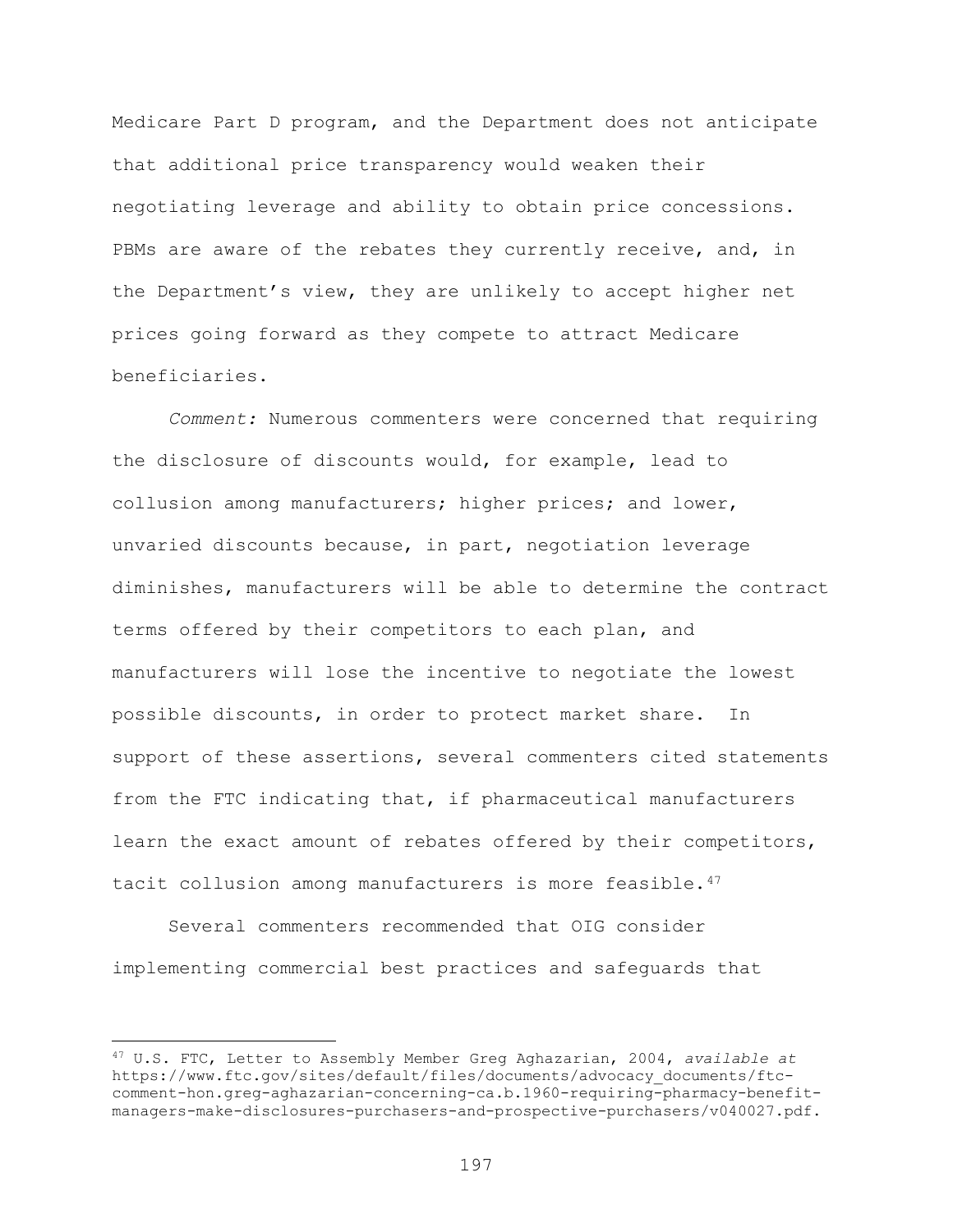maintain the confidentiality of proprietary contract data and ensure point-of-sale discounts that manufacturers negotiate with plans and their PBMs are not made public. A commenter also requested that CMS not display the value of rebates on Medicare Plan Finder but only require display of the final discounted drug prices, net of any pharmaceutical manufacturer discounts.

By contrast, a commenter asserted that, while some stakeholders fear full price transparency will undermine the negotiating power of payers and increase the potential for collusion, the disclosure of price concessions represents the best way of assuring plan sponsors that formulary development is not being influenced by rebates.

*Response:* We appreciate commenters' concerns that manufacturers may raise their prices or engage in tacit collusion as a result of this final rule. However, the Department has seen very limited evidence that this will occur.

Additionally, although we recognize that the pharmaceutical market is different than other markets in some respects, in most consumer markets where prices are known, transparency increases competition, rather than harms it. In the Department's experience, a hallmark of the prescription drug market is that manufacturers are less concerned about other manufacturers knowing the level of discounts they offer. Indeed, manufacturers can generally estimate the discount their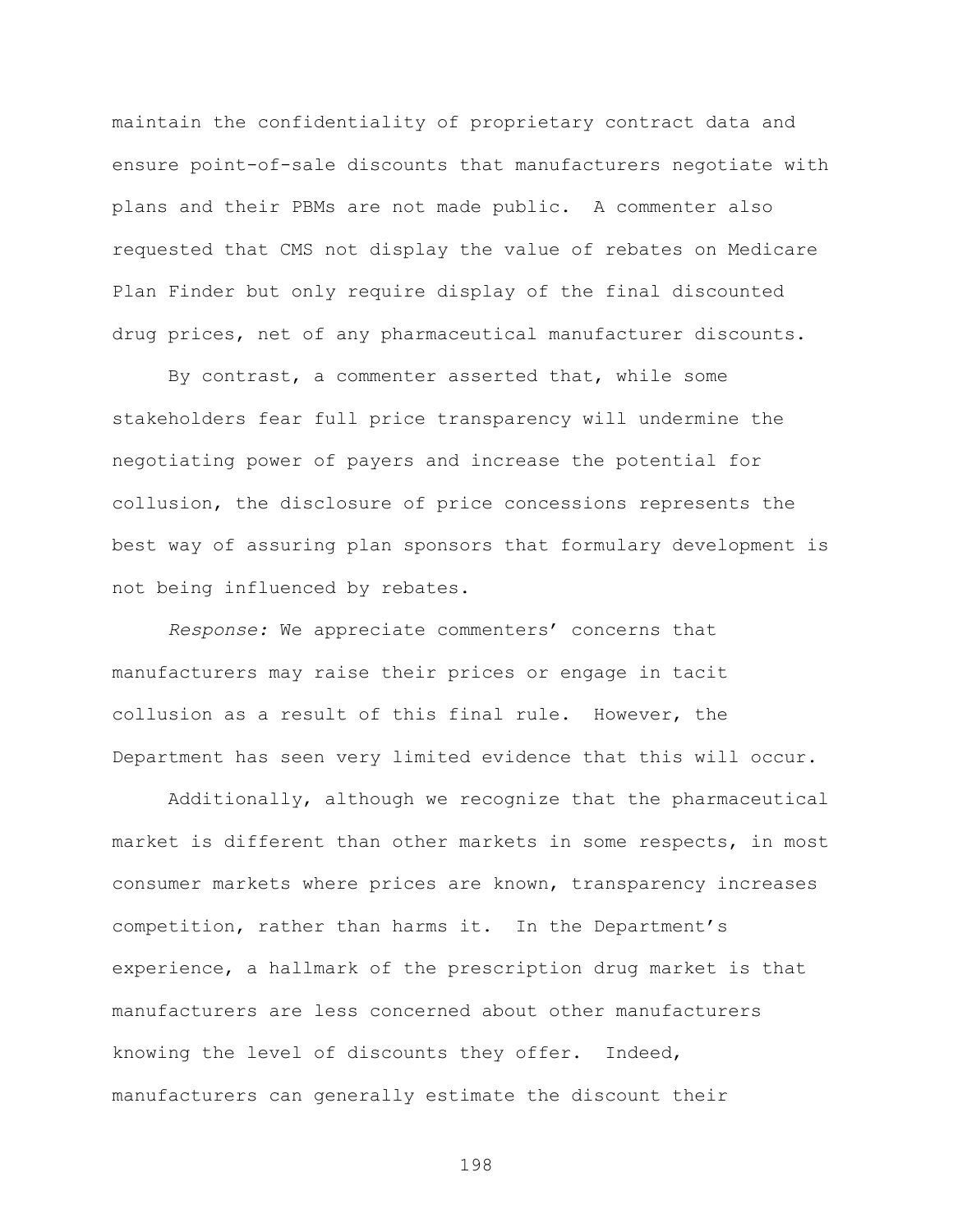competitors are offering, based on negotiations they have won or lost. Manufacturers are more concerned about each PBM knowing the discount the other PBMs have received, because that will enable PBMs to seek the lowest discount offered by a manufacturer for a particular product. This places downward pressure on net prices, rather than enabling collusion.

Echoing a sentiment of many commenters, the Department recognizes that PBMs are extremely effective negotiators. Nothing in this final rule takes away a PBM's ability to negotiate lower drug prices in exchange for better formulary access, and the Department expects that PBMs will continue to be effective negotiators.

## iii. Common Ownership

*Comment:* Various commenters raised concerns regarding changes proposed in the Proposed Rule and common ownership between PBMs, pharmacies, and health plans. Commenters noted that many of the largest PBMs have vertically integrated business lines, such as health plans or pharmacies. Some commenters asserted that OIG's proposed definition of "PBM" might allow vertically integrated organizations to circumvent the proposed requirements, with a commenter noting that this potential loophole could give PBM-affiliated pharmacies improper competitive advantages over non-PBM-affiliated pharmacies. Another commenter highlighted the potential anti-competitive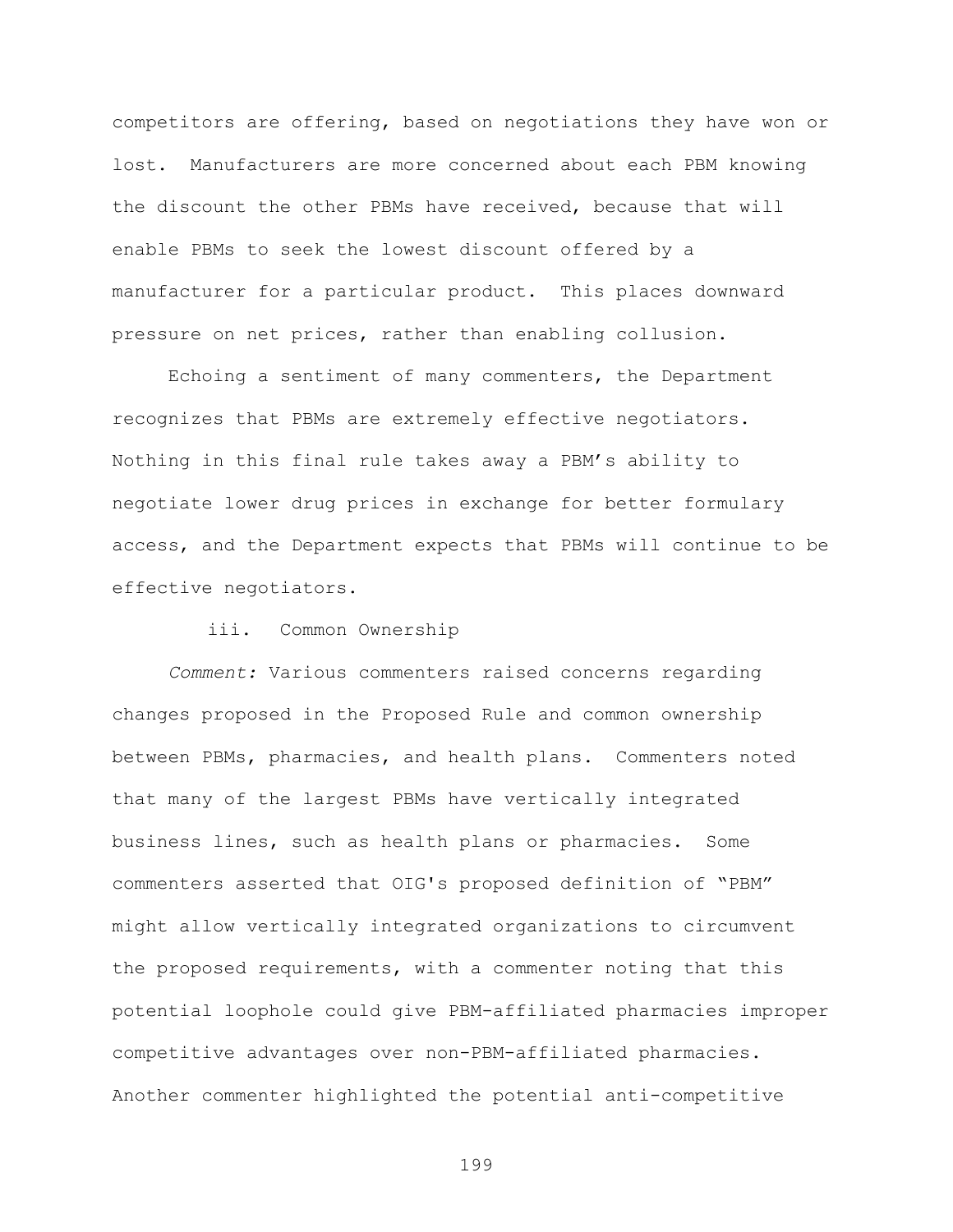behavior of PBMs, including requesting that drug manufacturers provide higher discounts for drugs sold through PBMs' own pharmacy operations.

To address this issue, commenters recommended that OIG adopt a functional definition of PBM that includes any person, business, or other entity that carries out specified PBM services to a manufacturer, where directly or through an owned, affiliated, or other related entity under a common ownership structure with a PBM, with a commenter recommending that PBMand plan-affiliated pharmacies be able to access non-abusive purchase discounts, such as those on generics. A commenter suggested that PBMs be required to provide the same conditions and same reimbursement to independent, non-vertically integrated pharmacies as are provided to PBM-owned pharmacies, while another commenter recommended that all discounts and rebates from any source and PBM service fees be disclosed at the point of sale and PBM service fees paid by the pharmaceutical industry be disclosed and separated from any discounts and rebates provided to PBM-owned pharmacy operations.

However, another commenter noted that only extending the revisions proposed in the Proposed Rule to PBM-owned pharmacies could raise anti-competitive issues with non-PBM-owned competitors. This commenter recommended expanding the scope of the amendment to include all intermediaries involved in drug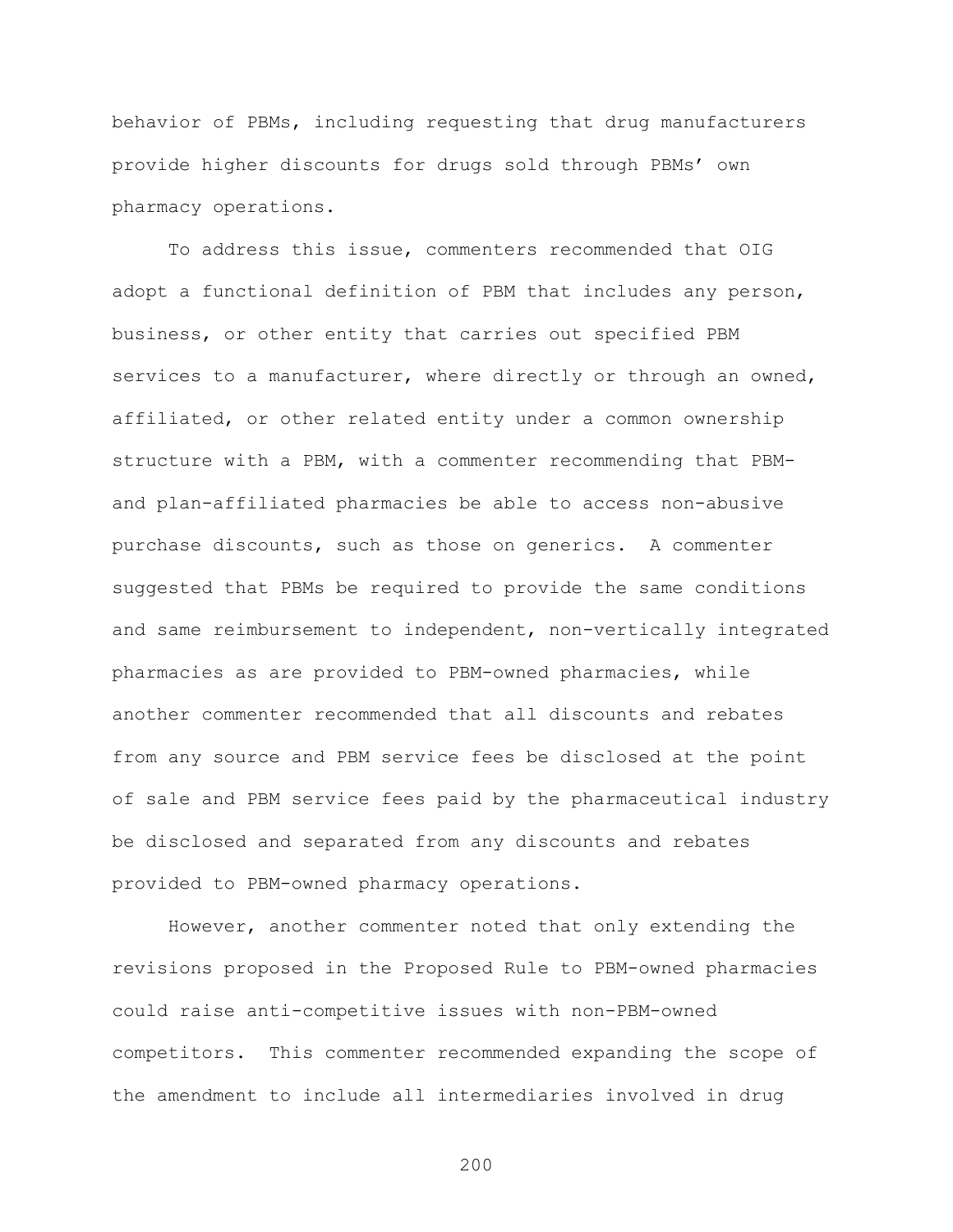distribution and payment transactions, whether or not they take possession of the drugs. Another commenter specifically noted that the provisions in 42 C.F.R.  $\frac{1}{2}$  1001.952(dd)(2)(iii) for PBM services must also include language to prohibit the PBM's activity between the manufacturer and another business entity in which the PBM has operational control or an ownership interest.

Another commenter suggested that the changes we proposed could result in unfair competition because they would exclude from safe harbor protection all purchase discounts received by any mail-order pharmacy, specialty pharmacy, or retail pharmacy owned by a PBM or a plan sponsor, regardless of whether the purchase discounts (offered to the buyer in its capacity of a dispensing pharmacy, not in the capacity of a formulary manager) are dependent on formulary placement of the manufacturer's pharmaceutical product. The same commenter is concerned that, if purchase discounts are not offered to PBM-owned and plan sponsor-owned pharmacies because of the safe harbor exclusion, class-of-trade pricing could prevent manufacturers from offering purchase discounts to any mail-order pharmacy, specialty pharmacy, or retail pharmacy.

*Response:* We appreciate the comments on any potential issues that ownership interests might create under our proposed revisions to the discount safe harbor and suggestions on how best to address these issues. However, we intend for the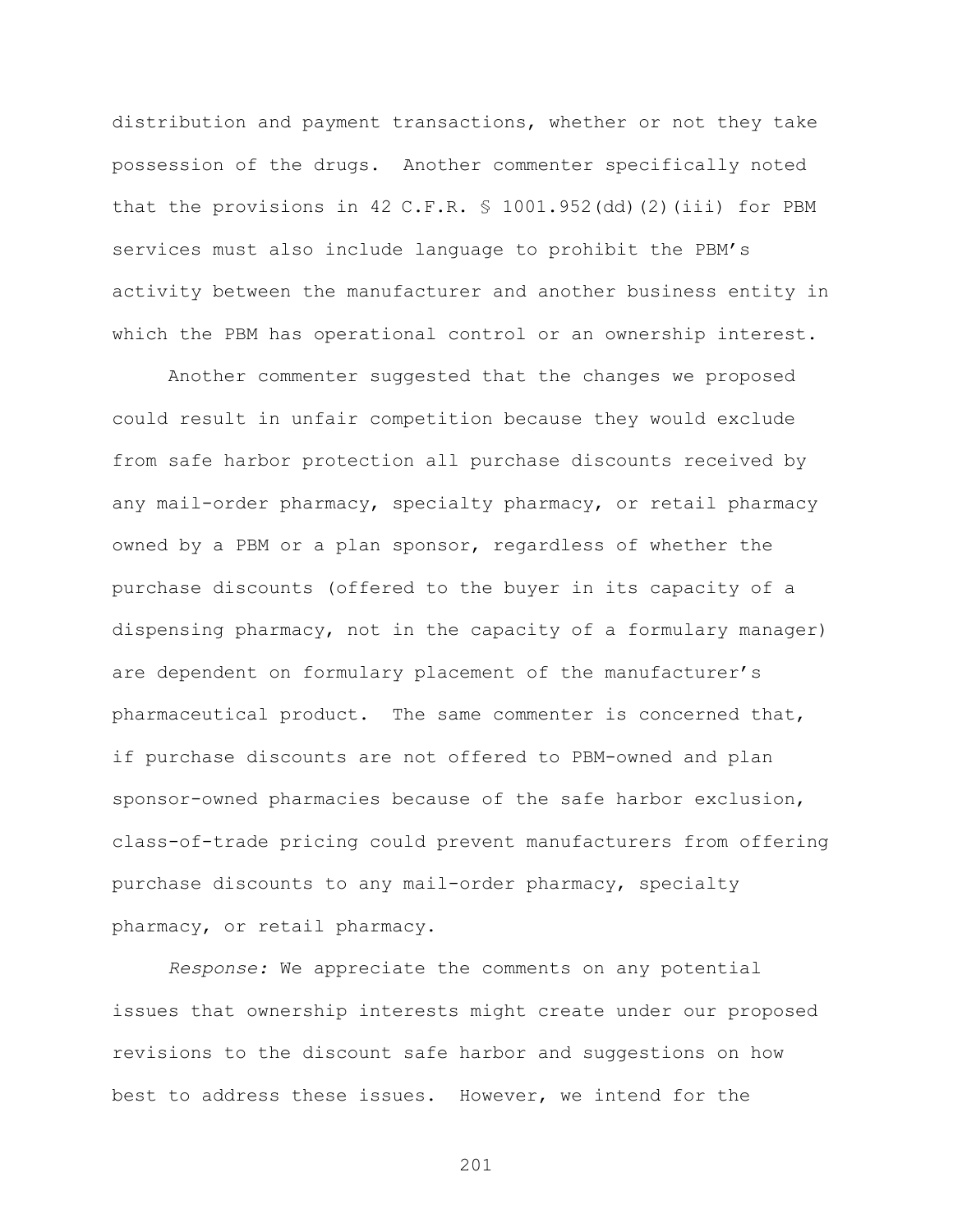discount safe harbor to continue to protect discounts on prescription pharmaceutical products offered to entities other than plan sponsors under Medicare Part D (directly or through a PBM), including, but not limited to, wholesalers, hospitals, physicians, and pharmacies. As explained previously, we are not expanding the amendment to include entities other than plan sponsors under Medicare Part D, such as PBM-affiliated pharmacies. We note, however, that arrangements in which PBMs funnel discounts through affiliated or commonly owned entities, or arrangements where it appears that a PBM is channeling kickbacks through a commonly owned entity or otherwise in order to evade this rule, are highly suspect. The anti-kickback statute prohibits remuneration offered, paid, solicited, or received, *directly or indirectly*, to induce or reward referrals of, or the purchase (or arranging for the purchase) of, an item or service paid for in whole or in part by Federal health care programs. If a discount offered to a pharmacy is for the purpose of inducing a commonly owned entity, *e.g.*, a PBM, to arrange for the purchase of a drug paid for by Federal health care programs, through formulary placement or otherwise, then the discount would not be protected by the discount safe harbor.

Finally, while we appreciate the commenter's suggestion to require disclosure of all discounts and rebates from any sources and PBM service fees paid by the pharmaceutical industry, we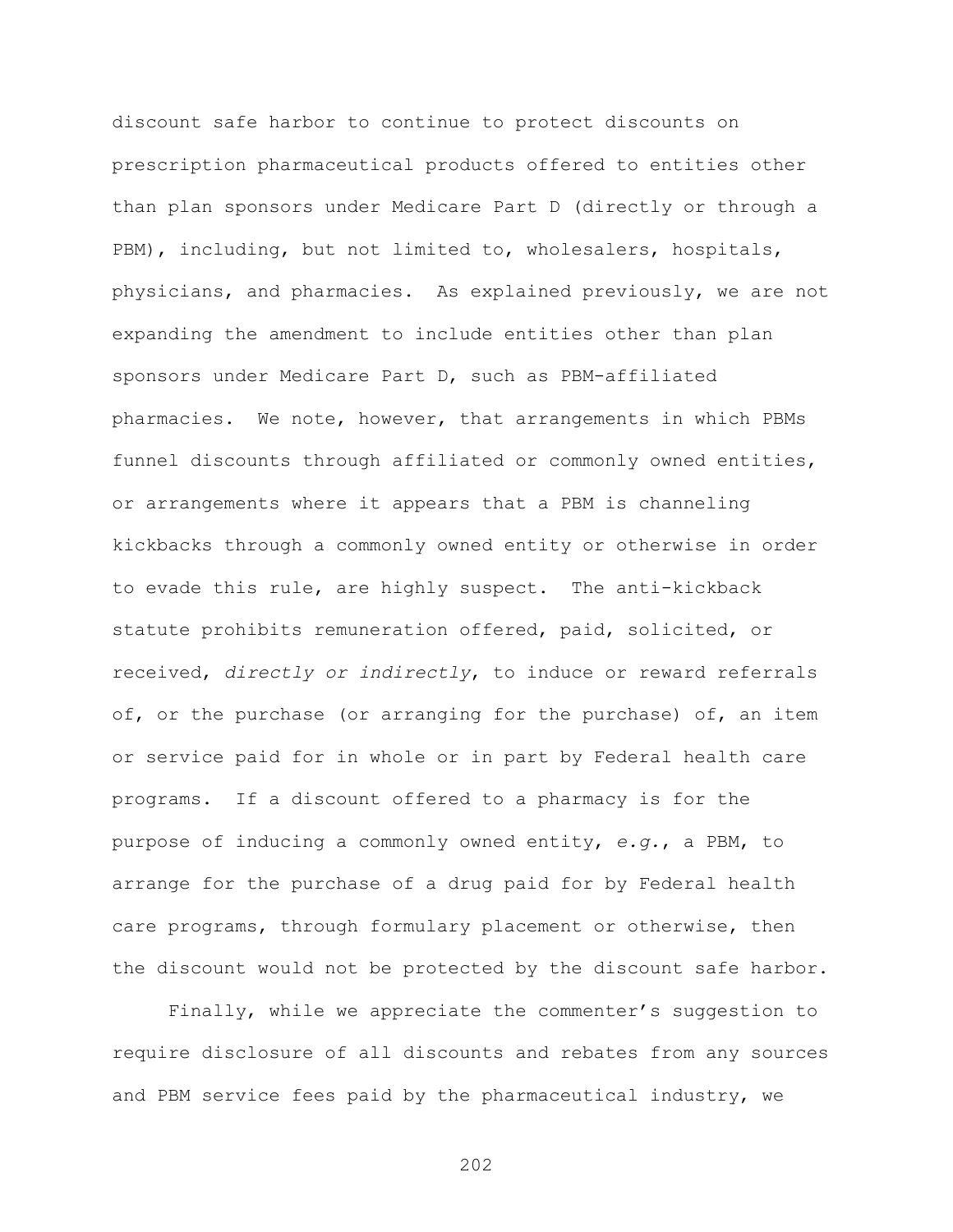note that this safe harbor is limited to reductions in price by manufacturers for prescription pharmaceutical products payable by a plan sponsor under Medicare Part D or a Medicaid MCO. The safe harbor does not protect discounts or rebates offered to or from other sources and it does protect any service fees. Given this limited scope of this safe harbor, we decline to adopt the commenter's suggestion for broader disclosure requirements.

*Comment:* Other commenters recommended that OIG monitor for inappropriate business practices involving PBMs and PBMaffiliated entities, with several pharmaceutical company commenters pointing to price concessions from manufacturers to specialty pharmacies that are owned by or affiliated with PBMs and may be used to subvert the requirements set out in the Proposed Rule. A commenter also encouraged OIG to assert in the preamble to the final rule that these types of price concession arrangements will be viewed as highly suspect if certain facts are present.

*Response:* We acknowledge the issues that common ownership interests between PBMs and other entities may cause and understand that this may be a potential area of risk following the implementation of the final rule. We reaffirm that this rule is intended to explicitly exclude from the discount safe harbor certain reductions in price and other remuneration offered by manufacturers of prescription pharmaceutical products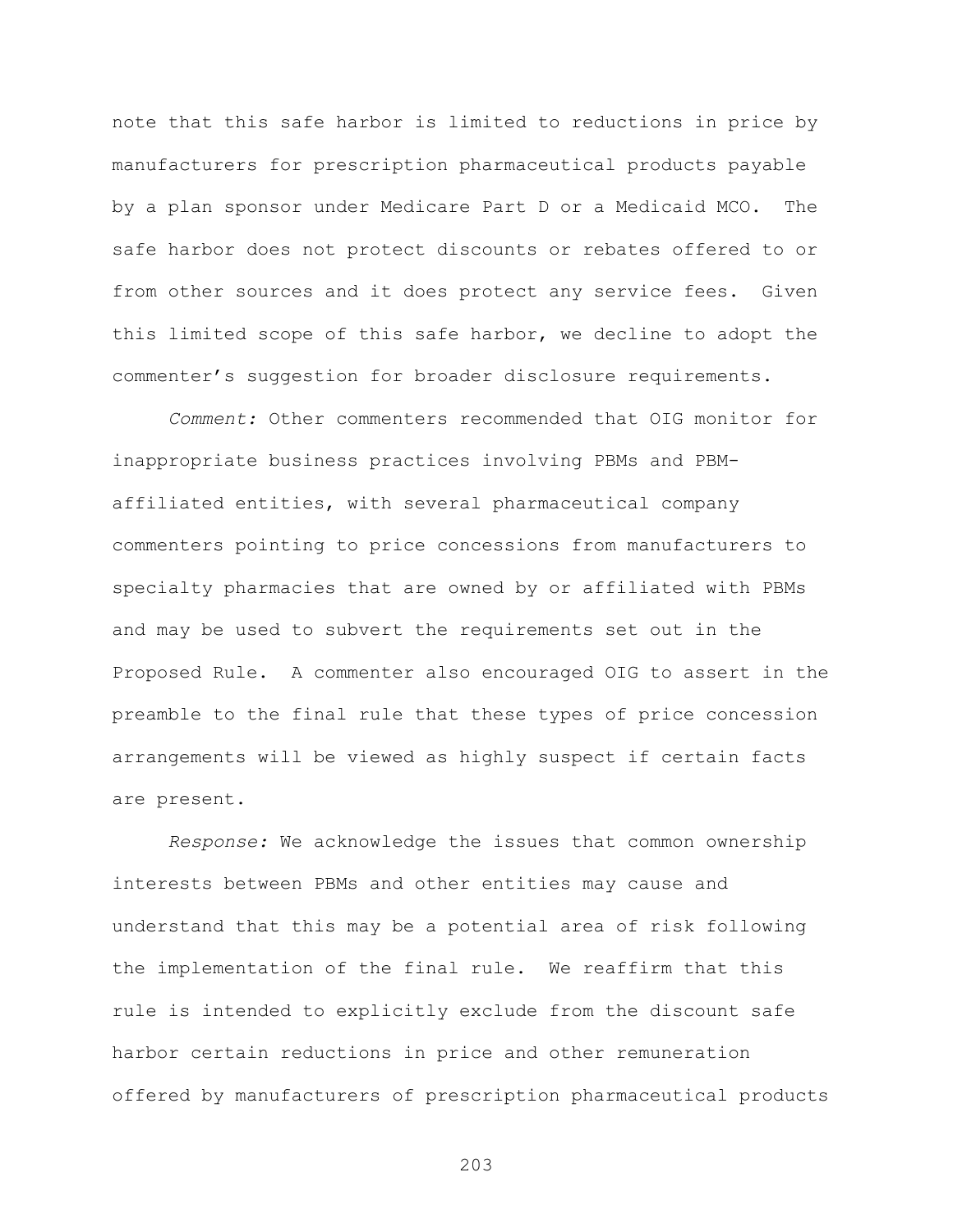to Part D plan sponsors that may pose a risk to certain Federal health care programs and beneficiaries. As discussed above, pricing arrangements that enable PBMs to retain these types of discounts through an affiliated or commonly owned entity, instead of flowing to Part D plans, are excluded from the discount safe harbor and would not qualify for protection under the new point-of-sale reductions in price safe harbor. The determination as to whether a particular pricing arrangement would receive safe harbor protection would be dependent upon the facts of that particular case.

*Comment:* Some commenters recommended that DOJ monitor and increase its scrutiny related to vertical and horizontal mergers, especially given that three PBMs appear to control a majority of the market, allowing the PBMs to leverage their market power to the detriment of plan sponsors (government and commercial), providers, and consumers.

*Response:* We appreciate the commenters' feedback. This issue is outside the scope of this rule.

*Comment:* A commenter stated that pharmaceutical companies should provide to all pharmacies in the same circumstances, irrespective of their ownership, access to the same drug product's actual acquisition cost and discounts.

*Response*: The amendment to the discount safe harbor and the two new safe harbors promulgated in this final rule do not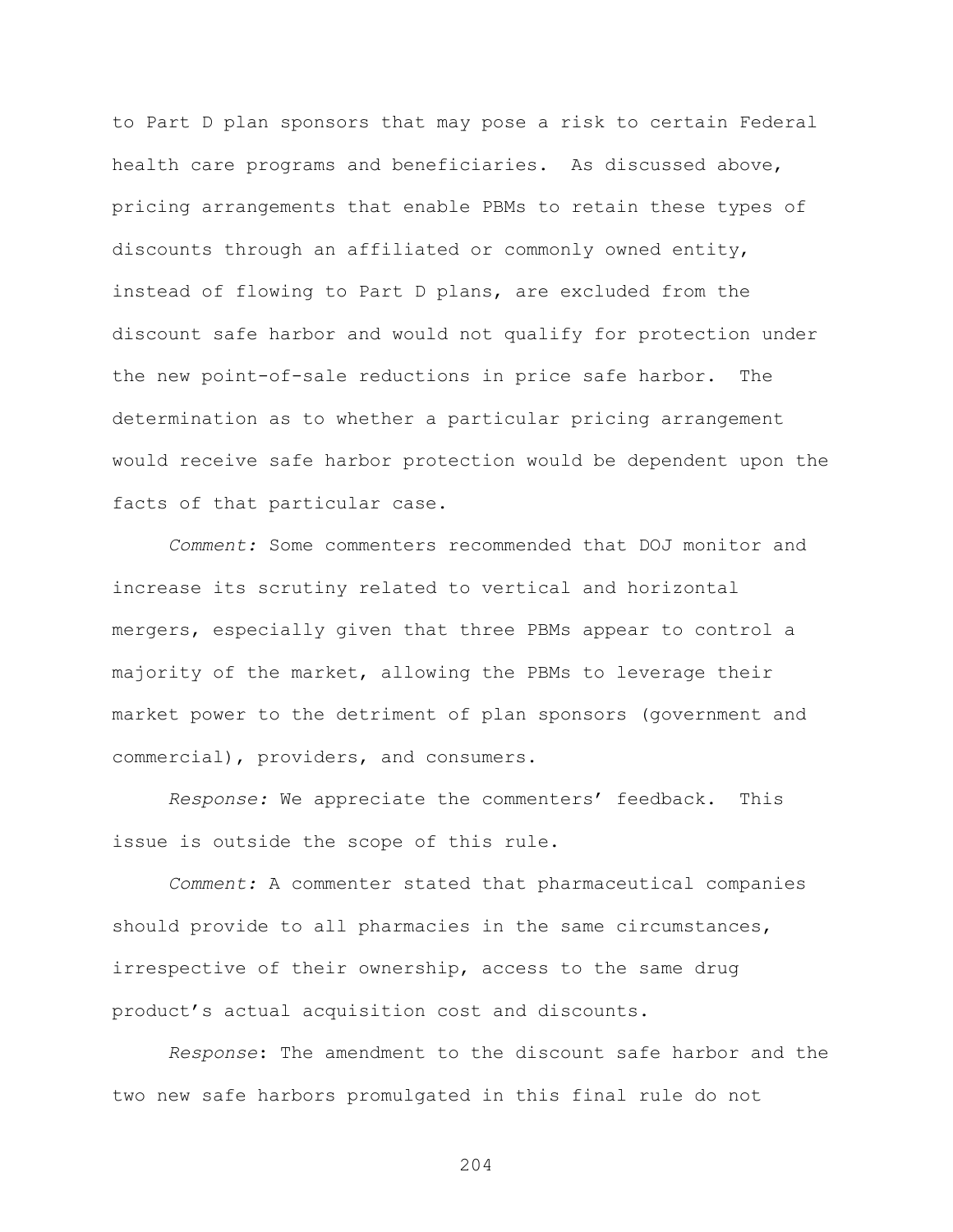address discounts or other pricing arrangements between manufacturers and wholesalers, pharmacies, or other entities.<sup>[48](#page-204-0)</sup>

iv. Incentives for Point-of-Sale Reduction in Price

*Comment:* Several commenters were uncertain how manufacturers, health plans, and PBMs would react to the new safe harbor for point-of-sale reductions in price for and how those reactions would affect the prescription drug marketplace. These commenters were generally unsure whether the new safe harbor would incentivize point-of-sale reductions in price and requested that HHS further analyze how manufacturers may alter pricing strategies, particularly longer-term impacts, before enacting a final rule.

*Response:* We appreciate commenters' concerns regarding uncertainty. The Department intends to monitor the effects of this final rule. However, we note that the new safe harbor for point-of-sale reductions in price is designed to offer more flexibility for manufacturer discounts and several manufacturers commented that they would be incentivized to offer point-of-sale reductions in price, noting their support for lowering out-ofpocket costs for beneficiaries.

*Comment:* A few commenters questioned whether manufacturers would provide point-of-sale reductions in price to fully offset

 $\overline{a}$ 

<span id="page-204-0"></span><sup>48</sup> *See* 84 FR at 2348.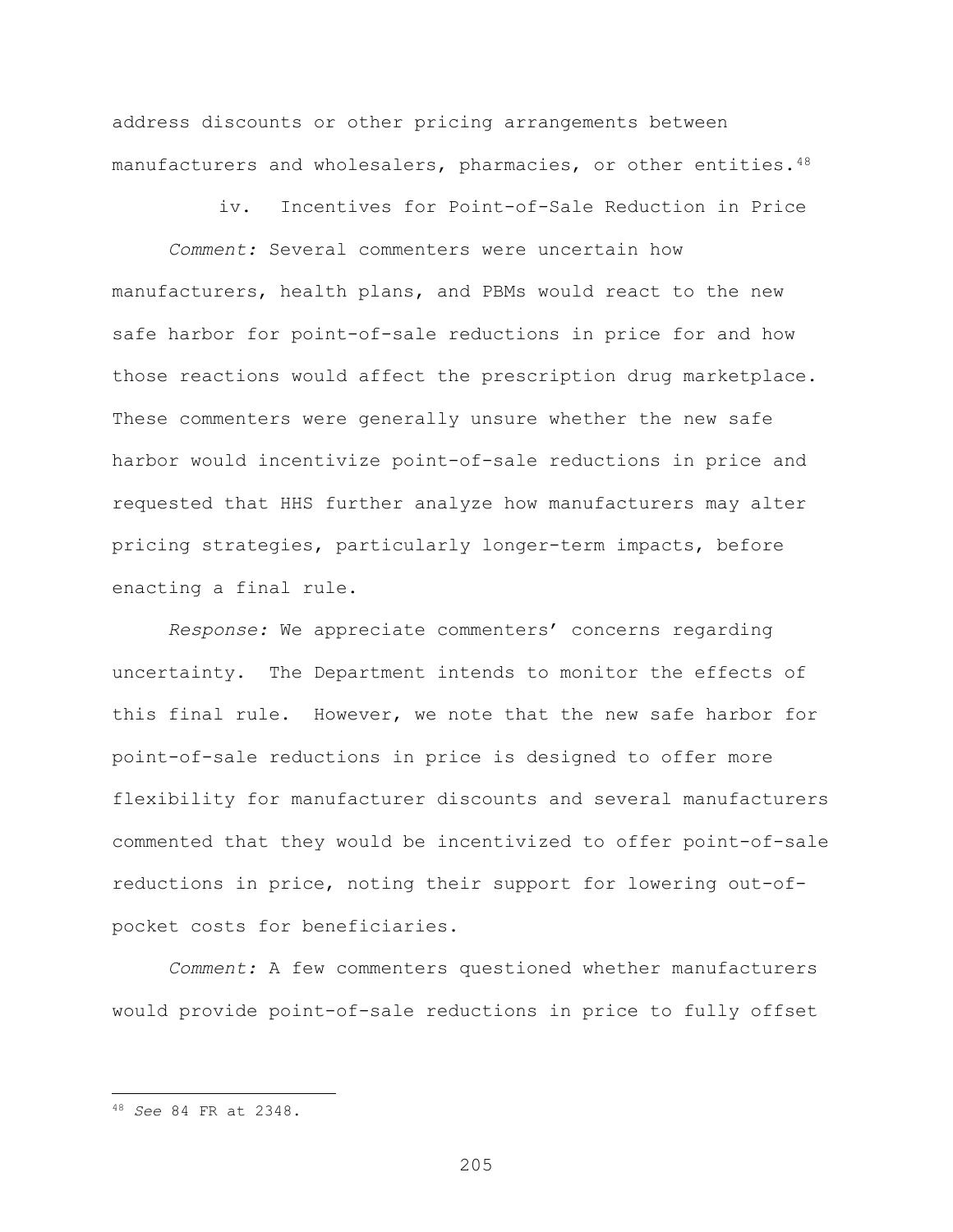the rebates that would be prohibited if the amendment to the discount safe harbor were finalized, especially because pointof-sale reductions in price have been offered by PBMs for some time in the commercial market, and there has not been widespread adoption.

*Response:* We appreciate commenters' observations about the dynamics of the commercial market. As we discuss elsewhere in this rule, we are aware that some commercial plans may be operationalizing point-of-sale benefit designs and believe that at least some industry stakeholders have the capabilities to operationalize point-of-sale reductions in price that would be protected under the new safe harbor.

*Comment:* A commenter requested clarification on how PBMs will negotiate for discounts without using rebates. For example, the commenter requested clarification on what compensation would be available to PBMs, how PBMs would be incentivized to negotiate lower prices for patients, and how drug manufacturers would negotiate for formulary placement, all in the absence of rebates.

*Response:* This rule does not require any particular method of negotiation of discounts, and parties are free to pursue all lawful forms of negotiation. With respect to negotiations between PBMs and manufacturers, PBMs are supposed to be acting as an agent of health plans and, in this role, we would expect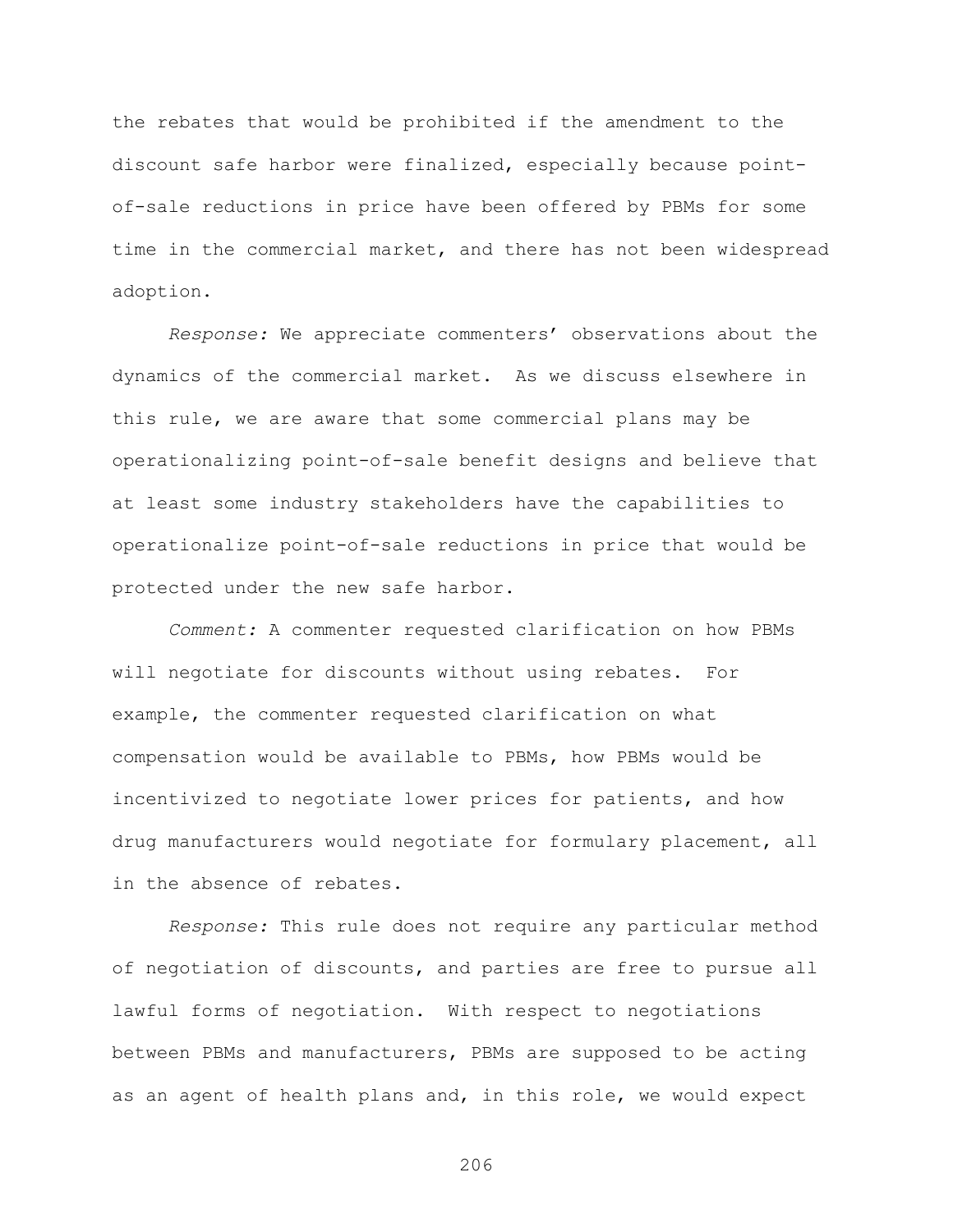them to negotiate with manufacturers on behalf of plan sponsors under Part D for point-of-sale reductions in price. We leave it to the applicable parties to determine how negotiations of point-of-sale reductions in price will evolve and how financial arrangements will be structured between these parties to comply with the anti-kickback statute.

*Comment:* A few commenters expressed concern that errors or delays in the implementation of point-of-sale reductions are likely, which could leave beneficiaries without prescriptions at all or with prescriptions at higher costs. Commenters questioned whether a pharmacy would be liable for such errors via retroactive reconciliation. Without clarity on these issues, commenters believed manufacturers were not likely to be incentivized to offer point-of-sale reductions in price.

*Response:* Questions regarding billing errors are outside the scope of this rulemaking. However, we note that while all conditions of a safe harbor must be met to ensure protection, falling outside a safe harbor does not necessarily result in liability under the statute. Moreover, mere errors do not create liability under the anti-kickback statute.

*Comment:* A couple of commenters questioned whether pointof-sale reductions in price were viable as constructed under the Proposed Rule as they would require significant operational changes, ultimately discouraging point-of-sale reductions in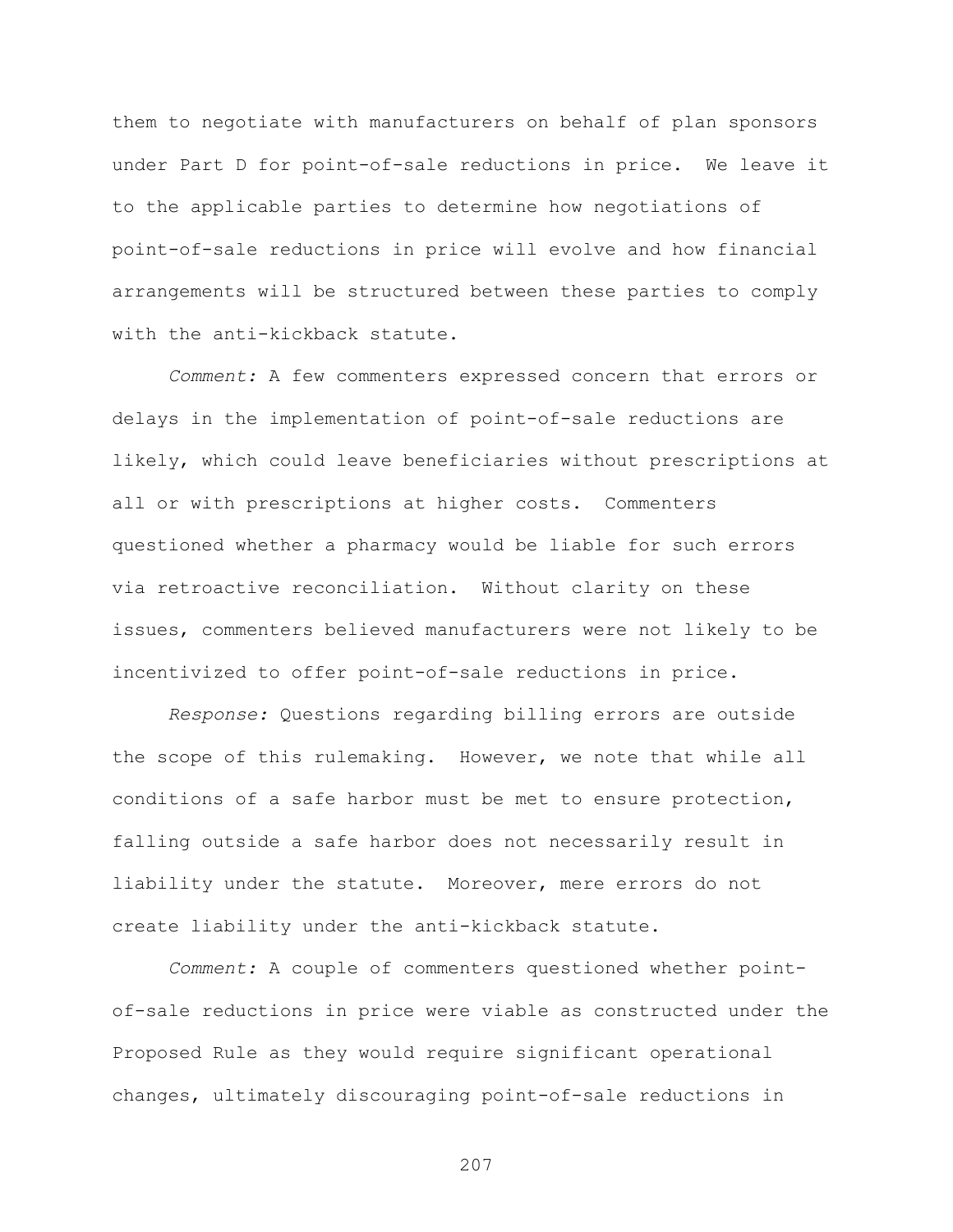price from being offered. These commenters recommended that the Department should require Part D plans to provide a point-ofsale rebate plan as one of their plan offerings instead.

*Response:* We appreciate the commenters' concerns regarding the viability of point-of-sale reductions. The Department believes that industry stakeholders have or can develop the capabilities to operationalize point-of-sale reductions in price that would be protected under the new safe harbor. Regarding commenters' recommendation that the Department require Part D plans to provide a rebate plan, we note that changes to Part D rules related to required plan offerings are outside the scope of this rulemaking.

*Comment:* A few commenters expressed concern that manufacturers would not likely be incentivized to offer pointof-sale reductions in price unless HHS clarified whether discount safe harbor protection will continue to be available for formulary and utilization management arrangements.

*Response:* As we explain above, reductions in price to a plan sponsor or Medicaid MCO that are conditioned on formulary placement and utilization management tools can qualify for protection under the new safe harbor for point-of-sale reductions in price.

*Comment:* A few other commenters expressed concern that manufacturers were not likely be incentivized to enter into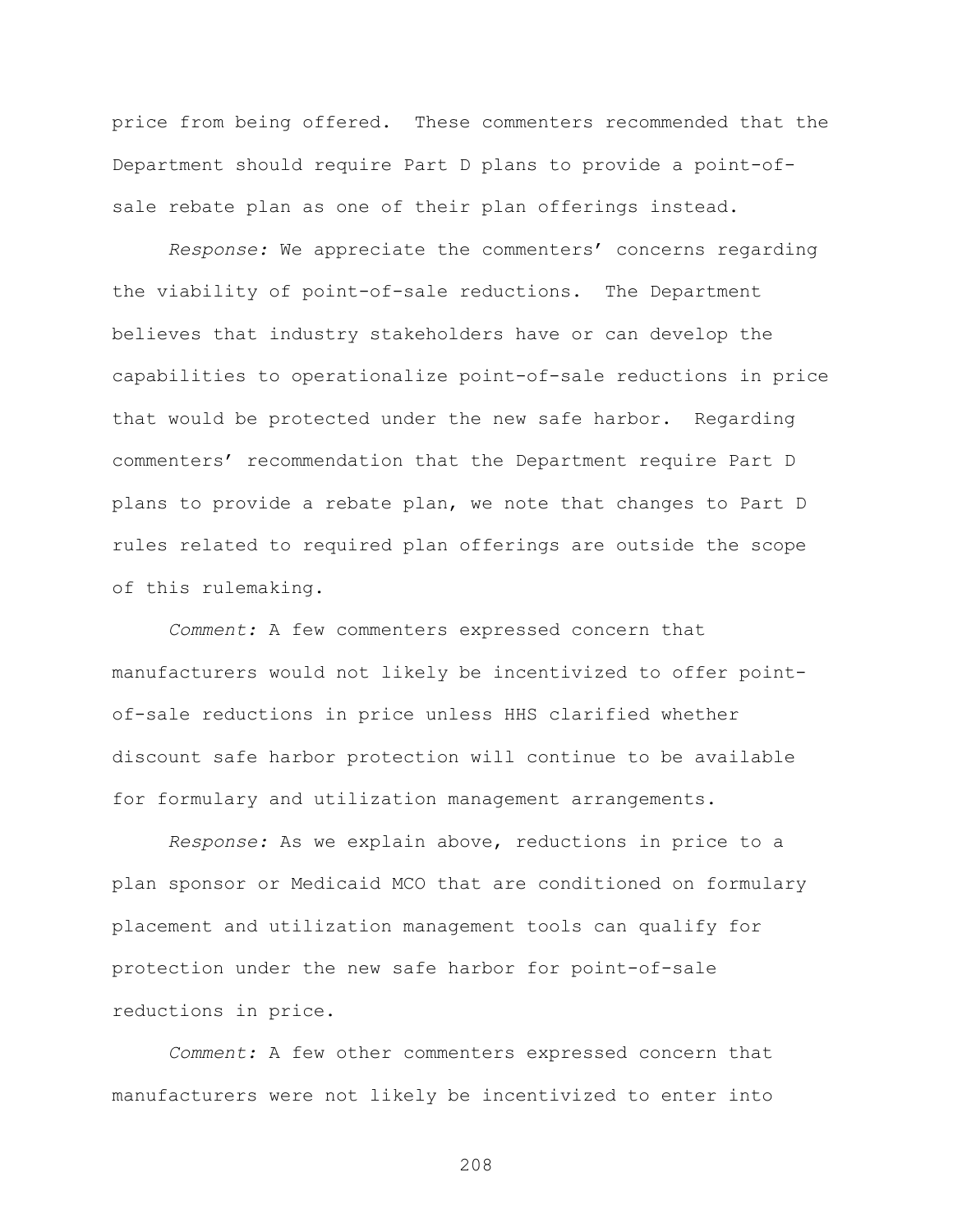arrangements to offer point-of-sale reductions in price unless the Department clarified whether manufacturers have an option to provide these discounts via plans, directly to each pharmacy, or through another mechanism.

*Response:* We thank commenters for their concern. We note that the discount safe harbor continues to protect discounts on prescription pharmaceutical products offered to other entities, including, but not limited to, wholesalers, hospitals, physicians, pharmacies, and third-party payors in other Federal health care programs. We clarify, however, that under the new safe harbor at paragraph 1001.952(cc), the reduction in price must be set in advance with a plan sponsor under Medicare Part D, a Medicaid MCO, or a PBM acting under contract with either. While a chargeback may be paid directly to the pharmacy, the Medicaid MCO or Part D plan is the anticipated recipient of the reduction in price.

*Comment:* A few other commenters expressed concern that manufacturers were not likely be incentivized to enter into arrangements for point-of-sale reductions in price unless HHS clarified whether point-of-sale discounts are required to be uniform across all stages of the benefit design.

*Response:* We appreciate the commenters' concern. We clarify that because the reduction in price must be set in advance with a plan sponsor under Medicare Part D, a Medicaid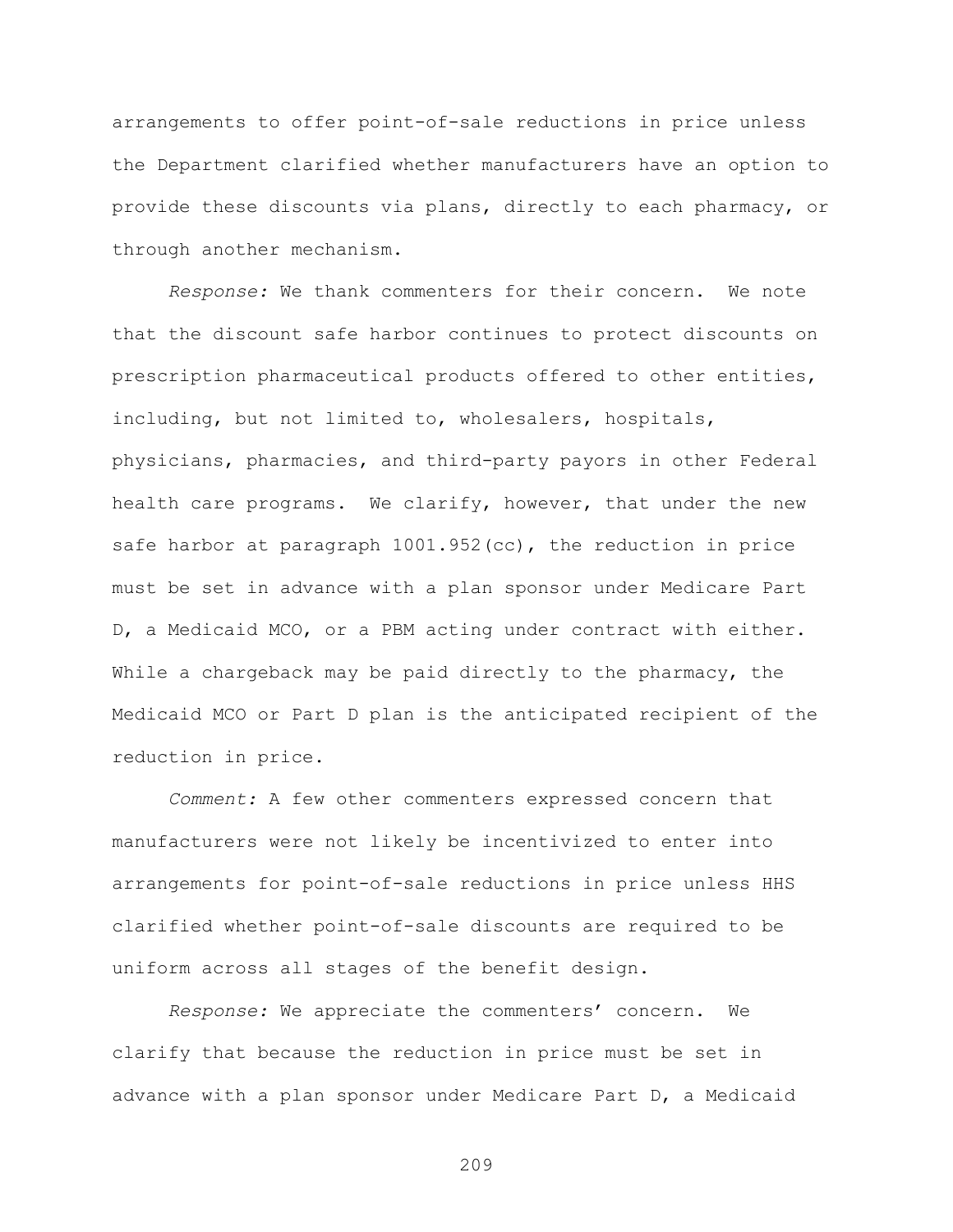MCO, or a PBM acting under contract with either, we would expect the point-of-sale reduction in price to be uniform across all stages of the benefit design, and would not expect the reduction in price to be negotiated on a beneficiary-by-beneficiary basis. Any such arrangement would be difficult to know at the point of sale and thus could not be applied accurately to the point-ofsale price, creating risk of violating the requirements of the new safe harbor for point-of-sale reductions in price.

*Comment:* Another commenter expressed concern that manufacturers would not likely be incentivized to provide pointof-sale reductions in price, or only provide limited reductions at the point of sale, because manufacturers would more likely set single discount levels across all payers due to the increased transparency requirements.

*Response:* As we discuss in more detail in the Regulatory Impact Statement, we acknowledge that there may be a wide range of behavioral changes throughout the prescription pharmaceutical product supply chain. However, PBMs will continue to have access to important negotiation tools, such as formulary placement. Additionally, PBMs know the net prices that plans paid before the revisions to the safe harbors. Accordingly, the Department believes it is unlikely that parties will dramatically change the prices they negotiate due to transitioning from rebates to point-of-sale reductions in price.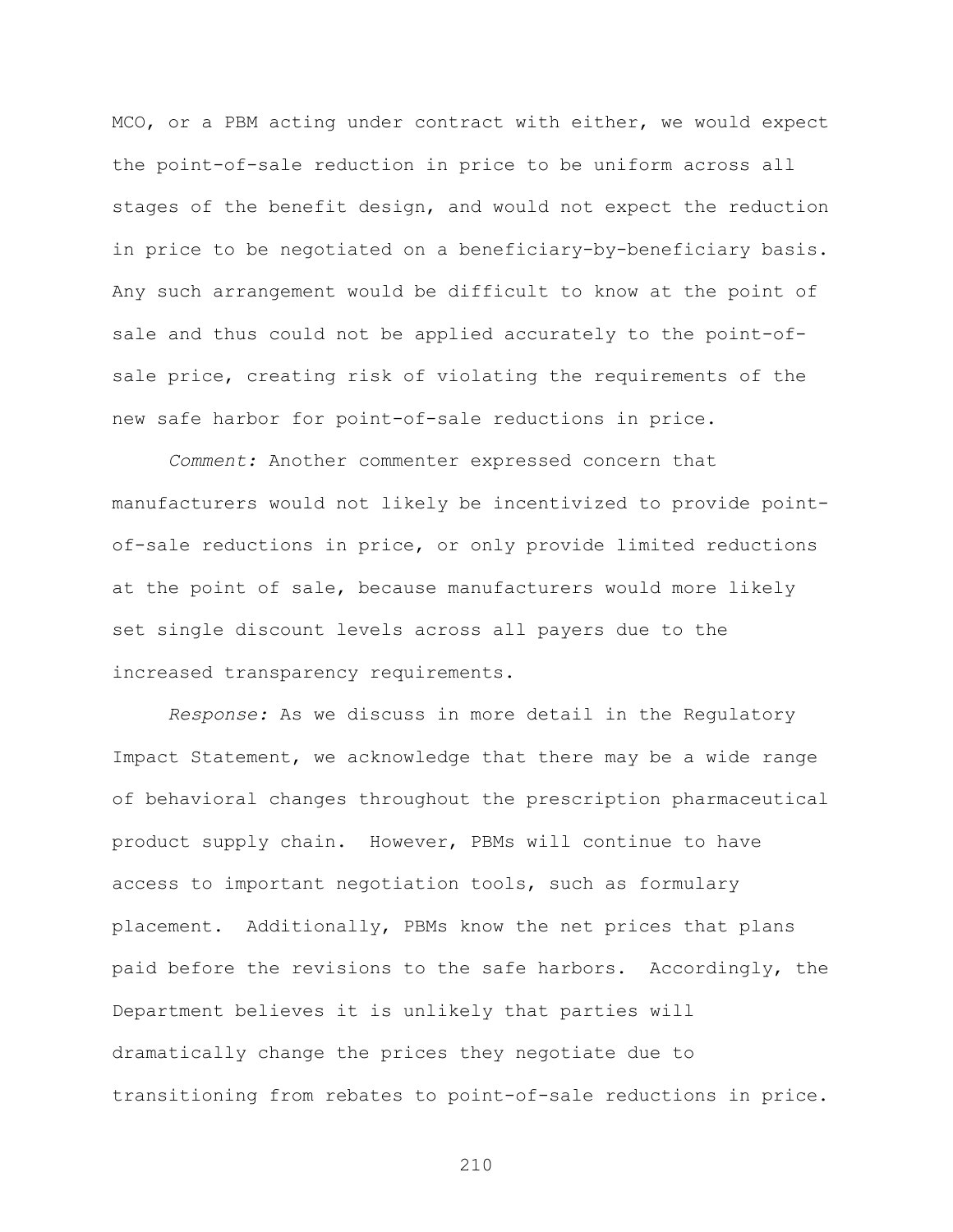*Comment:* A few commenters noted that since drugs are not typical consumer products, offering point-of-sale reductions in price would not likely impact demand; therefore, manufacturers would not likely be incentivized to offer them. However, another commenter expected that the new safe harbor would increase competition and create a strong behavioral response among plans and manufacturers. Another commenter believed that some manufacturers would be highly incentivized to offer point-ofsale reductions in price if the drug was already in a highly competitive market.

*Response:* We thank commenters for their insights into the dynamics of drug markets. We agree that manufacturers are more likely to be incentivized to offer point-of-sale reductions in highly competitive drug markets and less likely to be incentivized in drug markets with less competition, as was the case with rebates. However, as explained elsewhere in this final rule, we believe there is a decreased risk of fraud and abuse when the reductions in price are offered at the point of sale rather than as rebates.

v. During 100 Percent Cost Sharing

*Comment:* A commenter noted that the Proposed Rule did not address how point-of-sale discounts would apply to beneficiaries with 100 percent cost sharing. Other commenters provided examples of how they interpreted the point-of-sale discount to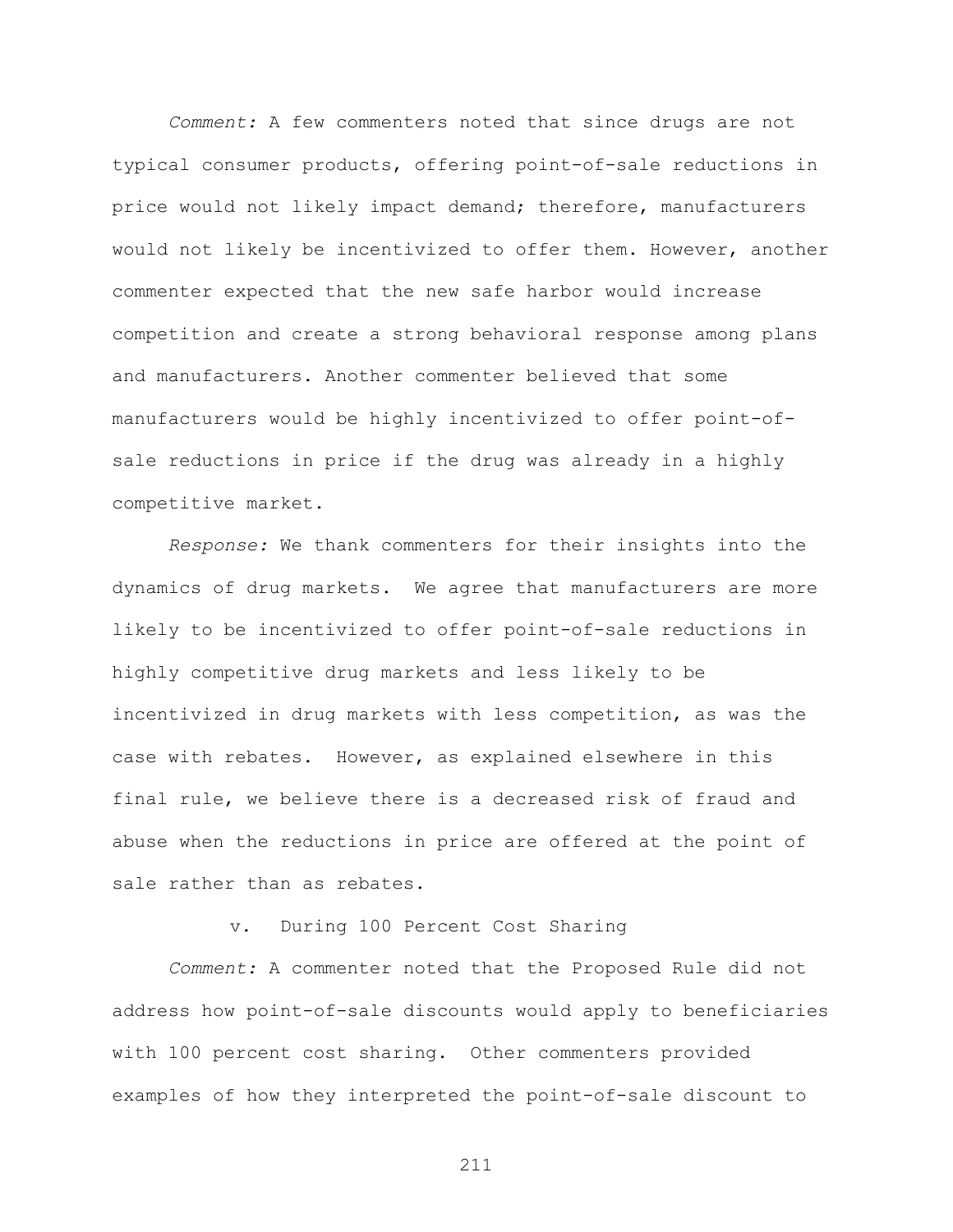apply during phases with 100 percent cost sharing, *e.g.*, the deductible phase. A commenter suggested that such beneficiaries should pay 100 percent of the discounted net cost. The commenter provided the following example: if a drug's list price is \$200 and a beneficiary's plan sponsor under Part D has negotiated a point-of-sale reduction in price of 10 percent, then the price of the drug is \$180. According to the commenter, during a period of 100 percent cost sharing, the beneficiary would pay \$180.

*Response:* We agree with the example offered by the commenter. Specifically, if a drug's list price is \$200 and a plan sponsor under Part D has negotiated a point-of-sale discount of 10 percent, the price of the drug for enrollees of that plan is \$180. If a beneficiary is in the deductible phase, the beneficiary would pay the full discounted price of the drug (*i.e.*, \$180) at the pharmacy counter.

vi. Additional Safeguards

*Comment:* A commenter recommended OIG require entities to "refrain from doing anything that would impede" their contracting counter-party from meeting its own obligations under the safe harbor. The commenter noted that this is a condition of the discount safe harbor.

*Response:* The proposed safe harbor for point-of-sale reductions in price for prescription pharmaceutical products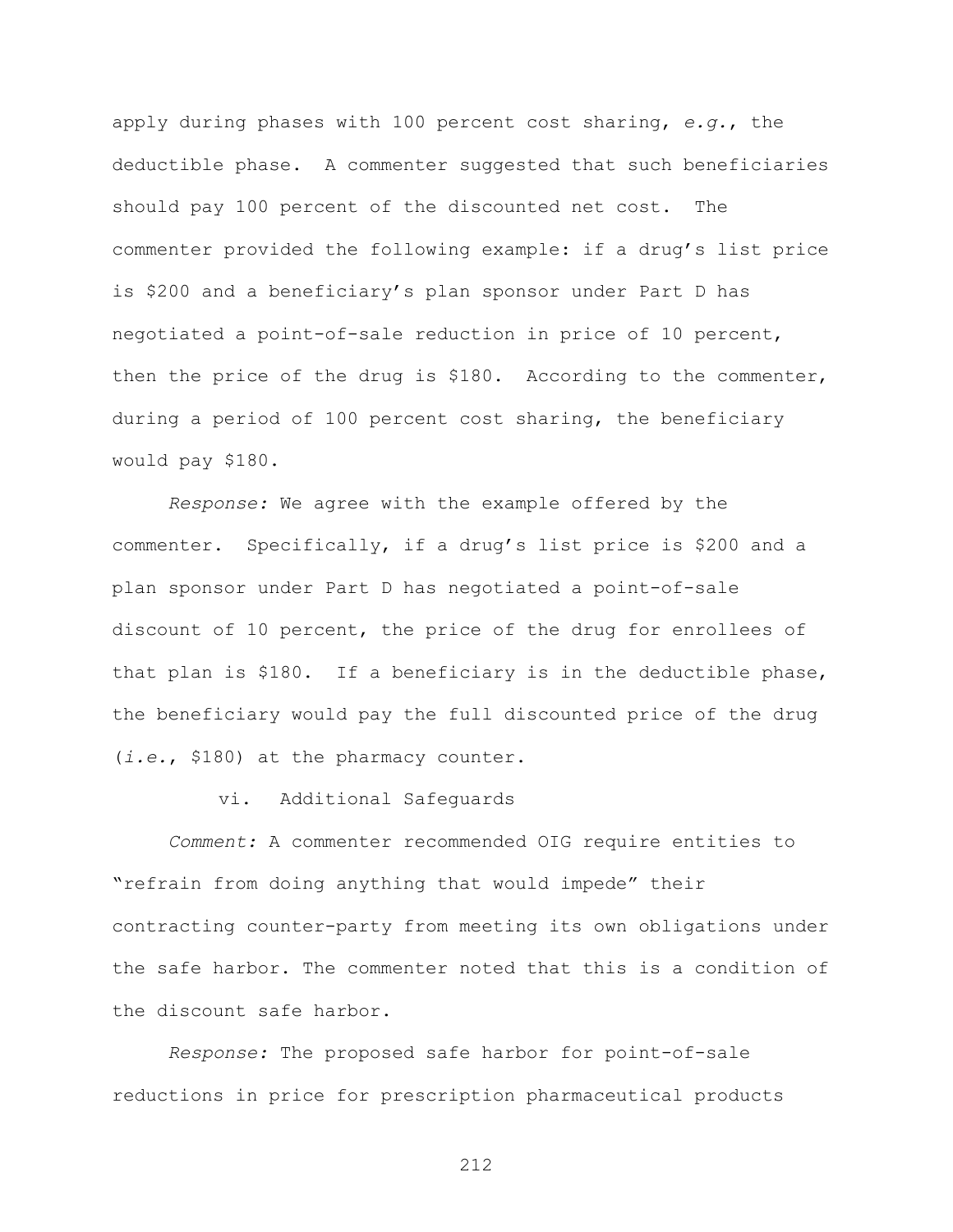differs from the discount safe harbor at 42 C.F.R. § 1001.952(h), in that the latter has separate sets of requirements for buyers and sellers or offerors of discounts. Because the ability of the buyer to meet its obligations under the discount safe harbor depends in part on cooperation of the seller or offeror, the safe harbor includes requirements that the seller or offeror refrain from impeding the buyer from meeting the buyer's own obligations. Because the proposed safe harbor for point-of-sale reductions in price does not include conditions that similarly require the cooperation of other parties to the transaction, we did not propose to include this safeguard, and we decline to include it in the final rule.

*Comment:* A commenter recommended that the point-of-sale reductions in price not be contingent upon agreement between the manufacturer and the PBM as to PBM service fees.

*Response:* We did not propose, and therefore are not finalizing in this rule, a condition of the point-of-sale reduction in price safe harbor that would prohibit a reduction in price being contingent upon agreement between the manufacturer and the PBM on PBM service fees. We note, however, that the point-of-sale reduction in price safe harbor protects only the reduction in price; it does not protect a demand or request for concession with regard to a PBM service fee arrangement. Such a demand or request itself could constitute a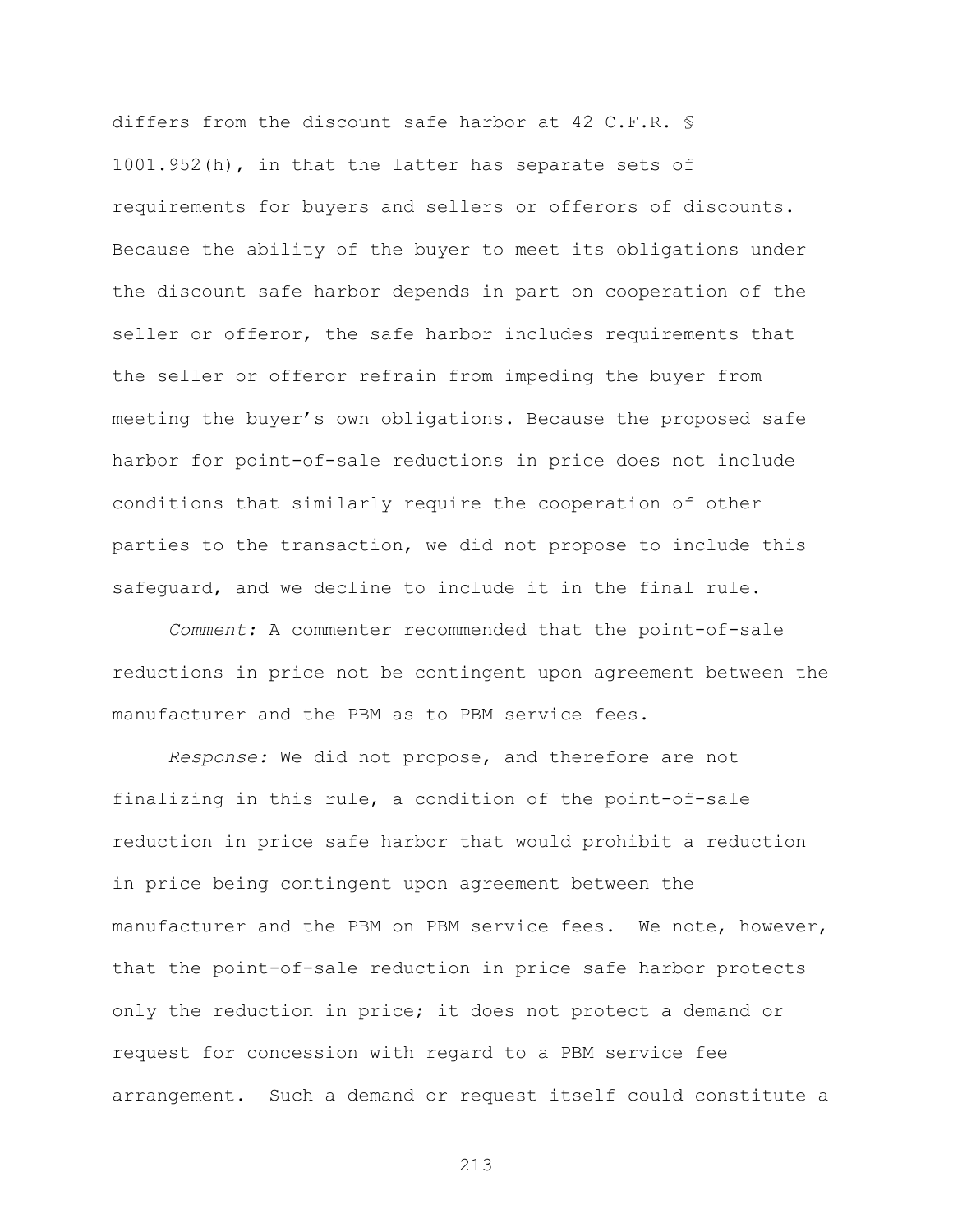solicitation for remuneration (the remuneration being the service fee agreement, or a concession on the terms of the service fee agreement) prohibited by the anti-kickback statute that would not be protected by any safe harbor.

*Comment:* Some commenters recommended revising the proposed safe harbor for point-of-sale price reductions to require any individual or entity administering point-of-sale chargebacks to meet the same compensation requirements set forth in the proposed PBM service fees safe harbor.

*Response:* We did not propose, and therefore are not finalizing in this rule any requirements for payments related to chargeback administration. We note, however, that the point-ofsale reduction in price safe harbor protects only a reduction in price by a manufacturer for a prescription pharmaceutical product that is payable, in whole or in part, by a plan sponsor under Medicare Part D or a Medicaid MCO; it does not protect any payment arrangements that parties may enter into for services such as chargeback administration.

*Comment:* Several commenters requested that OIG require certain transparency requirements, for example: plans or PBMs should be required to exchange information to enable manufacturers to validate that the full value of the reduction in price is provided to the dispensing pharmacy; data from plans and PBMs should be available to manufacturers to confirm that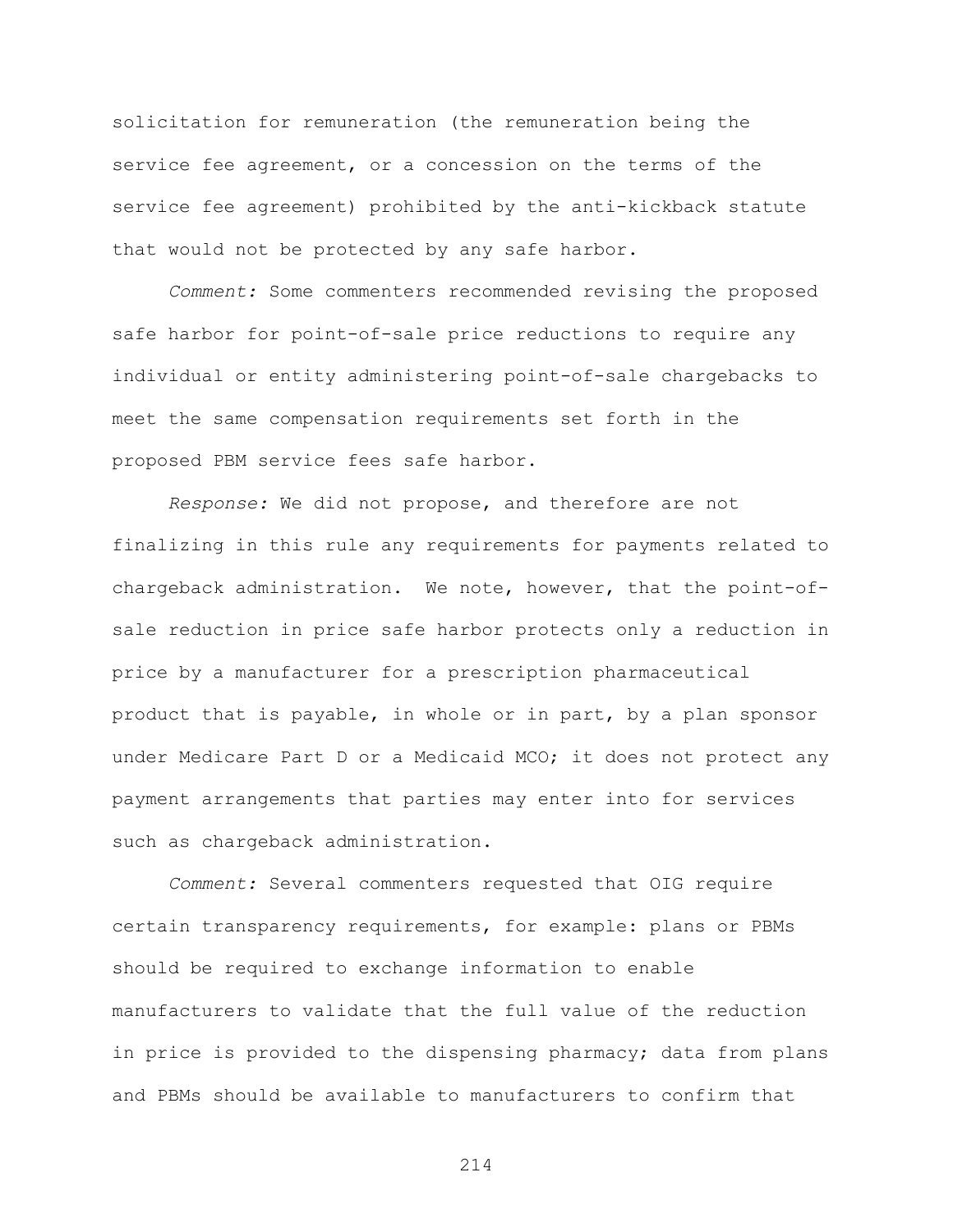patients receive point-of-sale reductions in price; information from plans or PBMs be available to patients and pharmacies at the point-of-sale; and information from plans or PBMs, including chargeback amounts due and paid, be available to pharmacies in real time. By contrast, some commenters opposed general transparency requirements and requested that OIG ensure that point-of-sale reductions in price remain confidential by explicitly stating that transparency is not required for this proposed safe harbor. For example, pharmacies are not parties to the agreements between plans, PBMs, and manufacturers and, thus, should not be allowed to know their terms.

*Response:* We appreciate the commenters' suggestions for and concerns about certain transparency requirements for the proposed point-of-sale reductions in price safe harbor. As explained elsewhere in this final rule, we believe that creating a new safe harbor for point-of-sale reductions in price will increase transparency, including transparency to plans and beneficiaries, and improve alignment of incentives among parties that could result in lower list prices and out-of-pocket costs. However, as explained earlier in this rule, we decline to adopt the commenter's request to create a condition in the safe harbor related to the exchange of information and cooperation among the parties, such as the suggested disclosures to manufacturers.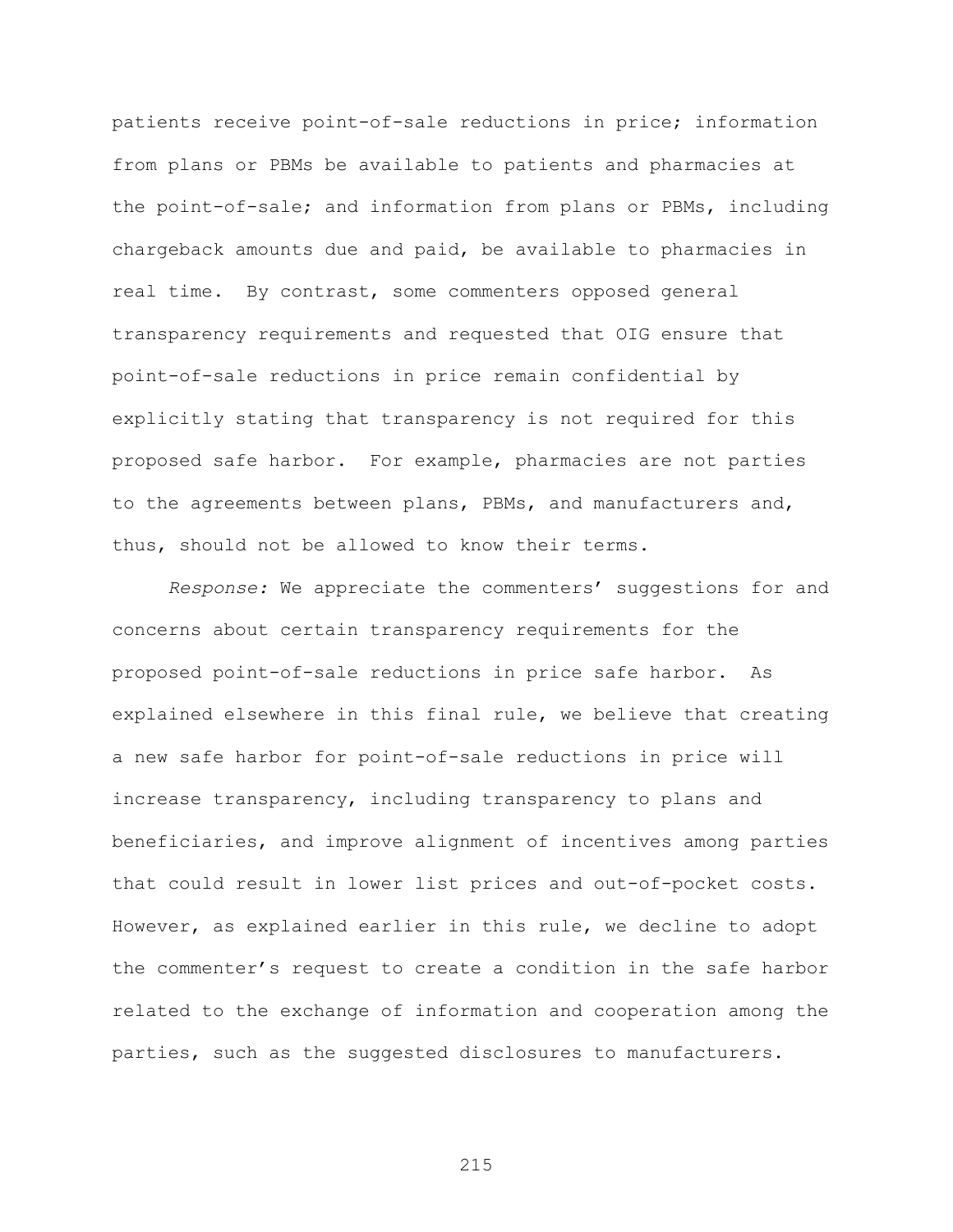*Comment:* Some commenters recommended that OIG ensure that pharmacies are further protected by, for example, ensuring that a reduction in revenue for PBMs is not compensated by reduction in payment to pharmacies not affiliated with the PBM, or ensuring that the chargeback accounts for costs incurred by the pharmacy or that pharmacies are reimbursed for medication costs and costs to acquire, handle, and dispense medications.

*Response:* We are not specifying the reimbursement terms of an agreement between a PBM or plan and a pharmacy for prescription pharmaceutical products in the final safe harbor. To the extent point-of-sale chargebacks are used, the payment from the manufacturer to the pharmacy must be equal to the reduction in price negotiated between the manufacturer and the plan or PBM. As we stated in the Proposed Rule, we intend for the point-of-sale chargeback to make "pharmacies whole for the difference between acquisition cost, plan payment, and beneficiary out-of-pocket payment."

*Comment:* A commenter requested that OIG clarify the meaning of "completely applied" as set forth in (cc)(1)(iii). Another commenter requested OIG revise (cc)(1)(iii) to indicate that the reduction in price must be completely applied to the price upon which the patient's out-of-pocket spending at the point-of-sale is based. Another commenter recommended revising subsection (cc)(1)(iii) to ensure that the rule does not inadvertently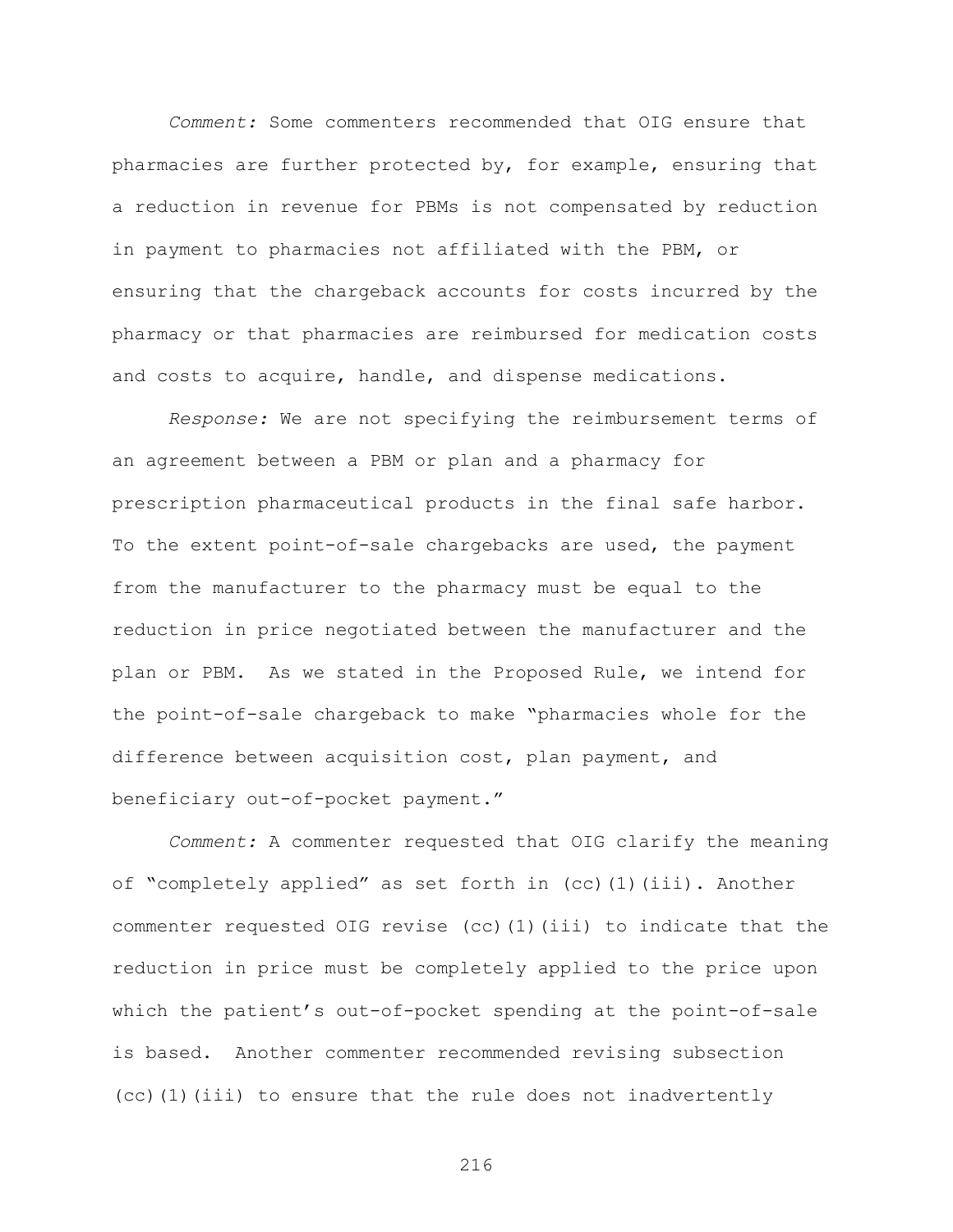permit point-of-sale reductions in price to operate like a branded drug manufacturer coupon program for Medicare and Medicaid beneficiaries.

*Response:* We agree with the commenter's interpretation of "completely applied" as it was set forth in (cc)(1)(iii) of the Proposed Rule and confirm that a protected reduction in price cannot operate like a coupon program. We have revised the language for clarity in this final rule. The reduction in price is from the manufacturer to the plan sponsor under Medicare Part D or a Medicaid MCO, but the reduction in price negotiated by a Part D plan sponsor or Medicaid MCO (or a PBM on the plan sponsor's or Medicaid MCO's behalf) must be reflected at the pharmacy counter. The amount paid by a beneficiary at the pharmacy counter will depend on the benefit design of a particular plan, the phase of the benefit year in which the prescription is filled, and the price negotiated by the plan sponsor or PBM for the prescription pharmaceutical product that may include, *e.g.*, reductions in price negotiated with the pharmaceutical manufacturer or dispensing fees negotiated with the pharmacy. For example, if a pharmaceutical product has a list price of \$120 and the manufacturer gives a reduction in price of \$20, then that entire \$20 would need to be reflected completely in the price upon which the beneficiary's costsharing obligation is based. We are informed by CMS that their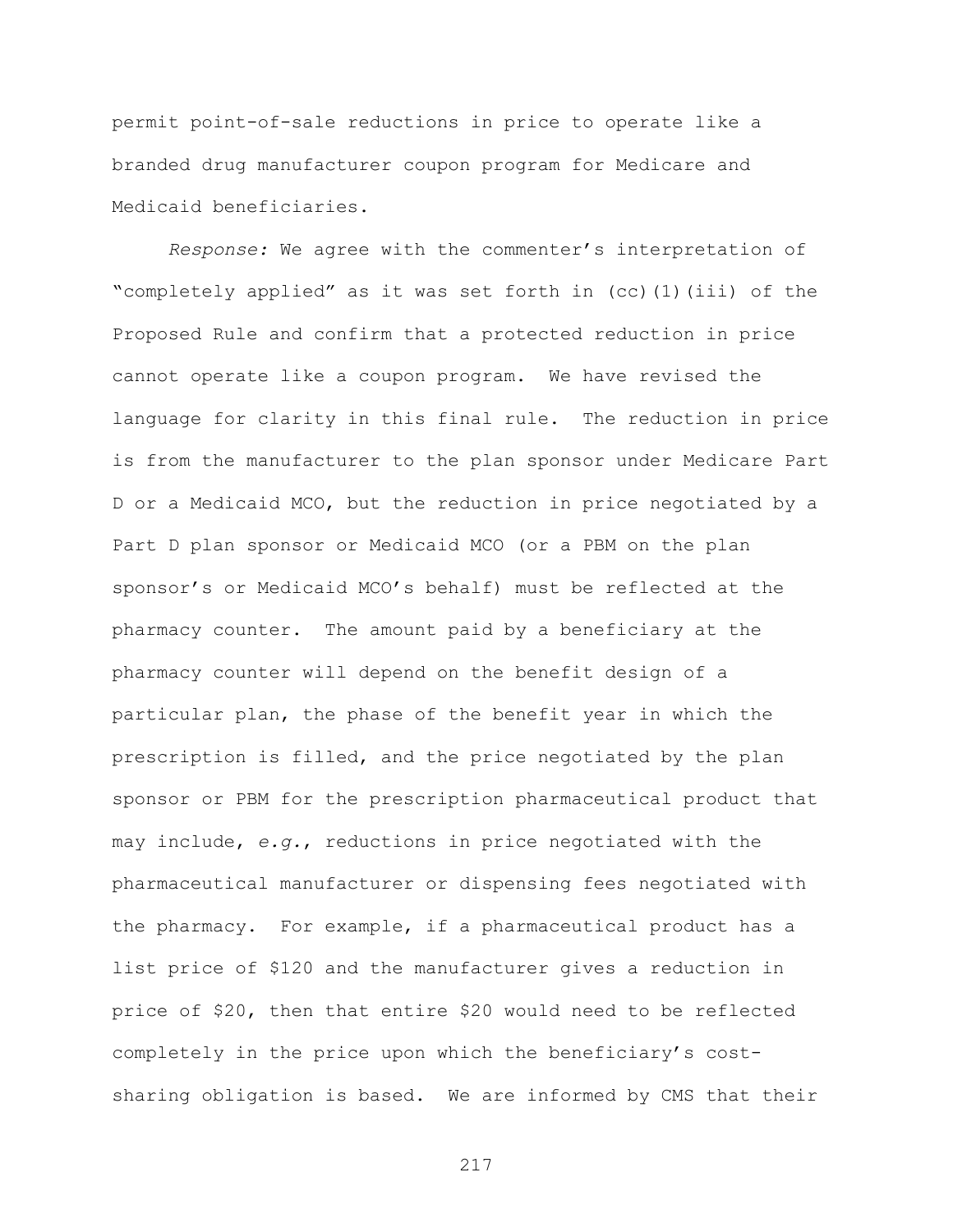guidance allows for this reflection of the entire discount at the point of sale.<sup>[49](#page-217-0)</sup> For purposes of safe harbor protection, the reduction in price must be completely reflected at the point of sale.

If a Part D beneficiary has a 20 percent coinsurance obligation, the beneficiary typically would pay 20 percent of \$100, or \$20, at the pharmacy counter (plus any portion required by the benefit design for, *e.g.*, dispensing fees). If the beneficiary were in the deductible phase at the time the prescription was filled, the beneficiary would pay \$100 at the pharmacy counter (plus any portion required by the benefit design for, *e.g.*, dispensing fees). If, however, the beneficiary's plan used copayments instead of coinsurance, then the beneficiary would pay the copayment amount according to Part D rules. Part D plan sponsors must meet actuarial equivalence standards when designing plans and benefit structures during the Part D bidding process. The reduction in price must be reported in accordance with existing rules and regulations governing the reporting of discounts and other reductions in price under the Part D program. We reiterate that if a PBM operating on behalf of a Part D plan sponsor or Medicaid MCO retains any portion of

 $\overline{a}$ 

<span id="page-217-0"></span><sup>49</sup> CMS, Medicare Prescription Drug Benefit Manual, ch. 5, § 20.6 (describing that Part D plan sponsors must provide enrollees with access to negotiated prices for covered Part D drugs as part of their qualified prescription drug coverage).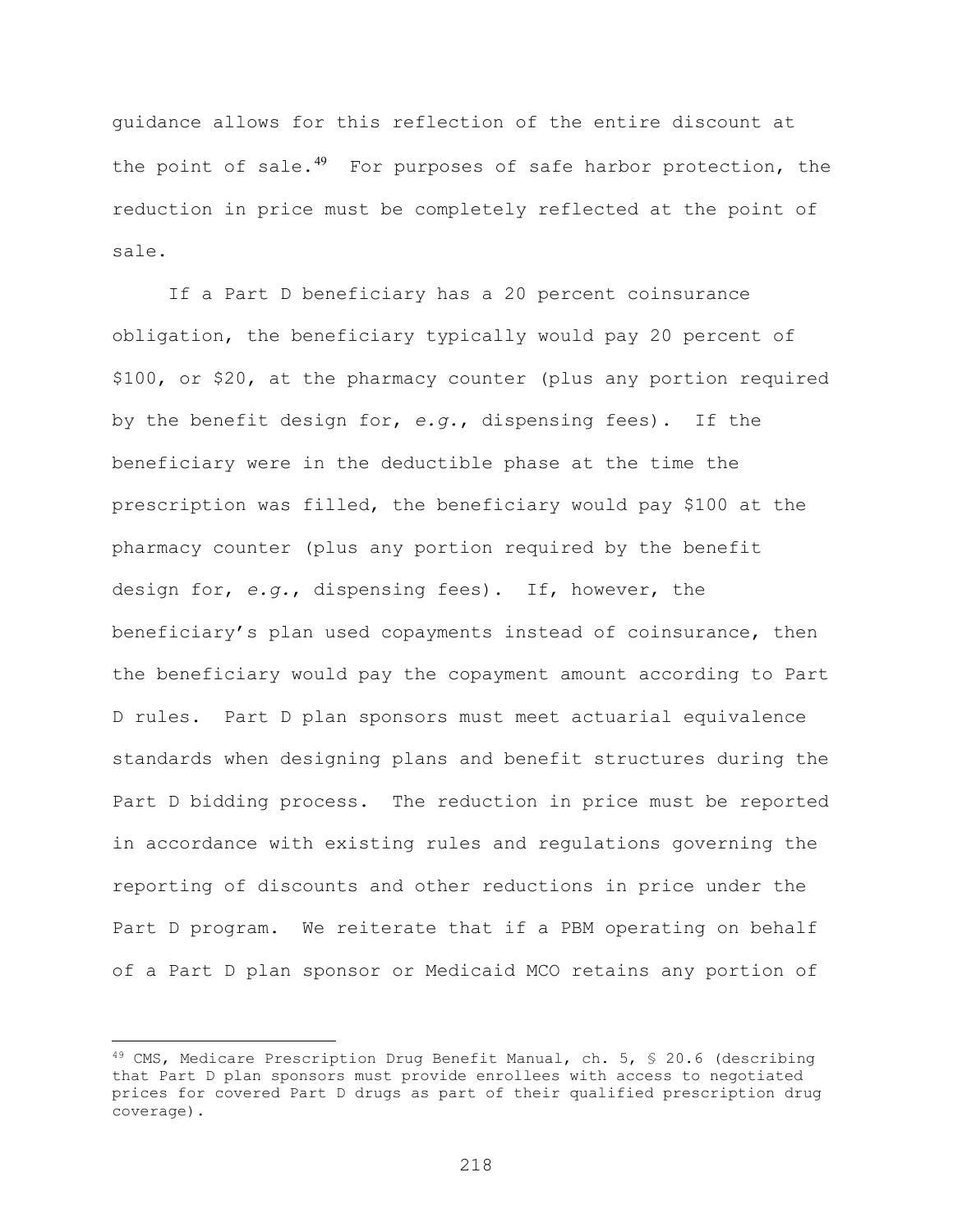the reduction in price, the remuneration retained by the PBM would not be protected under this new point-of-sale safe harbor.

To provide additional clarity for stakeholders, we include the following example from the Proposed Rule regarding the current rebate framework and then explain how a reduction in price would be reflected at the point of sale consistent with the new safe harbor. Consider a branded prescription drug dispensed at a retail pharmacy that has a WAC/list price of \$100. A manufacturer sells the drug to a wholesaler at a 2 percent discount from the WAC. Thus, the drug is sold to the wholesaler at \$98. The wholesaler in this example sells the drug to a pharmacy for \$100. A PBM negotiates on behalf of a plan both a negotiated reimbursement rate with a pharmacy that dispenses the drug and a rebate from the manufacturer for including the drug on the plan's formulary, tier placement within the formulary, etc. Under its contract with the PBM, the pharmacy agrees to be paid a negotiated rate such as, by way of example only, 1.20 × WAC/list price minus 15 percent plus a \$2 dispensing fee.

When a patient has a prescription for the medication, the pharmacy files a claim on behalf of the patient to the patient's prescription insurance. This claim is processed by the plan and/or the PBM on the plan's behalf. The PBM determines what they pay the pharmacy and the amount remaining for the patient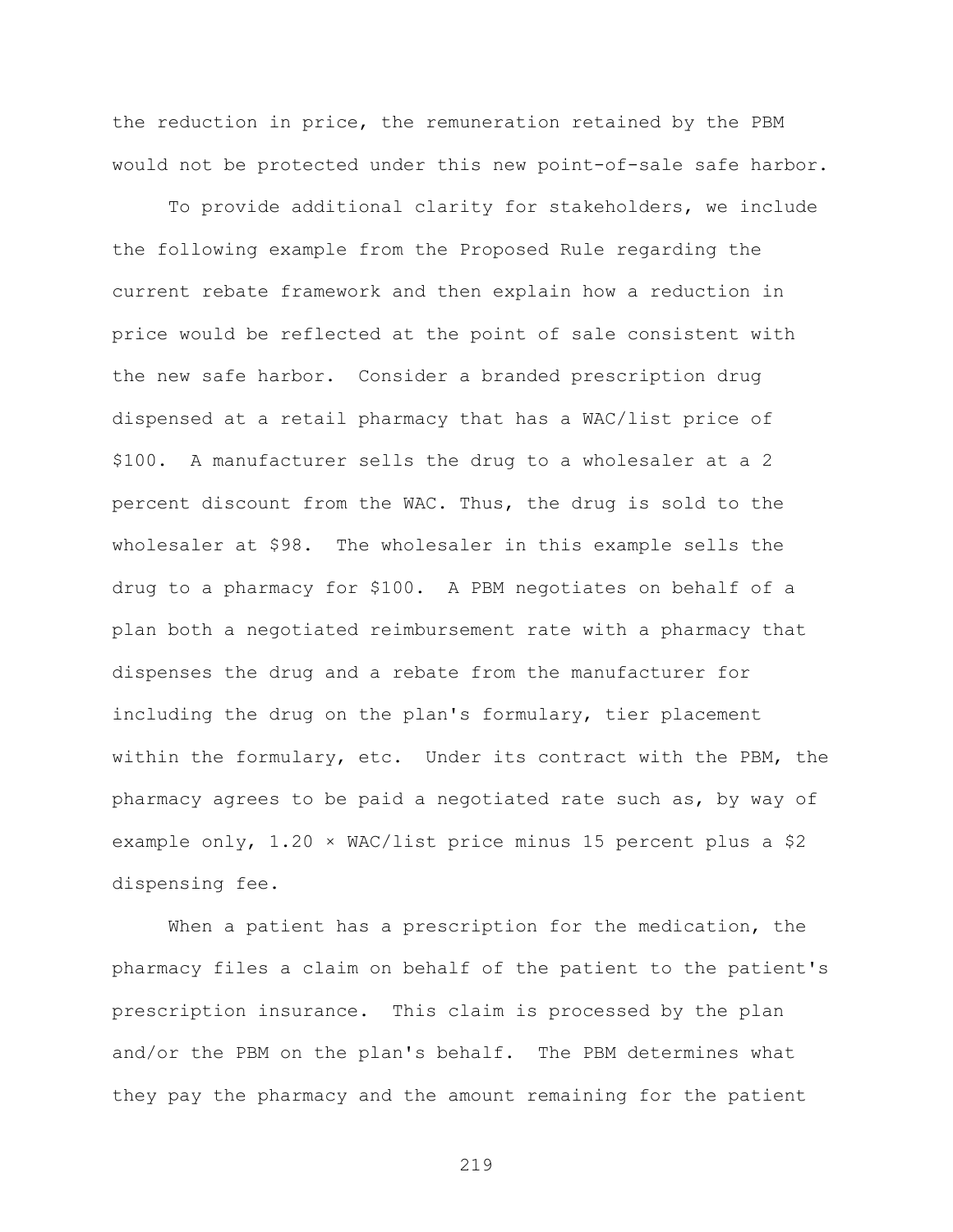to pay the pharmacy. In this instance, the pharmacy is paid \$104 for the drug. After the transaction, the plan and/or PBM may also receive rebates from the manufacturer, and in some cases, pay the pharmacy less than the original amount.

In this example, the PBM has negotiated a rebate with the manufacturer, of 30 percent of the WAC/list price (\$30), which is passed on entirely to the plan sponsor. This rebate does not reduce the price charged at the pharmacy counter or the beneficiary's out-of-pocket cost, and the beneficiary's \$26 coinsurance is actually 35 percent of the net cost of the drug (\$104-\$30), compared to the 25 percent coinsurance described in the benefits summary (which is based on negotiated pharmacy reimbursement and not net price). Thus, in this example, the plan receives back \$30 in rebates, reducing the net cost for the drug to \$74 (*i.e.,* \$104-\$30). This process is reflected in the following chart, which has been revised slightly with technical edits:

| Transaction                                | <b>BrandNotes</b>                    |
|--------------------------------------------|--------------------------------------|
| List Price                                 | \$100 (A).                           |
| Pharmacy Reimbursement/POS Price\$104 (P). |                                      |
| Manufacturer Rebate to Plan                | $$30$ (B) = 30% of (A).              |
| Net Drug Cost                              | $$74$ (C) = (P) - (B). <sup>50</sup> |
| Patient Coinsurance                        | $(S26)$ (D) = 25% * (P).             |
| Net Cost to Plan                           | \$48<br>$(E) = (C) - (D)$ .          |
| Patient's Share of POS Price               | $25\%$ (H) = (D)/(P).                |
| Patient's Share of Net Cost                | $35\%$ (I) = (D)/(C).                |

<span id="page-219-0"></span><sup>&</sup>lt;sup>50</sup> The Federal government shares in the rebates received by PBMs and Part D plan sponsors. *See also* https://www.cms.gov/newsroom/fact-sheets/medicarepart-d-direct-and-indirect-remuneration-dir.

 $\overline{a}$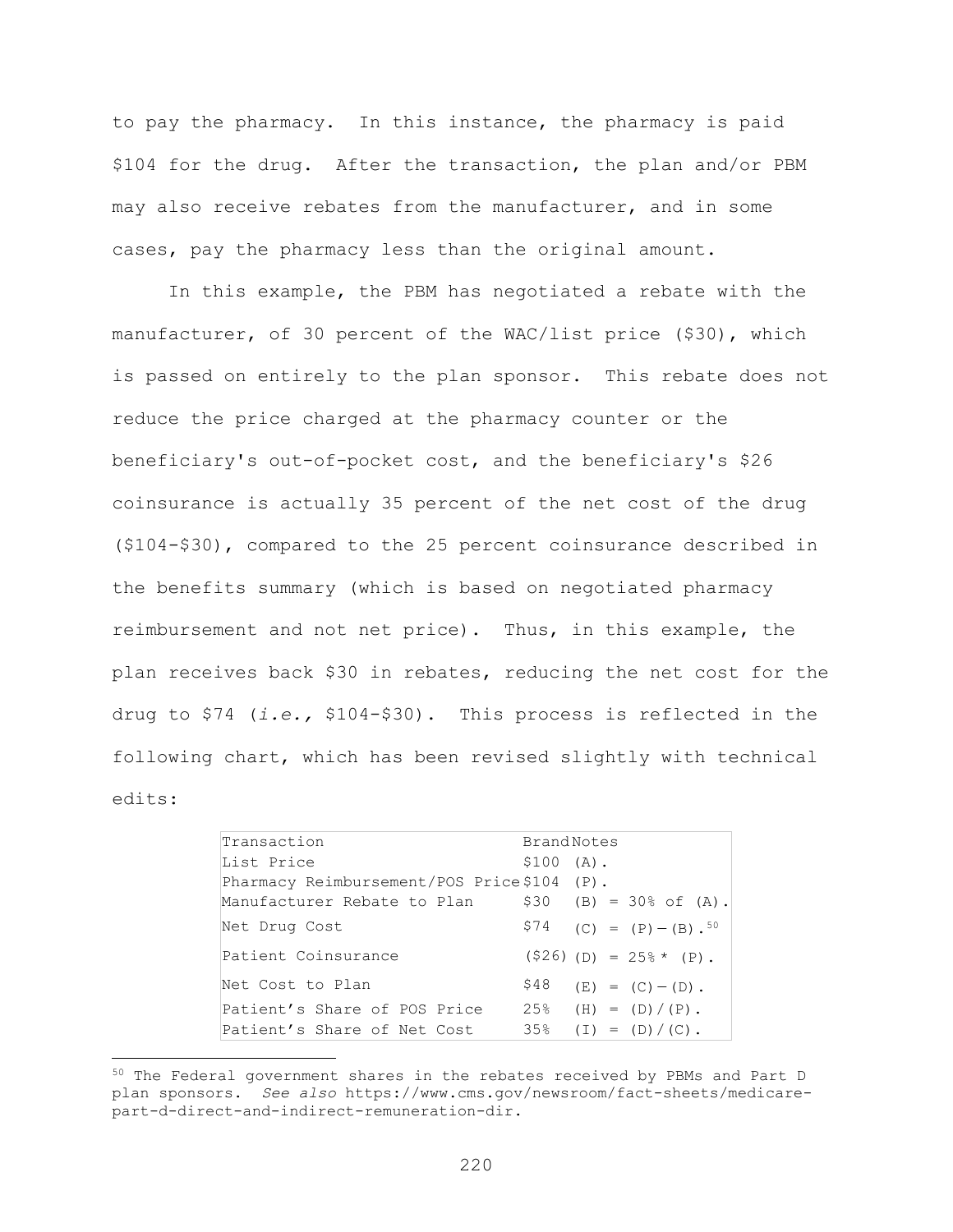The difference in the patient's cost sharing relative to that of the plan is even more acute when the beneficiary is in the deductible phase and is fully responsible for the total pharmacy reimbursement. In this case, the beneficiary pays the full \$104, more than 40 percent higher than what the plan negotiated, but never paid any fraction of it. In fact, the plan netted \$30 when the beneficiary picked up the prescription.

| Transaction                           | Brand    | Notes                          |
|---------------------------------------|----------|--------------------------------|
| List Price                            | \$100    | $(A)$ .                        |
| Pharmacy Reimbursement/POS Price\$104 |          | $(P)$ .                        |
| Manufacturer Rebate to Plan           | \$30     | $(B) = 30\% \text{ of } (A)$ . |
| Net Drug Cost                         | \$74     | $(C) = (P) - (B)$ .            |
| Patient Coinsurance                   | ( \$104) | $(D) = 100\%$ of<br>$(P)$ .    |
| Net Cost to Plan                      | ( \$30)  | $(E) = (C) - (D)$ .            |
| Patient's Share of POS Price          | 100%     | $(H) = (D) / (P)$ .            |
| Patient's Share of Net Cost           | 140%     | $(I) = (D) / (C)$ .            |

As we stated in the Proposed Rule, this example reflects the Department's concern that, under the current rebate-based system, beneficiaries may not receive the benefits of reduced prices and costs that other parties do. The Department recognizes that parties to prescription drug sales are frequently paid based on a percentage of the WAC/list price and therefore, as the list price increases, so does the revenue to these parties. For example, in the context of branded prescription drugs, the absolute net revenue to the PBM and manufacturer generally may increase as the WAC increases. The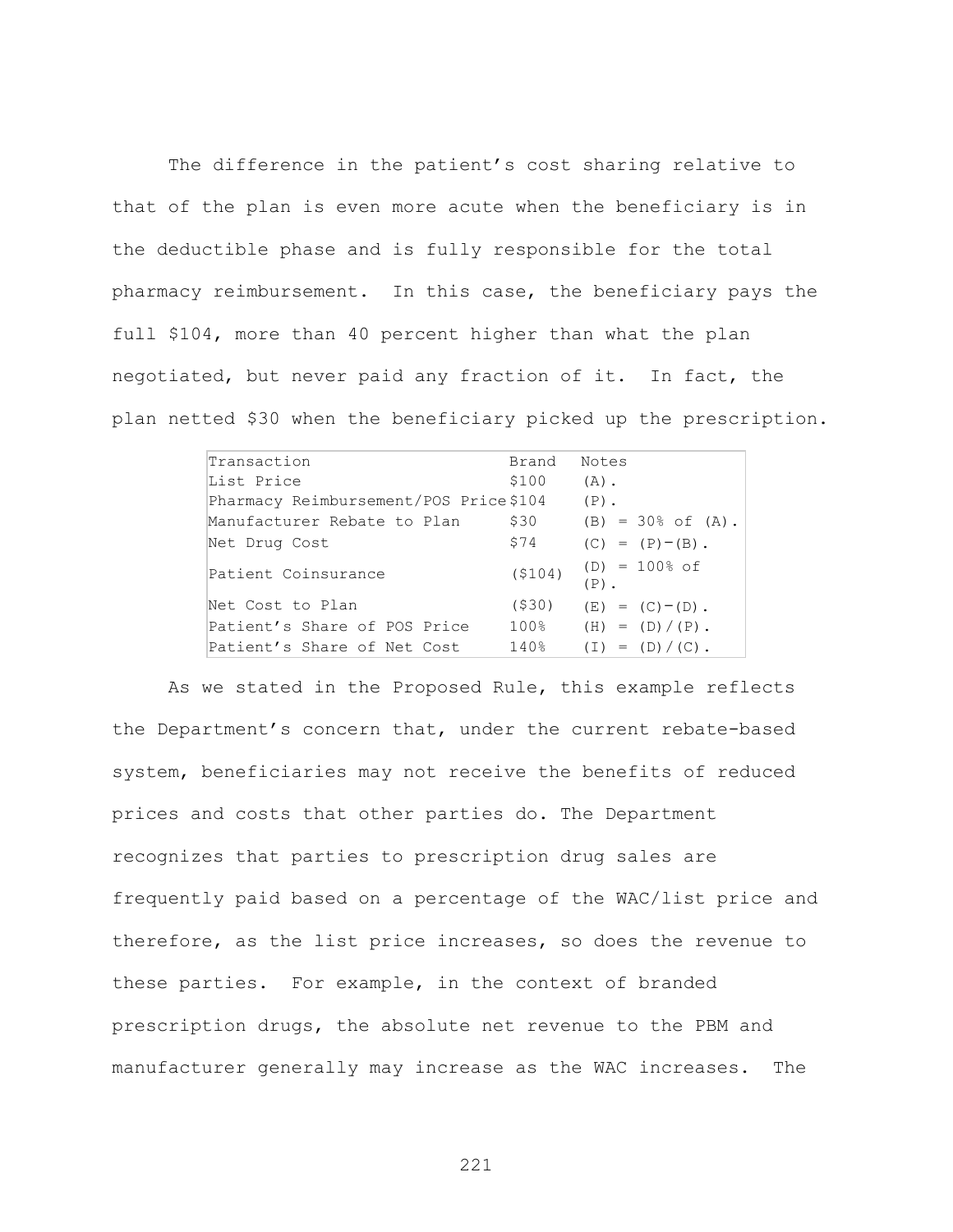net revenue to the pharmacy also may increase, but that would be contingent on the pharmacy's contract with the PBM. While the insurer's costs will increase as the WAC increases, under the current system, PBMs often offset the increase for insurers via a higher rebate from the manufacturer. In contrast, when a beneficiary is in the deductible phase, their out-of-pocket spending is more closely related to the WAC price than the net price. The rebate from the manufacturer is not utilized to offset beneficiary's out-of-pocket costs. Similarly, the beneficiary's coinsurance, which is often partly a percentage of WAC, will often increase as list price increases. Under the current system, rebates are often not applied at the point of sale to offset the beneficiary's deductible or coinsurance or otherwise reduce the price paid at the pharmacy counter.

Under this final rule, beneficiaries would be able to share – at the pharmacy counter - in the discounts that plans and PBMs negotiate with manufacturers. Using the examples above, if the rebate were fully reflected in the point-of-sale price, the beneficiary's cost-sharing obligations would drop from \$104 to \$74 if the beneficiary were still in the deductible phase, and from \$26 to \$18.50 if she had a coinsurance obligation of 25 percent. The plan's share of the discount would be proportional to the coinsurance: the plan would get no share of the discount if the beneficiary were to pay full cost, but it would get 75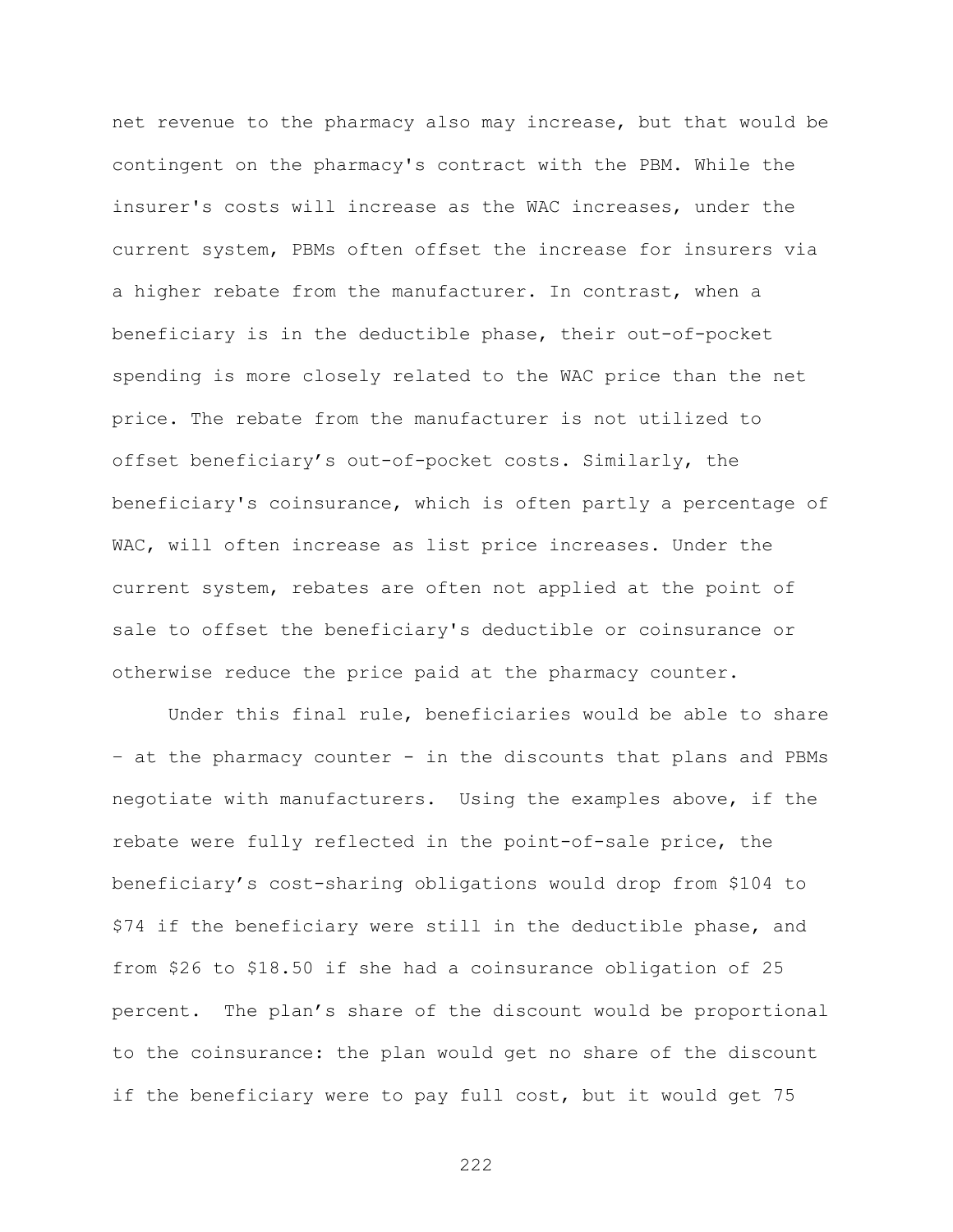percent of the discount if the beneficiary had 25 percent coinsurance. The following provides an illustration of this point:

| Transaction                  | 100 Percent<br>coinsurance<br>(deductible) | 25 Percent<br>coinsurance |
|------------------------------|--------------------------------------------|---------------------------|
| List Price                   | \$100                                      | \$100                     |
| Pharmacy Reimbursement       | \$104                                      | \$104                     |
| Negotiated POS Discount      | ( \$30)                                    | ( \$30)                   |
| Net Drug Cost/POS Price      | \$74                                       | \$74                      |
| Patient Coinsurance          | \$74                                       | \$18.5                    |
| Net Cost to Plan             | S O                                        | \$55.5                    |
| Patient's Share of POS Price | 100%                                       | 25%                       |
| Patient's Share of Net Cost  | 100%                                       | 25%                       |

*Comment:* A commenter recommended that OIG restrict, through a revision to the proposed safe harbor, the provision of identifying patient and prescriber information the drug manufacturer can receive from a Medicaid MCO or PBM acting on behalf of a Medicaid MCO in exchange for providing a price reduction. Specifically, the commenter recommended that a new section (cc)(1)(iv) be added: (iv) The reduction in price does not involve the provision of identifying patient or prescriber information to the pharmaceutical manufacturer by a Medicaid MCO, or the PBM acting under contract with it.

*Response:* Nothing in this final rule affects obligations under existing privacy and security rules. We do not expect manufacturers to need patient- or provider-specific information. The plan sponsor under Part D, Medicaid MCO, or PBM must have a writing with the manufacturer that sets in advance the reduced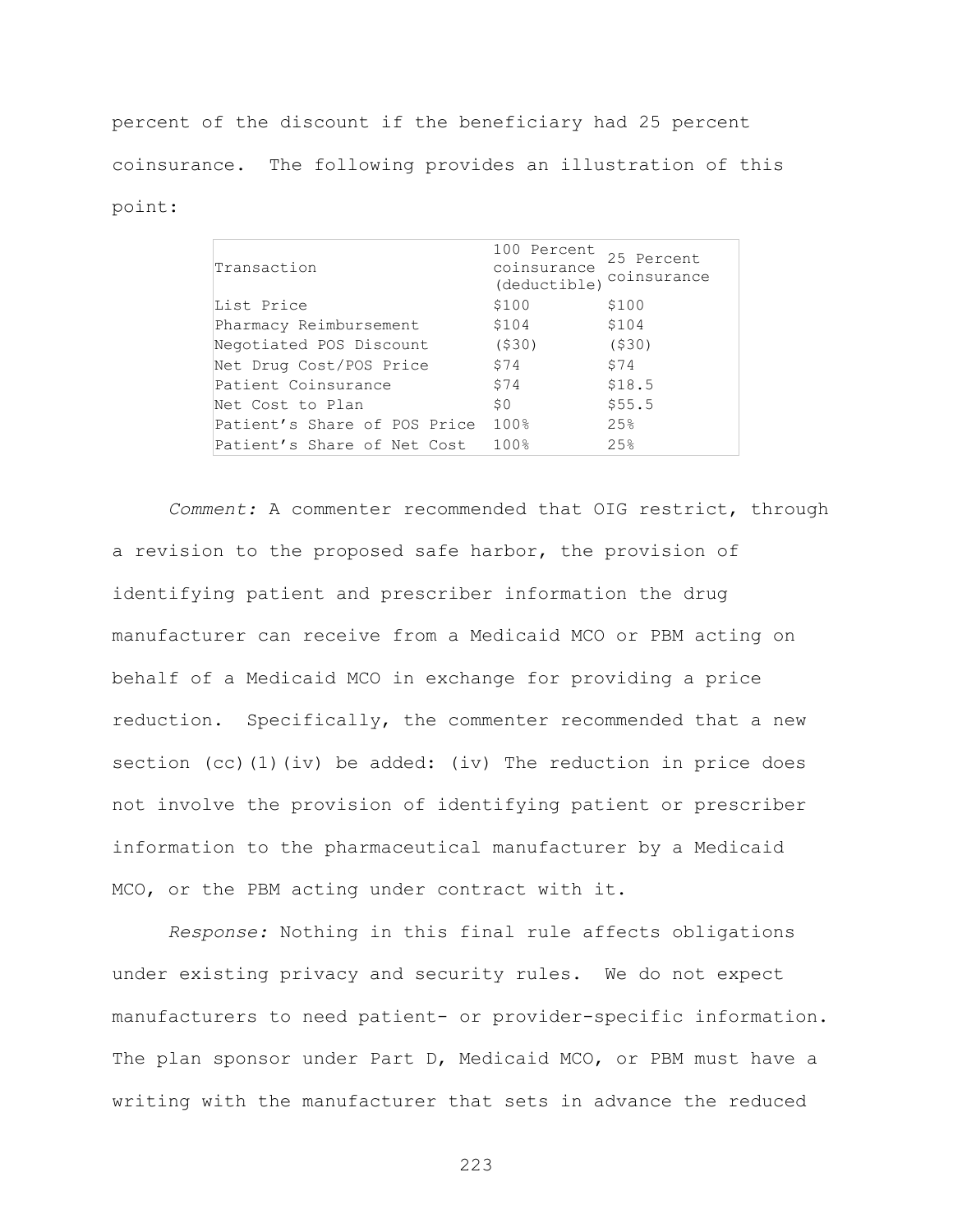price for a prescription pharmaceutical product. The plan sponsor under Part D, Medicaid MCO, or PBM is best positioned to ensure that the reduction in price is completely reflected in the price of the prescription pharmaceutical product at the time the pharmacy dispenses it to the beneficiary, and we would expect these parties to maintain documentation showing that these reductions in price were completely reflected at the time of dispensing.

*Comment:* A commenter requested that OIG clarify that under the point-of-sale safe harbor, point-of-sale reductions in price can be made contingent on bundled sales arrangements. Such arrangements can provide additional value to patients by expanding the types of discount arrangements available to manufacturers and payors. Another commenter recommended that any point-of-sale reductions in price that are contingent on bundled sales arrangements are passed along to consumers in a non-allocated, disaggregated fashion. This commenter further stated that if a method for allocating bundles at the point-ofsale is needed, OIG should look to CMS's definition of "bundled sale" at 42 C.F.R. § 447.502 and that OIG should encourage manufacturers and PBMs to agree upon a written method for estimating and allocating, in advance, effective rates for products subject to a bundle and that these effective rates are provided to the dispensing pharmacy. This commenter also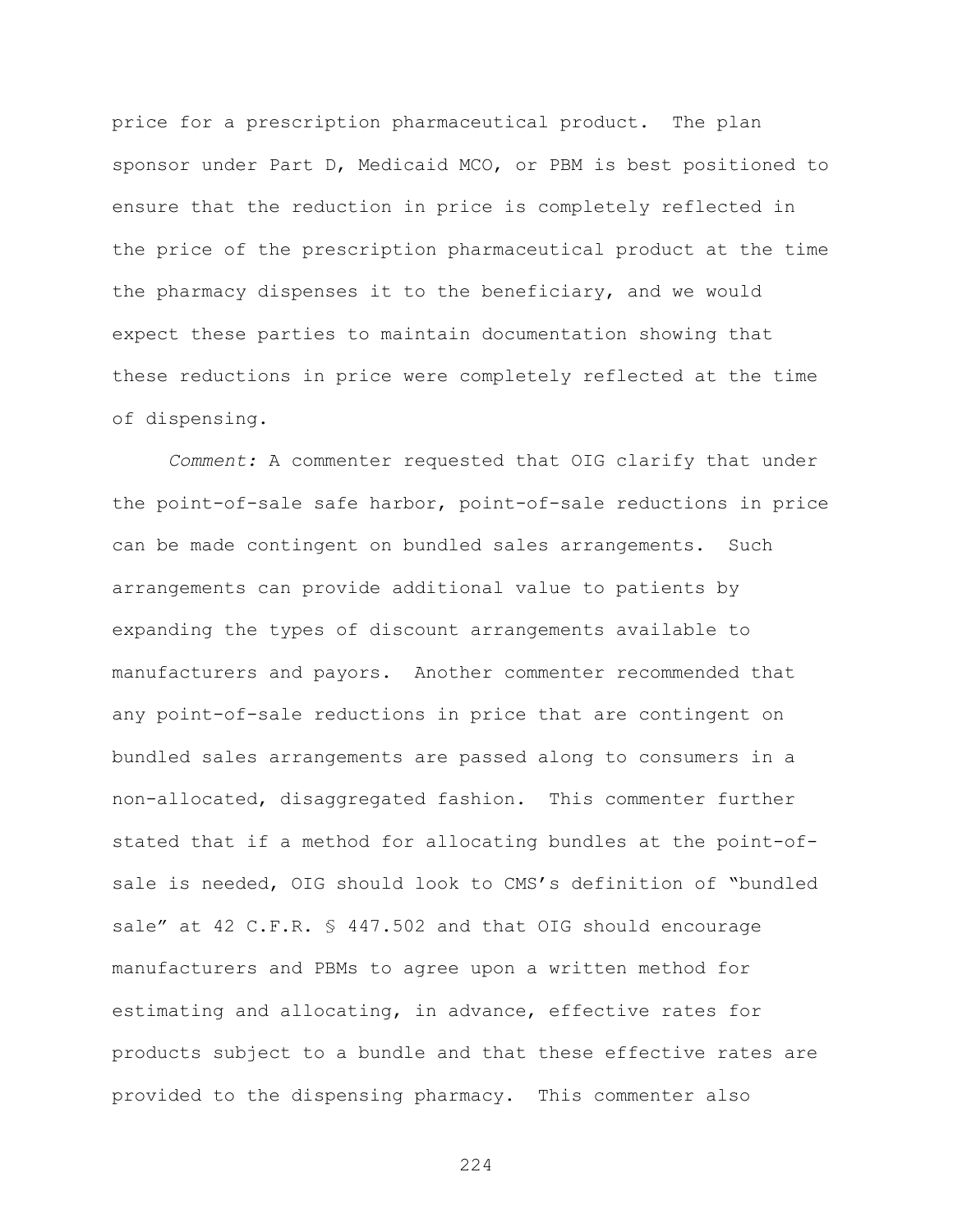recommended that price protection payments are passed along as point-of-sale chargebacks.

*Response:* The conditions of the new safe harbor for pointof-sale reductions in price do not limit the types of negotiation methods the parties may use, as long as the reduction in price can be completely reflected at the point of sale. Elsewhere in this final rule, we make clear that a reduction in price must be simply a reduction in price and not payment for a service. Therefore, making a reduction on price contingent on a bundled sale arrangement (*e.g.*, by providing for a reduction in price for one drug contingent on formulary placement of another drug) is not prohibited. However, we caution that to be protected under the safe harbor, the reduction in price must be reflected in the price of the product at the point of sale and a reduction in price that is not known at the time of sale (and therefore cannot be reflected at the time of sale) would not meet this condition of the safe harbor. For example, we could see a bundled arrangement based on formulary placement (such as in the example above) to be feasible; the parties will know at the time of sale, what the reduction in price would be. However, some types of bundling arrangements (*e.g.*, an arrangement that might be contingent on volume of sales of different items in a bundle) would make it difficult to reflect the final price at the time of sale, and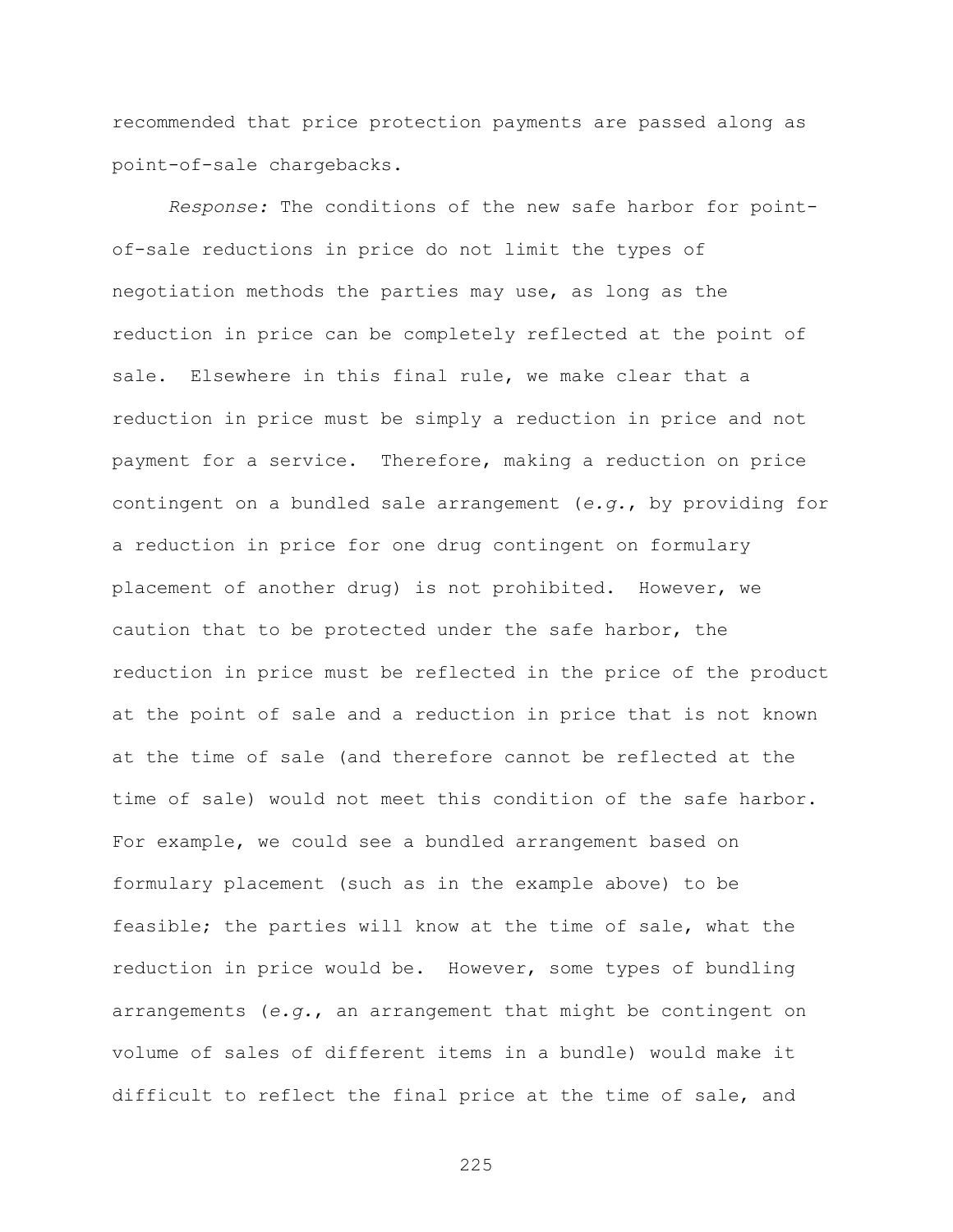therefore would not be consistent with the requirements of the safe harbor. We also clarify that there should be no situation in which the price at the pharmacy counter is less than zero. A situation in which a beneficiary or a Part D plan sponsor theoretically would be owed money would not be a reduction in price; that would be a payment to a referral source and would not be protected by a safe harbor.

*Comment:* A commenter suggested that OIG coordinate with the FTC to identify and address anti-competitive rebate schemes, such as rebate walls (which, according to the commenter, block competition by coupling volume-based discounts across multiple indications with retaliatory measures, such as the clawback of rebates by a market leader), when they run afoul of antitrust law.

*Response:* We appreciate the commenter's feedback. We work closely with our Government partners, including the FTC, as appropriate.

*Comment:* A commenter proposed an alternative model relating to point-of-sale reductions on drugs covered under Federal health care programs-namely, safe harbor protections for manufacturer cost-sharing assistance programs that provide point-of-sale reductions on prescription drugs covered under Federal health care programs when there is no less expensive and equally effective generic available, such as for biologics.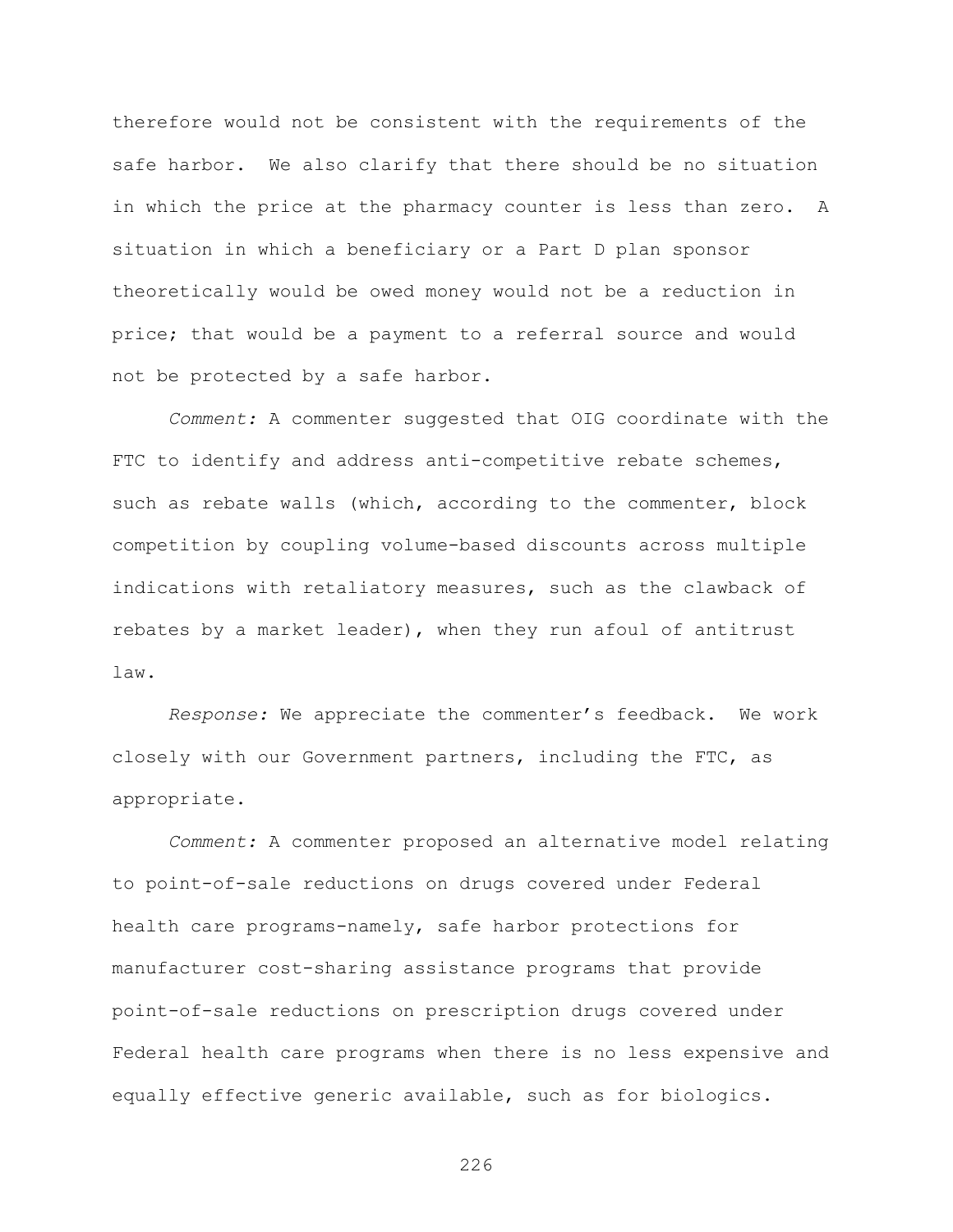*Response:* We did not propose to protect manufacturer costsharing assistance programs and have long-standing concerns with these types of arrangements; for these reasons, we decline to adopt the commenter's suggestion in this final rule.

*Comment:* Some commenters requested that OIG clarify how the point-of-sale discounts should be structured. For example, a commenter requested that OIG clarify whether manufacturers would be required to or have the option to provide the point-of-sale discounts by plans directly to the pharmacies, individually, or through another mechanism.

*Response:* If safe harbor protection is desired, point-ofsale reductions in price can be structured in any way that complies with the requirements of this safe harbor and any other applicable law. We note, however, that the safe harbor protects the price reduction from the manufacturer to the plan (directly or through a PBM). Discounts to pharmacies are not included in this safe harbor, but they are eligible for protection under the discount safe harbor if all safe harbor conditions are met. We have made minor changes to the regulatory text at paragraph 1001.952(cc)(1) to clarify this point.

*Comment:* Some commenters recommended that patients with higher cost sharing be provided preferential treatment. A commenter requested that OIG provide manufacturers with the ability to pass through differential discounts to patients with,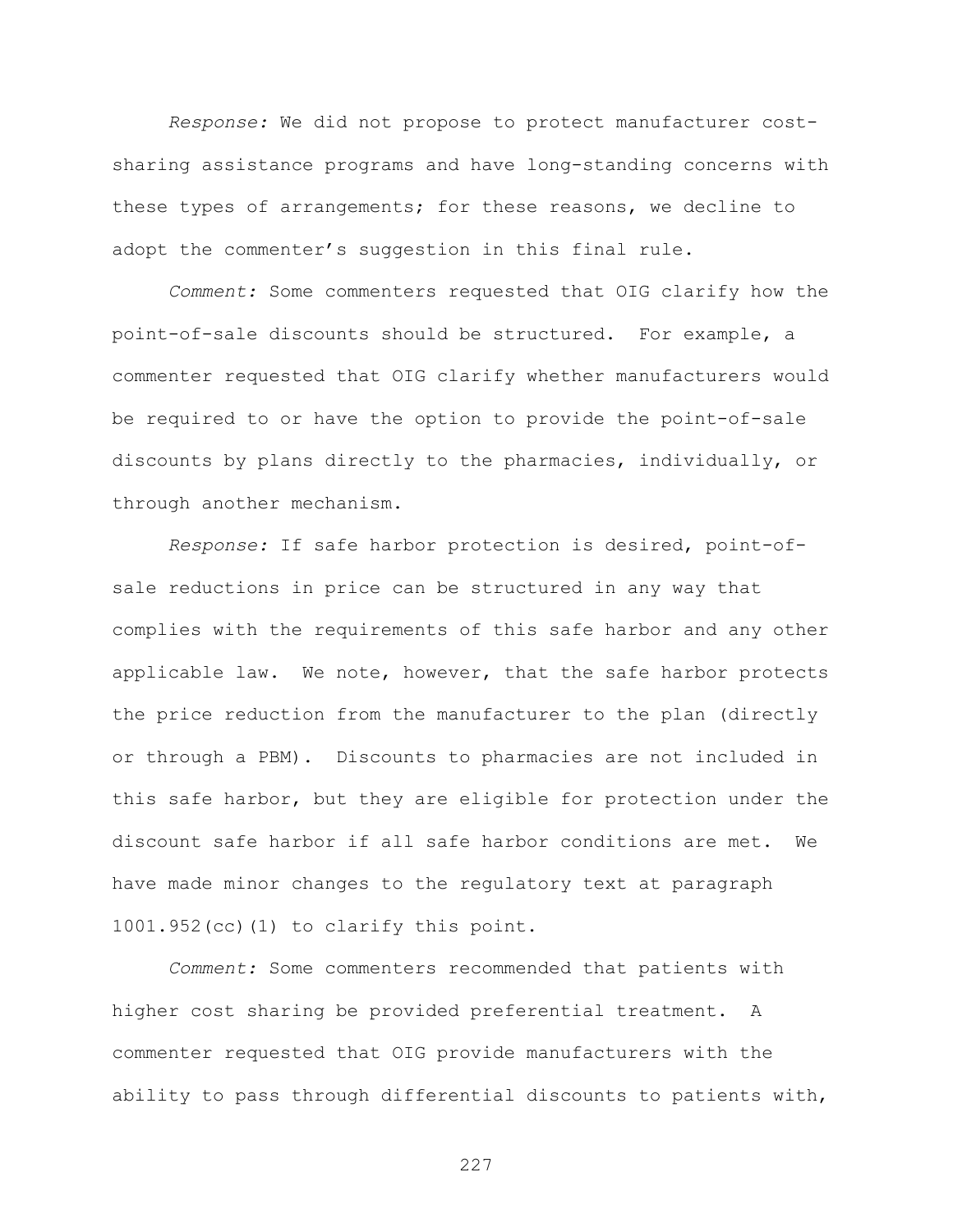for example, copayments or higher cost sharing. Another commenter requested that patients with copayments, specifically, pay the lesser of the negotiated price of the drug, after it is reduced to reflect the point-of-sale discounts, or a reduced copayment reflecting a reduction that must, at a minimum, be proportional to the point-of-sale discount.

*Response:* We have clarified above the treatment of copayments under this final rule. We are not providing specifically for differential discounts under the safe harbor. We note, however, that this safe harbor protects reductions in price that manufacturers offer to plan sponsors under Part D and to Medicaid MCOs; the amount that gets passed through to beneficiaries is part of a plan's design and would not be determined by the manufacturer.

*Comment:* Several commenters identified that there is no mechanism in the proposed safe harbor to influence or even monitor drug manufacturer behavior, particularly related to lowering drug prices. Some commenters recommended that OIG require manufacturers to lower drug prices, while another commenter recommended that drug manufacturers be required to "price drugs fairly" as a condition for receiving governmentfunded research monies. A commenter recommended that OIG enforce penalties for "egregious price increases" that have the effect of increasing costs for plans, Federal health care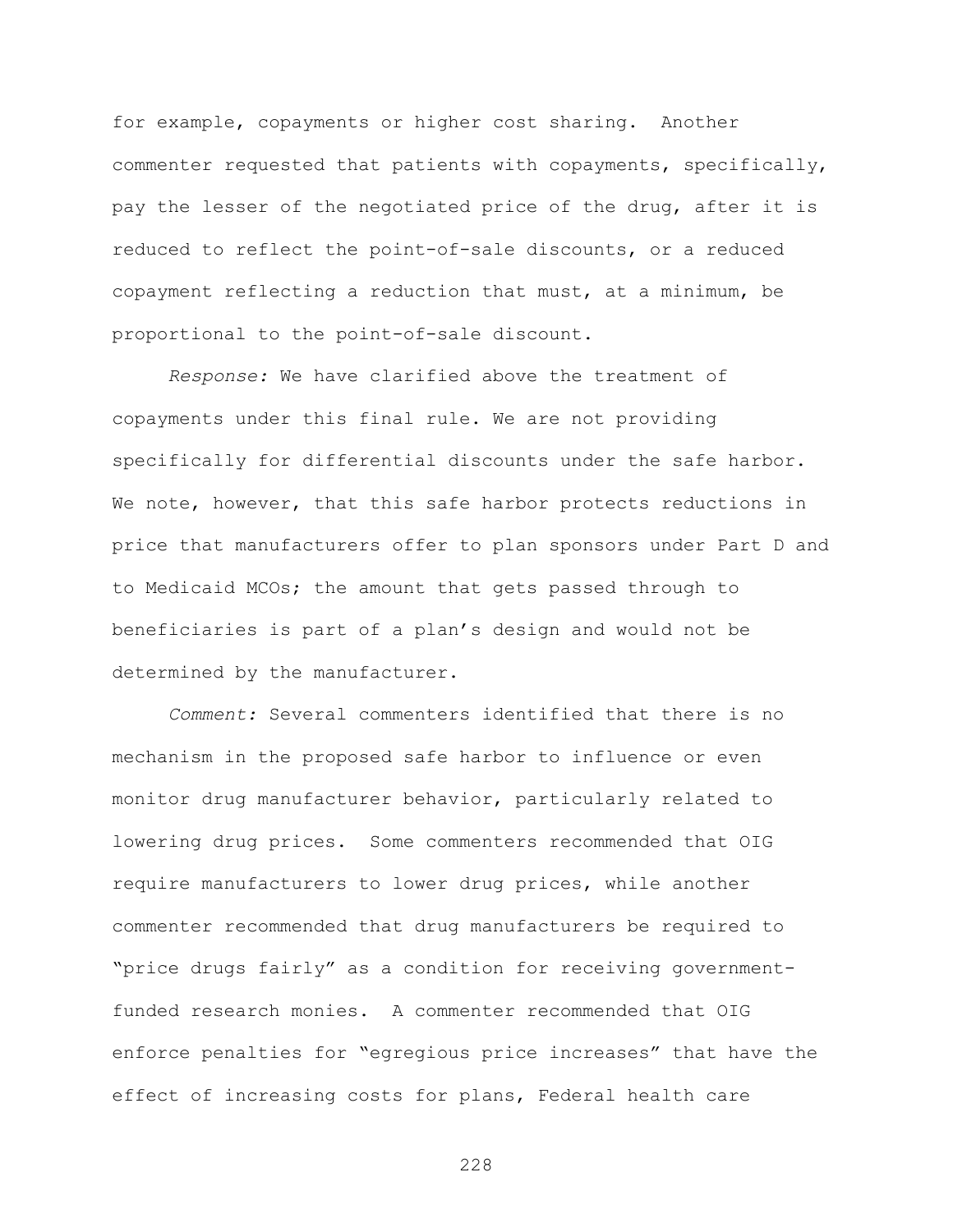programs, or patients. Another commenter recommended that OIG require not just manufacturers, but also PBMs and payors to lower drug prices. Another commenter recommended that CMS leverage the condition of participation standards by implementing new conditions on drug manufacturers that (1) would limit price increases for existing drugs to a measure of healthcare cost inflation and (2) allow managed care companies the option to exclude new drugs from their formularies if their price is higher than existing, peer drugs, but the differences in their clinical effectiveness relative to existing, peer drugs are not statistically different. A commenter recommended that the Department establish requirements on drug manufacturers that are similar to the medical loss ratio, for example, drug manufacturers should be held to standards based upon a ratio of expenditures on research and development and required to provide detailed reports of their expenses with penalties or other consequences for non-compliance. A commenter recommended that OIG require not only manufacturers, but also PBMs and payors, to lower drug prices.

*Response:* OIG does not have the authority to require that manufacturers or others lower drug prices, and comments recommending CMS take certain actions are outside the scope of this rulemaking. This final rule is limited to the issue of safe harbor protection under the anti-kickback statute for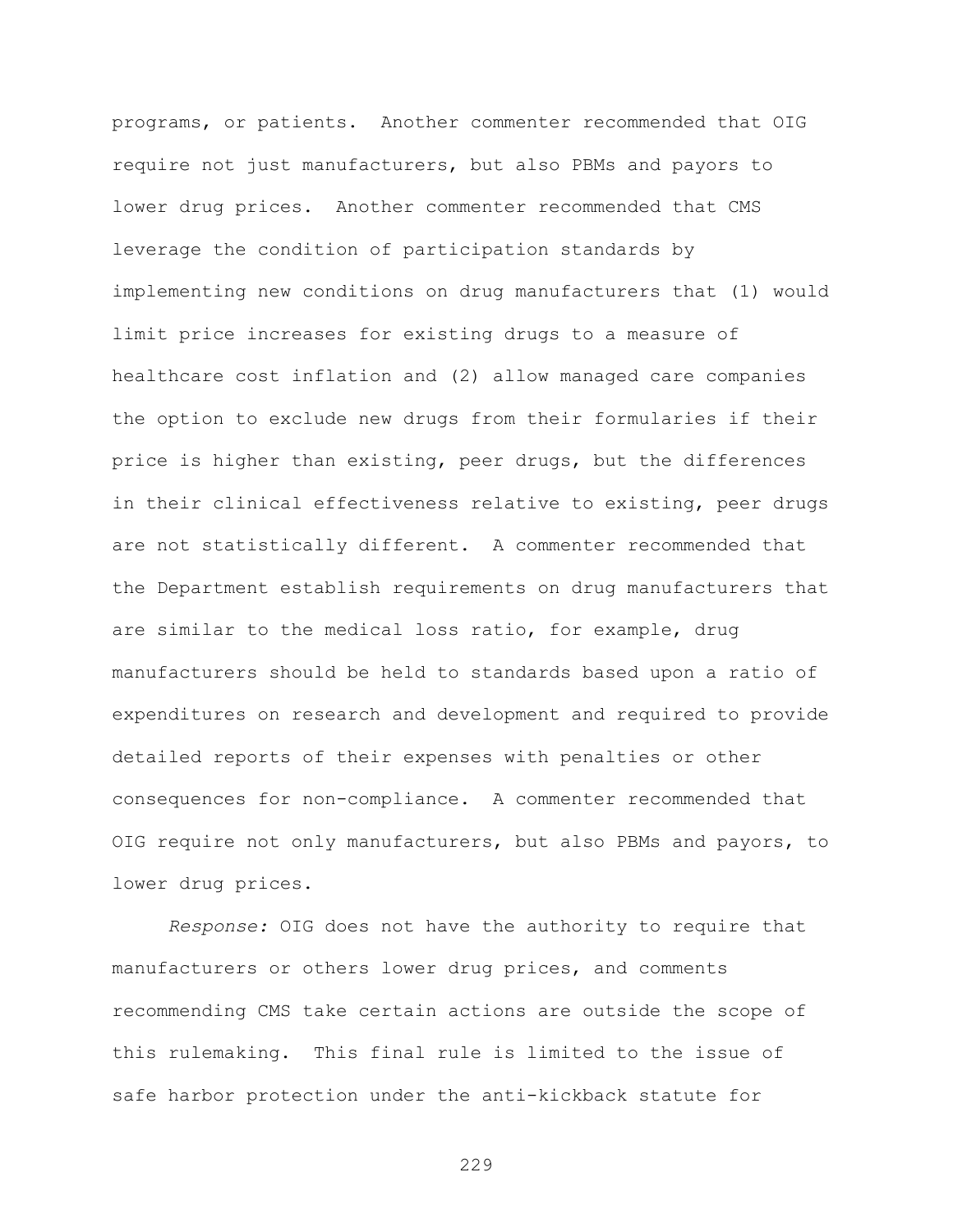certain arrangements that implicate the prohibition on referral payments but pose an acceptably low risk of fraud or abuse. To that end, we have revised the discount safe harbor and added two new safe harbors. We have not required any particular level of discounts or price reductions.

*Comment:* Several commenters were concerned that the changes included in the Proposed Rule would not influence manufacturers' behavior and would not impose requirements on manufacturers to engage in good faith negotiations with all entities of the supply chain.

*Response:* As we stated in the Proposed Rule, it is difficult to predict any particular manufacturer's behavior. We are finalizing a safe harbor that permits manufacturers to offer reductions in price that meet certain conditions, including that the reduction be completely reflected in the price of the prescription pharmaceutical product at the time the pharmacy dispenses the drug to the beneficiary. Like all safe harbors, this safe harbor is optional and does not require manufacturers to offer discounts.

*Comment:* A commenter identified that the Proposed Rule does not provide a mechanism by which manufacturers can monitor or validate whether the reductions in price from manufacturers are passed through at the point of sale. Thus, the commenter recommended that OIG allow for manufacturers to be insulated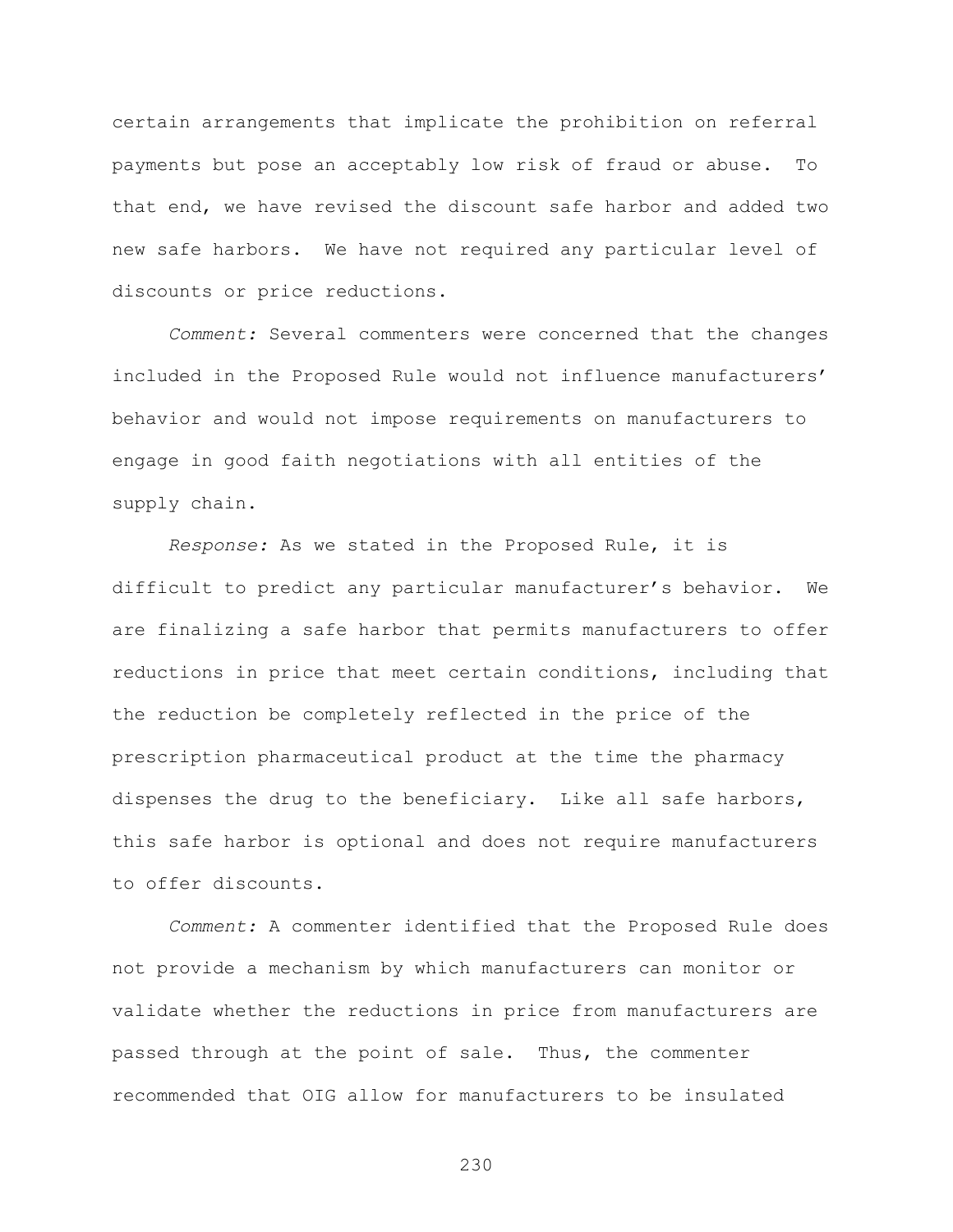from liability if certain discounts are not passed through at the point of sale, until OIG can establish a mechanism for monitoring and validating the pass through actually occurs.

*Response:* We decline to adopt this suggestion. Under the anti-kickback statute, parties are always required to comply with the law regardless of whether the OIG monitors for compliance with it. With that said, we recognize that each party has certain responsibilities for complying with the safe harbor. Whether a party has complied with the law is a factspecific inquiry, including with respect to the intent of the parties.

*Comment:* Some commenters recommended that OIG require all participants or intermediaries in the drug supply chain be regulated and subject to the proposed safe harbor.

*Response:* For reasons explained elsewhere, we are not expanding the scope of the safe harbor beyond what we proposed. The commenters' suggestion would be impractical. Further, a safe harbor offers protection under the Federal anti-kickback statute for the remuneration described in the safe harbor; it does not generally regulate parties in the industry.

*D. Safe Harbor for Certain PBM Service Fees* 

The Proposed Rule proposed a safe harbor to protect remuneration in the form of flat, fixed fees that manufacturers pay to PBMs for services the PBM provides to a manufacturer.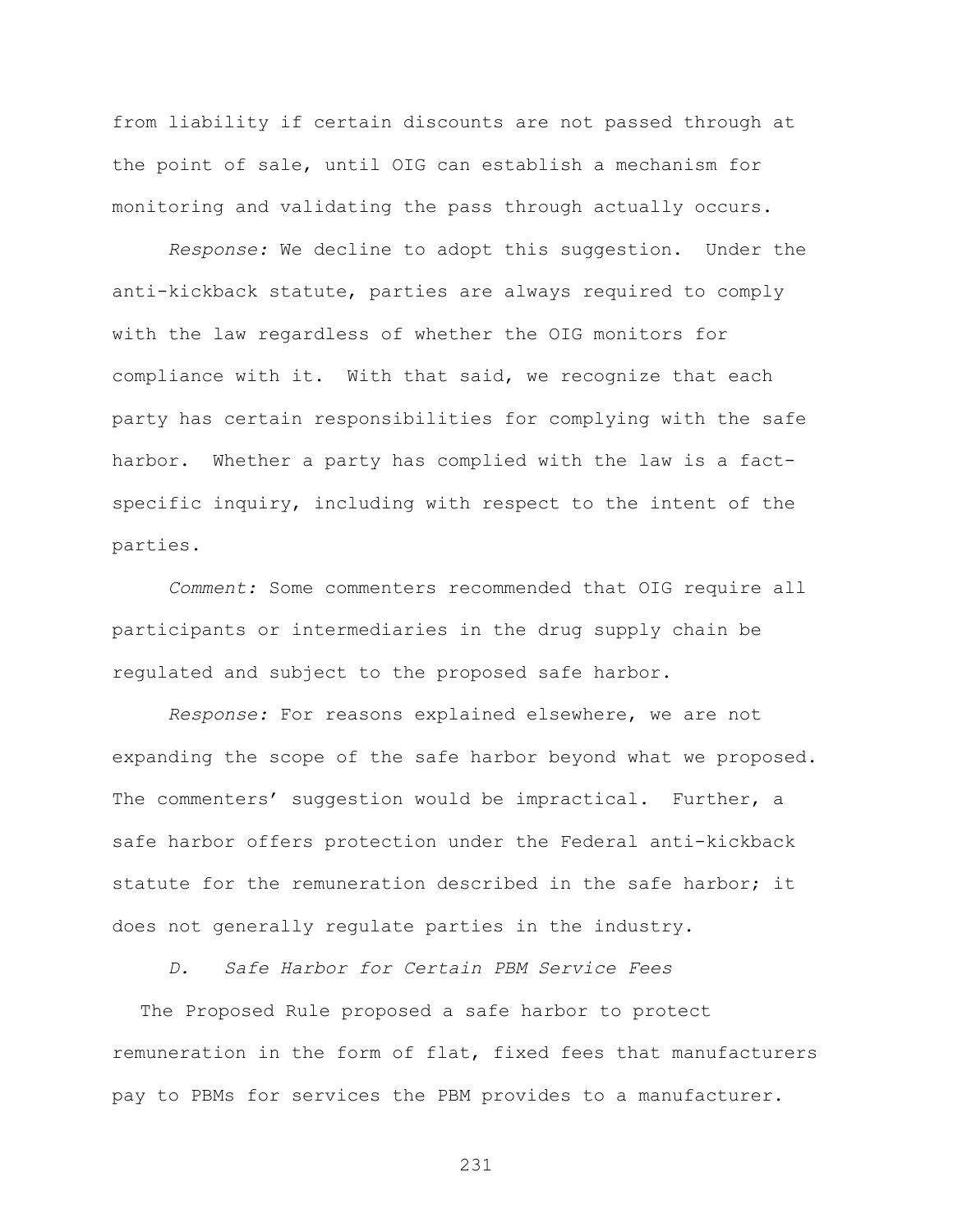*Comment:* Many commenters who commented on the proposed safe harbor for PBM service fees were generally supportive of the safe harbor and its requirements. According to a commenter, the conditions limit the potential for PBMs to perform services with the incentive to increase costs for beneficiaries and programs. Another commenter supporting the proposal stated that it will allow parties to receive appropriate payment for the value of their services, rather than the volume or value of the pharmaceutical products.

*Response:* We appreciate the commenters' support for this safe harbor.

*Comment:* Some commenters raised concerns about or opposed the proposed safe harbor for PBM service fees. For example, according to a commenter, the proposed safe harbor does not address what the commenter believes to be a conflict of interest when a PBM provides services to plan sponsors and patients while profiting from their relationships with manufacturers. The same commenter also said that manufacturers and PBMs can mislead parties by how they classify rebate payments and service fees in their financial arrangements.

Another commenter said that the safe harbor will not lower the surplus that PBMs with market power receive because, according to the commenter, such PBMs can demand a flat fee as easily as they can negotiate for percentage-based fees under the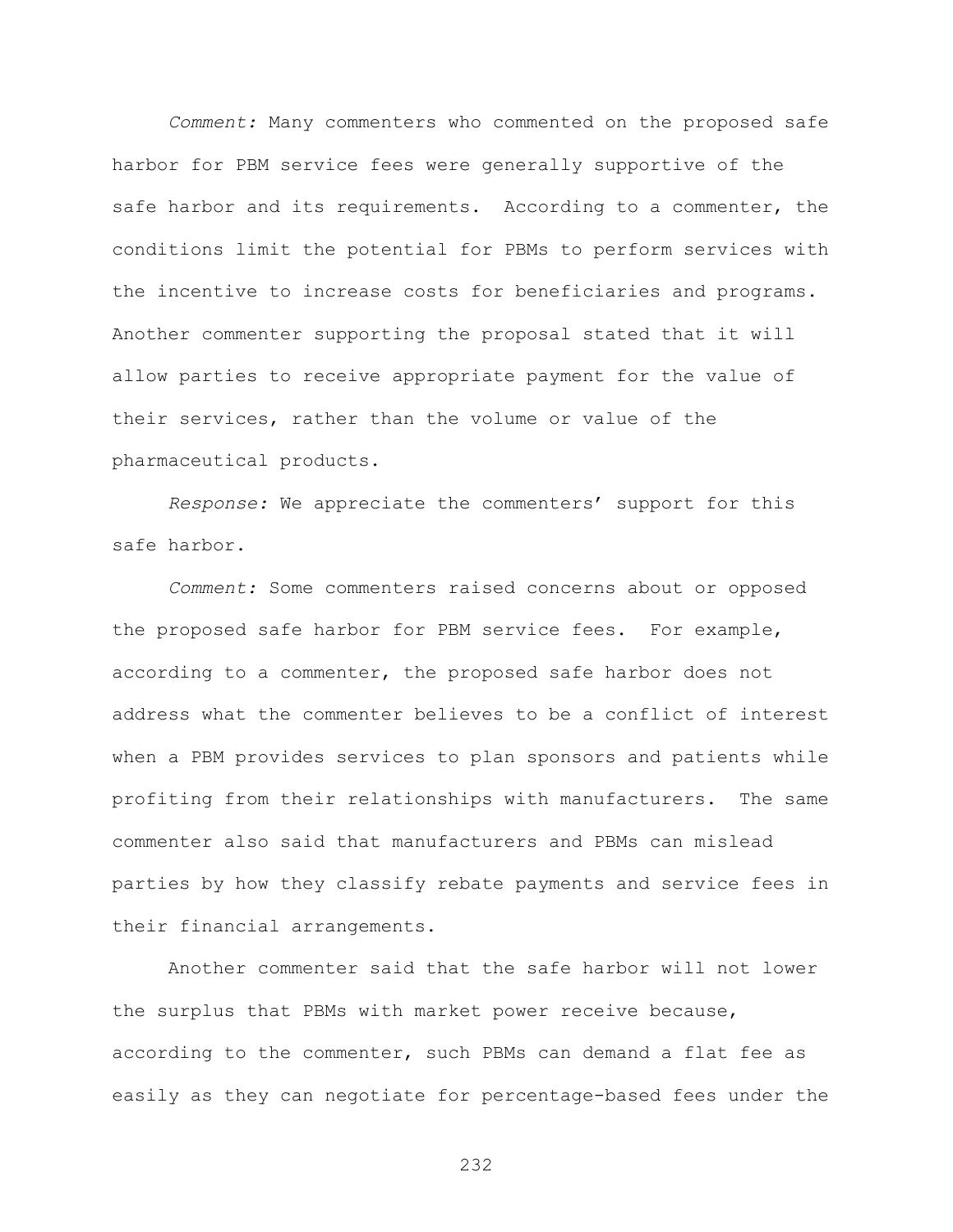current rebate system. According to this commenter, payments from manufacturers to PBMs should first flow to the payor before being split between the payor and the PBM.

*Response:* We appreciate the commenters' responses. While we agree that PBMs can negotiate for flat fees just as they can negotiate for percentage-based fees, this safe harbor includes safeguards to reduce the risks associated with remuneration that may be tied to referrals. For example, the fees must be consistent with fair market value in an arm's-length transaction and cannot be determined in a manner that takes into account the volume or value of referrals or business otherwise generated between the parties, or between the manufacturer and the PBM's health plans that is payable, in whole or in part, by a Federal health care program. In addition, protected fees would be only for services that the PBM provides to the manufacturer, not for services provided to health plans. Fees for services furnished to health plans may be structured to comply with the personal services and management contracts safe harbor at 1001.952(d).

*Comment:* Several commenters requested that OIG clarify the meaning of "services the PBM provides to the pharmaceutical manufacturer related to the pharmacy benefit management services that the PBM furnishes to one or more health plans," and requested that OIG specify the types of services protected by the proposed safe harbor. A commenter recommended OIG narrow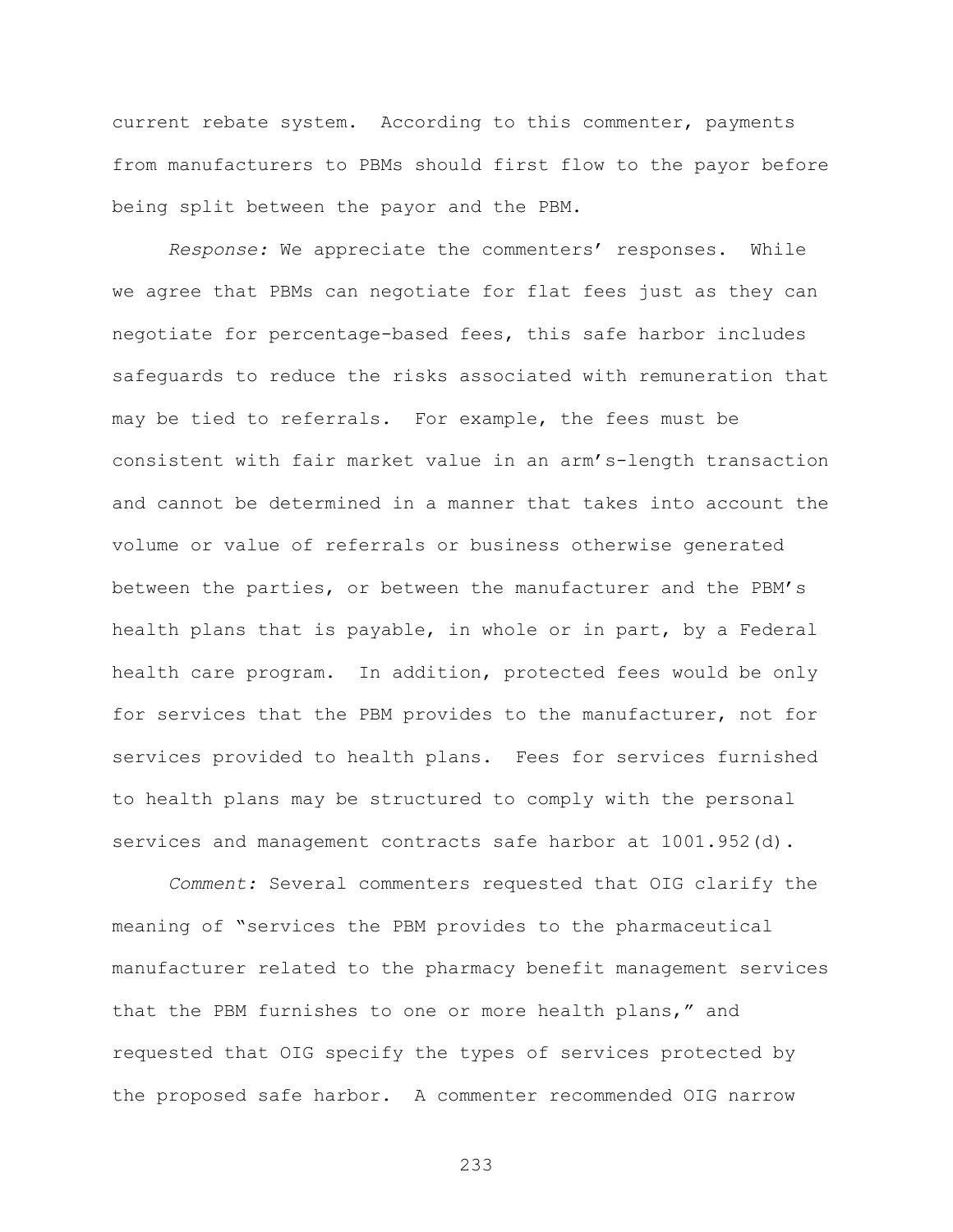the list of "pharmacy benefit management services" listed in the preamble to the Proposed Rule so that, for example, PBMs do not create rebates composed of new classes of fees, or otherwise disguise rebates as fees, charged to and paid by manufacturers. Another commenter recommended OIG restrict PBM services to adjudicating claims only. Other commenters suggested that OIG issue guidance on the types of PBM services that OIG views as appropriately compensated by plans instead of by manufacturers, with a commenter pointing to claims adjudication and utilization management as examples of services performed for plans, and member aggregation as an example of a service appropriately provided to manufacturers.

*Response:* We are not specifying the services to be protected under the PBM service fees safe harbor because we do not want to set a static list of services that will be protected. Moreover, the types of services a PBM might provide to a health plan are not necessarily the same types of services that a PBM might provide to a manufacturer. Using the commenter's example, adjudicating claims is a service that a PBM performs for a health plan, but not for a manufacturer; further, while member aggregation might be one type of service provided by PBMs to manufacturers, to the extent that any compensation for such services is determined based on the volume or value of Federal health care program business, the compensation would not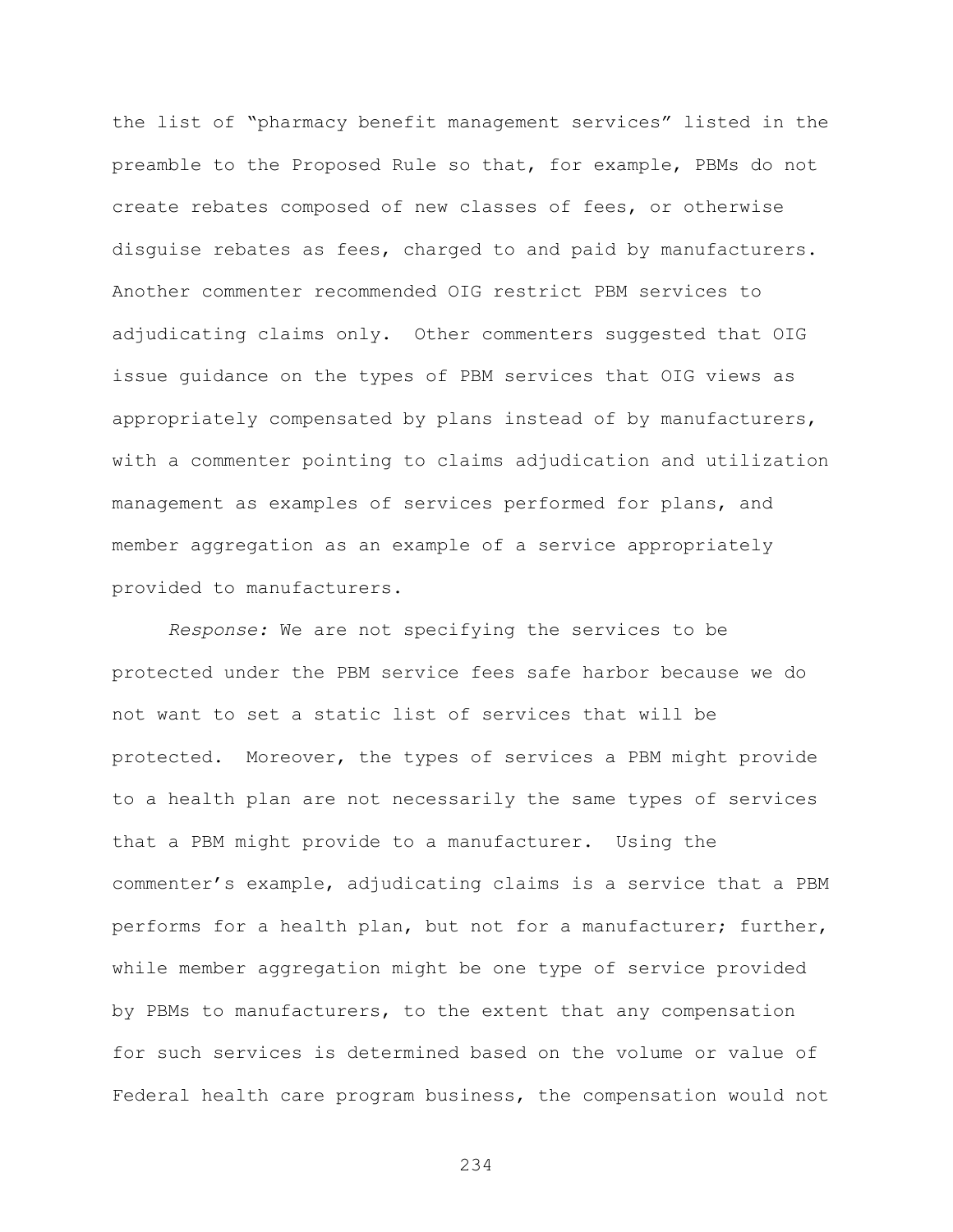be protected by this safe harbor. We decline to specify a list of services that the PBM provides for plans as opposed to manufacturers. We believe it should be clear to the contracting parties whether the PBM is providing a service for a manufacturer or a plan.

## i. Scope of Protected Fees

The Proposed Rule proposed a new safe harbor to protect certain PBM service fees that were flat service fees manufacturers make to PBMs for services the PBMs provide to the pharmaceutical manufacturers, for the manufacturers' benefit, when those services relate in some way to the PBMs' arrangements to provide pharmacy benefit management services to health plans. This safe harbor would protect only a pharmaceutical manufacturer's payment for those services that a PBM furnishes to the pharmaceutical manufacturer, and not for any services that the PBM may be providing to a health plan. The compensation paid to the PBM must be consistent with fair market value in an arm's-length transaction, be a fixed payment, not based on a percentage of sales, and not be determined in a manner that takes into account the volume or value of any referrals or business otherwise generated between the parties, or between the manufacturer and the PBM's health plans, for which payment may be made in whole or in part under Medicare, Medicaid, or other Federal health care programs. The Proposed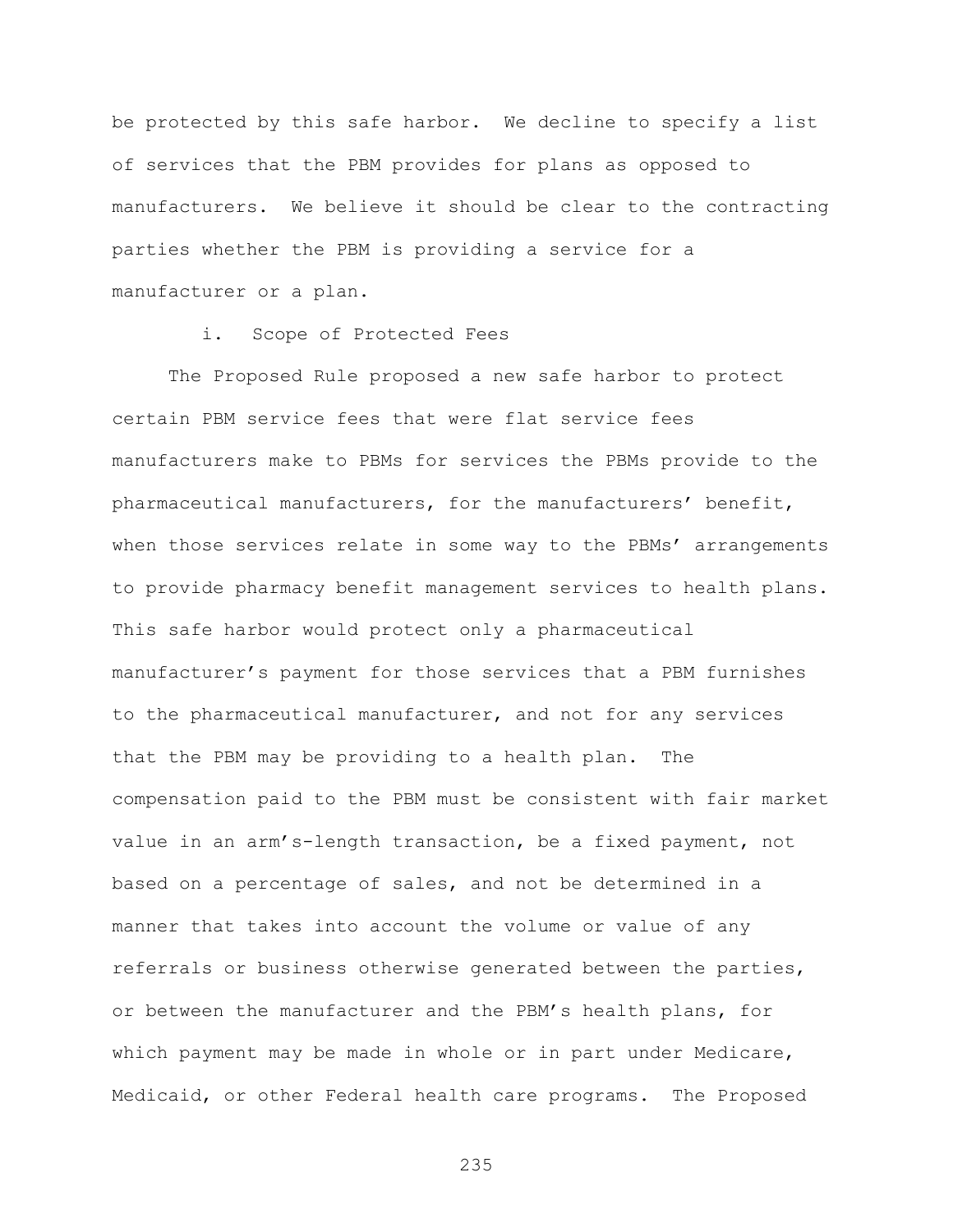Rule provided a non-exhaustive list of "pharmacy benefit management services," but proposed not to create a definition because the role of the PBM may evolve over time. We address the definition of pharmacy benefit management services in the definition section. This section discusses the scope of the protected fees.

*Comment:* Some commenters suggested clarifying that the services must be performed "on behalf of" the manufacturer instead of "to the manufacturer" or "for the manufacturer's benefit." Commenters also recommend that the safe harbor be limited to fees for services "that the manufacturer would otherwise perform (or contract for) in the absence of the service arrangement."

*Response:* For purposes of this safe harbor, and in this context, we believe that "to the manufacturer" is sufficiently clear. The PBM would be providing a service to a manufacturer (which also might be on behalf of the manufacturer). While we are not incorporating the particular language suggested regarding the services that the manufacturer would otherwise perform (or contract for), we agree that the safe harbor protects payment only for legitimate services.

*Comment:* Several commenters recommended broadening the proposed safe harbor related to PBM Service Fees to all fees, especially all PBM arrangements with manufacturers. These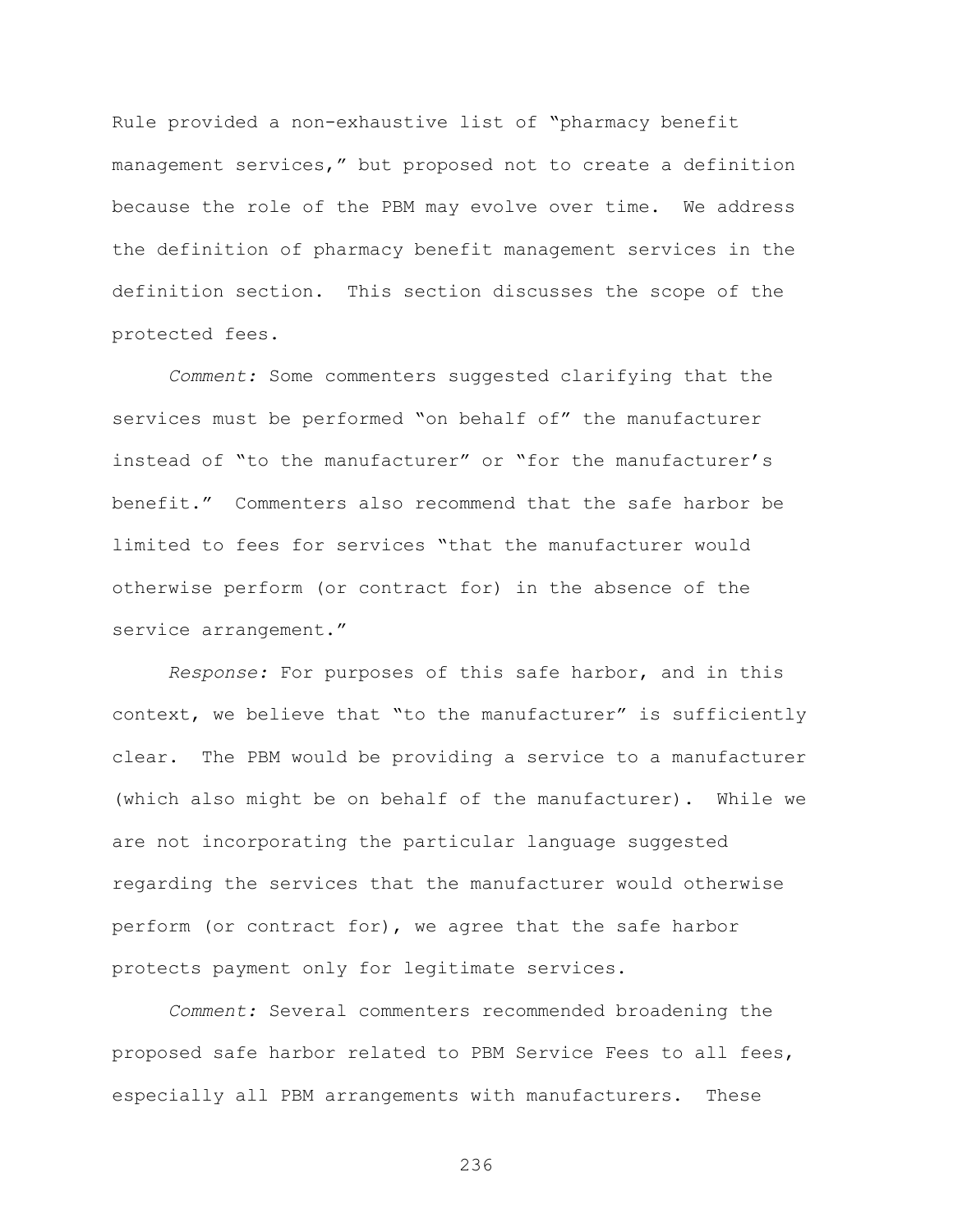commenters wanted to ensure that the "related to" language does not unduly limit the scope of the safe harbor or risk noncompliance if manufacturers contract with PBMs for services that may not clearly "relate to" the PBM services that they typically provide to health plans.

*Response:* We thank the commenter for this suggestion but decline to accept it. If a service does not relate to pharmacy benefit management services that the PBM provides to a health plan, then it is unclear how the PBM could meet the condition that requires certain annual disclosures to health plans. As we note elsewhere, other services that PBMs provide could be protected by other safe harbors, including the GPO and personal services safe harbors.

*Comment:* One commenter recommended that OIG clarify the PBM services covered by the safe harbor by removing the requirement that the services must "relate to" services the PBM furnishes to health plans and clarify the types of PBM services that might be provided for the benefit of the manufacturer.

*Response:* We decline to remove the requirement in the new safe harbor for PBM service fees that the fees for which safe harbor protection is sought "relate to" pharmacy benefit management services that the PBM furnishes to health plans. This proposed condition fosters transparency for health plans. As we stated in the Proposed Rule, the Department believes that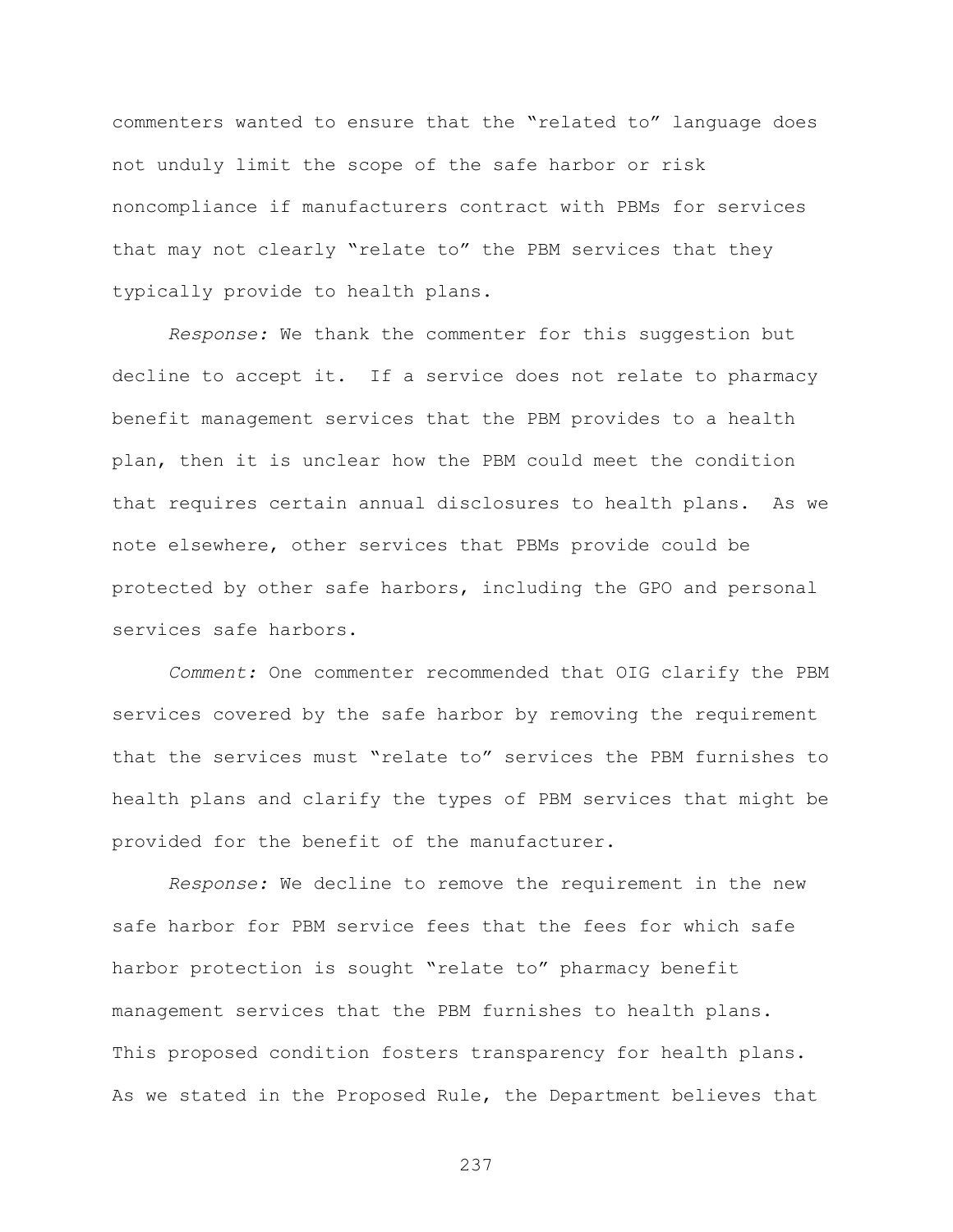PBMs are agents of the health plans with which they contract and that transparency is important to ensure that a PBM's arrangements with pharmaceutical manufacturers are not in tension with the services it provides to the health plans for which it is acting as an agent. Disclosures of specific services will allow a plan to see what services a PBM is contracting with a manufacturer that relate to the health plan. Thus, we proposed to protect only those fixed fee arrangements between manufacturers and PBMs where plans could have visibility into the arrangements, in other words, arrangements related to services the PBM was providing the plans. We solicited comments on limiting the safe harbor to fees that pharmaceutical manufacturers pay to the PBMs that relate to the PBM's arrangements to provide pharmacy benefit management services to health plans.

The language of the final rule clarifies that the fees for which safe harbor protection is available are fees for services provided for the benefit of the manufacturer who is paying for them. As noted in the Proposed Rule, such services might include services rendered to a manufacturer that depend on or use data gathered from PBMS from their health plan customers (whether claims or other types of data), subject to all applicable privacy and security rules. PBMs also might provide services for manufacturers to prevent duplicate discounts on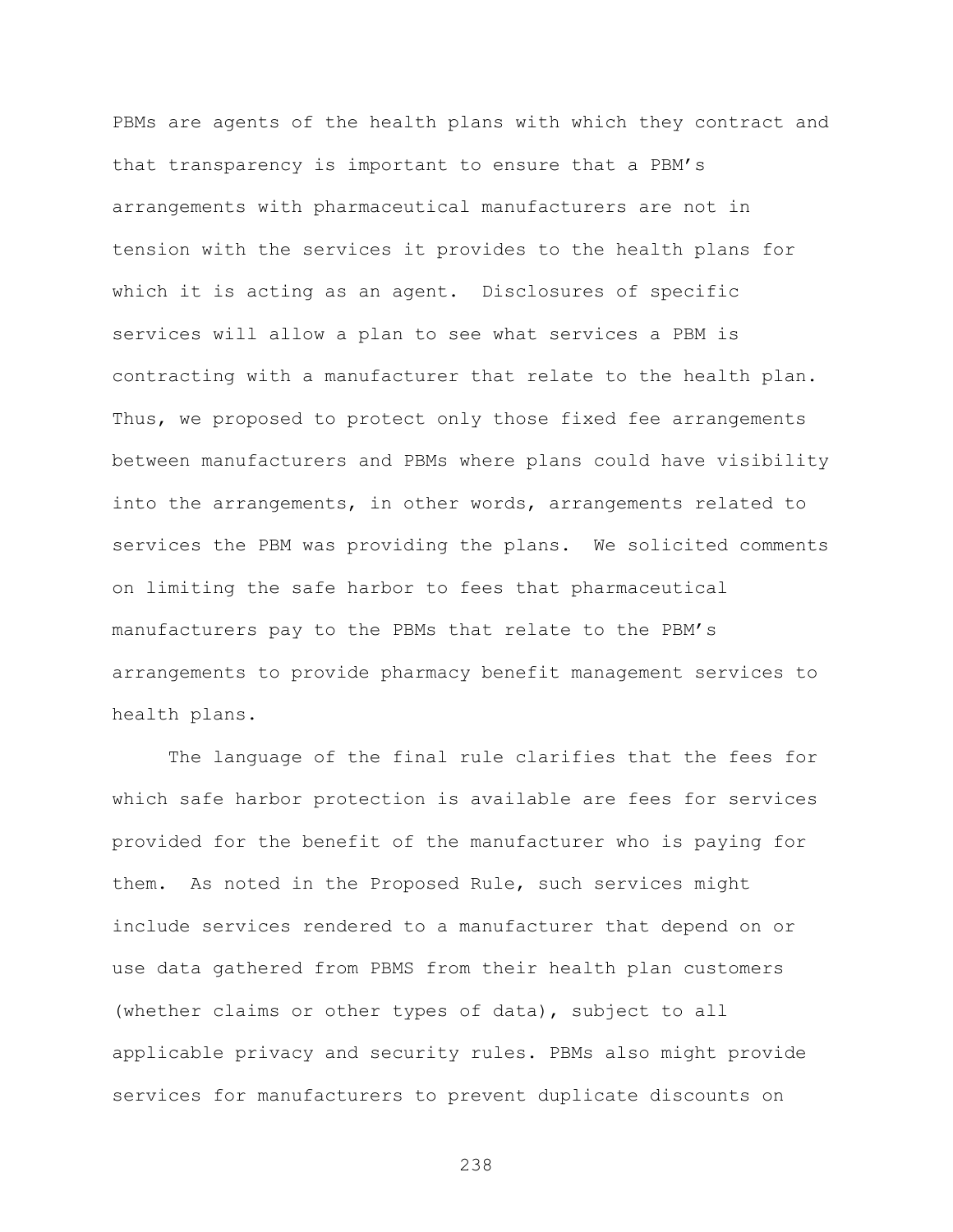340B claims. Nothing in this rule preempts any contractual terms that a PBM has with health plans that limit uses of health plans or enrollees' data.<sup>[51](#page-238-0)</sup>

*Comment:* As noted in the definition section, many commenters recommended that the PBM services and their related fees be tied to bona fide services. Additionally, these commenters recommended that the services be itemized to clearly show that the fees are paid for specific services at a market value. These commenters recommended that this guidance clarify that these services cannot be negotiated as a fixed suite of services or services that are applied on an "all or nothing basis."

*Response:* As we explain above, we have included additional conditions aimed at clarifying that only payment for legitimate services would be protected. We did not propose, and are not finalizing, a specified format for disclosure of the services to health plans, nor would PBMs be required to disclose the fees to health plans. However, PBMs would be required to disclose both the services and associated fees to the Secretary upon request. Therefore, it would be a best practice to maintain documentation that could demonstrate how each element of the safe harbor (*e.g.*, fair market value, fixed fees) is met.

 $\overline{a}$ 

<span id="page-238-0"></span><sup>51</sup> 84 FR 2349-50.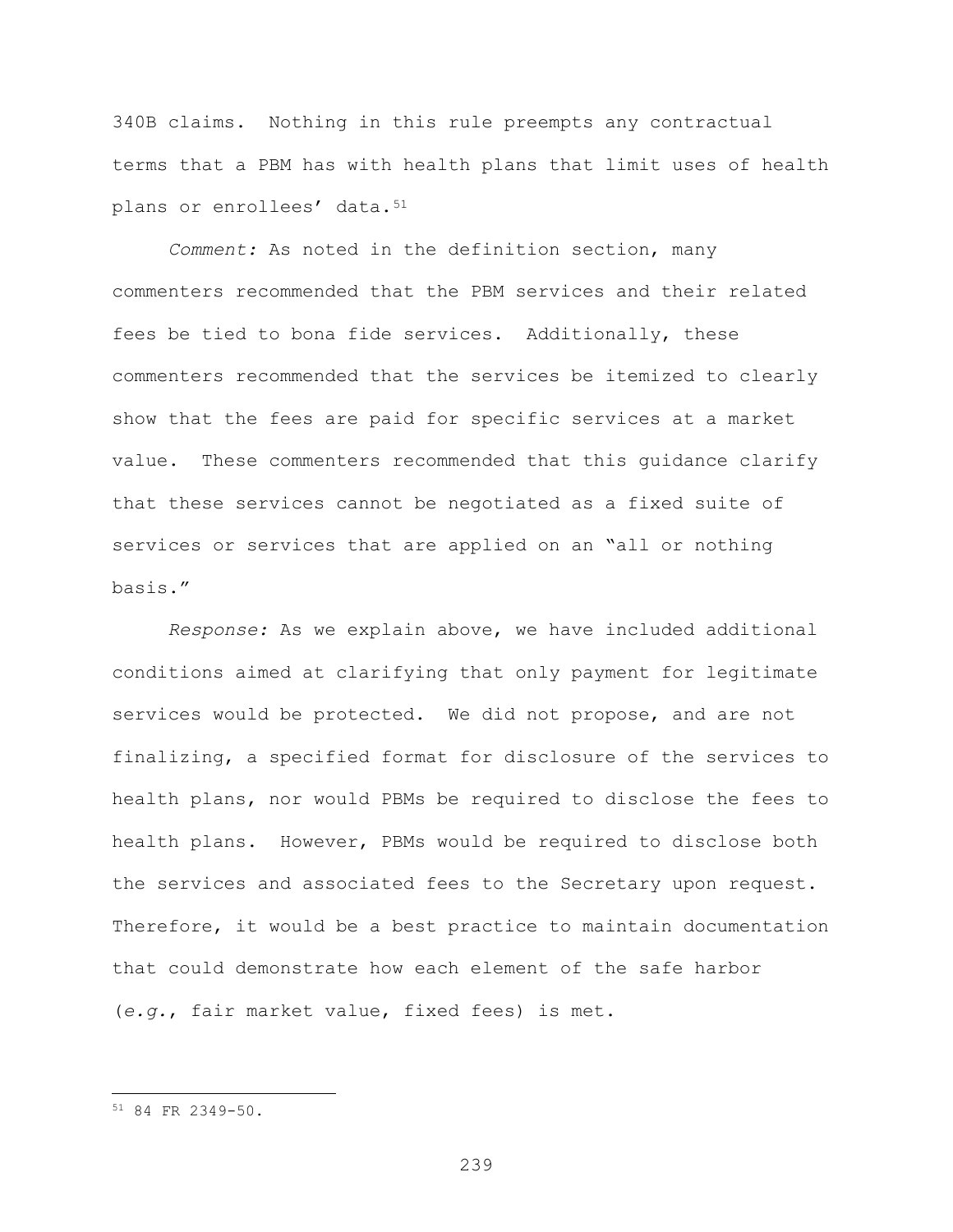*Comment:* One commenter recommended that the safe harbor fees be narrowed to protect only service fees paid for the purposes of administering point-of-sale reductions in price and related chargebacks.

*Response:* We decline to adopt this suggestion. The safe harbor for point-of-sale reductions in price protects a different stream of remuneration (*i.e.*, the reduction in price from a manufacturer to a plan sponsor under Part D or a Medicaid MCO). This safe harbor for PBM service fees is not related to the safe harbor for point-of-sale reductions in price and therefore should not be limited to arrangements protected under it.

*Comment:* A commenter requested that OIG protect only fees paid to PBMs independent of services a PBM already provides to plans.

*Response:* The PBM service fees safe harbor protects payments "for services the PBM provides to the pharmaceutical manufacturer." Services provided to plans are not services provided to manufacturers, and therefore payments for services to plans are not protected by the safe harbor.

ii. Fair Market Value

*Comment:* A commenter recommended that the fair market value of the payment to PBMs reflect the value of the services, not the value of the products involved.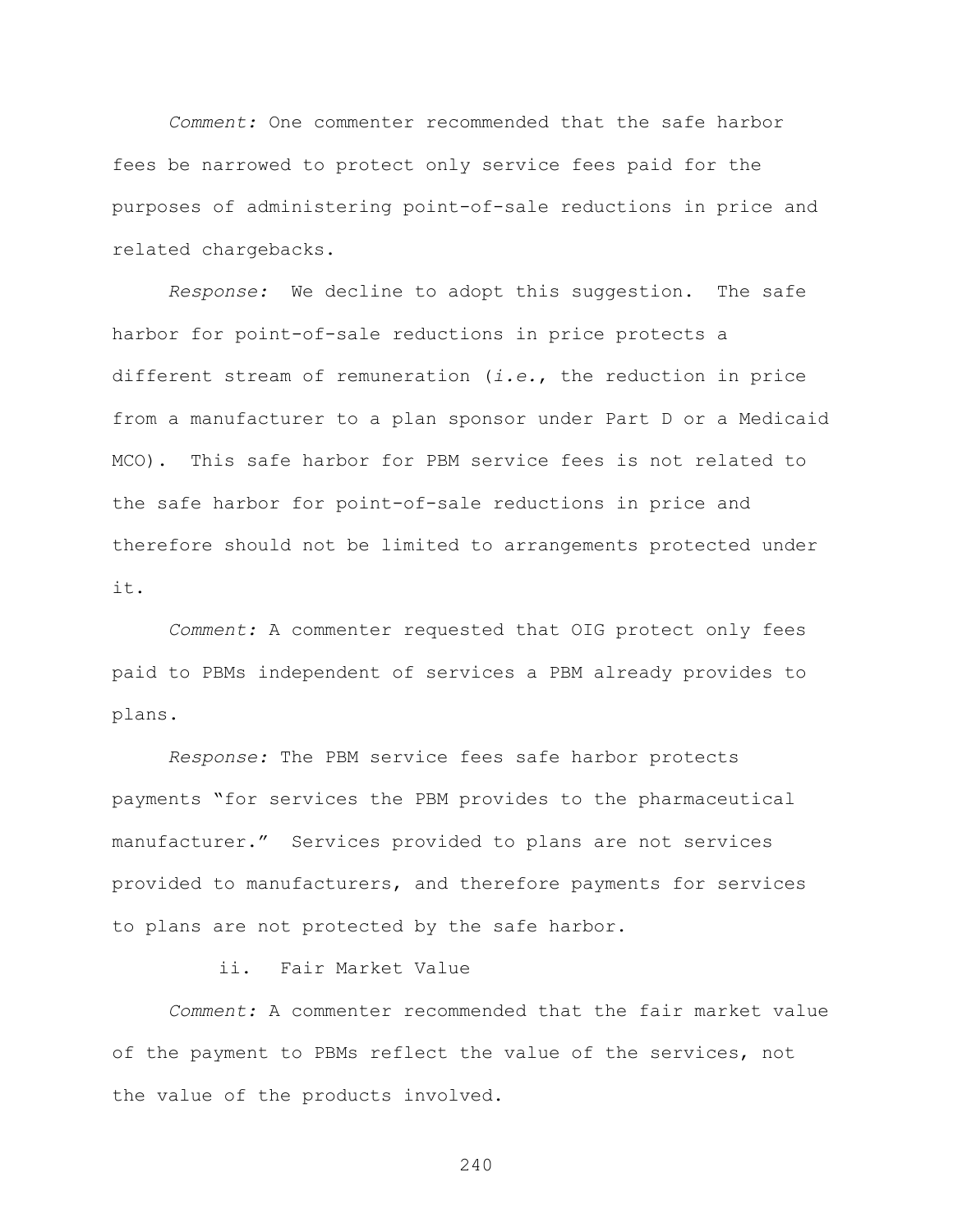*Response:* By its terms, the proposed safe harbor for PBM service fees protects compensation paid for services performed by a PBM for a pharmaceutical manufacturer. The safe harbor provides that the compensation must (1) be consistent with fair market value in an arm's-length transaction; (2) be a fixed payment, not based on a percentage of sales; and (3) not be determined in a manner that takes into account the volume or value of Federal health care program business. We believe it is clear from this context that the compensation must reflect the fair market value of the service rendered, and not the value of the products involved.

*Comment:* Several commenters requested that OIG clarify the meaning of "fair market value." A commenter asked OIG to provide examples of valuation approaches to meet the standard. Other commenters requested that OIG either adopt CMS's statements regarding fair market value in the context of CMS's *bona fide* service fees guidance for the MDRP or clarify the "fair market value" standard is consistent with CMS's statements. Another commenter asserted that in order to establish fair market value, PBMs and manufacturers should provide specific disclosures and demonstrate that the performed services are of real value to manufacturers, instead of simply showing that many manufacturers are willing to pay PBMs comparable amounts of money for general, nondescript services.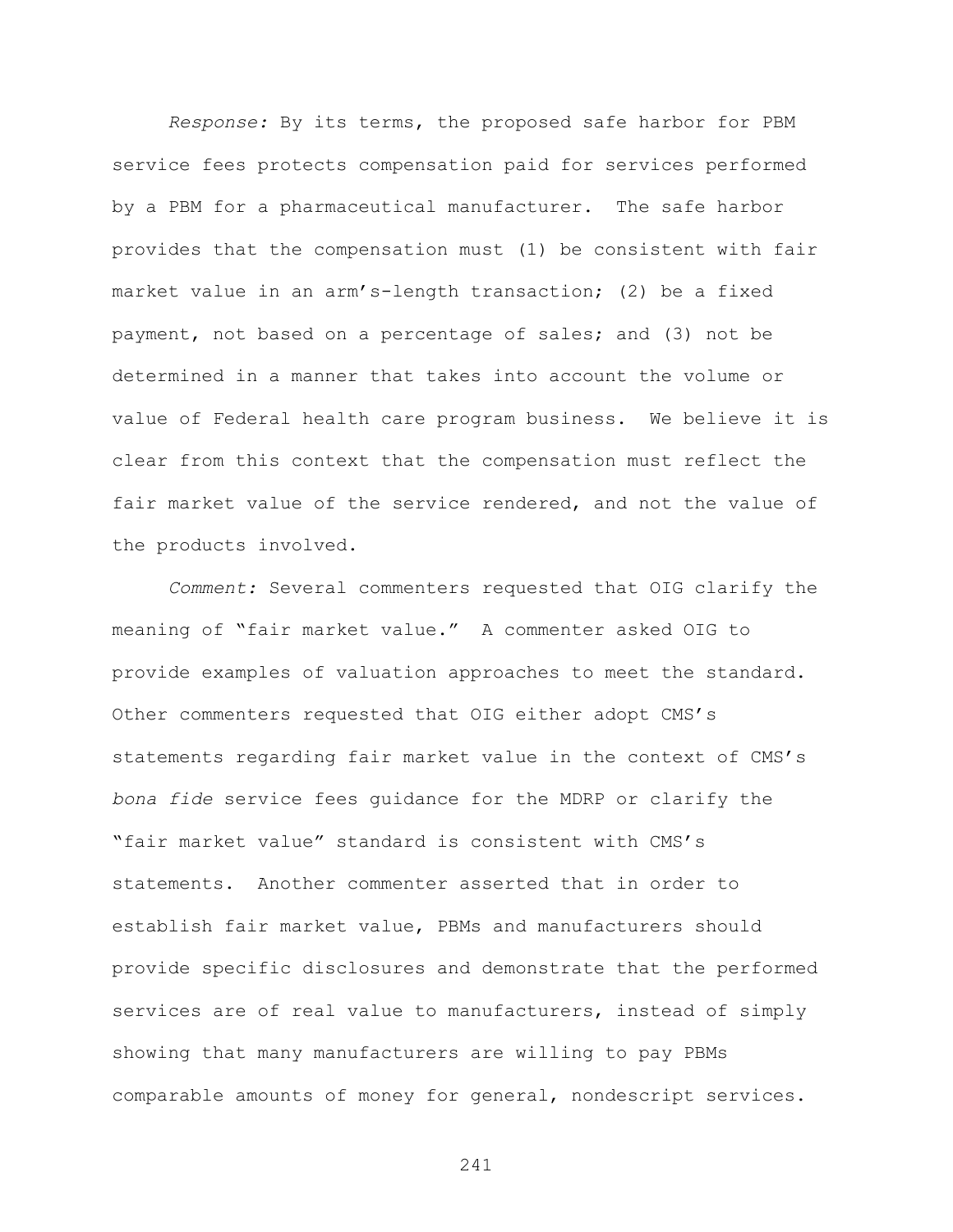*Response:* The requirement that compensation paid for PBM service fees be "consistent with fair market value in an arm'slength transaction" is nearly identical to a requirement of the safe harbor for personal services and management contracts, 42 C.F.R. § 1001.952(d), which has been in effect since 1991. 56 FR 35,952 (July 29, 1991). In addition, both the personal services and management contracts safe harbor and the proposed PBM service fees safe harbor include a requirement that the compensation not be determined in a manner that takes into account the volume or value of any Federal health care program business. (Because of this requirement, a fair market value determination cannot be made through comparison to transactions where compensation may have taken the value of referrals into account.<sup>52</sup>) The proposed PBM service fees safe harbor also specifically excludes from protection compensation based on a percentage of sales. In addition, as we explain elsewhere, we

 $\overline{a}$ 

https://oig.hhs.gov/fraud/docs/safeharborregulations/acquisition122292.htm.

<span id="page-241-0"></span><sup>52</sup> *See*, *e.g.*, Letter from D. McCarty Thornton, Associate General Counsel, Inspector General Division, to T. J. Sullivan, Office of the Associate Chief Counsel, Internal Revenue Service, Dec. 22, 1992 ("When considering the question of fair market value, we would note that the traditional or common methods of economic valuation do not comport with the prescriptions of the anti-kickback statute. Items ordinarily considered in determining the fair market value may be expressly barred by the anti-kickback statute's prohibition against payments for referrals. Merely because another buyer may be willing to pay a particular price is not sufficient to render the price paid to be fair market value. The fact that a buyer in a position to benefit from referrals is willing to pay a particular price may only be a reflection of the value of the referral stream that is likely to result from the purchase."), *available at*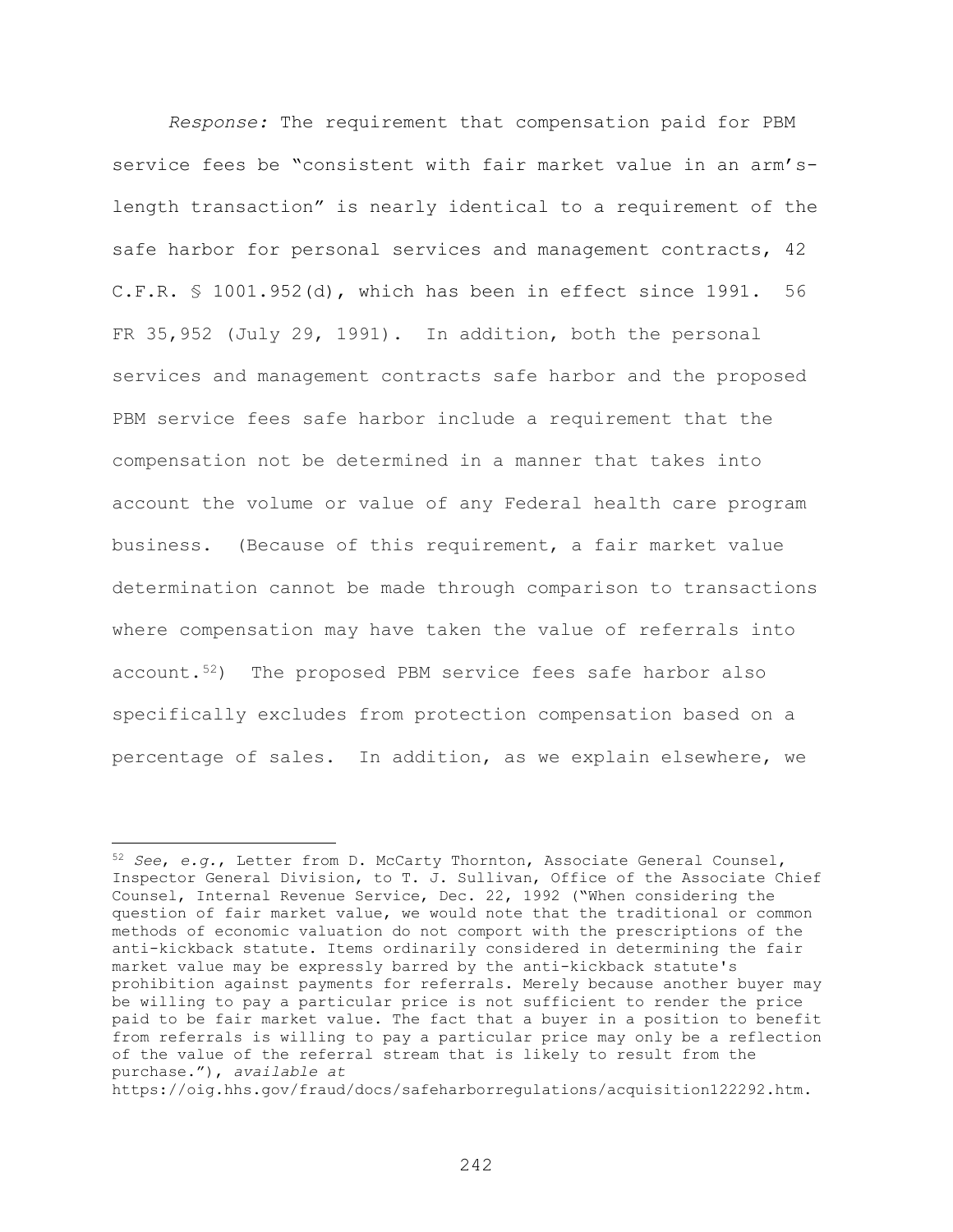include certain additional requirements similar to the personal services and management contracts safe harbor at 42 C.F.R \$ 1001.952(d).

We decline to provide further guidance on the setting of compensation for PBM service fees, nor do we adopt the guidance provided by CMS in a different context.<sup>53</sup>

iii. Take into Account Volume or Value

*Comment:* Commenters suggested that, if OIG does not believe that all fees based on volume or value would generate a significant risk, OIG should adopt clear guidance excepting lower risk arrangements from the volume or value requirement. More specifically, several commenters recommended that OIG exempt any arrangement that involves varying numbers of transactions, provided that the fee for each individual transaction is fixed in advance and consistent with fair market

 $\overline{a}$ 

<span id="page-242-0"></span><sup>53</sup> A commenter on the Proposed Rule cited CMS's response when asked to provide guidance on the meaning of "fair market value" as used in its definition of "bona fide service fees." 81 FR 5170, 5179-5180 (Feb. 1, 2016). Among the comments cited in that rulemaking was one that "encouraged CMS to acknowledge that many or most fee arrangements common in the industry tend to be percentage based agreements and that manufacturers can establish a fair market value rationale for a percentage based fee through industry benchmarking by comparing types of specific services outlined in an agreement with ranges of payments observed throughout the industry." 81 FR at 5179. While CMS did not respond to this particular comment and declined to further define fair market value for purposes of the bona fide service fee definition, it stated its belief that manufacturers should retain flexibility in determining whether service fees are paid at fair market value. We are not adopting CMS' terminology nor its definition of "bona fide services fees," for purposes of this final rule. To the extent that CMS's guidance on the topic of service fees leaves room for percentage-based arrangements, it should be noted that percentage-based arrangements are expressly excluded from protection under the PBM service fees safe harbor.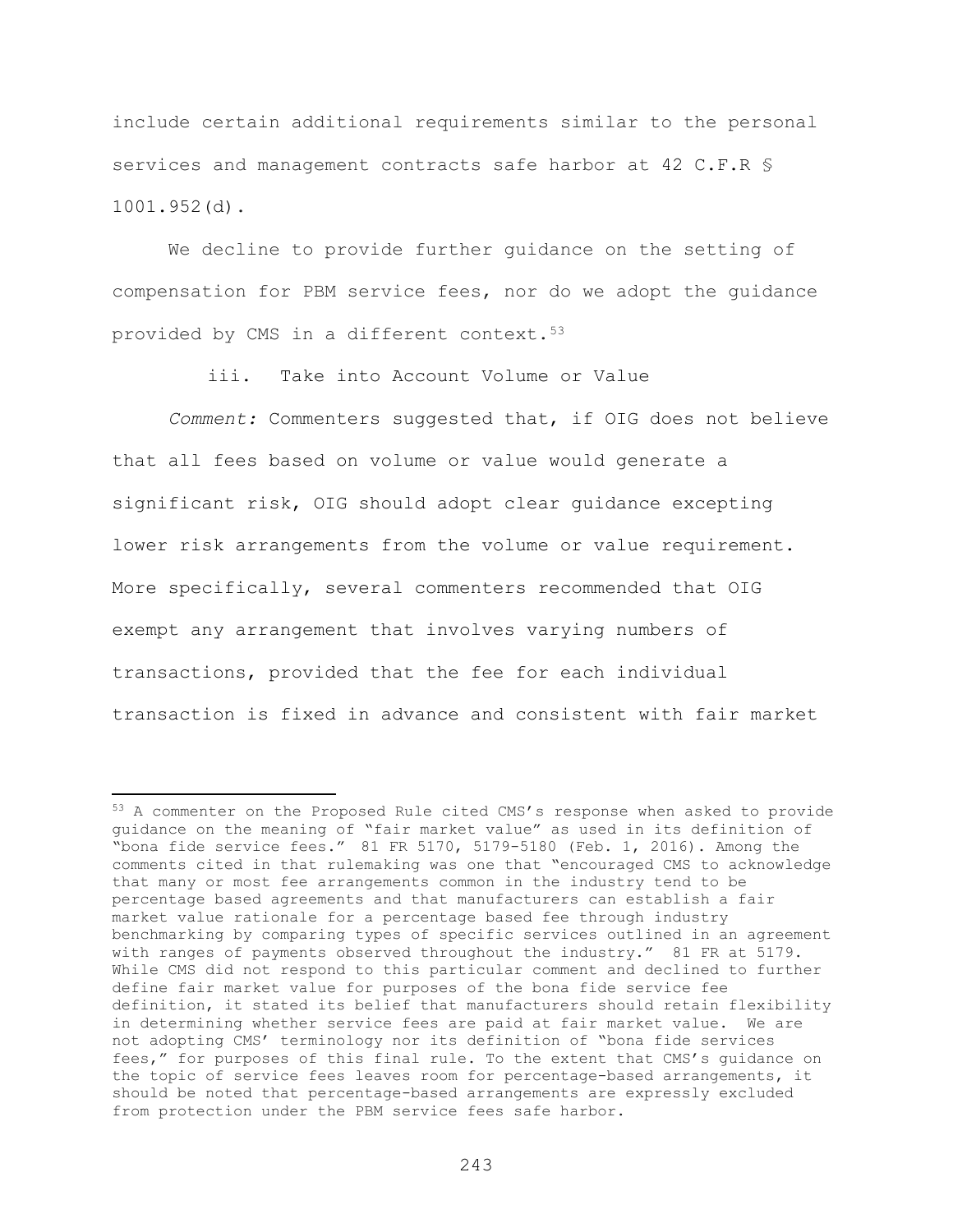value in an arms-length transaction, as it presents a low risk of fraud. This would facilitate practical service fee arrangements between manufacturers and PBMs. Alternatively, commenters suggested that the rule could clarify that the reference to volume or value of business "otherwise generated" between parties means that payment terms under the PBM service fee arrangement in question should not take into account other arrangements outside of the contract, but would not preclude per-unit fees based on volume or value of the services furnished under the service fee agreement itself. According to commenters, these types of arrangements present a low risk of fraud or abuse if certain safeguards are incorporated into the safe harbor. Specifically, a few commenters recommended including the factors identified in OIG's Advisory Opinions 10- 14 and 11-18<sup>[54](#page-243-0)</sup> to deem certain fair market value, arms-length, per-unit fees as not taking into account the volume or value of referrals or other business generated between the parties. A commenter requested that the safe harbor protect fees where PBMs are paid less per claim as the number of claims increases in light of certain fixed costs.

*Response*: We agree with the general premise of the commenters' concerns, that compensation for services may be

 $\overline{a}$ 

<span id="page-243-0"></span><sup>54</sup> Advisory Opinion 11-18 was terminated on April 1, 2014.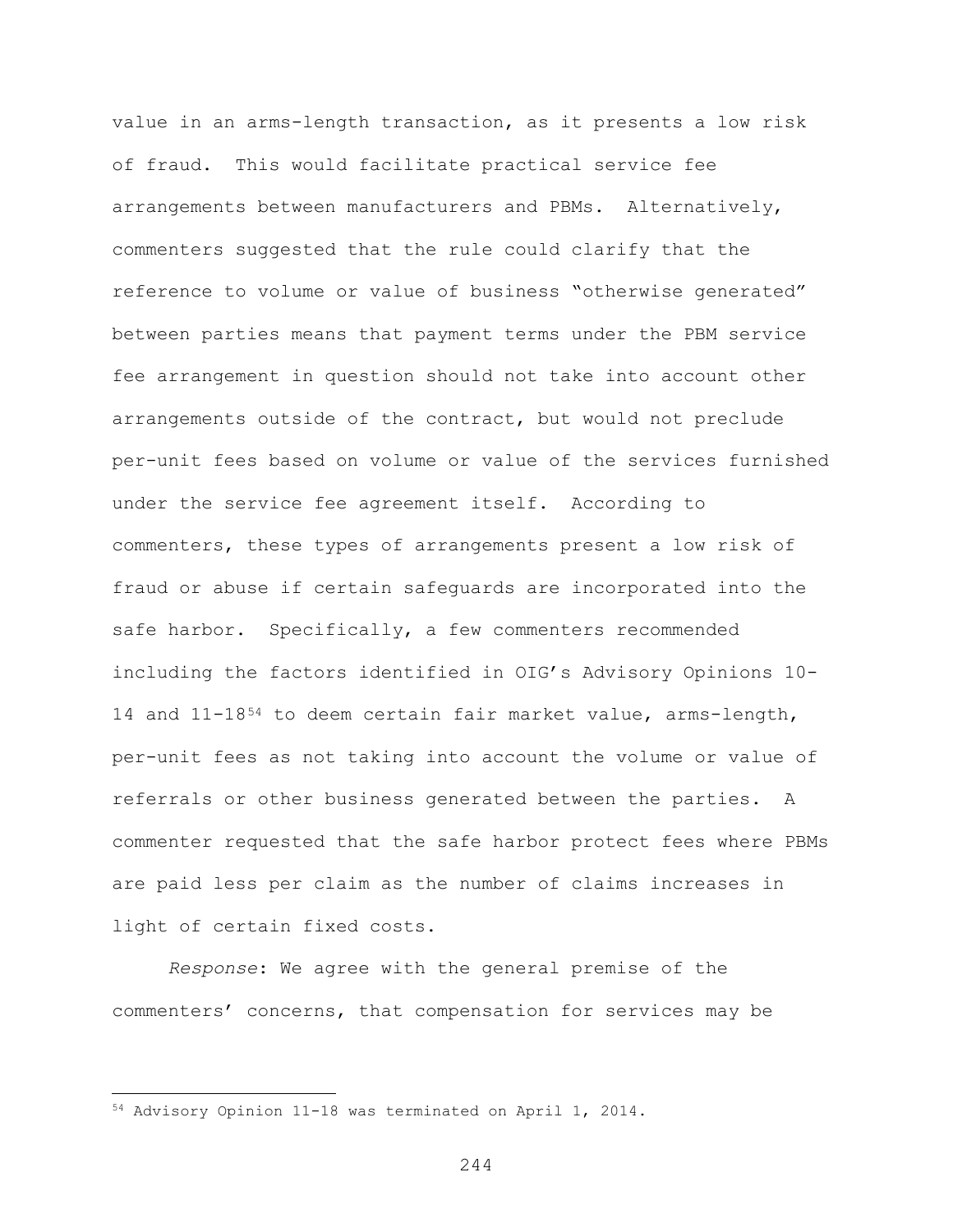determined on a per-unit of work basis and thus vary with the volume of work performed. This particular safe harbor condition excludes compensation that takes into account the volume or value of referrals or other business that are payable in whole or in part under a Federal health care program. For example, if a per-unit-of-work fee is fixed in advance at fair market value for services actually provided to the manufacturer and is not based on volume or value of Federal health care business, then that arrangement could be protected, so long as the unit-based compensation does not vary during the course of the compensation arrangement in any manner that takes into account referrals or other Federal business generated. On the other hand, the safe harbor would not protect per unit compensation that varies with either increases or decreases in volume (*e.g.*, X amount per unit for the first  $1,000$  units,  $X + 1$  per unit for additional units), as we believe that compensation determined in this manner is not low risk. In addition, we emphasize that this safe harbor would not protect any per-unit-of-work fee that is based on or otherwise connected with drug prices.

*Comment:* According to a commenter, the Proposed Rule would allow all entities (other than PBMs) in the drug supply chain that supply services to manufacturers to be compensated for the provision of services based on volume and a percentage of list price. The commenter recommended requiring all payments by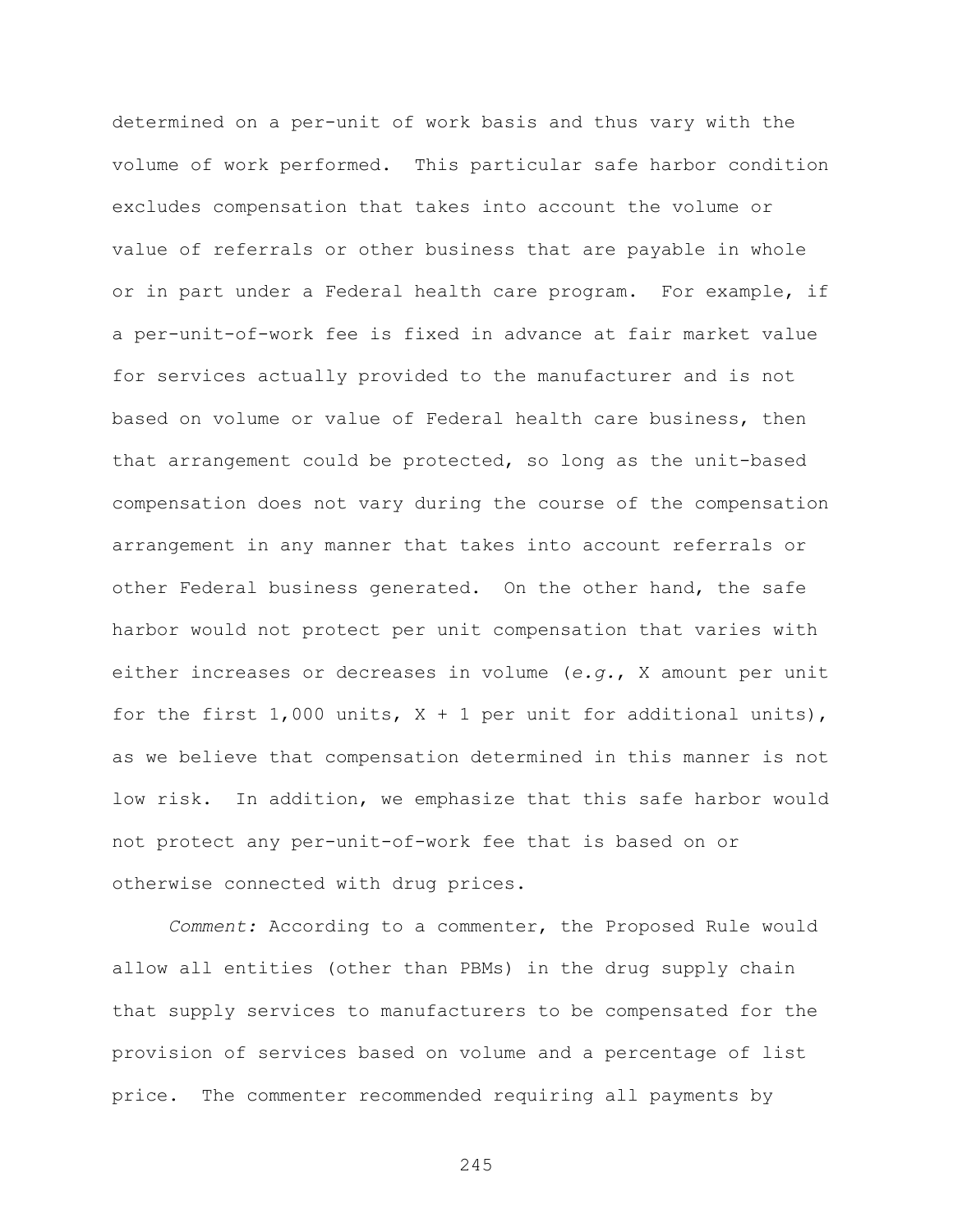manufacturers for services provided by third parties to be applied equally and to be set in advance, fixed, and based on fair market value.

*Response:* In the Proposed Rule, we proposed a new safe harbor specifically to protect fees paid from manufacturers to PBMs for services rendered to the manufacturers, if all the conditions of the safe harbor are met. This safe harbor does not "allow" payments to other entities that do not meet these conditions; it simply does not protect them, whether they meet the conditions or not. Manufacturer payments to entities other than PBMs may be protected by other safe harbors, such as the safe harbor for personal services and management contracts, 42 C.F.R § 1001.952(d). (This safe harbor also requires that compensation be set in advance, consistent with fair market value in arm's-length transactions, and not determined in a manner that takes into account volume and value of Federal health care program business.) However, compliance with the terms of each safe harbor is voluntary. If parties choose not to comply with such requirements with regard to particular arrangements, it may be that they do not believe that these arrangements implicate the anti-kickback Statute or that they otherwise comply with the law.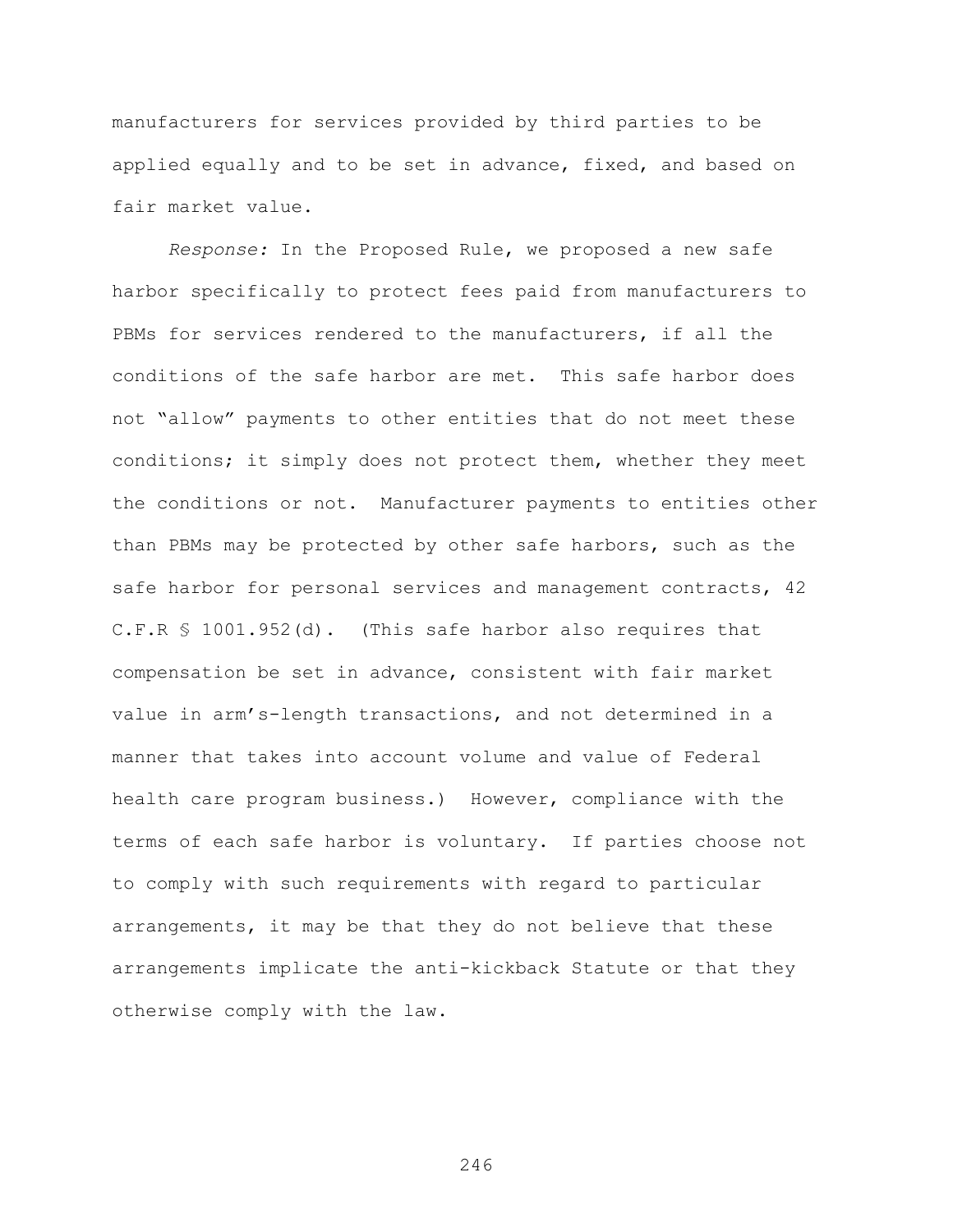## iv. Fixed Fees

*Comment:* Several commenters were supportive of the condition in the safe harbor requiring that the compensation paid to a PBM be a fixed payment rather than a payment based on a percentage of sales. A commenter noted that this proposal may increase the placement of less expensive drugs on preferred formulary tiers and could reduce out-of-pocket costs for certain patients. Some commenters noted that a flat-fee system aligns fees with the value of the services provided.

*Response:* We appreciate the commenters' support for this condition of the safe harbor. Based on the comments received, we are finalizing this condition, as proposed.

*Comment:* Several commenters suggested changes to the scope of fees that can be protected under the PBM service fees safe harbor. For instance, several commenters recommended that the safe harbor apply to fees for any service a PBM provides to or on behalf of a manufacturer. Many commenters either requested that the safe harbor protect fees for all *bona fide* services provided by PBMs to manufacturers or asked that we incorporate (or consider incorporating) the standards from the *bona fide* service fee definition under the MDRP (42 C.F.R. § 447.502). According to at least one commenter, if we do not limit the scope of the safe harbor to *bona fide* services, PBMs may seek to convert costs and lost revenue to service fees.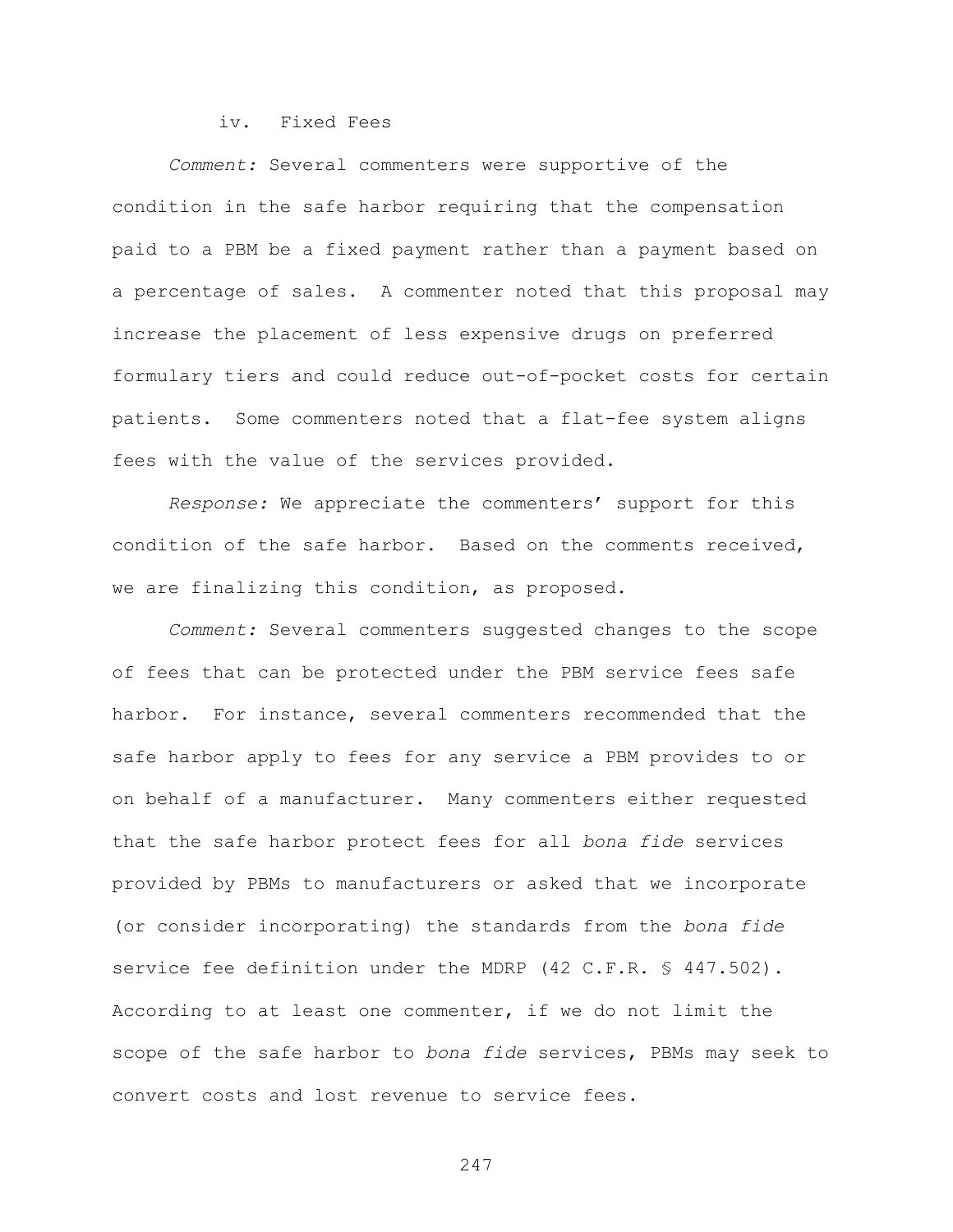*Response:* We are finalizing a modification to the new safe harbor to protect payments by a pharmaceutical manufacturer to a PBM for legitimate services the PBM provides to the pharmaceutical manufacturer related to the pharmacy benefit management services that the PBM furnishes to one or more health plans with certain conditions. We share commenter's concerns about the use of this safe harbor to convert costs and lost revenue to service fees. Therefore, we are clarifying in the regulatory text that the safe harbor applies only to "legitimate" services; thus, this safe harbor does not protect arrangements between manufacturers and PBMs for services that are not necessary, are worthless, or are duplicative. Because we are not adopting or incorporating by reference the term "bona fide service fee," as CMS may use that term, we wanted to use a different term to convey a similar concept.

*Comment:* A commenter requested clarification as to how fixed fees would be structured to comply with this safe harbor. In particular, the commenter raised concerns that a fixed-fee model could lead PBMs to pass down higher administrative costs to Medicaid MCOs that could, in turn, increase costs for states and the Federal government. Another commenter raised concerns that flat fees will be used by manufacturers as another way to encourage utilization of their products. According to these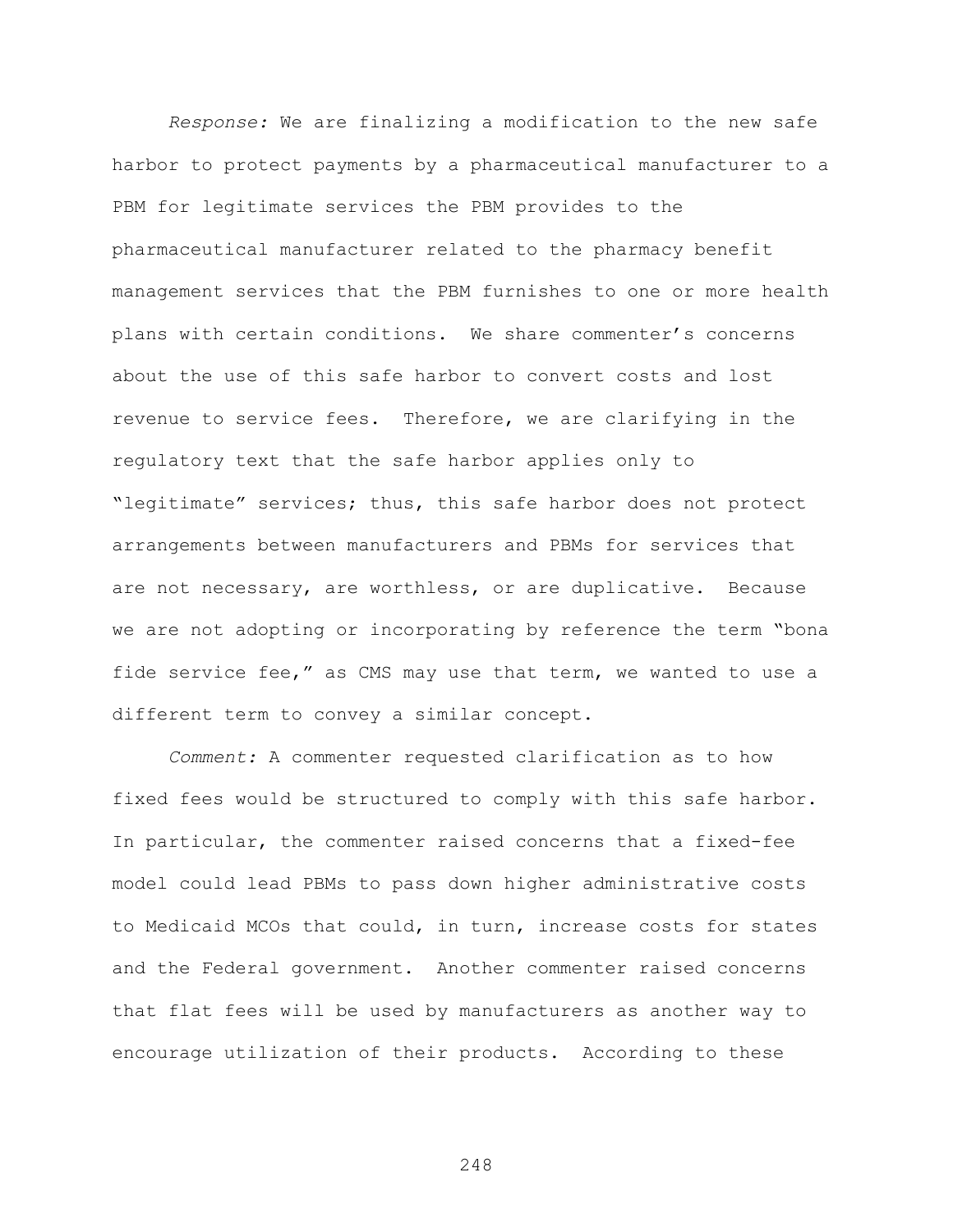commenters, the fixed fees are a mechanism for entities to offset rebate losses.

*Response:* We appreciate the commenter's concerns about how a fixed-fee model could affect costs for states and the Federal government, and we do not intend for this safe harbor to protect fixed fees that serve only as a mechanism for entities to offset rebate losses. As discussed above, we are finalizing a modification to the new safe harbor to protect payments by a pharmaceutical manufacturer to a PBM for legitimate services the PBM provides to the pharmaceutical manufacturer related to the pharmacy benefit management services that the PBM furnishes to one or more health plans with certain conditions. If the fee arrangement does not meet all safe harbor conditions, then it would not be protected.

*Comment:* A commenter sought clarification from OIG that the PBM service fees protected under the safe harbor would replace the existing administrative fees received by PBMs that are based on a percentage of WAC. Additionally, the commenter requested that OIG not protect any administrative fees based on a percentage of WAC that are paid to PBMs or any other intermediaries.

*Response:* We proposed to add, and are finalizing, a new safe harbor specifically designed to protect certain fixed fees pharmaceutical manufacturers pay to PBMs for services rendered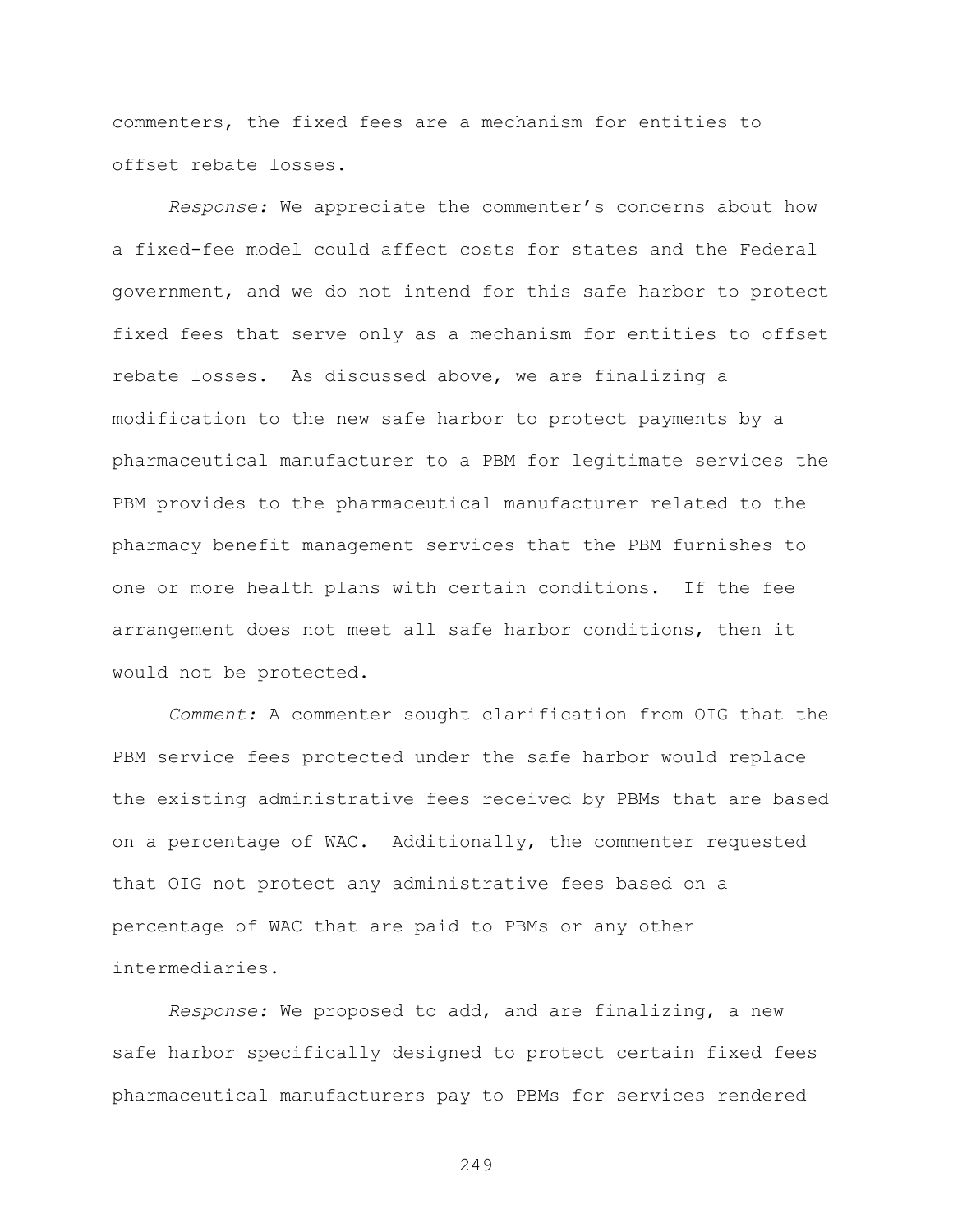to the manufacturers that relate to PBMs' arrangements to provide pharmacy benefit management services to health plans. With respect to the commenter's second request, we note that nothing in this final rule is intended to affect any existing protections that may be available under other safe harbors for the types of administrative fee arrangements the commenter described.

*Comment:* A commenter disputed OIG's assertion that a PBM service fee becomes a kickback because the basis for setting it is a percentage of list price, especially since this is typically the best measure of fair market value. To address this concern, the commenter recommended a prohibition on any manufacturer requirement that the service fees be dependent on formulary placement. This would permit specifying that service fees tied to a fixed percentage of sales may qualify as a permitted fixed fee under the rule.

*Response:* Our Proposed Rule stated that service fees tied to a product's price "could function as a disguised kickback." Whether a service fee based on a percentage of list price rises to the level of an unlawful kickback under the anti-kickback statute would depend on the facts and circumstances. As we noted in the Proposed Rule, we proposed a safe harbor that would protect flat fees because they "pose lower risk of abuse and conflicts of interest." Because of these concerns, we decline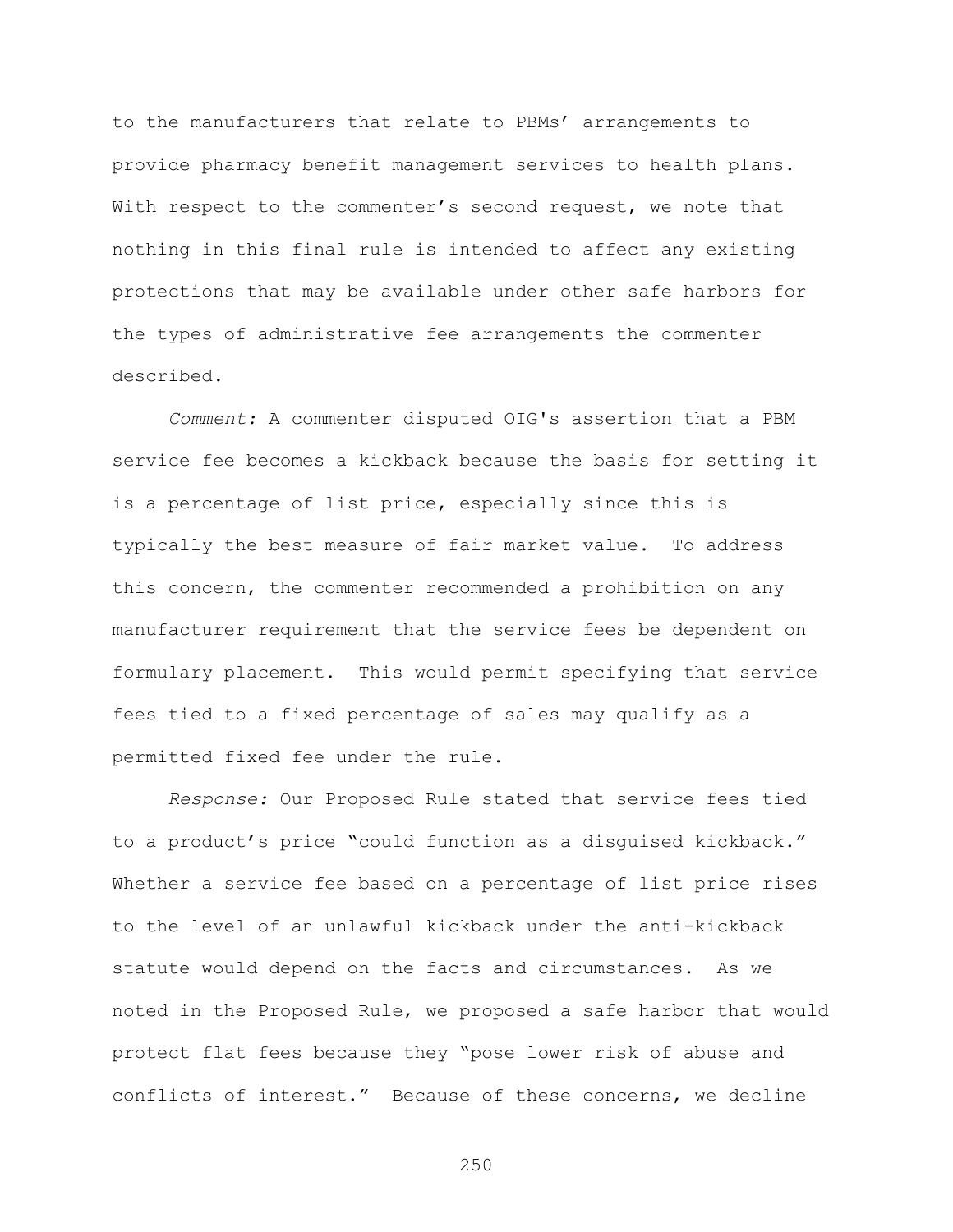to adopt the commenter's suggestion to protect service fees tied to a fixed percentage of sales.

v. Disclosure Requirement

*Comment:* Many commenters expressed general support for PBM disclosures arguing that plans should have full information about PBM relationships with manufacturers, including fees that manufacturers pay to PBMs.

*Response:* We appreciate the commenters' support. To promote transparency, we are finalizing our proposals that information about both the services and the associated fees be disclosed to the Secretary upon request. In the Proposed Rule we said we were considering and solicited comments on requiring additional information about the fee arrangements, including information about valuation, valuation methodologies, compliance with the "volume or value" criterion, and other characteristics. For purposes of compliance with the final safe harbor, we are not requiring disclosure of each of these additional elements. However, maintaining documentation of these elements would be prudent to demonstrate safe harbor compliance.

*Comment:* Many commenters recommended additional disclosure requirements, including: requiring PBMs to disclose service fee arrangements with plans to manufacturers; requiring PBMs to disclose all arrangements with manufacturers and wholesalers that are related to health plans; requiring PBMs to disclose all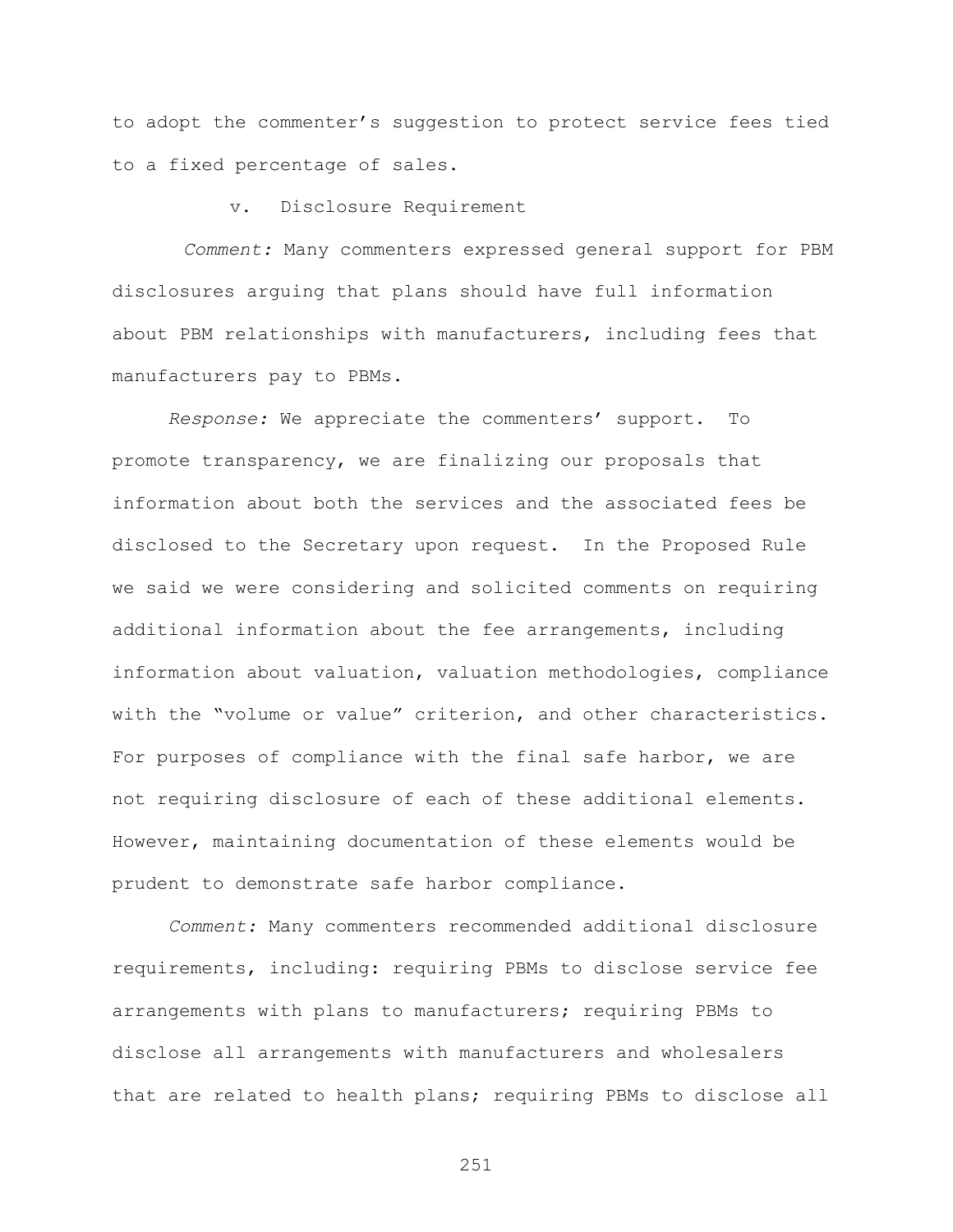information related to the fees PBMs are paid for the services protected under the safe harbor; requiring PBMs to disclose to manufacturers when they seek manufacturer compensation for services also compensated by a plan; requiring PBMs to annually disclose to the Department information that explains their valuation methodology and demonstrates their fee arrangements meet the volume and value criteria; and requiring PBMs to disclose service fees that are separated from any discounts or rebates. A commenter requested clarification regarding the specific information that must be included in the disclosures under the new safe harbor, particularly as it related to the "additional information about fee arrangements" that PBMs would be required to disclose to the Secretary." *See* 84 FR at 2350. Another commenter requested that PBMs' written agreements with pharmaceutical manufacturers be made publicly available on both the manufacturer's and PBM's websites and that CMS should also compile and display these agreements on the agency's website.

*Response:* Although we appreciate commenters' suggestions, we did not propose transparency requirements for agreements between PBMs and health plans or wholesalers and, therefore, could not finalize such requirements here. Moreover, the additional disclosure requirements suggested by the commenters exceed what we believe should be necessary for safe harbor compliance, given the overall structure of the safe harbor, and to protect against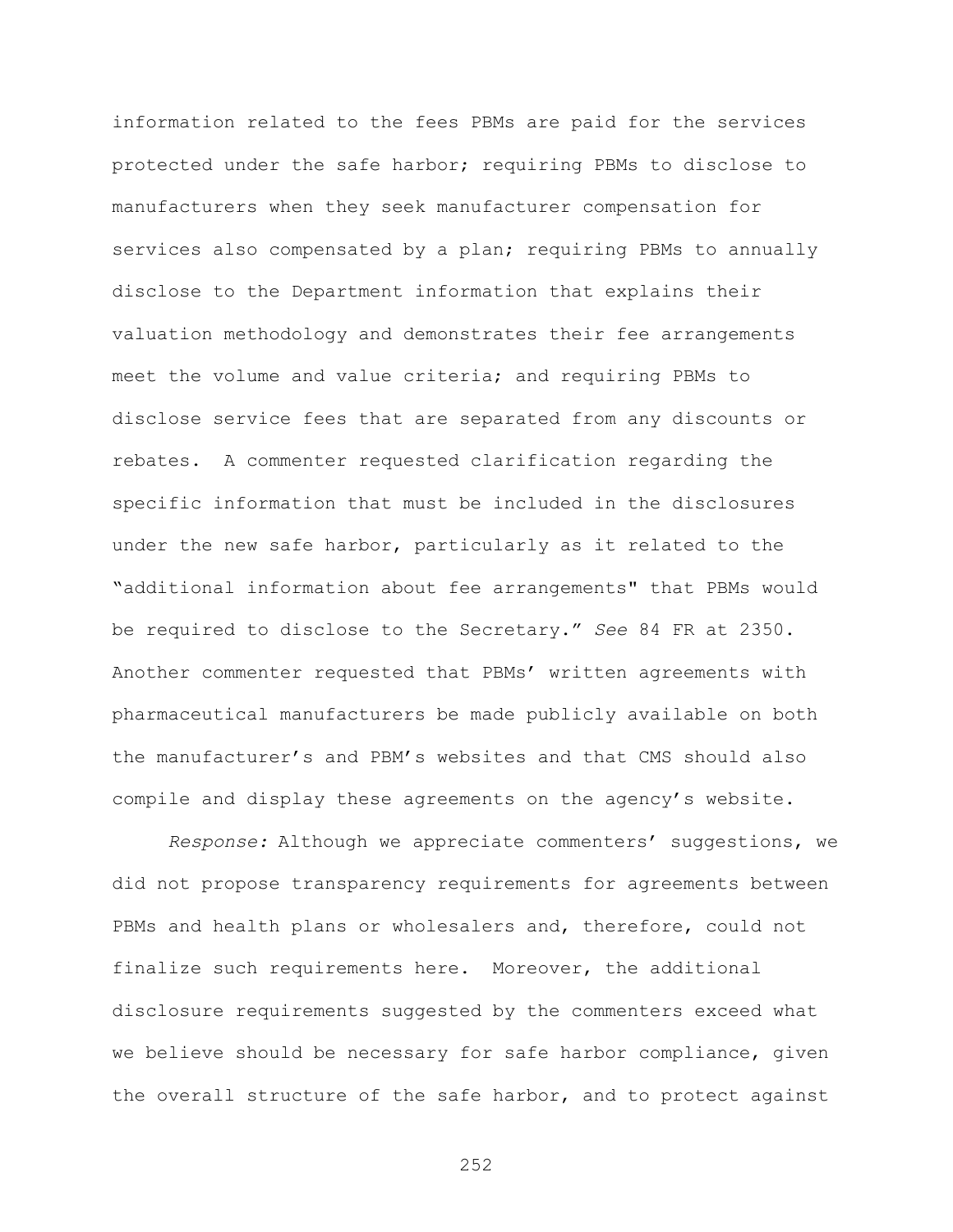abusive fee arrangements between manufacturers and PBMs. Additionally, we see no need to require the public disclosure of this type of private agreement between two parties as a requirement under the safe harbor. However, we note that under the final rule, PBMs would disclose to the Secretary upon request the services provided and fees paid for the services. Of course, to the extent a PBM was subject to an enforcement action and asserting the safe harbor as a defense, the PBM would have to show that it met each element of the safe harbor. Therefore, as a best practice, the PBM should have documentation of how it met each element (*e.g.*, a fair market value analysis for the fees).

*Comment:* A commenter proposed that beneficiaries should have similar access as health plans to information regarding PBM contracts and another commenter requested clarification as to whether the PBM disclosures would be required to the pharmacy or beneficiary.

*Response:* We did not propose and are not finalizing any requirement for PBMs to make disclosures to pharmacies or beneficiaries. We believe the safe harbor conditions we are finalizing provide the appropriate protections against abusive kickback schemes.

*Comment:* Another commenter proposed that disclosures of contracts and service fees should be made at the time of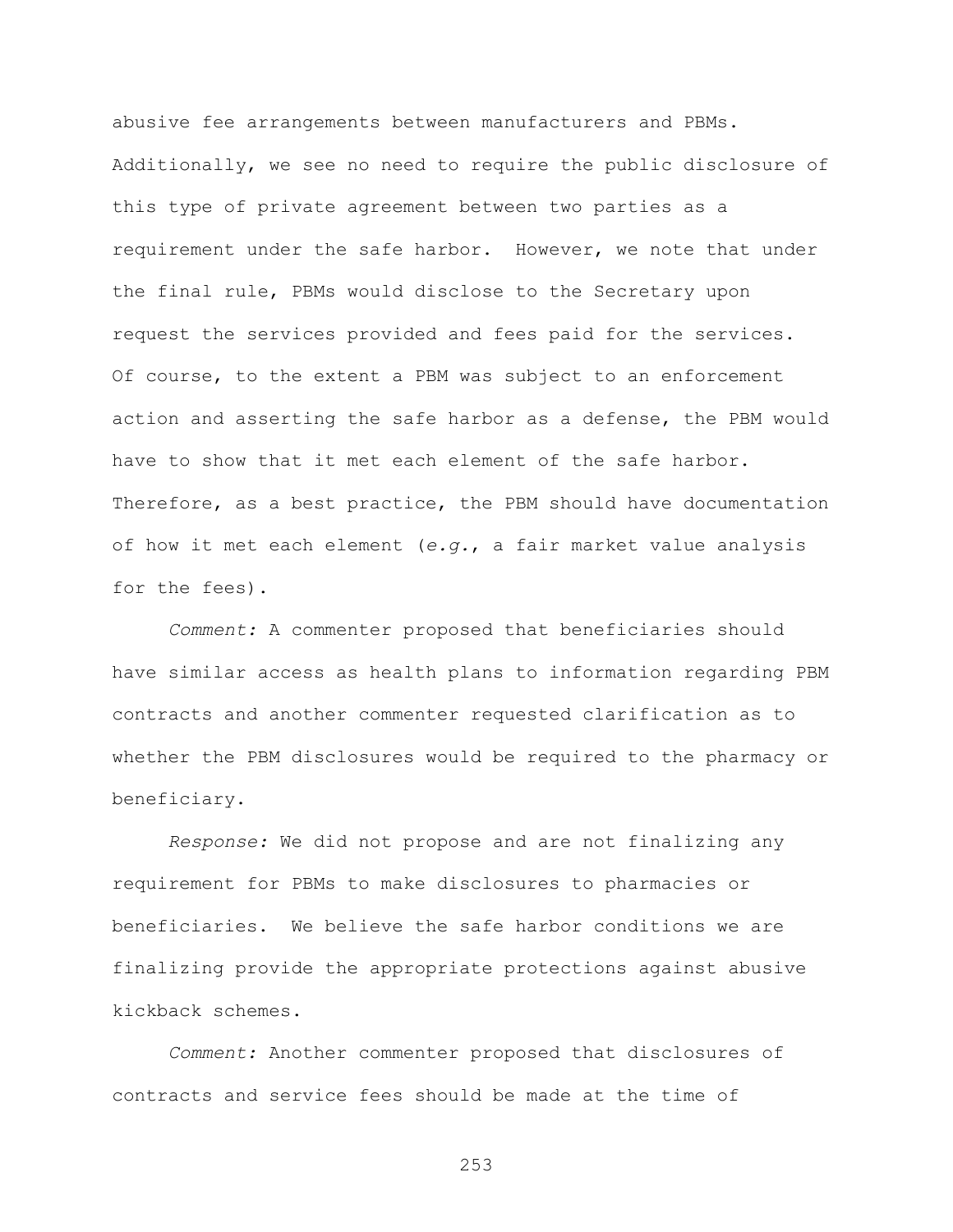agreement rather than annually, because obtaining the information earlier would aid plans in contemporaneously addressing possible conflicts in PBMs' recommendations. The same commenter recommended adding a new subsection to prohibit Medicaid-identifying patient or prescriber information from being provided to the manufacturer.

*Response:* We appreciate the commenter's suggestion, but we decline to delete the requirement for PBMs to report on arrangements with manufacturers annually. We believe that this information can change over time and should be updated. Medicaid-identifying patient or prescriber information is not part of the disclosure requirement and its disclosure may be governed by other laws.

*Comment:* A commenter supported general disclosure of the types of services that PBMs may provide to manufacturers but objected to disclosures of specific services provided to manufacturers on the grounds that such disclosure would be unwieldy and provide no additional transparency. Another commenter objected to the disclosure requirements, because PBMs and their clients already engage in arm's-length negotiations, including what is disclosed and not disclosed, and called any additional disclosure requirements unnecessary, burdensome, and invasive.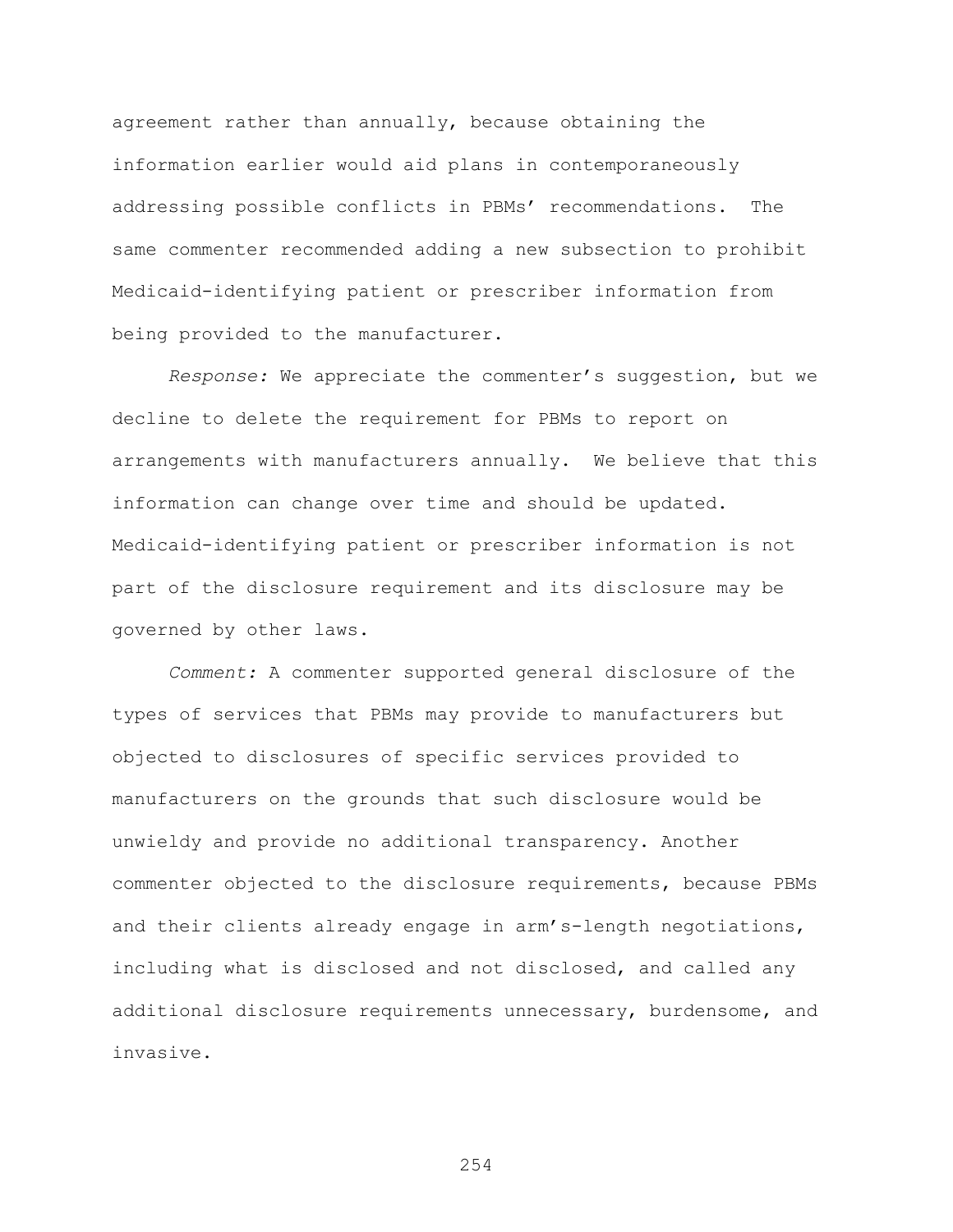*Response:* Although we appreciate the commenters' concerns, we respectfully disagree. The transparency requirement is important to ensure that a PBM's arrangements with pharmaceutical manufacturers are not in tension with the services it provides to the health plans for which it is acting as an agent. Disclosures of specific services will allow a plan to see what services a PBM is contracting with a manufacturer for on its behalf.

*Comment:* A commenter requested clarification regarding the scope of "associated costs" and "associated compensation" for services rendered to pharmaceutical manufacturers that are to be disclosed under the new PBM service fees safe harbor. The commenter objected to the disclosure to plan sponsors of fees paid by manufacturers to PBMs, stating that the disclosure of fees to plan sponsors would not provide any additional transparency and would negatively affect competition due to widespread dissemination of the fees paid by each manufacturer to each PBM.

*Response:* We appreciate the commenter's concern. The terms "costs" and "compensation" as used in the Proposed Rule were meant to be synonymous. We further note that while we considered and solicited comments on whether PBMs should be required to disclose fee arrangements to health plans, we are not finalizing this requirement. We are, however, finalizing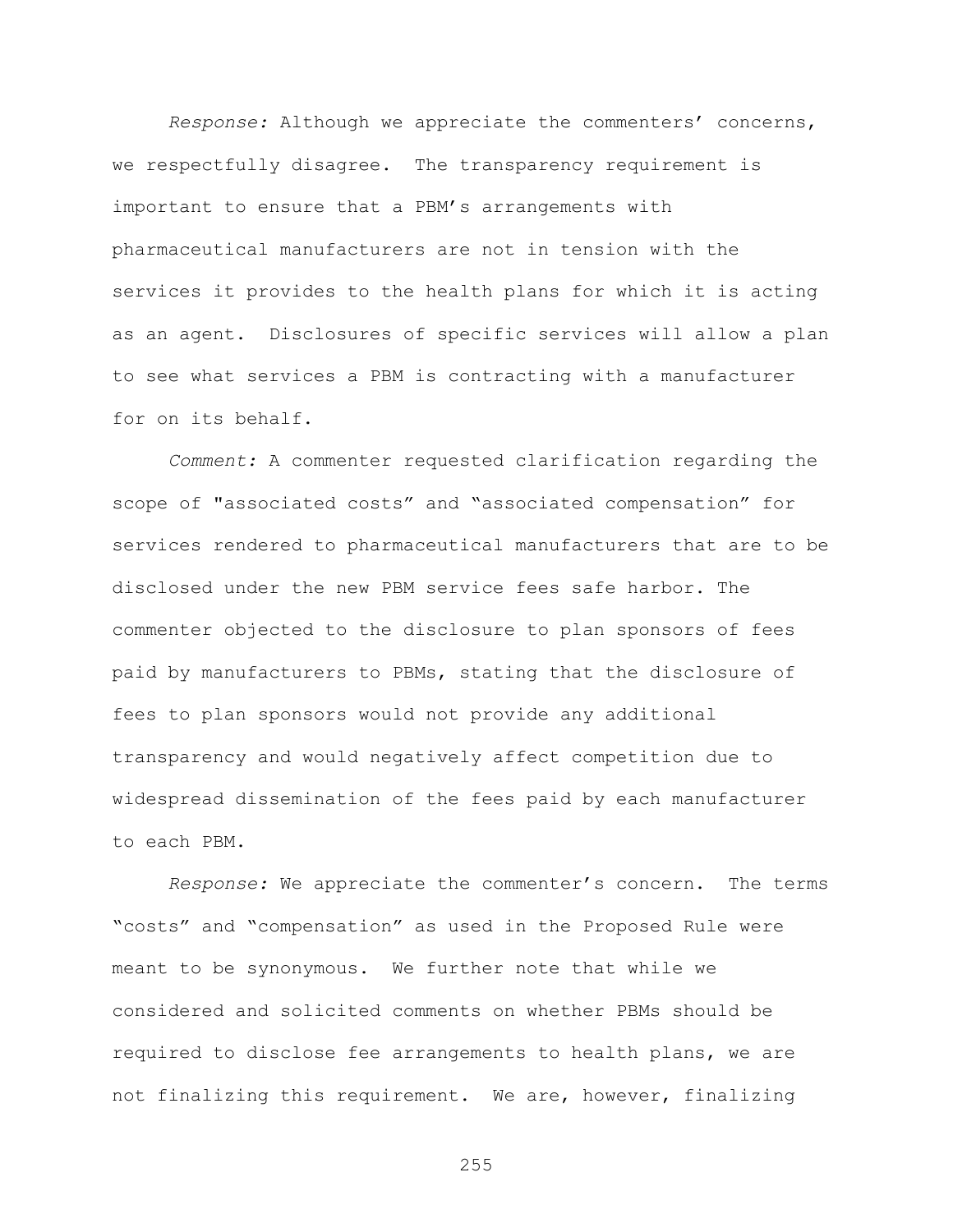the proposal that PBMs are required to disclose fee arrangements to the Secretary upon request.

*Comment:* Regarding "additional information about fee arrangements" to be disclosed to the Secretary upon request, a commenter recommended that PBMs disclose information to the Department that demonstrates fee arrangements do not duplicate other arrangements for which the PBM might receive payments. Conversely, other commenters cautioned that duplicative services may not always constitute "double dipping" and that duplicative services may not necessarily indicate that an arrangement is fraudulent or abusive. As an example, these commenters noted that "PBMs may provide the same data to more than one entity, and such data could represent value to each recipient, even if the data is also received by others."

*Response:* In the Proposed Rule, we said we were considering and solicited comments on a range of additional information we might require be disclosed to the Secretary, upon request, including information related to duplicative payments and double-dipping. However, we are not requiring that the PBM proactively disclose information that specifically demonstrates a lack of duplicate services. The safe harbor requires that a PBM disclose to the Secretary upon request the services it rendered to each pharmaceutical manufacturer related to the PBM's arrangements to furnish pharmacy benefit management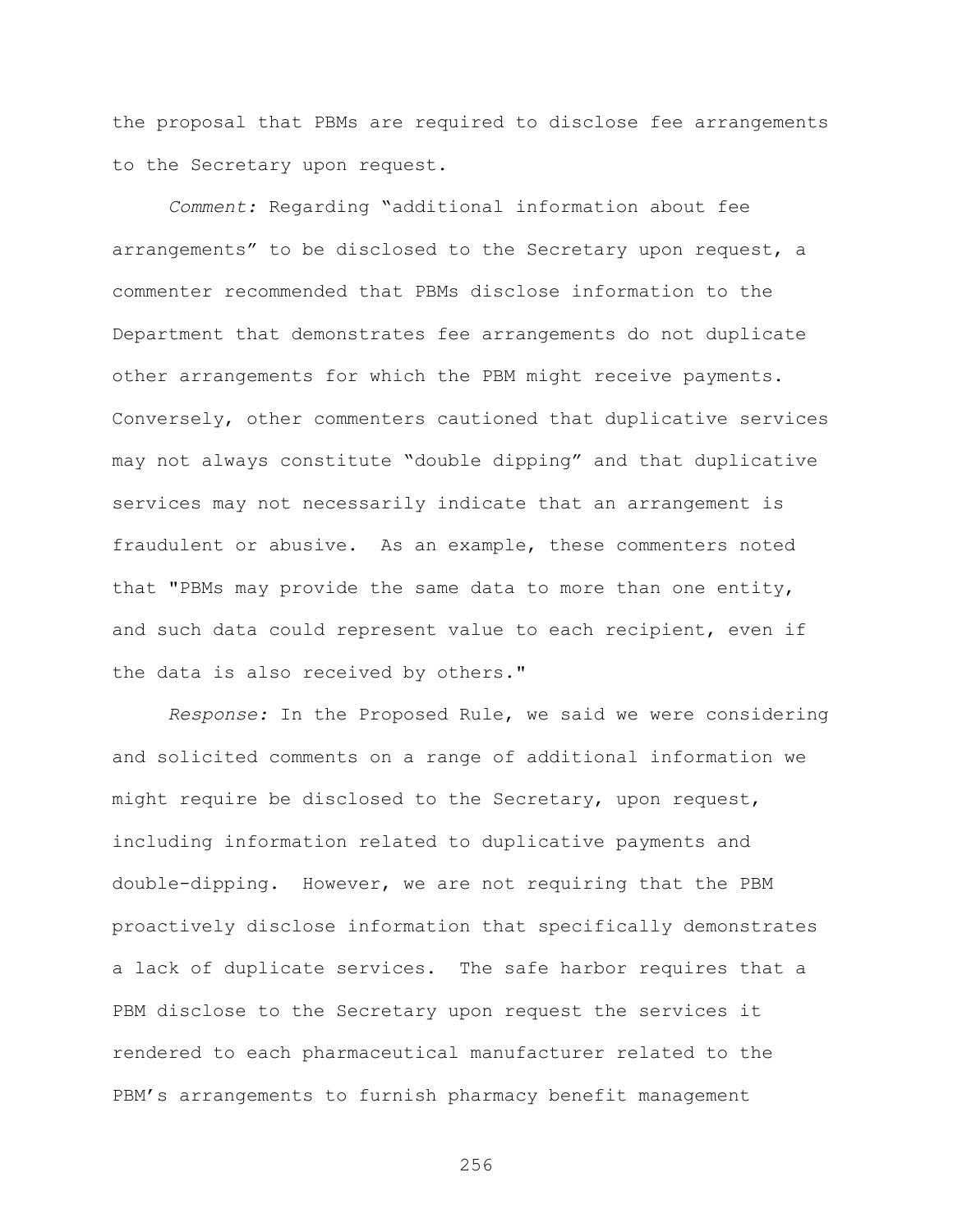services to the health plan and the fees paid for such services. We believe this disclosure requirement will provide sufficient transparency and that additional disclosure requirements are not necessary to achieve the goals of the safe harbor. The requirement to provide information about services and the fees paid for those services to the Secretary on request does not constitute a determination that any particular arrangement is abusive. We recognize that particular fees and services cannot be examined in a vacuum, and we would look at the totality of facts and circumstances in reviewing an arrangement.

*Comment:* A commenter argued that, as proposed, the definition of pharmacy benefit manager services eligible for protection under the proposed safe harbor meets the definition of a *bona fide* service fee and urged HHS to specify that if administrative service fees meet the bona fide services fee definition they would no longer be treated as reportable price concessions.

*Response:* Determinations of what services are or are not reported as price concessions are the purview of CMS, which administers the Part D program.

### vi. Scope of Agreement

We solicited comments regarding whether the safe harbor for pharmacy benefit manager fees should specify the format of any such agreement (*e.g.*, whether it would be sufficient for a PBM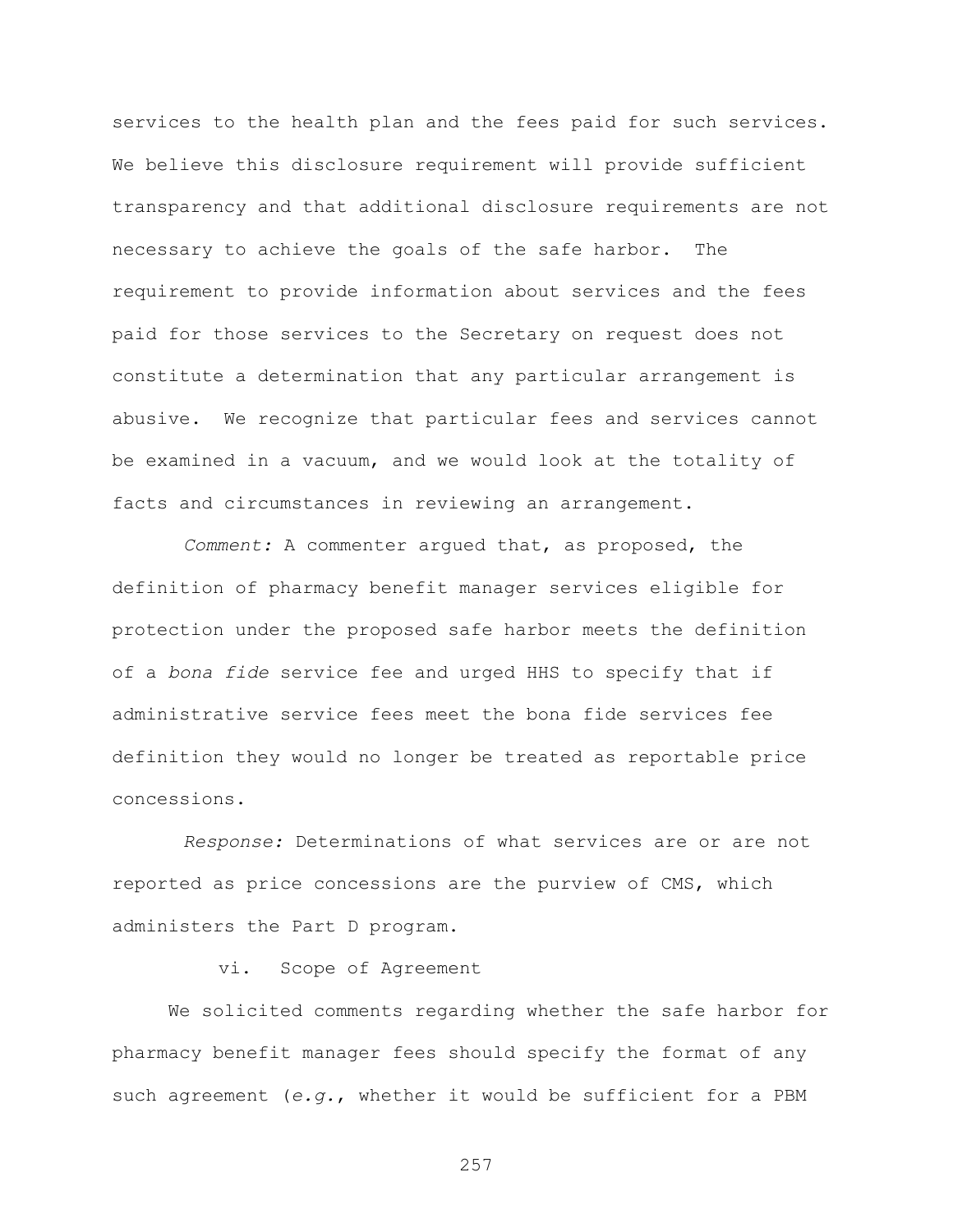to have one agreement with a manufacturer that covers all of the services the PBM provides to that manufacturer, or whether separate agreements for services that relate to each health plan would be necessary).

*Comment:* A commenter recommended that the rule should not dictate the format of a PBM agreement, which could vary based on the services to be provided and the preferences and standards desired by the parties. The commenter suggested that requiring separate agreements for each of a PBM's plan sponsor clients would impose tremendous costs on the parties while providing no benefit or protection to Federal health care programs. The commenter also pointed out that PBMs may need separate agreements for Federal and commercial business.

*Response:* The final rule does not specify the format of a PBM service fee agreement and does not mandate that the PBM have separate agreements with each health plan with which it contracts.

> vii. Statutory Exception and Safe Harbor for Group Purchasing Organizations

*Comment:* Various commenters asked OIG to affirmatively rescind statements from its 2003 CPG that indicate rebates or other payments to PBMs may be structured to fit under the GPO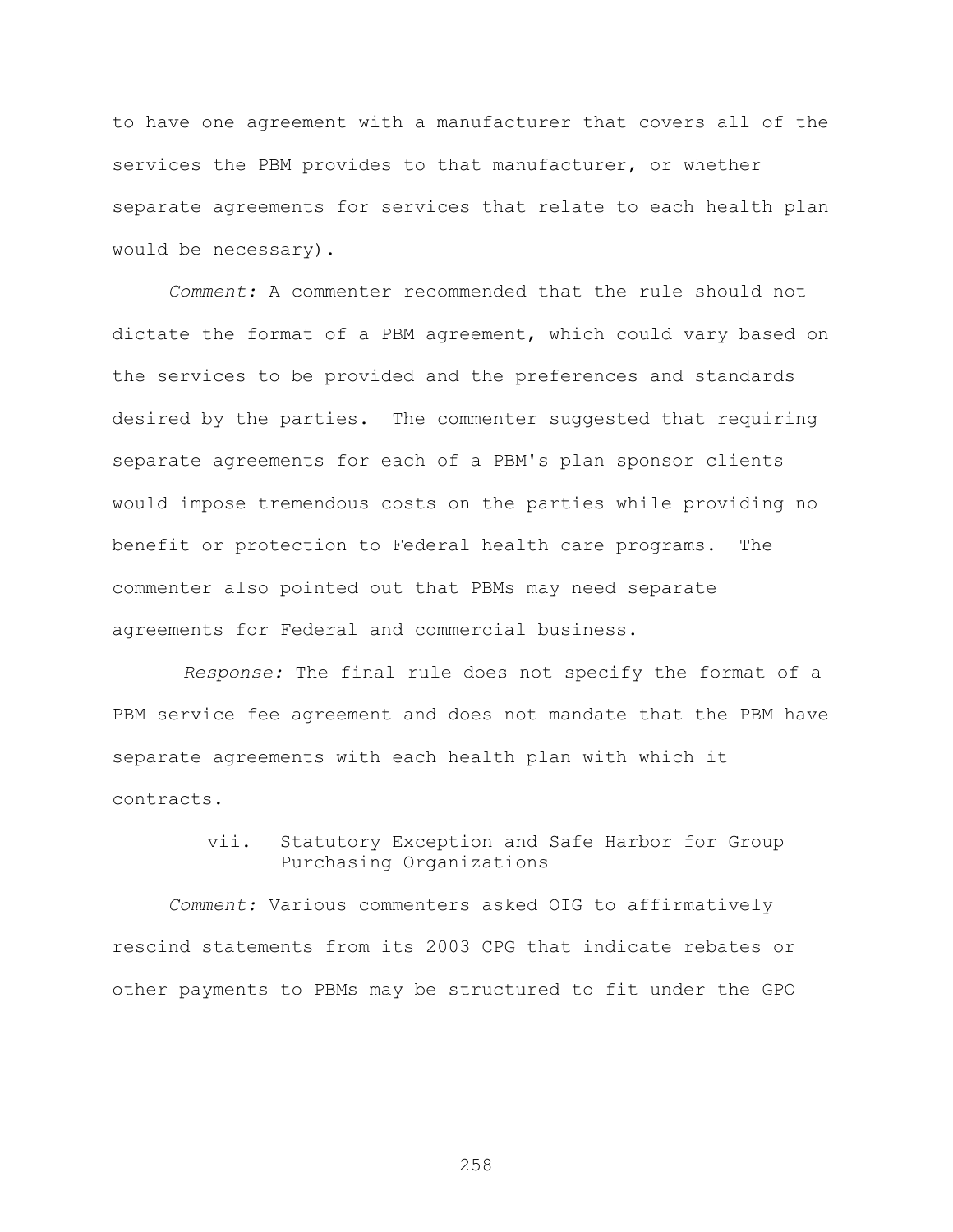safe harbor at 42 C.F.R.  $\frac{1001.952(j)^{55}}{1001.952(j)^{55}}$  $\frac{1001.952(j)^{55}}{1001.952(j)^{55}}$  $\frac{1001.952(j)^{55}}{1001.952(j)^{55}}$  and to indicate in revised guidance that these statements have been superseded and replaced by the point-of-sale reductions in price and PBM service fees safe harbors, as of the effective date of the final rule. Another pharmaceutical manufacturer commenter asserted that allowing PBMs to rely on the GPO safe harbor would create a loophole to the new safe harbors and reduce uptake of point-ofsale discount arrangements and service fees based on flat, fair market value payments.

Commenters also asked for clarification as to whether OIG still recognizes the GPO safe harbor as a possible source of protection for rebates or other payments by manufacturers to PBMs. Similarly, other commenters recommended that OIG clarify or revise the 2003 CPG in light of the final rule because of the potential for confusion by stakeholders on the status of rebates or other payments paid by manufacturers to PBMs.

Conversely, a PBM commenter indicated that it intends to continue to utilize the GPO safe harbor, 42 C.F.R. § 1001.952(j), to protect the receipt of administrative fees from

<span id="page-258-0"></span><sup>55</sup> Specifically, several commenters requested OIG rescind the following statements from the "Payments to PBMs" section in 68 FR at 23,736: "Any rebates or other payments by drug manufacturers to PBMs that are based on, or otherwise related to, the PBM's customers' purchases *potentially* implicate the anti-kickback statute. Protection is available by structuring such arrangements to fit in the GPO safe harbor at 42 C.F.R. § 1001.952(j). That safe harbor requires, among other things, that the payments be authorized in advance by the PBM's customer and that all amounts actually paid to the PBM on account of the customer's purchases be disclosed in writing at least annually to the customer.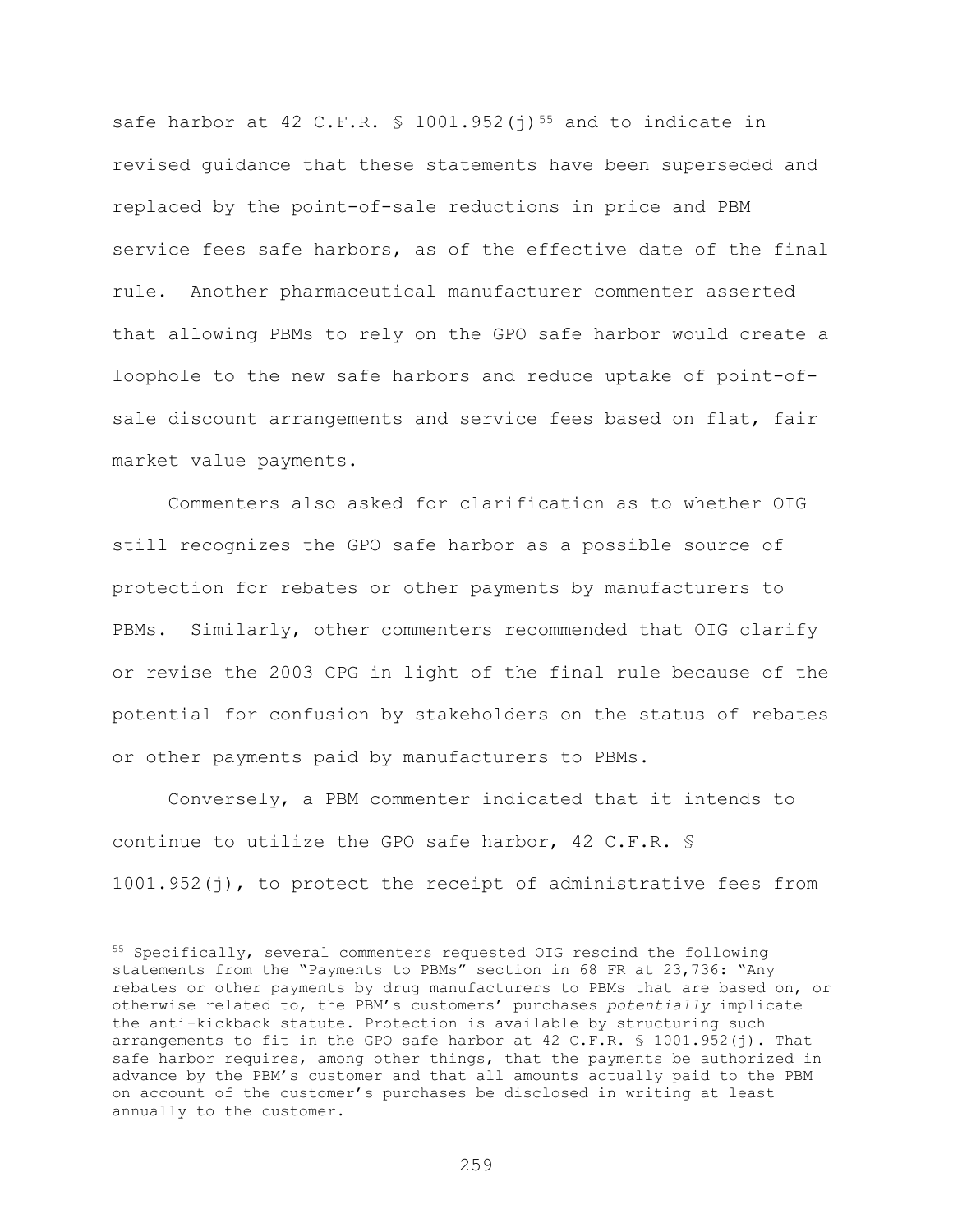manufacturers. Another commenter stated the GPO safe harbor also has a corollary statutory exception that would protect these payments.

*Response:* To qualify for protection under the GPO safe harbor, certain requirements must be met. First, the safe harbor protects only payment by a vendor to a GPO as part of an agreement to furnish goods or services to an entity. Second, the GPO must have a written agreement with each individual or entity for which items or services are furnished that specifies either that the fee the GPO receives will be three percent or less of the purchase price of the goods or services provided by that vendor or specifies the amount (or if not known, the maximum amount) the GPO will be paid by each vendor (where such amount may be a fixed sum or a fixed percentage of the value of purchases made from the vendor by the members of the group under the contract between the vendor and the GPO). Third, if the entity that receives the goods or service from the vendor is a health care provider of services, the GPO must disclose in writing to the entity at least annually, and to the Secretary upon request, the amount received from each vendor with respect to purchases made by or on behalf of the entity. In addition to meeting the requirements above, a PBM, as a threshold matter, would have to meet the definition of a GPO: an entity authorized to act as a purchasing agent for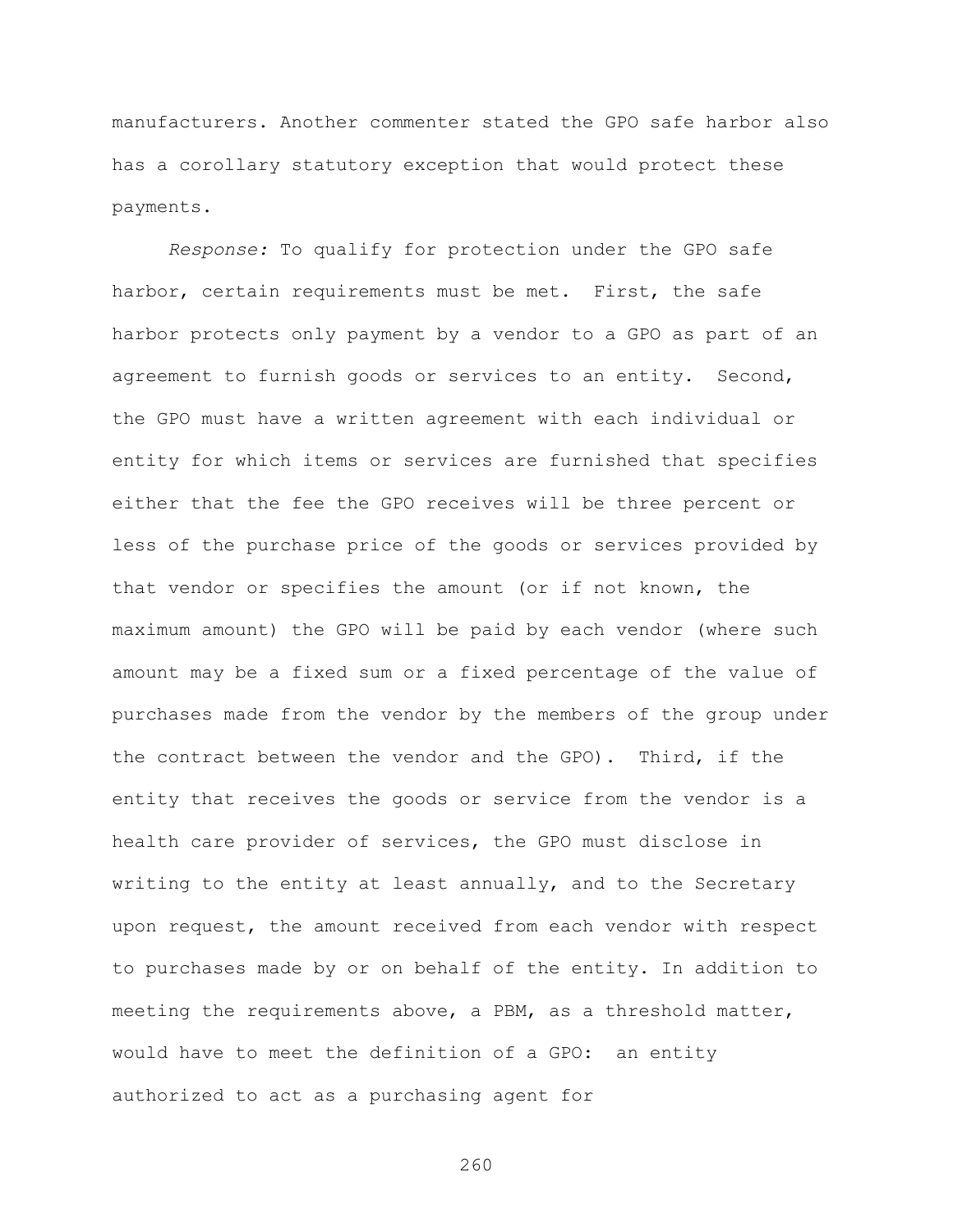a group of individuals or entities who are furnishing services for which payment may be made in whole or in part under Medicare, Medicaid or other Federal health care programs, and who are neither wholly-owned by the GPO nor subsidiaries of a parent corporation that wholly owns the GPO (either directly or through another wholly-owned entity).[56](#page-260-0)

Thus, for a PBM to qualify as a GPO acting as a purchasing agent on behalf of its members, the PBM could not wholly own the members, nor could the members be wholly owned by the same parent corporation as the PBM. This may limit the utility of the safe harbor for many PBMs. The propriety of any particular arrangement and whether it can fit under a safe harbor is highly dependent upon the facts and circumstances of each particular case. Any statements in this final rule should be not construed as approval of an individual arrangement. PBMs and manufacturers wishing to use the GPO safe harbor should closely scrutinize their arrangements for full compliance with all safe harbor conditions and definitions, including all requirements relating to written agreements and disclosures.

Requests for amendments to the regulatory safe harbor for GPOs are beyond the scope of this rulemaking. In addition, as

 $\overline{a}$ 

<span id="page-260-0"></span><sup>56</sup> 42 C.F.R. § 1001.952(j)(2).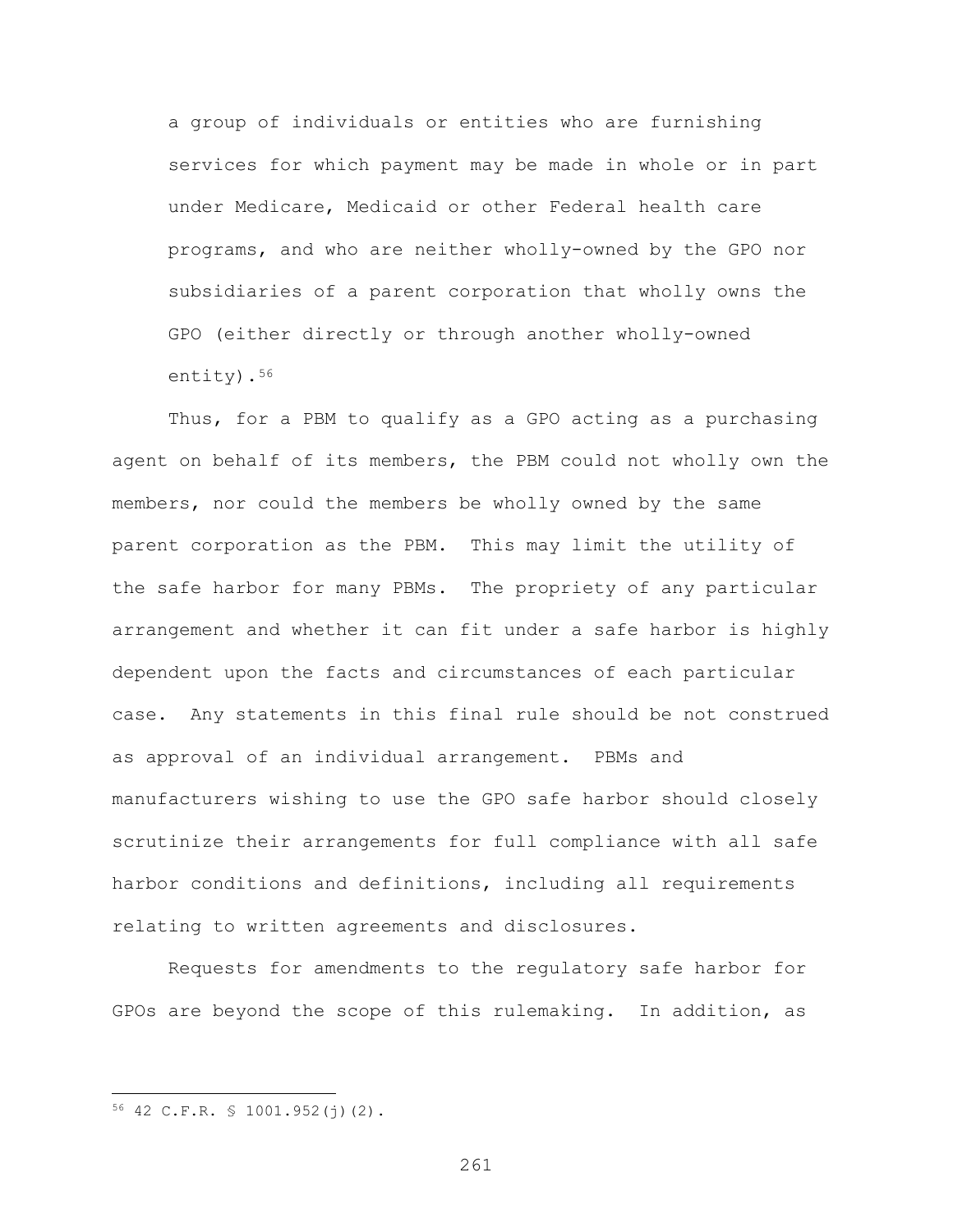we state above, fees to PBMs are not protected by the discount or point-of-sale reduction in price safe harbors, so nothing in this rule would suggest those amendments would replace or supersede a PBM's ability to have fees protected by a different safe harbor. The new PBM service fee safe harbor is an additional avenue for protection for arrangements between pharmaceutical manufacturers and PBMs that meet the conditions of that safe harbor. As with any safe harbor, only offers or payment of remuneration that meet all safe harbor conditions, including any applicable definitions and disclosure requirements, would be protected.

*Comment:* Another commenter encouraged OIG to clarify and distinguish the GPO safe harbor term "purchasing agent" from PBM in the final rule or future rulemaking. The commenter asserted that the term "purchasing agent" is used but not defined in both the GPO statutory exception and safe harbor. The commenter requested that OIG define the term "purchasing agent" narrowly, *e.g.*, as an entity that is distinct from a PBM and represents members that take title and possession of purchased products, which, the commenter asserted, would better ensure the objectives of the Proposed Rule. Similarly, another commenter encouraged OIG to clearly distinguish PBMs from GPOs based on the types of entities that they represent and services they perform for those entities.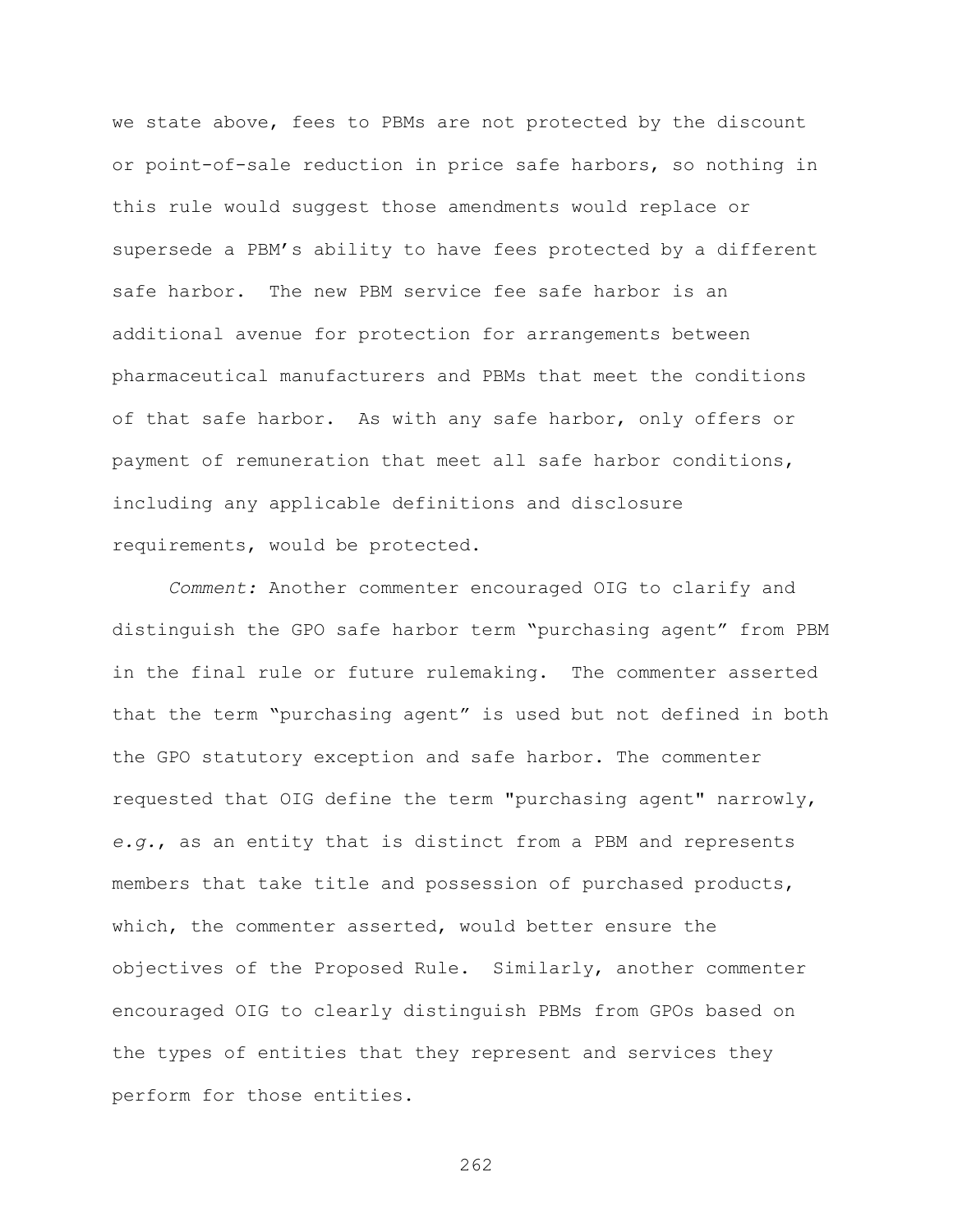*Response:* Defining the term "purchasing agent" and distinguishing between GPOs and PBMS as those terms are used in the GPO statutory exception and safe harbor is outside the scope of this rulemaking, which does not address the GPO safe harbor.

# viii. Additional Recommendations

*Comment:* Several commenters requested that OIG clarify, expand, or restrict the definition of PBM for purposes of the proposed safe harbor for various reasons. For example, some commenters recommended a definition that is based on an entity's function or incorporates the types of services an entity provides, rather than the label of its name. A commenter recommended that a definition of "PBM" not include "negotiating rebate arrangements" because it could create the impression of protecting PBM services provided to manufacturers that are not legitimate and/or necessary. Some commenters recommended OIG include in the definition all PBM-owned and PBM-affiliated entities, including PBM-owned pharmacies.

*Response:* We thank the commenters for their suggestions. We decline to expand or limit the definition of "PBM" that we included in the Proposed Rule. We included only the core function of a PBM in the definition because we recognize that one PBM may perform more or fewer services than another PBM, and we do not want a defined term to dictate a business model for purposes of safe harbor protection. We also decline to include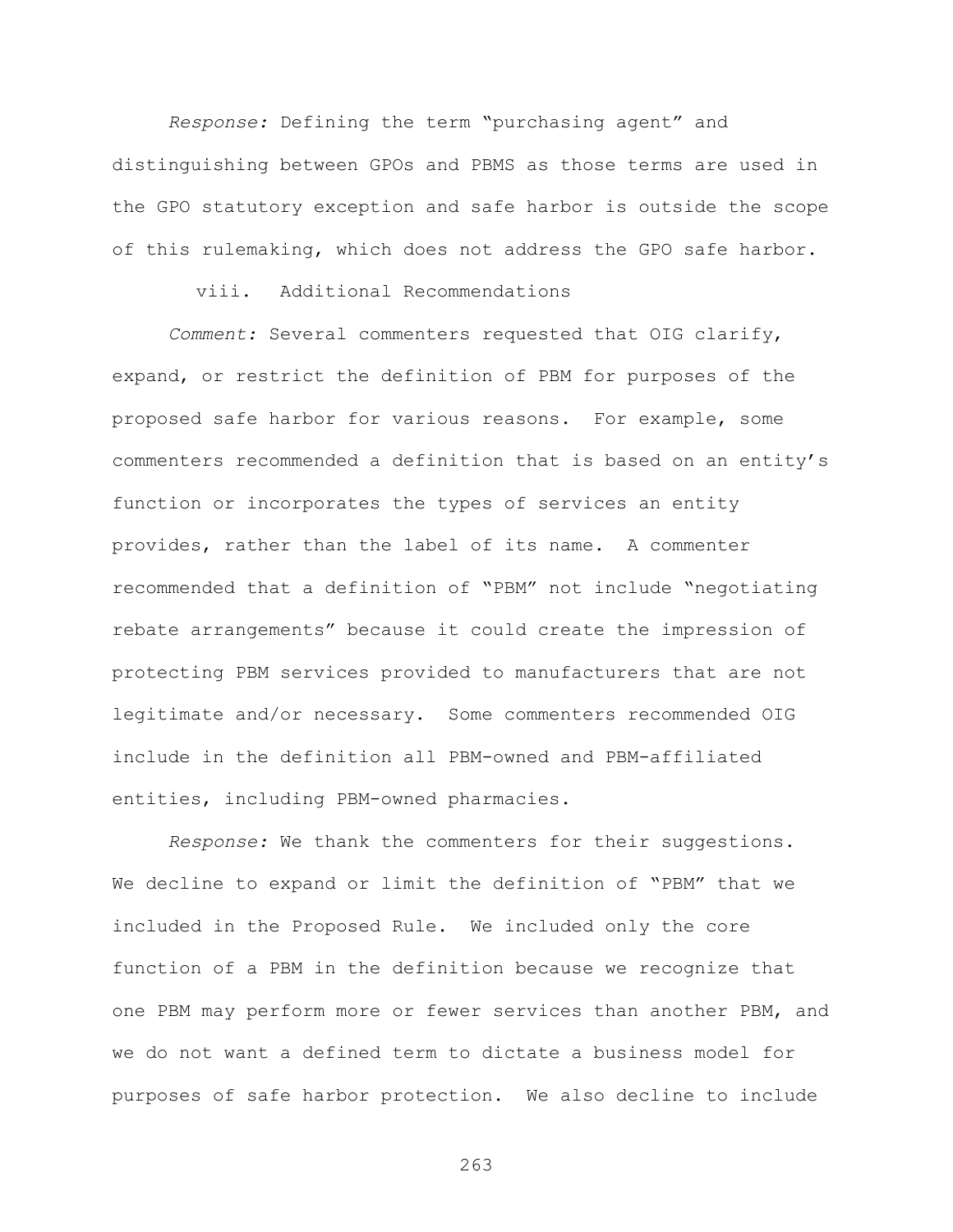all PBM-owned or PBM-affiliated entities in the definition. Other safe harbors (such as the personal services safe harbor) might be available to protect services performed by other types of entities.

*Comment:* Some commenters requested that OIG clarify or remove altogether the "related to" aspect of the proposed safe harbor so that the safe harbor protection could be more broadly available to, for example, all PBM services arrangements with manufacturers.

*Response:* We are not adopting this suggestion. The conditions in this safe harbor are designed to ensure that protection is offered only for service fees if the services are related or (*i.e.*, connected in some way) to pharmacy benefit management services that the PBM provides to health plans. If there is no connection to health plan services, certain conditions in the safe harbor would be inapplicable (*e.g.*, the requirement to make certain disclosures to health plans). We note, however, that other safe harbors, such as the personal services and management contracts safe harbor at section 1001.952(d) may be available to protect other types of service arrangements between PBMs and manufacturers.

*Comment:* Some commenters recommended that OIG incorporate certain requirements of the personal services and management contracts safe harbor to the PBM service fees proposed safe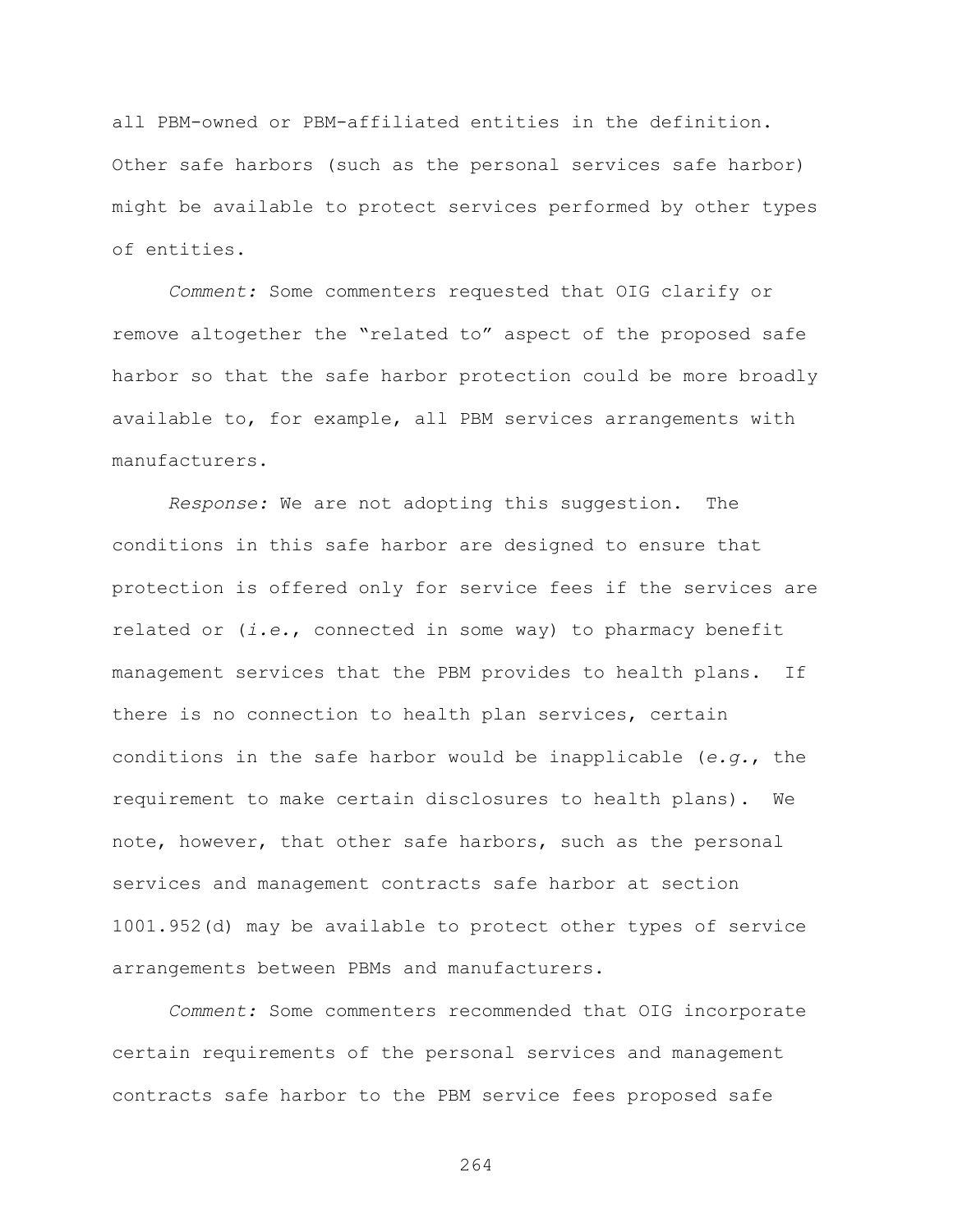harbor. Specifically, the commenters recommended requiring that (1) the agreement for the service be signed by the parties; (2) the services performed under the agreement do not involve the counselling or promotion of a business arrangement or other activity that violates any State or Federal law, and (3) the aggregate services contracted for do not exceed those that are reasonably necessary to accomplish the commercially reasonable business purpose of the services.

*Response:* The proposed safe harbor for PBM service fees includes certain safeguards adapted from the personal services and management contracts safe harbor, including a requirement that compensation be fair market value for services rendered.

With regard to the suggestion that the safe harbor include a requirement that the agreement for PBM services be signed by the parties, we believe that such a requirement is implicit in the requirement that the agreement be in writing in order to establish and memorialize the agreement of the parties. However, we acknowledge that the personal services and management contracts safe harbor includes an explicit requirement of signatures. For the sake of consistency, and to avoid any implication that an inconsistency on this point means no signatures are required for compliance with the PBM service fees safe harbor, we are adding this explicit requirement to the final rule.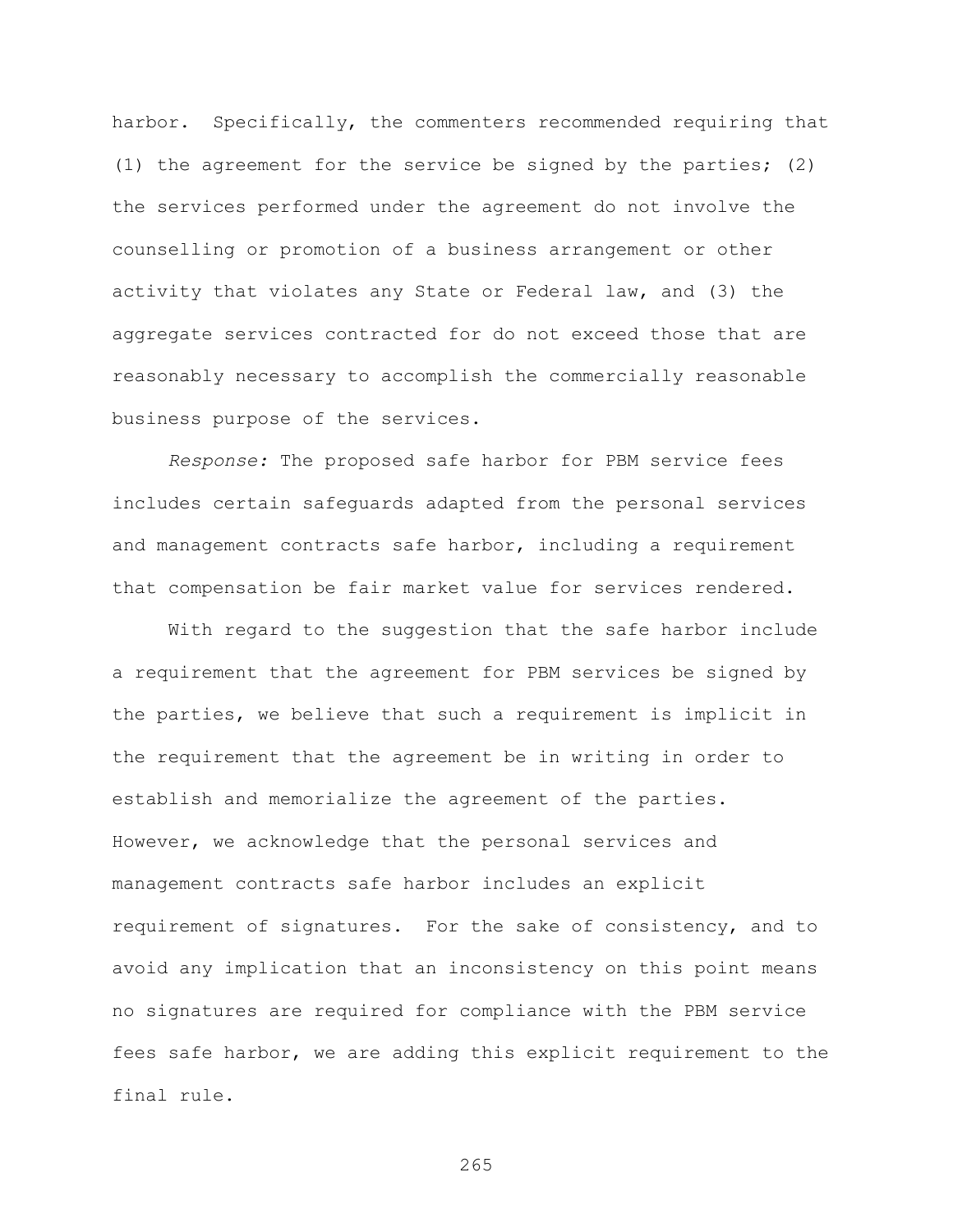As noted by commenters, the personal services and management contracts safe harbor also includes a requirement that the services performed under the agreement do not involve the counselling or promotion of a business arrangement or other activity that violates any State or Federal law. While the proposed PBM service fees safe harbor did not include such a requirement in regulatory text, we think it is obvious that the proposed safe harbor was not intended to protect payments for the counselling or promotion of illegal activities. For the sake of clarity, we are adding this explicit requirement to the final rule.

The commenters also noted that the personal service and management contracts safe harbor requires that "the aggregate services contracted for do not exceed those that are reasonably necessary to accomplish the commercially reasonable business purpose of the services." While we are not including this specific condition in the final rule, we note that considering whether services are commercially reasonable would likely be useful in meeting the condition that payments protected by the safe harbor be "for services the PBM provides to the pharmaceutical manufacturer related to the pharmacy benefit management services that the PBM furnishes to . . . health plans" and not for favorable treatment of the manufacturers' products.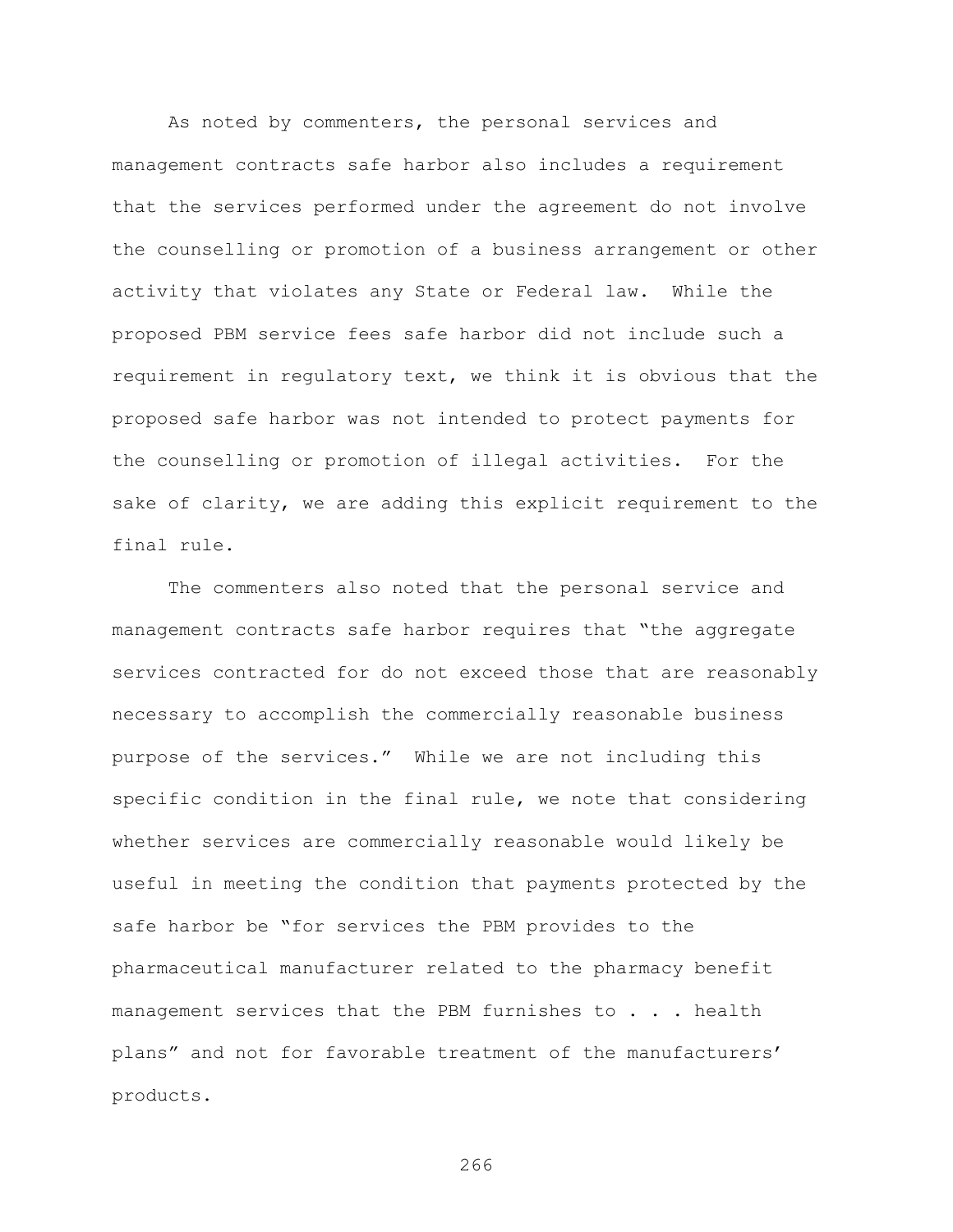*Comment:* A commenter recommended that OIG provide guidance stating that companies will be held accountable for their own compliance, noting that the discount safe harbor requires entities to "refrain from doing anything that would impede" their contracting counter-party from meeting their own obligations under the safe harbor. The contractor further noted that the 1999 preamble to the discount safe harbor states that, if a seller meets its obligations under the safe harbor in good faith, while the buyer fails to meet its obligations, the seller would be protected by the safe harbor. 64 FR 63,518, 63,527 (Nov. 19, 1999).

*Response:* The safe harbor for PBM service fees differs from the discount safe harbor at 42 C.F.R. § 1001.952(h), in that the latter has separate sets of requirements for buyers and sellers. The PBM service fee safe harbor has only one condition that is the responsibility of only one party: the PBM is responsible for certain disclosures, which we believe it is able to make without the assistance of any other party to the agreement. We confirm that, provided that all other requirements of the safe harbor are met, and provided that the manufacturer party to an agreement with a PBM has taken no steps to discourage or impede the PBM from meeting the disclosure requirements, the PBM's failure to meet the disclosure requirement will not, by itself, cause the manufacturer to lose the protection of the safe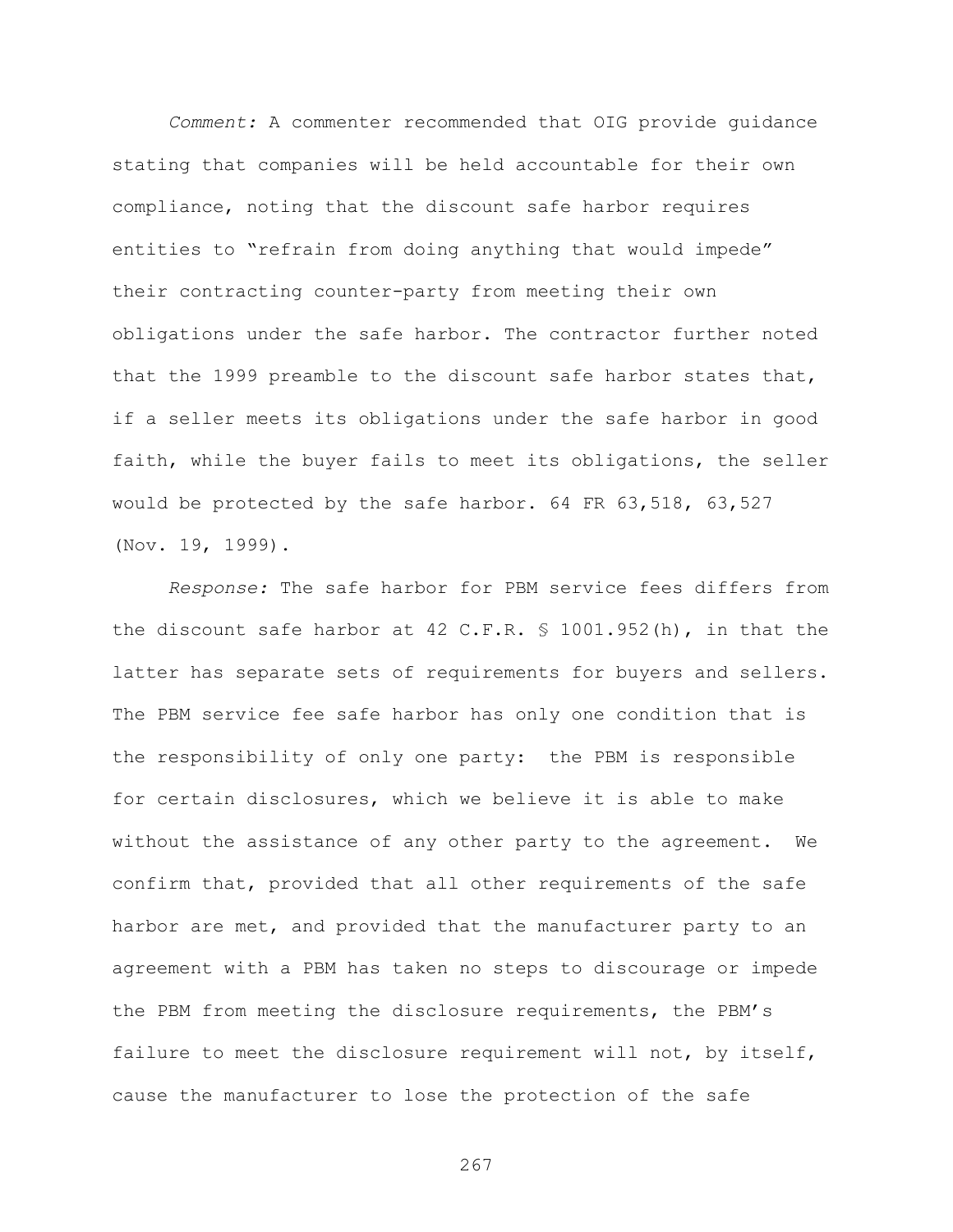harbor. We note, however, that if the manufacturer were aware of a failure to disclose and took no steps to remedy it, liability might attach to the manufacturer through various legal theories, depending on all the facts of the arrangement and the conduct of the parties.

*Comment:* A commenter explained that *bona fide* payments for services performed by PBM intermediaries should be converted to fee-for-service arrangements that are tied to the fair market value of the services performed rather than a percentage of WAC. The commenter requested that OIG provide similar protections for pharmacies, wholesalers, and outpatient providers.

*Response:* The commenter did not explain how the referenced service arrangements with pharmacies, wholesalers and outpatient providers implicate the anti-kickback statute while posing low risk of abuse, and therefore are suitable for protection by a safe harbor. If the arrangements do not fit in a safe harbor, they would be analyzed on a case-by-case basis for compliance with the statute.

*Comment:* Some commenters requested that pharmacies' reimbursement not be affected by the negotiated rate between plans or PBMs and manufacturers and that pharmacies not be expected to pay any of the service fees owed by manufacturers to PBMs.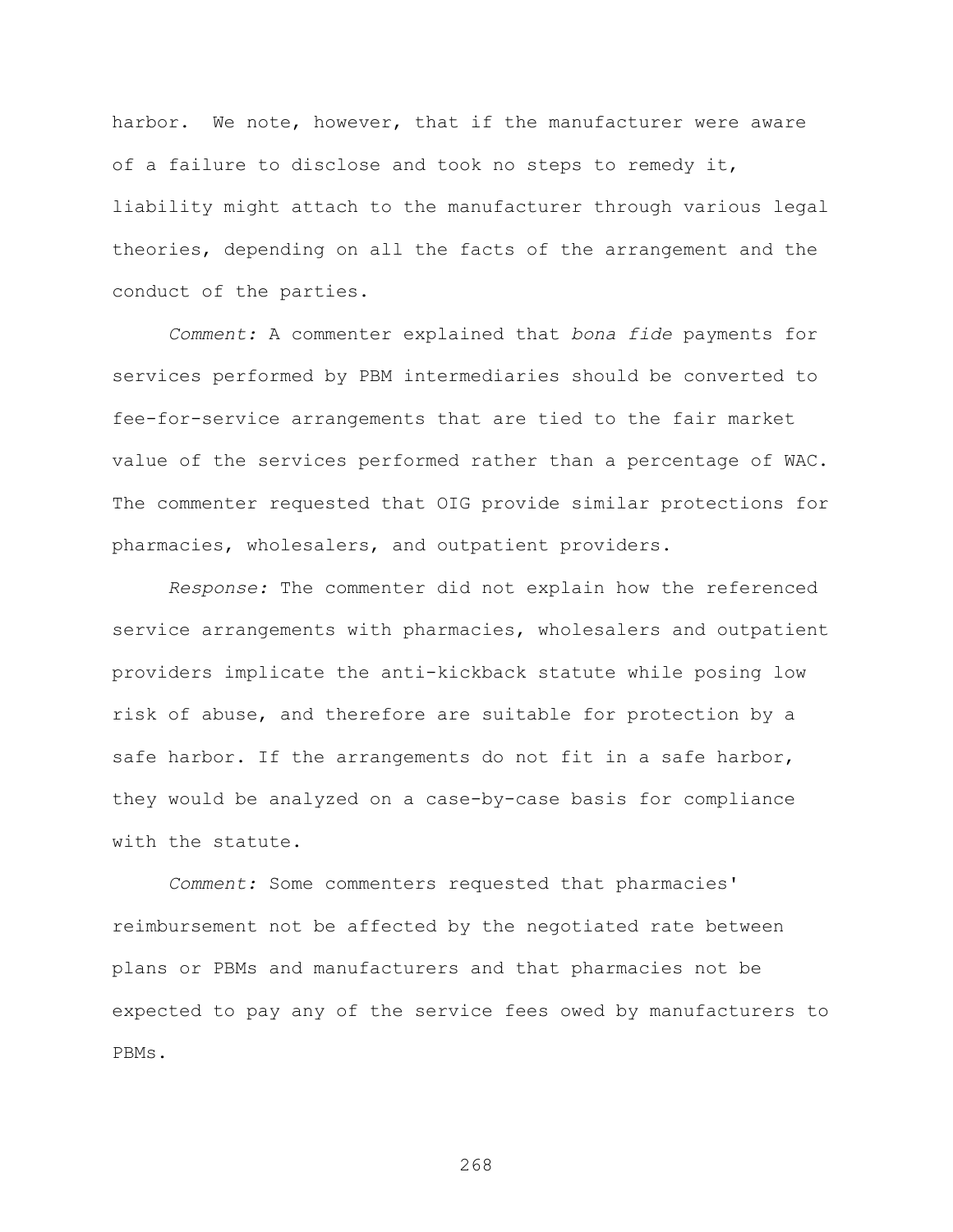*Response:* There is no expectation under the final rule that pharmacies pay any of the service fees owed by manufacturers to PBMs. Pharmacy reimbursement from plan sponsors and the relationships between pharmacies and manufacturers are beyond the scope of this rulemaking. However, we note that the PBM service fee safe harbor protects only payments to PBMs by manufacturers, provided all conditions of the safe harbor are met. Payments that are made by pharmacies, even indirectly through reimbursements to manufacturers, are not protected by the safe harbor.

*Comment:* Some commenters requested that OIG clarify what "arm's-length transaction" means. In particular, a commenter specifically requested that OIG clarify: (1) that PBMs are obligated to negotiate services arrangements in good faith based on the bona fide needs of manufacturers; (2) the scope of safe harbor protection available for arrangements in which a PBM provides services on behalf of an affiliated plan; and (3) that individual health plans that do not provide pharmacy benefits management services to plan sponsors under Part D may not attempt to use the safe harbor to negotiate administrative fees from manufacturers.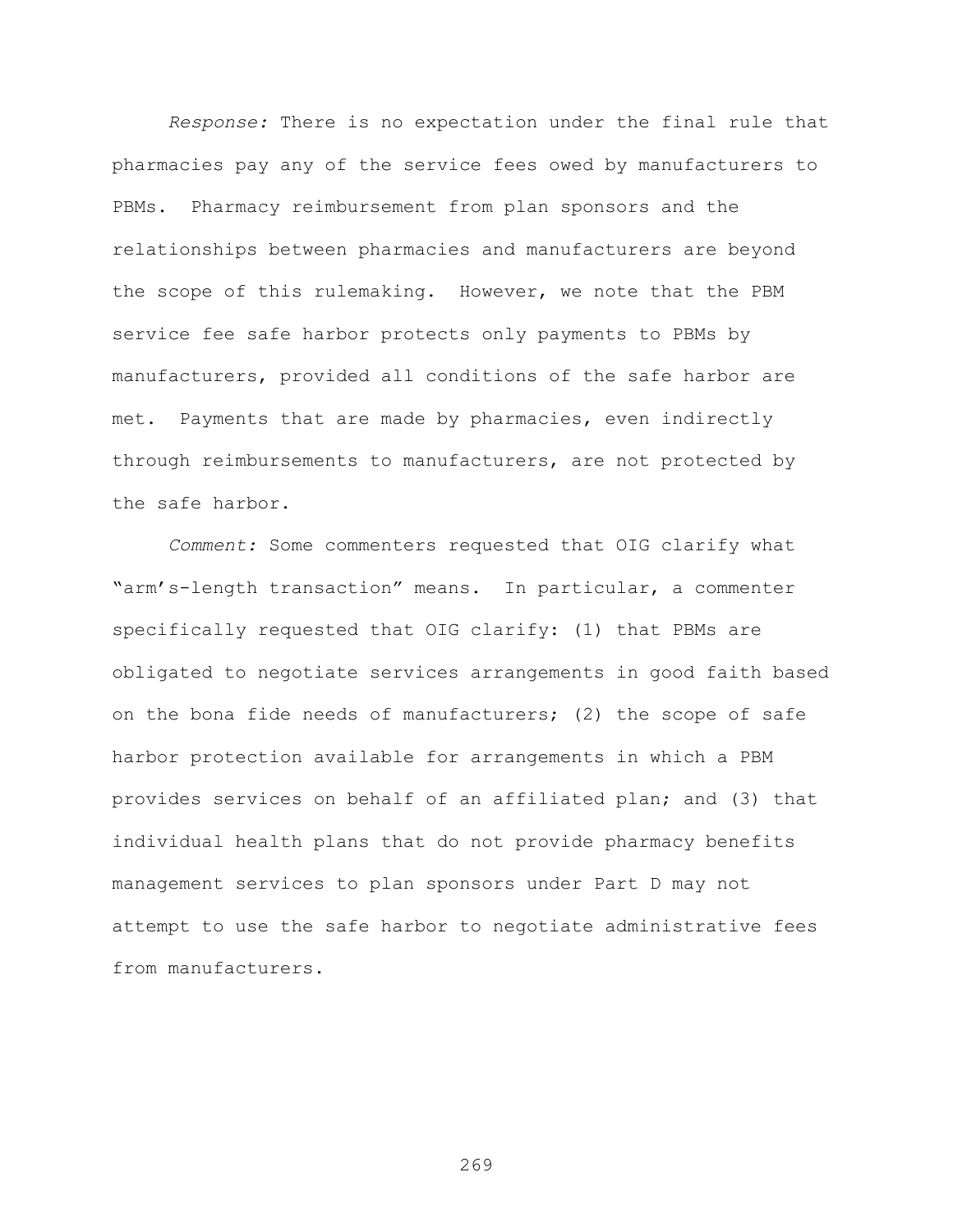*Response:* The term "arm's-length transaction" has appeared in safe harbor regulations since 1999<sup>[57](#page-269-0)</sup> and has been subject to interpretation in advisory opinions and other OIG guidance,  $58$  as well as court cases,<sup>[59](#page-269-2)</sup> since that time. We decline to provide further interpretation here.

*Comment:* A commenter suggested that alternative, transparent, flat-fee based pharmacy benefits models that reduce costs already exist (and were not considered by OIG or HHS) that generate savings, which are used by health plans in a variety of ways, including (1) reducing plan spending and/or providing member savings, such as offsetting premium costs; or (2) lowering copayments for enrollees and not charging an enrollee more than the cost of the drugs themselves.

*Response:* The Proposed Rule does not prohibit the use of other models but only provides protection from liability for PBM service fees, in certain circumstances, because they implicate the anti-kickback statute and are considered to be low-risk.

*Comment:* A commenter urged OIG to clarify that, if an arrangement fell under the protection of other safe harbors, including discount, personal services and management contracts,

<span id="page-269-0"></span><sup>57</sup> *See*, *e.g.*, 64 FR 63,518 (Nov. 19, 1999).

<span id="page-269-1"></span><sup>58</sup> *See*, *e.g.*, 2003 CPG, Special Advisory Bulletin: Contractual Joint Ventures (April 23, 2003, *available at*

<span id="page-269-2"></span>https://oig.hhs.gov/fraud/docs/alertsandbulletins/042303SABJointVentures.pdf. <sup>59</sup> *See*, *e.g.*, U.S. ex rel. Gale v. Omnicare, Inc., 2013 WL 3822152 (N.D. Ohio, July 23, 2013).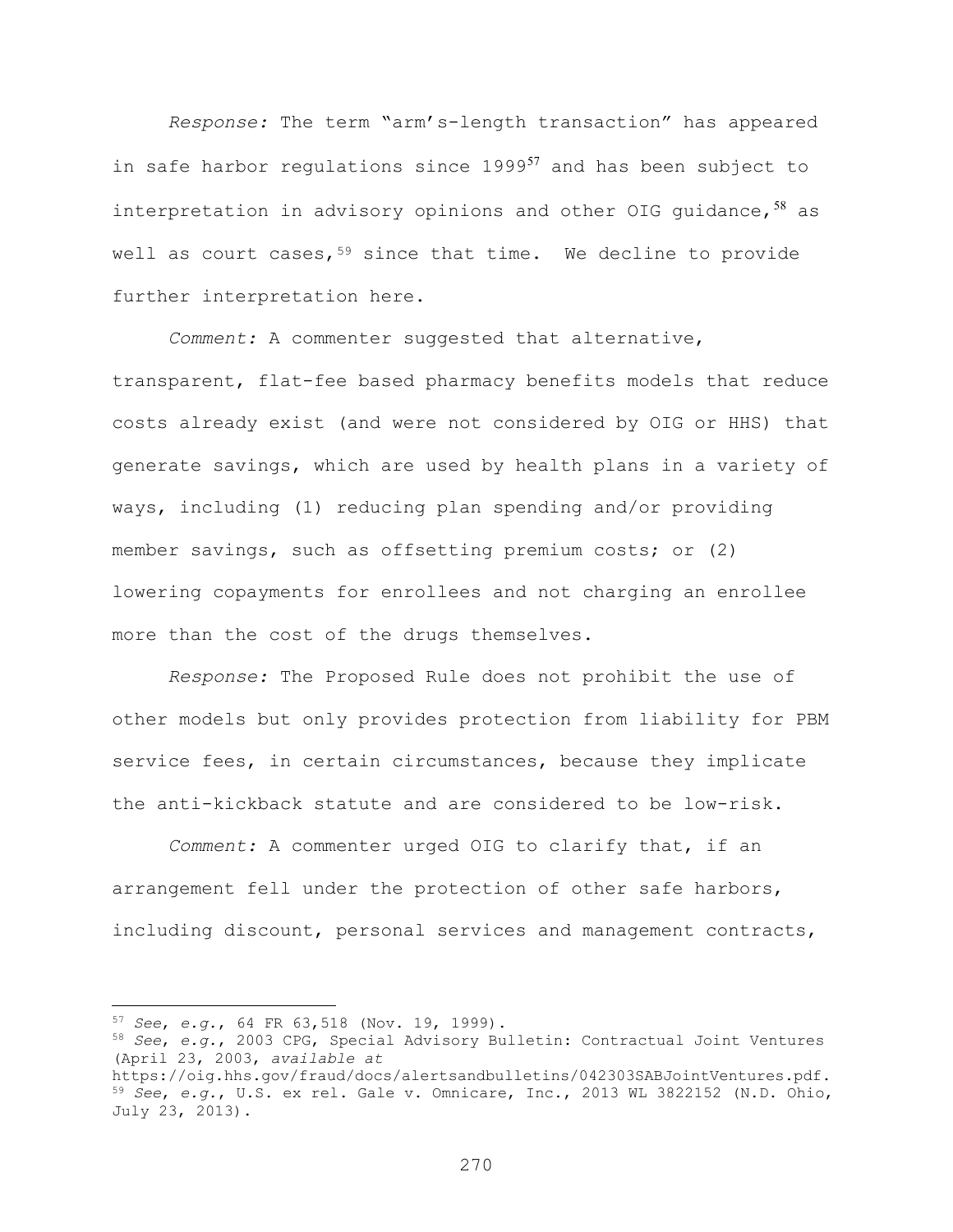managed care, and GPO administrative fee, those arrangements can only now be protected under the proposed PBM service fees safe harbor.

*Response:* An arrangement that satisfies all conditions of any safe harbor can be protected without satisfying conditions of other potentially applicable safe harbors. Thus an arrangement between a PBM and a manufacturer that does not satisfy the conditions of the safe harbor for PBM service fees could be protected by a different safe harbor, if the arrangement met all the conditions of that other safe harbor.

*E. Technical Comments*

We received several comments requesting that we make technical revisions to certain provisions in the regulatory text. We summarize the comments received below.

*Comment:* Commenters requested that we revise "reduced price" to "reduction in price" in paragraph 1001.952(cc)(1)(i) to ensure consistency with the term used in paragraph 1001.952(cc).

*Response:* We agree with the commenters and have made the technical correction.

*Comment:* Commenters noted that we use the term "health benefits plan" in the proposed definition of "pharmacy benefit manager" but use the term "health plan" throughout the rest of the Proposed Rule. The commenters requested that we avoid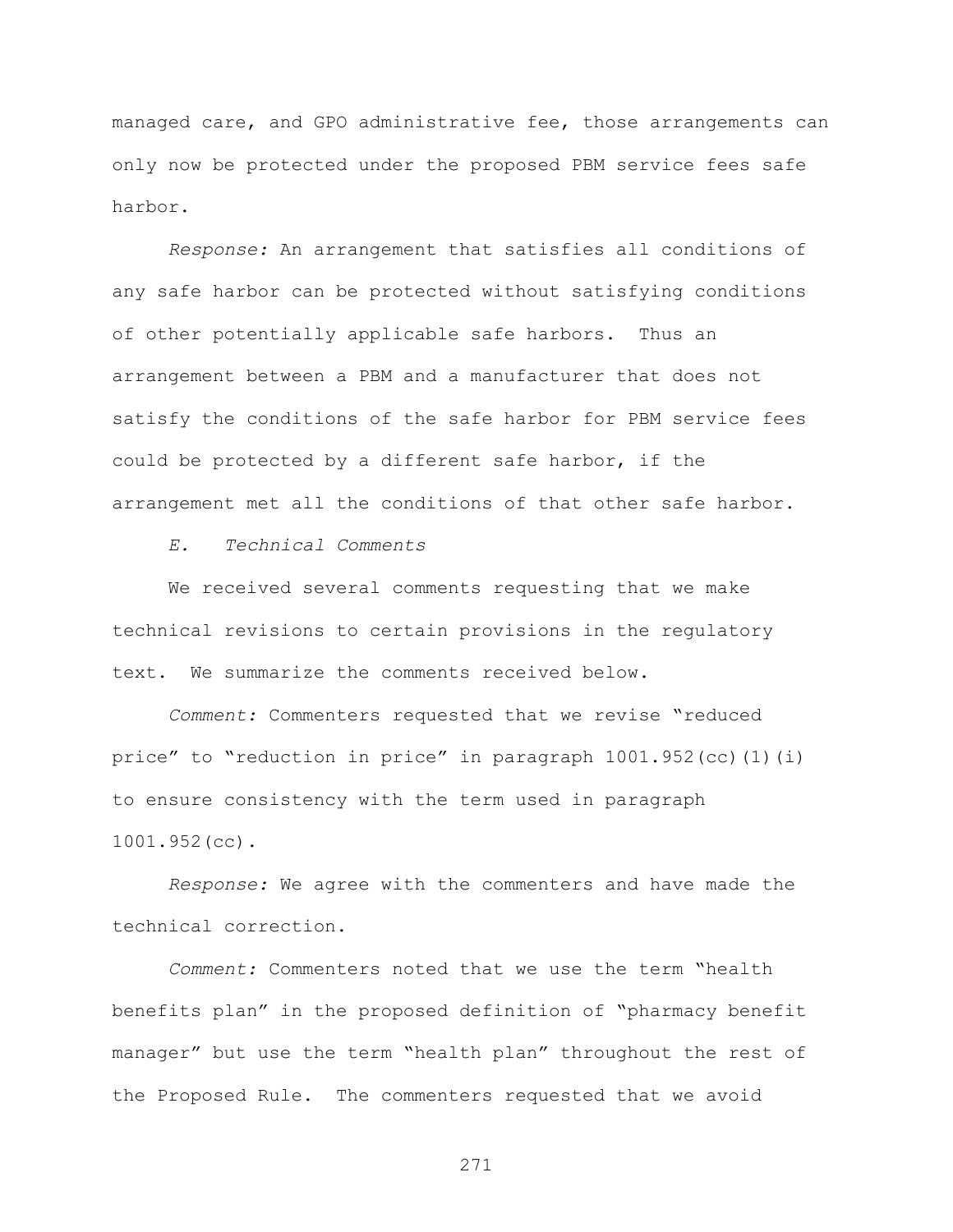introducing inconsistency and use the term "health plan" in this definition.

*Response*: We agree with the commenters and have made the technical correction.

## **IV. Provisions of the Final Regulation**

This final rule incorporates, in large part, the amendments to the discount safe harbor and the new safe harbors we proposed in the Proposed Rule, but with some changes to the regulatory text.

*A. Revision to the Discount Safe Harbor*

We are finalizing, with certain revisions, our amendments to the discount safe harbor (42 C.F.R. § 1001.952(h)). In the Proposed Rule, we proposed to exclude from safe harbor protection a reduction in price or other remuneration from a manufacturer in connection with the sale or purchase of a prescription pharmaceutical product to a plan sponsor under Medicare Part D or to a Medicaid MCO. In response to comments, we are not finalizing our proposal to exclude from protection those reductions in price from pharmaceutical manufacturers to Medicaid MCOs.

# *B. New Safe Harbors*

We are finalizing, with certain revisions, a new safe harbor in paragraph 1001.952(cc) to protect point-of-sale reductions in price by a manufacturer for a prescription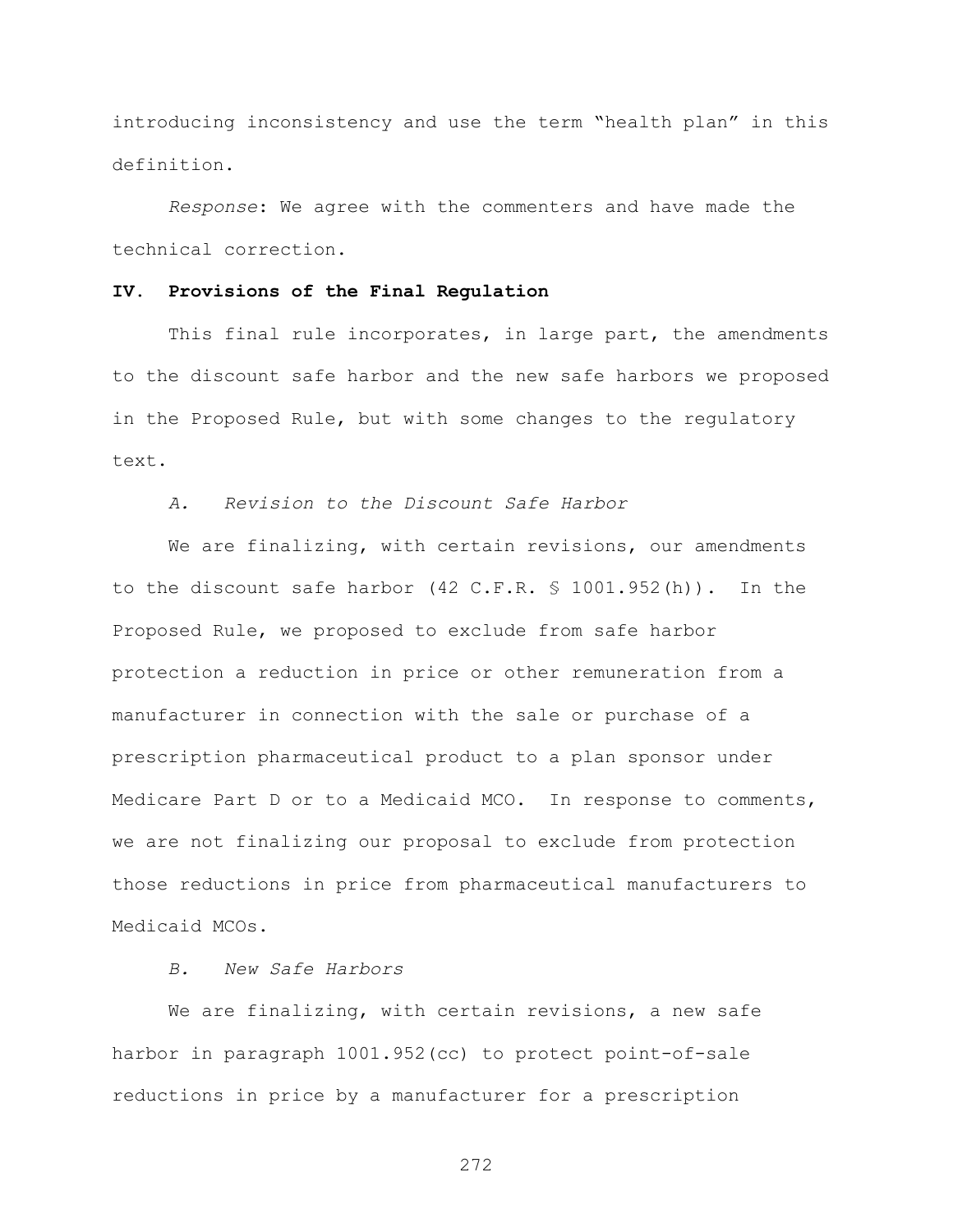pharmaceutical product that is payable, in whole or in part, by a plan sponsor under Medicare Part D or a Medicaid Managed Care Organization. In addition, we are finalizing, with minor revisions, a new safe harbor that protects payment by a pharmaceutical manufacturer to a PBM for services the PBM provides to the pharmaceutical manufacturer related to the pharmacy benefit management services that the PBM furnishes to one or more health plans.

## *C. Technical Corrections*

We are correcting a numbering error in the new safe harbor in paragraph 1001.952(dd). Specifically, we inadvertently failed to include a (1) before the opening language for paragraph 1001.952(dd). In this final rule, we have inserted the (1) and renumbered the subsequent paragraphs accordingly to correct this oversight.

### **V. Regulatory Impact Statement**

Executive Orders 12866 and 13563 direct agencies to assess all costs and benefits of available regulatory alternatives and, if regulation is necessary, to select regulatory approaches that maximize net benefits (including potential economic, environmental, public health and safety effects, distributive impacts, and equity). A regulatory impact analysis must be prepared for major rules with economically significant effects of \$100 million or more in any one year.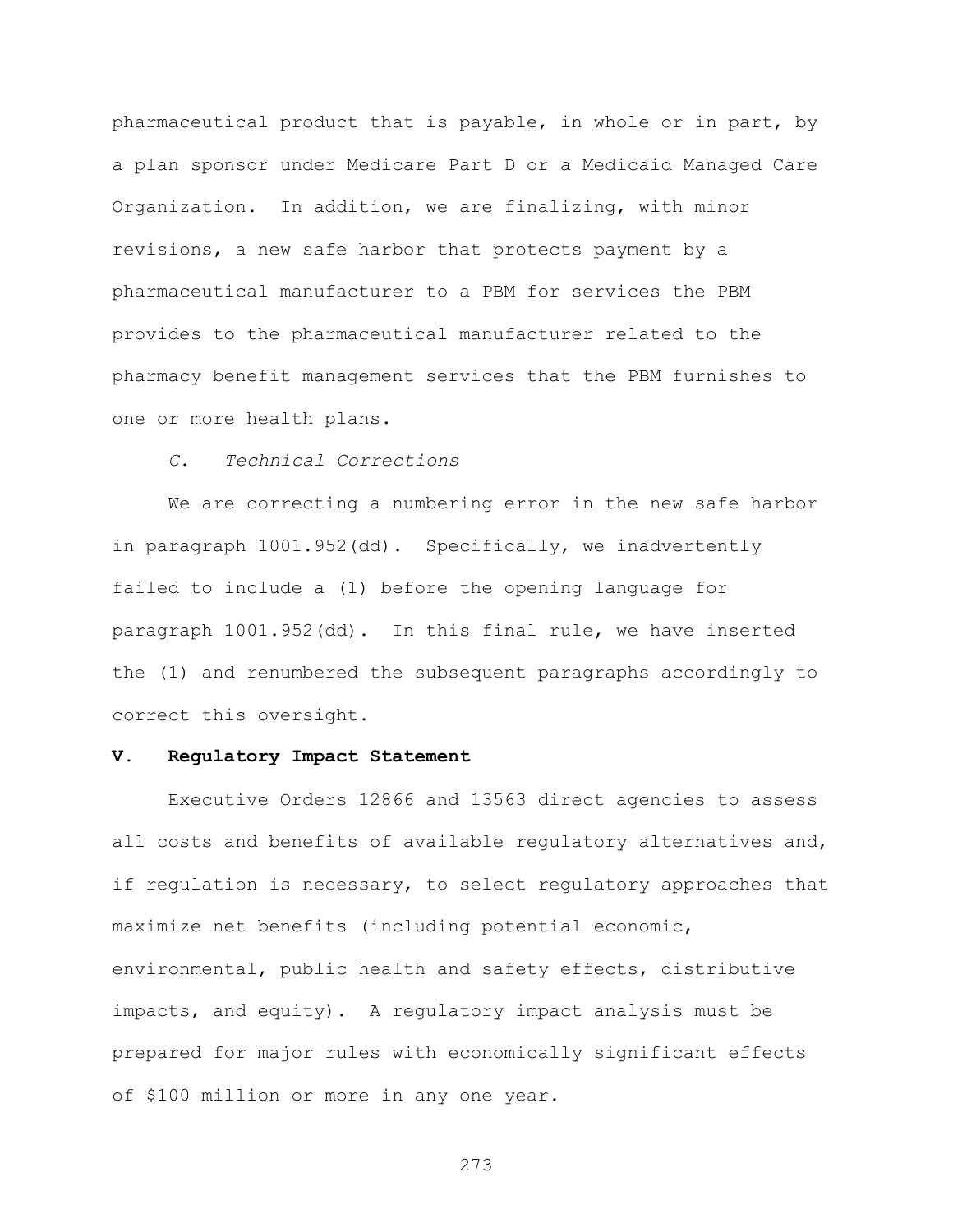Executive Order 13771 (January 30, 2017) requires that the costs associated with significant new regulations "to the extent permitted by law, be offset by the elimination of existing costs associated with at least two prior regulations." The Department believes that this rule is a significant regulatory action as defined by Executive Order 12866 that imposes costs, and therefore is considered a regulatory action under Executive Order 13771. The Department estimates that this rule generates \$78.0 million in annualized costs at a 7 percent discount rate, discounted relative to 2016, over a perpetual time horizon.

The Regulatory Flexibility Act (RFA) and the Small Business Regulatory Enforcement and Fairness Act of 1996, which amended the RFA, require agencies to analyze options for regulatory relief of small businesses. For purposes of the RFA, small entities include small businesses, non-profit organizations, and government agencies. Based on subsequent analysis, the Secretary does not believe that this rule will have significant impact on a substantial number of small entities.

In addition, section 1102(b) of the Act requires us to prepare a regulatory impact analysis if a rule may have a significant impact on the operations of a substantial number of small rural hospitals. This analysis must conform to section 603 of the RFA. For purposes of section 1102(b) of the Act, we define a small rural hospital as a hospital that is located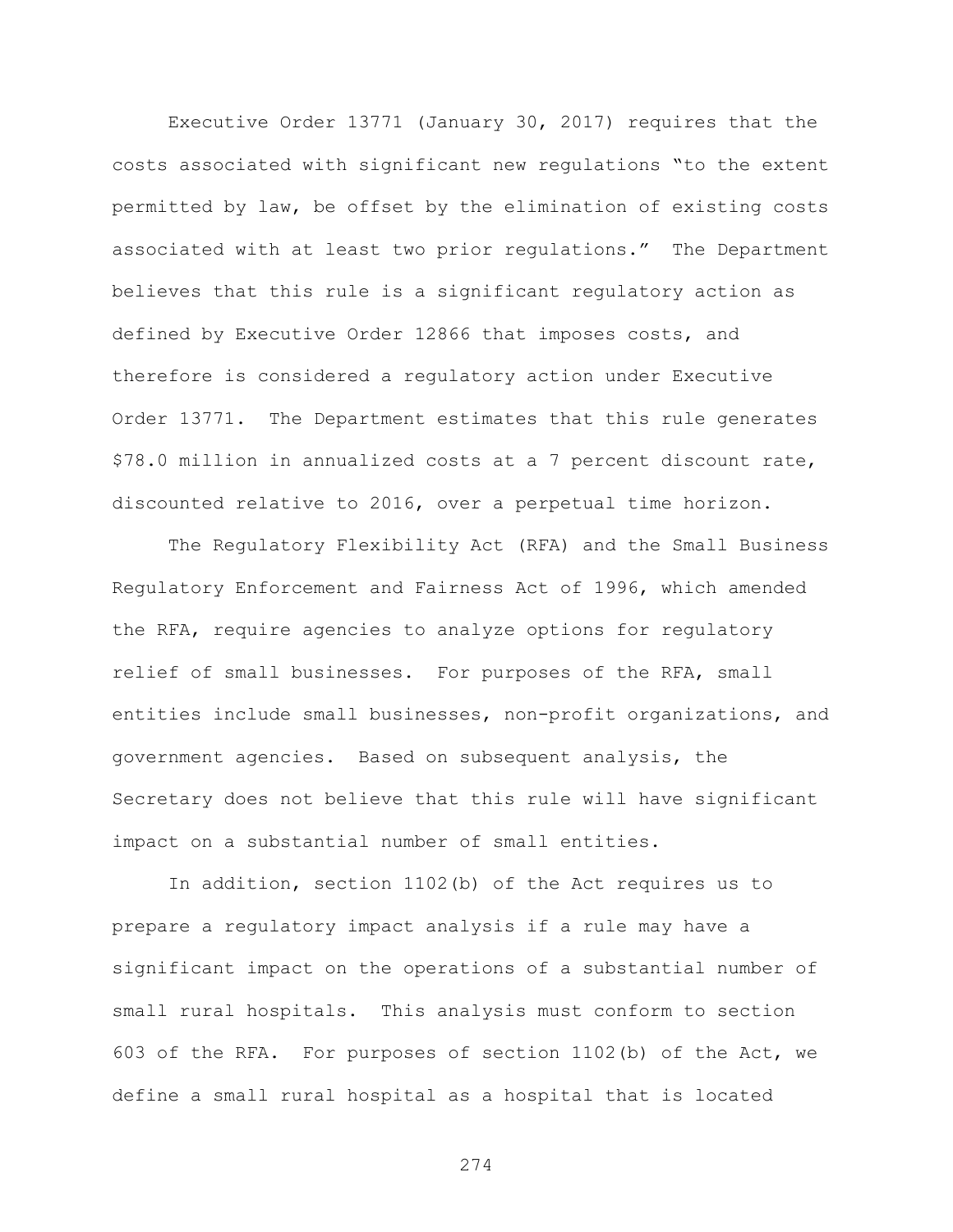outside a Metropolitan Statistical Area for Medicare payment regulations and has fewer than 100 beds. The Secretary has determined that this rule would not have a significant impact on the operations of a substantial number of small rural hospitals.

Section 202 of the Unfunded Mandates Reform Act of 1995 also requires that agencies assess anticipated costs and benefits before issuing any rule whose mandates require spending in any one year of \$100 million in 1995 dollars, updated annually for inflation. In 2020, that threshold is approximately \$156 million. The rule may have effects on states through its effects on the MDRP, under which rebates are shared between the Federal Government and the states based on the Federal Medical Assistance Percentage (FMAP) for each state.

The rule does not alter obligations under the statutory provisions for Medicaid prescription drug rebates under Section 1927 of the Act that are calculated as percentages of AMP plus the difference between the rate of increase in AMP and the increase in the consumer price index for all urban consumers (CPI-U). It also does not alter Section 1927's provisions for Medicaid rebates based on the Best Price available to other payers for innovator drugs or for supplemental rebates negotiated between states and manufacturers, nor does the rule alter the regulations and guidance to implement Section 1927 provisions.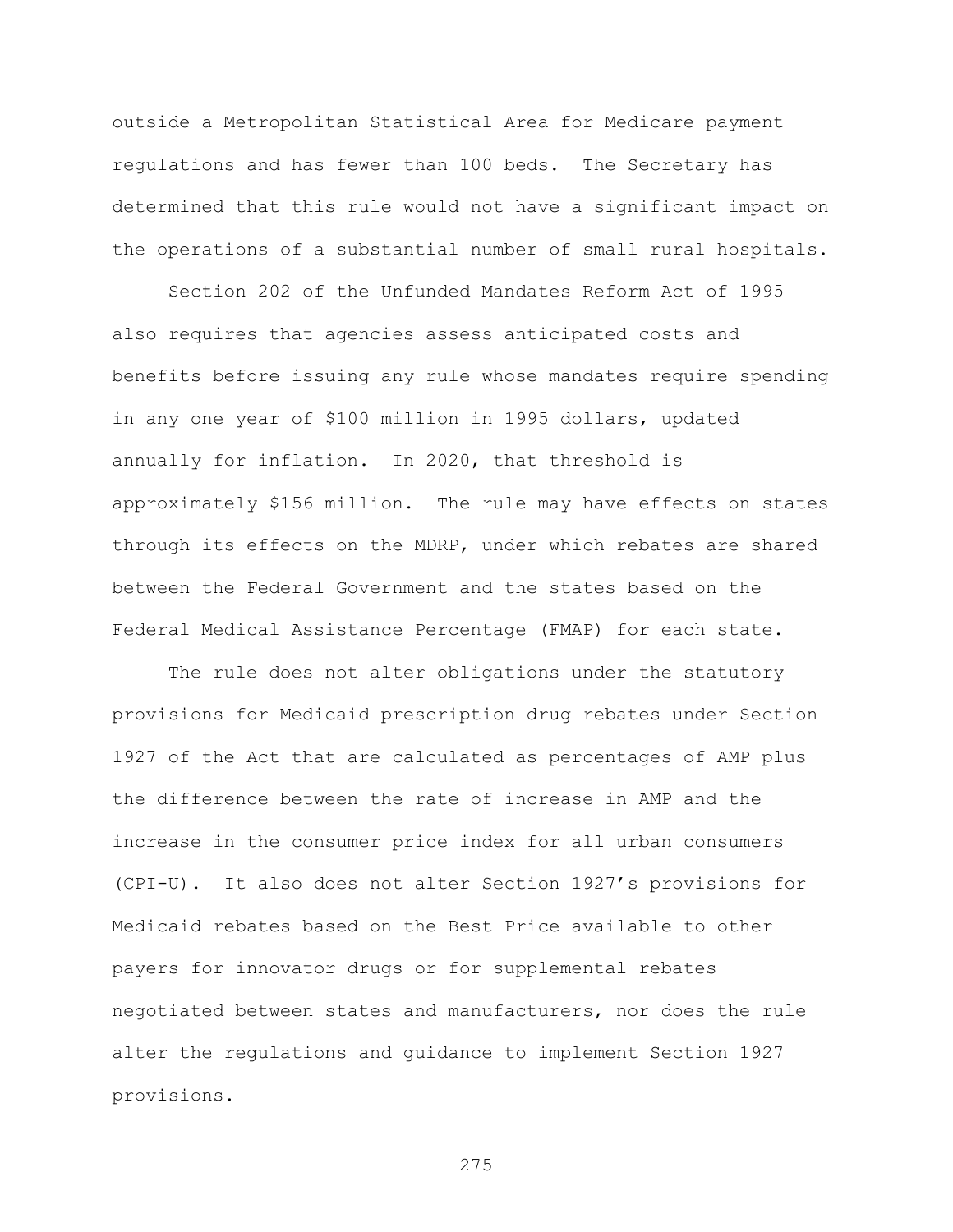Although it is difficult to anticipate the final rule's potential effects on AMP, if the rule reduces AMP, it will also reduce Medicaid prescription drug rebates calculated as percentages of AMP plus the difference between the rate of increase in AMP and the increase in the CPI-U. The Milliman analysis includes an extended example demonstrating that the loss of revenue from these rebates can exceed the savings from lower list prices. 60

The VA, Department of Defense, Coast Guard, and the Public Health Service (including the Indian Health Service) are eligible to purchase drugs under the FCP Program. The FCP is calculated as a percentage of non-FAMP. Eligible programs can purchase drugs using the lesser of the FSS Price and FCP. Although it is difficult to determine the effects of the final rule on FSS users or entities entitled to FCPs, if the overall effect of lowering list pricing is achieved and that results in lower prices to commercial customers (and wholesalers) or pricing components of non-FAMP, it is possible the VA may realize some additional savings.

Executive Order 13132 establishes certain requirements that an agency must meet when it promulgates a rule (and subsequent

<span id="page-275-0"></span><sup>60</sup> Milliman, Inc., Impact of Potential Changes to the Treatment of Manufacturer Rebates (Jan. 31, 2019). This citation is corrected from the Proposed Rule and reflects the document that was posted as supplementary material in the docket for this rule at regulations.gov in February 2019.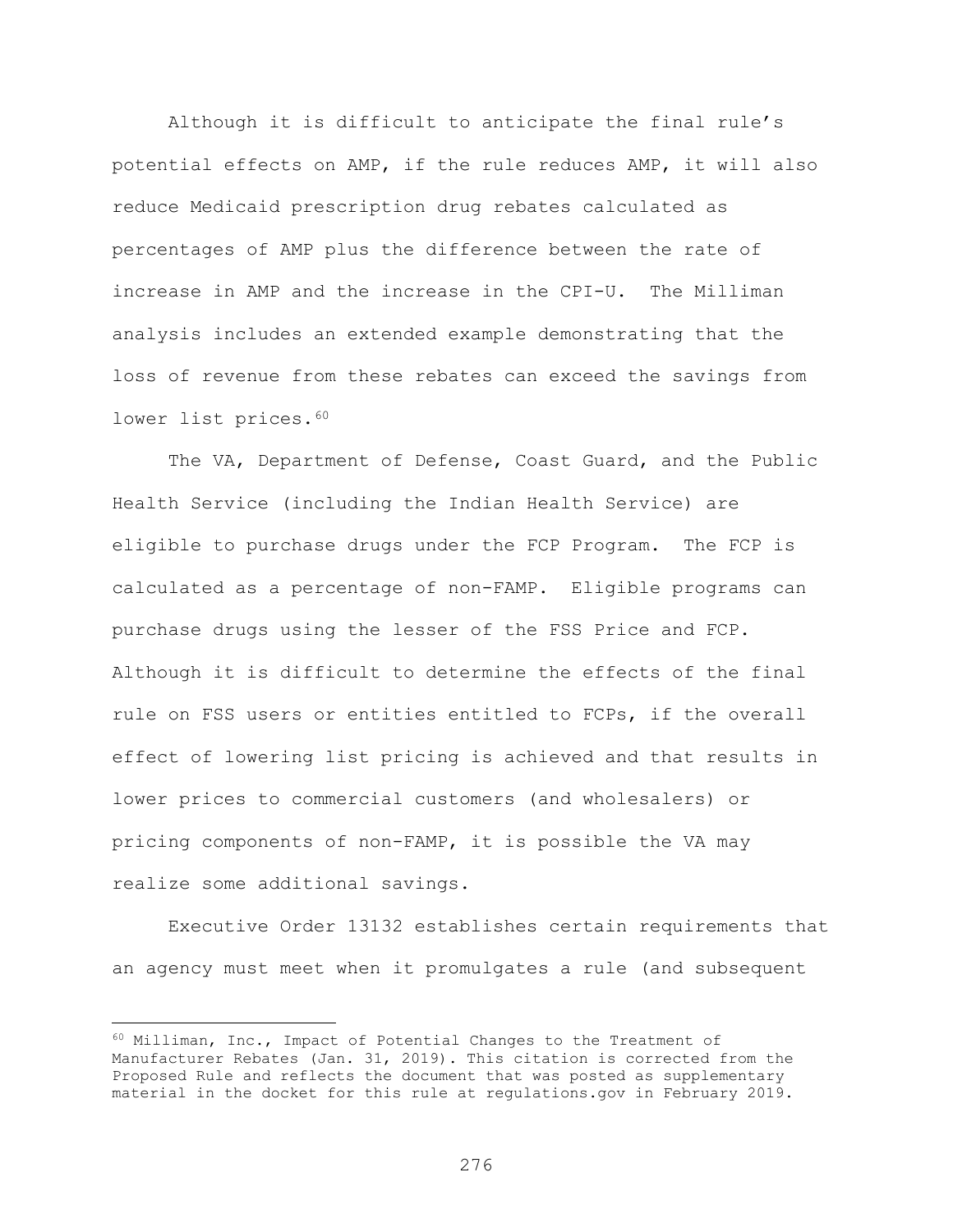final rule) that imposes substantial direct requirement costs on State and local governments, preempts State law, or otherwise has federalism implications. Since this regulation does not impose any direct costs on State or local governments, preempt State law, or otherwise have federalism implications, the requirements of Executive Order 13132 are not applicable.

*Comment:* One commenter suggested that the Proposed Rule did not comply with the requirements under EO 13771 to offset costs of significant rules by eliminating costs from at least two prior final rules and suggested the EO 13771 cost estimate was calculated incorrectly.

*Response*: We appreciate the comments but disagree. The Proposed Rule complied with the requirements under EO 13771, as described in more detail in OMB quidance. [61](#page-276-0)

*A. Need for Regulation* 

As described above, manufacturers paying rebates to PBMs may be a factor in list prices rising faster than inflation. This phenomenon may also be causing PBMs to favor higher-cost drugs with higher rebates over drugs with lower costs and discouraging the adoption of lower-cost brand drugs and biosimilars. As a result, rebates may increase costs for

<span id="page-276-0"></span><sup>&</sup>lt;sup>61</sup> For general guidance, see

https://www.whitehouse.gov/sites/whitehouse.gov/files/omb/memoranda/2017/M-17-21-OMB.pdf. For guidance on accounting methods, see https://www.reginfo.gov/public/pdf/eo13771/EO13771\_accounting\_methods.pdf.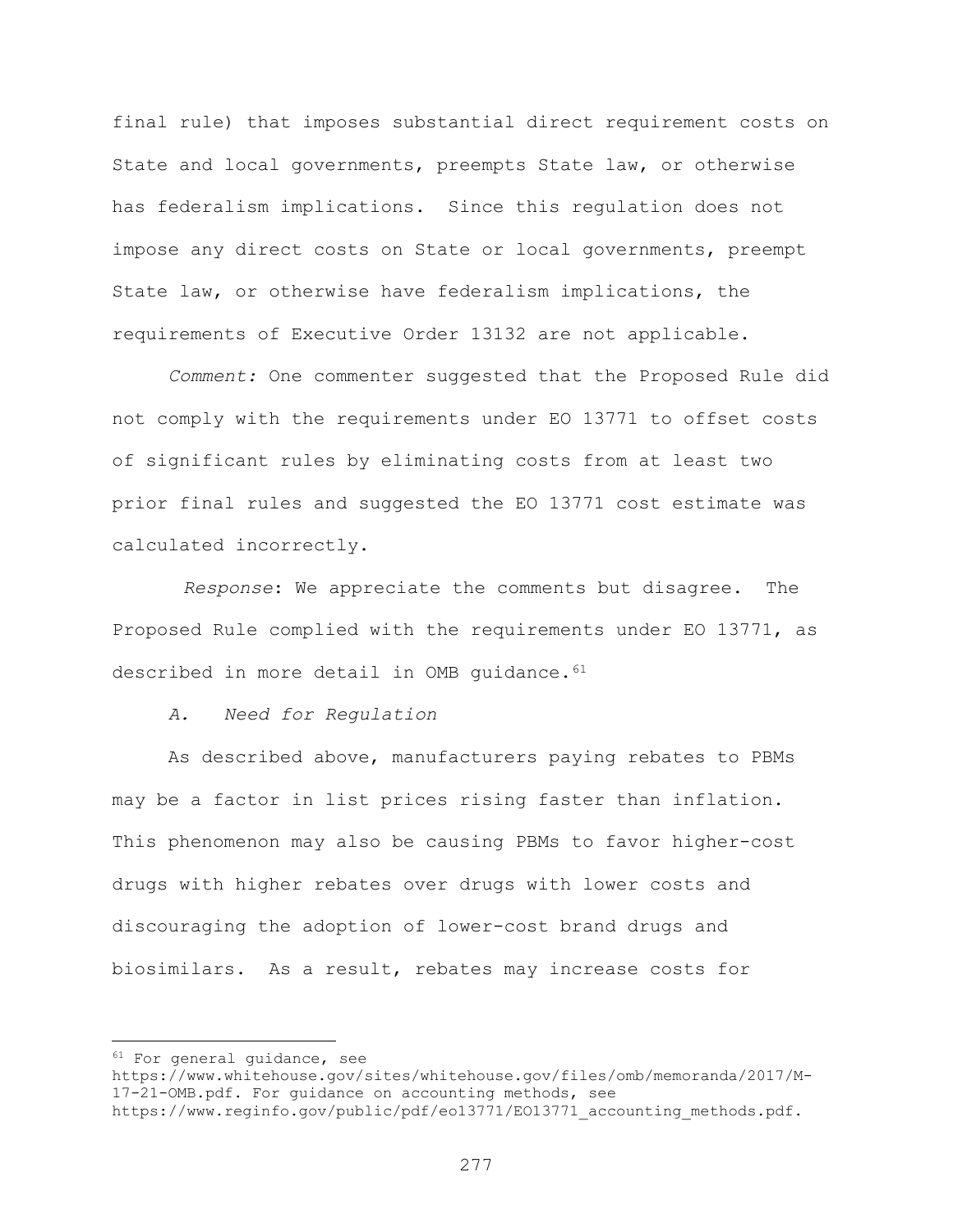consumers, because their out-of-pocket costs during the deductible, coinsurance, and coverage gap phases of their benefits are based on the retail price derived from pharmacy acquisition costs with negotiated additional markups and dispensing fees. Rebates may also increase costs for the government, which pays a portion of the premium, cost-sharing, and reinsurance payments associated with the use of highly rebated drugs instead of less-costly alternatives.

Prescription drug spending can be measured based on WAC price (also referred to as list price or invoice price) and the so-called "net price" (which accounts for all price concessions).[62](#page-277-0) According to the IQVIA Institute for Human Data Science (a private research organization affiliated with the human data science and consulting firm IQVIA that uses proprietary data from IQVIA), the difference between total U.S. invoice spending (the amount paid by distributors) and net spending (which accounts for all price concessions) across all distribution channels has increased from approximately \$38 billion in 2009 to \$135 billion in 2018 for retail drugs.<sup>[63](#page-277-1)</sup>

<span id="page-277-0"></span> $62$  "Net price" is industry jargon. Each PBM or plan sponsor may treat payments and price concessions differently. Thus the "net price" of a drug is more difficult to define than the Wholesale Acquisition Cost set by the manufacturer.

<span id="page-277-1"></span><sup>63</sup> IQVIA Institute for Human Data Science, *Medicine Use and Spending in the U.S.: A Review of 2018 and Outlook to 2023*, May 2019, p. 20.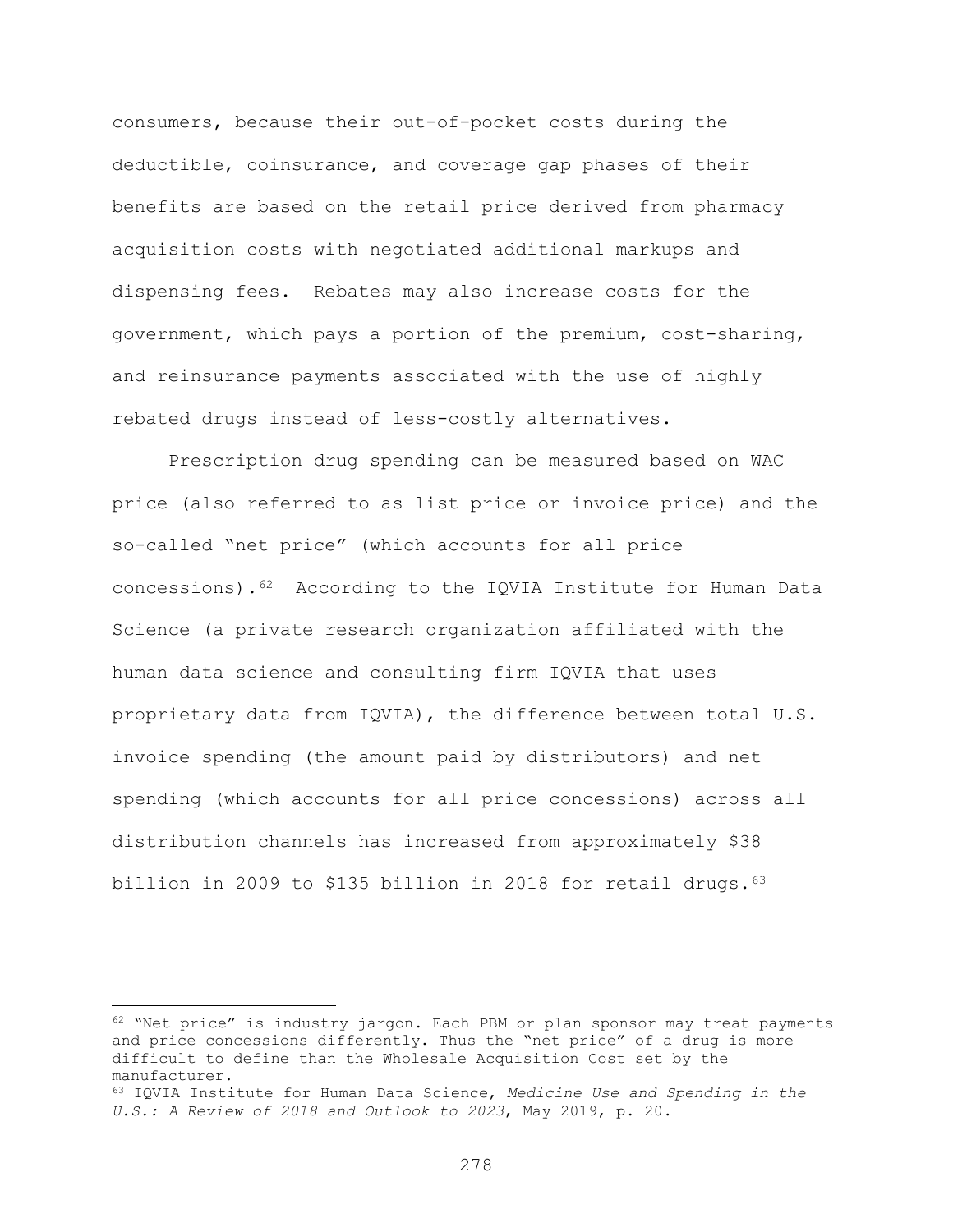Department analysis shows that within Medicare there has been a similar trend of growing differences between list and net prices. Manufacturer rebates grew from about 10 percent of gross prescription drug costs in 2008 to about 20 percent in 2016 and are projected to reach 28 percent in 2027 under current policy (Figure 1). Reinsurance spending and gross drug costs, after rising in tandem with premiums in the early years of the Part D benefit, are now growing much faster than premiums.





Source: 2018 Medicare Trustees Report, Table IV.B8 *Comment:* One commenter suggested that the Proposed Rule does not adequately justify the need for regulation, does not adequately describe and assess the impacts of alternatives, and does not carefully weigh effects on stakeholders.

*Response:* We appreciate the commenter's feedback and additional information but disagree with the conclusion. One of the purposes of the Proposed Rule was to get feedback and information from the public that we could not otherwise access.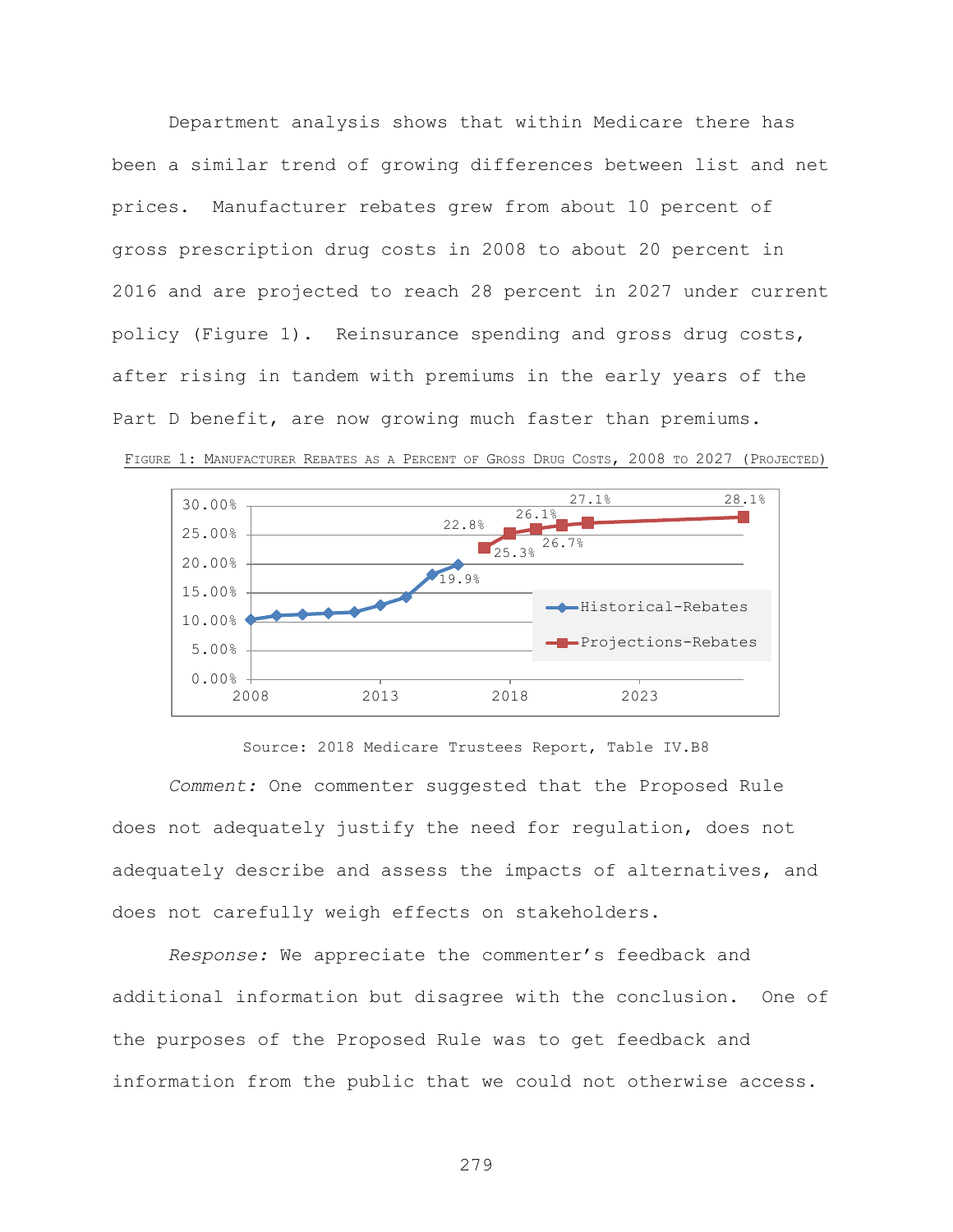We have updated the regulatory impact analysis and the rule based on the comments, and the regulatory impact analysis represents our best thinking in these areas with consideration of these comments. We note that while we only had qualitative evidence on benefits in the Proposed Rule, the Department now quantifies some of these benefits, and these benefits exceed the rule's cost estimates.

*B. Background on Costs, Benefits, and Transfers*

This rule eliminates safe harbor protection for rebates received by plan sponsors, or PBMs under contract with them, from manufacturers in connection with Medicare Part D prescription pharmaceutical products and offers new safe harbor protection for certain price reductions offered at the point of sale. As a result, manufacturers will have an incentive to lower list prices, PBMs will have greater incentive to negotiate larger discounts from manufacturers, and beneficiaries will benefit from more transparency enabling them to better choose a plan that meets their needs. The goal of this policy is to lower out-of-pocket costs for consumers, reduce government drug spending in Federal health care programs, and create transparency that increases choice, competition, and program integrity.

The full magnitude of these savings is difficult to quantify, and the Office of Management and Budget has specific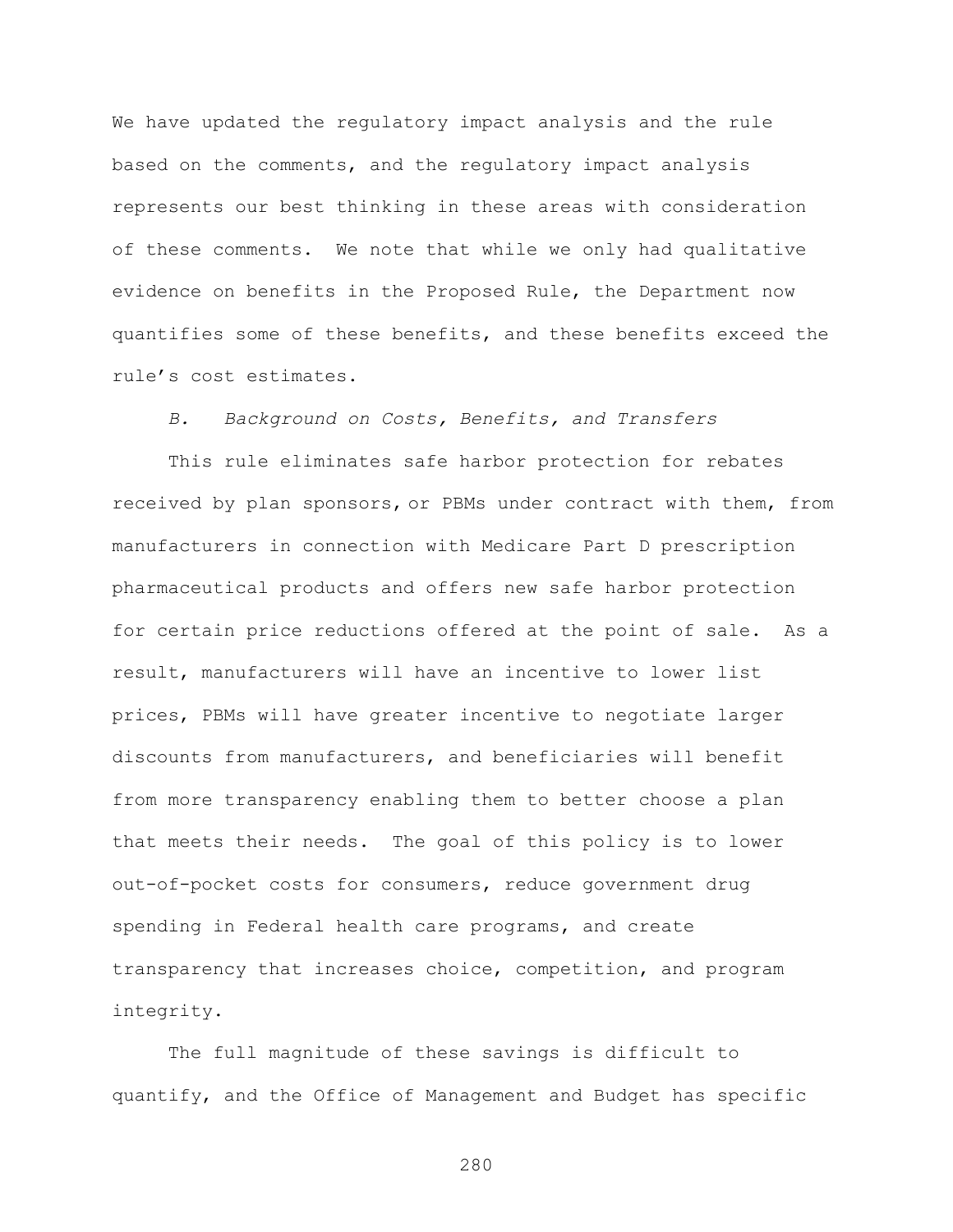definitions of costs, benefits, and transfers. As such, a brief summary of potential effects of this rule is provided here. More information about these effects may be found in the respective costs, benefits, and transfers sections.

Notably, the Department intends for this rule to result in manufacturers lowering their list prices and replacing rebates with point-of-sale reductions in price. One way to quantify this impact is to simply replace all manufacturer rebates paid to PBMs with point-of-sale reductions in price to consumers and estimate the effect of this transfer on stakeholders. However, this approach does not consider the range of strategic behavioral changes stakeholders may make in response to this rule, including the extent to which manufacturers lower list prices or retain a portion of current rebate spending, PBMs change benefit designs or obtain additional price concessions, and the impact on consumer utilization of lower-cost drugs. The section below describes the current system and the potential system that could result from finalizing this rule, based on current Medicare Part D spending and a range of potential behavioral changes, including the manufacturer pricing changes and PBM negotiation practices described above. In some places, the analysis in this section is premised on the proposed effective date of January 1, 2020. We recognize that impacts will not occur in 2020, but did not feel that updated analyses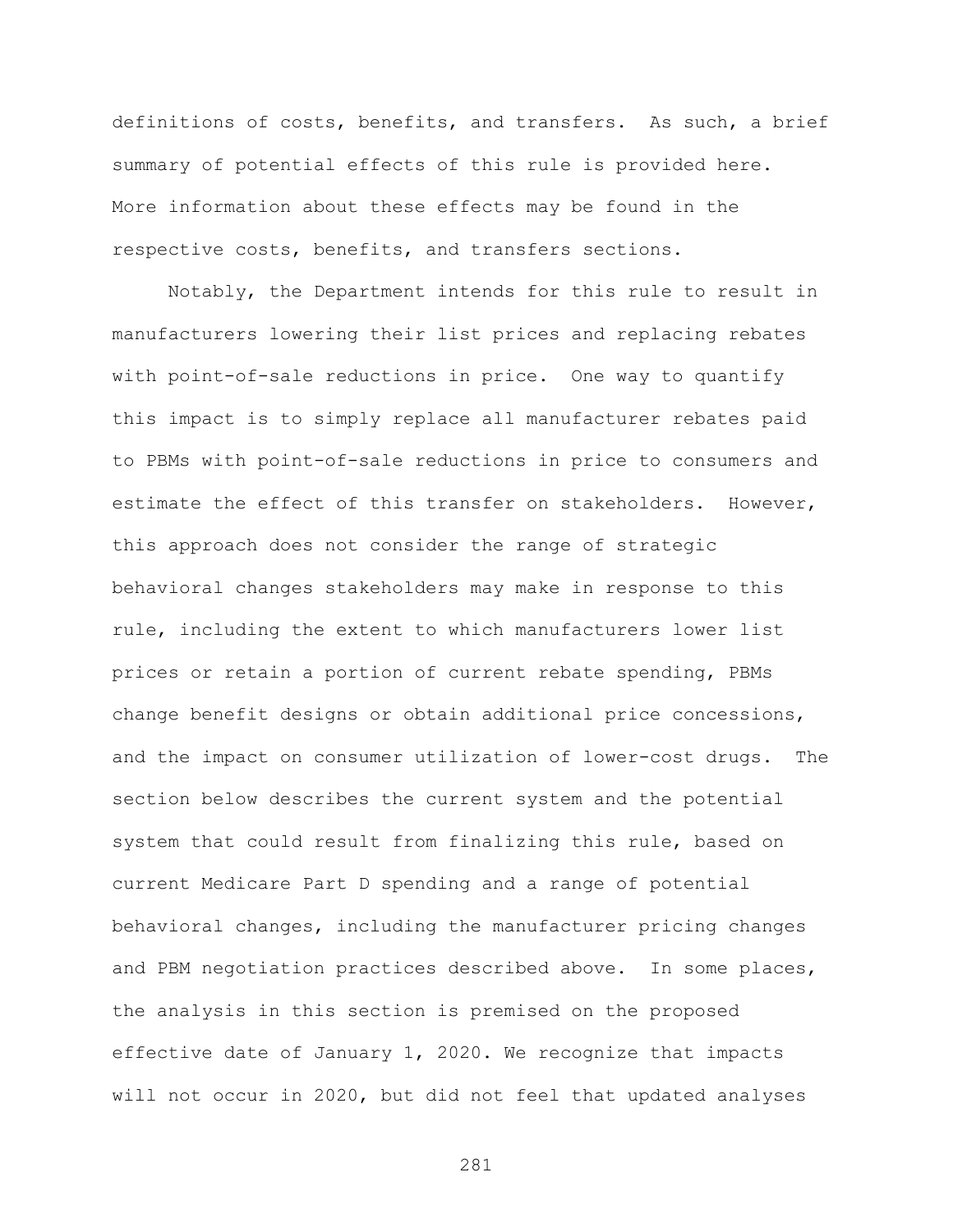would significantly change the discussion of the range of potential impacts or resolve uncertainty around estimates from the proposed rule stage. Impacts will occur at a later point in time, relative to the proposed rule, due to the delayed effective date. As at the proposed rule stage, the precise timing of impacts depends on external factors, such as when regulated entities implement adjustments to their business arrangements.

Today, prescription drug manufacturers prospectively set the WAC, or list price, of the drugs they sell to wholesalers and other large purchasers. Manufacturers also retrospectively make payments to PBMs or other customers who meet certain volume-based or market-share criteria. The difference between the list price of a drug and the rebate amount is referred to in industry parlance as the "net price." Since the passage of the anti-kickback statute and the establishment of the various safe harbors, the list prices of branded prescription drugs, and the rebates paid by manufacturers to PBMs, have grown substantially. The phenomenon of list prices rising faster than "net prices" is referred to as the "gross to net bubble."

Research suggests that the approval of a new drug can lead to higher list prices for existing drugs in the therapeutic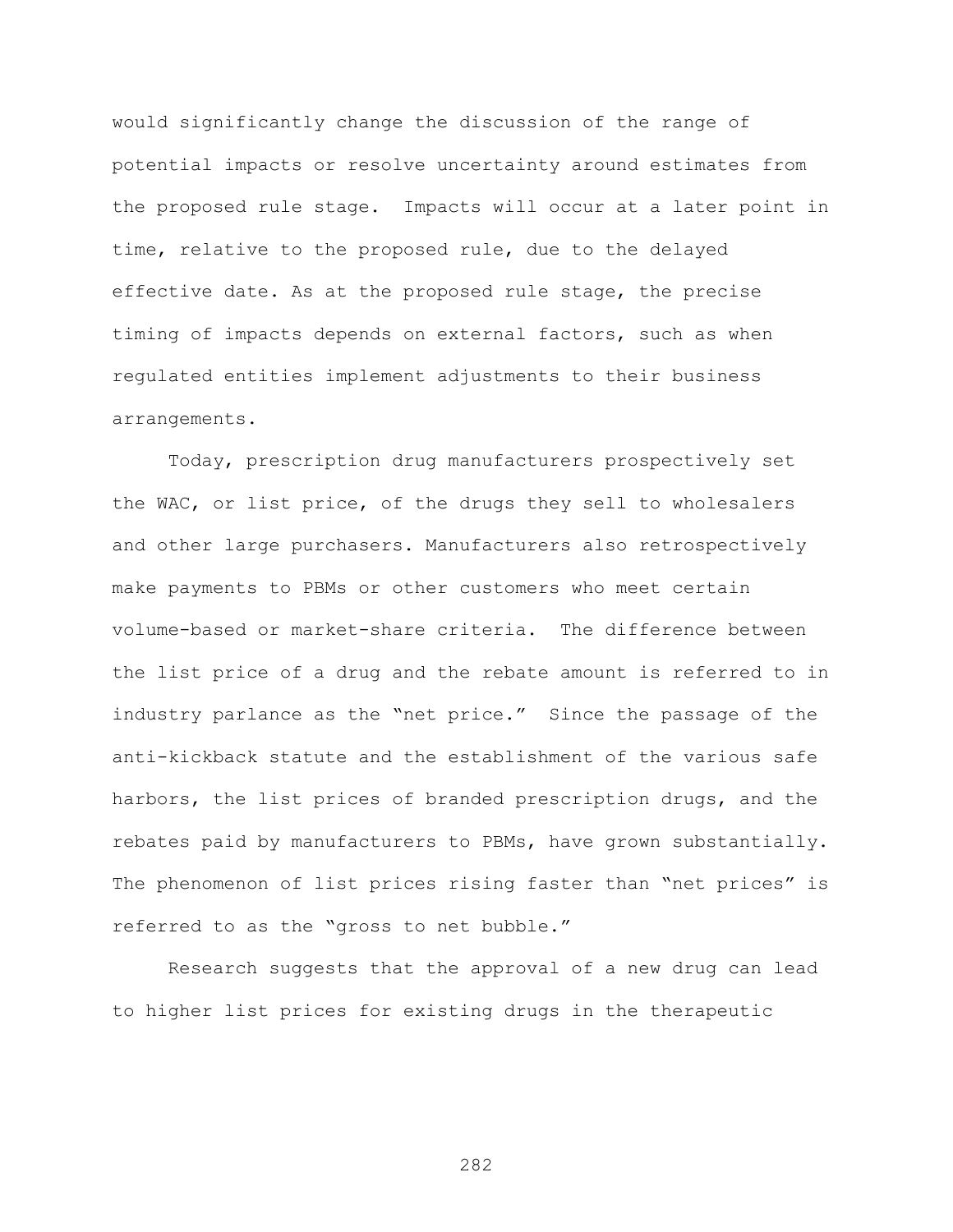class.[64](#page-282-0) PBMs may favor drugs with higher rebates over drugs with lower costs, or otherwise discourage the adoption of lowercost brand or generic drugs and biosimilars. As a result, rebates may increase costs for consumers (who experience out-ofpocket costs more closely related to the list price than the rebated amount during the deductible, coinsurance, and coverage gap phases of their benefits) and the government (which pays a portion of the premium, cost-sharing, and reinsurance payments associated with the use of higher-rebated drugs instead of lesscostly alternatives). This rule seeks to correct the incentives that have created the widening gaps between gross and net prescription drug costs and between gross prescription drug costs and Part D premiums.

This rule removes safe harbor protection for rebates from a manufacturer of prescription pharmaceutical products to plan sponsors under Part D (either directly or indirectly through PBMs under contract with them), and creates two new safe harbors protecting certain reductions in price at the point of sale by manufacturers and protecting certain flat fees paid by manufacturers to a PBM for services that the PBM renders to the

<span id="page-282-0"></span> $64$  Hartung DM, et al. The cost of multiple sclerosis drugs in the US and the pharmaceutical industry: Too big to fail? Neurology 2015; 84(21):2185–92; Alliance of Community Health Plans, The Spike in Drug Costs: Rheumatoid Arthritis, *available at* https://www.achp.org/wp-content/uploads/Rheumatoid-Arthritis Final.pdf; Alliance of Community Health Plans, The Spike in Drug Costs: Diabetes, *available at* https://www.achp.org/wpcontent/uploads/Diabetes\_FINAL\_Revised-12.7.15.pdf.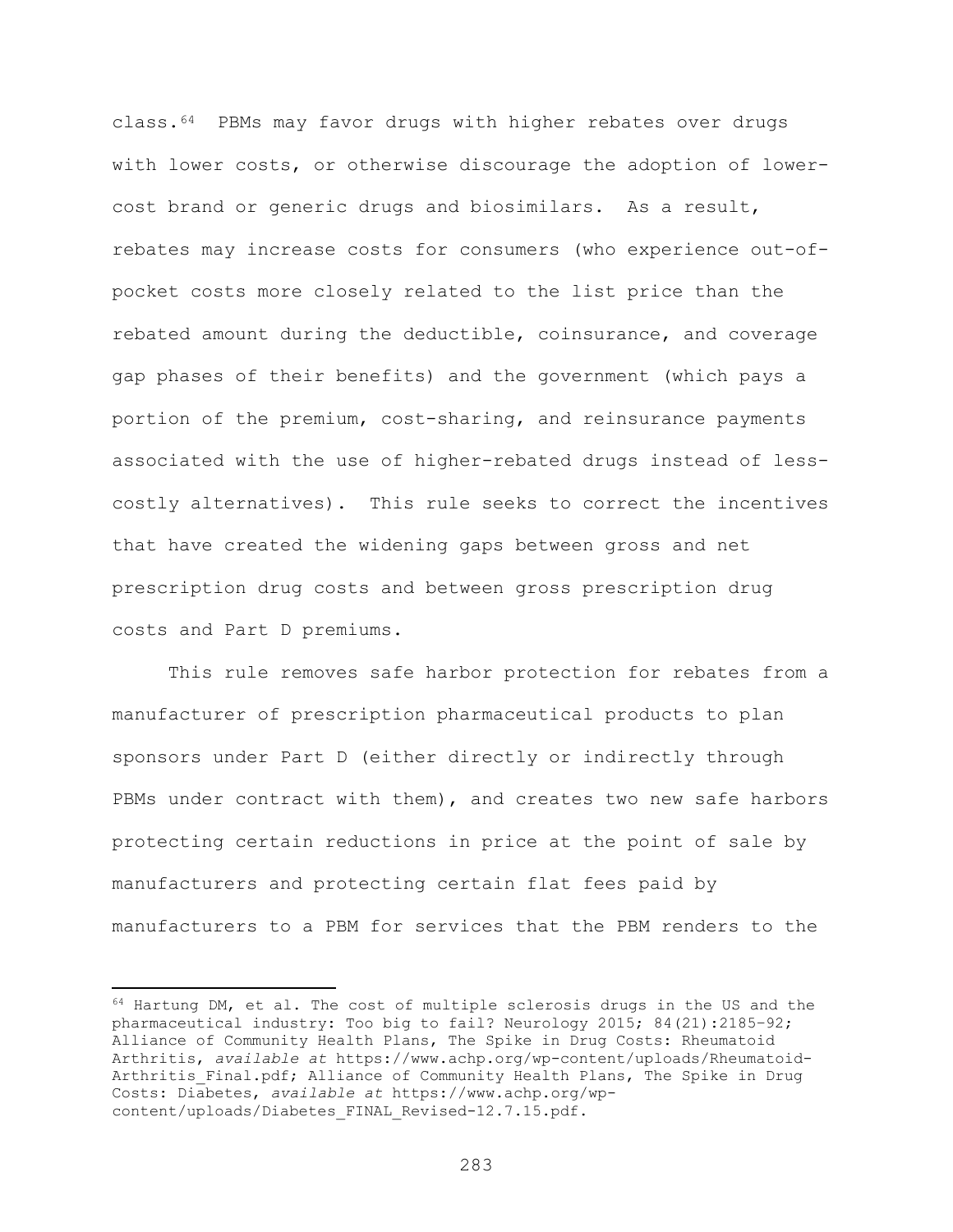manufacturer. To the extent that this rule results in manufacturers reducing the list price of drugs, it will impact all cash flows throughout the system.

The intent of this rule is to remove discount safe harbor protection for rebates and other reductions in price from manufacturers to plan sponsors under Part D or PBMs under contract with those sponsors and to provide a new avenue for point-of-sale reductions in price that will benefit beneficiaries at the pharmacy counter. This change will impact the price that many patients pay for prescription drugs. As part of their health insurance coverage, many consumers pay some cost-sharing for the use of health care services. For many plans, consumers first pay a deductible. This typically means that the consumer pays the full cost of services until the deductible is met. After the consumer has met the deductible, cost sharing often takes the form of coinsurance, in which consumers pay a percentage of the cost of the covered health care service or product, or copayments, in which consumers pay a fixed amount for a covered health care service or product. A recent IQVIA report found that in 2017 more than 55 percent of commercially-insured consumer spending on branded medicines was filled under coinsurance or before the deductible is met.<sup>65</sup> For

 $\overline{a}$ 

<span id="page-283-0"></span><sup>65</sup> IQVIA, Patient Affordability Part One: The Implications of Changing Benefit Designs and High Cost-Sharing (May 18, 2018), *available at* https://www.iqvia.com/locations/united-states/patient-affordability-part-one.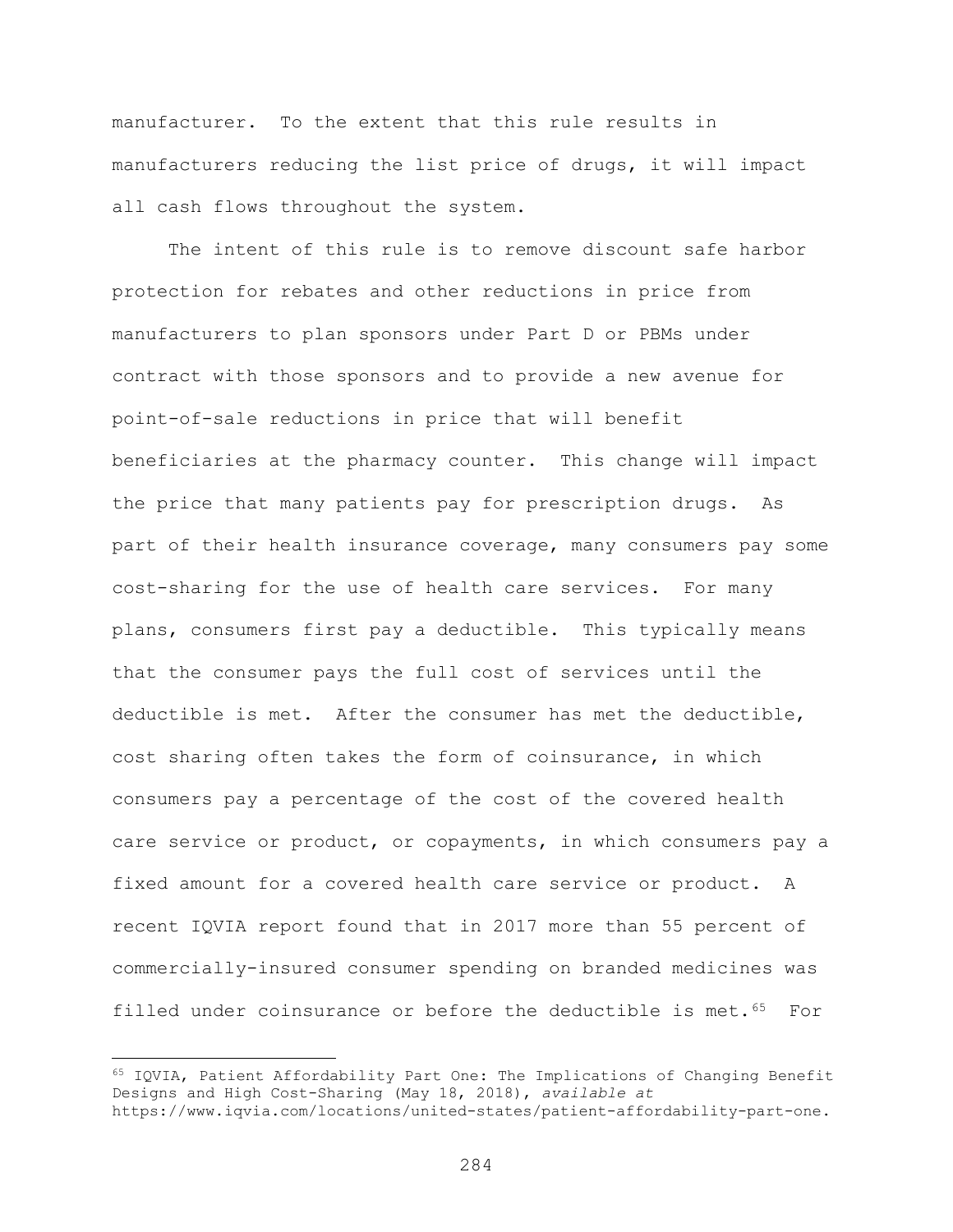most health care services, consumer deductibles and coinsurance are based on the prices that health insurers negotiate with their network providers. However, for prescription drugs, often the price the plan ultimately pays is based on rebates that are paid after the point of sale to the consumer, whereas the consumers' deductible and coinsurance payments are based on the list price.

With a reduced price used to adjudicate the benefit, patients with coinsurance or deductible plans will likely experience reductions in cost-sharing for rebated brand-name drugs at the point of sale. Because of actuarial equivalence requirements in the Part D program, patients with fixed copayments may also see changes in their cost-sharing at the point of sale outside of the deductible, coverage gap, or catastrophic phases of their benefits. These effects will accrue to some beneficiaries through lower out-of-pocket costs and to all beneficiaries through more transparent pricing. If this rule closes the gap between list and net prices and leads to additional price concessions, as the Department anticipates, the benefit of lower premiums and out-of-pocket costs would accrue to all beneficiaries with individual out-of-pocket savings varying by beneficiary prescription drug utilization. If this rule closes the gap between list and net prices but leads to fewer price concessions, all beneficiaries could experience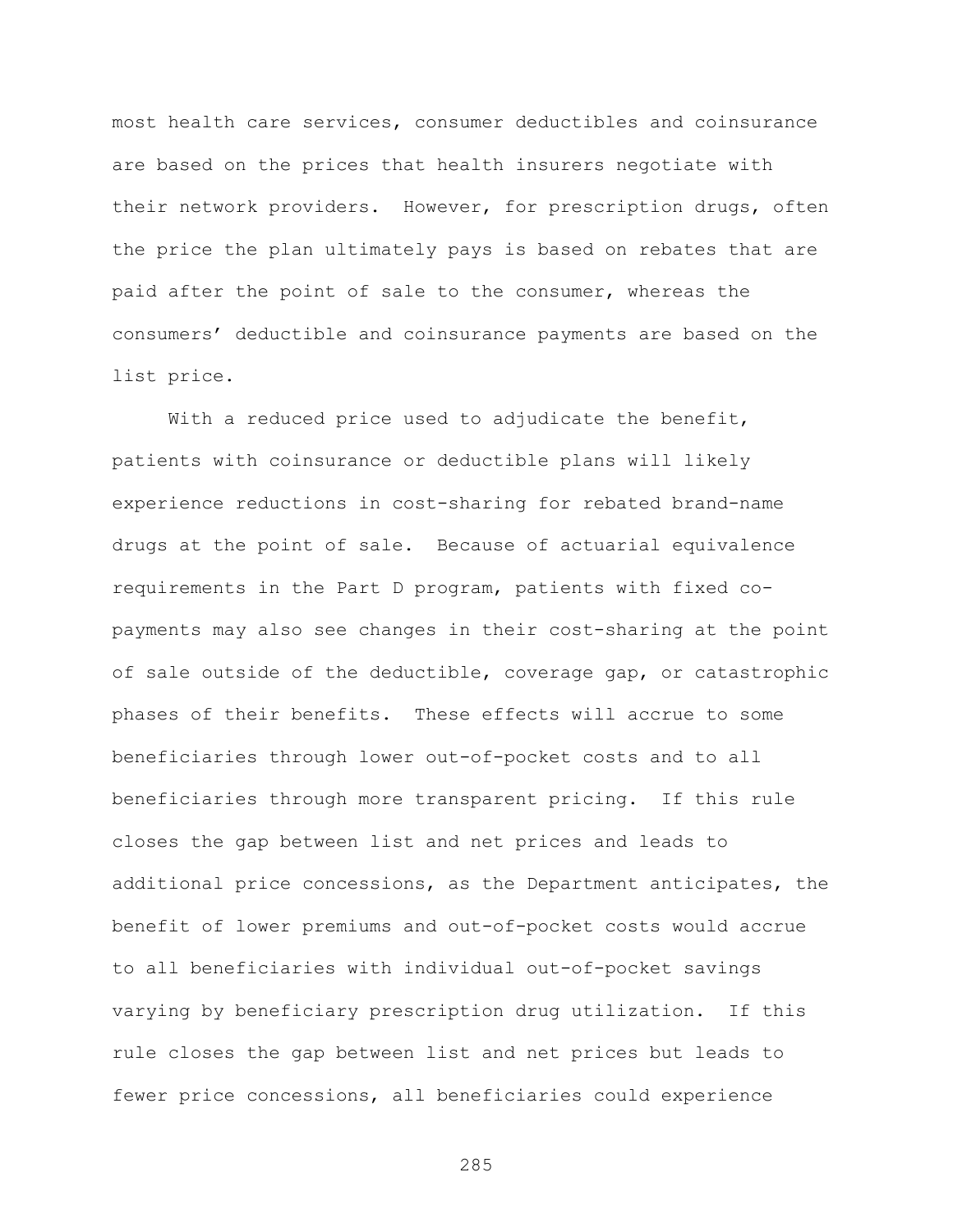higher premiums with only some experiencing lower out-of-pocket costs. The potential impact of these distributional changes is described in the transfers section of this regulatory impact analysis.

Consumers also select health insurance plans based on their understanding of relevant plan characteristics, including premiums, cost-sharing, formulary coverage, and in-network providers. Research shows that consumers often do not understand their health insurance plans and would better understand a simpler plan.<sup>[66](#page-285-0)</sup> Research specific to Medicare Part D suggests beneficiaries place a greater weight on premiums than out-of-pocket costs, are most likely to choose the plan with the lowest premiums.[67](#page-285-1) Oftentimes they select the plan with the lowest premiums when plans with higher premiums and more comprehensive coverage were actuarially favorable.<sup>[68](#page-285-2)</sup> However, consumers in poorer health or with higher drug costs are more likely to anticipate their future drug spending and choose a plan that places them at less financial risk. Also, as stated earlier, a beneficiary paying 20 percent coinsurance on a drug with a \$100 WAC and 30 percent rebate effectively pays 28

<span id="page-285-0"></span><sup>66</sup> Loewenstein G et al. Consumers misunderstanding of health insurance. Journal of Health Economics. 32 (2013) 850-62.

<span id="page-285-2"></span><span id="page-285-1"></span><sup>67</sup> Abaluck and Gruber. Evolving Choice Inconsistencies in Choice of Prescription Drug Insurance. Am Econ Rev. 2016 Aug., 106(8): 2145-84. 68 Heiss, Leive, McFadden and Winter. Plan Selection in Medicare Part D: Evidence from Administrative Data. J Health Econ. 2013 Dec., 32(6): 1325–44.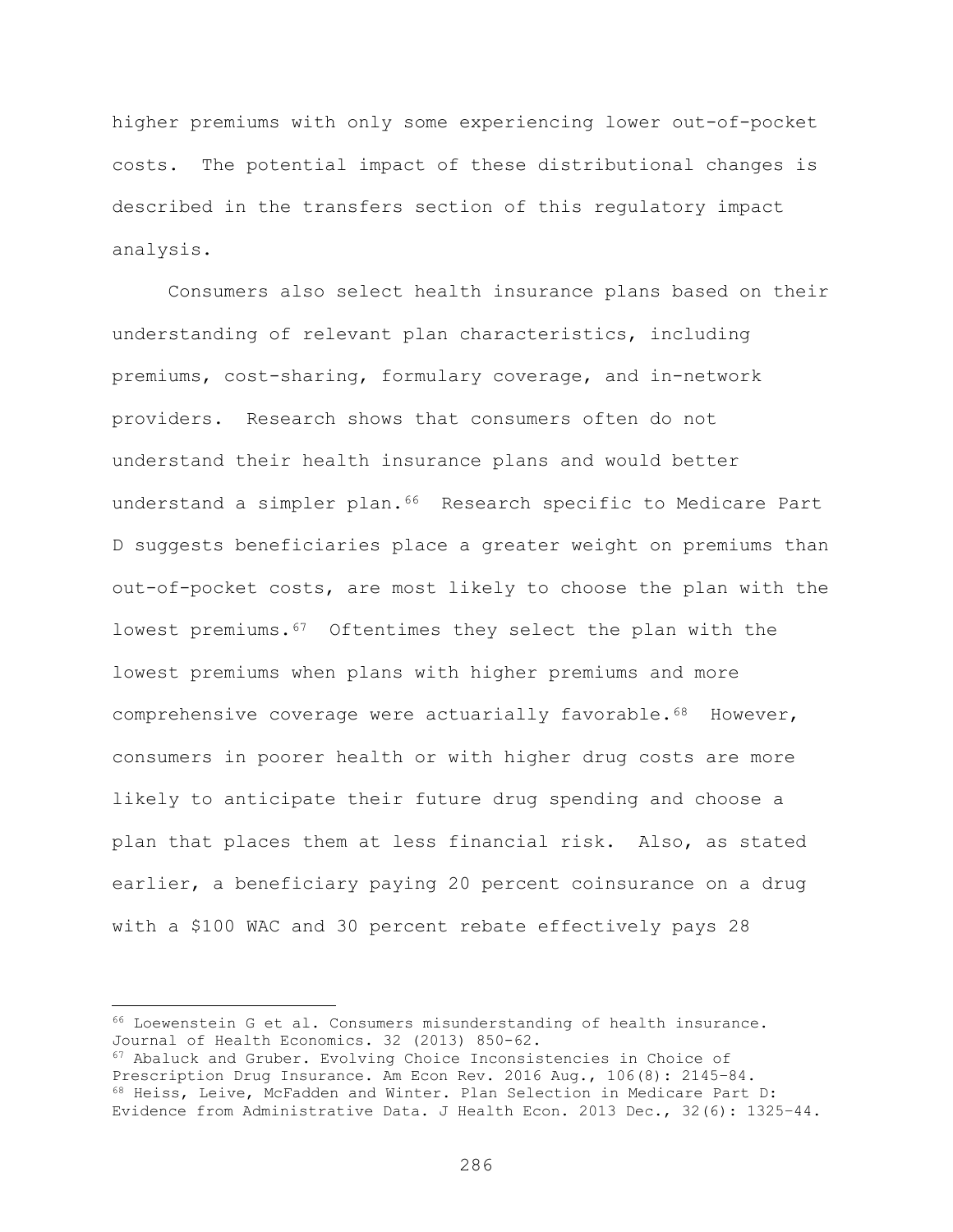percent of the plan's cost after accounting for payments made by the manufacturer to the PBM. Thus, the publication of premiums and cost-sharing amounts that more accurately reflect the discounted price of a prescription drug could help align consumer understanding of health insurance benefits with reality and help consumers to choose the health insurance plans that best meet their needs. These effects are described in the benefits section.

The Federal government pays a significant portion of the premium for every Medicare Part D beneficiary and subsidizes the cost-sharing of beneficiaries eligible for the Part D Low Income Subsidy (LIS). If this rule increases or decreases premiums, Federal spending on premium subsidies will also increase or decrease, potentially outweighing estimated Federal savings associated with this rule. These potential effects are described in the transfers section of this regulatory impact analysis.

Stakeholders involved in the manufacture, sale, distribution, and dispensing of prescription drugs, as well as those who provide prescription drug coverage, will need to review this policy and determine how it affects them. They may also need to make changes to existing business practices, update systems, or implement new documentation and recordkeeping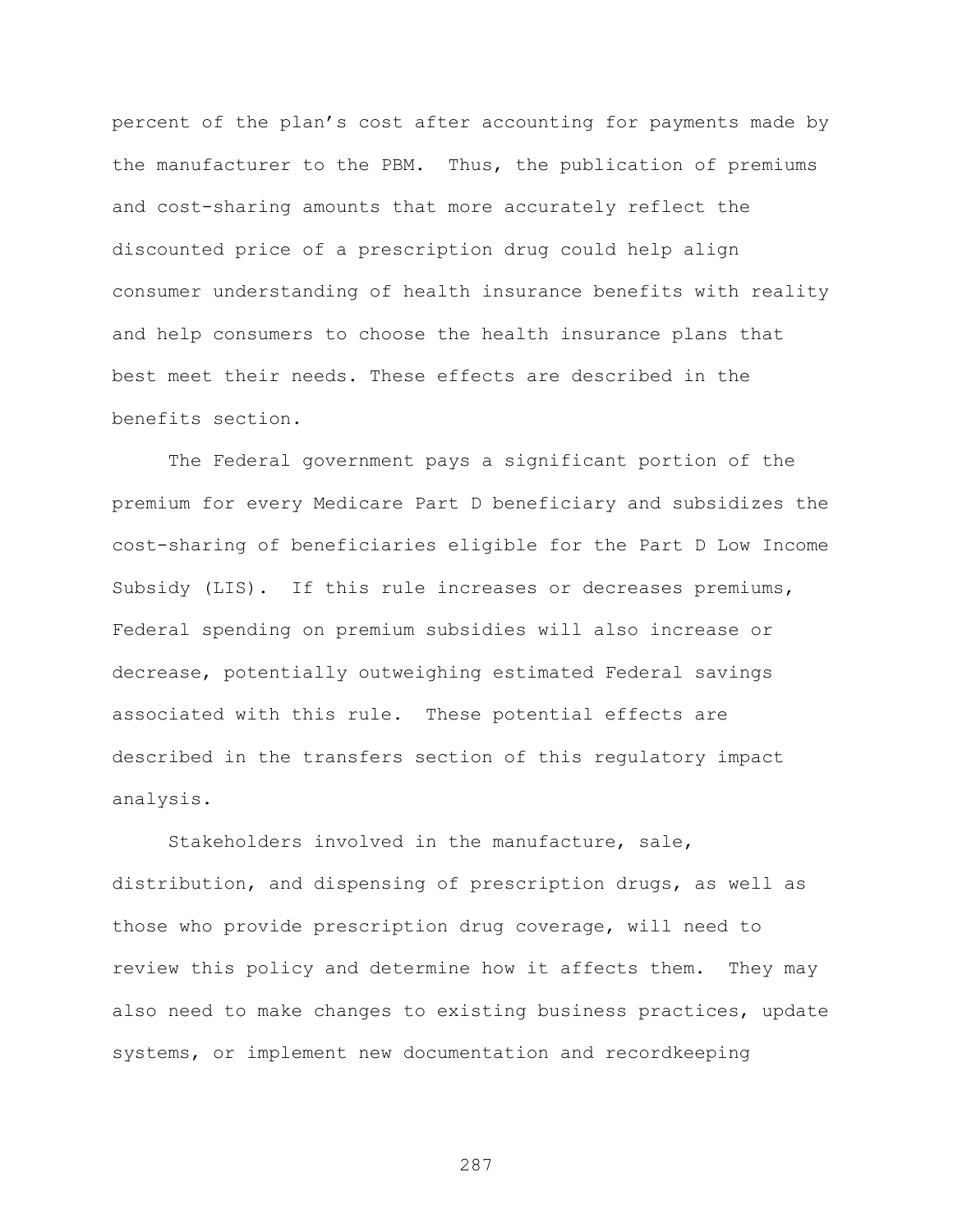requirements. These effects are described in the costs section of this regulatory impact analysis.

After the close of the comment period, CBO independently estimated the impact of the Proposed Rule.<sup>[69](#page-287-0)</sup> The CBO analysis was substantially similar to the CMS Office of the Actuary (OACT) analysis of the Proposed Rule. One significant difference is that CBO expects that rather than lowering list prices, manufacturers would offer the renegotiated discounts in the form of point-of-sale chargebacks. In addition, the CBO analysis includes transfer effects related to the costs of implementation of the rule. Despite these differences, the transfer effects of the rule estimated by CBO are within the range of estimates presented in the Proposed Rule, and as a result, we do not provide additional substantial discussion of CBO's estimates of these transfers in the final rule.

The CBO analysis also includes additional analysis not conducted for the Proposed Rule. Part of this analysis related to guidance on Part D bids for the 2020 plan year and a CMS demonstration that was contemplated, but not finalized, in 2019. CBO analyzed the impact of the rule on Medicare Part A, B, and D utilization. On net, these changes are expected to reduce

<span id="page-287-0"></span><sup>&</sup>lt;sup>69</sup> Congressional Budget Office. "Incorporating the Effects of the Proposed Rule on Safe Harbors for Pharmaceutical Rebates in CBO's Budget Projections— Supplemental Material for Updated Budget Projections: 2019 to 2029," May 2019, https://www.cbo.gov/system/files/2019-05/55151- SupplementalMaterial.pdf.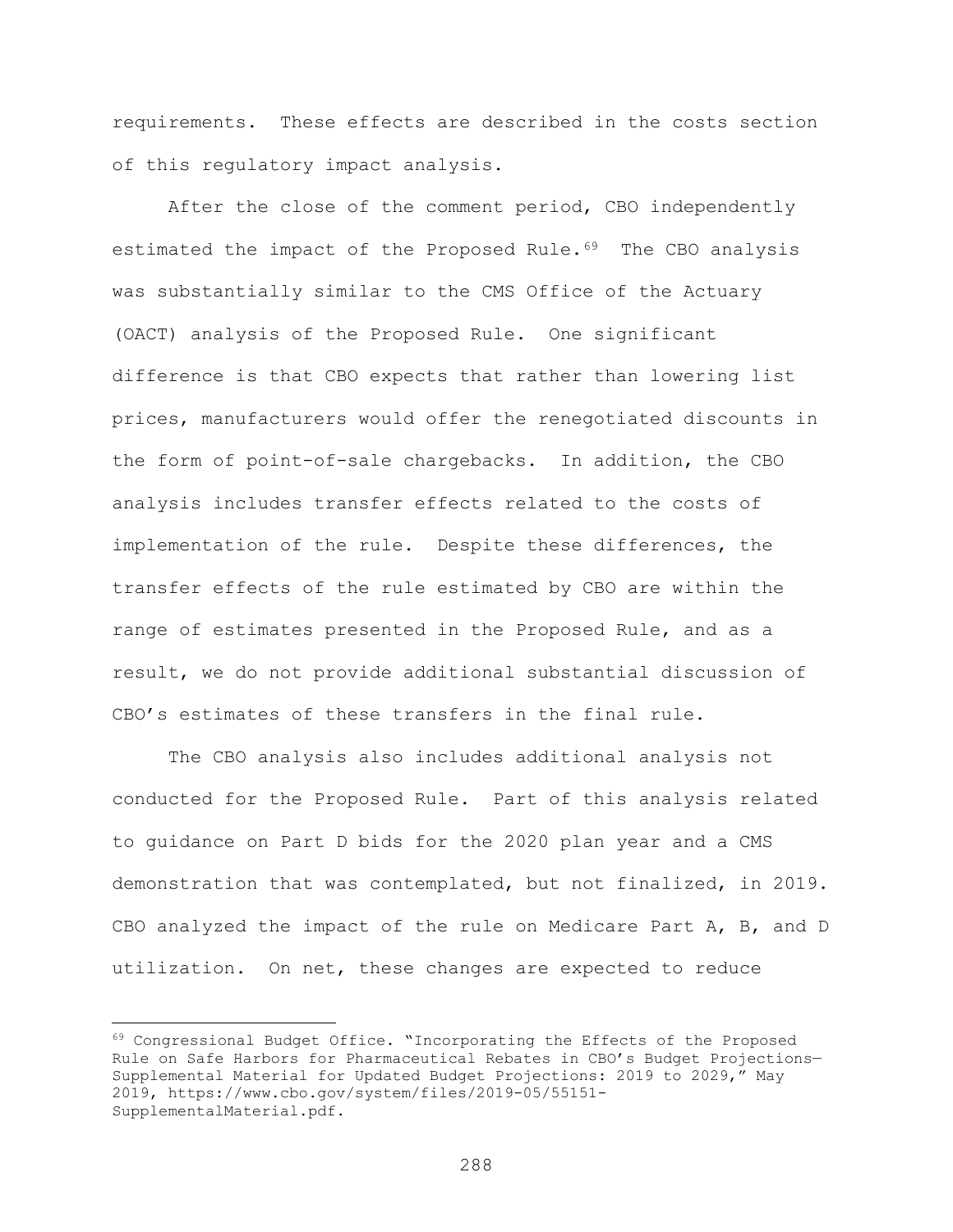Medicare spending. According to the CBO analysis, the rule will increase prescription drug utilization, resulting in increased Part D spending. This increase in Part D spending is estimated to be offset by savings in Medicare Parts A and B. As previously described in detail in this impact analysis, the range of actuarial estimates for this rule range from \$100 billion in reduced federal spending if more than 100 percent of rebates are converted into list price concessions and Part D plans exert greater formulary control, to \$196 billion in increased Federal spending, if manufacturers reduce price concessions in Part D. There is wide variation in the analyses conducted that makes it difficult to project with certainty the impact of the policy change on federal spending. The Secretary, in applying the modeling assumptions and the range of available estimates, coupled with the fifteen-year history of the program (including its competitive dynamic), has projected that there will not be an increase in federal spending, patient out-ofpocket costs, or premiums for Part D beneficiaries as required by the Executive Order. The Department further believes that the rule will make beneficiary medications more affordable and lead to lower cost sharing for patients.

The Department has considered the wide variation of potential transfer impacts in the analyses conducted and has decided to proceed with this rulemaking based on its view that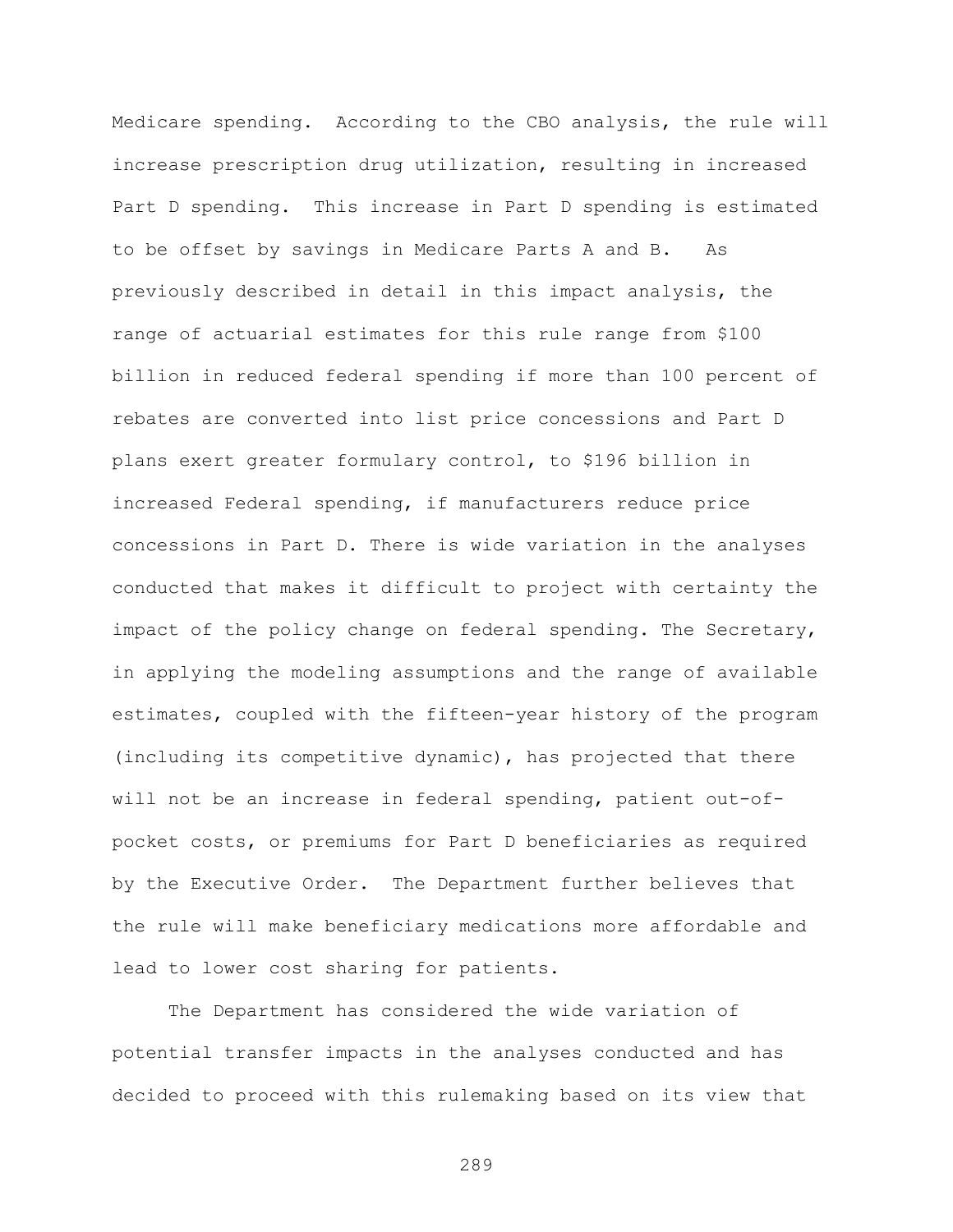the rule will have significant transparency and prescription adherence benefits for Medicare beneficiaries.

*Comment:* Multiple commenters suggested that impact estimates indicate that premiums for plans will increase, but the estimates do not account for how this will affect enrollment. One commenter noted that a study shows that a \$100 increase in MA-PD premiums leads to 34 percent increase in plan switching.

*Response:* We appreciate commenters' feedback but would note that a change of \$100 in monthly premiums is several orders of magnitude outside the range of potential impacts discussed in this rule. We would further note that since the inception of the Medicare Part D program, the base beneficiary premiums have ranged from \$27 to \$35, but the number of enrollees in Medicare Part D have increased every year.<sup>[70](#page-289-0)</sup>

*Comment:* One commenter noted that the estimates rely on the standard plan design (full deductible and 25 percent coinsurance) on all non-low-income beneficiaries in the initial coverage limit and coverage gap, when in reality, the majority of Part D plans use actuarial equivalents of the standard benefit that have smaller deductibles. This commenter suggested

<span id="page-289-0"></span><sup>70</sup> CMS, 2020 Annual Report, Boards of Trustees

Fed. Hospital Ins. & Fed. Supp. Medical Ins. Trust Funds, *available at*  https://www.cms.gov/files/document/2020-medicare-trustees-report.pdf.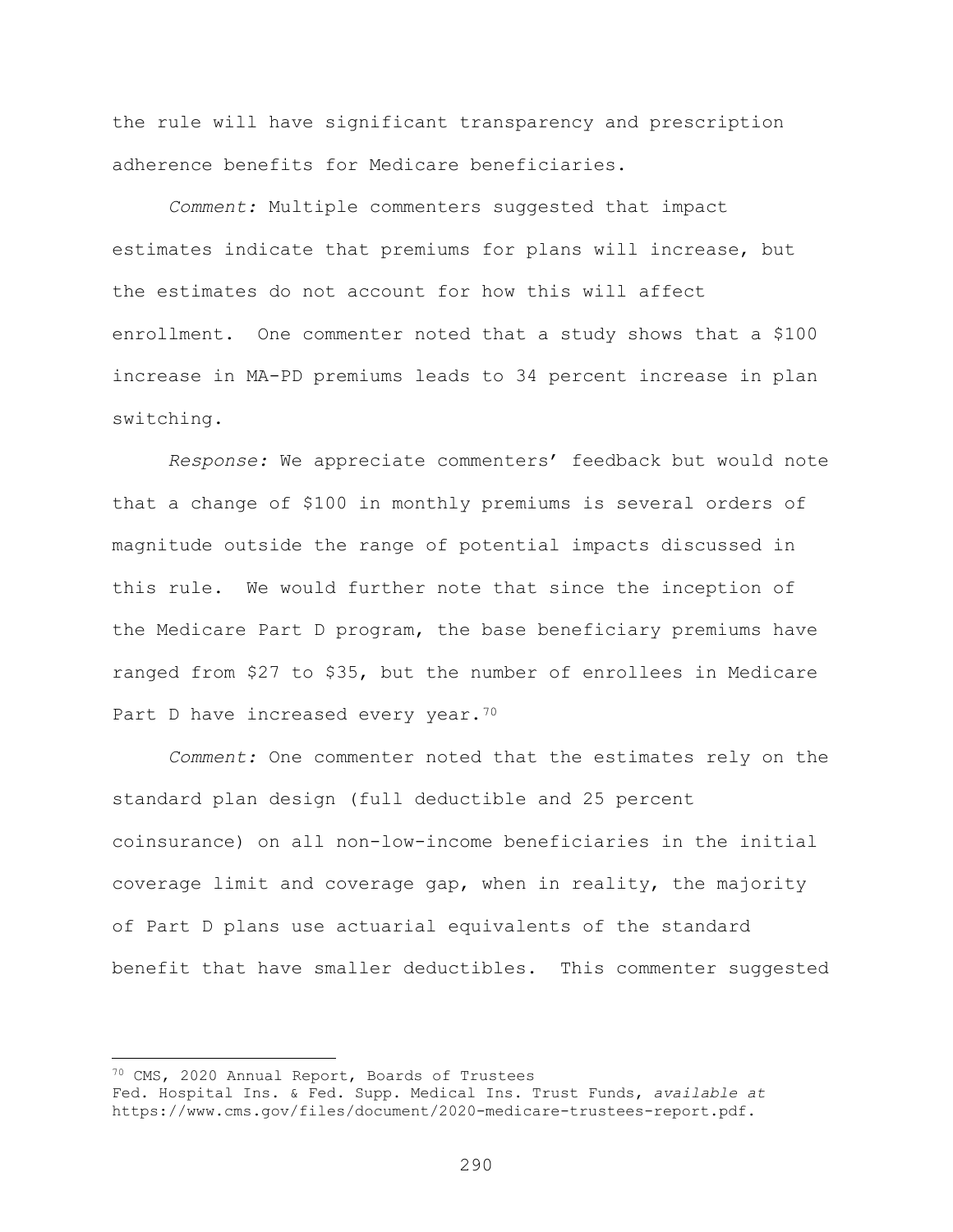that estimates of beneficiary cost-savings are overstated because they assume 100 percent deductibles for all patients.

*Response:* We disagree with the commenter. Use of the standard benefit design does not inherently build any bias into the estimates. All basic plans must provide coverage that is actuarially equivalent to the standard benefit so the net effects on the modeling are at most modest.

*Comment:* One commenter stated that the estimates suggest that the transition to a chargeback system will result in \$170.9 billion in extra Federal spending that will provide a net benefit to manufacturers.

*Response:* We agree with the commenter that several of the estimates included in the proposed rule estimated transfers from the Federal government to manufacturers. OACT estimated that there will be \$196.1 billion in additional Federal spending that will partly reduce individuals' out-of-pocket spending and will partly result in additional manufacturer revenue. However, other actuarial estimates based on strategic industry responses to this final rule range from \$99 billion in reduced federal spending (Part D plan sponsors increased formulary controls and obtained additional price concessions) to \$140 billion in increased Federal spending (if manufacturers reduced price concessions in Part D to offset list price decreases in other markets).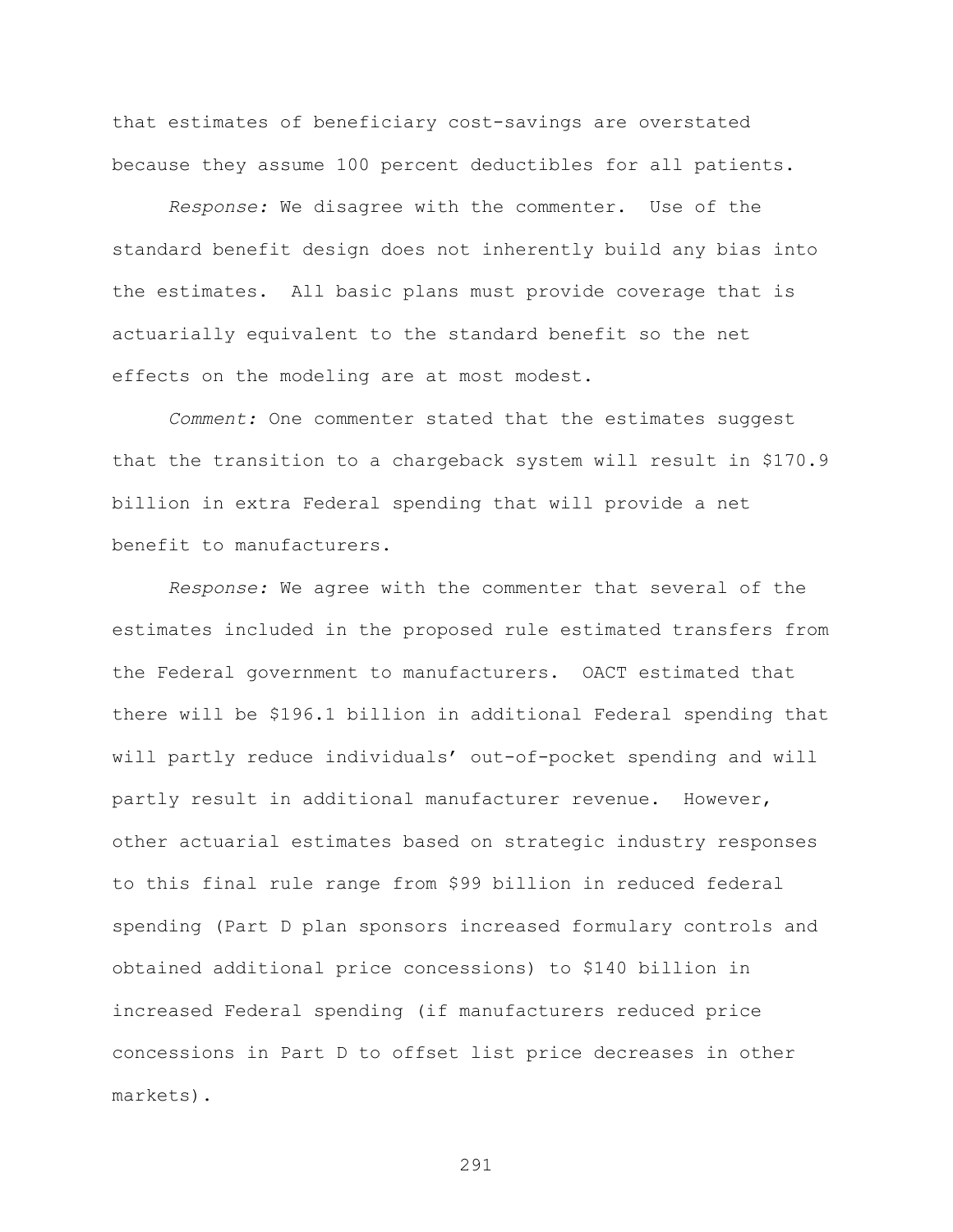*Comment:* One commenter noted that the estimates do not account for transfers related to the administrative burden necessary for a transition to a wholesaler chargeback system.

*Response:* We agree in part with the commenter that a wholesaler-led chargeback system is a possible outcome of this rule and note that CBO's estimate does account for changes in premiums related to administrative burden, and CBO's estimates are well within the range of estimates provided in the Proposed Rule. OACT did not make any explicit assumptions with respect to potential additional administrative expenses in administering the wholesaler chargeback system.

## *C. Affected Entities*

*Comment:* One commenter suggested that the Department underestimated the number of entities (specifically, PBMs and pharmaceutical wholesalers) affected by the rule, underestimated the categories of entities affected by various categories of impacts, and offered suggestions for improving discussion of the impact on pharmacies.

*Response:* We agree that wholesalers are affected by this rule but lack concrete data to estimate the number of affected wholesalers. The commenter suggested ten wholesalers are affected. To ensure we do not undercount, we will estimate that approximately twenty wholesalers are affected by the rule. The commenter suggests 66 PBMs, rather than the 60 estimated in the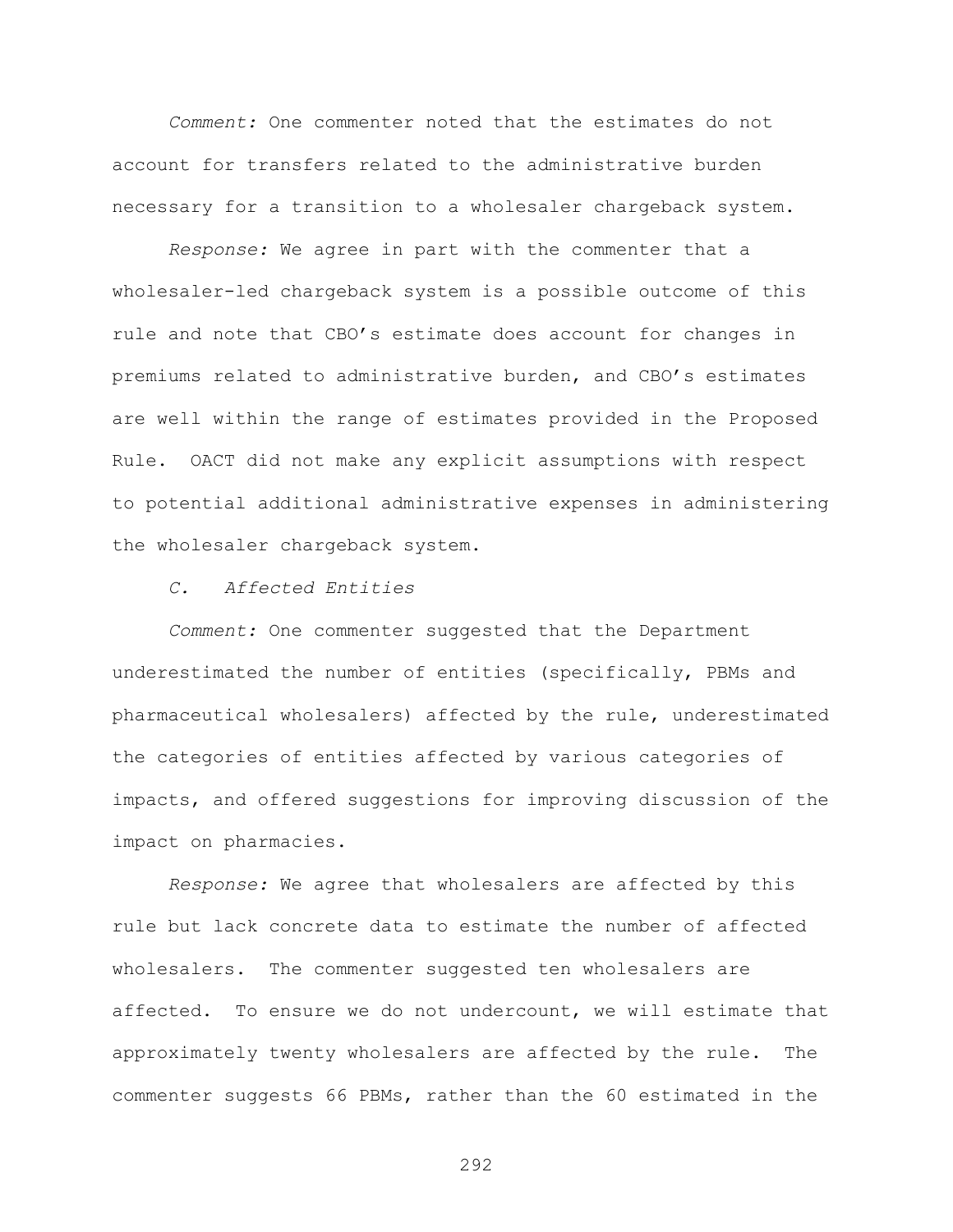Proposed Rule, are affected by the rule. We are unable to verify the source underlying this information and retain the estimate that approximately 60 PBMs are affected by the rule. The commenter suggested small pharmacies largely use 20 pharmacy services administration organizations (PSAOs) to provide administrative services, such as negotiation, on their behalf. As a result, we have adjusted estimates to assume that costs affecting pharmacies occur at each pharmacy and drug store firm and each of 40 PSAOs to ensure we do not undercount. We have also revised the analysis to reflect that a broader pool of entities may be affected by impacts in all categories discussed below.

This rule will affect the operations of entities that are involved in the distribution and reimbursement of prescription drugs to Medicare Part D prescription drug benefit enrollees. According to the U.S. Census<sup>[71](#page-292-0)</sup> and other sources,  $72$  there were 67,753 community pharmacies (including 19,500 pharmacy and drug store firms and 21,909 small business community pharmacies), 1,775 pharmaceutical and medicine manufacturing firms, and 880 direct health and medical insurance carrier firms operating in the U.S. in 2015. In 2018, there were 44 PBMs listed in the

 $\overline{a}$ 

<span id="page-292-0"></span><sup>71</sup> U.S. Census Bureau, Statistics of U.S. Businesses, *available at* 

https://www.census.gov/programs-surveys/susb.html.

<span id="page-292-1"></span> $72$  Qato, Zenk, Wilder, et al. PLoS One. 2017 Aug 16;12(8).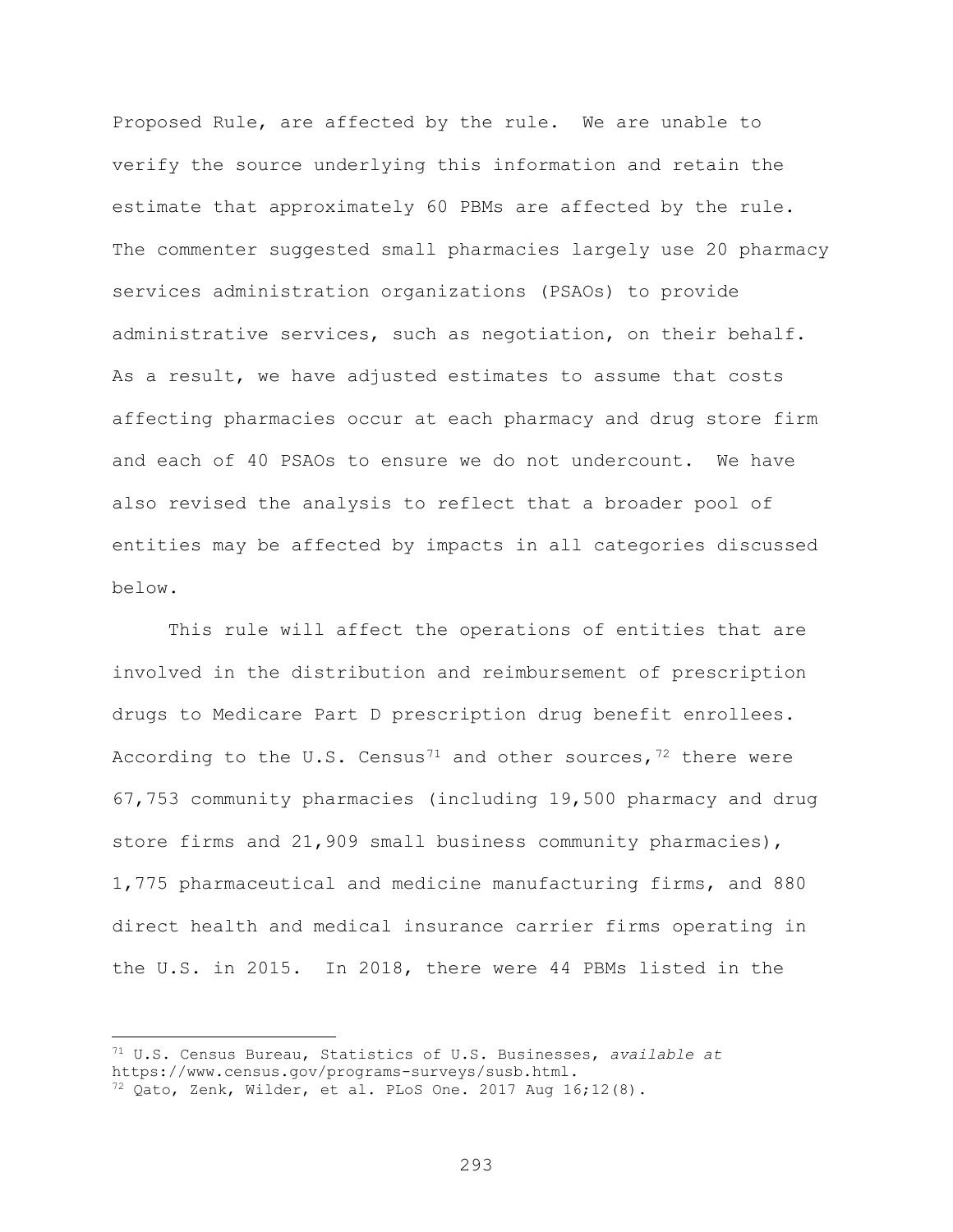Pharmacy Benefit Management Institute directory.<sup>73</sup> Organizations are required to pay a fee if they choose to register, and therefore we estimate that participation in the directory is incomplete and that the total number of PBMs operating in the U.S. is approximately 60. As described above, we estimate that the rule affects approximately 20 pharmaceutical wholesalers. Finally, a 2013 GAO study<sup>[74](#page-293-1)</sup> identifies 22 PSAOs, and notes there may be more in operation. We adjust this upward and estimate the rule affects 40 PSAOs. As noted previously, we assume that costs affecting pharmacies are incurred at each pharmacy and drug store firm and each PSAO.

We note that this rule no longer amends the discount safe harbor to exclude rebates offered to Medicaid MCOs.

Finally, the rule will affect Medicare prescription drug enrollees. CMS reports there were 44,491,003 enrollees with Part D prescription drug coverage in December 2018.<sup>[75](#page-293-2)</sup> CMS reports there were 80,184,501 beneficiaries in Medicaid in 2016, 65,005,748 of which were enrolled in any type of managed care plan. However, these beneficiaries are less likely to be significantly affected, given Medicaid's low beneficiary cost-

<span id="page-293-0"></span>https://www.pbmi.com/PBMI/Directory/Pharmacy\_Benefit\_Manager\_Directory.aspx,<br>last accessed July 13, 2018.

<span id="page-293-2"></span><span id="page-293-1"></span><sup>&</sup>lt;sup>74</sup> https://www.gao.gov/products/GAO-13-176.<br><sup>75</sup> https://www.cms.gov/Research-Statistics-Data-and-Systems/Statistics-Trendsand-Reports/Dashboard/Medicare-Enrollment/Enrollment%20Dashboard.html.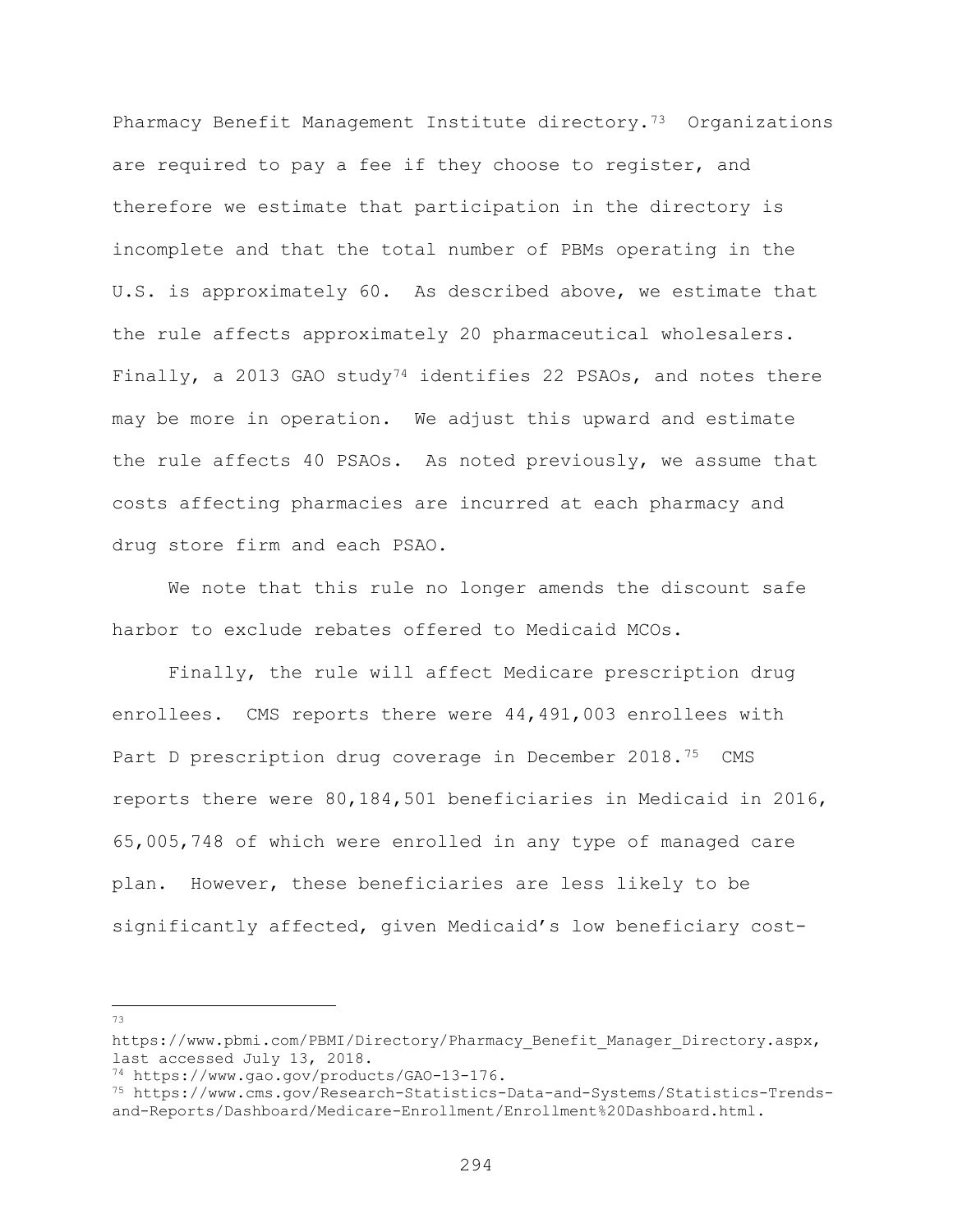sharing requirements and the decision not to finalize inclusion of Medicaid MCOs in the amendment to the discount safe harbor.

The Department estimates the hourly wages of individuals affected by this rule using the May 2016 National Occupational Employment and Wage Estimates provided by the U.S. Bureau of Labor Statistics.<sup>76</sup> We note that, throughout, estimates are presented in 2016 dollars. We use the wages of Medical and Health Services Managers as a proxy for management staff, the wages of Lawyers as a proxy for legal staff, and the wages of Network and Computer Systems Administrators as a proxy for information technology (IT) staff throughout this analysis. To value the time of Medicare prescription drug benefit enrollees, we take the average wage across all occupations in the U.S. We assume that the total dollar value of labor, which includes wages, benefits, and overhead, is equal to 200 percent of the wage rate. Estimated hourly rates for all relevant categories are included below.

## Table 1. Hourly Wages<sup>[77](#page-294-1)</sup>

| Medical and Health Services Managers         | \$52.58 |
|----------------------------------------------|---------|
| Lawyers                                      | \$67.25 |
| Network and Computer Systems Administrators  | \$40.63 |
| Medicare Prescription Drug Benefit Enrollees | \$23.86 |
|                                              |         |

<span id="page-294-0"></span><sup>76</sup> https://www.bls.gov/oes/2016/may/oes\_nat.htm.

<span id="page-294-1"></span><sup>77</sup> https://www.bls.gov/oes/2016/may/oes\_nat.htm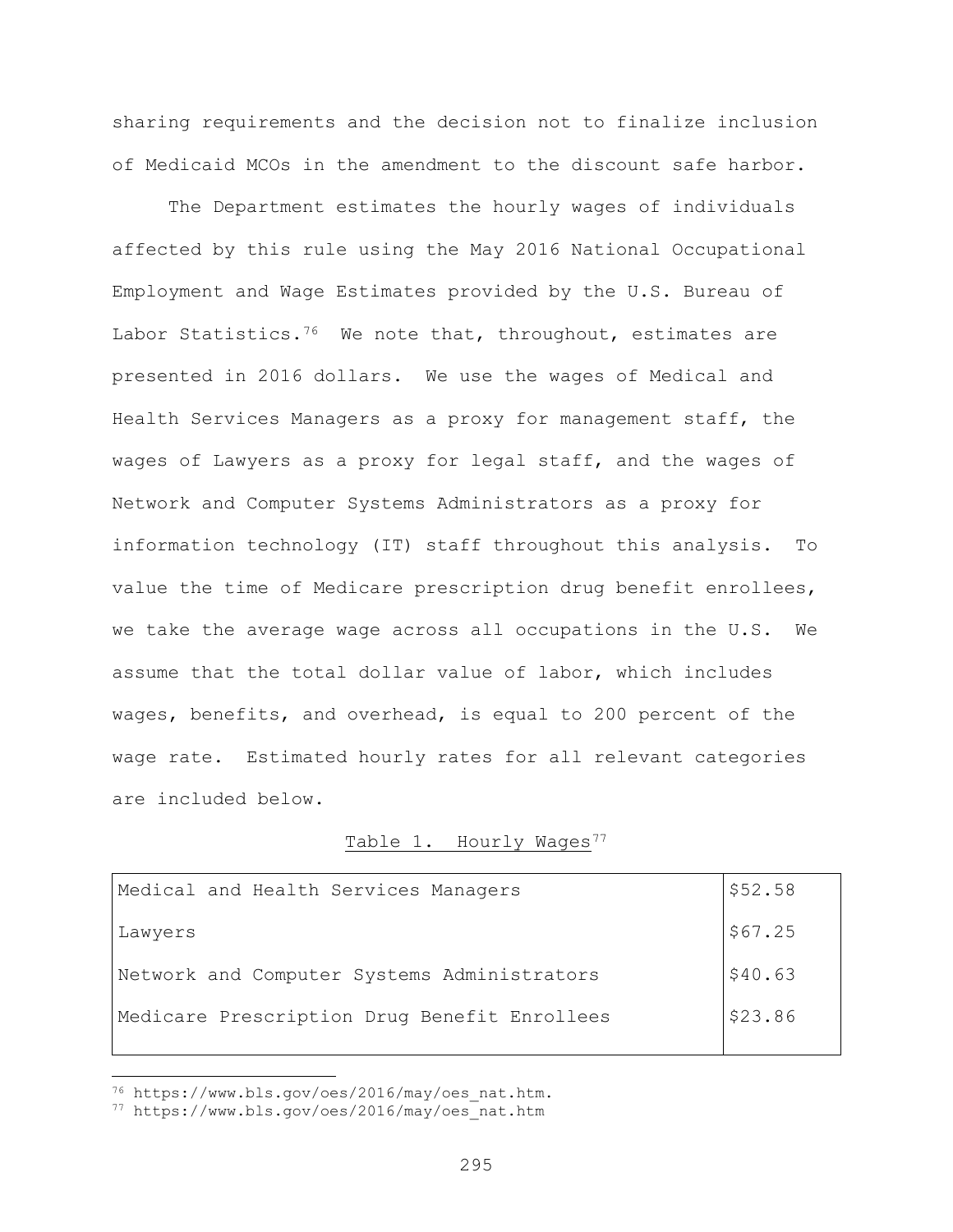#### *D. Costs*

 $\overline{a}$ 

*Comment:* We received a number of comments on our assumptions associated with the costs of the Proposed Rule. Various commenters suggested the Department underestimated administrative burden generated by the Proposed Rule, and two commenters provided quantitative feedback on the burden estimates. In addition, a report discussing the Proposed Rule provides additional quantitative feedback on the cost estimates.[78](#page-295-0) Another commenter suggested information technology improvements would require thousands of hours of effort.

*Response:* The Department has substantially revised estimates of administrative burden in response to public comments. These changes take a number of pieces of information into consideration. First, a single commenter provided the most substantial quantitative feedback on the cost estimates in the Proposed Rule, with alternative estimates greatly exceeding those in the Proposed Rule. The commenter also sponsored the report discussed above; the comment and the report both suggest much more moderate changes to the cost analysis. This suggests a range of reasonable estimates. Second, this commenter represents a subset of entities affected by the rule. Other categories of entities expressed confidence that the rule can be

<span id="page-295-0"></span><sup>78</sup> *See* http://getmga.com/wp-content/uploads/2019/04/MGA-Report-on-Proposed-Rebate-Restriction-3.pdf.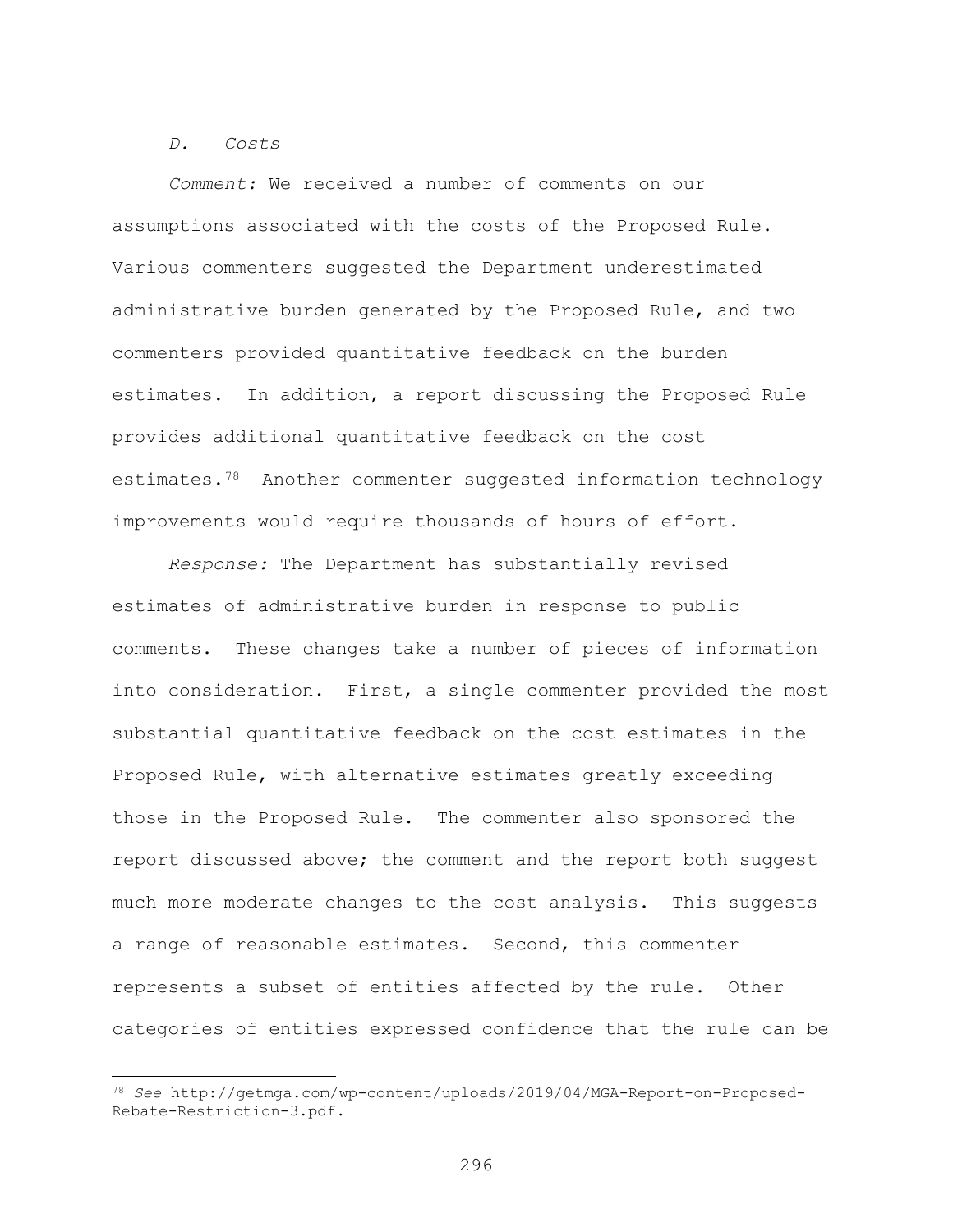implemented quickly, suggesting the rule is less burdensome for some entities than described in the most comprehensive quantitative comments, and reflecting the fact that the implementation may be more resource intensive for some entities than others. In addition to adjusting estimates in response to this feedback, we have provided ranges of impacts to reflect uncertainty regarding the rule's effects on administrative burden. Finally, we received feedback on the timing of impacts for Medicare enrollees who learn of and respond to the changes generated by this rule. However, the commenter did not provide any rationale to support this feedback, and as a result these estimates were not changed. More detail on specific changes can be found in the sections on affected entities above and the cost estimates below.

In order to comply with the regulatory changes in this rule, affected businesses would first need to review the rule. The Department estimates that this would require an average of 5 to 15 hours, with a primary estimate of 10 hours, for affected businesses to review, divided evenly between managers and lawyers, in the first year following publication of the final rule. As a result, using wage information provided in Table 1, this implies costs of \$13.4 to \$40.2 million, with a primary estimate of \$26.8 million, in the first year following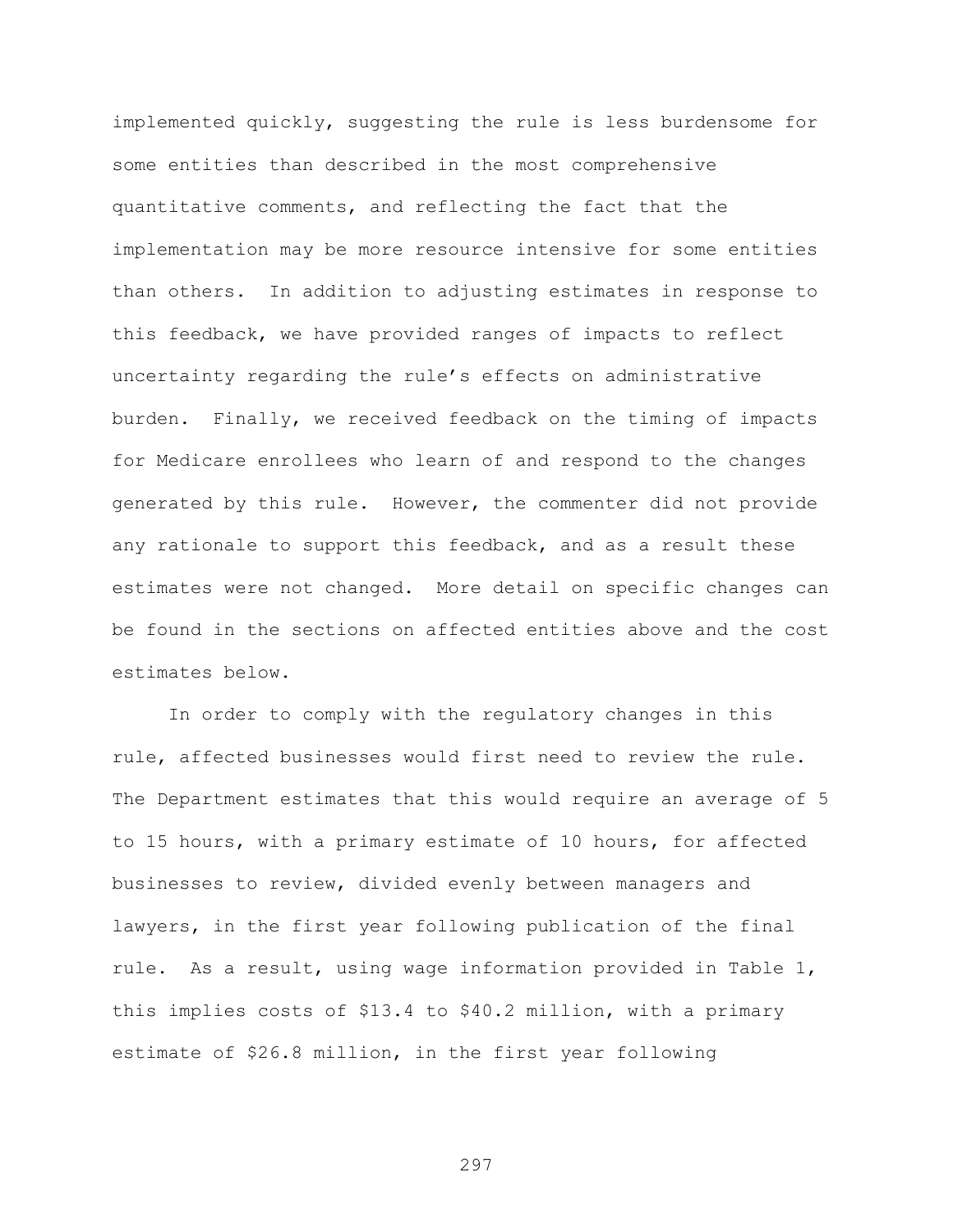publication of a final rule after adjusting for overhead and benefits.

After reviewing the rule, businesses would need to review their policies in the context of these new requirements and determine how to respond. For some affected businesses, this may mean substantially changing their pricing models, and engaging in lengthy negotiations with other businesses. For others, much more modest changes are likely needed. The Department estimates that this would result in affected businesses spending an average of 50 to 150 hours, with a primary estimate of 100 hours, reviewing their policies and determining how to respond, divided evenly between lawyers and managers, in the first year following publication of the final rule. In years two through five, the Department estimates this would result in affected businesses spending an average of 5-15 hours, with a primary estimate of 10 hours, implementing policy changes, with 20 percent of time spent by lawyers and 80 percent of time spent by managers. As a result, using wage information provided in Table 1, the Department estimates costs of \$133.9 to \$401.7 million, with a primary estimate of \$267.8 million, in the first year and \$12.4 to \$37.2 million, with a primary estimate of \$24.8 million, in years two through five following publication of the final rule after adjusting for overhead and benefits.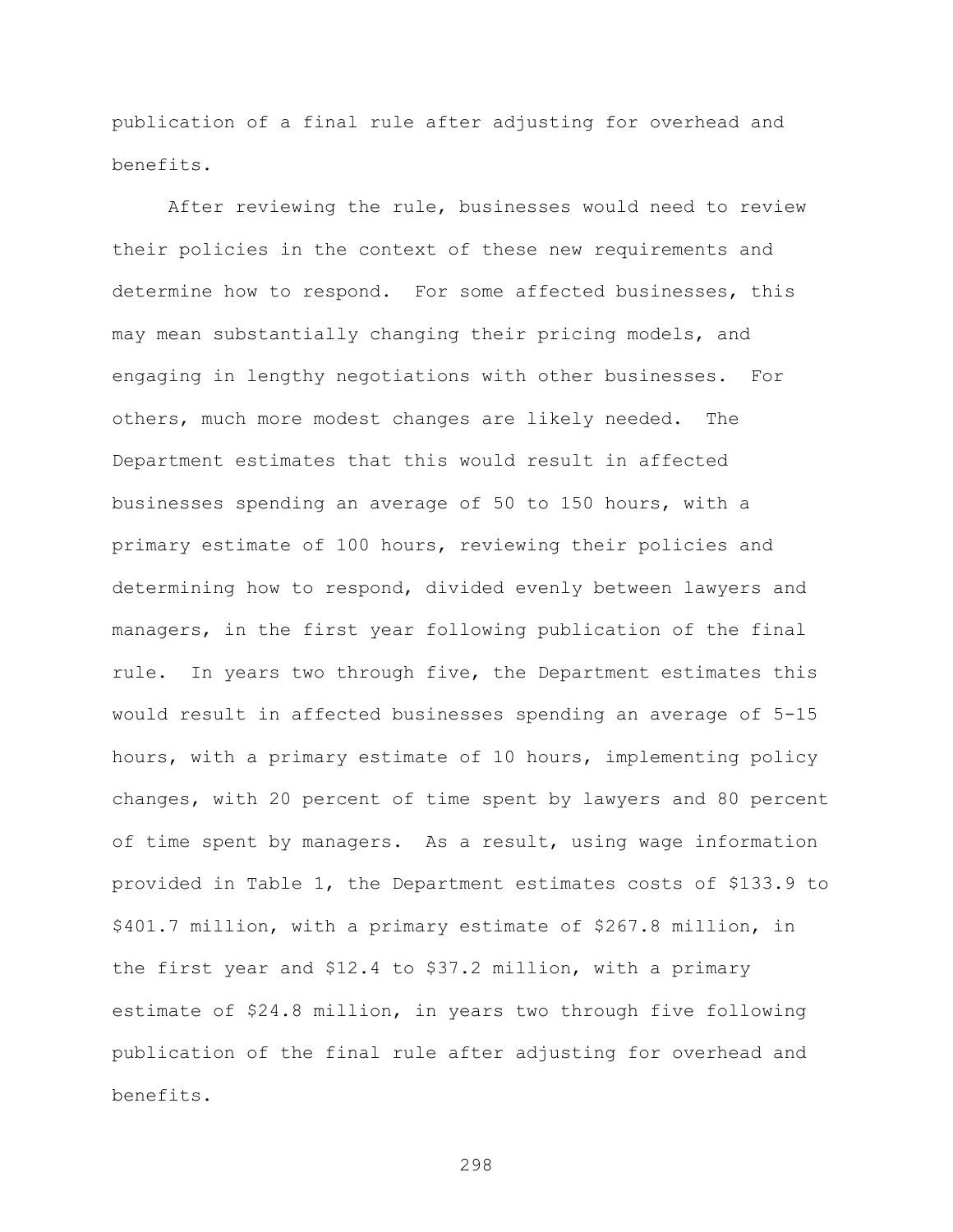This rule imposes documentation and reporting requirements on PBMs for parties choosing to use the PBM services fee safe harbor. In particular, PBMs and pharmaceutical manufacturers must have a written agreement signed by the parties that covers all of the services the PBM provides to the manufacturer in connection with the PBM's arrangements with health plans for the term of the agreement and specifies each of the services to be provided by the PBM and the compensation associated with such services. In addition, PBMs must disclose to the health plan and to the Secretary (upon request) their services rendered to each pharmaceutical manufacturer related to the PBM's arrangements to furnish pharmacy benefit management services to the health plan. In addition, PBMs also must disclose to the Secretary upon request the fees paid for such services. We believe that these written agreements already exist as a matter of standard business practice, as they need to be in place in order to enforce contractual arrangements between these entities. As a result, we believe that the documentation requirement merely codifies standard practice, and therefore imposes no marginal costs on affected entities. We believe that the disclosure requirements will not require PBMs to generate new information or retain additional records related to their interactions with pharmaceutical manufacturers or health plans. However, we believe that the disclosure requirements will result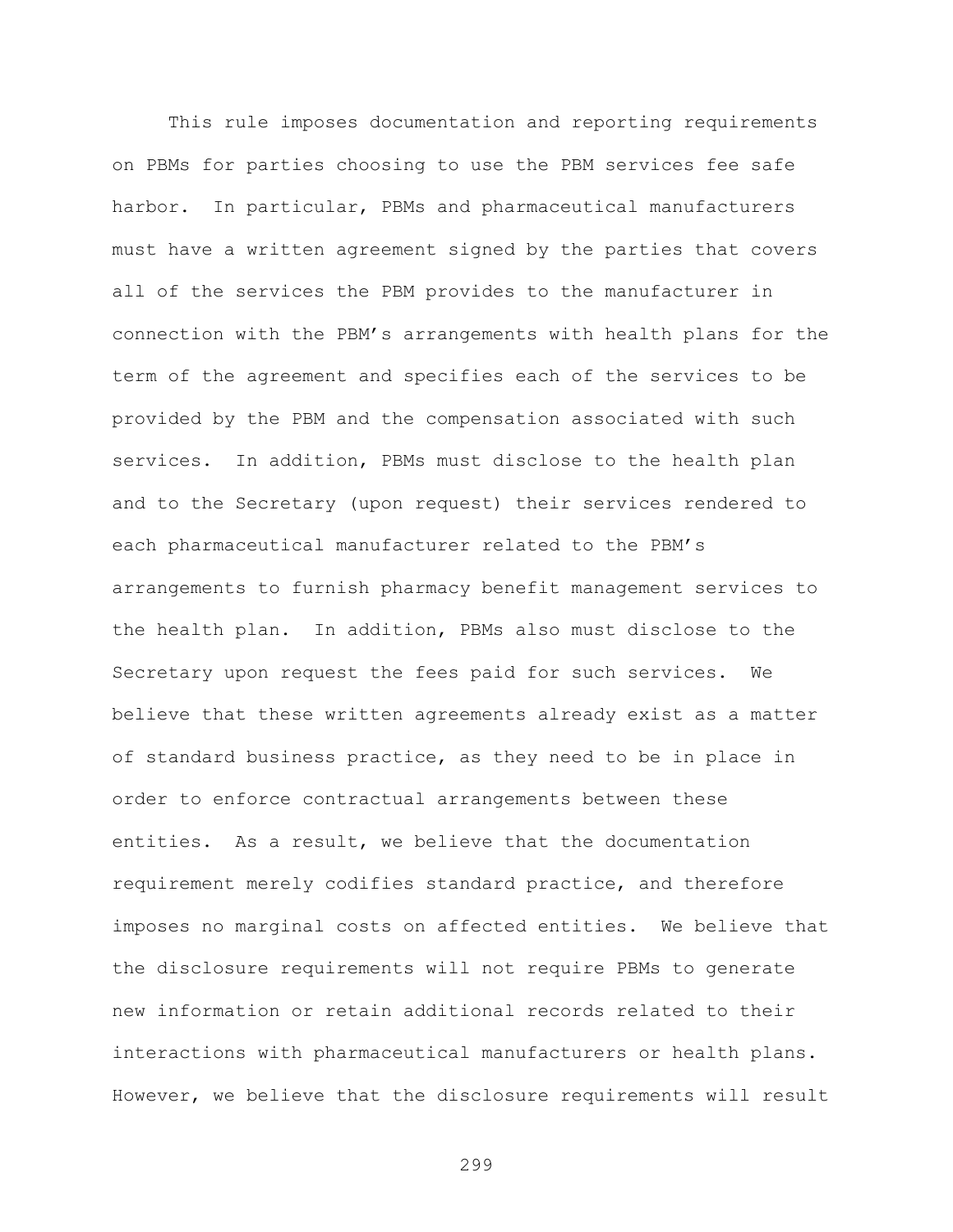in additional disclosure to health plans and potentially the Secretary. We estimate that each PBM will provide this information an additional 25 to 75 times per year, with a primary estimate of 50 times each year. We estimate that these disclosures will require an average of 4 hours, with 50 percent of time spent by managers, 25 percent of time spent by attorneys, and 25 percent of time spent by IT staff. As a result, using wage information provided in Table 1, the Department estimates costs of \$0.7 to \$2.1 million, with a primary estimate of \$1.4 million, in each year following publication of the final rule after adjusting for overhead and benefits.

We expect that this rule will also lead businesses affected by the rule to update their IT systems for processing claims and payments. For these entities, the Department estimates that this will require an average of 40 to 120 hours, with a primary estimate of 80 hours, in the first year following publication of the final rule to make these changes. In years two through five, the Department estimates this this will require an average of 10 to 30 hours, with an average of 20 hours, in each of these years. We note that these estimates are in line with a comment suggesting thousands of hours are required for covered entities to make IT changes in response to this rule. Using wage information provided in Table 1, we estimate this will generate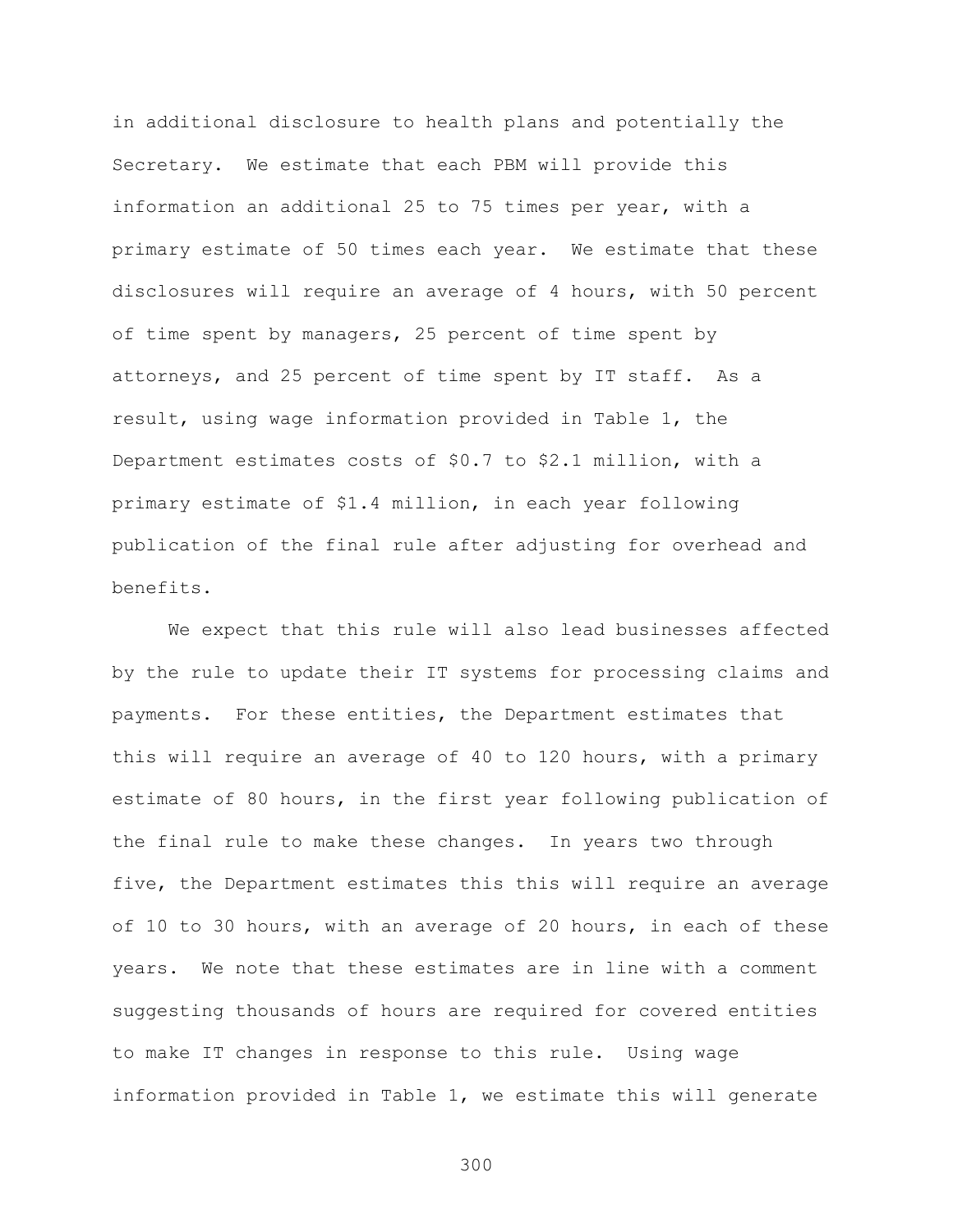costs of \$66.7 to \$200.1 million, with a primary estimate of \$133.4 million, in the first year following publication of the final rule, and \$16.7 to \$50.0 million, with a primary estimate of \$33.3 million, per year in years two through five following publication of the final rule after adjusting for overhead and benefits.

Medicare prescription drug benefit enrollees will also spend time responding to the rule. In particular, the Department believes that this rule will result in changes to the characteristics of Medicare prescription drug plans. Once enrollees become aware that changes have been made, we believe they will review available plans to determine the plan which best suits their needs. The Department expects that Medicare enrollees will become aware of these changes gradually over time. In particular, the Department expects that 20 percent of enrollees will become aware of these changes in each of the five years following publication of the final rule, and that responding to these changes will require an average of thirty minutes per enrollee. As a result, using wage information provided in Table 1, we estimate costs of \$209 million in each of the first five years following publication of a final rule after adjusting for overhead and benefits.

This rule may lead to shifts in the composition of affected industries by affecting the extent to which entities vertically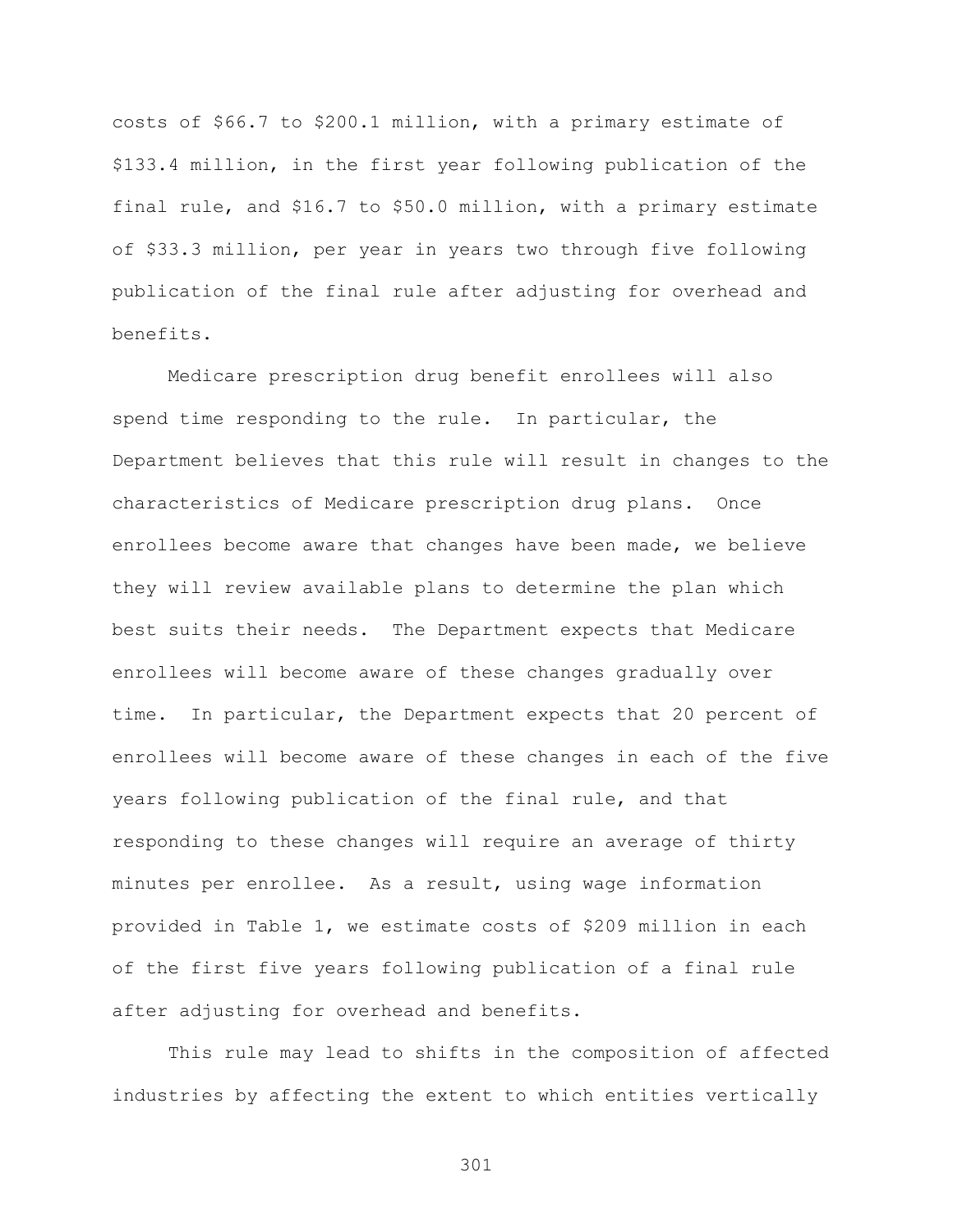integrate, and the rate at which entities of various sizes (particularly small entities) enter and exit the market. Vertical integration is a strategy where a firm acquires business operations in a different sector of the supply chain and reimbursement system. Entities are affected by this rule to the extent that their business models depend on using rebates, and rebates are streamlined regardless of where they are paid if a company is vertically integrated. As a result, this rule may affect incentives for vertical integration for affected entities. For example, PBMs, plan sponsors, and pharmacies may want to vertically integrate as a result of this rule. At the same time, the potential loss of retained rebate revenue by PBMs may cause existing vertically integrated businesses to consider new organizational structures. These changes, in turn, may generate costs and benefits.

## *E. Benefits*

*Comment:* A commenter suggested that the Proposed Rule does not clearly articulate the benefits of replacing rebates with up front price reductions, noting that it only qualitatively describes two possible benefits: transparency, which the commenter did not find compelling, and adherence and outcomes, which the commenter suggested is not adequately explored. Multiple commenters suggested that the estimates do not account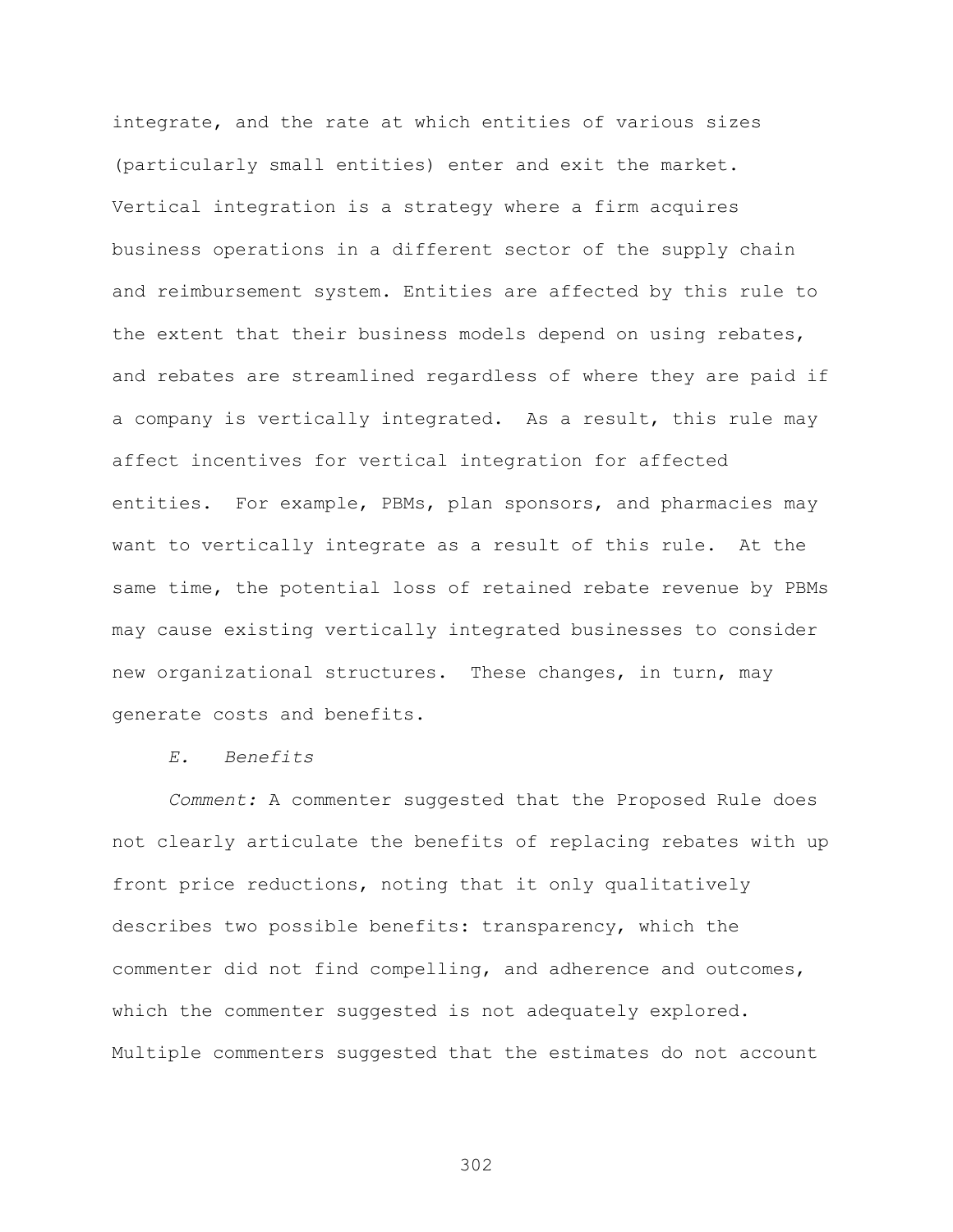for Part D plan behavioral changes and do not account for offsetting savings in Medicare Parts A and B.

*Response:* We have updated the analysis to reflect evidence on the rule's effects on behavioral changes and note that these estimates suggest the rule generates substantial benefits to the public.

It is difficult to accurately quantify the benefits of this rule due to the complexity and uncertainty of stakeholder response. As such, the Department relied on qualitatively describing two potential benefits in the Proposed Rule.

First the Department anticipates the enhanced transparency of premiums, out-of-pocket costs, and improved formulary designs will help beneficiaries make more actuarially favorable decisions, because the new point-of-sale price reductions negotiated by PBMs would be reflected in the price paid by beneficiaries at the point of sale for those enrolled in health plans electing to use the new safe harbor protecting certain point-of-sale reductions in price on prescription pharmaceutical products.

Second, with reduced out-of-pocket payments, patient adherence and persistence with prescription drug regimens may improve. Patients abandoned 21 percent of all prescriptions for branded drugs processed by pharmacies in the United States in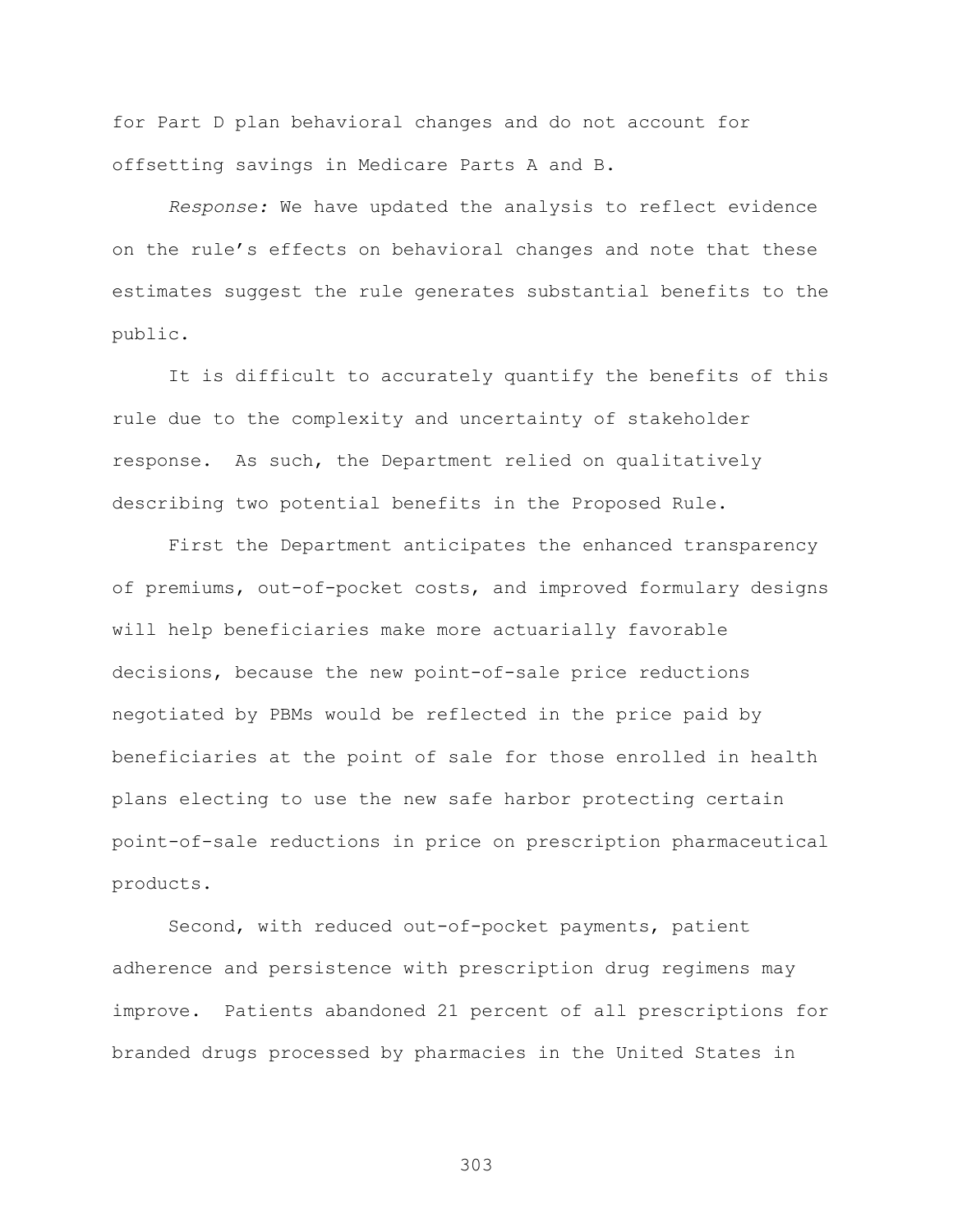the fourth quarter of  $2017,79$  $2017,79$  and copayment or coinsurance amounts can be a predictor of abandonment.  $80$  While there may be a variety of reasons patients may not pick up a medication, one factor that may impact patient decision-making is the out-ofpocket cost of a prescription. One study suggested that for chronic myeloid leukemia, patients using tyrosine kinase inhibitors were 42 percent more likely to be non-adherent (which may include delaying the purchase of, never purchasing, or switching their prescription to a less optimal choice) if they were in the higher copayment group compared to the lower copayment group. $81$  The intent of this rule is to lower the outof-pocket costs for prescription drugs for some Medicare prescription drug enrollees. The pricing decisions of drug companies, and negotiations between manufacturers and PBMs, will determine how plan sponsors make formulary decisions that determine whether beneficiaries pay more or less in out-ofpocket costs.

Furthermore, lower out-of-pocket costs may lead to fewer enrollees abandoning prescription drugs. This could result in beneficiaries filling more prescriptions, thus increasing

<span id="page-303-0"></span><sup>79</sup> IQVIA Institute for Human Data Science, *Medicine Use and Spending in the U.S.: A Review of 2017 and Outlook to 2022*, April 2018, p. 31.

<span id="page-303-1"></span><sup>80</sup> William H. Shrank, et al., *The Epidemiology of Prescriptions Abandoned at the Pharmacy*, 153 Annals Internal Med. 633 (2010).

<span id="page-303-2"></span><sup>&</sup>lt;sup>81</sup> Stacie B. Dusetzina, et al. "Cost Sharing and Adherence to Tyrosine Kinase Inhibitors for Patients with Chronic Myeloid Leukemia." 32:4 Journal of Clinical Oncology. Feb. 2014.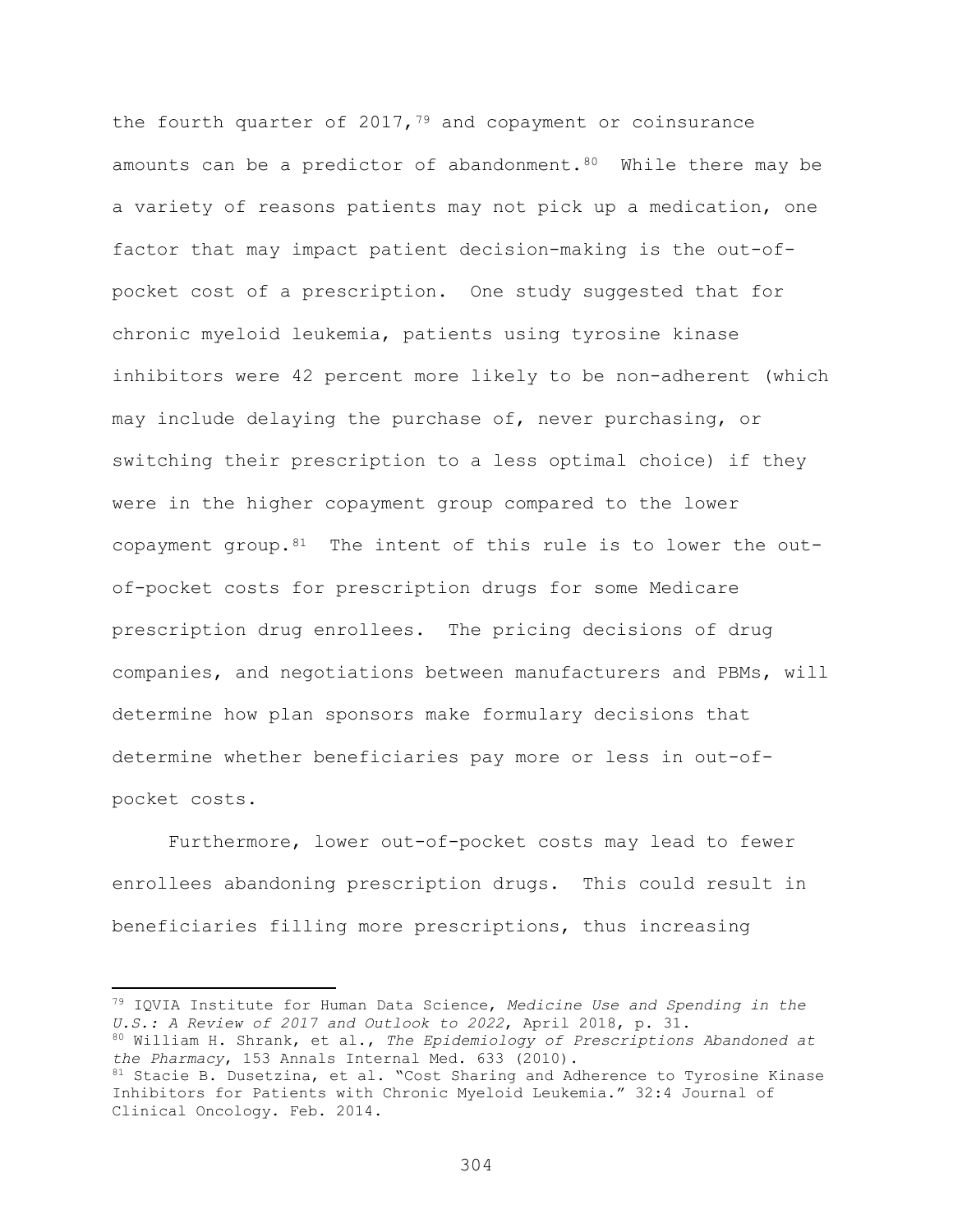spending, as prescriptions that were once unaffordable are now attainable. It could also lead to lower total costs-of-care, if increased adherence led to improved health outcomes. The Department is unable to estimate the extent to which this rule would reduce abandonment across all drug markets or the resulting health benefits of higher adherence of prescription drugs. [82](#page-304-0)

In addition, the reduction in abandonment could benefit pharmacies by reducing costs related to storage and tracking of abandoned prescriptions.

*F. Transfers*

 $\overline{a}$ 

The provisions of this rule are specifically aimed at incentives related to pharmaceutical list prices as set by manufacturers, increases in these prices by manufacturers, rebates paid by manufacturers to PBMs acting on behalf of Part D plan sponsors, and the misalignment of incentives caused by

<span id="page-304-0"></span> $82$  Given data available at this time, it is not possible to calculate any particular impact from the COVID-19 public health emergency on these effects. However we note that the Medicare Current Beneficiary Survey (MCBS) COVID-19 Summer 2020 Supplement and preliminary 2019 MCBS data", available at [https://www.cms.gov/files/document/medicare-current-beneficiary-survey-covid-](https://gcc02.safelinks.protection.outlook.com/?url=https%3A%2F%2Fwww.cms.gov%2Ffiles%2Fdocument%2Fmedicare-current-beneficiary-survey-covid-19-data-snapshot.pdf&data=04%7C01%7CVicki.Robinson%40oig.hhs.gov%7C242b1a8832b94793122708d889ad7644%7Cdad5f89453094df69e48232fdf1502ab%7C0%7C1%7C637410725408825048%7CUnknown%7CTWFpbGZsb3d8eyJWIjoiMC4wLjAwMDAiLCJQIjoiV2luMzIiLCJBTiI6Ik1haWwiLCJXVCI6Mn0%3D%7C1000&sdata=T8uy7CeD%2FMX8D1W8X1IqoVHfL%2BdsqUQOW95kZYVFQmk%3D&reserved=0)[19-data-snapshot.pdf,](https://gcc02.safelinks.protection.outlook.com/?url=https%3A%2F%2Fwww.cms.gov%2Ffiles%2Fdocument%2Fmedicare-current-beneficiary-survey-covid-19-data-snapshot.pdf&data=04%7C01%7CVicki.Robinson%40oig.hhs.gov%7C242b1a8832b94793122708d889ad7644%7Cdad5f89453094df69e48232fdf1502ab%7C0%7C1%7C637410725408825048%7CUnknown%7CTWFpbGZsb3d8eyJWIjoiMC4wLjAwMDAiLCJQIjoiV2luMzIiLCJBTiI6Ik1haWwiLCJXVCI6Mn0%3D%7C1000&sdata=T8uy7CeD%2FMX8D1W8X1IqoVHfL%2BdsqUQOW95kZYVFQmk%3D&reserved=0) indicates that only 8% of Medicare beneficiaries surveyed between June 10, 2020 and July 15, 2020 had forgone prescription drugs or medications during the COVID-19 public health emergency. We would expect such a figure to decrease by the time this rule is implemented in 2022. These points, considered alongside the expected increase in prescriptions from plans' relaxation of 'refill too soon' edits, suggest there is no particular reason to believe the effects of this rule will be materially different as a result of the COVID-19 public health emergency.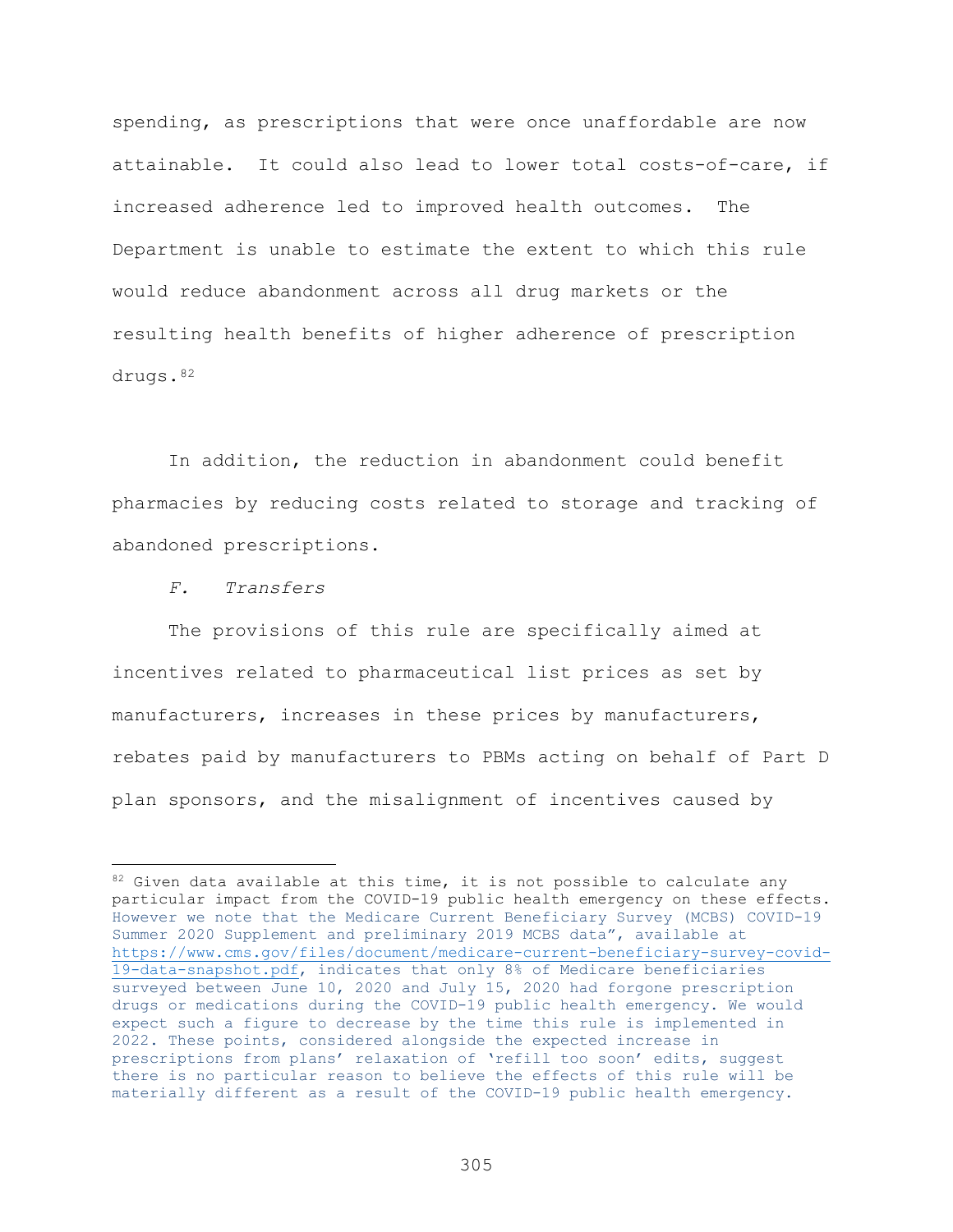concurrently increasing list prices and rebates. A significant, though difficult to quantify, potential transfer resulting from this rule would be the reduction of list prices and/or a reduction in the annualized increases thereof. Retrospective rebate-based contractual arrangements between manufacturers and PBMs and health insurers may be renegotiated to match these regulations' new conditions. Manufacturers may reset their pricing strategies to better match net pricing trends and strategies. Changes in list prices could flow throughout the entire pharmaceutical supply chain and reimbursement system.

### *Medicare Part D*

If manufacturers reduced their current list prices to an amount equal or similar to their current net prices, there would be less impact on premiums and a decline in net prices could result in a decrease in premiums. If manufacturers did not reduce their list prices, beneficiary and Federal spending on premiums might increase and beneficiary cost-sharing might not decrease.

If Part D plans changed their benefit structures (*e.g.*, increased formulary controls, greater use of generic drugs), and sought to prevent or ameliorate premium increases, they may be able to obtain additional price concessions from manufacturers. If list price reductions and increased price concessions led to lower net prices and gross drug costs in Part D plans,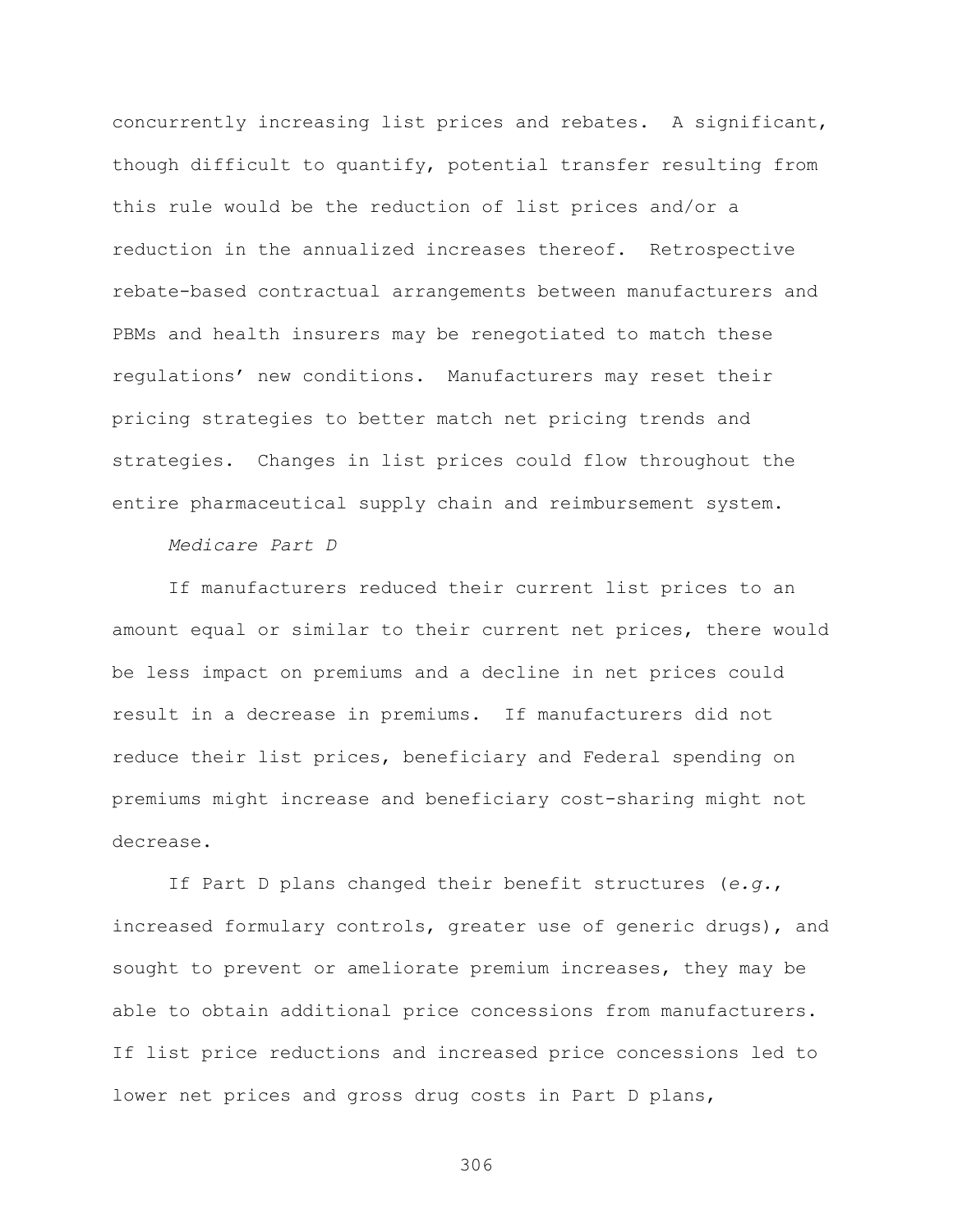beneficiary and Federal spending on premiums and cost-sharing could decrease. If Part D plans were unable to achieve additional price concessions, and net prices increased, beneficiary and Federal spending on premiums and cost-sharing could increase.

Under the Part D program, plan sponsors pay network pharmacies a negotiated rate for a covered Part D drug that is intended to cover a pharmacy's acquisition cost (termed the negotiated price at section 1860D-2(d) of the Act), plus a dispensing fee. Currently, pharmacies are not a part of the financial flow related to rebates that are paid after the point of sale, nor do beneficiaries receive any out-of-pocket benefit from these rebates. This means that beneficiaries, whose costsharing for Part D covered drugs is calculated as coinsurance, or a percentage of the price of the drug dispensed, are charged a percentage of the price paid to pharmacies (or the full price prior to meeting their deductible), which almost always does not include the rebates plans receive through PBMs from manufacturers. Removing the existing safe harbor protection for retrospectively paid rebates that are not reflected in the prices paid at the point of sale may reduce beneficiary out-ofpocket spending for Part D covered drugs. If list prices did not decrease or point-of-sale chargebacks were not reflected in the prices paid at the point of sale, beneficiaries could see an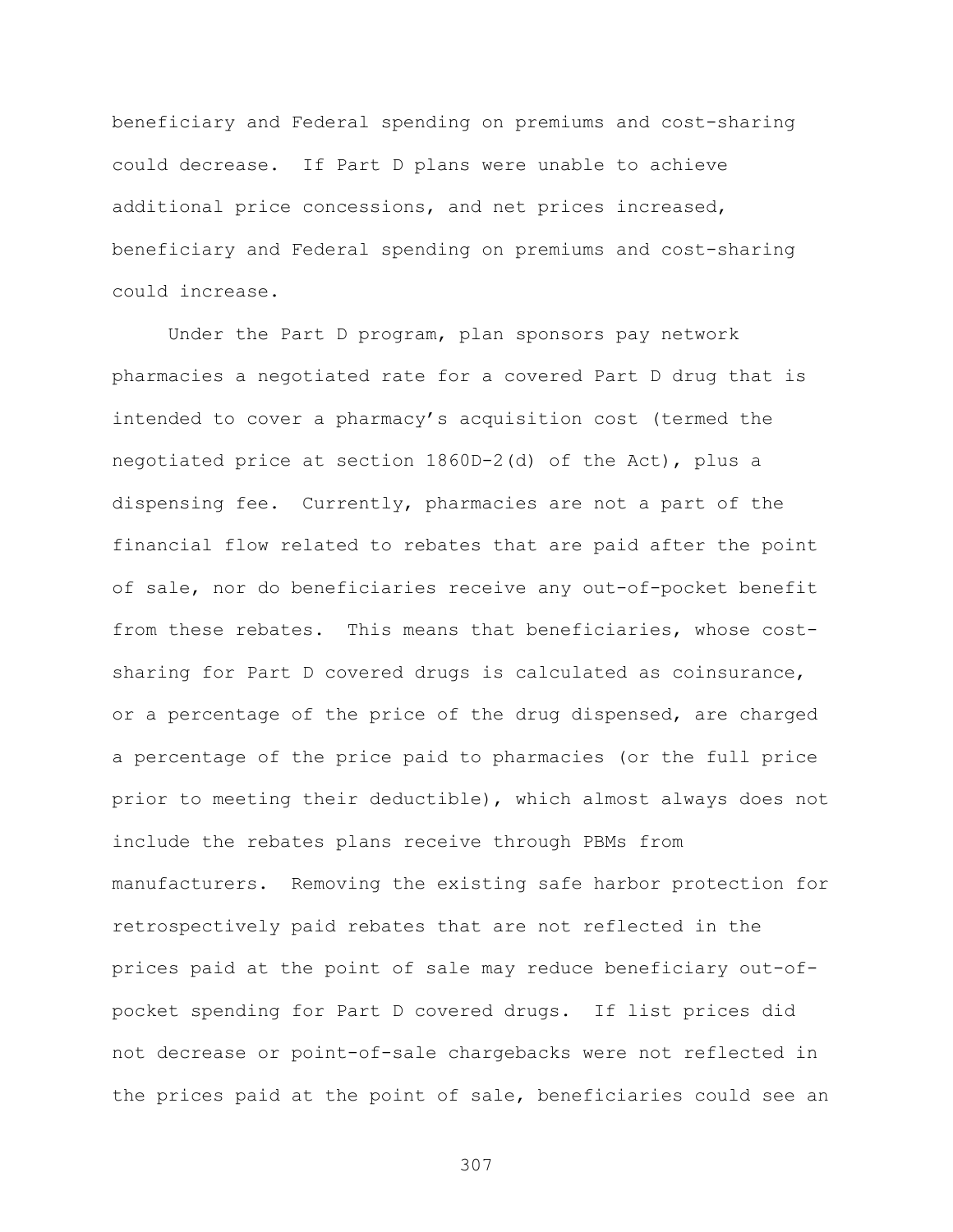increase in premiums without the benefit of decreased costsharing.

Below, this section discusses the potential specific effects within Part D on premiums, benefit design thresholds, and Federal outlays for the portions of the benefit subsidized by the Medicare Part D program.

The Department's Medicare Part D analysis is based on OACT's work commissioned specifically for this rulemaking<sup>[83](#page-307-0)</sup> and two commissioned actuarial analyses independent of OACT. [84](#page-307-1) OACT "directs the actuarial program for CMS and directs the development of and methodologies for macroeconomic analysis of health care financing issues." The two external actuarial firms were chosen based on their commercial experience assisting plan sponsors with their plan bids. We have not asked these organizations to revise the estimates they prepared before release of the Proposed Rule.

<span id="page-307-0"></span><sup>83</sup> CMS Office of the Actuary, Proposed Safe Harbor Regulation (Aug. 30, 2018). The OACT analysis is posted as supplementary material in the docket for this rule at regulations.gov.

<span id="page-307-1"></span><sup>84</sup> Wakely Consulting Group, Estimates of the Impact on Beneficiaries, CMS, and Drug Manufacturers in CY2020 of Eliminating Rebates for Reduced List Prices at Point-of-Sale for the Part D Program (Aug. 30, 2018); Milliman, Inc., "Impact of Potential Changes to the Treatment of Manufacturer Rebates" (Jan. 31, 2019). The Wakely and Milliman analyses were posted as supplementary material in the docket for this rule at regulations.gov. Certain discussions of the Milliman analysis, including some citations and figures, in the Proposed Rule contained unintentional errors that we have corrected throughout this section of the final rule. These corrections do not materially change the RIA.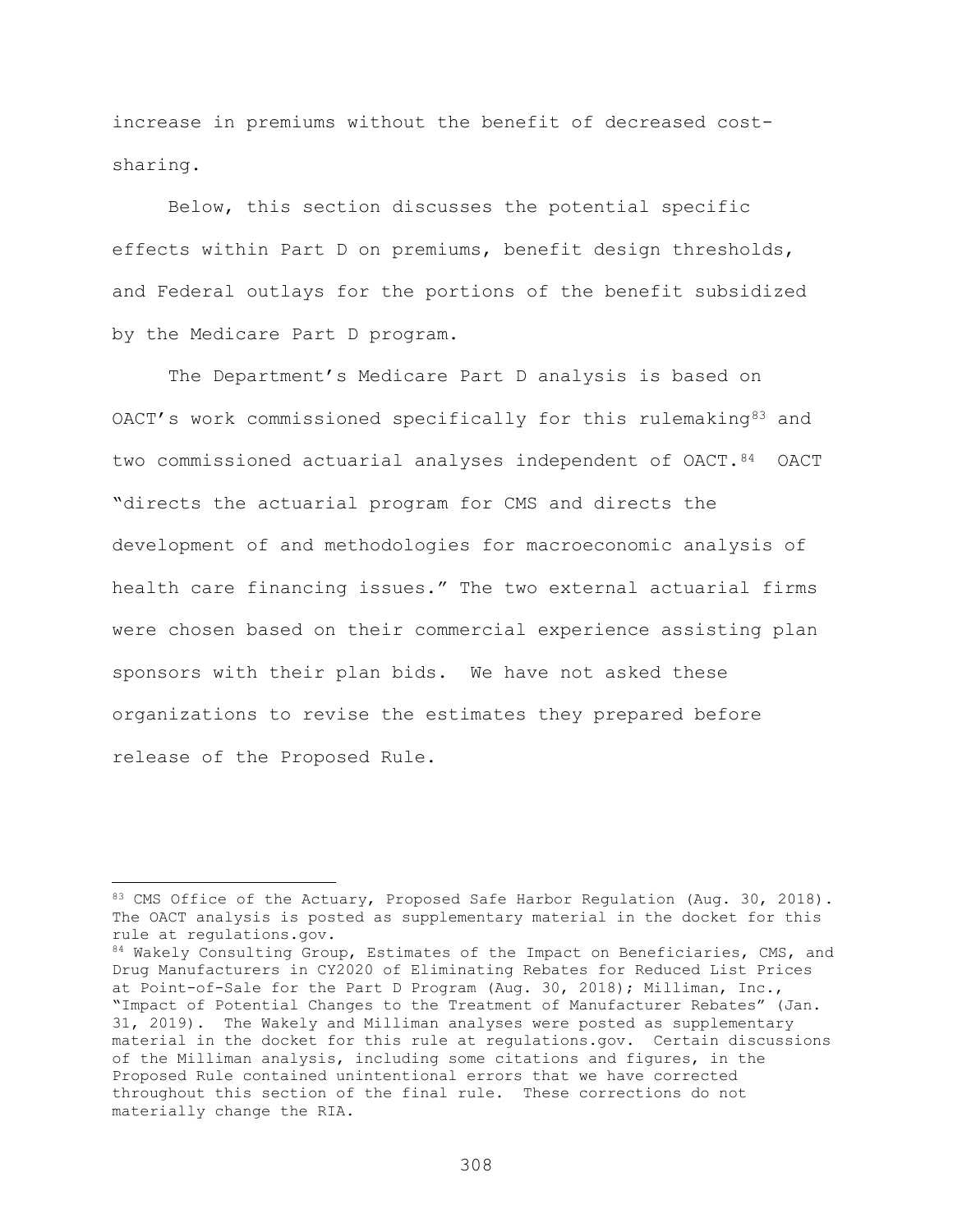There are significant differences in the assumptions the respective actuaries used to estimate stakeholder behavior. OACT predicts that while some current rebates will be retained by manufacturers, future price increases will be smaller and fewer. Per OACT's assumption, rather than reducing list prices and offering discounts to achieve current net prices, the expected behavior is to reduce future price increases so that post-rule net prices converge over time to meet the trend on pre-rule net price forecasts. As such, OACT predicts that the Federal government would increase spending on premium subsidies for Medicare beneficiaries, and that consumers and private businesses would experience decreased overall spending.

Because drug manufacturers pay a portion of the drug costs incurred by beneficiaries in the Part D coverage gap, their expenses would be reduced in relation to the reduction of beneficiary spending in the coverage gap. The Milliman nonbehavioral analysis estimates gross drug costs would decrease by \$679.7 billion and coverage gap discount payments would decrease by \$20.6 billion over the same period. [85](#page-308-0) Federal spending would increase by \$34.8 billion, and beneficiary spending would decrease by \$14.5 billion. [86](#page-308-1)

 $\overline{a}$ 

<span id="page-308-1"></span><span id="page-308-0"></span><sup>86</sup> Milliman, Inc., Impact of Potential Changes to the Treatment of Manufacturer Rebates (Jan. 31, 2019). *See* Appendix A1, Scenario 1A, page 1.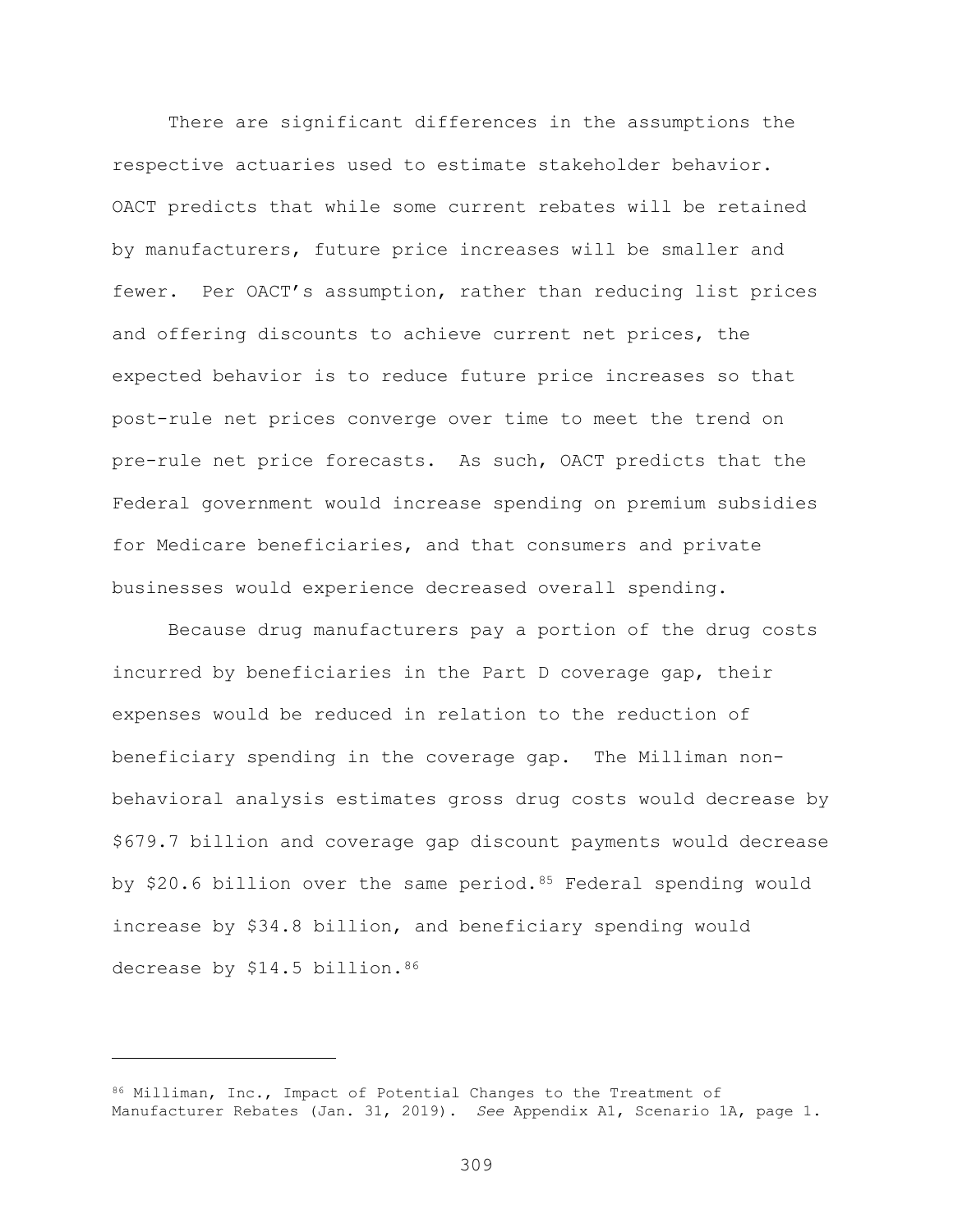In addition to the actuarial analysis described above, the economic analysis of this rule is also informed by stakeholder comments and meetings in response to the drug pricing blueprint.[87](#page-309-0)

All three of these analyses contemplate and quantify the behavioral changes by plans in the form of changes to benefit offerings, or by manufacturers in the form of changes to pricing processes but differed in their assumptions. All three assessed pharmaceutical manufacturers' unique opportunity to adjust their overall pricing and rebate strategy but differed in the assumed amount of rebates that would be retained by manufacturers, if any, and the effect on list and net prices.

The OACT analysis assumed manufacturers would retain 15 percent of the existing Medicare Part D rebates, that 75 percent of the remaining rebates would be applied as discounts to beneficiaries, and that manufacturers would apply the remaining 25 percent to lower list prices. OACT based this assumption on the belief that consumer discounts provide less return on investment to drug manufacturers than rebates and that resetting the rebate system would allow manufacturers to recapture forgone revenue streams such as those that occurred from the changes in the Coverage Gap Discount Program included in the Bipartisan

<span id="page-309-0"></span><sup>87</sup> Comments are available for viewing at

https://www.regulations.gov/document?D=CMS-2018-0075-0001.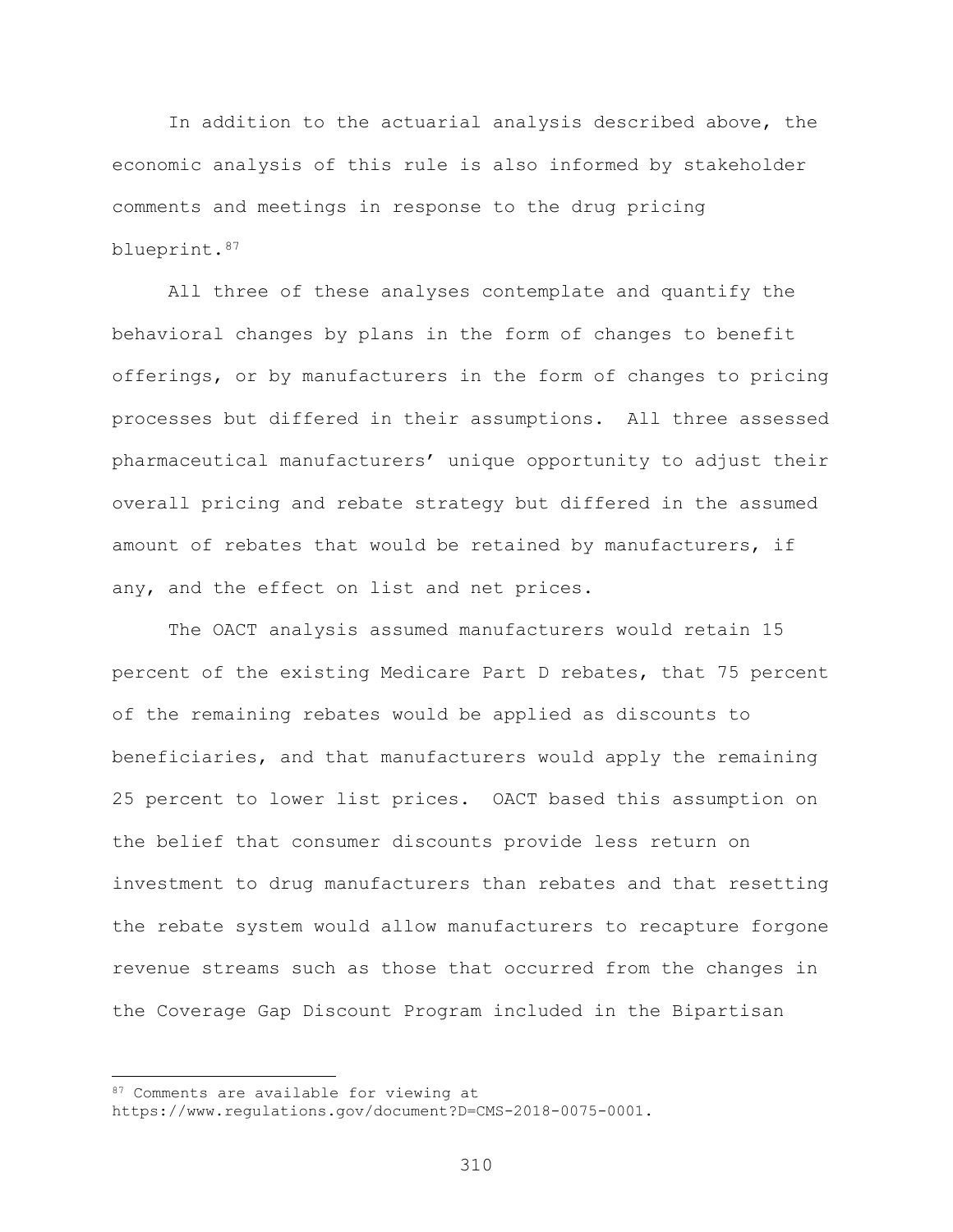Budget Act of 2018. OACT's assumption would lead to higher net prices in Medicare Part D at the beginning of time period analyzed, while the reduced-price increase trend would lead to post-rule net prices eventually converging to pre-rule net price forecasts. Each of the analyses took varying approaches to the treatment of discounts and acknowledge uncertainty around this assumption. The Milliman and Wakely analyses assumed that all existing manufacturer rebates would be passed along as either list price reductions or discounted prices at the point of sale.

Milliman provided six additional scenarios based on a range of strategic behavior changes by stakeholders, including increased formulary controls, increased price concessions, reduced price concessions in Part D to offset list price decreases in other markets, decreased brand unit cost trend, and increased utilization and decreased brand unit cost trend. These scenarios are intended to bookend the baseline analysis by showing a range of possible scenarios, given the uncertainty inherent in such a policy change. Tables 2 and 4 later in this section present the main assumptions and findings of the analyses we discuss.

Only one analysis contemplated, but did not seek to quantify, the behavioral change of beneficiaries choosing lowercost plans, switching from PDPs to MA-PDs, or in the form of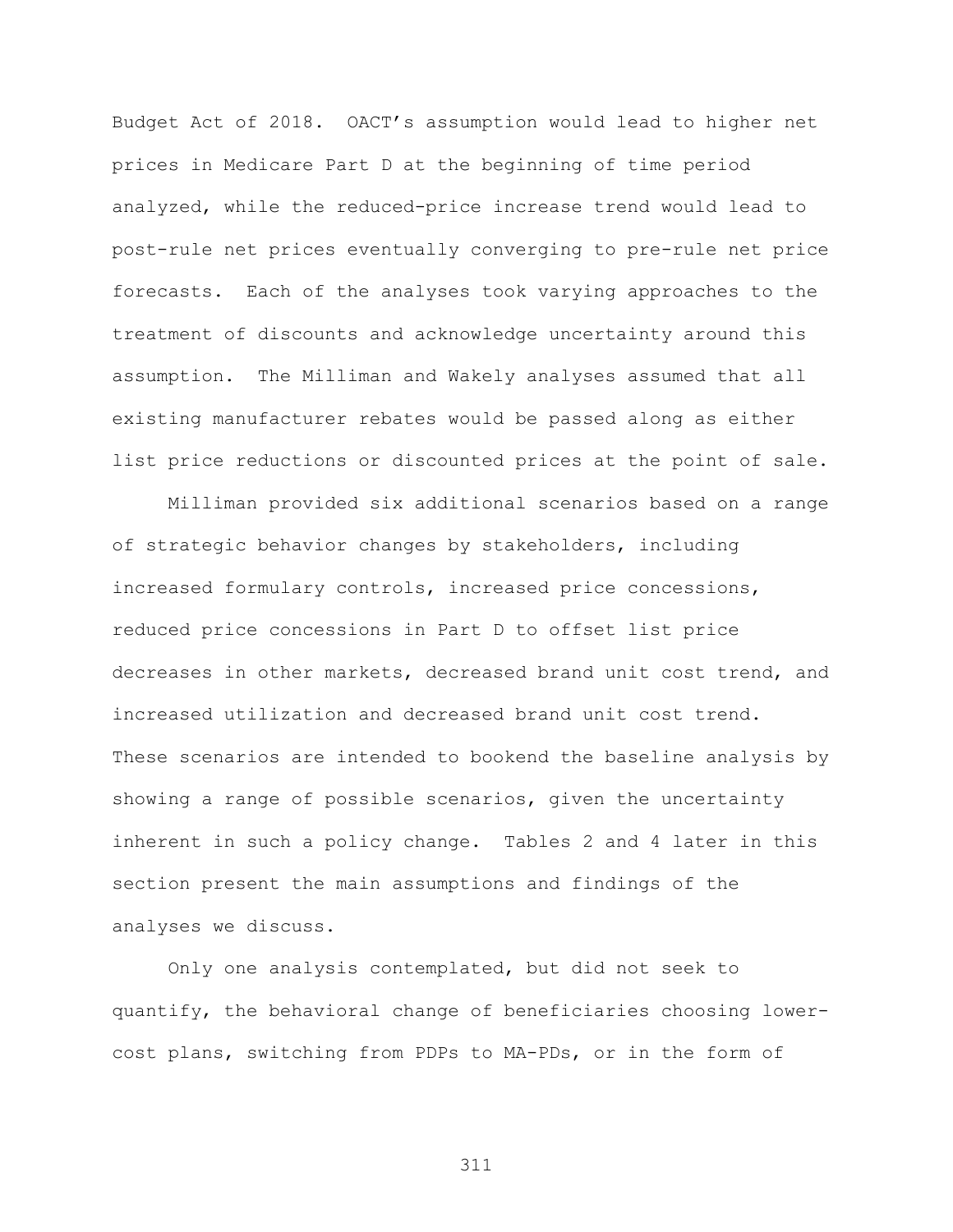increased persistence and adherence caused by induced demand due to decreased out-of-pocket costs.

We note that all the actuaries who submitted analyses developed different results based on differing, yet plausible, assumptions. The sheer size of the Medicare Part D program makes these results sensitive to small differences in assumptions, particularly over a ten-year period. As such, there are often good reasons for small differences in assumptions that are neither right nor wrong but may be reasonable within a plausible range of outcomes. The different assumptions made include the initial values used for the direct subsidy and base beneficiary premium, the pattern of future costs, the granularity with which growth rates or future effects are applied uniformly or based on product type. The actuarial analyses used to prepare this impact analysis are posted as supplementary material in the docket for this rule at regulations.gov.

# *Effect on Beneficiary Spending*

This rule will likely impact beneficiary spending on the Part D program. As noted above, the Department is presenting three actuarial analyses (six total scenarios) conducted under various behavioral assumptions.

The projected decrease in beneficiary spending on premiums and cost-sharing that would have occurred in 2020 was \$1.0 to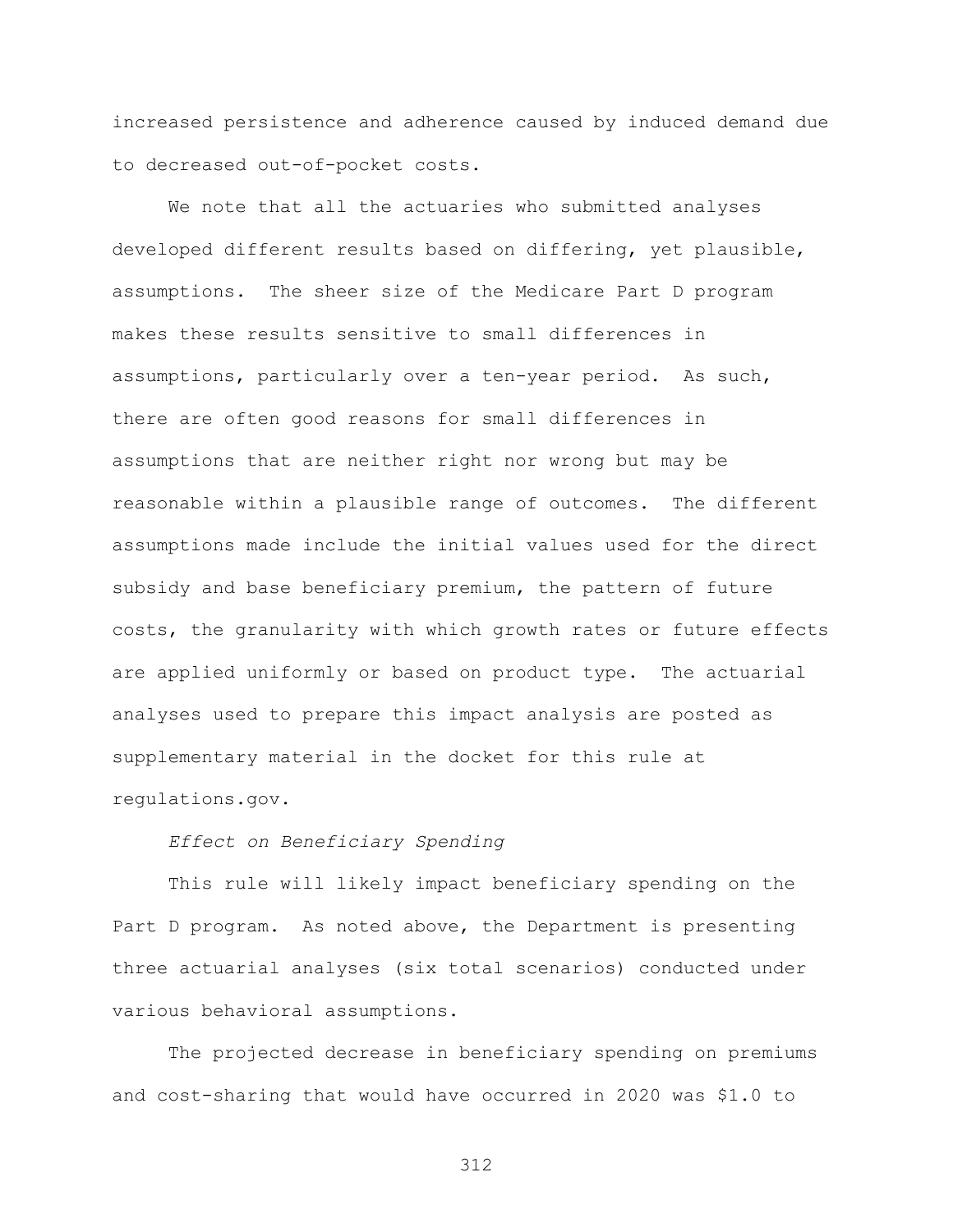\$1.6 billion. The projected decrease in beneficiary spending on premiums and cost sharing that would have occurred from 2020 to 2029 ranges from a decrease of \$59.5 billion to an increase of \$12.3 billion. Individuals who qualify for the LIS pay low or no premiums to enroll in the Part D benefit and have their costsharing obligations under each benefit phase reduced significantly (called the Low Income Cost Sharing Subsidy or LICS). We expect a smaller effect among these enrollees (about 30 percent of total Part D enrollees) than among those not receiving the LIS and LICS.

All three actuarial reports support the conclusion that non-LIS Medicare beneficiaries enrolled in, and actively utilizing, plans with coinsurance-based cost-sharing structures for covered outpatient drugs for which their respective plan has negotiated a rebate, will likely see lower out-of-pocket costsharing at the pharmacy counter as a result of this regulatory change.

OACT, Wakely and five of the six Milliman scenarios considered by the Department suggest total beneficiary costsharing would decrease and that the decrease in total beneficiary cost-sharing would offset any increase in premiums across all beneficiaries, regardless of assumptions regarding whether or not manufacturers retained rebates or applied a percentage of them as list price reductions, or PBMs and plan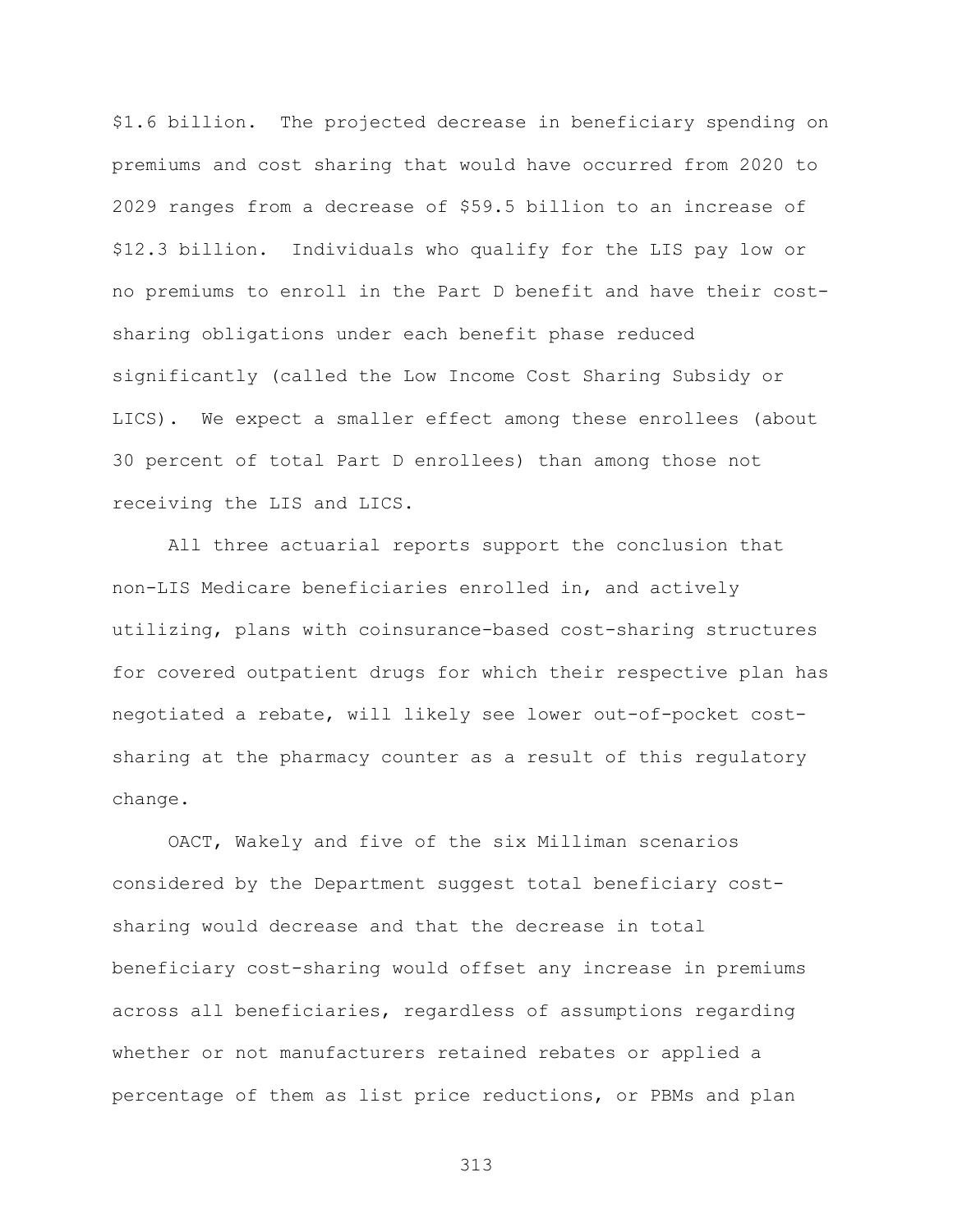sponsors changed formularies or obtained additional price concessions. However, the analyses that estimated higher premiums found that more beneficiaries would pay more for premiums than they would save in cost-sharing, suggesting that out-of-pocket impacts are likely to vary by individual and the greatest benefit of these transfers accrues to sicker beneficiaries (*e.g.*, those with more drug spending and/or those using high-cost drugs).

However, it is important to note that the effect of this rule on individual beneficiaries depends on whether they use medications, what behavioral responses manufacturers and plans adopt in response to the rule, and whether the manufacturers of the drugs in their regimen are paying rebates.

Analyses that contemplated increased price concessions or benefit design changes predicted beneficiaries having lower premiums and out of pocket costs overall. Table 2 describes the net beneficiary impact predicted by each analysis and assumption. (Scenarios 5, 6, and 7 in the Milliman analysis are available online rather than reproduced here, since they are not referenced further in our write-up.)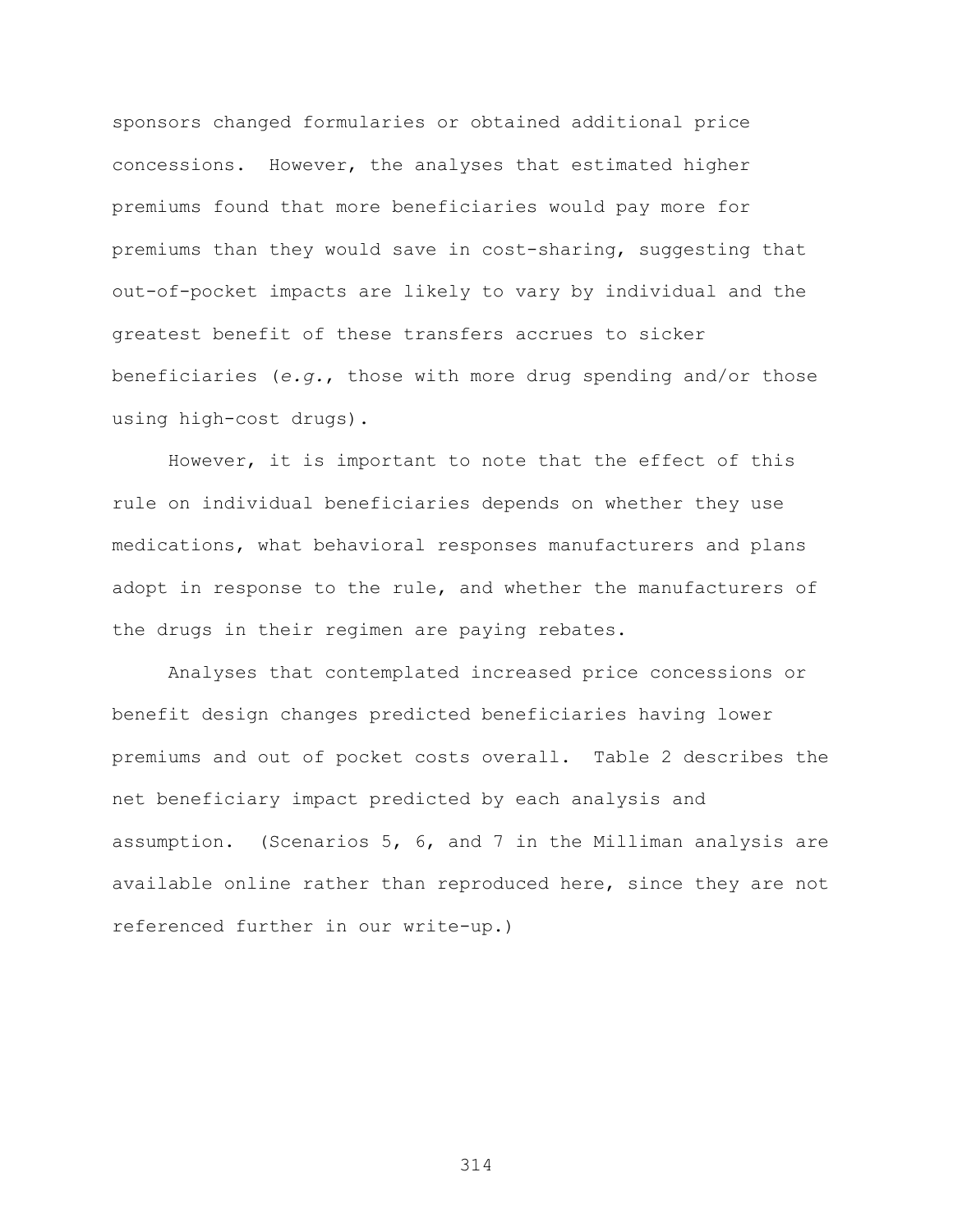|                        | <b>OACT</b>                                                                                                                                                                                                                                                                                                                                                                             | Milliman,                                                                                                                                                                                      | Milliman,                                                                                                                                                           | Milliman,                                                                                                                                                                                           | Milliman,                                                                                                                                                                                                                                                                                   | Wakely                                                                                                                                                                                                                                                   |
|------------------------|-----------------------------------------------------------------------------------------------------------------------------------------------------------------------------------------------------------------------------------------------------------------------------------------------------------------------------------------------------------------------------------------|------------------------------------------------------------------------------------------------------------------------------------------------------------------------------------------------|---------------------------------------------------------------------------------------------------------------------------------------------------------------------|-----------------------------------------------------------------------------------------------------------------------------------------------------------------------------------------------------|---------------------------------------------------------------------------------------------------------------------------------------------------------------------------------------------------------------------------------------------------------------------------------------------|----------------------------------------------------------------------------------------------------------------------------------------------------------------------------------------------------------------------------------------------------------|
|                        |                                                                                                                                                                                                                                                                                                                                                                                         | Scenario 1                                                                                                                                                                                     | Scenario 2                                                                                                                                                          | Scenario 3                                                                                                                                                                                          | Scenario 4                                                                                                                                                                                                                                                                                  |                                                                                                                                                                                                                                                          |
| Modeled<br>Assumptions | 15 percent of<br>$\bullet$<br>current Part<br>D rebates<br>retained by<br>manufacturer<br>75 percent of<br>$\bullet$<br>remaining<br>amount<br>applied to<br>per-<br>sponsor/PBM<br>negotiated<br>discounts<br>25 percent of<br>$\bullet$<br>remainder<br>applied as<br>reduction to<br>list price<br>No<br>$\bullet$<br>beneficiary<br>or plan<br>behavioral<br>changes are<br>assumed | $\bullet$ 100 percent<br>of current<br>Part D<br>rebates are<br>converted<br>into list<br>price<br>concessions<br>(agnostic on<br>list price<br>reductions<br>versus up<br>front<br>discounts) | 100 percent<br>$\bullet$<br>of current<br>rebates are<br>converted<br>into list<br>price<br>concessions<br>Part D plans<br>exert<br>greater<br>formulary<br>control | More than 100<br>percent of<br>rebates are<br>converted<br>into list<br>price<br>concessions<br>(same<br>agnosticism<br>on how<br>applied)<br>Part D plans<br>exert greater<br>formulary<br>control | 20 percent<br>$\bullet$<br>of current<br>Part D<br>rebates are<br>retained by<br>manufacturer<br>s (same<br>agnosticism<br>on how<br>applied)<br>80 percent<br>$\bullet$<br>of current<br>Part D<br>rebates are<br>converted to<br>price<br>concessions<br>(list price)<br>or<br>discounts) | 100 percent<br>$\bullet$<br>of current<br>manufacturer<br>rebates are<br>converted<br>into<br>reductions<br>in drug<br>costs at the<br>point of<br>sale<br>N <sub>O</sub><br>$\bullet$<br>beneficiary<br>or plan<br>behavioral<br>changes are<br>assumed |
| Premium <sup>88</sup>  | $+25%$                                                                                                                                                                                                                                                                                                                                                                                  | $+54.03$                                                                                                                                                                                       | $+ $1.27$                                                                                                                                                           | $+50.61$                                                                                                                                                                                            | $+56.84$                                                                                                                                                                                                                                                                                    | N/A                                                                                                                                                                                                                                                      |
|                        |                                                                                                                                                                                                                                                                                                                                                                                         | $+13%$                                                                                                                                                                                         | $+4%$                                                                                                                                                               | $+2%$                                                                                                                                                                                               | $+21%$                                                                                                                                                                                                                                                                                      |                                                                                                                                                                                                                                                          |

# <span id="page-314-0"></span>TABLE 2 – BENEFICIARY IMPACTS, PER BENEFICIARY PER MONTH, ESTIMATED FOR CY 2020 TO CY 2029

 $^{88}$  Since 2010, Medicare has published guidance defining de minimis variation in Medicare Part D plan bids. The de minimis amount was \$2 for the 2020 plan year. Milliman scenarios 2 and 3 estimate a de minimis level of variation from existing premium estimates.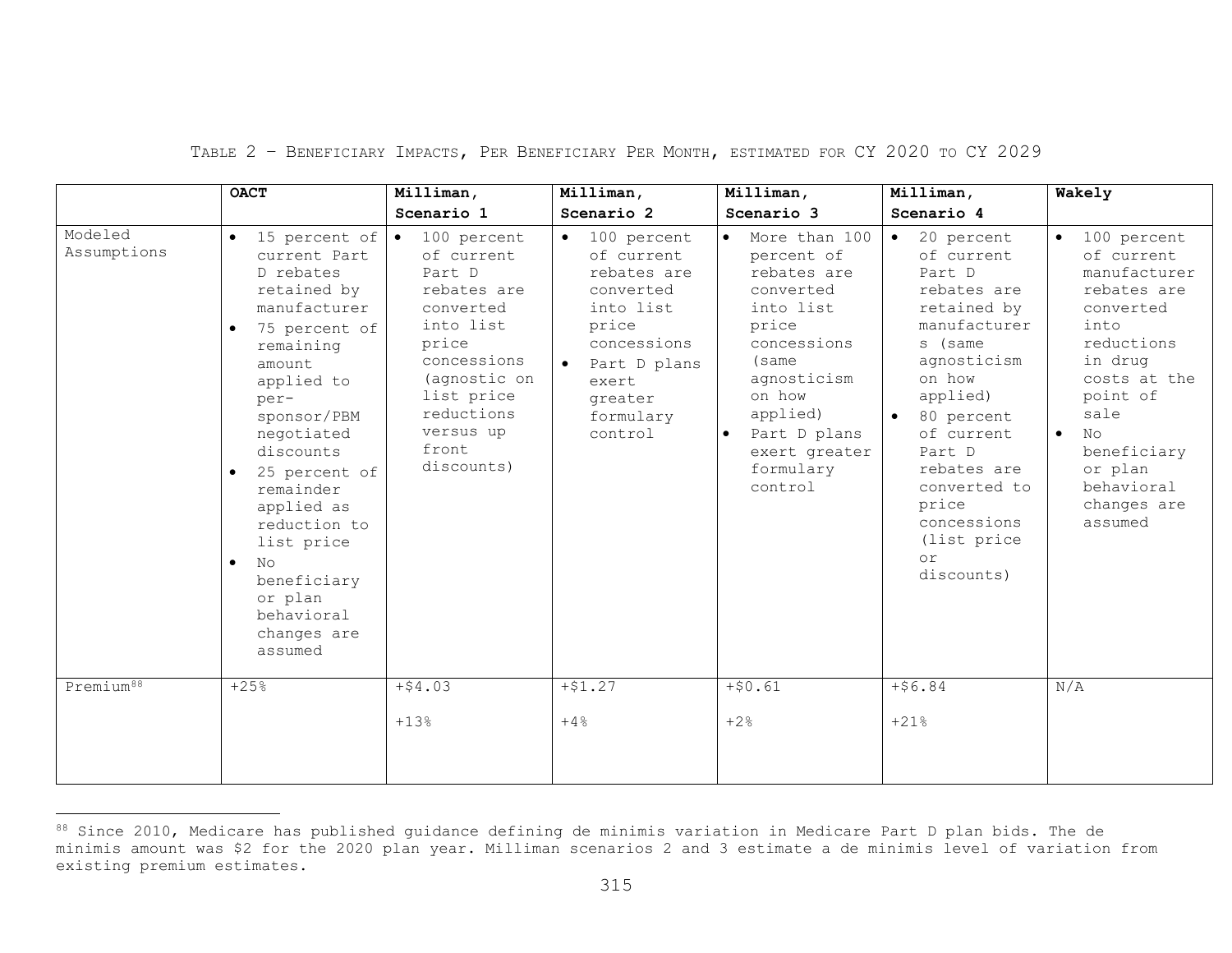<span id="page-315-0"></span>

| Cost-sharing | $-18%$ | $-56.23$ | $-59.85$           | $-59.68$ | $-54.97$ | N/A |
|--------------|--------|----------|--------------------|----------|----------|-----|
|              |        | $-12%$   | $-19%$             | $-19%$   | $-10$ %  |     |
| Total        | $-4%$  | $-3%$    | $-10\frac{889}{ }$ | $-11%$   | $+2%$    | N/A |

<sup>89</sup> Corrected from the Proposed Rule.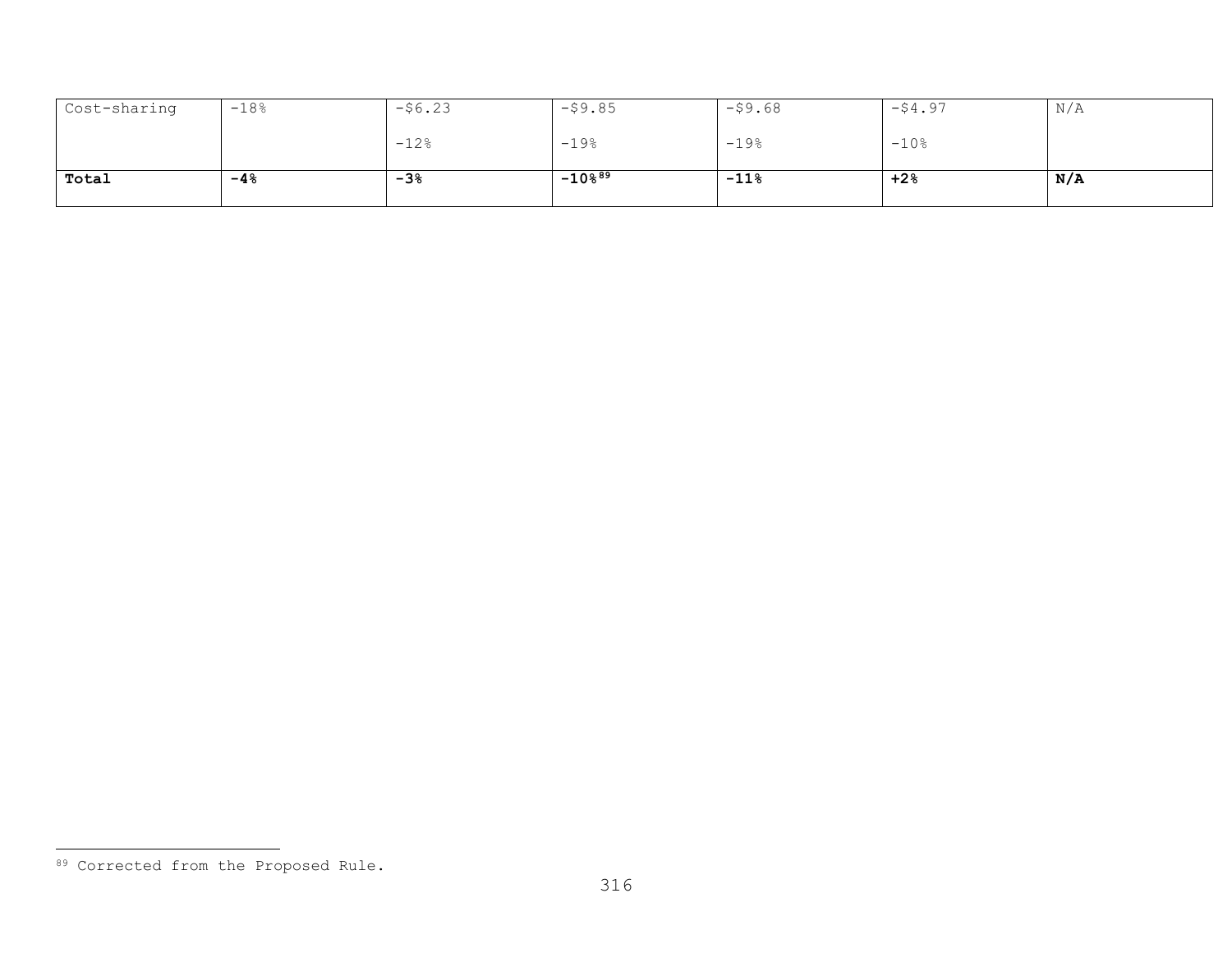#### *Premiums*

As explained in the Proposed Rule, all analyses that assumed no behavioral changes that would reduce net prices below current net prices would have seen Part D premiums increase in 2020 and beyond. The estimated increase in 2020 Part D premiums ranged from \$3.20 per beneficiary per month to \$5.64 per beneficiary per month (PBPM).

The Milliman analyses that contemplated behavioral changes that increased price concessions beyond current levels and/or greater formulary controls predicted a significant decrease in premiums compared to the baseline scenarios presented in Table 3 of the Milliman analysis. (That is, premiums would increase 2 percent to 4 percent over the ten-year period, a *de minimis*  level of variation, rather than 6 percent to 21 percent without such assumptions.)

## *Out-of-Pocket Spending*

Absent behavioral changes leading to lower list and net prices, two groups of beneficiaries would benefit most from this rule: (1) beneficiaries that are prescribed and dispensed high cost drugs and (2) beneficiaries with total drug spending into the coverage gap. The range of total decreased beneficiary cost-sharing that would have occurred in 2020 was estimated to be -\$8.01 PBPM to -\$4.85 PBPM.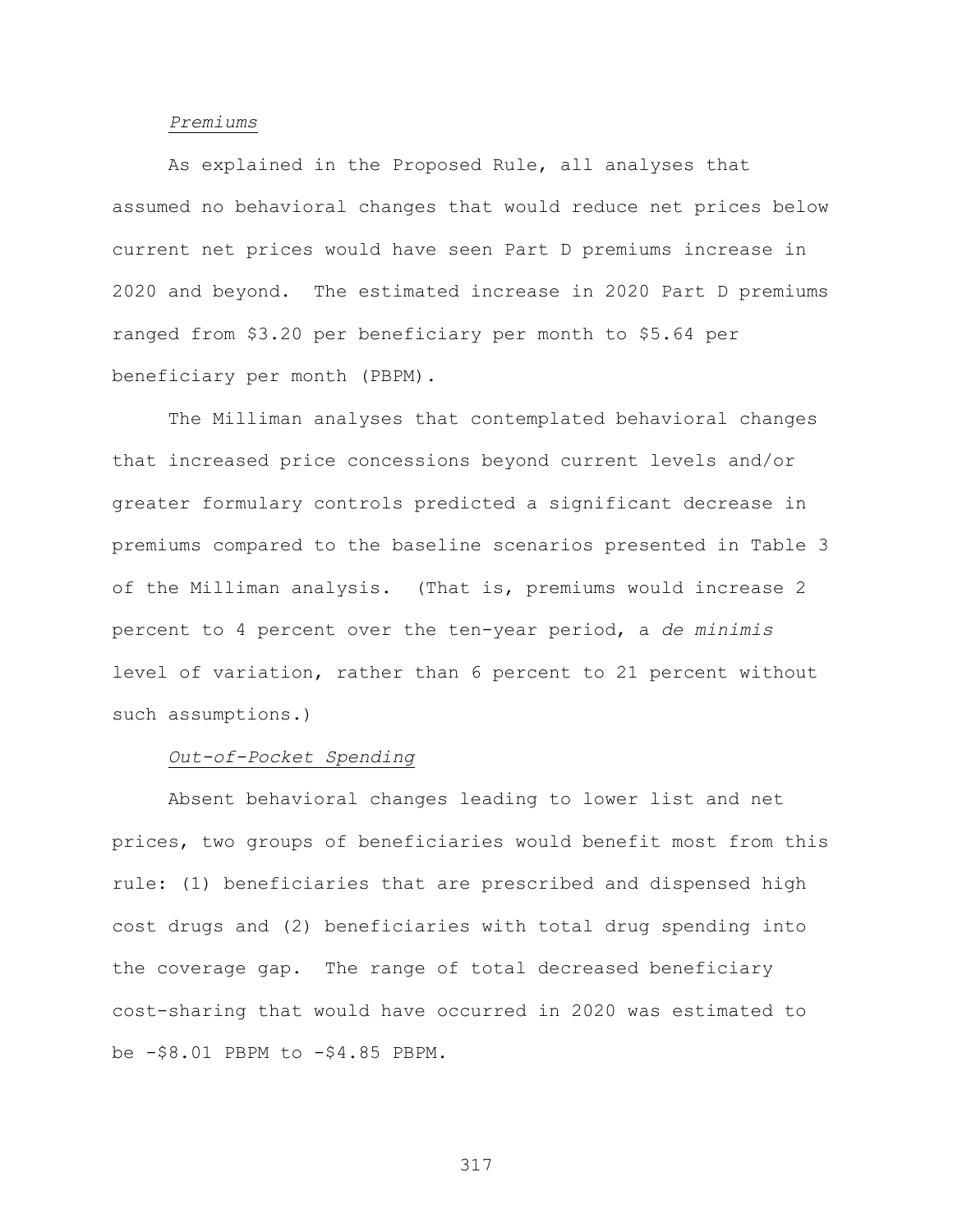However, reductions in cost-sharing would only accrue to beneficiaries using drugs for which manufacturers are currently paying rebates. For example, a beneficiary taking a brand-name drug in a competitive class may see his or her coinsurance-based cost-sharing for the drug reduced significantly, if behavioral changes in response to this policy result in rebates largely being converted to point-of-sale reductions in price. By contrast, a beneficiary using high-cost drugs in protected classes is less likely to benefit from a reduced pharmacy purchase price, because manufacturers generally offer low or no rebates to plans for these drugs, since drugs in protected classes must be included on Part D plan formularies.

The analysis by OACT estimated the annual changes in benefit parameters as a result of the proposed rule; this analysis has not been updated to reflect the change in effective date for reasons discussed above. See Table 3 below.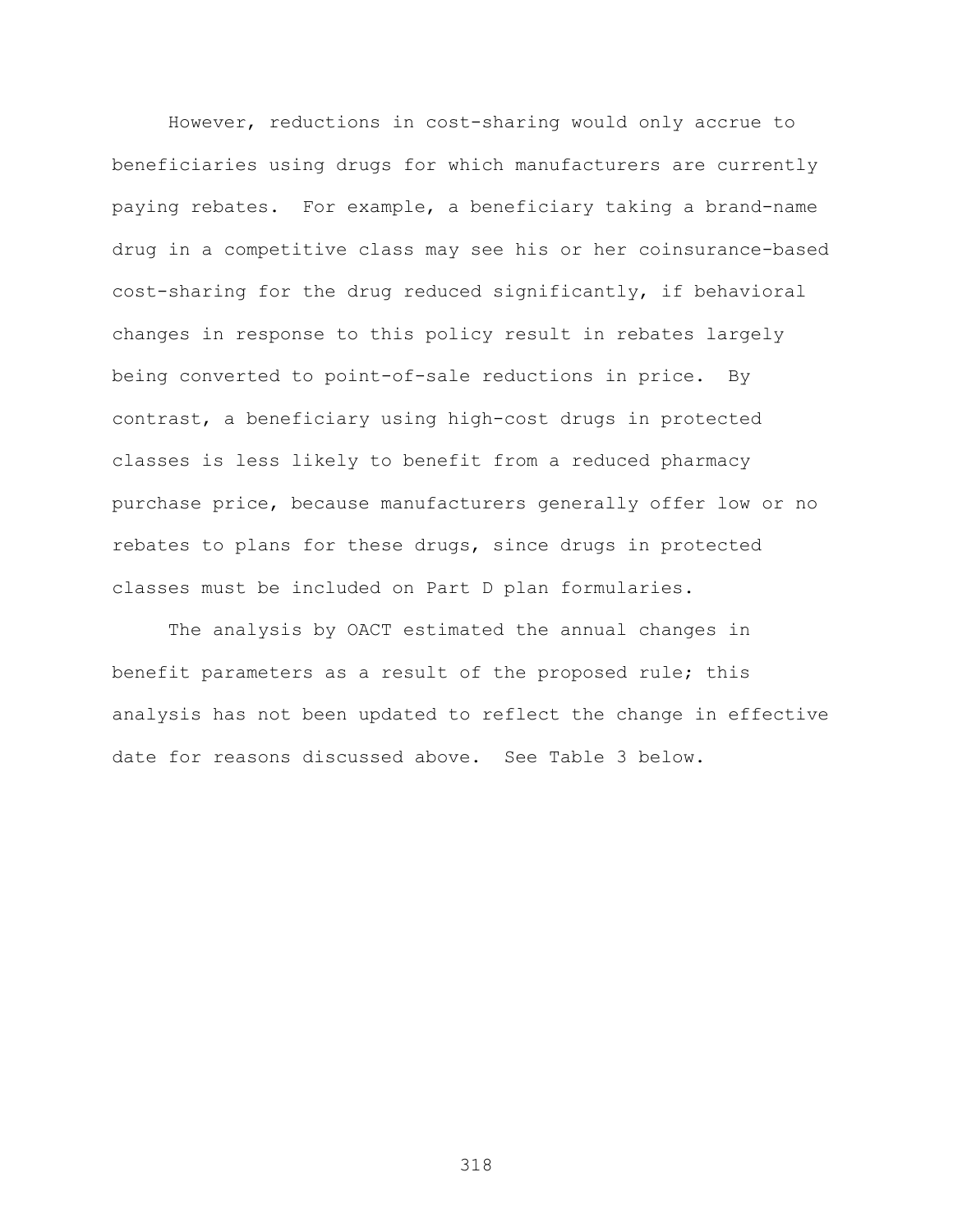| Year                                                | 2020           | 2021     | 2022     | 2023      | 111 | 2029     |
|-----------------------------------------------------|----------------|----------|----------|-----------|-----|----------|
| Baseline:                                           |                |          |          |           | 111 |          |
| Deductible                                          | \$435          | \$460    | \$490    | \$520     | 111 | \$725    |
| Initial<br>Coverage<br>Limit                        | \$4,010        | \$4,250  | \$4,520  | \$4,800   |     | \$6,690  |
| Catastrophic<br>Limit                               | \$6,350        | \$6,750  | \$7,150  | \$7,600   |     | \$10,600 |
| Total Drug<br>Costs at<br>TrOOP Limit <sup>90</sup> | \$9,296        | \$9,874  | \$10,470 | \$11, 126 |     | \$15,515 |
| Under Rule:                                         |                |          |          |           |     |          |
| Deductible                                          | \$435          | \$405    | \$395    | \$420     |     | \$580    |
| Initial<br>Coverage<br>Limit                        | \$4,010        | \$3,740  | \$3,630  | \$3,840   |     | \$5,310  |
| Catastrophic<br>Limit                               | \$6,350        | \$5,950  | \$5,750  | \$6,100   |     | \$8,400  |
| Total Drug<br>Costs at<br>TrOOP Limit               | \$9,296        | \$8,699  | \$8,416  | \$8,919   |     | \$12,297 |
| Difference<br>(Percent):                            |                |          |          |           |     |          |
| Deductible                                          | 0 <sup>°</sup> | $-12.0%$ | $-19.4%$ | $-19.2%$  |     | $-20.0%$ |
| Initial<br>Coverage<br>Limit                        | 0 <sup>°</sup> | $-12.0%$ | $-19.7%$ | $-20.0%$  |     | $-20.6%$ |
| Catastrophic<br>Limit                               | $0\frac{6}{6}$ | $-11.9%$ | $-19.6%$ | $-19.7%$  |     | $-20.8%$ |

# <span id="page-318-0"></span>TABLE 3: PART D STANDARD BENEFIT DESIGN PARAMETERS WITH AND WITHOUT THIS RULEMAKING

 $^{90}$  This limit varies by beneficiary, according to the mix of brand and generic drugs taken. As presented here, this figure is calculated assuming that only brand-name drugs are dispensed, which represents the lowest possible estimate for this threshold.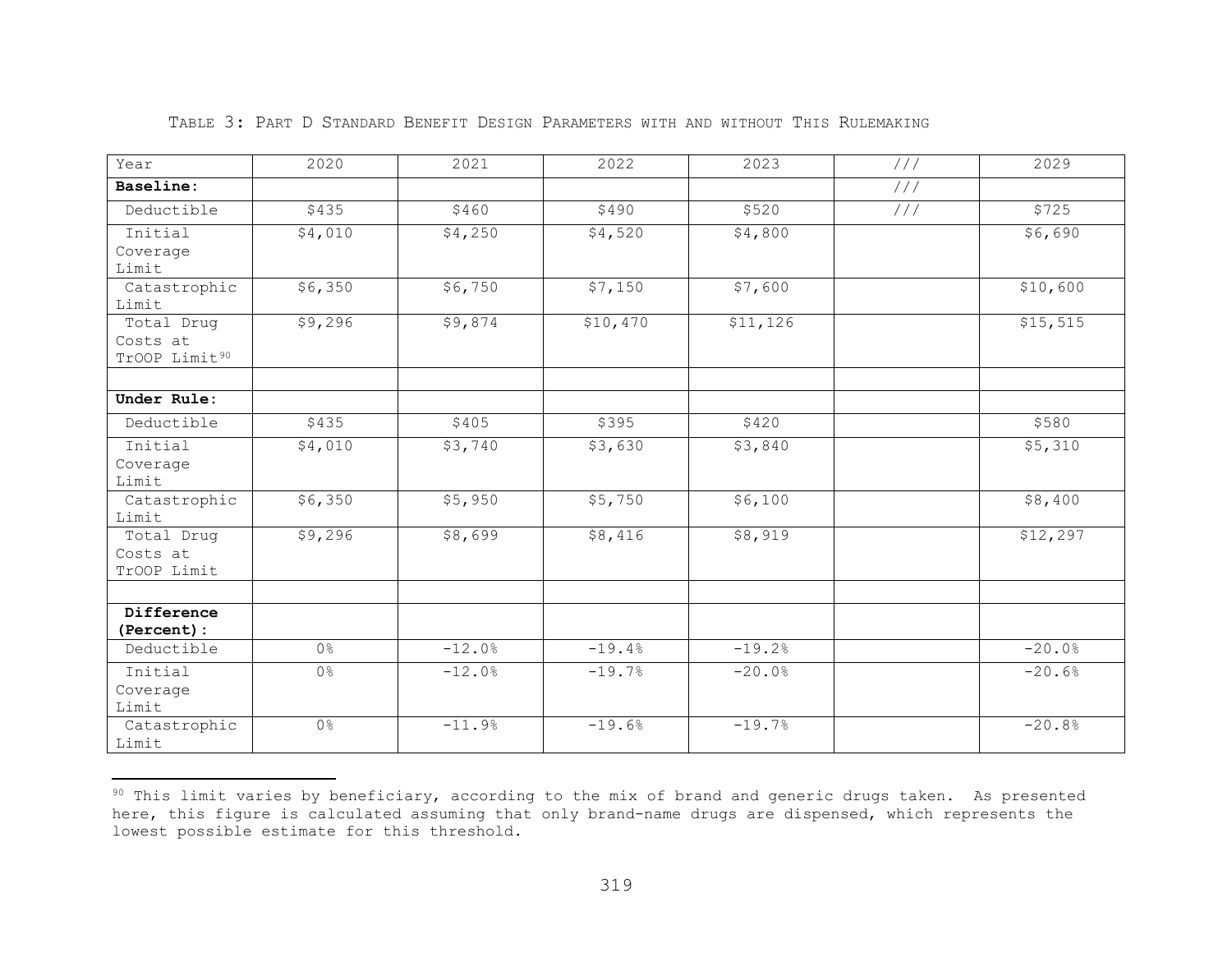| Total Drug   | 0% | $-11.9%$ | $-19.6%$ | $-19.8%$ | $\sim$ $\sim$<br>$-20.$ . |
|--------------|----|----------|----------|----------|---------------------------|
| Costs at     |    |          |          |          |                           |
| 'TrOOP Limit |    |          |          |          |                           |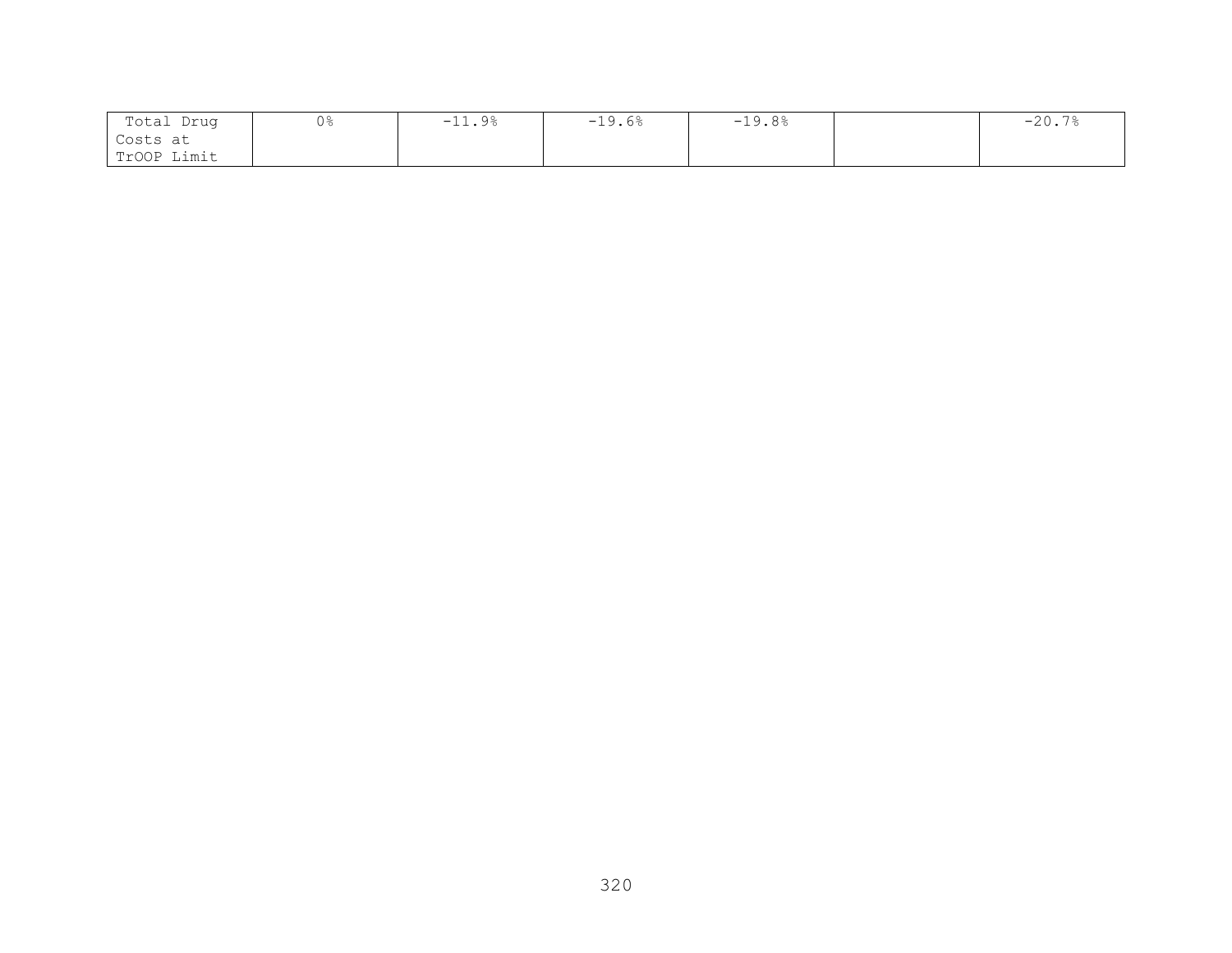Under OACT's analysis, the majority of beneficiaries would see an increase in their total out-of-pocket payments and premium costs; reductions in total cost-sharing will exceed total premium increases. The minority of beneficiaries who utilized drugs with significant manufacturer rebates would experience a substantial decrease in costs, causing average beneficiary cost across the program to decline.

Medicare beneficiaries with lower levels of drug spending were expected to benefit by way of a lowered deductible. Following the first year of this new environment, and into the second year as well, the Part D benefit design thresholds are projected to change to the benefit of lower-cost beneficiaries, providing lower out-of-pocket payments for these beneficiaries. Because the Part D benefit design's parameters are calculated annually to account for aggregate growth in Part D spending, and because the estimated potential effects of this regulation would be to reduce aggregate spending levels to more closely match net spending trends, the applicable deductible would decrease for plan year 2021. Beneficiaries whose spending is above the current deductible amount but lower than the coverage gap would benefit from a reduced deductible.

OACT also found that while the deductible and initial coverage limit would decrease, the patient out-of-pocket spending threshold to enter catastrophic coverage would increase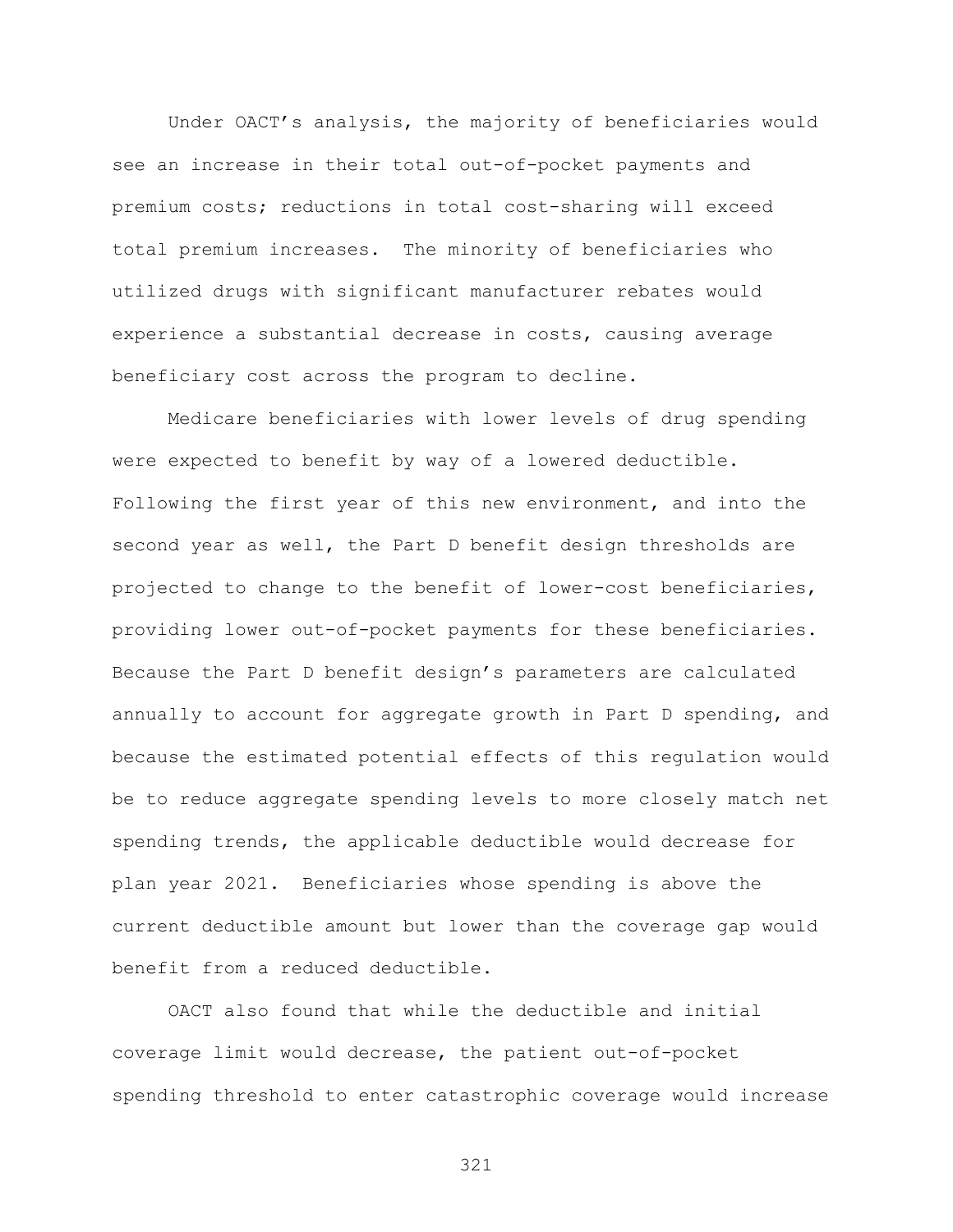significantly in the second year as the full effects of reduced purchase prices are incorporated. The out-of-pocket threshold is set in statute and updated annually by aggregate Part D program growth. Because overall beneficiary spending levels would now match the net price of drugs rather than their list prices, progress toward the out-of-pocket limit would be slowed, though total dollars paid by beneficiaries would not change aside from statutory and annual updates.

Milliman's analysis did not incorporate changes to the Part D benefit thresholds, and these actuaries based their break-even analyses on the 2019 threshold amounts. Their analysis projects that the distribution of changes is far from uniform, and that the impact of the change is concentrated around the non-LIS beneficiaries who account for about 70 percent of the benefit. The break-even point would be \$3.20 per beneficiary per month in cost-sharing reductions. Beneficiaries with cost-sharing reductions above that point would save money, and those with cost-sharing reductions below that figure would spend more on premiums than they saved in cost-sharing. Their analysis also projects about 7 percent of non-LIS beneficiaries do not use any medication, and therefore would see premium costs exceeding reductions in cost-sharing (\$0 reductions in cost-sharing). Up to 30 percent of non-LIS beneficiaries have drug costs such that they could directly benefit from the changes in the point-of-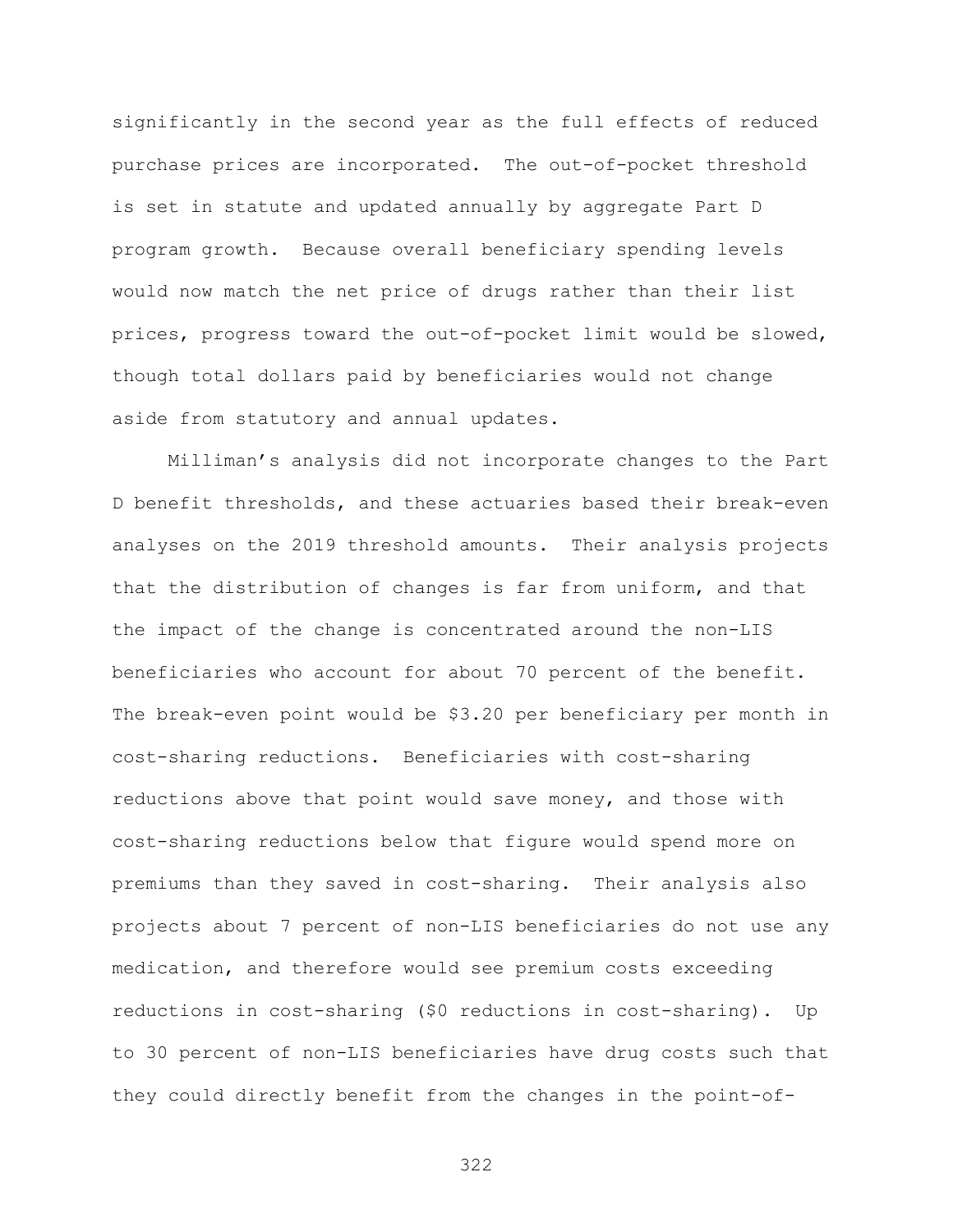sale costs by enough to make up for the average increase in premium. The remaining 63 percent of beneficiaries may or may not have their out-of-pocket costs reduced enough to offset any potential premium increase, depending on the mix of brand and generic drugs used. All else constant, these members generally do not have enough cost-sharing savings to fully offset the increase in premium. However, they may benefit from changes to copayments made by plan sponsors to maintain the minimum required actuarial value of 25 percent.

Taken together, the actuarial analyses project reductions in total cost-sharing would exceed total premium increases; however, impact on beneficiaries will vary greatly with some beneficiaries seeing savings while others experience increases in out-of-pocket spending.

## Effect on Federal Government Spending

This rule will impact Federal spending on Part D direct premium subsidies, reinsurance, low income cost-sharing subsidies, and low income premium subsidies.

If there were no behavioral changes by manufacturers and Part D plans (*e.g.*, drug prices and benefit designs were held constant), all three actuarial analyses previously described predicted increased Federal spending. As explained in the Proposed Rule, the projected increase in 2020 Federal spending ranged from \$2.8 billion to \$13.5 billion. The projected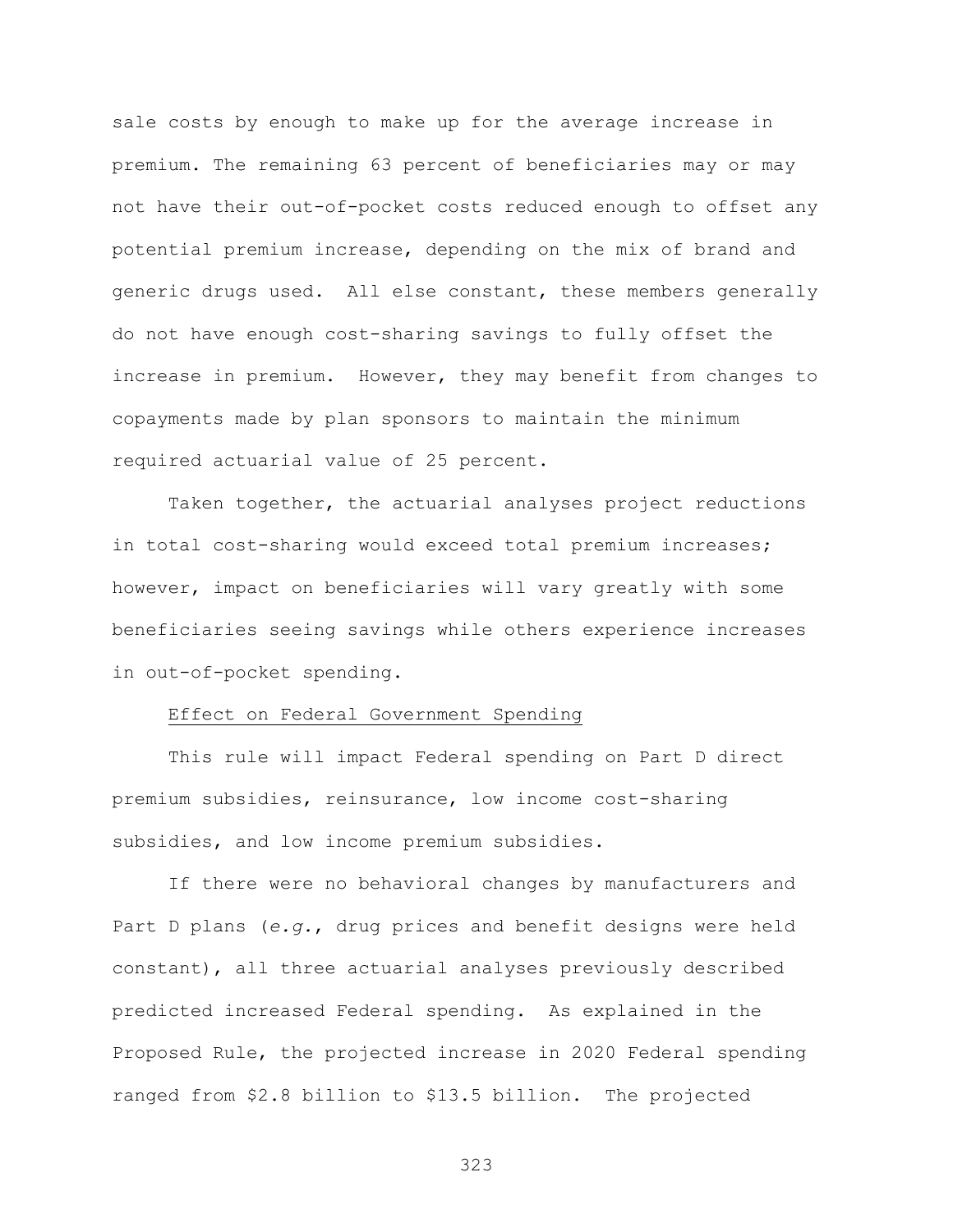increase in Federal spending from 2020 to 2029 ranged from \$34.8 billion to \$196.1 billion.

The Milliman analyses that contemplated behavior changes that would lower net prices from current levels predicted Federal spending from 2020 to 2029 could decrease by \$78.9 billion if Part D plan sponsors increased formulary controls, decrease by \$99.6 billion if Part D plan sponsors increased formulary controls and obtained additional price concessions, but increase by \$139.9 billion if manufacturers reduced price concessions in Part D to offset list price decreases in other markets.

Table 4 describes the impacts on Federal spending predicted by each analysis and assumption at the proposed rule stage.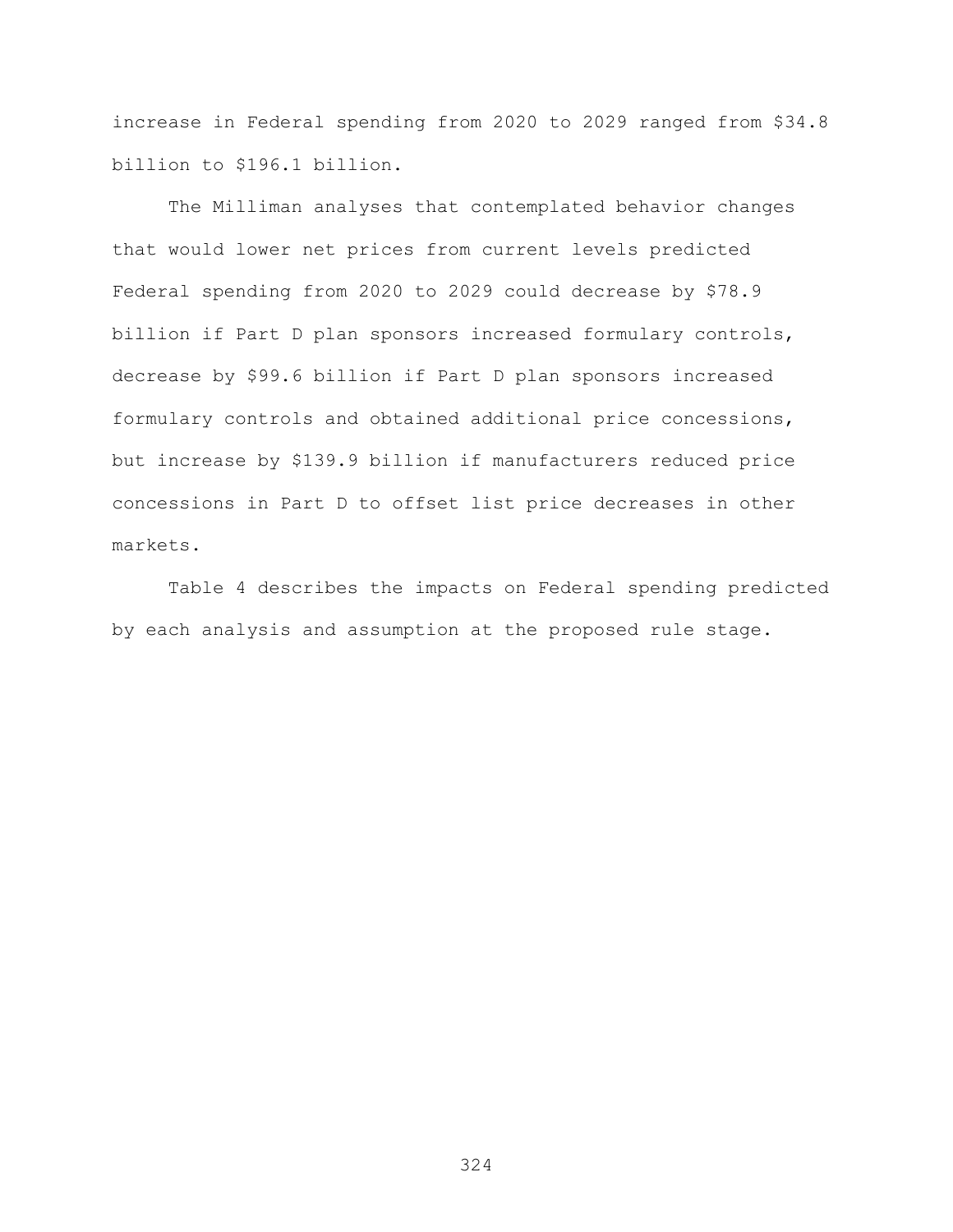| TABLE 4 - GOVERNMENT SPENDING IMPACTS, AS ESTIMATED FOR CY 2020 THROUGH 2029 (SBILLIONS) |  |  |  |
|------------------------------------------------------------------------------------------|--|--|--|
|------------------------------------------------------------------------------------------|--|--|--|

|                        | <b>OACT</b>                                                                                                                                                                                                                                                                                                                                                            | Milliman,                                                                                                                                                                                      | Milliman,                                                                                                                                                          | Milliman,                                                                                                                                                                                                     | Milliman,                                                                                                                                                                                                                                                            | Wakely                                                                                                                                                                              |
|------------------------|------------------------------------------------------------------------------------------------------------------------------------------------------------------------------------------------------------------------------------------------------------------------------------------------------------------------------------------------------------------------|------------------------------------------------------------------------------------------------------------------------------------------------------------------------------------------------|--------------------------------------------------------------------------------------------------------------------------------------------------------------------|---------------------------------------------------------------------------------------------------------------------------------------------------------------------------------------------------------------|----------------------------------------------------------------------------------------------------------------------------------------------------------------------------------------------------------------------------------------------------------------------|-------------------------------------------------------------------------------------------------------------------------------------------------------------------------------------|
|                        |                                                                                                                                                                                                                                                                                                                                                                        | Scenario 1                                                                                                                                                                                     | Scenario 2                                                                                                                                                         | Scenario 3                                                                                                                                                                                                    | Scenario 4                                                                                                                                                                                                                                                           |                                                                                                                                                                                     |
| Modeled<br>Assumptions | $\bullet$ 15 percent<br>of current<br>Part D<br>rebates<br>retained by<br>manufacturer<br>• 75 percent<br>of remaining<br>amount<br>applied to<br>per-<br>sponsor/PBM<br>negotiated<br>discounts<br>$\bullet$ 25 percent<br>of remainder<br>applied as<br>reduction to<br>list price<br>$\bullet$ No<br>beneficiary<br>or plan<br>behavioral<br>changes are<br>assumed | $\bullet$ 100 percent<br>of current<br>Part D<br>rebates are<br>converted<br>into list<br>price<br>concessions<br>(agnostic on<br>list price<br>reductions<br>versus up<br>front<br>discounts) | $\bullet$ 100 percent<br>of current<br>rebates are<br>converted<br>into list<br>price<br>concessions<br>• Part D plans<br>exert<br>greater<br>formulary<br>control | • More than<br>100 percent<br>of rebates<br>are<br>converted<br>into list<br>price<br>concessions<br>(same<br>agnosticism<br>on how<br>applied)<br>• Part D plans<br>exert<br>greater<br>formulary<br>control | · 20 percent<br>of current<br>Part D<br>rebates are<br>retained by<br>manufacturer<br>s (same<br>agnosticism<br>on how<br>applied)<br>• 80 percent<br>of current<br>Part D<br>rebates are<br>converted to<br>price<br>concessions<br>(list price<br>or<br>discounts) | $\bullet$ 100 percent<br>of current<br>Part D<br>rebates<br>converted to<br>up front<br>discounts<br>$\bullet$ No<br>beneficiary<br>or plan<br>behavioral<br>changes are<br>assumed |
| Direct subsidy         | $+ $258.7$                                                                                                                                                                                                                                                                                                                                                             | $+ $215.4$                                                                                                                                                                                     | $+ $174.7$                                                                                                                                                         | $+ $180.3$                                                                                                                                                                                                    | $+$ \$221.1                                                                                                                                                                                                                                                          | Not avail.                                                                                                                                                                          |
|                        | $(+119$ %)                                                                                                                                                                                                                                                                                                                                                             | $(+193)$                                                                                                                                                                                       | $(+157)$                                                                                                                                                           | $(+162)$                                                                                                                                                                                                      | $(+199$ <sup>8</sup> )                                                                                                                                                                                                                                               |                                                                                                                                                                                     |
| Low income             | $+ $15.4$ $(+24%)$                                                                                                                                                                                                                                                                                                                                                     | $+ $12.0$                                                                                                                                                                                      | $+ $3.8$                                                                                                                                                           | $+ $1.9$                                                                                                                                                                                                      | $+ $20.5$                                                                                                                                                                                                                                                            |                                                                                                                                                                                     |
| premium<br>subsidy     |                                                                                                                                                                                                                                                                                                                                                                        | $(+13)$                                                                                                                                                                                        | $(+4.8)$                                                                                                                                                           | $(+2)$                                                                                                                                                                                                        | $(+21$ <sup>8</sup> )                                                                                                                                                                                                                                                |                                                                                                                                                                                     |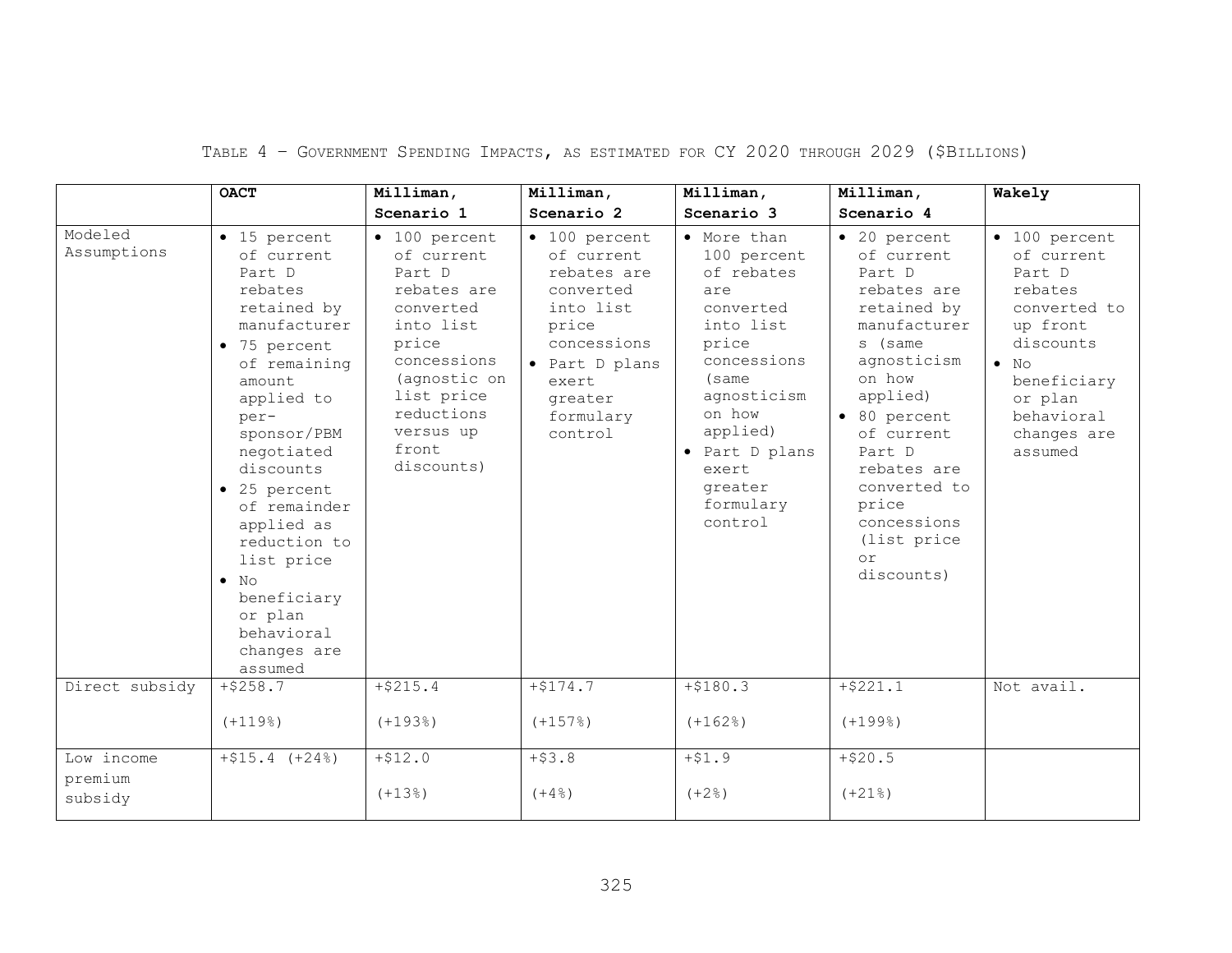| Low income               | $-557.7$<br>$(-15)$   | $-$ \$89.5 | $-5118.3$ | $-5118.5$ | $-571.4$   |     |
|--------------------------|-----------------------|------------|-----------|-----------|------------|-----|
| cost- sharing<br>subsidy |                       | $(-20$ $)$ | $(-268)$  | $(-268)$  | $(-168)$   |     |
| Reinsurance              | $(-3)$<br>$-$ \$20.3  | $-5103.1$  | $-5139.1$ | $-5163.2$ | $-$ \$30.2 |     |
|                          |                       | $(-13)$    | $(-18)$   | $(-18)$   | $(-4.8)$   |     |
| Total                    | $+ $196.1$            | $+ $34.8$  | $-78.8$   | $-599.6$  | $+ $139.9$ | N/A |
|                          | $(+14$ <sup>8</sup> ) | $(+2)$     | $(-5)$    | $(-7)$    | $(+108)$   |     |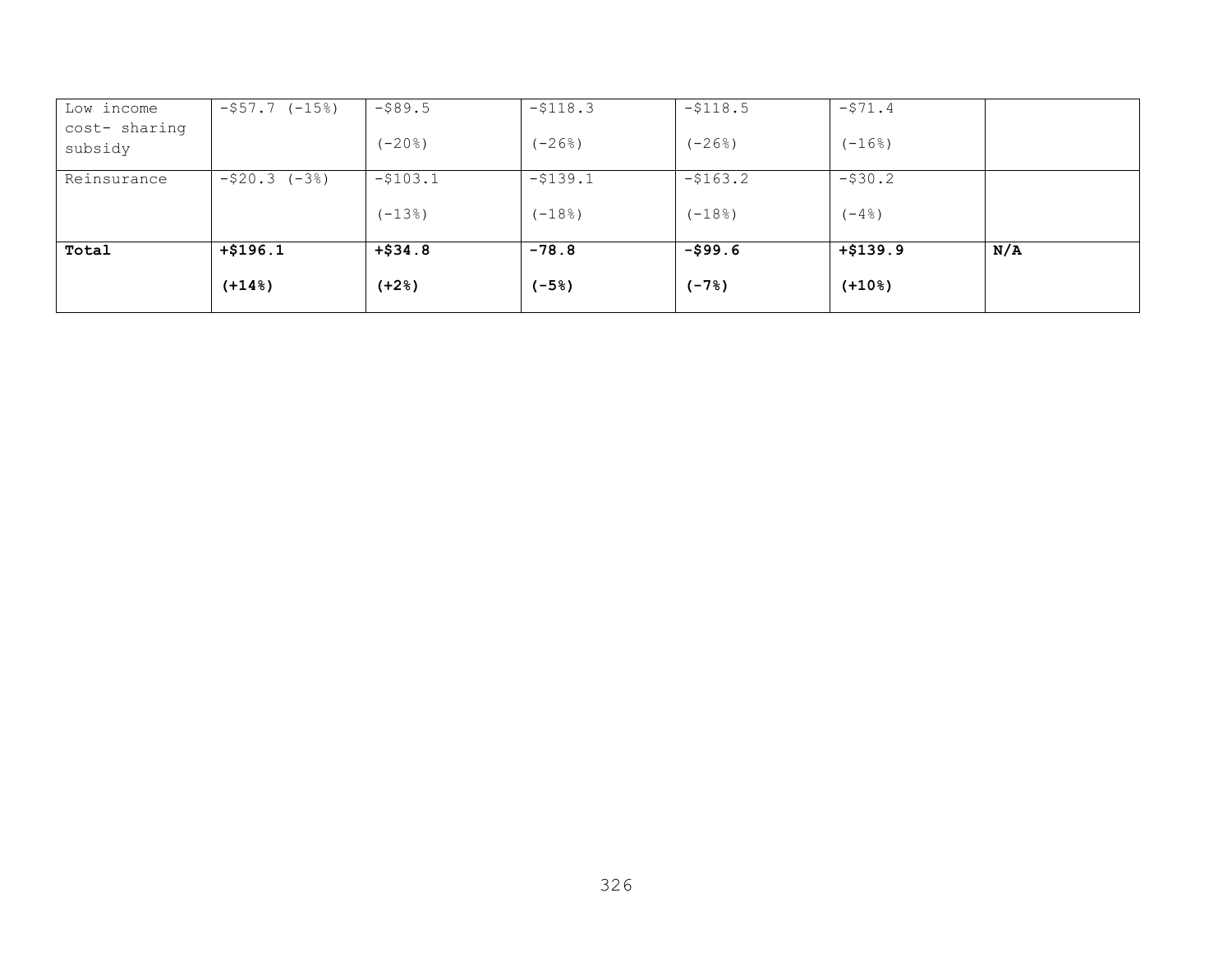#### *Direct Premium Subsidy Spending*

The Medicare program provides a direct subsidy to Part D plans of 74.5 percent of expected costs. Medicare program payments for direct subsidies would have increased by an estimated \$14.5 to \$20.1 billion (128 percent to 154 percent) in 2020 and \$174.7 to \$258.7 billion (119 percent to 199 percent) from 2020 to 2029. The increase in program payments would require plans to smooth the effects of negotiated discounts across the entire benefit, rather than concentrate them on the initial coverage limit as is current practice. As noted above, premiums paid by beneficiaries are predicted to increase overall in analyses without behavioral changes that would reduce net prices below current levels.

In the Milliman analysis, the two scenarios that contemplated behavior changes that would reduce net prices compared to current levels predicted that Federal spending on direct premium subsidies from 2020 to 2029 could have increased less compared to a scenario with no behavior change. In these scenarios, Part D plan sponsors increased formulary controls and/or obtained additional price concessions. Payments for direct premium subsidies would be higher than under the scenario with no behavior change, if manufacturers reduced price concessions in Part D to offset list price decreases in other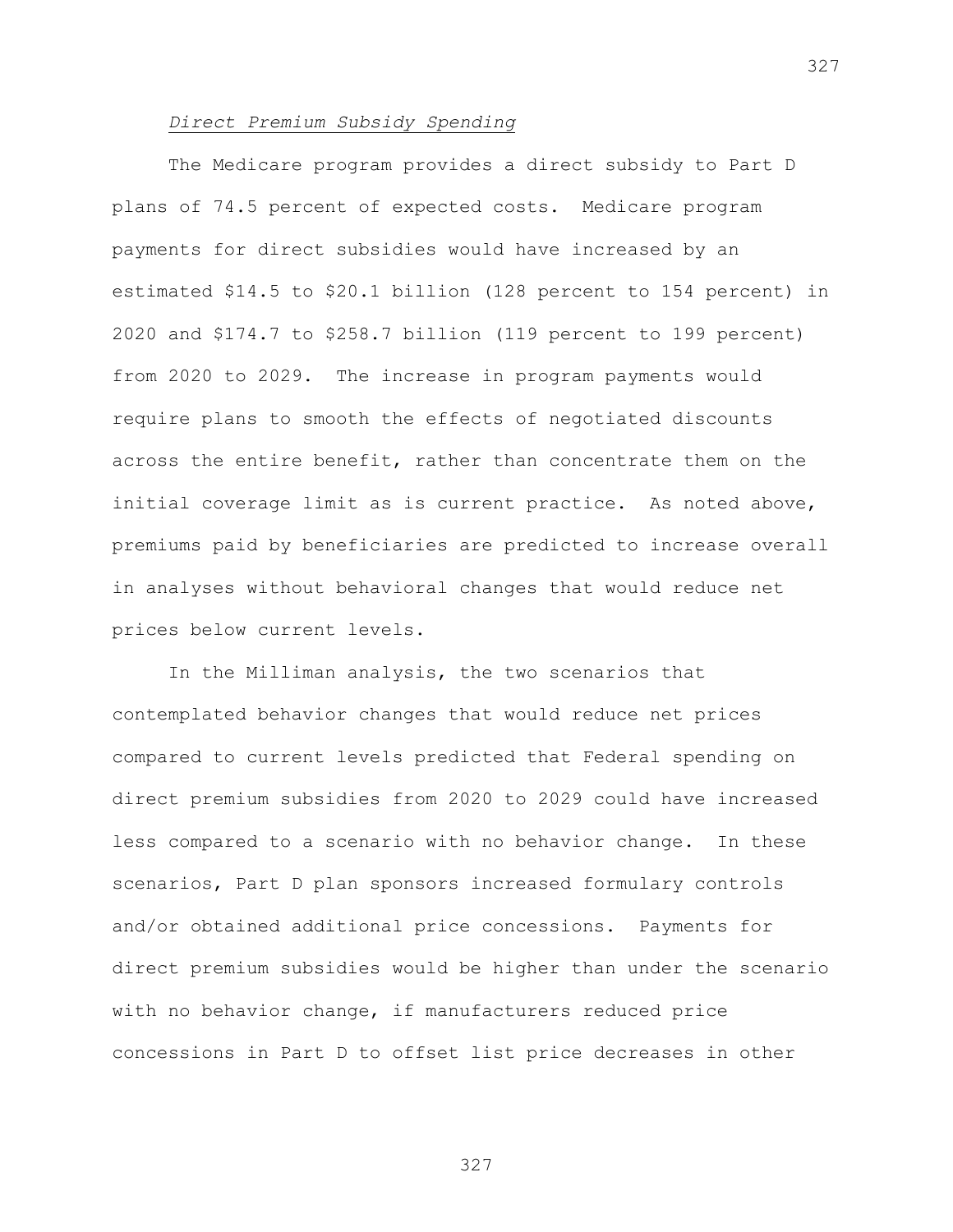markets (as described in the OACT analysis and Milliman scenario 4). See Table 4 for magnitude and percent changes.

## *Reinsurance Spending*

Transforming rebates into upfront reductions in price may result in fewer beneficiaries reaching catastrophic coverage. This would benefit the government because the government bears the majority of the cost (80 percent) for beneficiaries who reach catastrophic levels of drug spending. As such, all analyses suggested Medicare payments for reinsurance would have decreased by an estimated \$3.0 to \$7.9 billion (6 percent to 17 percent) in 2020 and 3 percent to 18 percent from 2020 to 2029. In the catastrophic coverage phase, Medicare makes payments to Part D plans for 80 percent of gross drug costs incurred once the beneficiary reaches the out-of-pocket threshold. As discussed above, the effect of this rule would be to reduce the effective purchase price of drugs, which in turn would require more prescriptions before a beneficiary would enter the catastrophic phase. If fewer beneficiaries enter this benefit phase, and the prices of the drugs they receive in this benefit phase are reduced, the Medicare Program would experience lower reinsurance payments to Part D plans.

Milliman's scenarios that contemplated behavior changes predicted Federal spending on reinsurance from 2020 to 2029 could have decreased by \$139.1 billion if Part D plan sponsors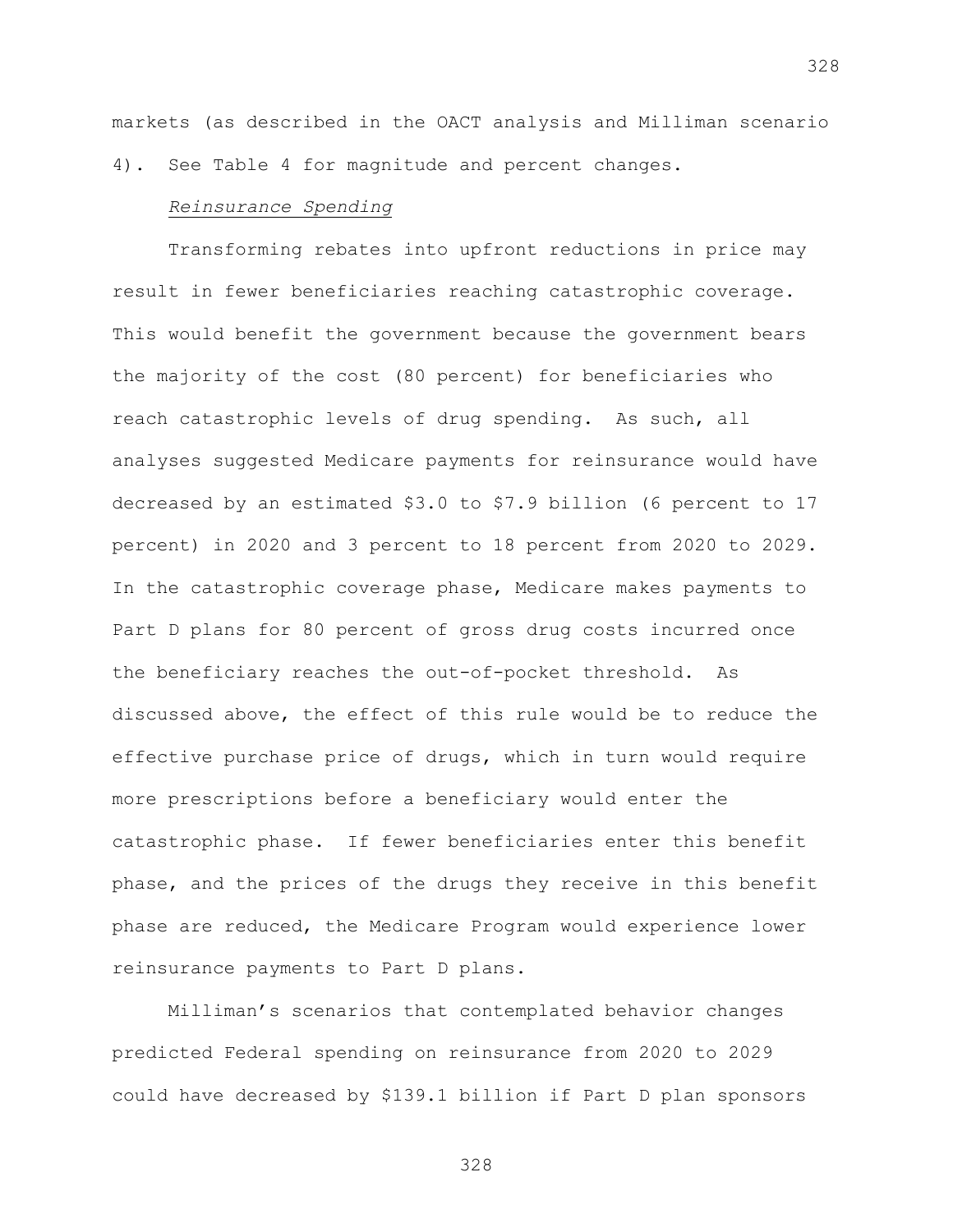increased formulary controls, decreased by \$163.2 billion if Part D plan sponsors increased formulary controls and obtained additional price concessions, and decreased by only \$30.2 billion if manufacturers reduced price concessions in Part D to offset list price decreases in other markets.

### *Low Income Subsidy Spending*

Medicare payments for LIS enrollees would on net have decreased by an estimated \$0.9 to \$5.5 billion in 2020 and \$42.3 to \$116.6 billion from 2020 to 2029. Generally, LIS enrollees will not see the same out-of-pocket savings that non-LIS enrollees will, because they are assessed cost-sharing based almost exclusively on copayments. However, payments for the LICS will decrease for the same reasons that Medicare payments for reinsurance will decrease. Under the provisions of LICS, the Medicare program makes payments to plans to cover the difference between the LIS enrollee's copayment and the otherwise applicable coinsurance. As prices are reduced to account for discounts rather than applied to the plan liability exclusively, Medicare payments for these amounts will decrease. These savings were estimated to be \$57.7 to \$118.5 billion over ten years.

Analyses that contemplated behavior changes predicted Federal spending on low income cost-sharing subsidies from 2020 to 2029 could have decreased by \$118 billion if Part D plan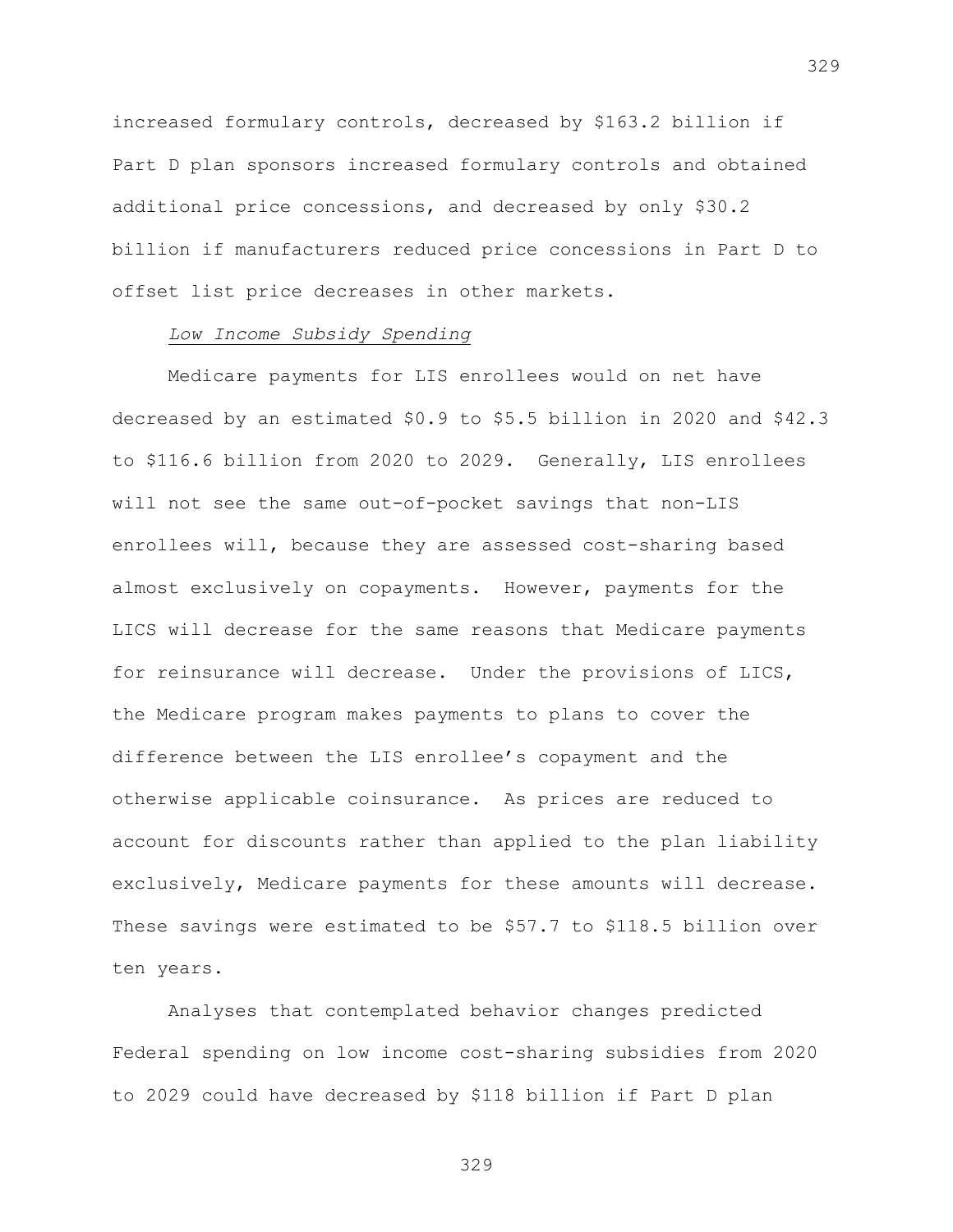sponsors increased formulary controls, decreased by \$119 billion if Part D plan sponsors increased formulary controls and obtained additional price concessions, and decreased by \$71 billion if manufacturers reduced price concessions in Part D to offset list price decreases in other markets.

### *Other Stakeholder Impacts*

 $\overline{a}$ 

Based on the provisions of this rulemaking, the actuarial estimates we received estimated that drug manufacturers would have seen revenues, as measured by changes in gross drug costs and Coverage Gap Discount Program payments, decrease beginning in CY2020 and each year thereafter. However, when drug costs net of all discounts and rebates are considered, the actuarial analyses results converged in finding net increases in total drug spending. Milliman's Scenario 1 analysis also estimated an increase in government costs of \$34.8 billion over ten years, with beneficiary costs decreasing by  $$14.5$  billion.<sup>[91](#page-329-0)</sup> These changes in revenue will predominantly affect brand-name drugs more so than generic drugs. Since 2011, brand-name drug manufacturers have been required to provide a discount applied at the point of sale to beneficiaries whose claims occur during the coverage gap. Since the intent of this rulemaking is to reduce the negotiated prices paid by plans to pharmacies by

<span id="page-329-0"></span><sup>&</sup>lt;sup>91</sup> Milliman, Inc., Impact of Potential Changes to the Treatment of Manufacturer Rebates, (Jan. 31, 2019). Appendix A1, Scenario 1A, page 1.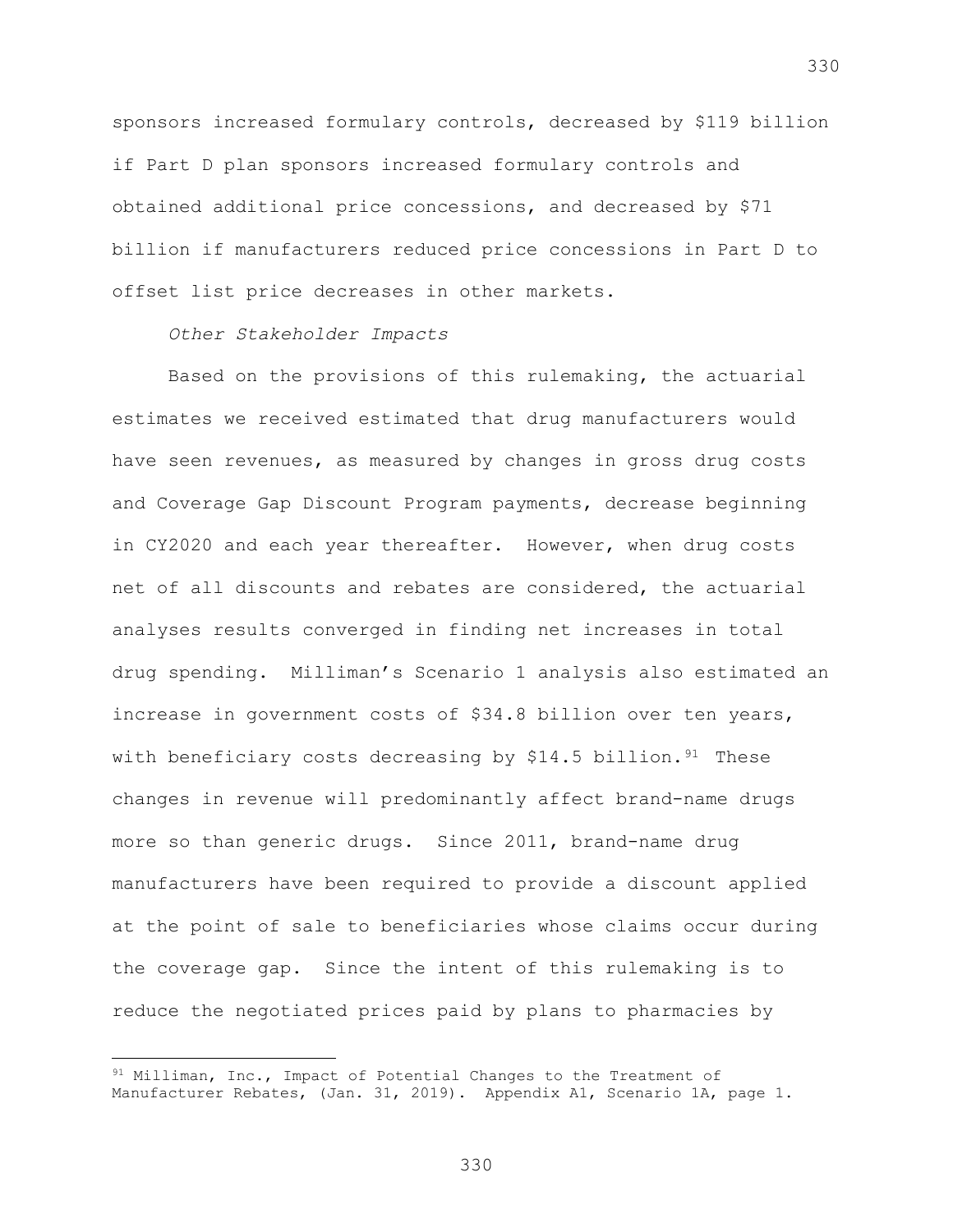incorporating up front discounts into them, both the frequency of beneficiaries entering the coverage gap, and the length of the coverage gap itself, are potentially reduced by the rule's effects.

*Comment:* A commenter suggested that the Proposed Rule did not adequately account for entities in the pharmaceutical supply chain, Federal purchases, the 340B program, or the uninsured. The commenter also suggested that the Proposed Rule did not account for existing discount programs such as GoodRx when estimating savings for the uninsured.

*Response*: The impact on the uninsured is implicitly included in our Household estimates. We did not explicitly model the effects for those in the pharmaceutical supply chain, Federal direct purchases, or the 340B program.

Likewise, this rule will affect the way pharmacies are reimbursed. If list prices come down, pharmacies will experience lower acquisition costs, and their combined reimbursement from plan sponsors and beneficiaries will be reduced by the amount of discount provided by manufacturers to beneficiaries of each plan sponsor. The use of chargebacks to make pharmacies whole for the difference between acquisition cost, plan payment, and beneficiary out-of-pocket payment is described earlier in this rule. The actuarial analyses we commissioned were not designed to evaluate the effects on the

331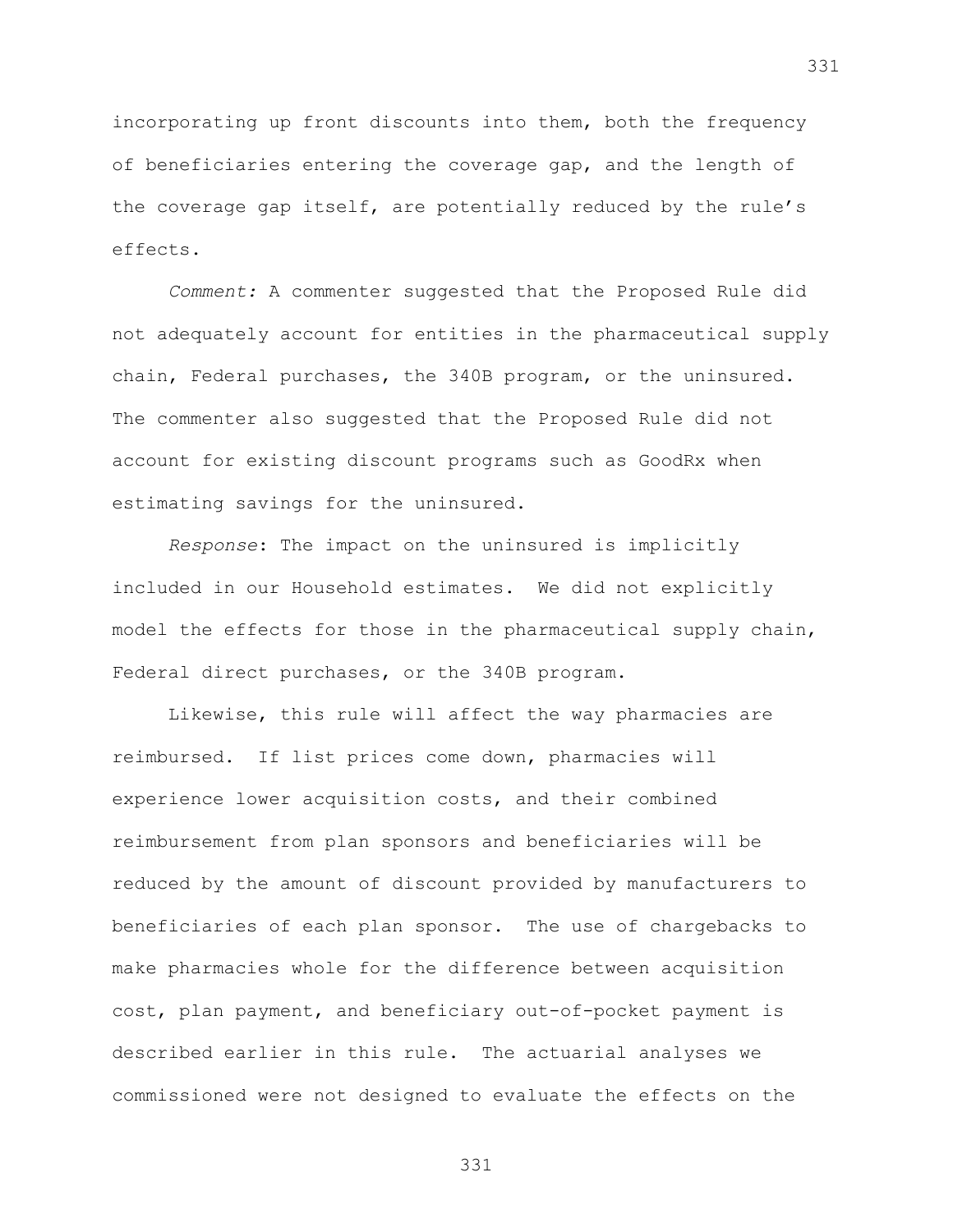pharmacy supply chain by moving from a system where reimbursement rates were divorced from actual negotiated prices after accounting for rebates.

# *Summary of Part D Impacts*

This rule will significantly redirect the dollars flowing through the Part D program. Several of the positive and negative transfers are imperfect offsets of one another. For example, the analyses commissioned for this rule estimated that the amount saved by reducing cost-sharing exceeds the cost of any increase in premiums for beneficiaries overall. However, more beneficiaries would pay more for premiums, if premiums rise, than they would save in cost-sharing, suggesting that outof-pocket impacts are likely to vary by individual and the greatest benefit of these transfers accrues to sicker beneficiaries (*e.g.*, those with more drug spending and/or those using high cost drugs).

It is difficult to predict the full extent of the transfers created by this rule in the absence of information about strategic behavior changes by manufacturers and Part D plan sponsors in response to this rule. In scenarios without behavioral changes, enrolled beneficiaries might have seen premiums increase in 2020 (had the rule become effective then) by \$3.15 PBPM to \$5.64 PBPM (8 percent to 19 percent) but average cost-sharing under their benefits would have declined by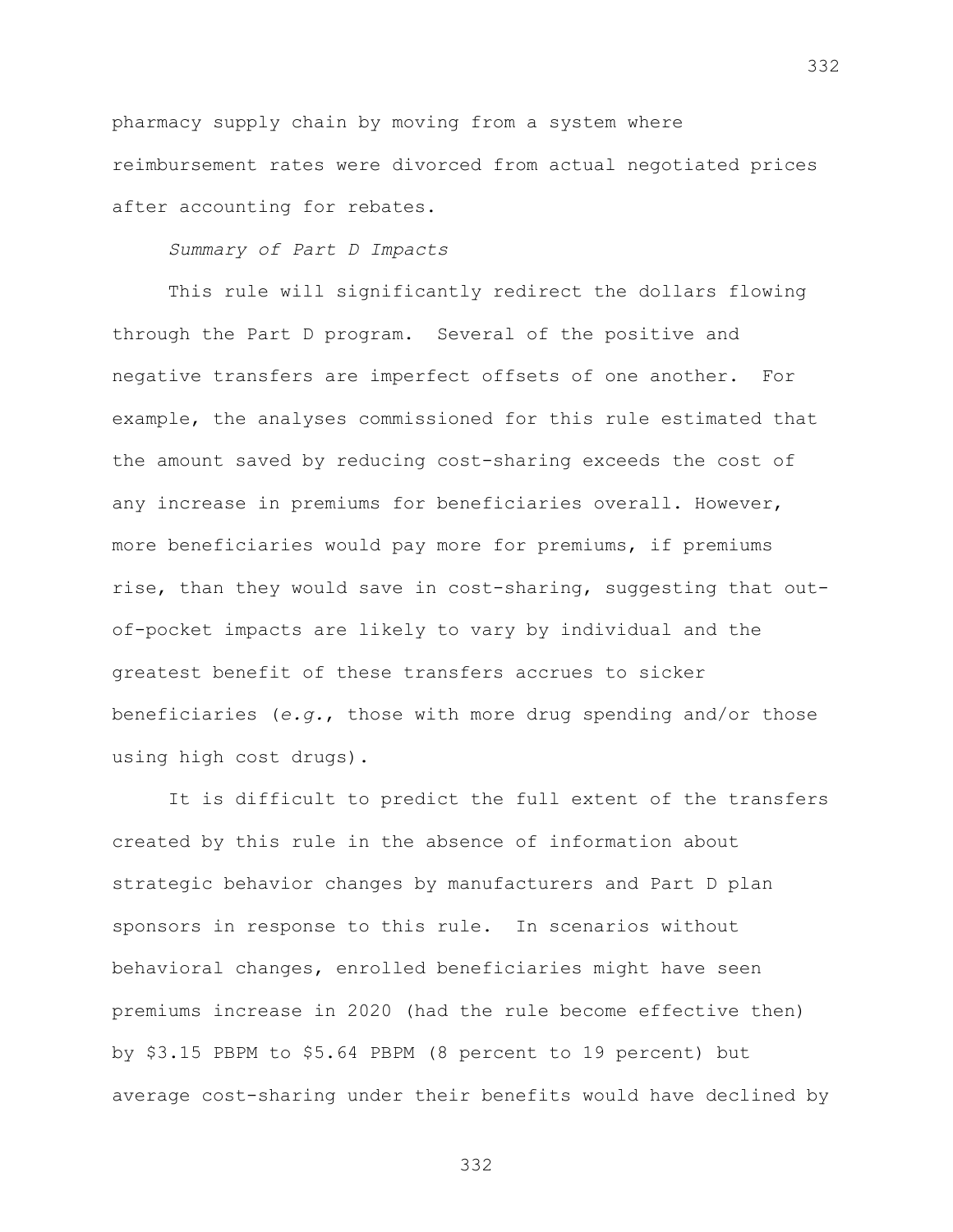\$4.85 PBPM to \$8.01 PBPM (10 percent to 14 percent). [92](#page-332-0) However, the revised effective date of January 1, 2022 for the amendment to paragraph 1001.952(h)(5) of the discount safe harbor will provide manufacturers and plans with additional time to conduct negotiations and adjust any business practices as necessary based on the amended safe harbor. Premium and cost-sharing estimates were calculated on a different basis by each firm. OACT estimated actual beneficiary paid amounts for all enrollees on average. Milliman estimated beneficiary payments based upon the basic benchmark amounts. We present the range across these calculation types.

In the absence of the stakeholder behavior changes described often in this section, government payments to plans for direct subsidies, subsidies for low income enrollees' premiums and cost sharing will likely increase and be partially offset by reduced payments to plans for reinsurance, increasing overall by 3 percent to 14 percent in the 2020 estimates.

If manufacturer and plan behavior caused net prices to decrease in response to this rule, enrolled beneficiaries might have seen premiums increase 12 percent (\$2.70 to \$2.77 PBPM) in the first year with a very accelerated implementation timeline,

 $\overline{a}$ 

<span id="page-332-0"></span> $92$  Wakely Consulting Group, Estimate of the Impact on Beneficiaries, CMS, and Drug Manufacturers in CY2020 of Eliminating Rebates for Reduced List Prices at Point-of Sale for the Part D Program (Aug. 30, 2018); Milliman, Inc., Impact of Potential Changes to the Treatment of Manufacturer Rebates" (Jan. 31, 2019) Scenario 1.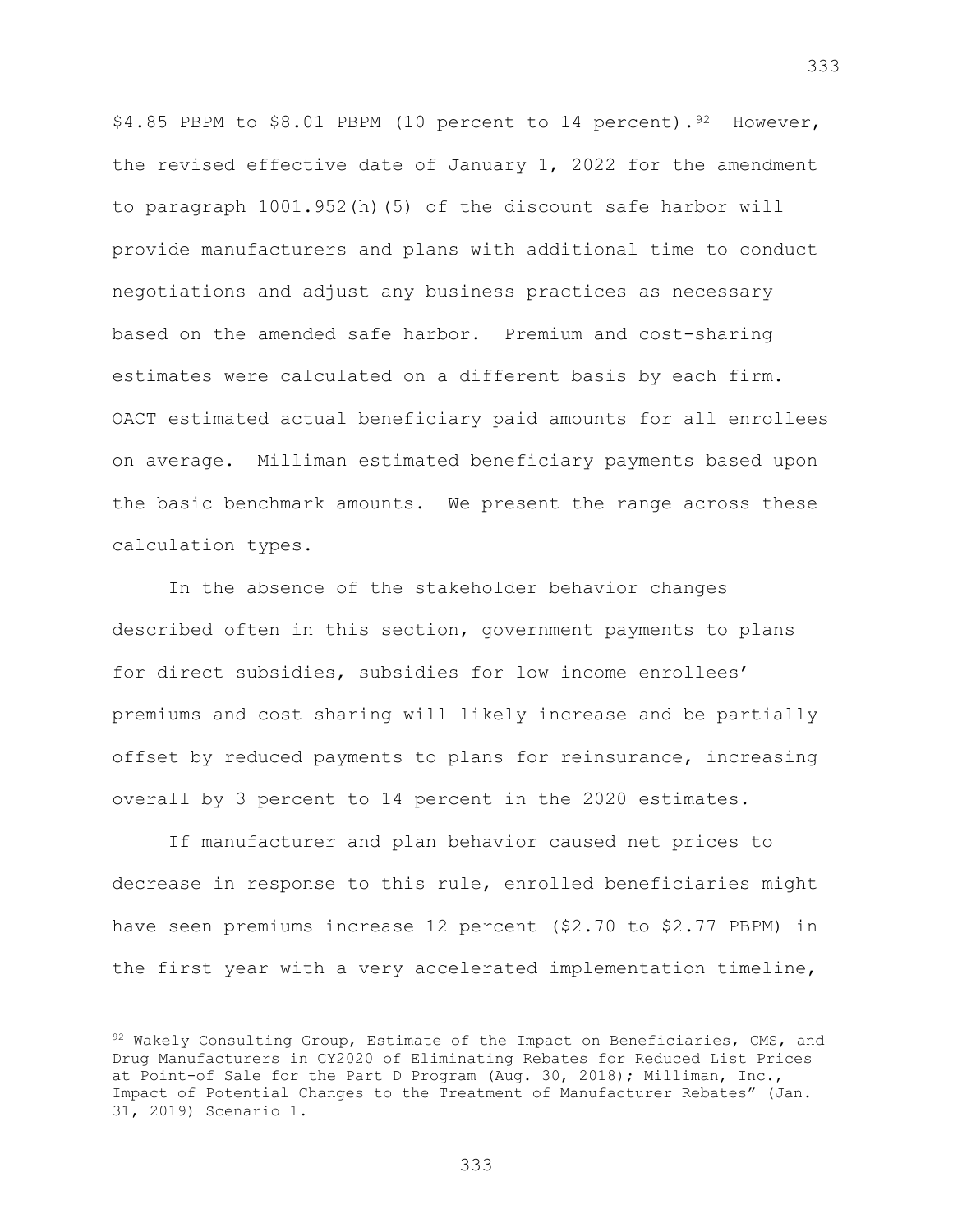and average cost sharing under their benefits may have declined by 12 percent to 13 percent (\$5.22 to \$5.44 PBPM) in 2020. Total government payments to plans would have increased 1 percent to 3 percent, as the net result of increased payments for direct subsidies (144 percent to 149 percent) and low-income premium subsidies (12 percent to 14 percent) and decreased payments for low income cost-sharing (-18 percent to -20 percent) and reinsurance (-16 percent to -17 percent).

If manufacturer and plan behavior caused Part D net prices to increase in response to this rule, enrolled beneficiaries would have seen published premiums increase 22 percent (\$5.11) and average cost-sharing under their benefits might have declined by 9 percent to 14 percent (-\$5.22 to -\$8.01). Government payments to plans for direct subsidies and subsidies for low income enrollees' premiums and cost-sharing would have increased and reinsurance payments would have decreased.

*Medicaid and State Impacts*

 $\overline{a}$ 

OACT estimated that the rule would result in estimated aggregate savings of \$4.0 billion for states over ten years, as follows.[93](#page-333-0) The impact of the rule on Medicaid prescription drug

<span id="page-333-0"></span><sup>&</sup>lt;sup>93</sup> CMS Office of the Actuary. "Proposed Safe Harbor Requlation." August 30, 2018. The OACT analysis was posted as supplementary material in the docket for this rule at regulations.gov in February 2019. The estimated impacts on MCO premiums in the OACT analysis do not apply to the Final Rule because we are not finalizing the proposal to remove the existing safe harbor for Medicaid MCOs. Most of the estimated Medicaid costs in the OACT analysis,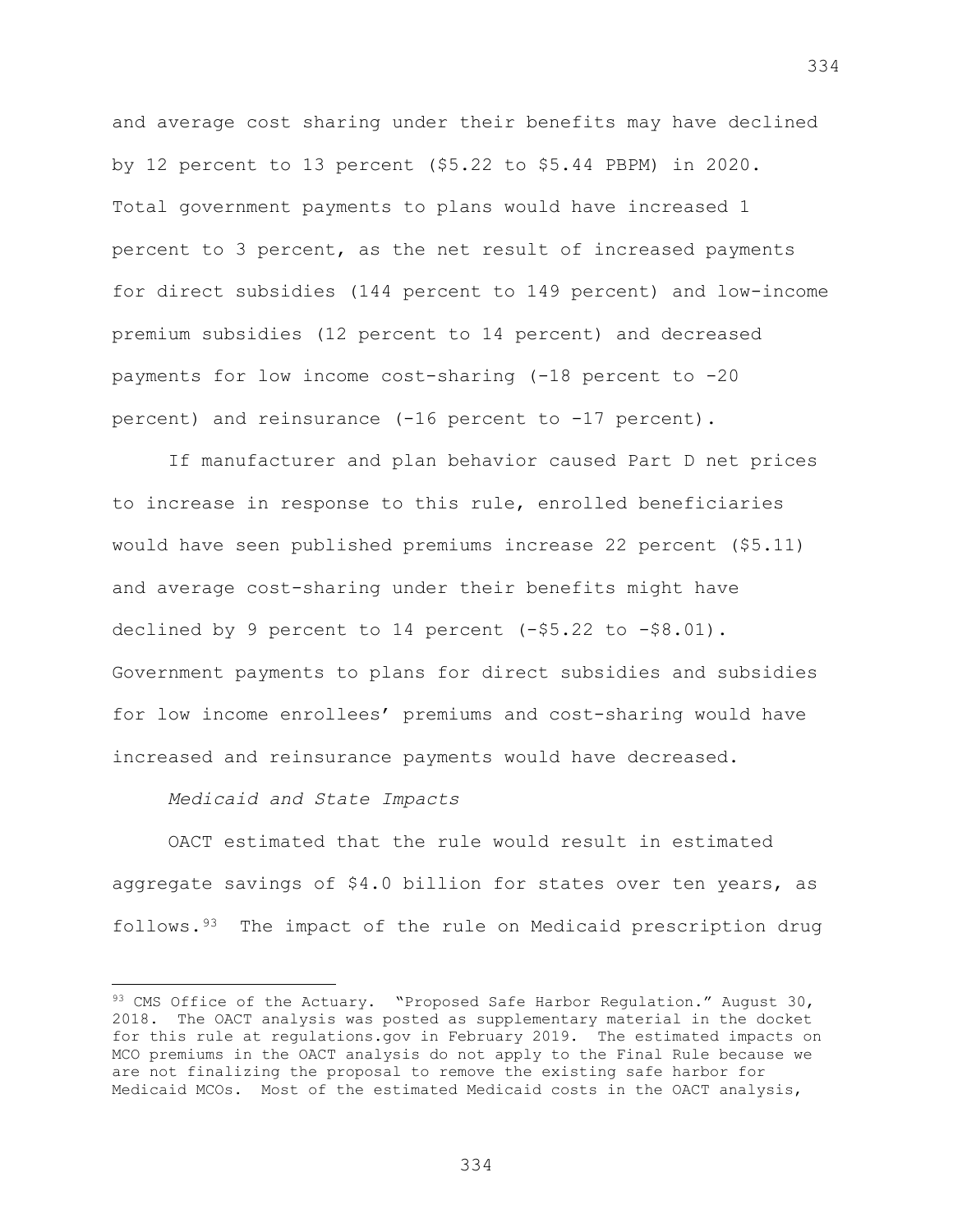rebates, MCO premiums, and prescription drug prices could have resulted in net Federal Medicaid costs of \$1.7 billion between 2020 and 2029, and net state Medicaid costs of \$0.2 billion over the same period. OACT also estimated that state governments would have saved \$4.3 billion between 2020 and 2029 through lower prescription drug prices for state employees. These estimates are at the national level; Medicaid costs, state employee savings, and the net of the two may vary among states.

*G. Accounting Statement*

|                                                                           | Present Value over 5   |           | Annualized Value over 5 |           |  |
|---------------------------------------------------------------------------|------------------------|-----------|-------------------------|-----------|--|
|                                                                           | Years by Discount Rate |           | Years by Discount Rate  |           |  |
|                                                                           | (Millions of 2016      |           | (Millions of 2016       |           |  |
|                                                                           | Dollars)               |           | Dollars)                |           |  |
| <b>BENEFITS</b>                                                           | 7 Percent<br>3 Percent |           | 3 Percent               | 7 Percent |  |
| Non-quantified Benefits                                                   |                        |           |                         |           |  |
| Improved information for consumers regarding the characteristics of their |                        |           |                         |           |  |
| health insurance plans                                                    |                        |           |                         |           |  |
| <b>COSTS</b>                                                              | 3 Percent              | 7 Percent | 3 Percent               | 7 Percent |  |
| Quantified Costs                                                          | 1,591                  | 1,448     | 347                     | 353       |  |

| Category                                                | Transfers          |  |
|---------------------------------------------------------|--------------------|--|
|                                                         | (\$Billions)       |  |
|                                                         | 10 years (as       |  |
|                                                         | estimated for CY   |  |
|                                                         | $2020 - 2029$      |  |
| Decreased Medicare beneficiary spending                 | $-25.2$ to $-59.5$ |  |
| Decreased employee premium and OOP spending             | $-11.7$            |  |
| Decreased beneficiary premium and cost-sharing spending | $-14.5$ to $-25.2$ |  |
| Changes in Federal spending                             | $-99.6$ to 196.1   |  |
| Decreased State spending (OACT only)                    | $-4.0$             |  |
| Decreased manufacturer coverage gap discount payments   | 17 to 39.8         |  |

#### *H. Regulatory Alternatives*

 $\overline{a}$ 

One option is no action. This means that there would be no change in the safe harbor regulations. None of the costs or

however, are associated with the impacts on rebates and drug prices rather than the impacts on MCO premiums from the removal of MCO from the existing safe harbor.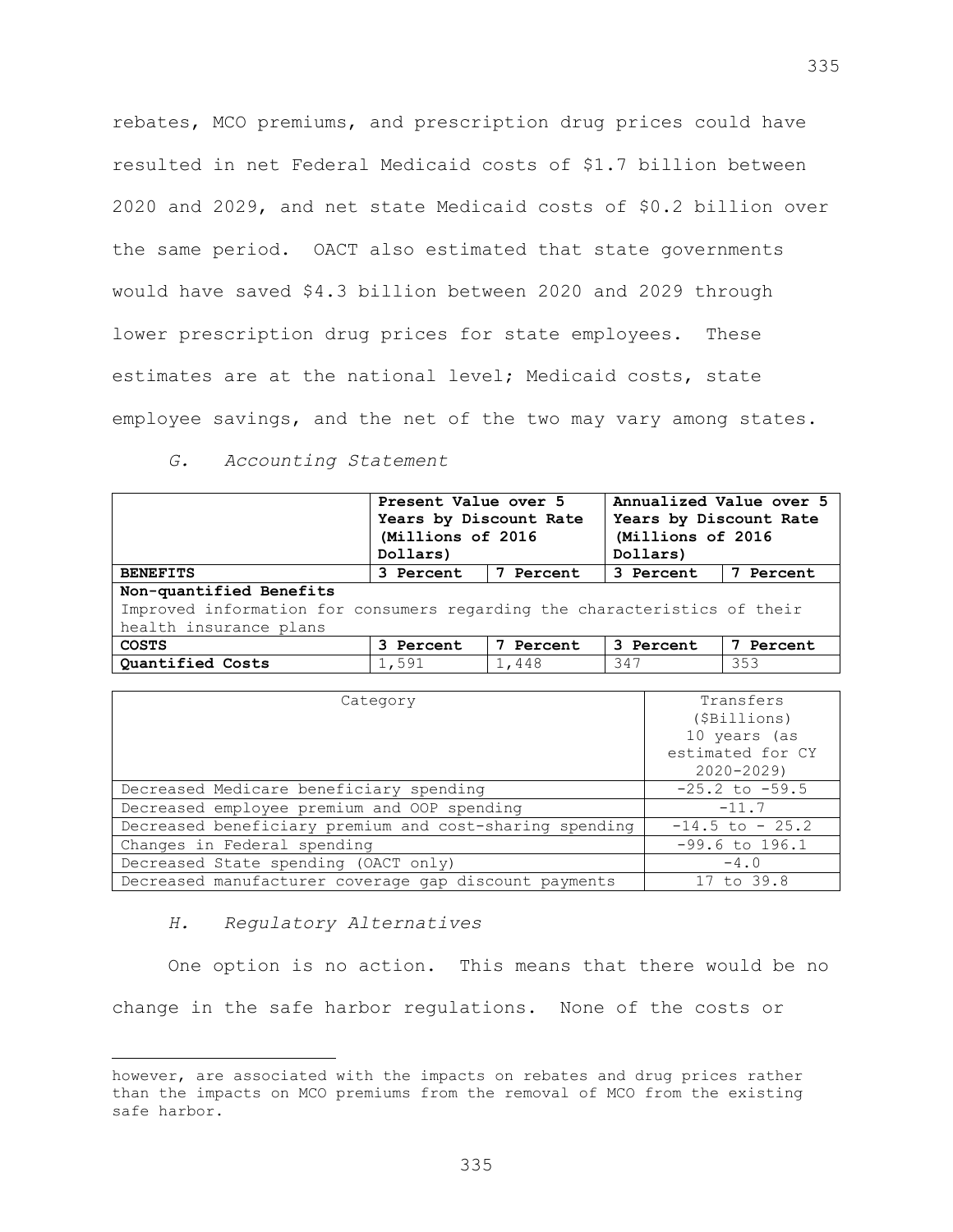benefits of the rule would be realized and Medicare drug plan enrollees will continue to pay deductibles and coinsurance based on the list prices for prescription drugs.

This final rule adopts a delayed effective date for the amendments to paragraph 1001.952(h)(5) of the discount safe harbor consistent with an alternate described in the proposed rule.

Anotheroption contemplated by the Department, unrelated to safe harbor rulemaking, would require sponsors to incorporate into the point-of-sale price for a covered drug a specified minimum percentage of the average rebates expected to be received for the therapeutic class of drugs to which that covered drug belongs. This option, described in an RFI contained in the proposed rule proposing Contract Year 2019 Part C & D policy and technical changes,  $94$  would require sponsors to report the point-of-sale price for a covered drug as the lowest possible reimbursement that a network pharmacy could receive for that drug, inclusive of all pharmacy price rebates and concessions.

### *I. Regulatory Flexibility Analysis*

As discussed above, the RFA requires agencies that issue a regulation to analyze options for regulatory relief of small

 $\overline{a}$ 

336

<span id="page-335-0"></span><sup>94 82</sup> FR 56336, 56419-28 (Nov.28, 2017).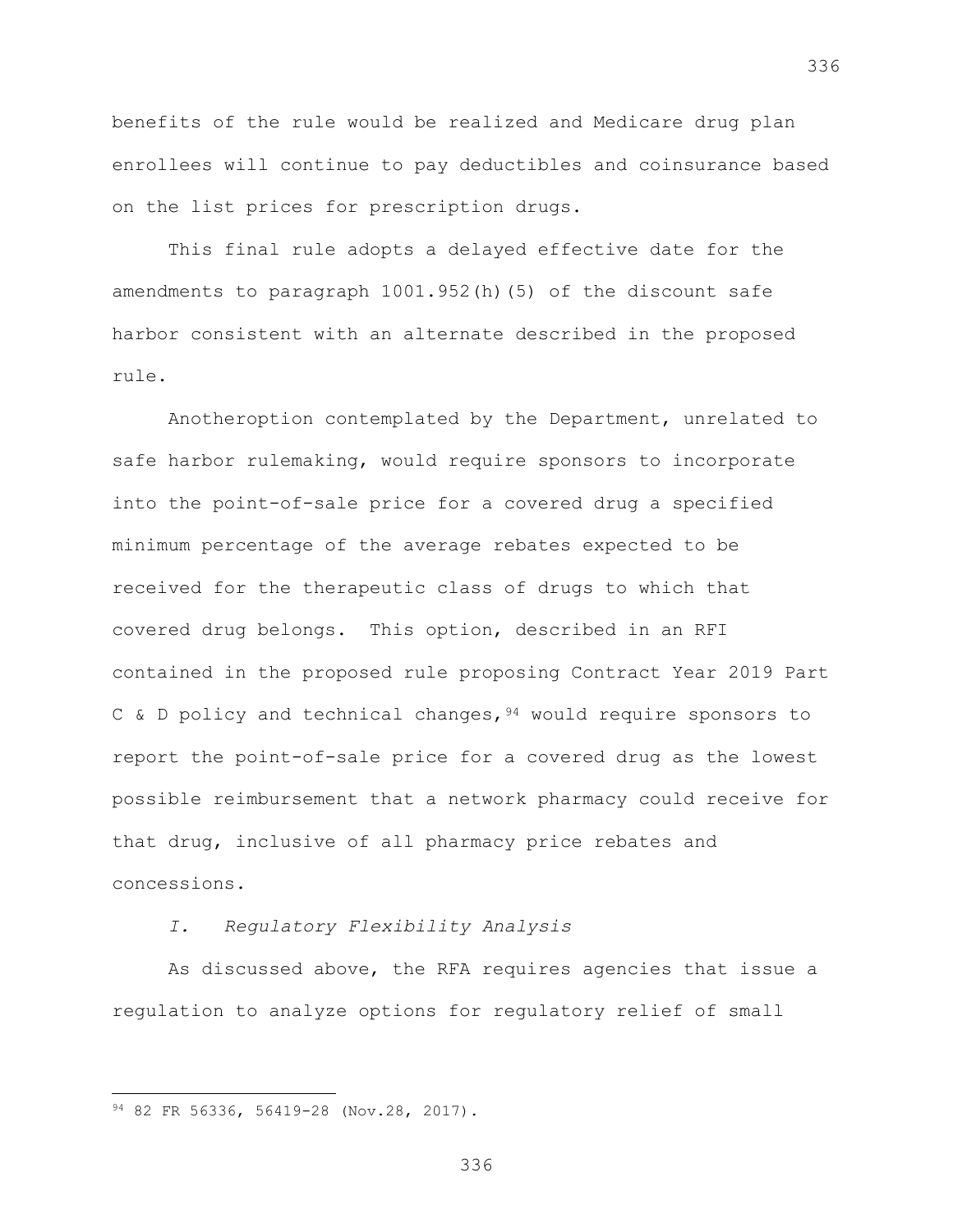entities if a rule has a significant impact on a substantial number of small entities. HHS considers a rule to have a significant economic impact on a substantial number of small entities if at least 5 percent of small entities experience an impact of more than 3 percent of revenue. At the proposed rule stage, the Department calculated the costs of the changes per affected business between 2020 and 2024. The estimated average costs of the rule per business according to this estimate peaked in 2020 at approximately \$18,900 and are approximately \$2,800 in subsequent years. The Department notes that relatively large entities are likely to experience proportionally higher costs and that costs will occur at a later point in time than if the rule had been finalized with a 2020 effective date. The U.S. Small Business Administration establishes size standards that define a small entity. For entities with standards based on revenue, they ranged from \$17.5 million to \$38.5 million in 2017. Since the estimated average costs of the rule are a small fraction of these thresholds, the Department anticipates that the rule would not have a significant economic impact on a substantial number of small entities.

# **VI. Paperwork Reduction Act**

In accordance with the Paperwork Reduction Act of 1995, we are required to solicit public comments, and receive final OMB approval, on any information collection requirements set forth

337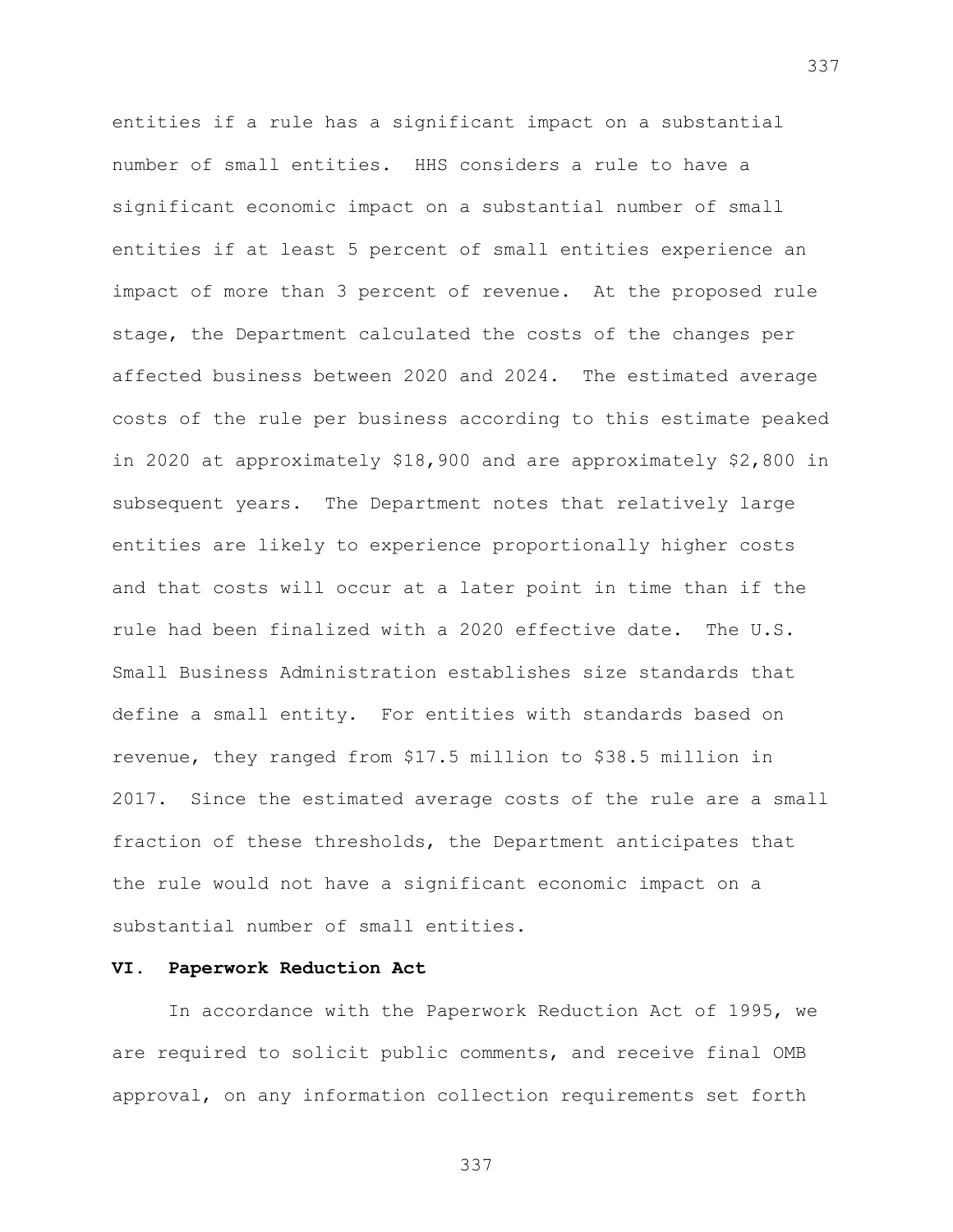in rulemaking. This rule imposes documentation and disclosure requirements on PBMs. Specifically, for one of the new safe harbors, PBMs and pharmaceutical manufacturers must have a written agreement that specifies their contractual arrangements and interactions with health plans, and PBMs must disclose their services rendered and compensation associated with transactions with pharmaceutical manufacturers related to interactions between the PBM and the health plan. In addition, PBMs may be required to disclose this information to the Secretary upon request.

We believe that the documentation requirements necessary to enjoy safe harbor protection do not qualify as an added paperwork burden, because the requirements deviate minimally, if at all, from the information PBMs and manufacturers would routinely collect in their normal course of business. We believe it is usual and customary for PBMs and manufacturers to memorialize contracts and other similar agreements in writing. Ensuring that such writings are comprehensive and that the actual business activities are accurately reflected by documentation are standard prudent business practices. However, we recognize that the disclosure of this information to plans, and potentially to the Secretary, is not a routine business practice.

# **List of Subjects**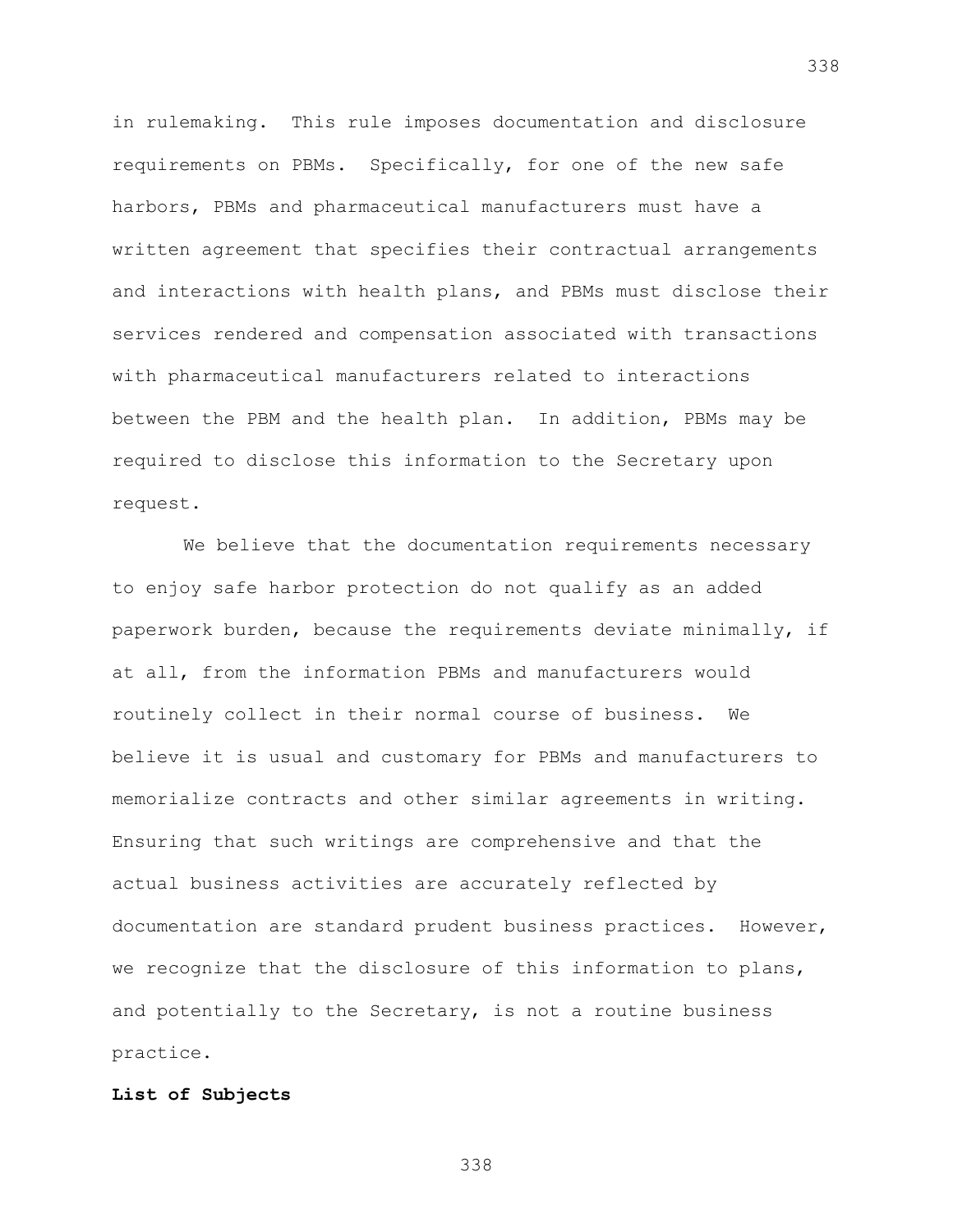### **42 CFR Part 1001**

Administrative practice and procedure, Fraud, Grant programs—health, Health facilities, Health professions, Maternal and child health, Medicaid, Medicare, Social Security.

Accordingly, 42 C.F.R. part 1001 is amended as set forth below:

**PART 1001—**Program Integrity—Medicare and State Health Care Programs. [AMENDED]

**AUTHORITY:** 42 U.S.C. 1302; 1320a-7; 1320a-7b; 1395u(j); 1395u(k); 1395w-104(e)(6), 1395y(d); 1395y(e); 1395cc(b)(2)(D), (E), and (F); 1395hh; 1842(j)(1)(D)(iv), 1842(k)(1), and sec. 2455, Pub. L. 103-355, 108 Stat. 3327 (31 U.S.C. 6101 note).

2. Section 1001.952 is amended by revising paragraphs (h)(5)(vi) and (vii) and adding paragraphs (h)(5)(viii), (h)(6) through (10), (cc), and (dd) to read as follows:

§ 1001.952 Exceptions. \* \* \* \* \* (h)  $* * * *$  $(5)$  \* \* \* (vi) Services provided in accordance with a personal or

management services contract;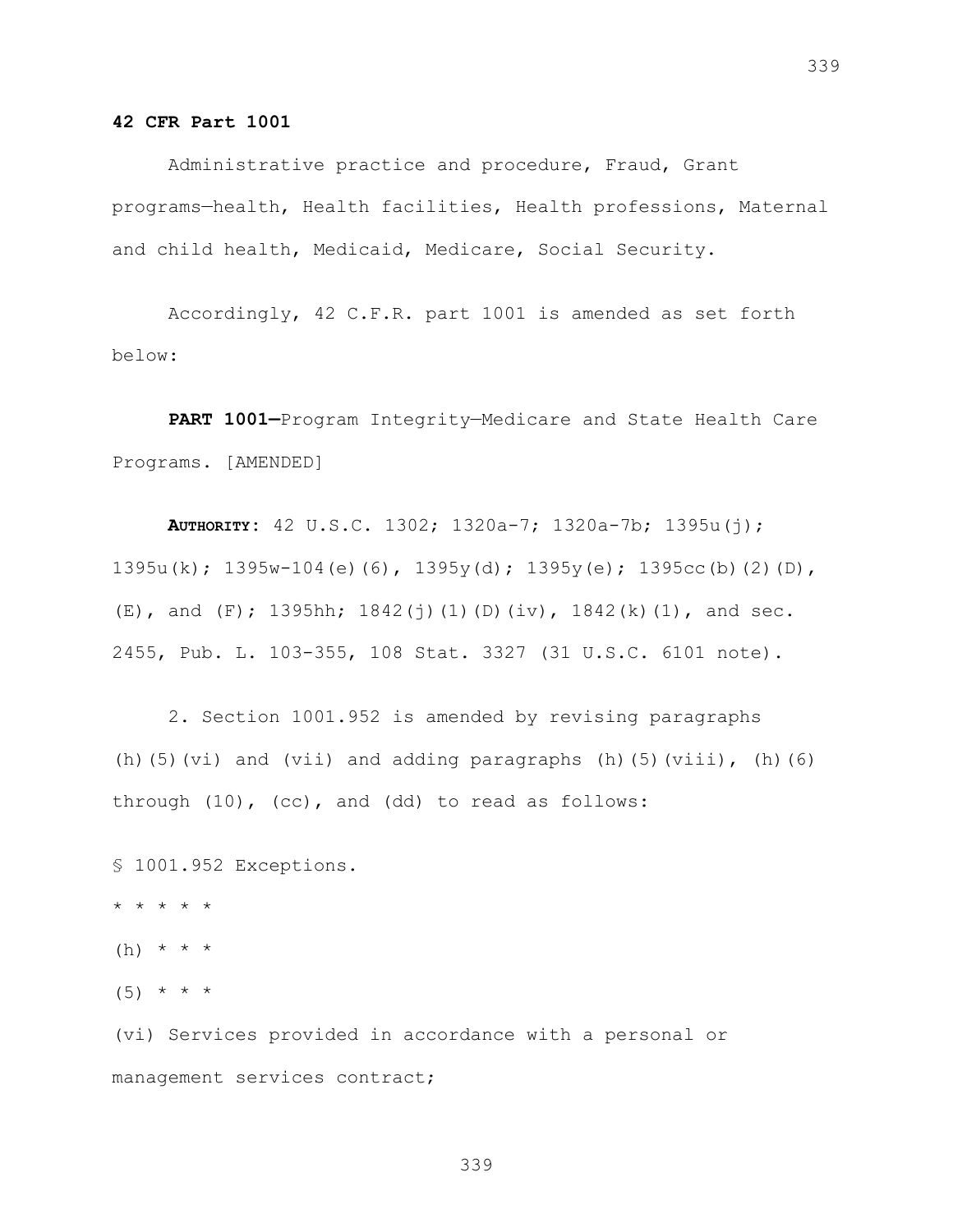(vii) Other remuneration, in cash or in kind, not explicitly described in this paragraph (h)(5); or

(viii) A reduction in price or other remuneration in connection with the sale or purchase of a prescription pharmaceutical product from a manufacturer to a plan sponsor under Medicare Part D either directly to the plan sponsor under Medicare Part D, or indirectly through a pharmacy benefit manager acting under contract with a plan sponsor under Medicare Part D, unless it is a price reduction or rebate that is required by law. (6) For purposes of this paragraph (h), the term manufacturer

carries the meaning ascribed to it in Social Security Act section 1927(k)(5).

(7) For purposes of this paragraph (h), the terms wholesaler and distributor are used interchangeably and carry the same meaning as the term "wholesaler" defined in Social Security Act section 1927(k)(11).

(8) For purposes of this paragraph (h), the term pharmacy benefit manager or PBM means any entity that provides pharmacy benefit management on behalf of a health plan that manages prescription drug coverage.

(9) For purposes of this paragraph (h), a prescription pharmaceutical product means either a drug or biological product as those terms are described in Social Security Act section 1927(k)(2)(A), (B), and (C).

340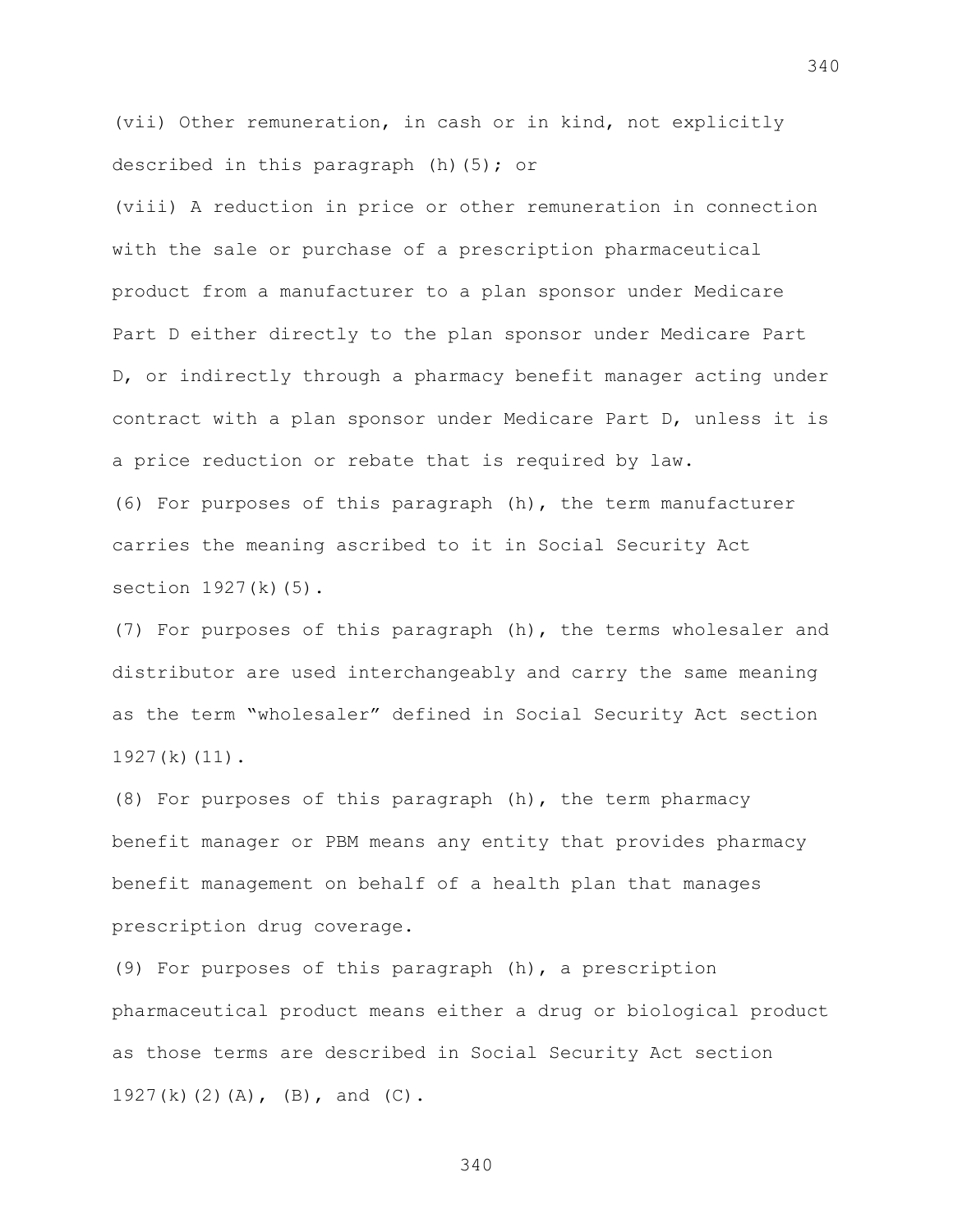\* \* \* \* \*

(cc) Point-of-sale reductions in price for prescription pharmaceutical products. (1) As used in section 1128B of the Act, "remuneration" does not include a reduction in price from a manufacturer to a plan sponsor under Medicare Part D or a Medicaid Managed Care Organization for a prescription pharmaceutical product that is payable, in whole or in part, by a plan sponsor under Medicare Part D or a Medicaid Managed Care Organization, provided the following conditions are met with regard to that reduction in price:

(i)The manufacturer and the plan sponsor under Medicare Part D, a Medicaid MCO, or the PBM acting under contract with either, set the reduction in price in advance, in writing, by the time of the first purchase of the product at that reduced price by the plan sponsor or Medicaid MCO on behalf of an enrollee; (ii)The reduction in price does not involve a rebate unless the full value of the reduction in price is provided to the dispensing pharmacy by the manufacturer, directly or indirectly, through a point-of-sale chargeback or series of point-of-sale chargebacks, or is required by law; and

(iii)The reduction in price must be completely reflected in the price of the prescription pharmaceutical product at the time the pharmacy dispenses it to the beneficiary.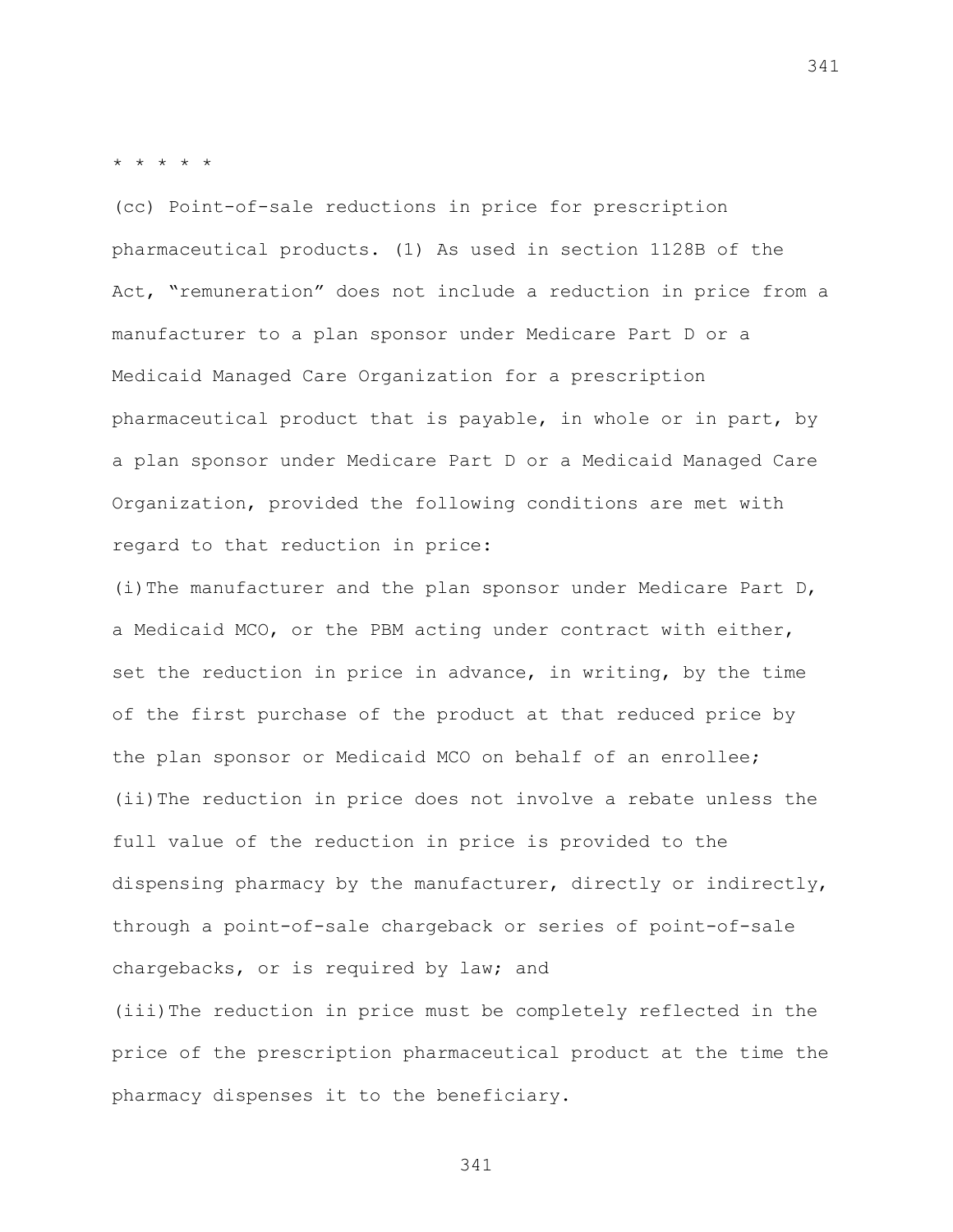(2)(i) For purposes of this paragraph (cc), the terms manufacturer, pharmacy benefit manager or PBM, prescription pharmaceutical product, and rebate have the meanings ascribed to them in paragraph (h) of this section.

(ii) For purposes of this paragraph (cc), a point-of-sale chargeback is a payment by a manufacturer made directly or indirectly (through a PBM or other entity) to a dispensing pharmacy equal to the reduction in price agreed upon in writing between the Plan Sponsor under Part D, the Medicaid MCO, or a PBM acting under contract with either, and the manufacturer of the prescription pharmaceutical product.

(iii) For purposes of this paragraph (cc), the term Medicaid Managed Care Organization or Medicaid MCO carries the meaning ascribed to it in section 1903(m) of the Social Security Act. (dd) PBM service fees. (1) As used in section 1128B of the Act, ''remuneration'' does not include any payment by a pharmaceutical manufacturer to a pharmacy benefit manager (PBM) for services the PBM provides to the pharmaceutical manufacturer related to the pharmacy benefit management services that the PBM furnishes to one or more health plans as long as the following conditions are met:

(i) The PBM has a written agreement with the pharmaceutical manufacturer, signed by the parties, that covers all of the services the PBM provides to the manufacturer in connection with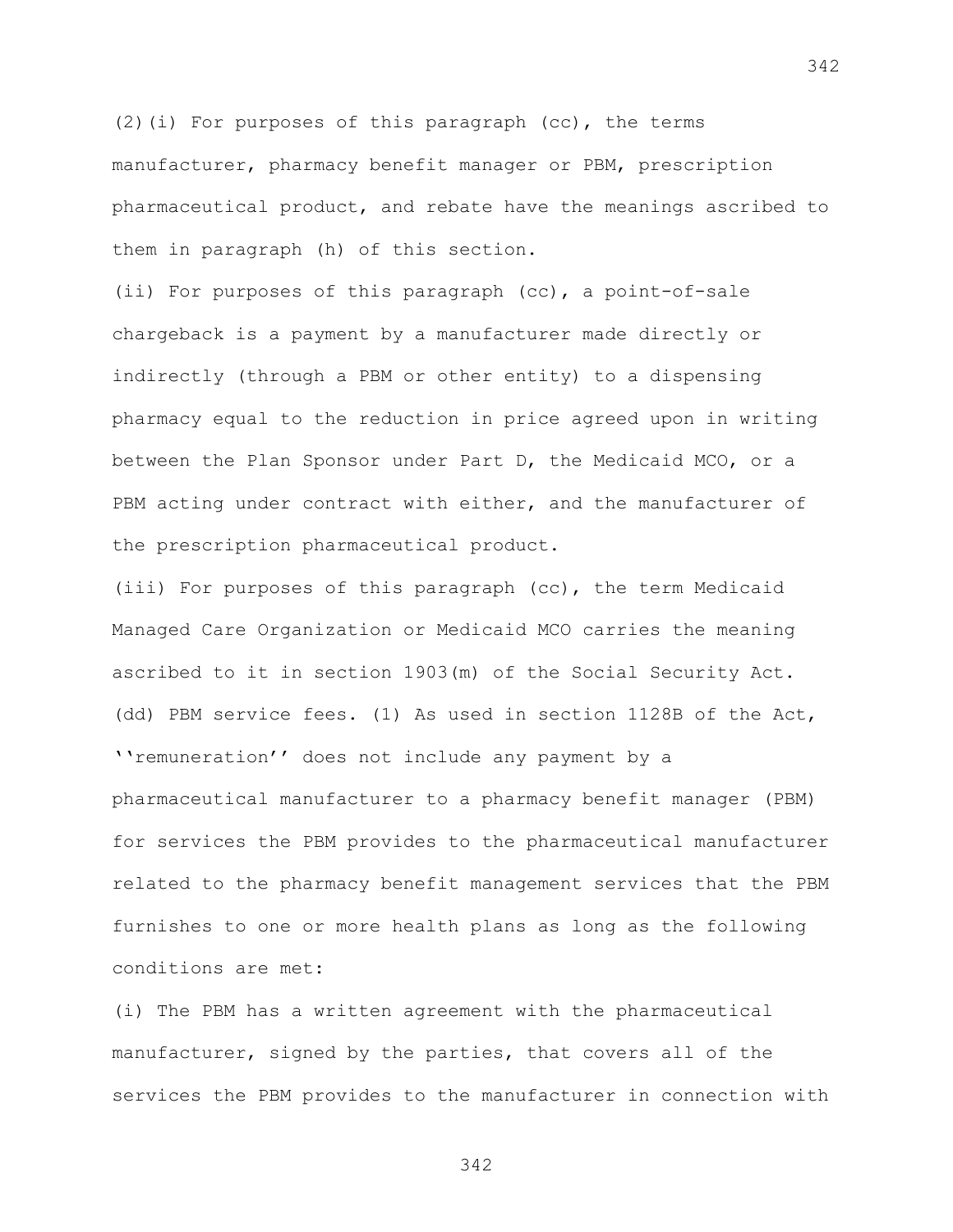the PBM's arrangements with health plans for the term of the agreement and specifies each of the services to be provided by the PBM and the compensation associated with such services. (ii) The services performed under the agreement do not involve the counseling or promotion of a business arrangement or other activity that violates any State or Federal law.

(iii) The compensation paid to the PBM is:

(A) Is consistent with fair market value in an arm's-length transaction;

(B) Is a fixed payment, not based on a percentage of sales; and (C) Is not determined in a manner that takes into account the volume or value of any referrals or business otherwise generated between the parties, or between the manufacturer and the PBM's health plans, for which payment may be made in whole or in part under Medicare, Medicaid, or other Federal health care programs. (iv) The PBM discloses in writing (A) to each health plan with which it contracts at least annually the services rendered to each pharmaceutical manufacturer related to the PBM's arrangements to furnish pharmacy benefit management services to the health plan; and (B) to the Secretary upon request, the services rendered to each pharmaceutical manufacturer related to the PBM's arrangements to furnish pharmacy benefit management services to the health plan and the fees paid for such services.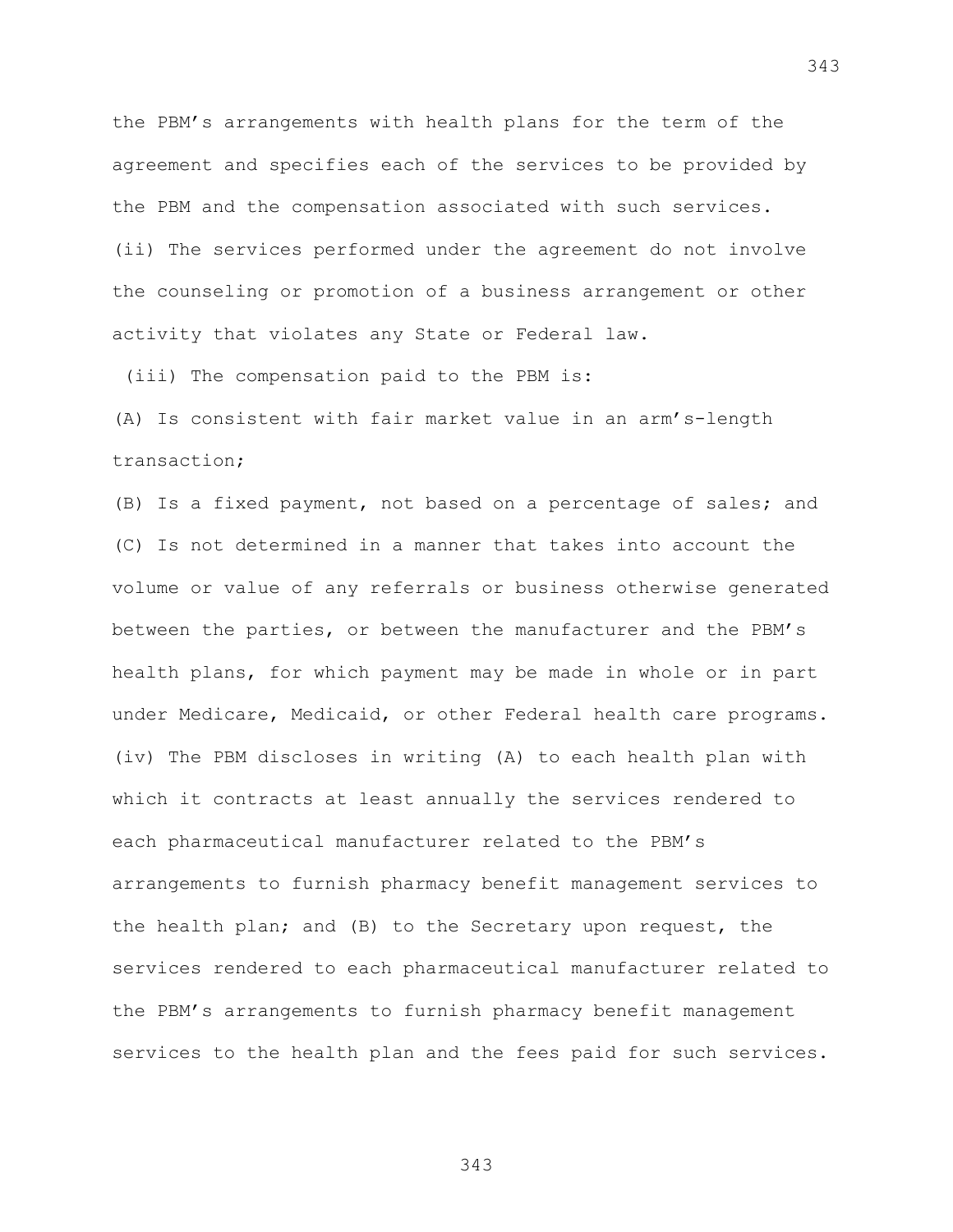(2) For purposes of safe harbor in this paragraph (dd), the terms manufacturer, pharmacy benefit manager or PBM, and prescription pharmaceutical product have the meanings ascribed to them in paragraph (h) of this section, and health plan has the meaning ascribed to it in paragraph (l) of this section.